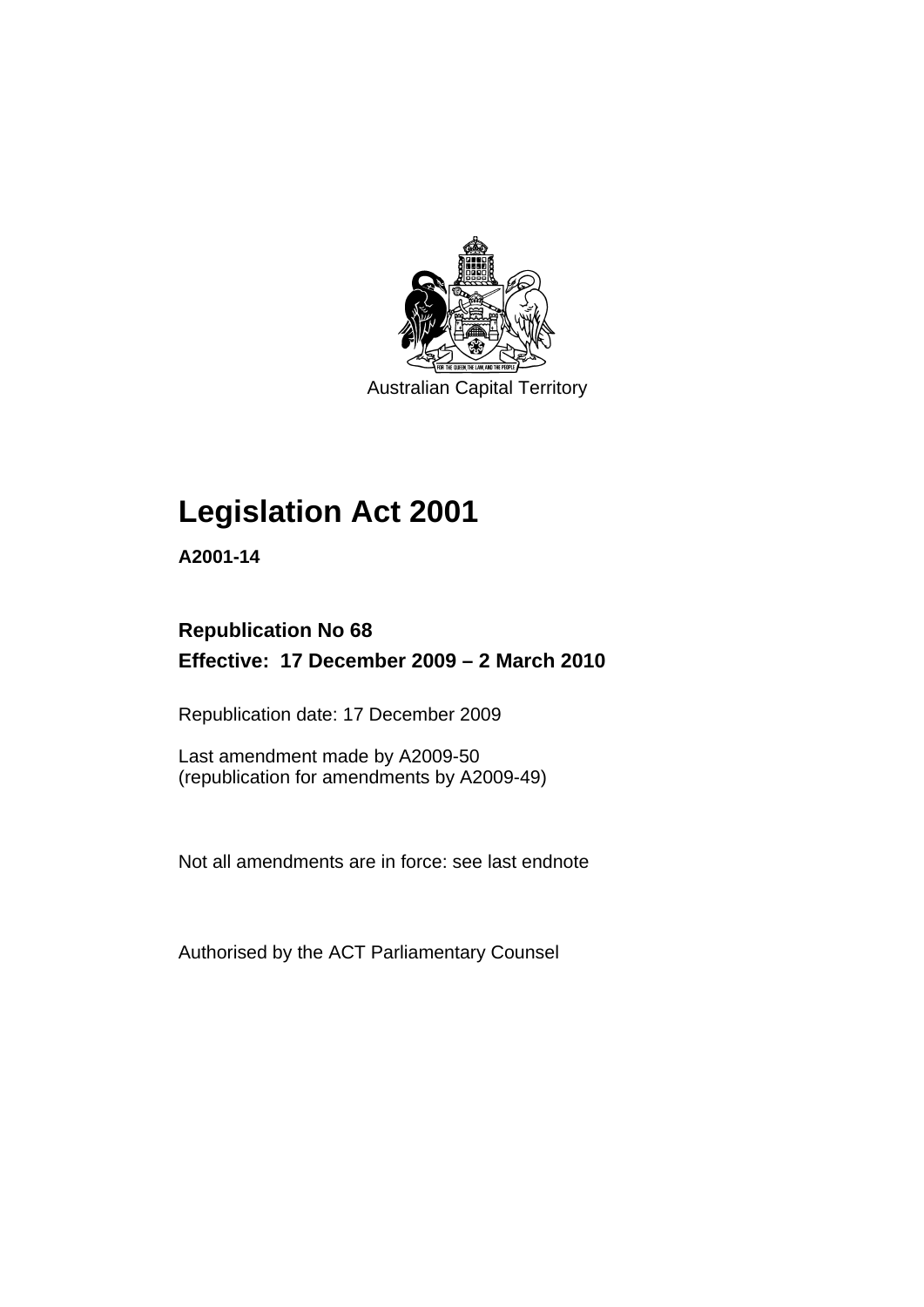## **About this republication**

#### **The republished law**

This is a republication of the *Legislation Act 2001* (including any amendment made under the *Legislation Act 2001*, part 11.3 (Editorial changes)) as in force on 17 December 2009*.* It also includes any amendment, repeal or expiry affecting the republished law to 17 December 2009.

The legislation history and amendment history of the republished law are set out in endnotes 3 and 4.

#### **Kinds of republications**

The Parliamentary Counsel's Office prepares 2 kinds of republications of ACT laws (see the ACT legislation register at www.legislation.act.gov.au):

- authorised republications to which the *Legislation Act 2001* applies
- unauthorised republications.

The status of this republication appears on the bottom of each page.

#### **Editorial changes**

The *Legislation Act 2001*, part 11.3 authorises the Parliamentary Counsel to make editorial amendments and other changes of a formal nature when preparing a law for republication. Editorial changes do not change the effect of the law, but have effect as if they had been made by an Act commencing on the republication date (see *Legislation Act 2001*, s 115 and s 117). The changes are made if the Parliamentary Counsel considers they are desirable to bring the law into line, or more closely into line, with current legislative drafting practice.

This republication includes amendments made under part 11.3 (see endnote 1).

#### **Uncommenced provisions and amendments**

If a provision of the republished law has not commenced or is affected by an uncommenced amendment, the symbol  $\mathbf{U}$  appears immediately before the provision heading. The text of the uncommenced provision or amendment appears only in the last endnote.

#### **Modifications**

If a provision of the republished law is affected by a current modification, the symbol  $\mathbf{M}$ appears immediately before the provision heading. The text of the modifying provision appears in the endnotes. For the legal status of modifications, see *Legislation Act 2001*, section 95.

#### **Penalties**

At the republication date, the value of a penalty unit for an offence against this law is \$110 for an individual and \$550 for a corporation (see *Legislation Act 2001*, s 133).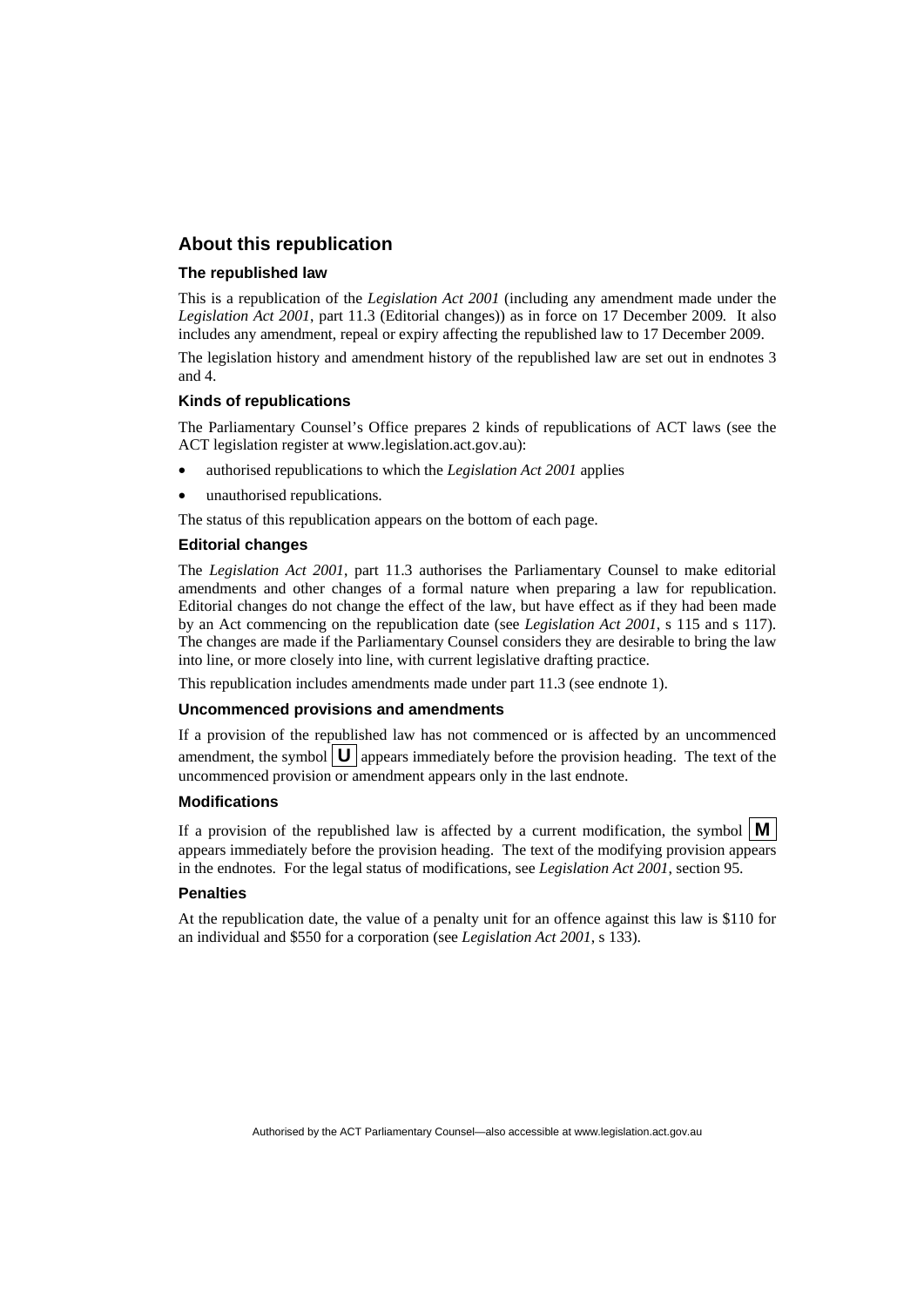

## **[Legislation Act 2001](#page-16-0)**

## **Contents**

## **Chapter 1 Preliminary**

| <b>Part 1.1</b> | General                                        |   |
|-----------------|------------------------------------------------|---|
| 1               | Name of Act                                    | 2 |
| 2               | Dictionary                                     | 2 |
| 2A              | <b>Notes</b>                                   | 2 |
| 3               | Objects                                        | 2 |
| 4               | Application of Act                             | 3 |
| 5               | Determinative and non-determinative provisions | 4 |
| 6               | Legislation Act provisions must be applied     | 5 |
| <b>Part 1.2</b> | <b>Basic concepts</b>                          |   |
|                 | Meaning of Act generally                       | 8 |

| R68      | Legislation Act 2001         | contents 1 |
|----------|------------------------------|------------|
| 17/12/09 | Effective: 17/12/09-02/03/10 |            |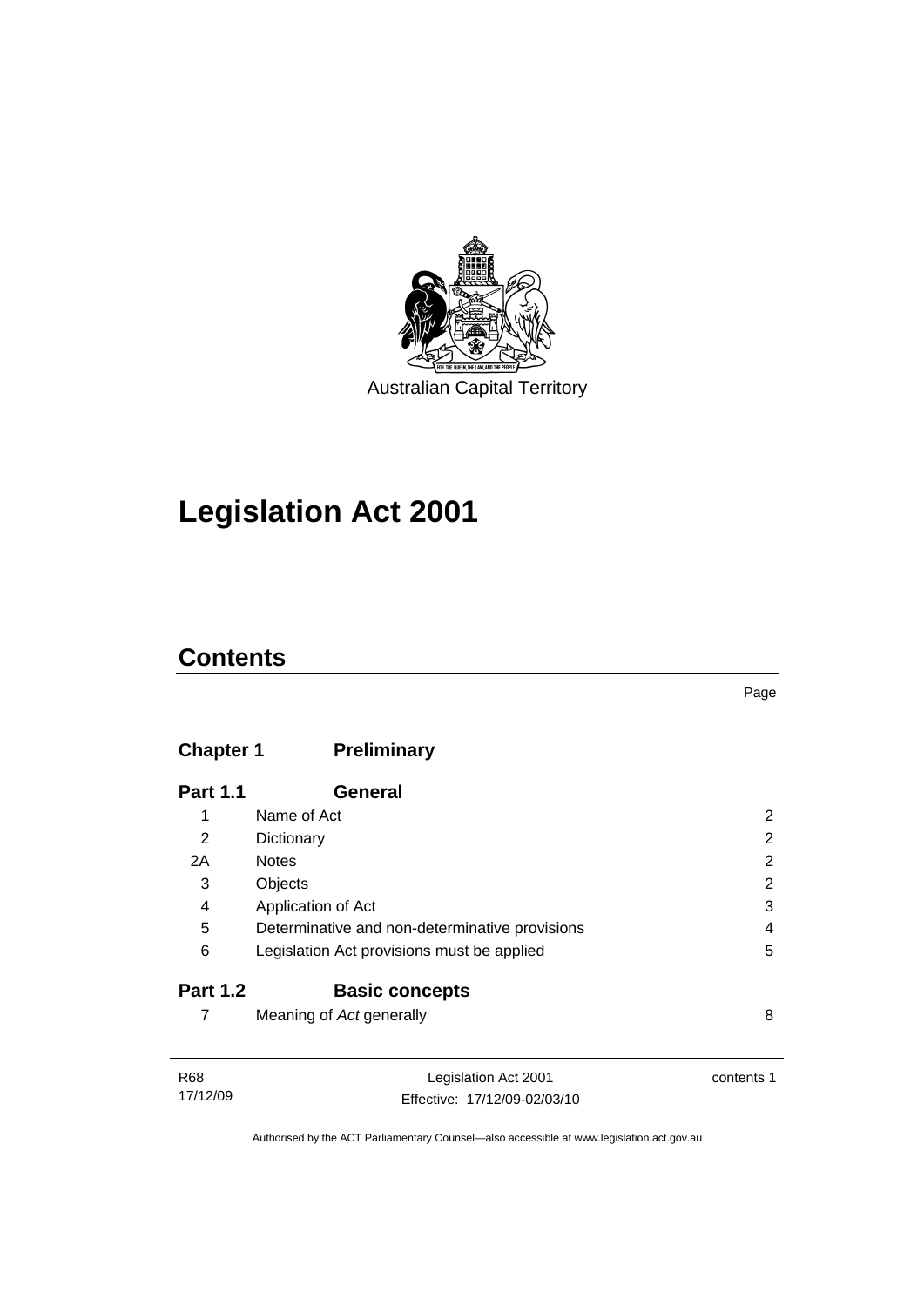|                  |                                                                      | Page |
|------------------|----------------------------------------------------------------------|------|
| 8                | Meaning of subordinate law                                           | 8    |
| 9                | Meaning of disallowable instrument                                   | 8    |
| 10               | Meaning of notifiable instrument                                     | 9    |
| 11               | Meaning of commencement notice                                       | 9    |
| 12               | Meaning of legislative instrument                                    | 9    |
| 13               | Meaning of statutory instrument                                      | 10   |
| 14               | Meaning of <i>instrument</i>                                         | 10   |
| 15               | Meaning of authorised republication                                  | 10   |
| 16               | Meaning of <i>provision</i>                                          | 11   |
| <b>Part 1.3</b>  | Sources of law in the ACT                                            |      |
| 17               | References to Acts include references to former Cwlth enactments etc | 13   |
| <b>Chapter 2</b> | <b>ACT legislation register and web site</b>                         |      |
| 18               | <b>ACT legislation register</b>                                      | 14   |
| 19               | Contents of register                                                 | 14   |
| 20               | Prompt registration                                                  | 18   |
| 21               | Approved web site                                                    | 18   |
| 22               | Access to registered material at approved web site                   | 19   |
| <b>Chapter 3</b> | Authorised versions and evidence of laws<br>and legislative material |      |
| 22A              | Definitions for ch 3                                                 | 20   |
| 23               | Authorisation of versions by parliamentary counsel                   | 21   |
| 24               | Authorised electronic versions                                       | 21   |
| 25               | Authorised written versions                                          | 22   |
| 26               | Judicial notice of certain matters                                   | 24   |
| <b>Chapter 4</b> | <b>Numbering and notification of Acts</b>                            |      |
| 27               | Numbering of Acts                                                    | 26   |
| 28               | Notification of Acts                                                 | 26   |
| 29               | References to enactment or passing of Acts                           | 28   |
|                  |                                                                      |      |

| contents 2 | Legislation Act 2001         | R68      |
|------------|------------------------------|----------|
|            | Effective: 17/12/09-02/03/10 | 17/12/09 |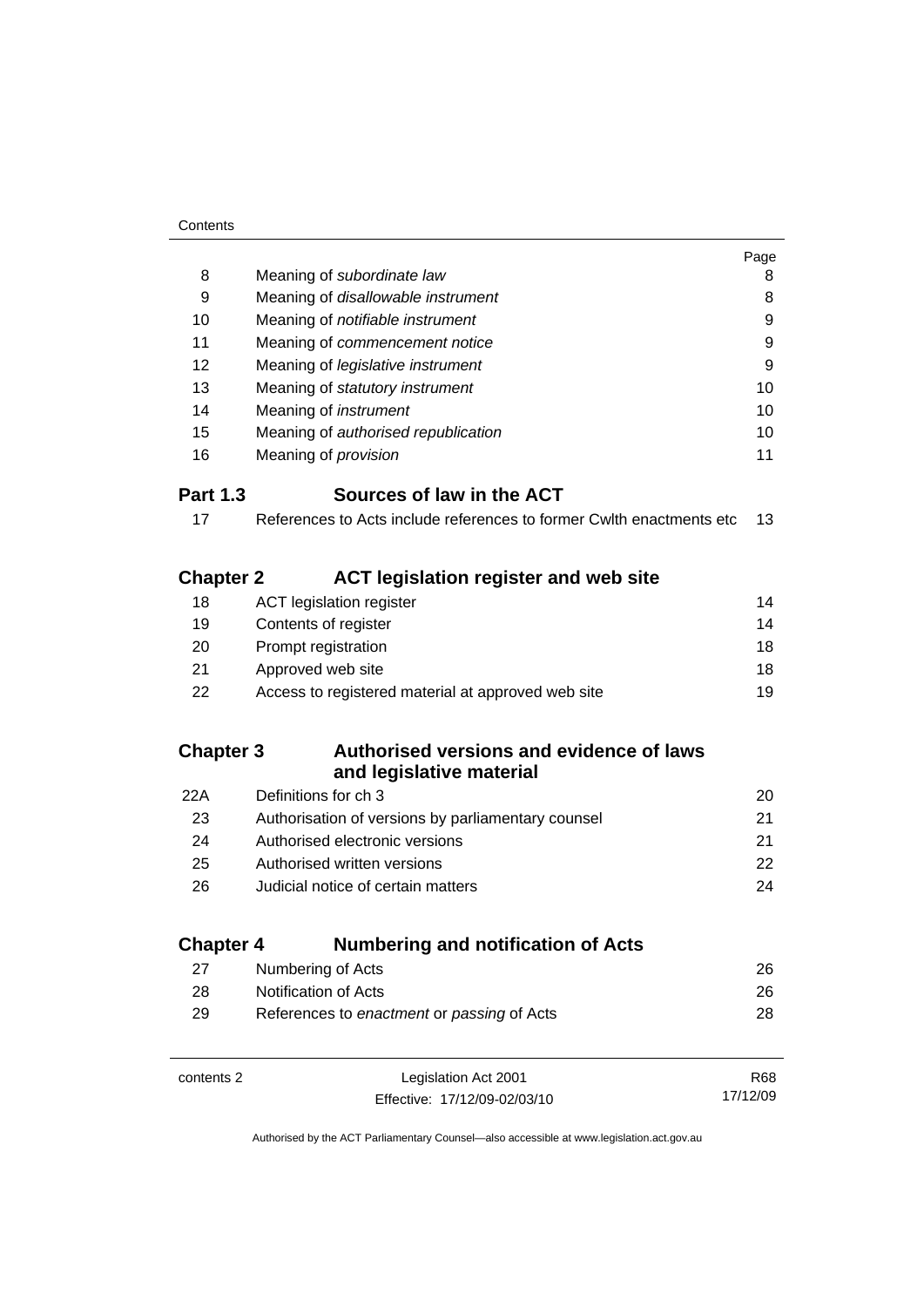|                  |                                                                                          | Contents   |
|------------------|------------------------------------------------------------------------------------------|------------|
| 30               | References to <i>notification</i> of Acts                                                | Page<br>28 |
| <b>Chapter 5</b> | <b>Regulatory impact statements for subordinate</b><br>laws and disallowable instruments |            |
| <b>Part 5.1</b>  | <b>Preliminary</b>                                                                       |            |
| 31               | Definitions for ch 5                                                                     | 29         |
| 32               | Other publication or consultation requirements not affected                              | 29         |
| 33               | Guidelines about costs of proposed subordinate laws and disallowable<br>instruments      | 30         |
| <b>Part 5.2</b>  | <b>Requirements for regulatory impact</b><br><b>statements</b>                           |            |
| 34               | Preparation of regulatory impact statements                                              | 31         |
| 35               | Content of regulatory impact statements                                                  | 32         |
| 36               | When is preparation of regulatory impact statement unnecessary?                          | 33         |
| 37               | When must regulatory impact statement be presented?                                      | 34         |
| <b>Part 5.3</b>  | Failure to comply with requirements for<br>regulatory impact statements                  |            |
| 38               | Effect of failure to comply with pt 5.2                                                  | 35         |
| <b>Chapter 6</b> | Making, notification and numbering of<br>statutory instruments                           |            |
| <b>Part 6.1</b>  | <b>General</b>                                                                           |            |
| 39               | Meaning of <i>matter</i> in ch 6                                                         | 36         |
| 40               | Presumption of validity                                                                  | 36         |
| 41               | Making of certain statutory instruments by Executive                                     | 36         |
| <b>Part 6.2</b>  | Making of statutory instruments generally                                                |            |
| 42               | Power to make statutory instruments                                                      | 38         |
| 43               | Statutory instruments to be interpreted not to exceed powers under<br>authorising law    | 39         |
| R68              | Legislation Act 2001                                                                     | contents 3 |
| 17/12/09         | Effective: 17/12/09-02/03/10                                                             |            |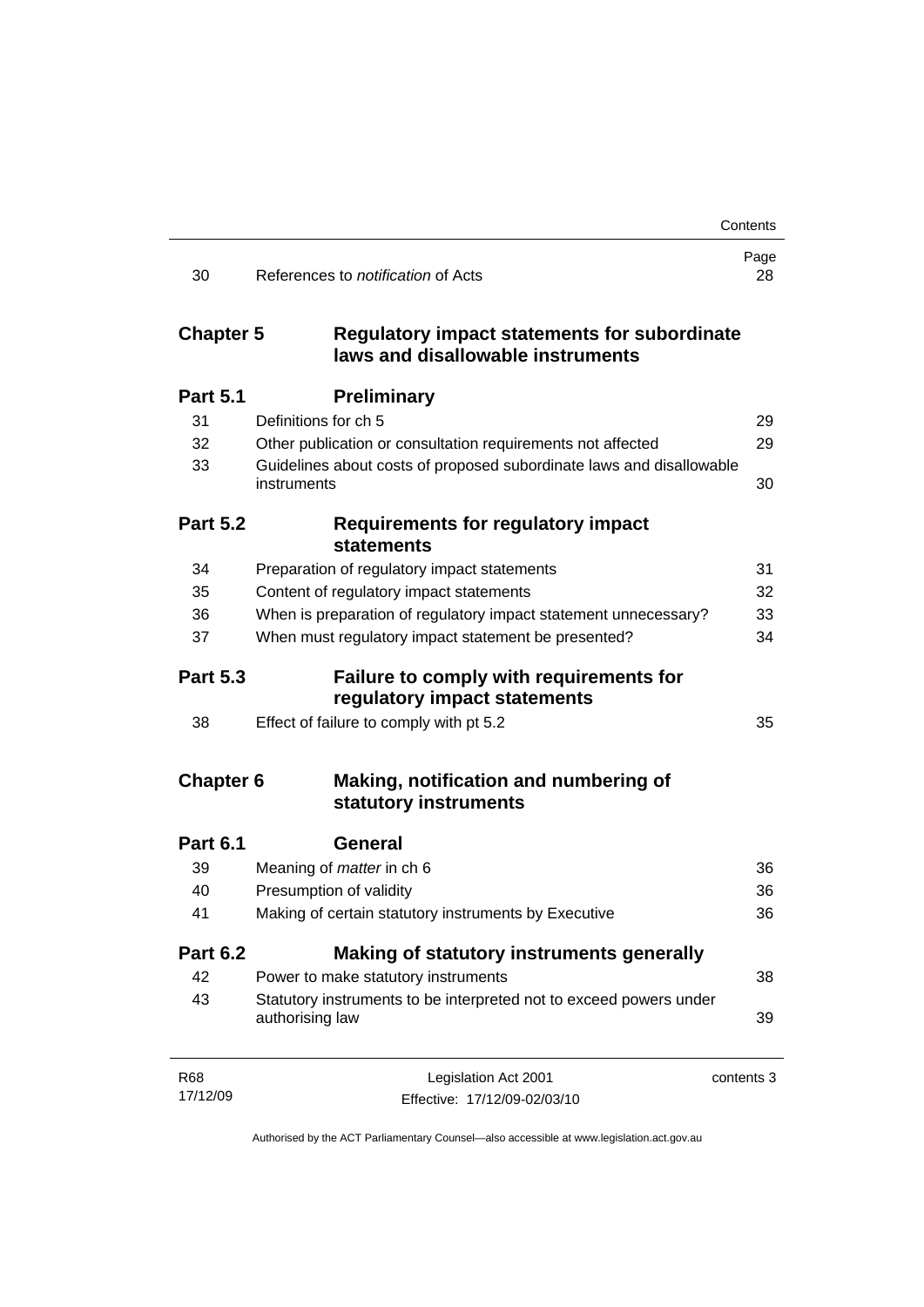|    |                                                                                                     | Page |
|----|-----------------------------------------------------------------------------------------------------|------|
| 44 | Power to make statutory instruments for Act etc                                                     | 40   |
| 45 | Power to make court rules                                                                           | 41   |
| 46 | Power to make instrument includes power to amend or repeal                                          | 42   |
| 47 | Statutory instrument may make provision by applying law or<br>instrument                            | 43   |
| 48 | Power to make instrument includes power to make different provision<br>for different categories etc | 47   |
| 49 | Single instrument may exercise several powers or satisfy several<br>requirements                    | 47   |
| 50 | Relationship between authorising law and instrument dealing with<br>same matter                     | 48   |
| 51 | Instrument may make provision in relation to land by reference to map<br>etc                        | 48   |
| 52 | Instrument may authorise determination of matter etc                                                | 49   |
| 53 | Instrument may prohibit                                                                             | 49   |
| 54 | Instrument may require making of statutory declaration                                              | 50   |
|    |                                                                                                     |      |

## **Part 6.3 Making of certain statutory instruments about fees**

| 55 | Definitions for pt 6.3                             | 51 |
|----|----------------------------------------------------|----|
| 56 | Determination of fees by disallowable instrument   | 51 |
| 57 | Fees payable in accordance with determination etc. | 53 |
| 58 | Regulations may make provision about fees          | 54 |
|    |                                                    |    |

## **Part 6.4 Numbering and notification of legislative instruments**

| Numbering                                                    | 57  |
|--------------------------------------------------------------|-----|
| Correction etc of name of instrument                         | 57  |
| Correction of name of explanatory statement etc.             | 59  |
| Notification of legislative instruments                      | 59  |
| Effect of failure to notify legislative instrument           | 62. |
| References to <i>notification</i> of legislative instruments | 62. |
|                                                              |     |

contents 4 Legislation Act 2001 Effective: 17/12/09-02/03/10

R68 17/12/09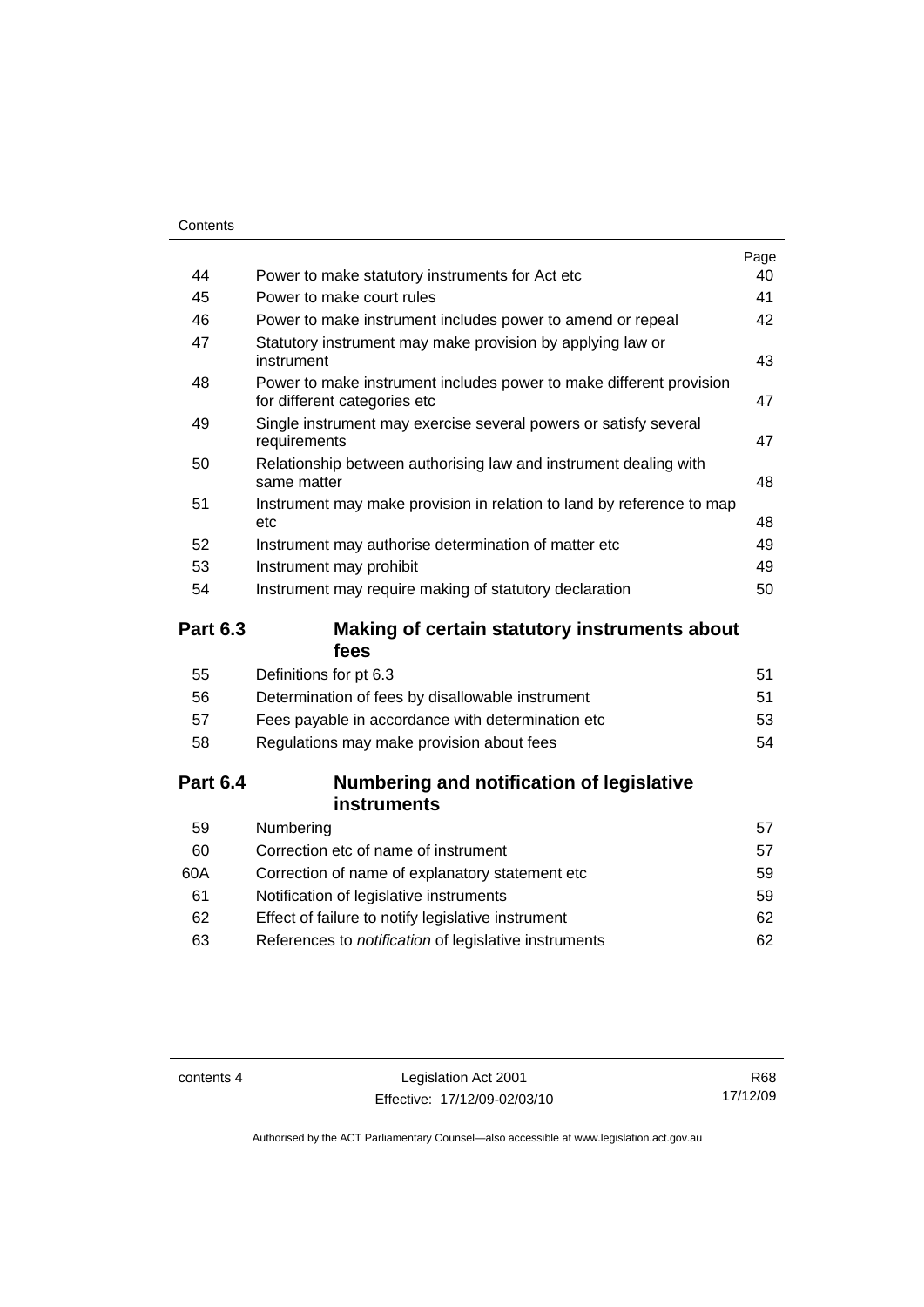| Contents |
|----------|
|----------|

|                  |                                                                                         | Page |
|------------------|-----------------------------------------------------------------------------------------|------|
| <b>Chapter 7</b> | <b>Presentation, amendment and disallowance</b><br>of subordinate laws and disallowable |      |
|                  | <b>instruments</b>                                                                      |      |
| 64               | Presentation of subordinate laws and disallowable instruments                           | 63   |
| 65               | Disallowance by resolution of Assembly                                                  | 63   |
| 65A              | Notification of disallowance by resolution of Assembly                                  | 64   |
| 66               | Revival of affected laws                                                                | 66   |
| 67               | Making of instrument same in substance within 6 months after<br>disallowance            | 67   |
| 68               | Amendment by resolution of Assembly                                                     | 67   |
| 69               | Notification of amendments made by resolution of Assembly                               | 69   |
| 70               | Making of amendment restoring effect of law within 6 months after<br>amendment          | 70   |
| 71               | Effect of dissolution or expiry of Assembly on notice of motion                         | 71   |
| <b>Chapter 8</b> | <b>Commencement and exercise of powers</b>                                              |      |
|                  | before commencement                                                                     |      |
| 72               | Meaning of law in ch 8                                                                  | 73   |
| 73               | General rules about commencement                                                        | 73   |
| 74               | Time of commencement                                                                    | 75   |
| 75               | Commencement of naming and commencement provisions                                      | 76   |
| <b>75AA</b>      | Commencement of provisions identifying amended laws                                     | 77   |
| <b>75A</b>       | Meaning of commences retrospectively                                                    | 77   |
| 75B              | Retrospective commencement requires clear indication                                    | 78   |
| 76               | Non-prejudicial provision may commence retrospectively                                  | 78   |
| 77               | Commencement by commencement notice                                                     | 79   |
| 78               | Separate commencement of amendments                                                     | 81   |
| 79               | Automatic commencement of postponed law                                                 | 81   |
| 79A              | Commencement of amendment of uncommenced law                                            | 82   |
| $\Omega$         | $D$ afaxanaan ta'aammaanaamaantaf laur                                                  | nn.  |

80 References to *commencement* of law [83](#page-98-0) 81 Exercise of powers between notification and commencement [83](#page-98-0)

contents 5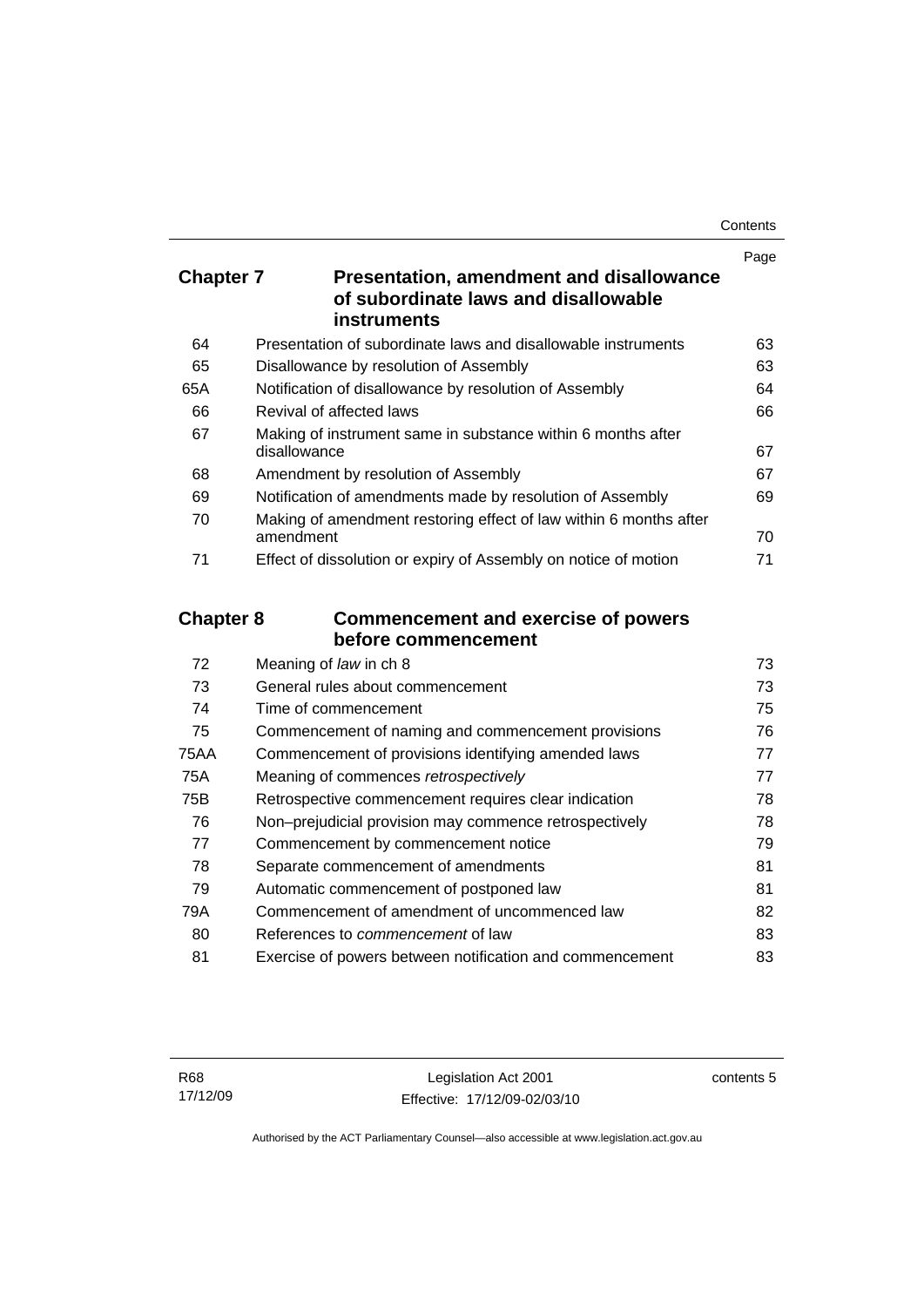|                   |                                                                                   | Page |
|-------------------|-----------------------------------------------------------------------------------|------|
| <b>Chapter 9</b>  | <b>Repeal and amendment of laws</b>                                               |      |
| <b>Part 9.1</b>   | General                                                                           |      |
| 82                | Definitions for ch 9                                                              | 86   |
| 83                | Consequences of amendment of statutory instrument by Act                          | 86   |
| 84                | Saving of operation of repealed and amended laws                                  | 86   |
| 84A               | Creation of offences and changes in penalties                                     | 87   |
| <b>Part 9.2</b>   | <b>Repeal</b>                                                                     |      |
| 85                | When repeal takes effect                                                          | 89   |
| 86                | Repealed and amended laws not revived on repeal of repealing and<br>amending laws | 89   |
| 87                | Commencement not undone if repealed                                               | 90   |
| 88                | Repeal does not end effect of transitional laws etc                               | 91   |
| 89                | Automatic repeal of certain laws and provisions                                   | 93   |
| <b>Part 9.3</b>   | <b>Amendment</b>                                                                  |      |
| 90                | Law and amending laws to be read as one                                           | 97   |
| 91                | Insertion of provisions by amending law                                           | 97   |
| 92                | Amendment to be made wherever possible                                            | 99   |
| 93                | Provisions included in another provision for amendment purposes                   | 100  |
| 94                | Continuance of appointments etc made under amended provisions                     | 101  |
| 95                | Status of modifications                                                           | 102  |
| 96                | Relocated provisions                                                              | 103  |
| <b>Chapter 10</b> | <b>Referring to laws</b>                                                          |      |
| 97                | Definitions for ch 10                                                             | 104  |
| 98                | References to ACT law include law containing reference                            | 105  |
| 99                | References in ACT statutory instruments to the Act                                | 105  |
| 100               | Referring to particular ACT laws                                                  | 105  |
| 101               | Referring to particular laws of other jurisdictions etc                           | 106  |
| 102               | References to laws include references to laws as in force from time to<br>time    | 107  |
| 103               | References to repealed laws                                                       | 108  |

| contents 6 | Legislation Act 2001         | R68      |
|------------|------------------------------|----------|
|            | Effective: 17/12/09-02/03/10 | 17/12/09 |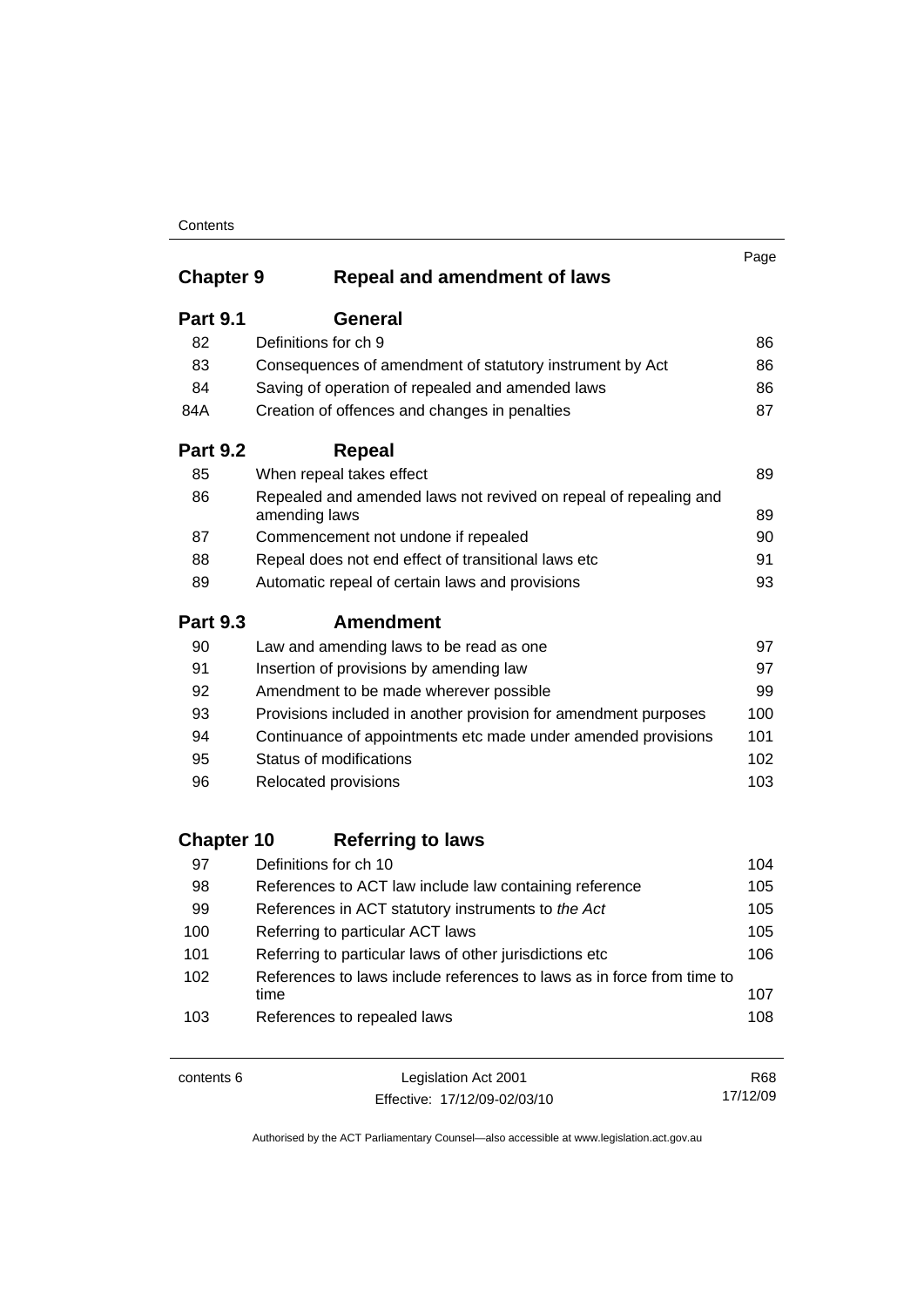|                   |                                                                    | Contents |
|-------------------|--------------------------------------------------------------------|----------|
|                   |                                                                    | Page     |
| 104               | References to laws include references to instruments under laws    | 109      |
| 105               | Referring to provisions of laws                                    | 109      |
| 106               | References to provisions of laws are inclusive                     | 109      |
| 106A              | References to paragraphs etc of laws                               | 110      |
| <b>Chapter 11</b> | <b>Republication of Acts and statutory</b><br><b>instruments</b>   |          |
| <b>Part 11.1</b>  | General                                                            |          |
| 107               | Definitions for ch 11                                              | 112      |
| 108               | Republication in register                                          | 112      |
| 109               | Republications may be published with other information             | 112      |
| 110               | <b>Collections of laws</b>                                         | 113      |
| <b>Part 11.2</b>  | Substantive amendments made by laws                                |          |
| 111               | Incorporation of amendments                                        | 114      |
| 112               | Reference to amending laws                                         | 114      |
| 113               | Provisions not republished or relocated                            | 114      |
| <b>Part 11.3</b>  | <b>Editorial changes</b>                                           |          |
| 114               | Authorisation for parliamentary counsel                            | 116      |
| 115               | Amendments not to change effect                                    | 116      |
| 116               | Ambit of editorial amendments                                      | 116      |
| 117               | Legal effect of editorial changes                                  | 119      |
| 118               | Reference to editorial amendments                                  | 119      |
| <b>Chapter 12</b> | Scope of Acts and statutory instruments                            |          |
| 120               | Act to be interpreted not to exceed legislative powers of Assembly | 120      |

| ∃∠∪ | Act to be interpreted not to exceed legislative powers of Assembly | 1 Z U |
|-----|--------------------------------------------------------------------|-------|
| 121 | Binding effect of Acts                                             | 121   |
| 122 | Application to Territory                                           | 122   |

contents 7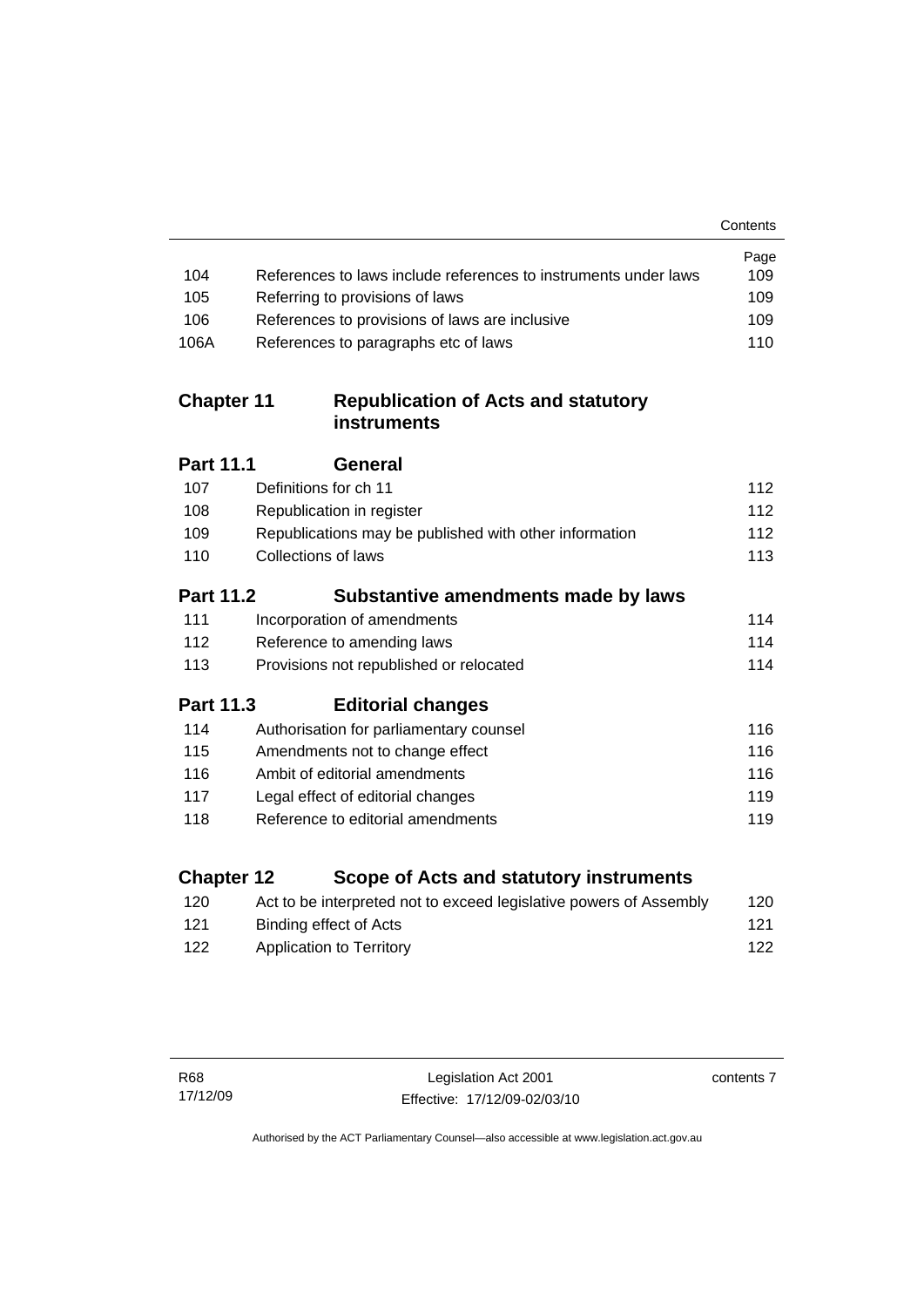|                   |                                                               | Page |
|-------------------|---------------------------------------------------------------|------|
| <b>Chapter 13</b> | <b>Structure of Acts and statutory instruments</b>            |      |
| <b>Part 13.1</b>  | General                                                       |      |
| 125               | Meaning of law in ch 13                                       | 123  |
| 126               | Material that is part of Act or statutory instrument          | 123  |
| 127               | Material that is not part of Act or statutory instrument      | 124  |
| <b>Part 13.2</b>  | <b>Particular kinds of provisions</b>                         |      |
| 130               | What is a definition?                                         | 126  |
| 131               | <b>Signpost definitions</b>                                   | 127  |
| 132               | Examples                                                      | 128  |
| 133               | Penalty units                                                 | 129  |
| 134               | Penalties at end of sections and subsections                  | 129  |
| 135               | Penalties not at end of sections and subsections              | 132  |
| <b>Chapter 14</b> |                                                               |      |
|                   | <b>Interpretation of Acts and statutory</b><br>instruments    |      |
| <b>Part 14.1</b>  | <b>Purpose and scope</b>                                      |      |
| 136               | Meaning of Act in ch 14                                       | 134  |
| 137               | Purpose and scope of ch 14                                    | 134  |
| <b>Part 14.2</b>  | Key principles of interpretation                              |      |
| 138               | Meaning of working out the meaning of an Act                  | 135  |
| 139               | Interpretation best achieving Act's purpose                   | 135  |
| 140               | Legislative context                                           | 135  |
| 141               | Non-legislative context generally                             | 136  |
| 142               | Non-legislative context-material that may be considered       | 137  |
| 143               | Law stating material for consideration in working out meaning | 140  |
| <b>Chapter 15</b> | Aids to interpretation                                        |      |
| <b>Part 15.1</b>  | <b>General</b>                                                |      |
| 144               | Meaning of commonly-used terms                                | 142  |

Authorised by the ACT Parliamentary Counsel—also accessible at www.legislation.act.gov.au

R68 17/12/09

Effective: 17/12/09-02/03/10

contents 8 Legislation Act 2001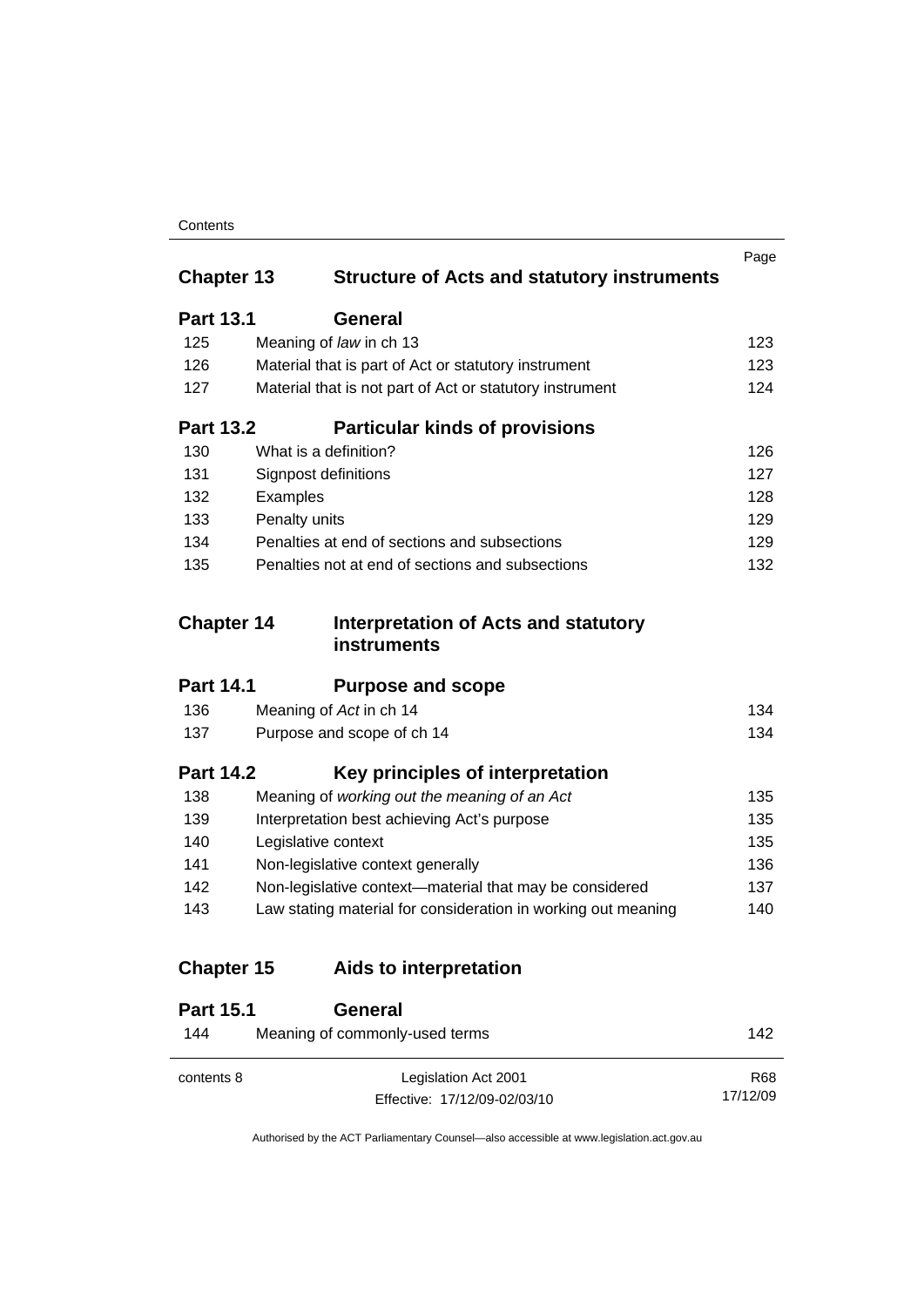|                  |                                                                    | Page       |
|------------------|--------------------------------------------------------------------|------------|
| 145              | Gender and number                                                  | 142        |
| 146              | Meaning of may and must                                            | 142        |
| 147              | Changes of drafting practice not to affect meaning                 | 143        |
| 148              | Terms used in instruments have same meanings as in authorising     |            |
|                  | laws                                                               | 144        |
| 149              | Age in years                                                       | 144        |
| 150              | Measurement of distance                                            | 144        |
| 151              | Working out periods of time generally                              | 145        |
| 151A             | Periods of time ending on non-working days                         | 147        |
| 151B             | Doing things for which no time is fixed                            | 148        |
| 151C             | Power to extend time                                               | 148        |
| 152              | Continuing effect of obligations                                   | 149        |
| <b>Part 15.2</b> | <b>Definitions</b>                                                 |            |
| 155              | Definitions apply subject to contrary intention                    | 150        |
| 156              | Application of definitions in dictionaries and sections            | 150        |
| 157              | Defined terms-other parts of speech and grammatical forms          | 152        |
| <b>Part 15.3</b> | References to various entities and things                          |            |
| 160              | References to people generally                                     | 153        |
| 161              | Corporations liable to offences                                    | 154        |
| 162              | References to a Minister or the Minister                           | 155        |
| 163              | References to a chief executive or the chief executive             | 156        |
| 164              | References to Australian Standards etc                             | 157        |
| 165              | References to Assembly committees that no longer exist             | 157        |
| 168              | References to person with interest in land include personal        |            |
|                  | representative etc                                                 | 158        |
| 169              | References to domestic partner and domestic partnership            | 158        |
| 169A             | References to transgender people                                   | 159        |
| 169B             | References to intersex people                                      | 160        |
| <b>Part 15.4</b> | Preservation of certain common law<br>privileges                   |            |
| 170              | Privileges against selfincrimination and exposure to civil penalty | 161        |
| 171              | Client legal privilege                                             | 161        |
| <b>R68</b>       | Legislation Act 2001                                               | contents 9 |
|                  |                                                                    |            |

Authorised by the ACT Parliamentary Counsel—also accessible at www.legislation.act.gov.au

Effective: 17/12/09-02/03/10

17/12/09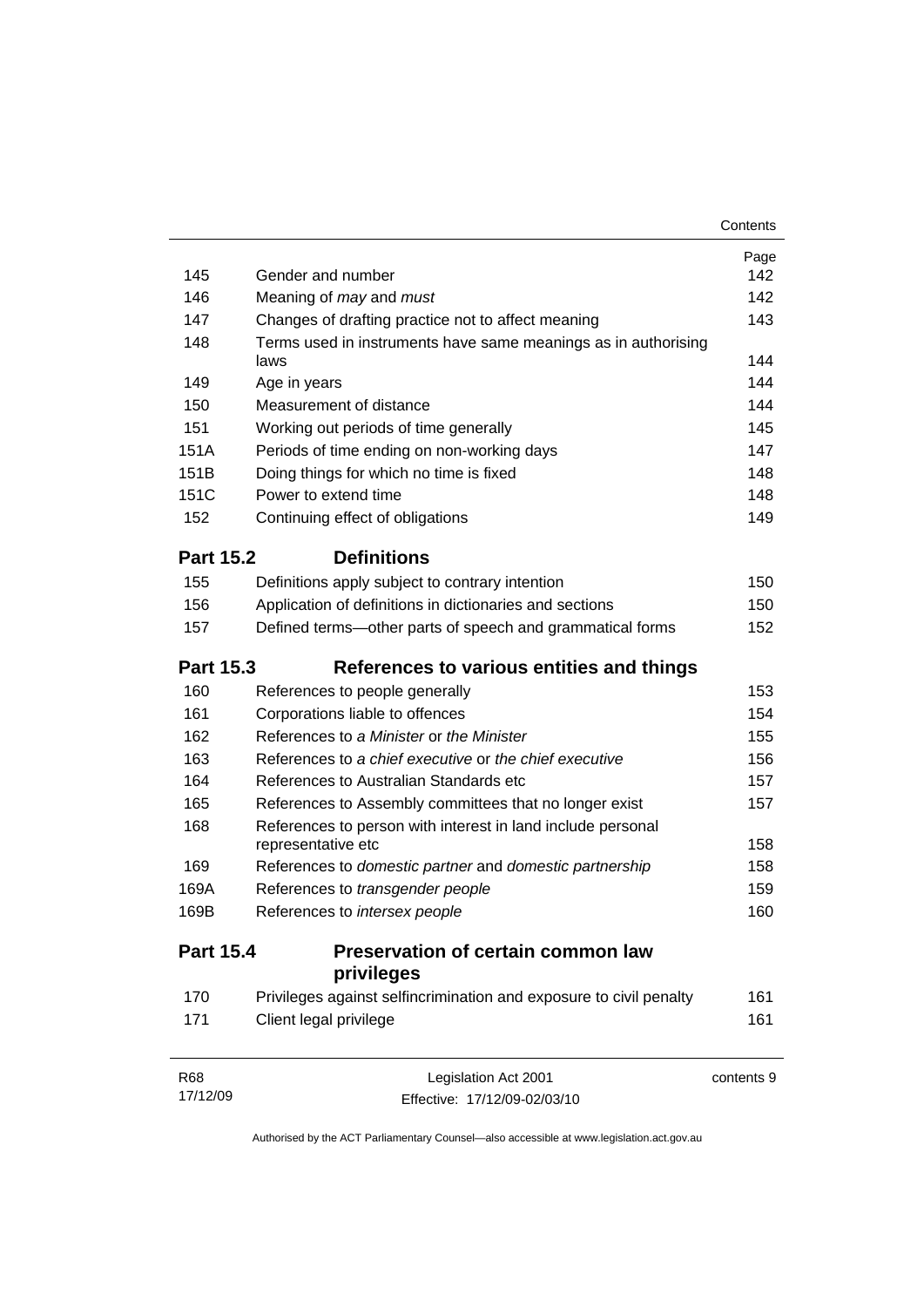|                   |                                                            | Page |
|-------------------|------------------------------------------------------------|------|
| <b>Chapter 16</b> | Courts, tribunals and other decision-makers                |      |
| 175               | Meaning of law in ch 16                                    | 163  |
| 176               | Jurisdiction of courts and tribunals                       | 163  |
| 177               | Recovery of amounts owing under laws                       | 163  |
| 178               | Power to decide includes power to take evidence etc        | 164  |
| 179               | Content of statements of reasons for decisions             | 164  |
| 180               | Power to make decision includes power to reverse or change | 164  |
|                   |                                                            |      |

## **Chapter 17 Entities and positions**

| 182  | Meaning of law in ch 17            | 166 |
|------|------------------------------------|-----|
| 183  | Change of name of entity           | 166 |
| 184  | Change in constitution of entity   | 166 |
| 184A | References to entity               | 167 |
| 185  | References to occupant of position | 167 |
| 186  | Change of name of position         | 168 |
| 187  | Chair and deputy chair etc         | 168 |

## **Chapter 18 Offences**

| 188 | Meaning of ACT law in ch 18                                           | 169. |
|-----|-----------------------------------------------------------------------|------|
| 189 | Reference to offence includes reference to related ancillary offences | 169  |
| 190 | Indictable and summary offences                                       | 170. |
| 191 | Offences against 2 or more laws                                       | 170. |
| 192 | When must prosecutions begin?                                         | 171  |
| 193 | Continuing offences                                                   | 172  |

## **Chapter 19 Administrative and machinery provisions**

| <b>Part 19.1</b>        | <b>Introductory</b>                                                            |            |
|-------------------------|--------------------------------------------------------------------------------|------------|
| 195                     | Meaning of law in ch 19                                                        | 173        |
| <b>Part 19.2</b><br>196 | <b>Functions</b><br>Provision giving function gives power to exercise function | 174        |
| contents 10             | Legislation Act 2001                                                           | <b>R68</b> |
|                         | Effective: 17/12/09-02/03/10                                                   | 17/12/09   |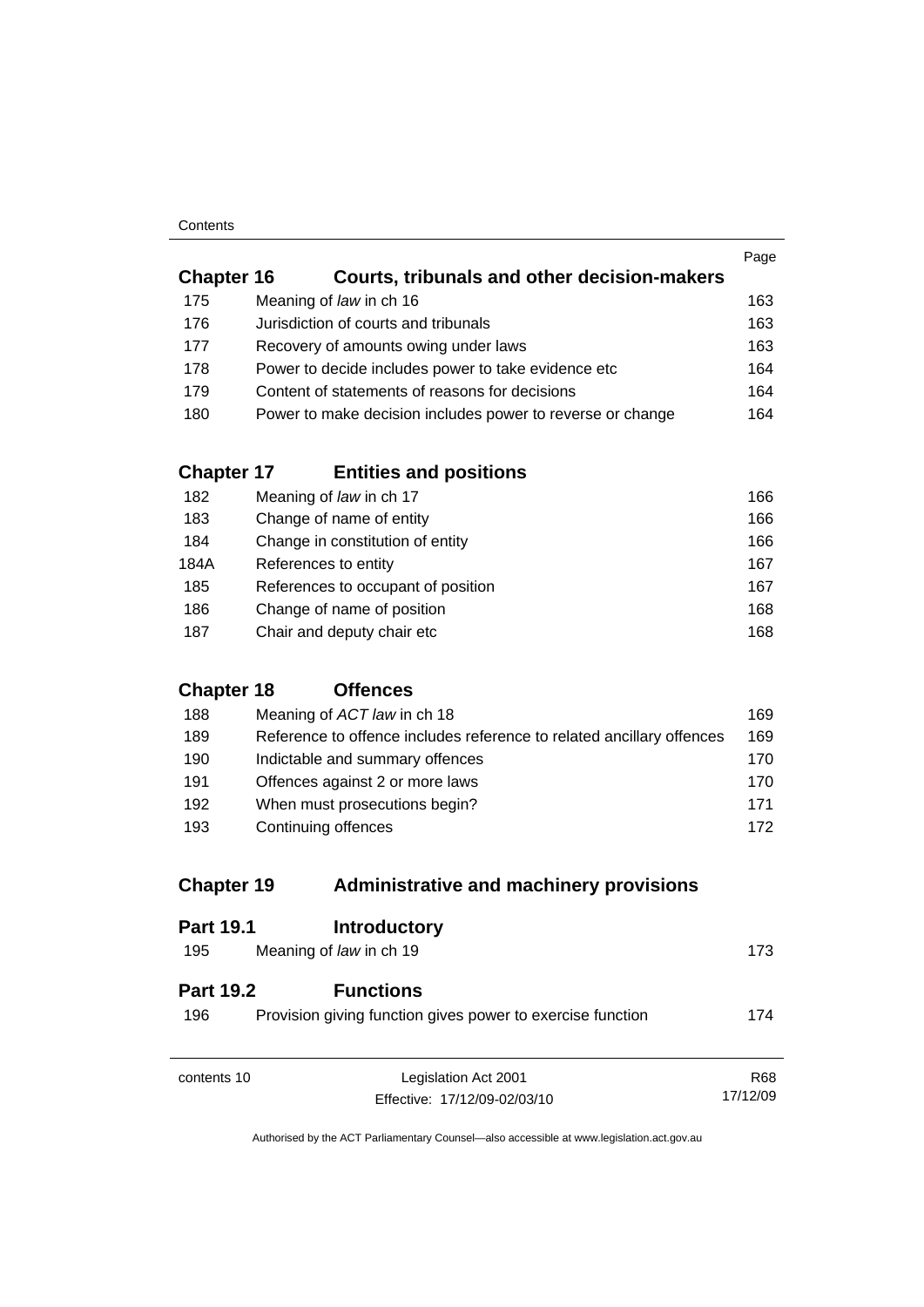| 197              | Statutory functions may be exercised from time to time                        | Page<br>174 |
|------------------|-------------------------------------------------------------------------------|-------------|
| 199              | Functions of bodies                                                           | 174         |
| 200              | Functions of occupants of positions                                           | 176         |
| <b>Part 19.3</b> | <b>Appointments</b>                                                           |             |
| Division 19.3.1  | Appointments-general                                                          |             |
| 205              | Application of div 19.3.1                                                     | 177         |
| 206              | Appointments must be in writing etc                                           | 177         |
| 207              | Appointment may be by name or position                                        | 178         |
| 208              | Power of appointment includes power to suspend etc                            | 178         |
| 209              | Power of appointment includes power to make acting appointment                | 179         |
| 210              | Resignation of appointment                                                    | 180         |
| 211              | Appointment not affected by appointer changes                                 | 180         |
| 212              | Appointment not affected by defect etc                                        | 181         |
| Division 19.3.2  | <b>Acting appointments</b>                                                    |             |
| 215              | Application of div 19.3.2                                                     | 181         |
| 216              | Acting appointments must be in writing etc                                    | 181         |
| 217              | Acting appointment may be made by name or position                            | 181         |
| 218              | Instrument may provide when acting appointment has effect etc                 | 182         |
| 219              | Appointer may decide terms of acting appointment etc                          | 182         |
| 220              | Appointee may exercise functions under acting appointment etc                 | 183         |
| 221              | How long does an acting appointment operate?                                  | 183         |
| 222              | Resignation of acting appointment                                             | 184         |
| 223              | Effect of acting appointment on substantive appointment etc                   | 184         |
| 224              | Acting appointment not affected by appointer changes                          | 185         |
| 225              | Acting appointment not affected by defect etc                                 | 185         |
|                  | Division 19.3.2A<br><b>Standing acting arrangements</b>                       |             |
| 225A             | Application of div 19.3.2A                                                    | 186         |
| 225B             | Person acting under standing acting arrangement may exercise<br>functions etc | 186         |
| Division 19.3.3  | <b>Appointments-Assembly consultation</b>                                     |             |
| 226              | Meaning of statutory position in div 19.3.3                                   | 186         |
| 227              | Application of div 19.3.3                                                     | 187         |
| <b>R68</b>       | Legislation Act 2001                                                          | contents 11 |

| R68      | Legislation Act 2001         | contents 1 |
|----------|------------------------------|------------|
| 17/12/09 | Effective: 17/12/09-02/03/10 |            |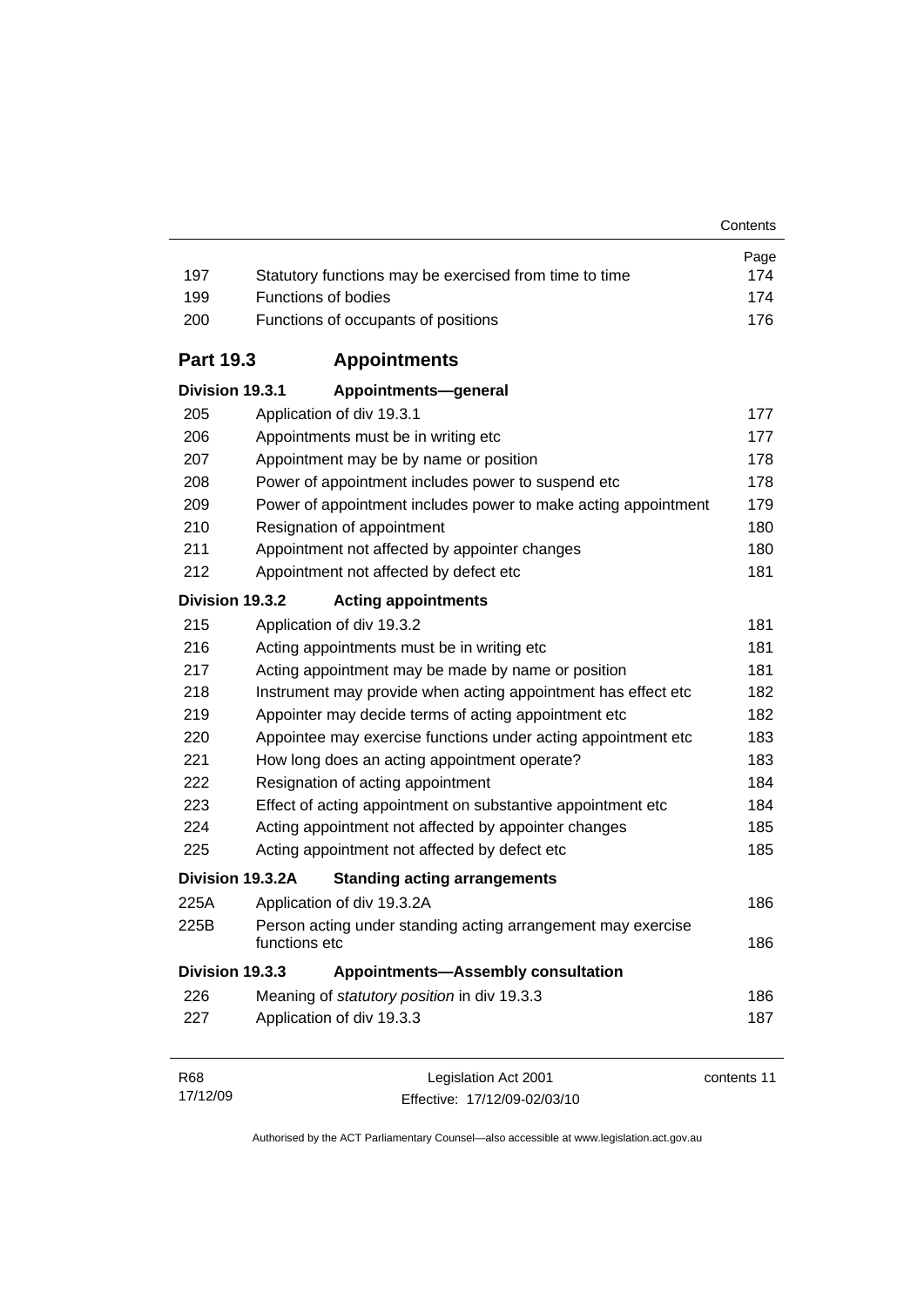|                          |                                                                                                                                                                                           | Page                     |     |                                              |     |
|--------------------------|-------------------------------------------------------------------------------------------------------------------------------------------------------------------------------------------|--------------------------|-----|----------------------------------------------|-----|
| 228                      | Consultation with appropriate Assembly committee                                                                                                                                          | 187                      |     |                                              |     |
| 229                      | Appointment is disallowable instrument                                                                                                                                                    | 188                      |     |                                              |     |
| <b>Part 19.4</b>         | <b>Delegations</b>                                                                                                                                                                        |                          |     |                                              |     |
| 230                      | Application of pt 19.4 generally                                                                                                                                                          | 189                      |     |                                              |     |
| 231                      | Application of pt 19.4 to subdelegations                                                                                                                                                  | 189                      |     |                                              |     |
| 232<br>233<br>234<br>235 | Delegation must be in writing etc<br>Delegation may be made by name or position<br>Instrument may provide when delegation has effect etc<br>Delegation may be made to 2 or more delegates | 190<br>190<br>190<br>191 |     |                                              |     |
|                          |                                                                                                                                                                                           |                          | 236 | Power to delegate may not be delegated       | 191 |
|                          |                                                                                                                                                                                           |                          | 237 | Delegation may be amended or revoked         | 191 |
|                          |                                                                                                                                                                                           |                          | 238 | Appointer responsible for delegated function | 192 |
| 239                      | Exercise of delegation by delegate                                                                                                                                                        | 192                      |     |                                              |     |
| 240                      | Appointer may exercise delegated function                                                                                                                                                 | 193                      |     |                                              |     |
| 241                      | Delegation not affected by appointer changes                                                                                                                                              | 193                      |     |                                              |     |
| 242                      | Delegation not affected by defect etc                                                                                                                                                     | 193                      |     |                                              |     |
| <b>Part 19.5</b>         | <b>Service of documents</b>                                                                                                                                                               |                          |     |                                              |     |
| 245                      | Application of pt 19.5                                                                                                                                                                    | 194                      |     |                                              |     |
| 246                      | Definitions for pt 19.5                                                                                                                                                                   | 194                      |     |                                              |     |
| 247                      | Service of documents on individuals<br>Service of documents on corporations<br>Service of documents on agencies<br>When document taken to be served<br>Other laws not affected etc        | 196                      |     |                                              |     |
| 248                      |                                                                                                                                                                                           | 196<br>197<br>197<br>199 |     |                                              |     |
| 249                      |                                                                                                                                                                                           |                          |     |                                              |     |
| 250<br>251               |                                                                                                                                                                                           |                          |     |                                              |     |
|                          |                                                                                                                                                                                           |                          | 252 | Powers of courts and tribunals not affected  | 199 |
| <b>Part 19.6</b>         | <b>Functions of Executive and Ministers</b>                                                                                                                                               |                          |     |                                              |     |
| 253                      | <b>Exercise of functions of Executive</b>                                                                                                                                                 | 200                      |     |                                              |     |
| 254                      | Administration of matters not allocated                                                                                                                                                   | 201                      |     |                                              |     |
| 254A                     | Delegation by Minister                                                                                                                                                                    | 201                      |     |                                              |     |
| <b>Part 19.7</b>         | <b>Other matters</b>                                                                                                                                                                      |                          |     |                                              |     |
| 255                      | Forms                                                                                                                                                                                     | 202                      |     |                                              |     |
| contents 12              | Legislation Act 2001                                                                                                                                                                      | <b>R68</b>               |     |                                              |     |
|                          | Effective: 17/12/09-02/03/10                                                                                                                                                              | 17/12/09                 |     |                                              |     |
|                          |                                                                                                                                                                                           |                          |     |                                              |     |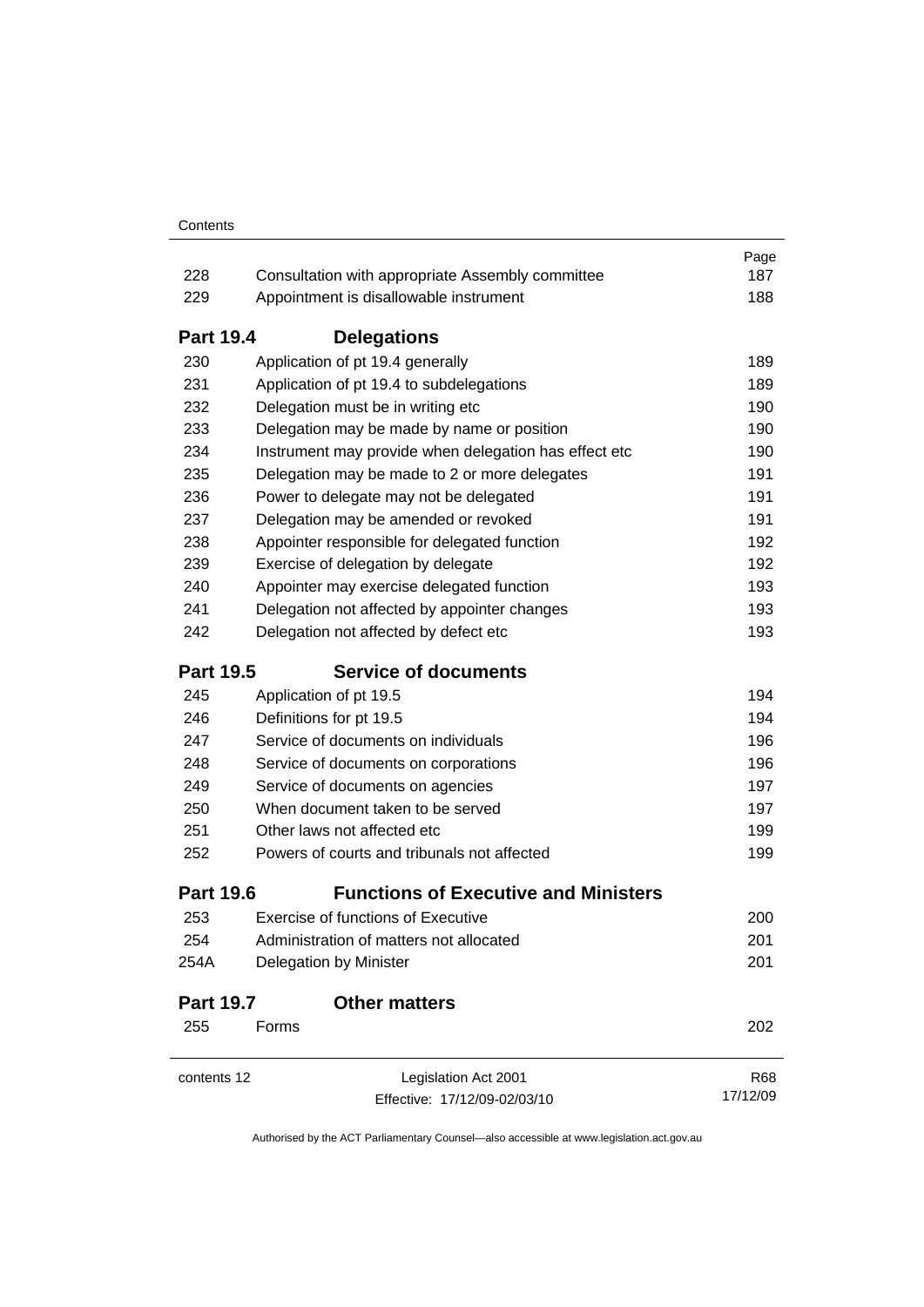|                   |                                                                      | Contents    |
|-------------------|----------------------------------------------------------------------|-------------|
| 256               | Production of records kept in computers etc                          | Page<br>204 |
| <b>Chapter 20</b> | <b>Miscellaneous</b>                                                 |             |
| 300               | Delegation by parliamentary counsel                                  | 205         |
| 301               | References to Administration Act 1989 etc                            |             |
| 302               | Regulation-making power                                              |             |
|                   |                                                                      |             |
| <b>Schedule 1</b> | Acts included in sources of law in the ACT                           | 207         |
| <b>Part 1.1</b>   | Former NSW and UK Acts in force before<br>establishment of Territory | 207         |
| <b>Part 1.2</b>   | Former NSW Acts applied after establishment of<br><b>Territory</b>   | 209         |
| <b>Dictionary</b> |                                                                      | 210         |
| Part 1            | <b>Meaning of commonly-used terms</b>                                | 210         |
| Part 2            | <b>Terms for Legislation Act 2001 only</b>                           | 239         |
|                   |                                                                      |             |
| <b>Endnotes</b>   |                                                                      |             |
| 1                 | About the endnotes                                                   | 243         |
| 2                 | Abbreviation key                                                     | 243         |
| 3                 | Legislation history                                                  |             |
| 4                 | Amendment history                                                    |             |
| 5                 | Earlier republications                                               |             |

6 Uncommenced amendments [297](#page-312-0)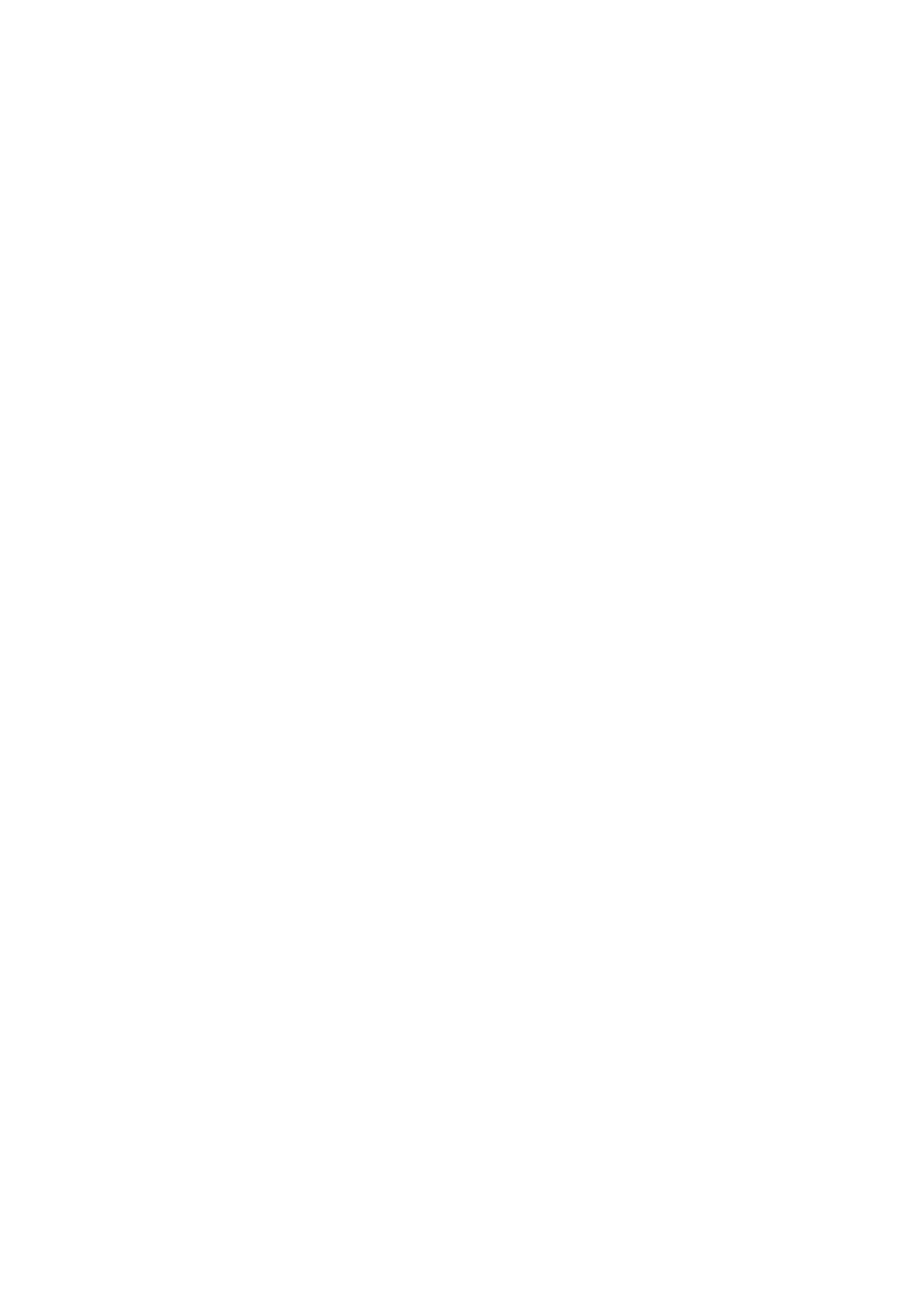<span id="page-16-0"></span>

# **Legislation Act 2001**

An Act about legislation

I

R68 17/12/09

Legislation Act 2001 Effective: 17/12/09-02/03/10 page 1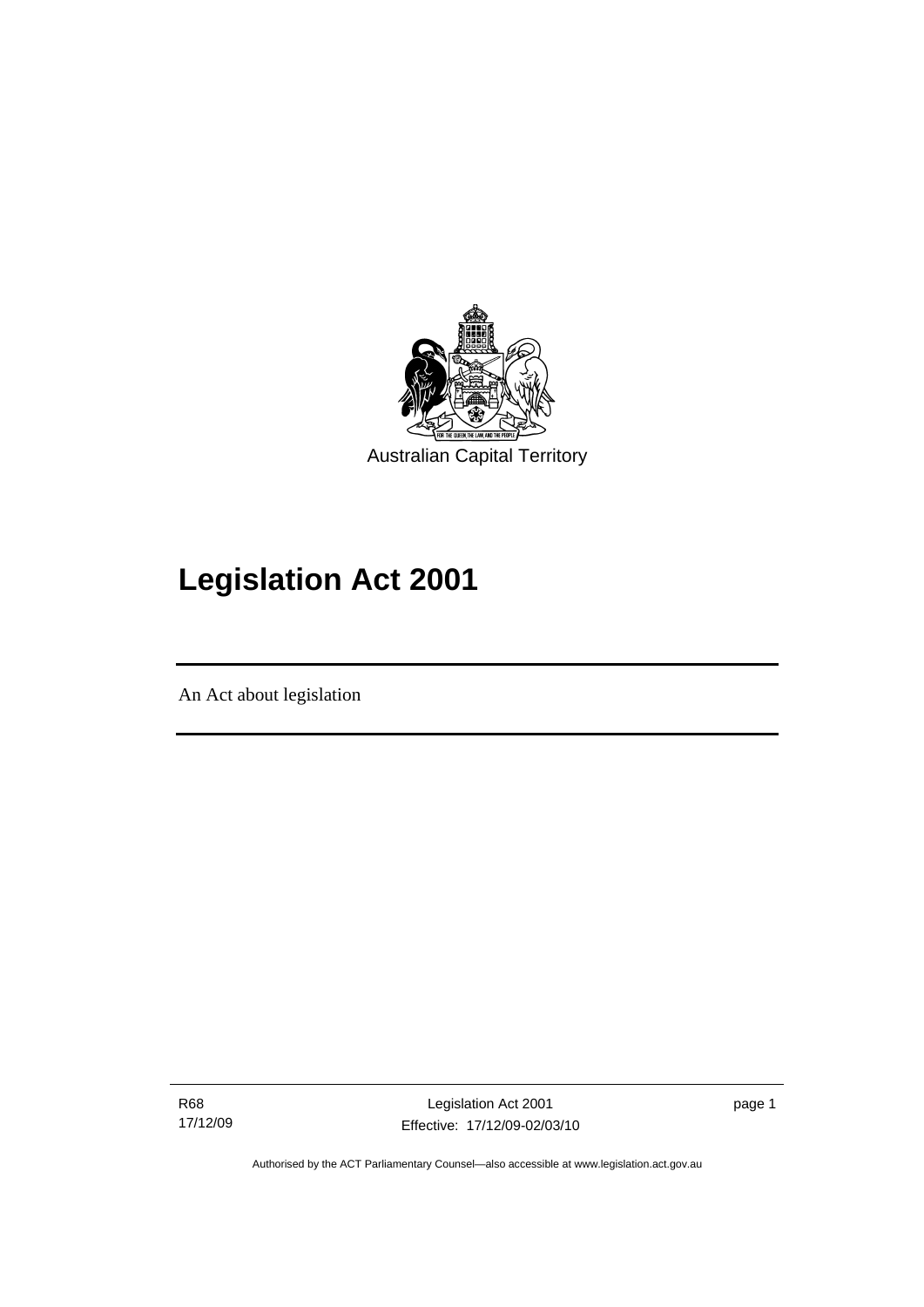<span id="page-17-0"></span>**Chapter 1** Preliminary<br>**Part 1.1** General General

Section 1

## **Chapter 1** Preliminary

## **Part 1.1 General**

## **1 Name of Act**

This Act is the *Legislation Act 2001.* 

## **2 Dictionary**

The dictionary at the end of this Act is part of this Act.

- *Note 1* The dictionary at the end of an Act usually defines certain terms used in the Act, and includes references (*signpost definitions*) to other terms defined elsewhere in the Act. However, in this Act the dictionary is divided into 2 parts.
- *Note* 2 Part 1 defines terms commonly used in Acts (including this Act) and statutory instruments. For example, because of the definition '*month* means calendar month.', the term 'month' has the defined meaning wherever the term is used in an Act or statutory instrument unless the Act or instrument provides otherwise or the contrary intention otherwise appears (see s 144 and s 155).
- *Note 3* Part 2 defines certain terms used in this Act. For example, the signpost definition '*administrator*, for part 19.5 (Service of documents)—see section 246.' means that the term 'administrator' is defined in s 246 for this Act, pt 19.5. A definition in pt 2 applies to all of this Act unless the definition, or another provision of this Act, provides otherwise or the contrary intention otherwise appears (see s 155 and s 156 (1)).

## **2A Notes**

A note included in this Act is explanatory and is not part of this Act.

*Note* See s 127 (1), (4) and (5) for the legal status of notes.

### **3 Objects**

(1) The main object of this Act is to make legislation more accessible.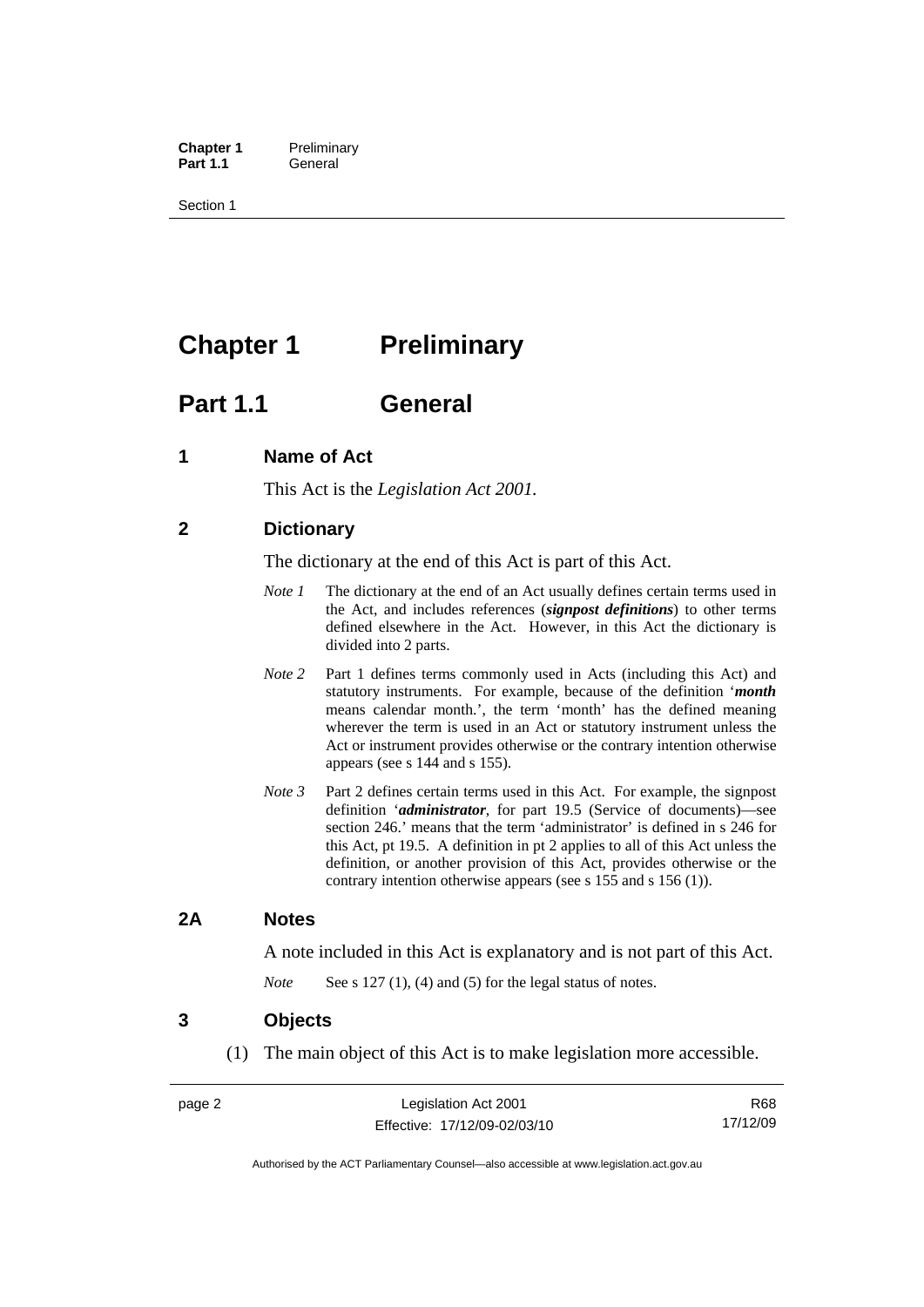- <span id="page-18-0"></span> (2) This is to be achieved particularly by—
	- (a) encouraging access to legislation through the internet, while maintaining access to printed legislation; and
	- (b) restating the law dealing with the 'life cycle' of legislation, improving its structure and content, and simplifying its provisions where practicable; and
	- (c) assisting users of legislation to find, read, understand and use legislation by—
		- (i) facilitating the shortening and simplification of legislation; and
		- (ii) promoting consistency in the form and language of legislation; and
		- (iii) providing rules about the interpretation of legislation; and
		- (iv) facilitating the updating and republication of legislation to ensure its ready availability.
- (3) For this section, the '*life cycle*' of legislation includes the making (where relevant), notification, commencement, presentation and disallowance (where relevant), operation, interpretation, proof, republication, amendment and repeal of legislation and instruments made under legislation.

## **4 Application of Act**

- (1) This Act applies to all Acts (including this Act) and statutory **instruments**
- (2) In particular, Acts and statutory instruments are taken to be made on the basis that they will operate in conjunction with this Act.

#### **Examples**

1 An Act imposes an obligation and provides that people who 'fail' to carry out the obligation are liable to the penalty. The Act does not, however, define 'fail' or indicate that the word is used in a special way. In accordance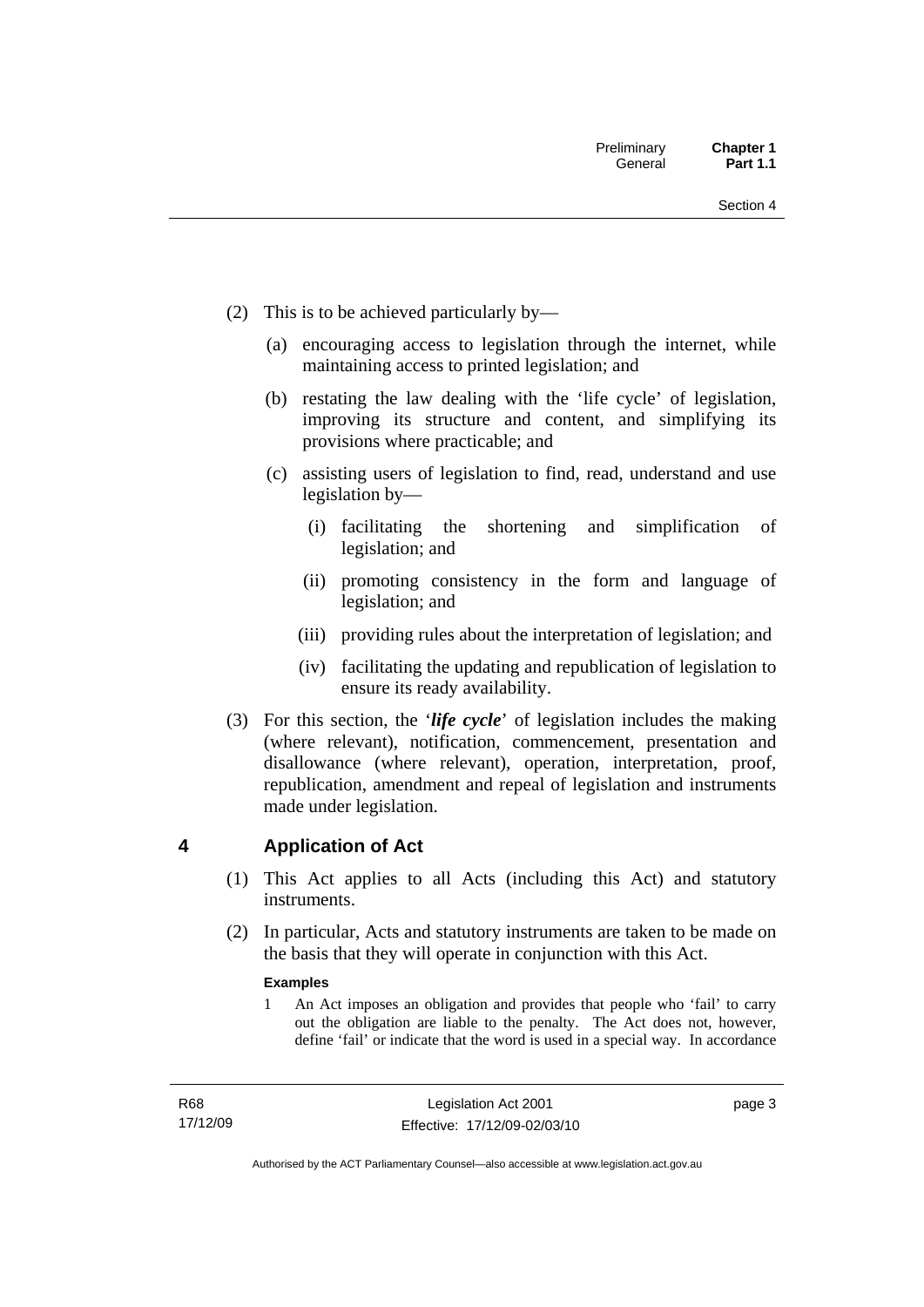#### <span id="page-19-0"></span>**Chapter 1** Preliminary Part 1.1 **General**

#### Section 5

with this Act, dictionary, part 1 (see s 144), the word 'fail' includes 'refuse'. In other words, a person who refuses to carry out the obligation will be subject to the penalty in the same way as someone who only neglects the obligation. In this case, the presence in an Act of a word that is defined in this Act attracts the operation of the definition in the dictionary.

- 2 The *XYZ Act 2001* contains the following provision:
	- The Minister may determine fees for this Act.

Because the XYZ Act authorises a fee to be determined 'for this Act', this Act, section 56 applies and therefore the provisions of part 6.3 (Making of certain statutory instruments about fees) apply to the determination of fees under the provision. In this case, the operation of provisions of this Act is attracted because the *XYZ Act 2001* contains a provision that triggers the application of the part.

- *Note 1* The determination of a fee by a Minister under an Act is a disallowable instrument and must be in writing (see s 9 (1) (b) and s 42 (2)).
- *Note* 2 An example is part of the Act, is not exhaustive and may extend, but does not limit, the meaning of the provision in which it appears (see s 126 and s 132).
- (3) This section is a determinative provision.
	- *Note* See s 5 for the meaning of determinative provisions, and s 6 for their displacement.

### **5 Determinative and non-determinative provisions**

- (1) This Act consists of determinative and non-determinative provisions.
- (2) A *determinative provision* is a provision of this Act that is declared to be a determinative provision.

#### **Example**

Section 4 (3) provides that section 4 is a determinative provision.

Authorised by the ACT Parliamentary Counsel—also accessible at www.legislation.act.gov.au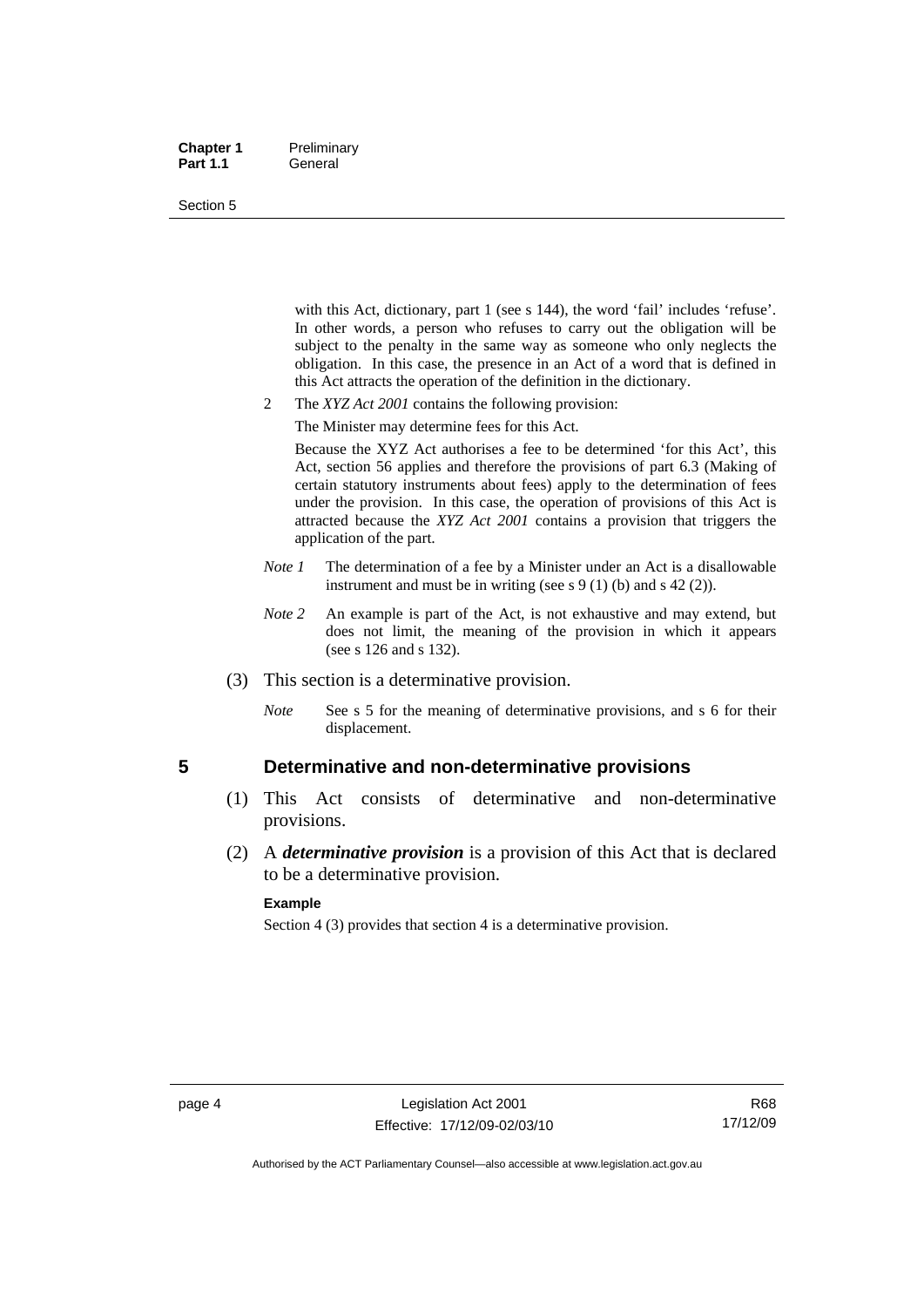## <span id="page-20-0"></span>(3) A *non-determinative provision* is any other provision of this Act.

### **Example**

Section 3 does not contain a provision corresponding to section 4 (3). Therefore, section 3 is not a determinative provision.

*Note* An example is part of the Act, is not exhaustive and may extend, but does not limit, the meaning of the provision in which it appears (see s 126 and s 132).

## **6 Legislation Act provisions must be applied**

- (1) A provision of this Act must be applied to an Act or statutory instrument, in accordance with the terms of the provision, except so far as it is displaced.
- (2) A determinative provision may be displaced expressly or by a manifest contrary intention.
- (3) A non-determinative provision may be displaced expressly or by a contrary intention.

*Note* For the distinction between a 'manifest contrary intention' (see s (2)) and 'contrary intention' (see s (3)), see the examples in this section.

- (4) The declaration of a provision as 'determinative' indicates that it is the intention of the Legislative Assembly that, if the provision is to be displaced at all in a particular case, a more deliberate displacement is required than if the provision were a nondeterminative provision.
- (5) This section applies despite any presumption or rule of interpretation.
- (6) A provision of this Act must not be taken to be displaced by a provision of an Act or statutory instrument so far as the provisions can operate concurrently.
- (7) In particular and without limiting subsection (5), a provision of this Act is not displaced by a provision of an Act or statutory instrument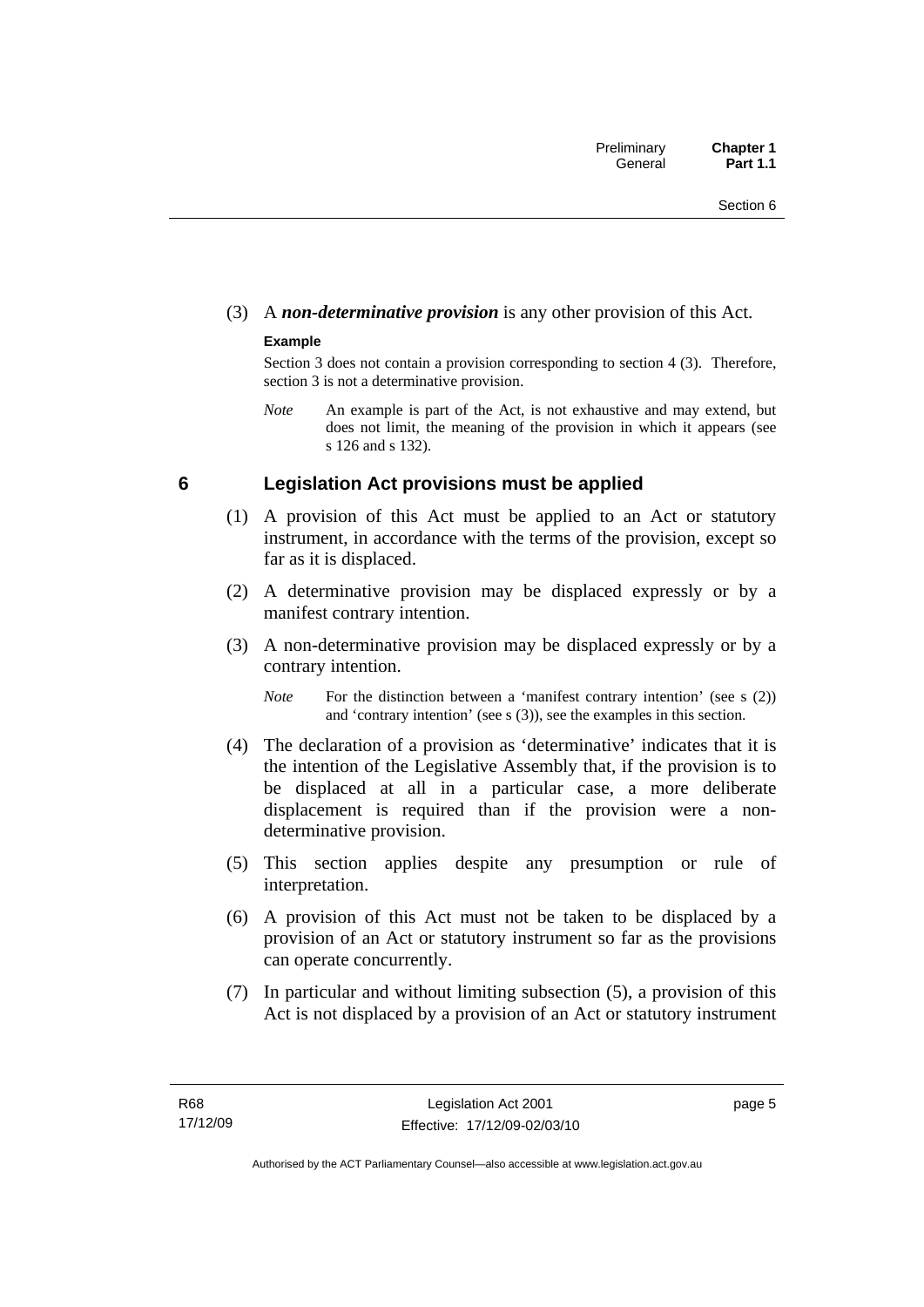Section 6

because the provisions deal with the same or a similar subject matter.

(8) This section is a determinative provision.

#### **Examples of different kinds of displacement**

1 *Determinative provision—express displacement*

The *Collections Regulation Act 1999* (hypothetical), section 83 contains the following provision:

(2) The Legislation Act, section 47 (3) does not apply to a regulation under this Act.

Section 83 (2) illustrates a provision expressly displacing this Act, section 47 (3), a determinative provision.

2 *Determinative provision—manifest contrary intention*

The *Motor Repairers Act 2001* (hypothetical) does not contain a provision like the *Collections Regulation Act 1999*, section 83, but section 79 contains the following provision:

(3) A regulation may apply, adopt or incorporate an instrument or provision of an instrument as in force from time to time.

Section 79 (3) illustrates a provision displacing this Act, section 47 (3), a determinative provision, by a manifest contrary intention because section 79 (3) clearly contradicts section 47 (3).

3 *Non-determinative provision—contrary intention*

The master of a vessel is charged with contravening the *Liquor Act 2001* (hypothetical), section 126 by selling liquor on or from 'licensed premises' otherwise than at a time authorised by the Act. It is claimed that the sale took place on the vessel. The Act defines 'licensed premises' to mean that part or those parts of a building or buildings and of the land adjoining it or them as defined by the licensing court. It is argued that the complaint is defective in that a vessel cannot be 'licensed premises'. However, section 126 is expressed to apply to 'a licensee, servant, agent or master who sells liquor on or from licensed premises'. In this case, the reference to 'master' indicates a contrary intention indicating that the section is intended to apply to liquor sold on or from vessels.

#### **Example of concurrent operation (no displacement)**

The *Small Clubs Act 2002* (hypothetical) contains the following provision about how notice of the club's annual general meeting may be served on members of a registered small club: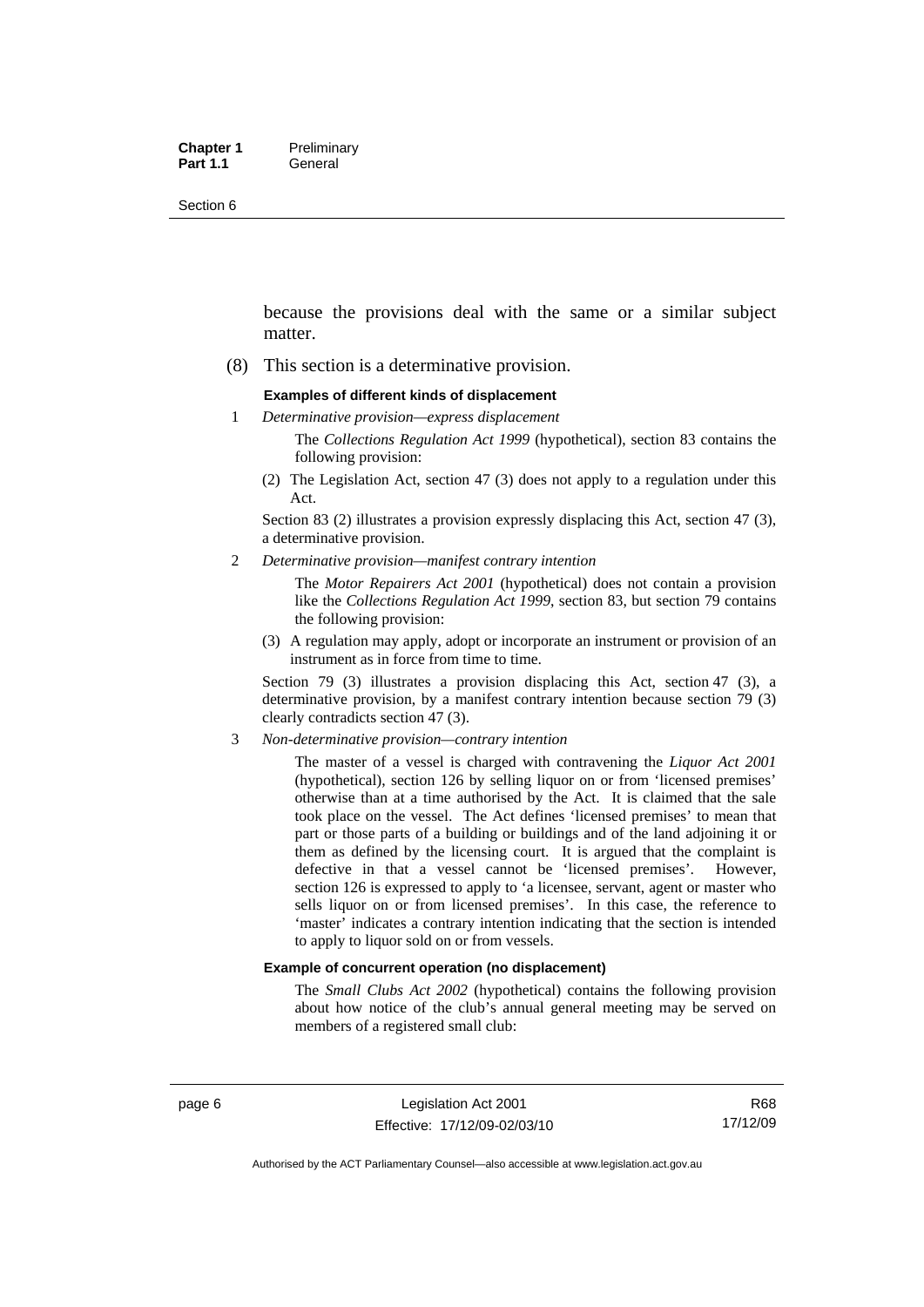#### **60 Serving notice of annual general meeting**

The executive committee of a registered small club may serve notice of the annual general meeting of the club on members by pinning the notice to a noticeboard in the club house.

This Act, section 247, a non-determinative provision, allows a document to be served on an individual under an Act in a number of ways (by giving the document to the individual, by sending it by prepaid post etc), but does not mention pinning the document to a noticeboard as a method of giving the notice.

Section 247 is not displaced by the *Small Clubs Act 2002*, section 60, because—

- section 60 does not expressly displace section 247 nor does it indicate a contrary intention (see s  $6(1)$  and  $(3)$ ) and, in particular, section  $60$ does not indicate an intention that the method of service it authorises is to be the only method of serving notice of annual general meetings on members of small clubs; and
- the application of section 247 is not displaced by any presumption or rule of interpretation (see s 6 (5)); and
- sections 60 and 247 can operate concurrently (see s  $6(6)$ ) by allowing complementary methods of service; and
- the fact that sections 60 and 247 deal with the same (or a similar) subject matter does not of itself displace section 247 (see s 6 (7) and also s 6 (5)).

It follows, therefore, that the executive committee is free to serve notice of the annual general meeting under section 60 or section 247.

*Note* An example is part of the Act, is not exhaustive and may extend, but does not limit, the meaning of the provision in which it appears (see s 126 and s 132).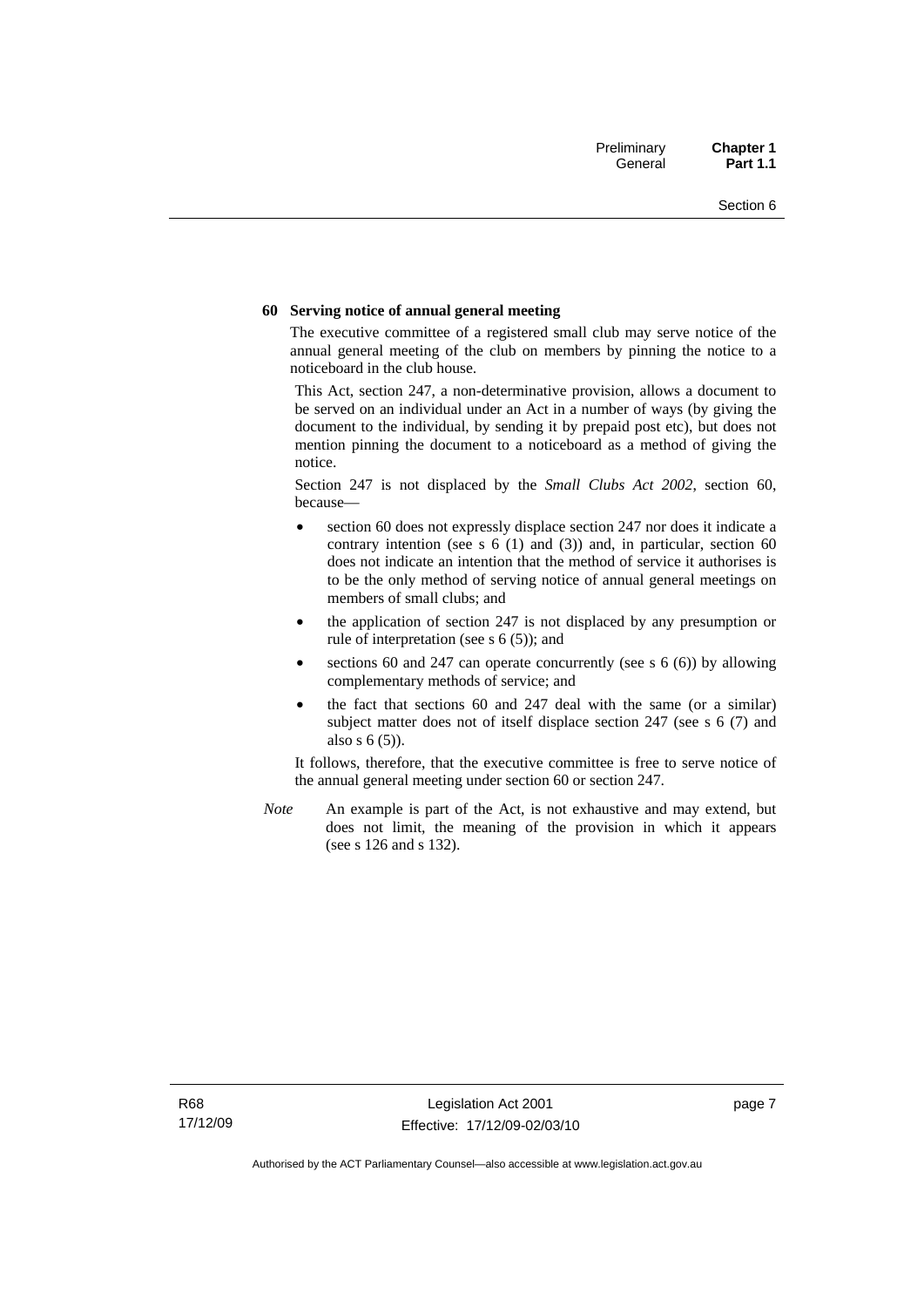<span id="page-23-0"></span>**Chapter 1** Preliminary<br>**Part 1.2** Basic conce **Basic concepts** 

Section 7

## **Part 1.2 Basic concepts**

### **7 Meaning of** *Act* **generally**

- (1) An *Act* is an Act of the Legislative Assembly.
- (2) An *Act of the Legislative Assembly* is a law (however described or named) made by the Legislative Assembly under the Self-Government Act.
- (3) A reference to an *Act* includes a reference to a provision of an Act.
	- *Note 1* Section 17 deals with former Commonwealth enactments, and former NSW and UK Acts, that have become ACT Acts.
	- *Note 2* Section 100 (1) deals with references to particular Acts.

### **8 Meaning of** *subordinate law*

- (1) A *subordinate law* is a regulation, rule or by-law (whether or not legislative in nature) made under—
	- (a) an Act; or
	- (b) another subordinate law; or
	- (c) power given by an Act or subordinate law and also power given otherwise by law.
- (2) A reference to a *subordinate law* includes a reference to a provision of a subordinate law.

### **9 Meaning of** *disallowable instrument*

### (1) A *disallowable instrument* is—

 (a) a statutory instrument (whether or not legislative in nature) that is declared to be a disallowable instrument by an Act, subordinate law or another disallowable instrument; or

R68 17/12/09

Authorised by the ACT Parliamentary Counsel—also accessible at www.legislation.act.gov.au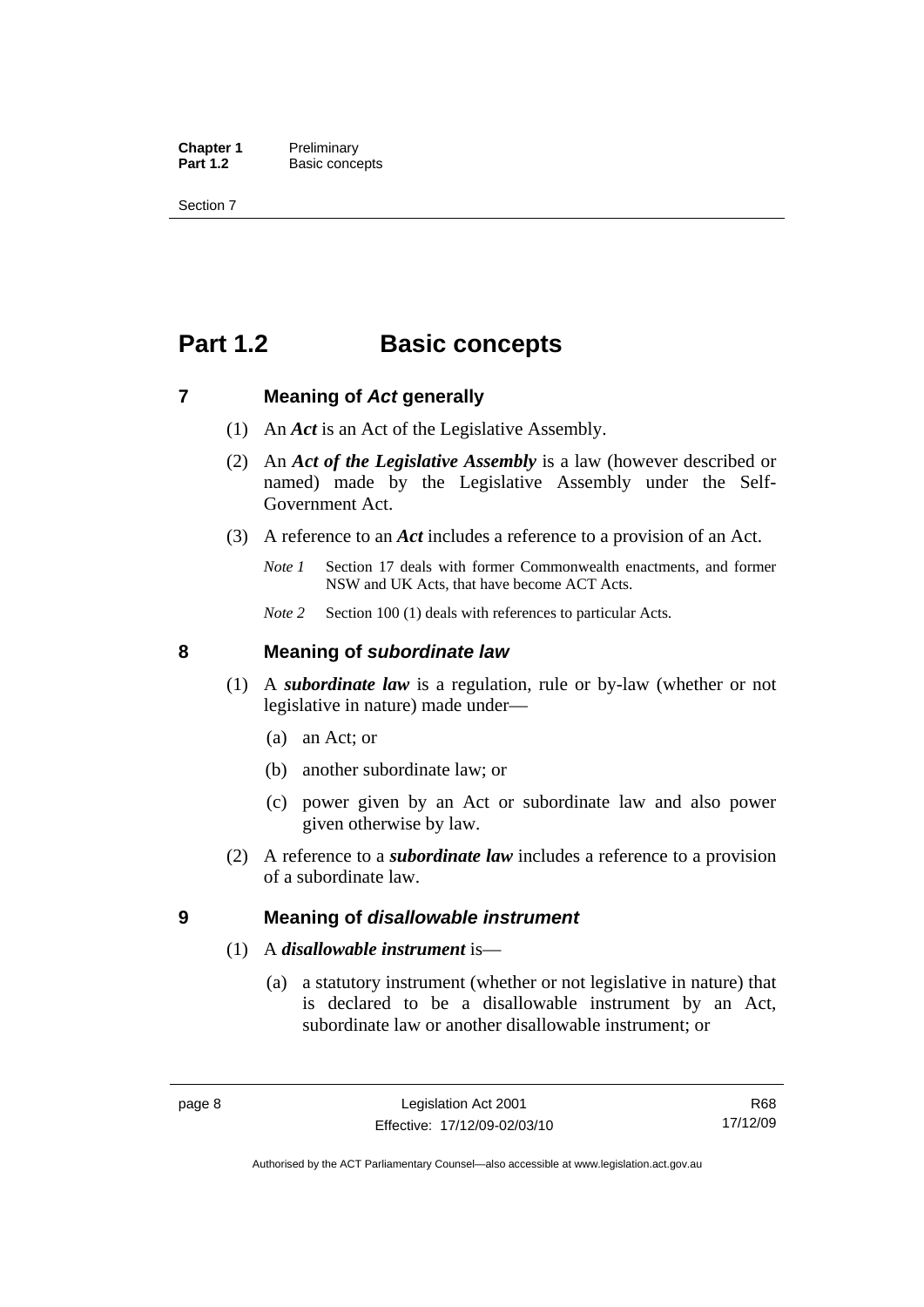<span id="page-24-0"></span> (b) a determination of fees or charges by a Minister under an Act or subordinate law.

*Note Statutory instrument* is defined in s 13.

 (2) A reference to a *disallowable instrument* includes a reference to a provision of a disallowable instrument.

## **10 Meaning of** *notifiable instrument*

- (1) A *notifiable instrument* is a statutory instrument (whether or not legislative in nature) that is declared to be a notifiable instrument by an Act, subordinate law, disallowable instrument or another notifiable instrument.
- (2) A reference to a *notifiable instrument* includes a reference to a provision of a notifiable instrument.

## **11 Meaning of** *commencement notice*

- (1) A *commencement notice* is a statutory instrument that fixes or otherwise determines the commencement of an Act, subordinate law, disallowable instrument or notifiable instrument.
- (2) A reference to a *commencement notice* includes a reference to a provision of a commencement notice.

## **12 Meaning of** *legislative instrument*

- (1) A legislative instrument is—
	- (a) a subordinate law; or
	- (b) a disallowable instrument; or
	- (c) a notifiable instrument; or
	- (d) a commencement notice.
- (2) A reference to a *legislative instrument* includes a reference to a provision of a legislative instrument.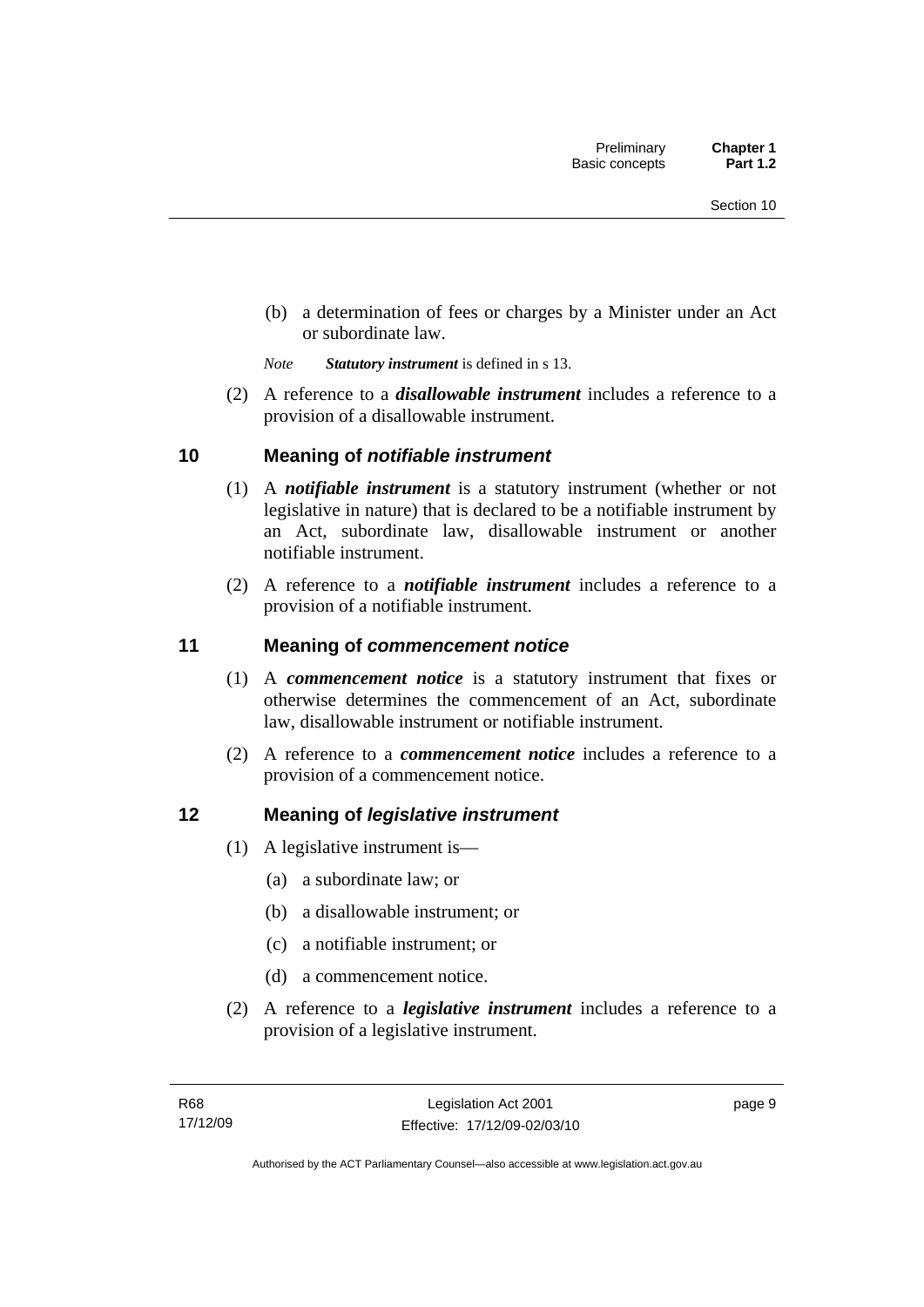<span id="page-25-0"></span>Section 13

## **13 Meaning of** *statutory instrument*

- (1) A *statutory instrument* is an instrument (whether or not legislative in nature) made under—
	- (a) an Act; or
	- (b) another statutory instrument; or
	- (c) power given by an Act or statutory instrument and also power given otherwise by law.
- (2) A *statutory instrument* includes a subordinate law, disallowable instrument, notifiable instrument and commencement notice.
- (3) A reference to a *statutory instrument* includes a reference to a provision of a statutory instrument.

## **14 Meaning of** *instrument*

(1) An *instrument* is any writing or other document.

*Note Writing* is defined in the dictionary, pt 1.

 (2) A reference to an *instrument* includes a reference to a provision of an instrument.

## **15 Meaning of** *authorised republication*

- (1) An *authorised republication* is a republication of a law authorised by the parliamentary counsel under this Act.
- (2) A reference to an *authorised republication* includes a reference to a provision of an authorised republication.
- (3) In this section:

*law*—see section 107 (Definitions for ch 11).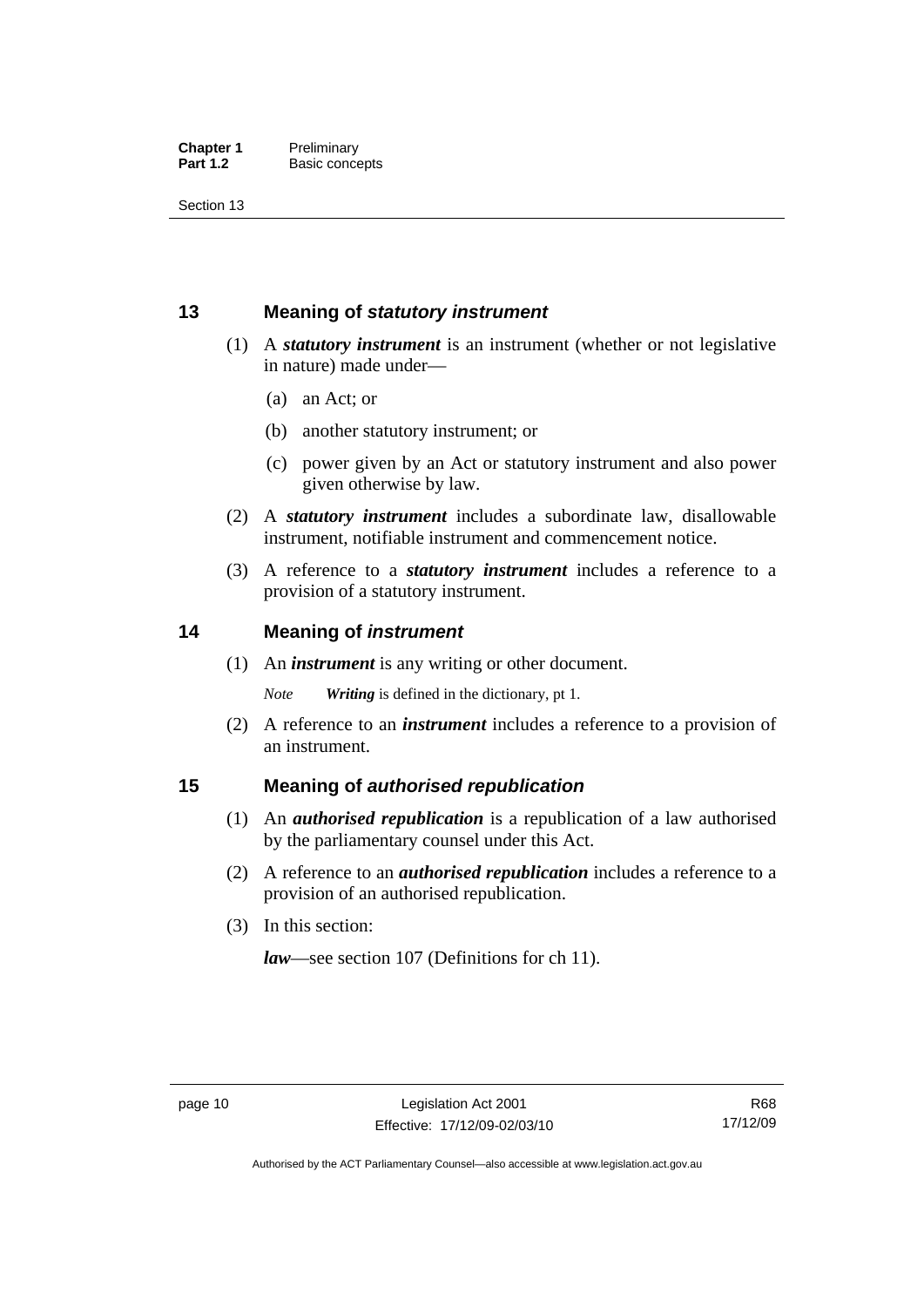## <span id="page-26-0"></span>**16 Meaning of** *provision*

A *provision* of an Act or instrument is any words or anything else that forms part of the Act or instrument.

#### **Examples of provisions consisting of groups of words**

sections, subsections, paragraphs, subparagraphs, sub-subparagraphs, examples

#### **Examples of provisions consisting of groups of other provisions**

chapters, parts, divisions, subdivisions, schedules

- *Note 1* An example is part of the Act, is not exhaustive and may extend, but does not limit, the meaning of the provision in which it appears (see s 126 and s 132).
- *Note 2* See s 126 and s 127 for material that is, or is not, part of an Act or statutory instrument.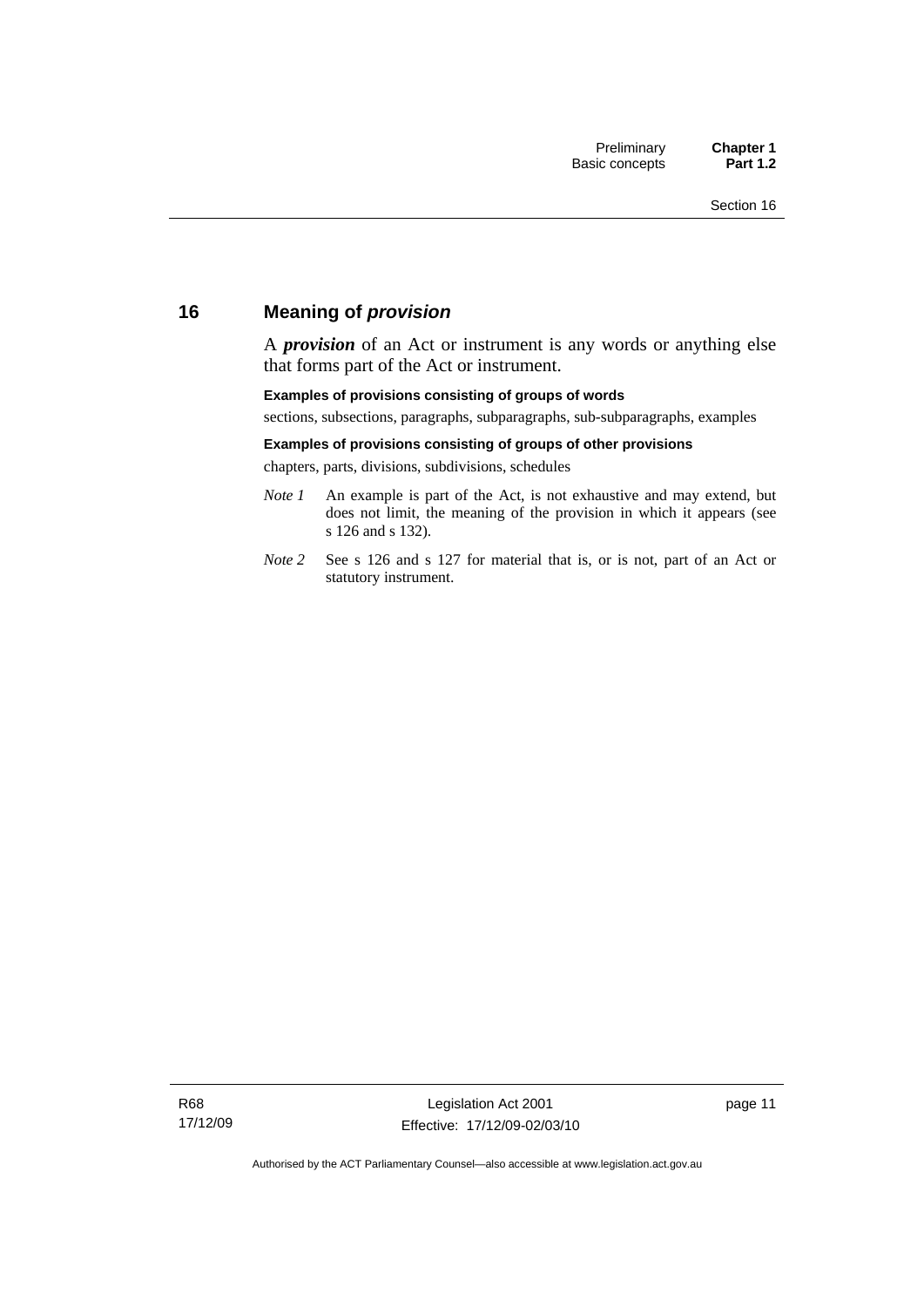**Chapter 1** Preliminary<br>**Part 1.3** Sources of Sources of law in the ACT

Section 16

## **Part 1.3 Sources of law in the ACT**

#### **Notes on sources of law**

- *Note 1* The laws in force in the ACT consist of the written law and various unwritten laws known as the principles and rules of common law and equity.
- *Note* 2 The written law of the Territory consists primarily of laws, known as Acts, made by the Legislative Assembly. It also includes regulations, rules of court and other legislative instruments made under specific powers given by Acts. (Written laws made under an Act are commonly called 'subordinate' or 'delegated' legislation.)
- *Note 3* Before self-government, ordinances made by the Governor-General under the *Seat of Government* (*Administration*) *Act 1910* (Cwlth) were the main form of legislation made for the ACT. Most of the ordinances in force at self-government have been converted into Acts (see the Self-Government Act, s 34). However, the Governor-General has power to make ordinances for the ACT on a limited number of topics (see *Seat of Government (Administration) Act 1910* (Cwlth), s 12).
- *Note 4* The written laws in force in the ACT also include the Commonwealth Constitution, Commonwealth Acts, and regulations and other legislative instruments made under Commonwealth Acts. As a general rule, Commonwealth Acts and legislative instruments apply in the ACT in the same way as they apply in other parts of Australia. Commonwealth Acts and instruments prevail over the Acts made by the Legislative Assembly to the extent to which they are inconsistent (see Self-Government Act, s 28).
- *Note 5* Certain Acts of New South Wales and the United Kingdom also formed part of the written laws in force in the ACT. Because of the *Interpretation Act 1967*, s 65, these are now taken to be laws made by the Legislative Assembly as if they had been enacted by the Assembly. (Section 65 has expired, but its previous operation was saved–see s 65 (3)). These Acts are listed in sch 1.

Authorised by the ACT Parliamentary Counsel—also accessible at www.legislation.act.gov.au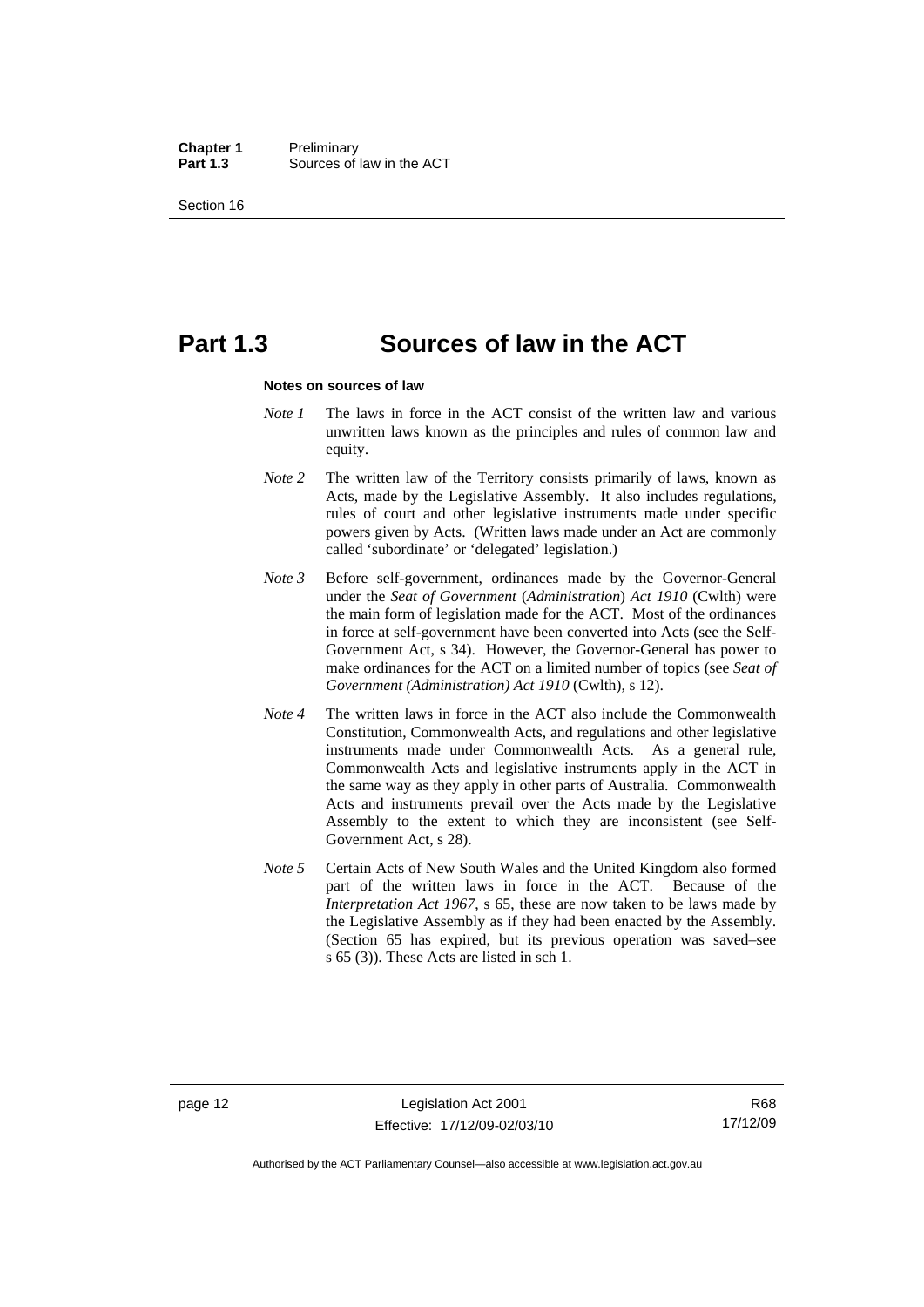## <span id="page-28-0"></span>**17 References to Acts include references to former Cwlth enactments etc**

- (1) A reference to an *Act* includes a reference to a former Commonwealth enactment.
- (2) Without limiting subsection (1), a reference to an *Act* includes a reference to a former NSW Act or former UK Act mentioned in schedule 1.
- (3) In this section:

*former Commonwealth enactment* means a Commonwealth Act or ordinance, a New South Wales Act or Imperial Act that is—

- (a) an enactment within the meaning of the Self-Government Act because of that Act, section 34; or
- (b) an enactment because of the *A.C.T*. *Self-Government (Consequential Provisions) Act 1988* (Cwlth), section 10 (3) or section 12 (2) or (3).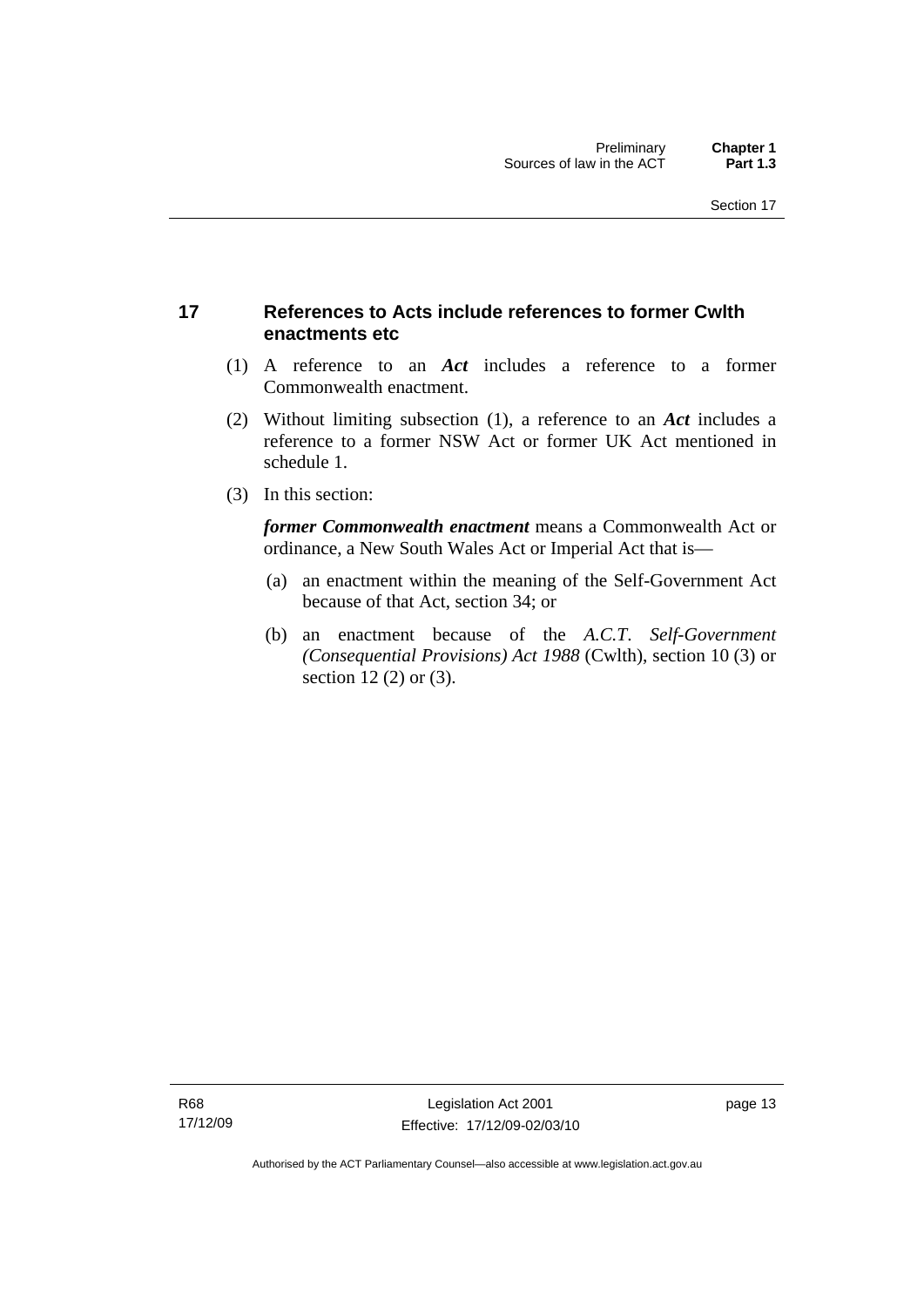## <span id="page-29-0"></span>**Chapter 2 ACT legislation register and web site**

## **18 ACT legislation register**

- (1) The parliamentary counsel must establish and maintain a register of Acts and statutory instruments (the *ACT legislation register*).
- (2) The register must be kept electronically.

#### **Example of how register may be kept**

The register may be kept in the form of, or as part of, 1 or more computer databases, and may include data compiled electronically from the databases.

*Note* An example is part of the Act, is not exhaustive and may extend, but does not limit, the meaning of the provision in which it appears (see s 126 and s 132).

## **19 Contents of register**

- (1) The ACT legislation register must contain the following:
	- (a) authorised republications of laws currently in force;
	- (b) Acts as made;
	- (c) subordinate laws as made;
	- (d) disallowable instruments as made;
	- (e) notifiable instruments as made;
	- (f) commencement notices as made;
	- (g) resolutions passed, or taken to have been passed, by the Legislative Assembly to disallow a subordinate law or disallowable instrument;

Authorised by the ACT Parliamentary Counsel—also accessible at www.legislation.act.gov.au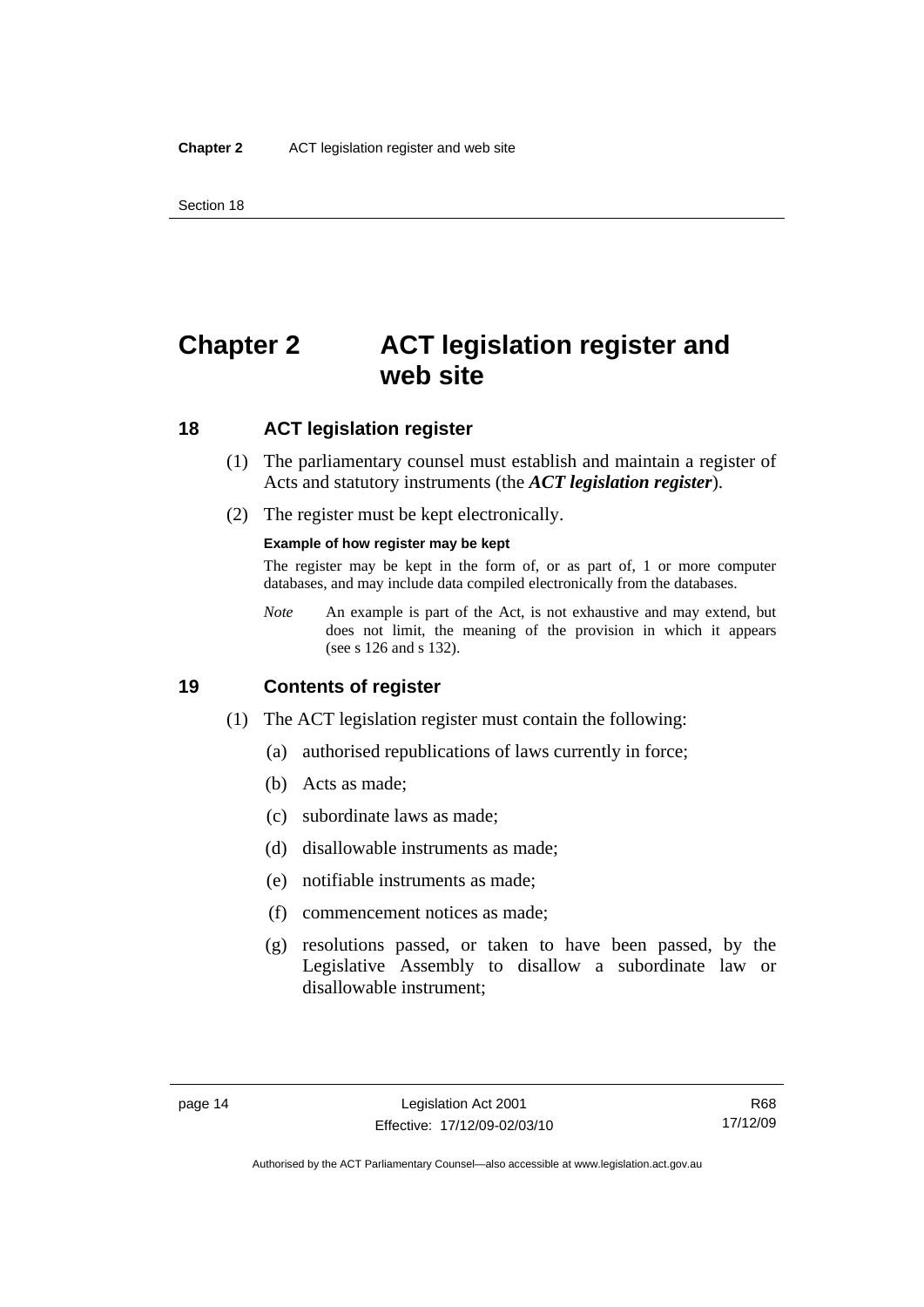- (h) resolutions passed, or taken to have been passed, by the Legislative Assembly to amend a subordinate law or disallowable instrument;
- (i) bills presented to the Legislative Assembly;
- (j) explanatory statements for bills, and amendments of bills, presented to the Legislative Assembly;
- (k) explanatory statements, and regulatory impact statements under chapter 5, for subordinate laws and disallowable instruments.
- (2) The ACT legislation register must also contain the following:
	- (a) notifications of the making of Acts;
	- (b) notifications of the making of subordinate laws;
	- (c) notifications of the making of disallowable instruments;
	- (d) notifications of the making of notifiable instruments;
	- (e) notifications of the making of commencement notices;
	- (f) notifications of the disallowance of subordinate laws or disallowable instruments under section 65 (Disallowance by resolution of Assembly);
	- (g) notifications of the amendment of subordinate laws or disallowable instruments under section 68 (Amendment by resolution of Assembly).
- (3) The parliamentary counsel may enter additional material in the register if the parliamentary counsel considers that it is likely to be useful to users of the register.
- (4) Without limiting subsection (3), the additional material may include the following:
	- (a) unauthorised republications of laws currently in force;
	- (b) past versions of unauthorised republications;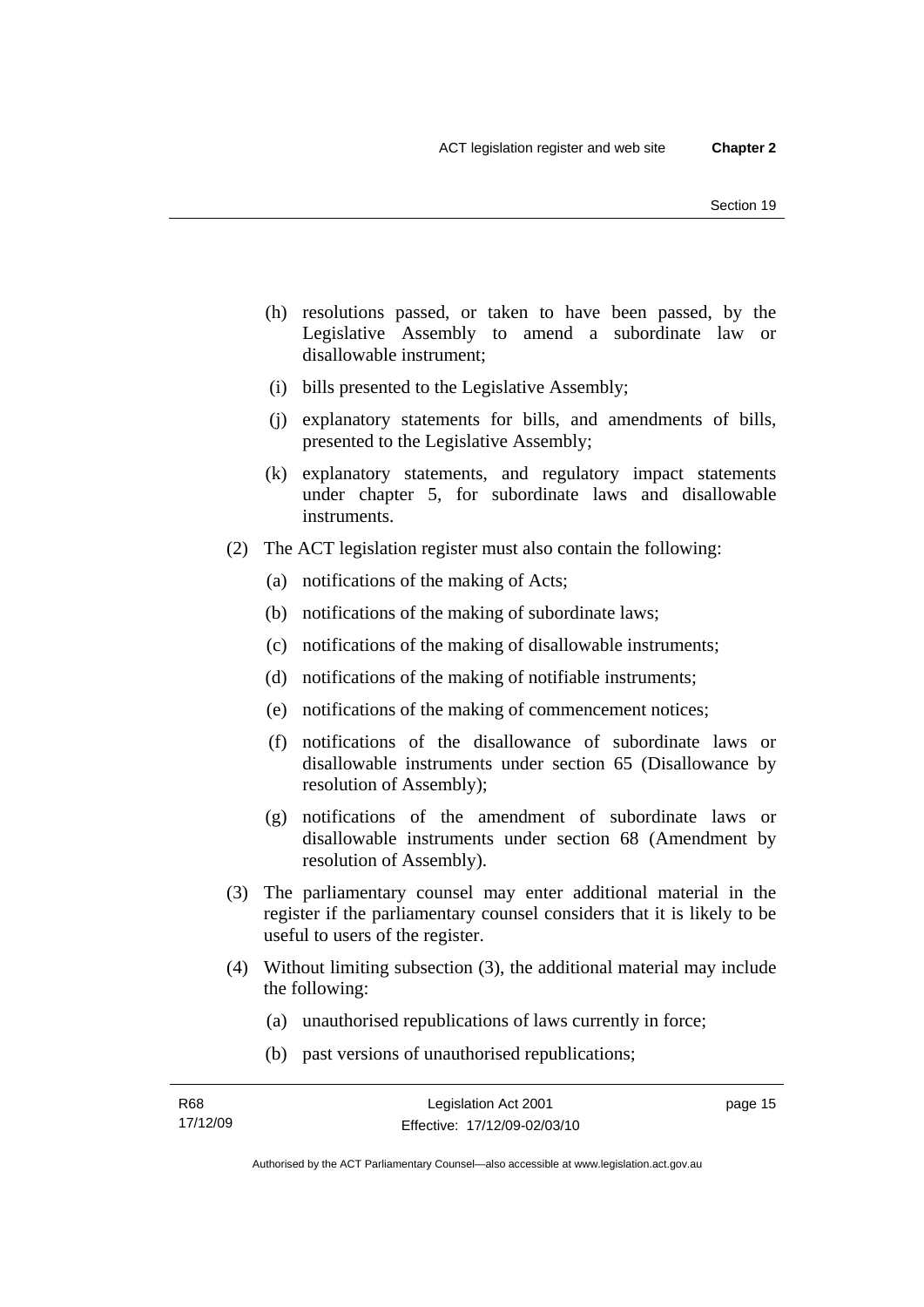- (c) past versions of authorised republications;
- (d) statutory instruments that are not legislative instruments;
- (e) repealed Acts and statutory instruments;
- (f) Commonwealth laws that apply in or in relation to the ACT;
- (g) material relevant to interpreting the rights set out in the *Human Rights Act 2004*, including documents mentioned in that Act, dictionary, definition of *international law*.
- *Note* The following sections of the Act deal with the entry of material in the register:
	- s 28 (Notification of Acts)
	- s 61 (Notification of legislative instruments)
	- s 65A (Notification of disallowance by resolution of Assembly)
	- s 69 (Notification of amendments made by resolution of Assembly)
	- s 108 (Republication in register).
- (5) The parliamentary counsel may enter additional material in the register in any way the parliamentary counsel considers is likely to be helpful to users of the register.

#### **Examples**

- 1 A uniform legislative scheme is entered into under heads of agreement signed on behalf of the Commonwealth, States and Territories. The Legislative Assembly later passes an Act to implement the scheme on behalf of the ACT and the Act is notified and entered in the register. The agreement is also entered in the register as a notifiable instrument with a notifiable instrument number even though the instrument is not taken to be a notifiable instrument under section 10 (Meaning of *notifiable instrument*). The page of the register for the Act contains the heading 'Legislative instruments' and the agreement is listed underneath. The page of the register for the agreement gives particulars for the agreement and mentions that it is not a notifiable instrument but is included in the register for information.
- 2 An instrument under the Self-Government Act notifying the appointment of Ministers is entered in the register as a notifiable instrument even though the instrument is not taken to be a notifiable instrument under section 10 (Meaning of *notifiable instrument*). The instrument is also numbered as a notifiable instrument. The page of the register for the notification mentions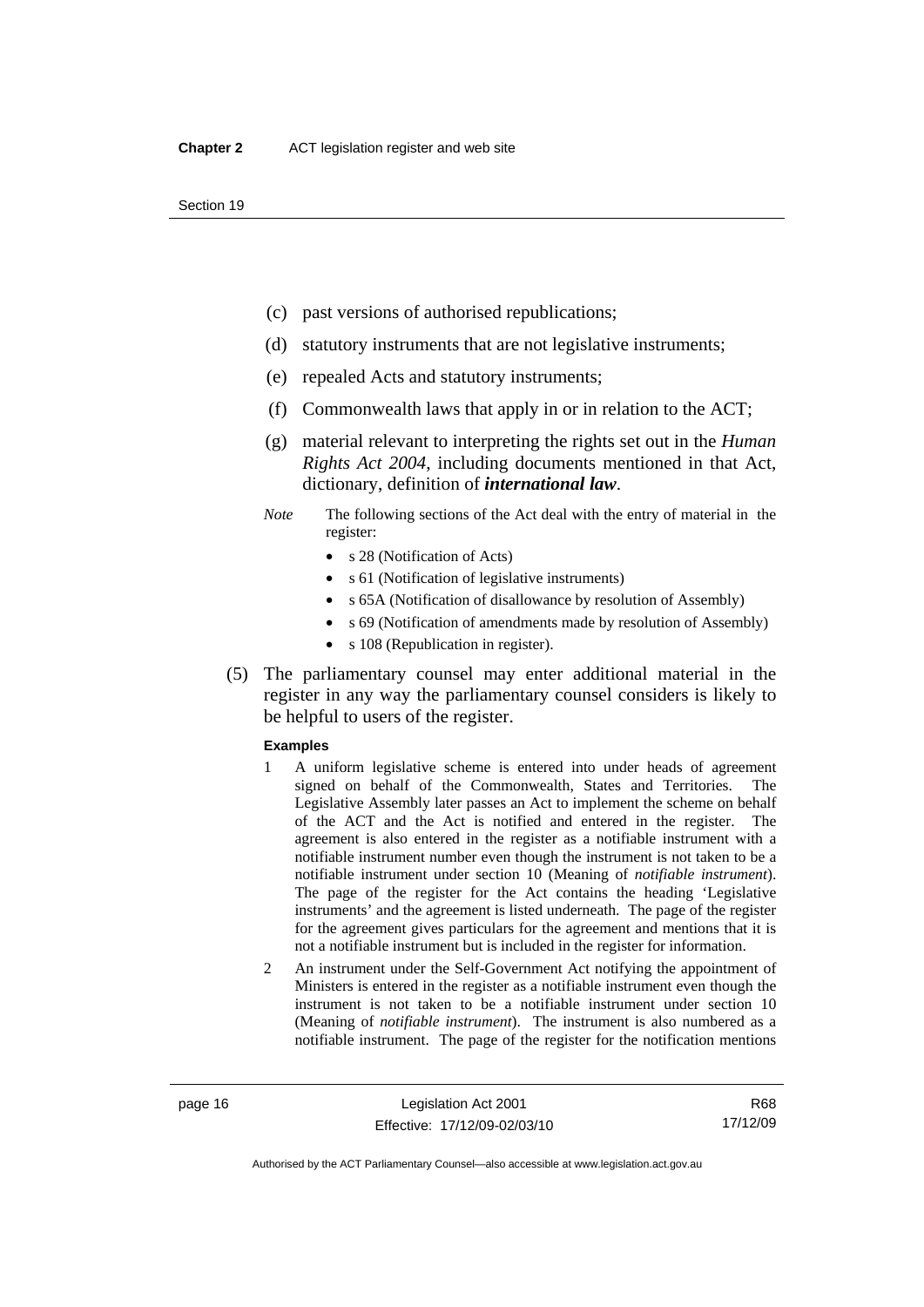that it is made under the Self-Government Act and is not a notifiable instrument but is included in the register for information.

- *Note* An example is part of the Act, is not exhaustive and may extend, but does not limit, the meaning of the provision in which it appears (see s 126 and s 132).
- (6) Without limiting subsection (3) or (5), a regulation may prescribe requirements to be satisfied for additional material to be entered in the register under this section, including, for example, requirements about—
	- (a) the form of the material; and
	- (b) the making of requests for its entry in the register.
- (7) A regulation may also make provision about the following in relation to instruments (other than legislative instruments) to be entered in the register under this section:
	- (a) the numbering of the instruments by the parliamentary counsel, whether in a series of numbers allocated under section 59 (Numbering) or otherwise;
	- (b) the identification of the instruments, including, for example, authorising the parliamentary counsel to—
		- (i) add a name to an unnamed instrument; or
		- (ii) amend an instrument's name; or
		- (iii) add notes to an instrument to assist in its identification; or
		- (iv) do anything else in relation to an instrument to assist users of the register to identify or refer to the instrument.
- (8) If the register contains an authorised republication of a law currently in force, and the law is amended, the parliamentary counsel must replace the republication with an authorised republication of the law as amended.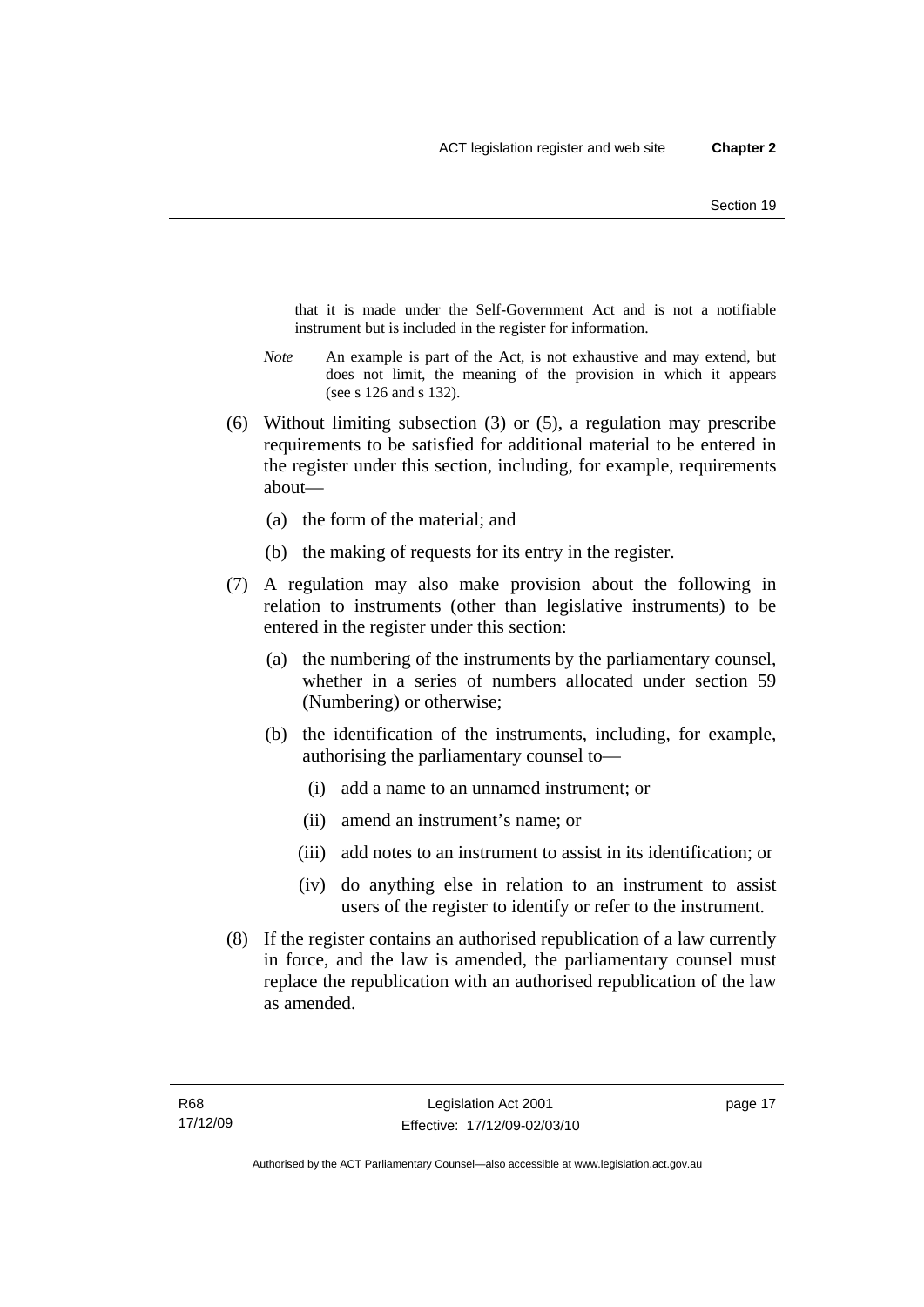- <span id="page-33-0"></span> (9) If the register contains an authorised republication of a law, and the law is repealed, expires or, for a subordinate law or disallowable instrument, is disallowed by the Legislative Assembly, the parliamentary counsel must ensure that the republication is no longer shown as a republication of law currently in force.
- (10) If the parliamentary counsel considers it likely to be useful to users of the register to enter information (in any form) in the register, the parliamentary counsel may enter the information at any time.

### **Example**

guides and indexes to the register

- (11) If an Act passed by the Legislative Assembly, or a legislative instrument made, before the commencement of this Act need not be notified under this Act, the parliamentary counsel may enter the text of the Act or instrument in the register.
- (12) The parliamentary counsel may correct any mistake, error or omission in the register subject to the requirements (if any) of the regulations.
- (13) In this section:

*amended* includes modified.

*law*—see section 107 (Definitions for ch 11).

*repealed* includes lapsed and expired.

## **20 Prompt registration**

The parliamentary counsel must ensure that anything the parliamentary counsel is required to do in relation to the register is done promptly.

## **21 Approved web site**

 (1) The parliamentary counsel must approve an internet site, and may approve additional internet sites, for this Act.

R68 17/12/09

Authorised by the ACT Parliamentary Counsel—also accessible at www.legislation.act.gov.au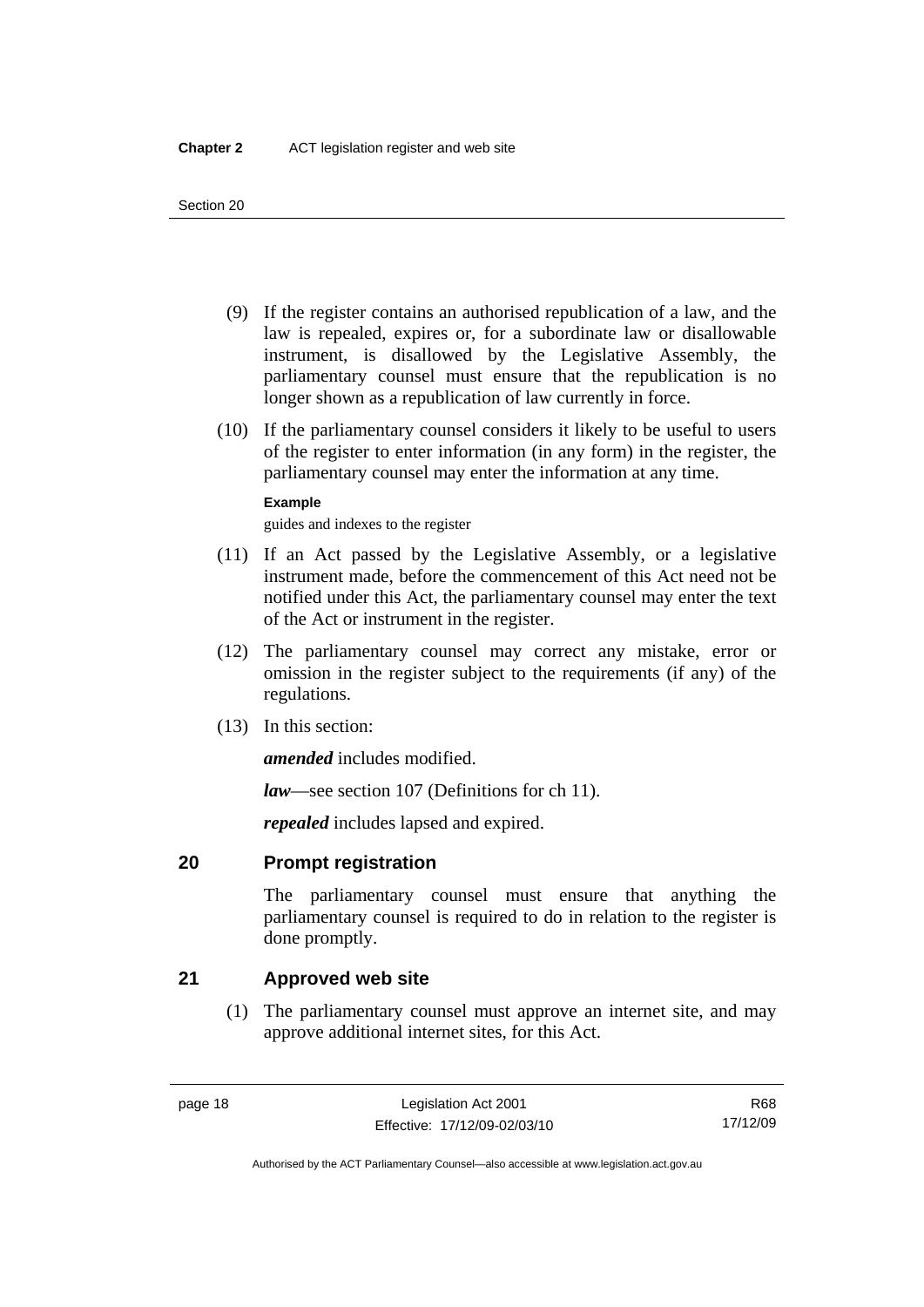<span id="page-34-0"></span> (2) The parliamentary counsel may enter into agreements or arrangements to ensure that users can authenticate an approved web site or the material accessible on an approved web site.

## **22 Access to registered material at approved web site**

- (1) The parliamentary counsel must ensure, as far as practicable, that a copy of the material mentioned in section 19 (1) and (2) (Contents of register) is accessible at all times on an approved web site.
- (2) Access is to be provided without charge by the Territory.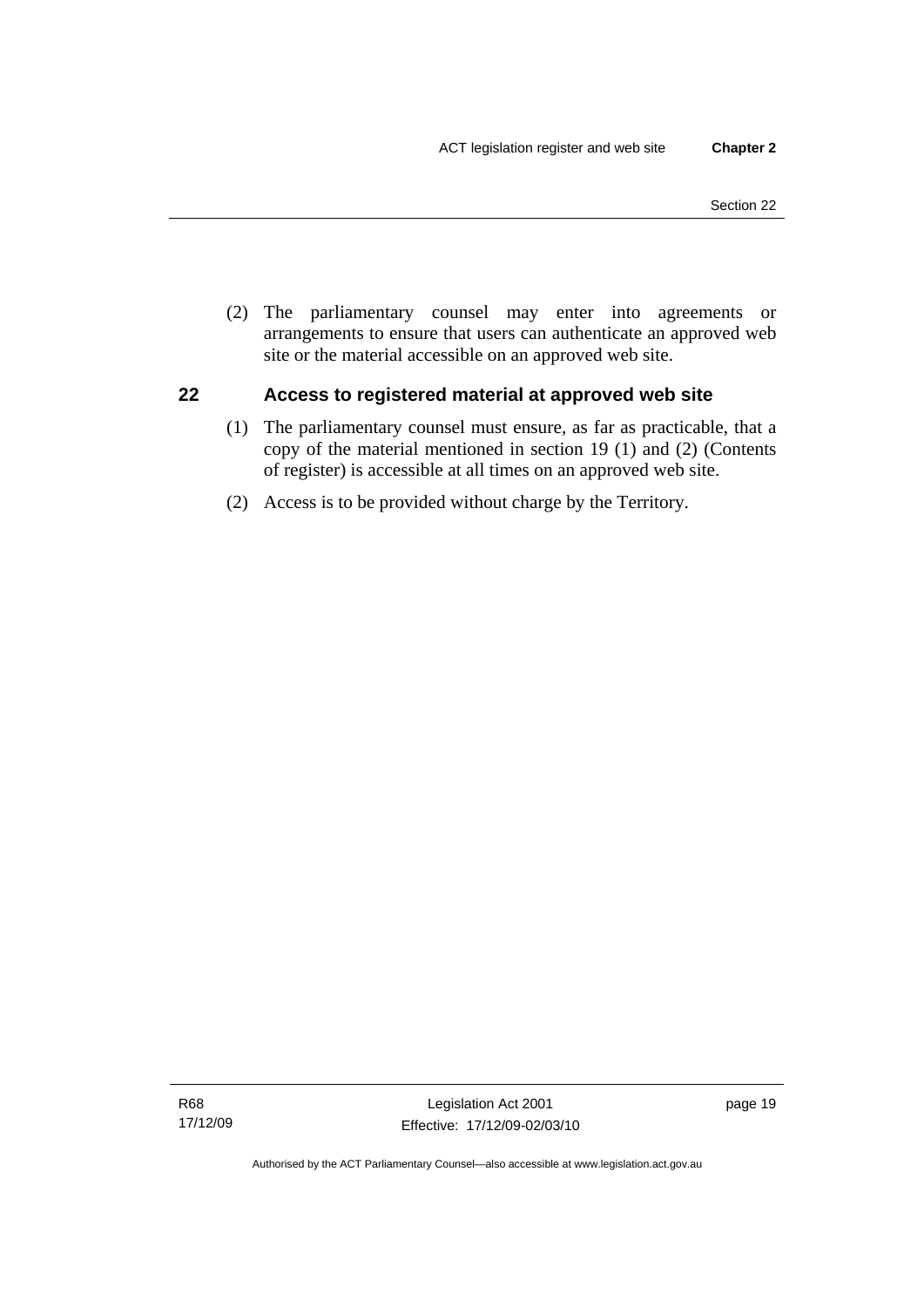## <span id="page-35-0"></span>**Chapter 3 Authorised versions and evidence of laws and legislative material**

## **22A Definitions for ch 3**

In this chapter:

*law* means an Act or statutory instrument, whether or not it has been amended, and includes, in relation to a republication—

- (a) a collection of 2 or more Acts or statutory instruments; or
- (b) all or part of an agreement or other instrument that has the force of law or is in, or attached to, an Act or statutory instrument.
- *Note* A reference to an Act or statutory instrument includes a reference to a provision of the Act or instrument (see s 7 and s 13).

*legislative material* means material (other than a law or provision of a law) relating to an Act or statutory instrument.

#### **Examples of** *legislative material*

- 1 Additional material entered in the register under section 19 (3) (Contents of register) that is not an Act or statutory instrument, for example, appointments of Ministers. Ministers are appointed by the Chief Minister under the Self-Government Act, section 41. An instrument notifying an appointment may be entered in the register even though the instrument is not a statutory instrument.
- 2 Material that may be considered under chapter 14 in working out the meaning of an Act or statutory instrument, for example, an explanatory statement for the bill that became the relevant Act that was presented to the Legislative Assembly before the Act was passed.
- *Note* An example is part of the Act, is not exhaustive and may extend, but does not limit, the meaning of the provision in which it appears (see s 126 and s 132).

page 20 Legislation Act 2001 Effective: 17/12/09-02/03/10

R68 17/12/09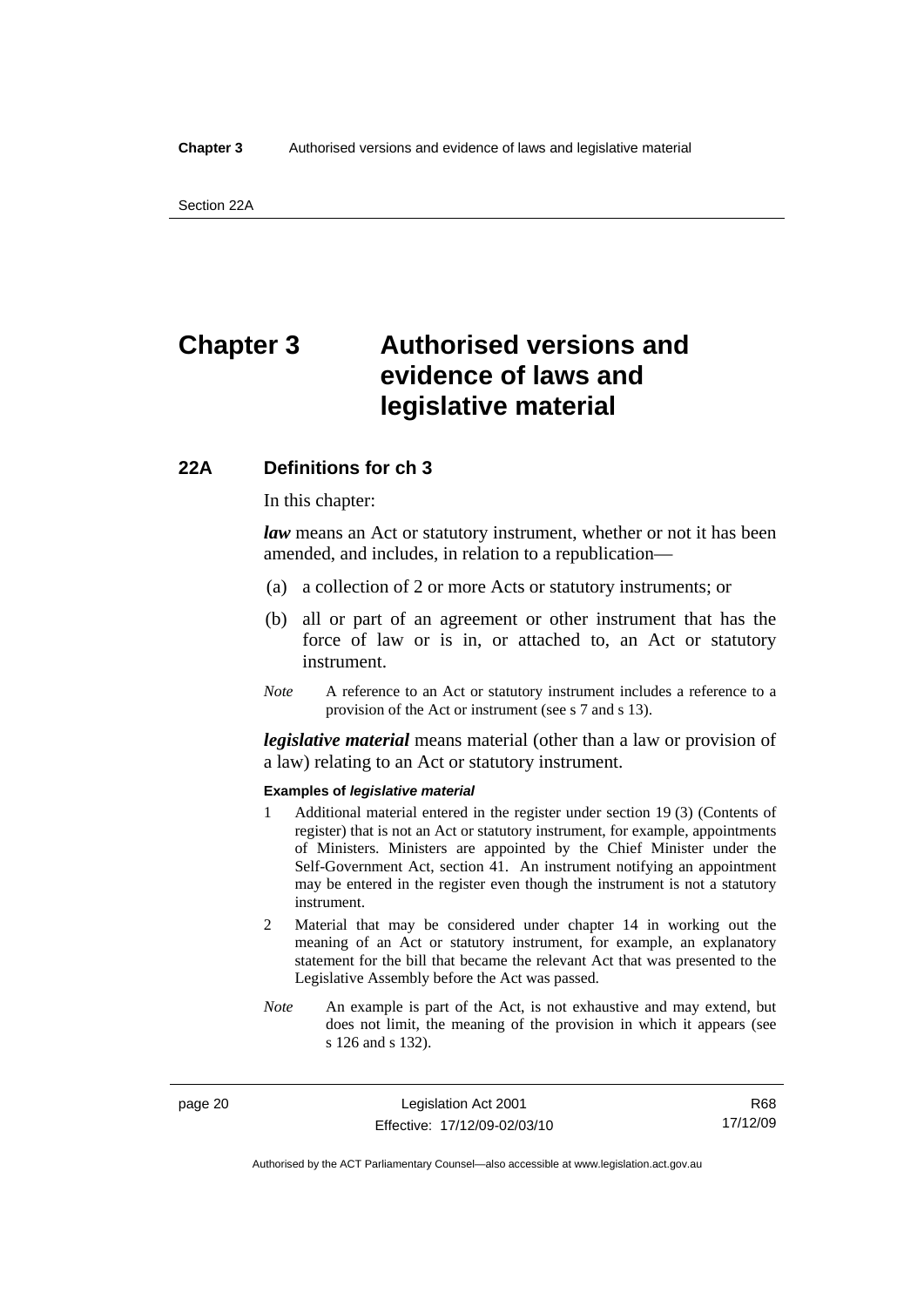*republication* includes part of a republication.

## **23 Authorisation of versions by parliamentary counsel**

The parliamentary counsel may authorise written or electronic versions of a law, republication or legislative material.

*Note Written* includes printed (see dict, pt 1, def *writing*).

## **24 Authorised electronic versions**

- (1) An electronic copy of a law, republication or legislative material is an authorised version if—
	- (a) it is accessed at, or downloaded from, an approved web site in a format authorised by the parliamentary counsel; or
	- (b) it is authorised by the parliamentary counsel and is in the format in which it is authorised by the parliamentary counsel.

### **Example of authorised electronic format**

a locked pdf file

- *Note* An example is part of the Act, is not exhaustive and may extend, but does not limit, the meaning of the provision in which it appears (see s 126 and s 132).
- (2) It is presumed, unless the contrary is proved—
	- (a) that an internet site purporting to be an approved web site is an approved web site; and
	- (b) that an electronic copy of a law, republication or legislative material accessed at, or downloaded from, an approved web site and purporting to be authorised by the parliamentary counsel (however expressed) is an authorised version of the law, republication or legislative material; and
	- (c) that any other electronic copy of a law, republication or legislative material purporting to be authorised by the parliamentary counsel (however expressed) is an authorised version of the law, republication or legislative material; and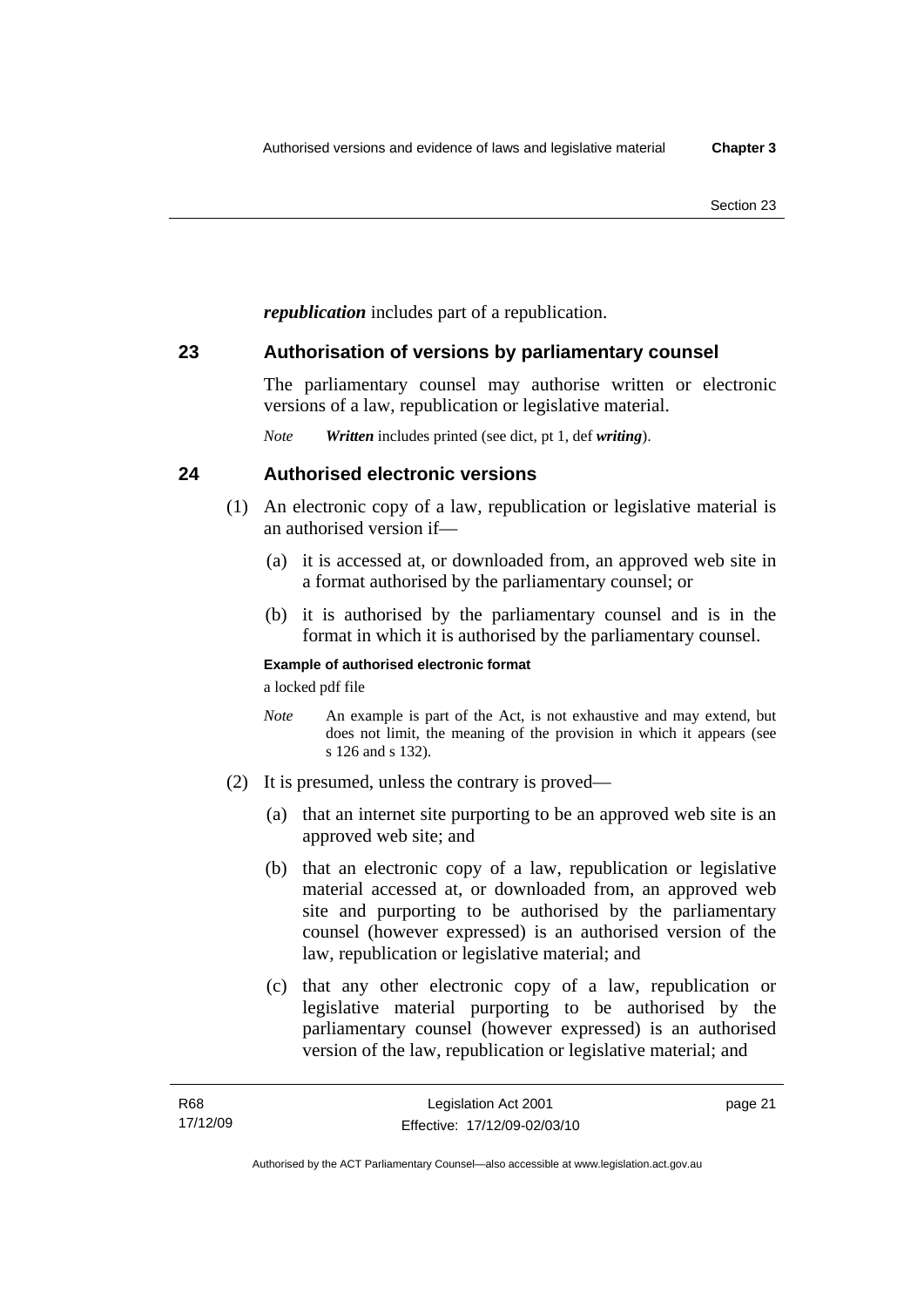- (d) that an authorised electronic version of an Act or statutory instrument correctly shows the Act or instrument; and
- (e) that an authorised electronic version of a republication of a law correctly shows the law as at the republication date; and
- (f) that an authorised electronic version of legislative material correctly shows the material.

#### **Examples of an electronic copy of a republication purporting to be authorised by the parliamentary counsel**

- 1 The republication has the words 'Authorised by the ACT Parliamentary Counsel' on the front cover and the words 'Authorised when accessed at www.legislation.act.gov.au or in authorised printed form' at the foot of each page of the republication.
- 2 The republication has the words 'Authorised by the ACT Parliamentary Counsel' on the front cover and the words 'Authorised by the ACT Parliamentary Counsel—also accessible at www.legislation.act.gov.au' at the foot of each page of the republication.
- *Note* A reference to an Act or statutory instrument includes a reference to a provision of the Act or instrument (see s 7 (3) and s 13 (3)). A reference to a republication includes a reference to part of a republication (see s 22A def *republication*).

## **25 Authorised written versions**

- (1) A written copy of a law, republication or legislative material is an authorised version if—
	- (a) it is a written copy produced directly from an authorised electronic version of the law, republication or legislative material; or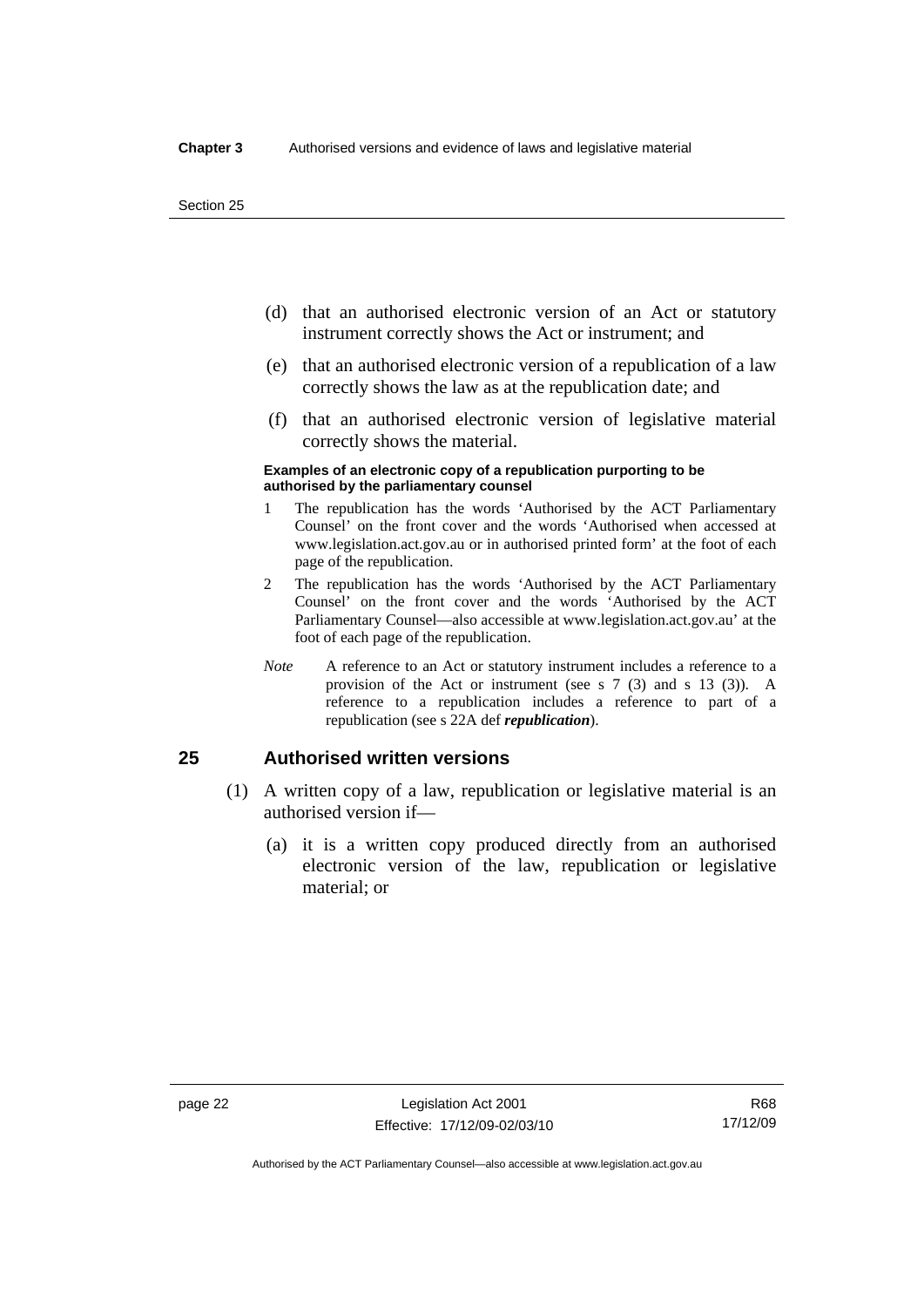(b) it is a written copy of another version of the law, republication or legislative material authorised by the parliamentary counsel.

#### **Example for par (a)**

An authorised electronic version of an Act is downloaded from an approved web site and printed. The printed copy is an authorised written version of the Act.

- *Note* An example is part of the Act, is not exhaustive and may extend, but does not limit, the meaning of the provision in which it appears (see s 126 and s 132).
- (2) It is presumed, unless the contrary is proved—
	- (a) that a written copy of a law, republication or legislative material purporting to be authorised by the parliamentary counsel (however expressed) is an authorised version of the law, republication or legislative material; and
	- (b) that an authorised written version of an Act or statutory instrument correctly shows the Act or instrument; and
	- (c) that an authorised written version of a republication of a law correctly shows the law as at the republication date; and
	- (d) that an authorised written version of legislative material correctly shows the material.

#### **Examples of a written copy of a republication purporting to be authorised by the parliamentary counsel**

- 1 The republication has the words 'Authorised by the ACT Parliamentary Counsel' on the front cover and the words 'Authorised by the parliamentary counsel and printed by authority of the ACT Government' at the foot of each page of the republication.
- 2 The republication has the words 'Authorised by the ACT Parliamentary Counsel and printed by authority of the ACT Government' on the front cover and the words 'Authorised by the ACT Parliamentary Counsel—also accessible at www.legislation.act.gov.au' at the foot of each page of the republication.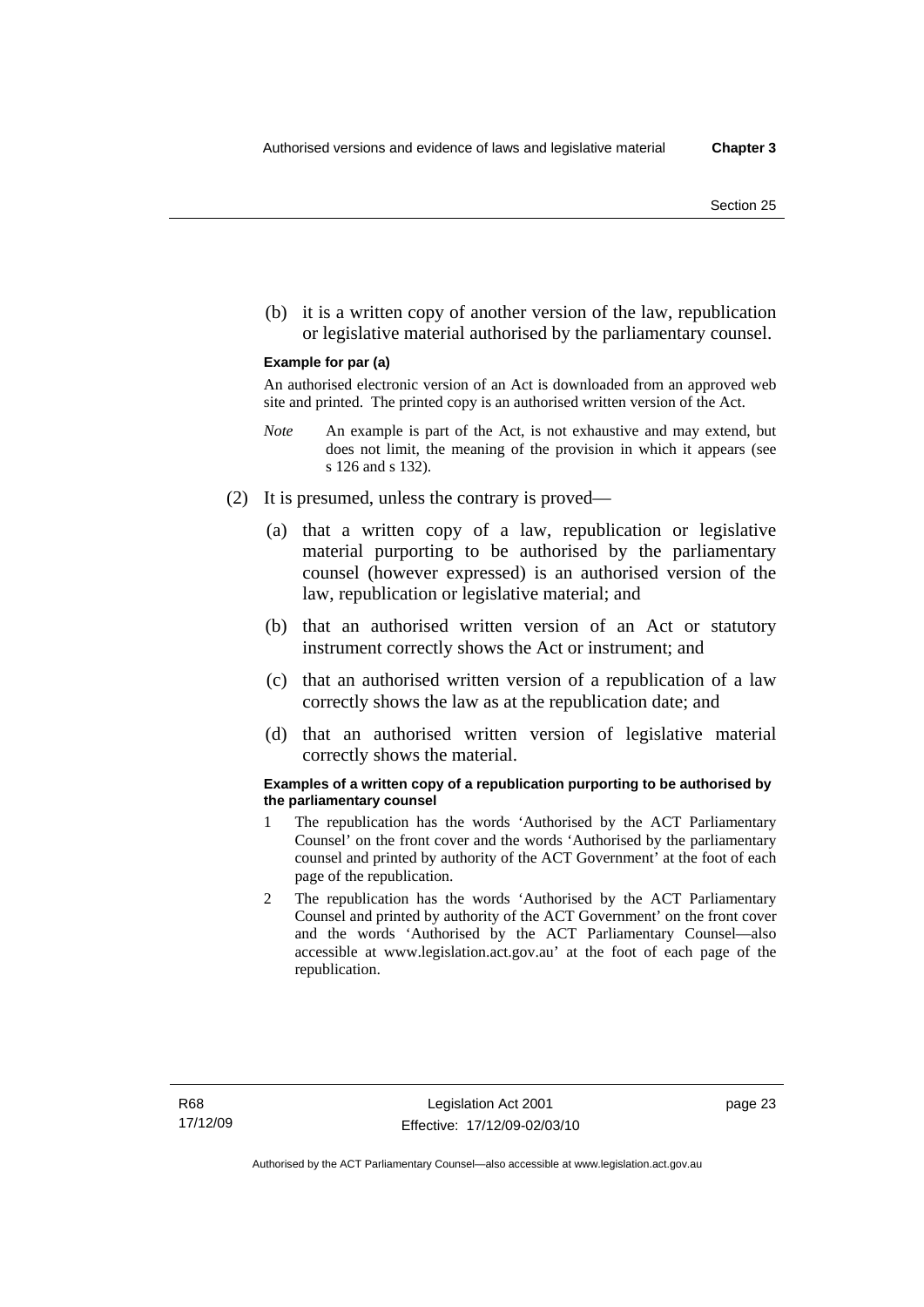- 3 The republication has the words 'Authorised by the ACT Parliamentary Counsel' on the front cover and the words 'Authorised by the ACT Parliamentary Counsel—also accessible at www.legislation.act.gov.au' at the foot of each page of the republication.
- *Note* A reference to an Act or statutory instrument includes a reference to a provision of the Act or instrument (see s 7 (3) and s 13 (3)). A reference to a republication includes a reference to part of a republication (see s 22A def *republication*).

## **26 Judicial notice of certain matters**

- (1) Proof is not required about—
	- (a) the passing of a proposed law by the Legislative Assembly or its notification in the register or the gazette; or
	- (b) the making, or notification or publication in the register or the gazette, of a subordinate law, disallowable instrument, notifiable instrument, commencement notice or any other statutory instrument; or
	- (c) the approval (however described) of a statutory instrument by the Executive, a Minister or any other entity; or
	- (d) the provisions of an Act, subordinate law, disallowable instrument, notifiable instrument, commencement notice or any other statutory instrument; or
	- (e) the commencement of an Act, subordinate law, disallowable instrument, notifiable instrument, or any other statutory instrument; or
	- (f) the presentation of a subordinate law, disallowable instrument or any other statutory instrument to the Legislative Assembly; or
	- (g) anything done or not done by or in the Legislative Assembly in relation to a subordinate law, disallowable instrument or any other statutory instrument; or

R68 17/12/09

Authorised by the ACT Parliamentary Counsel—also accessible at www.legislation.act.gov.au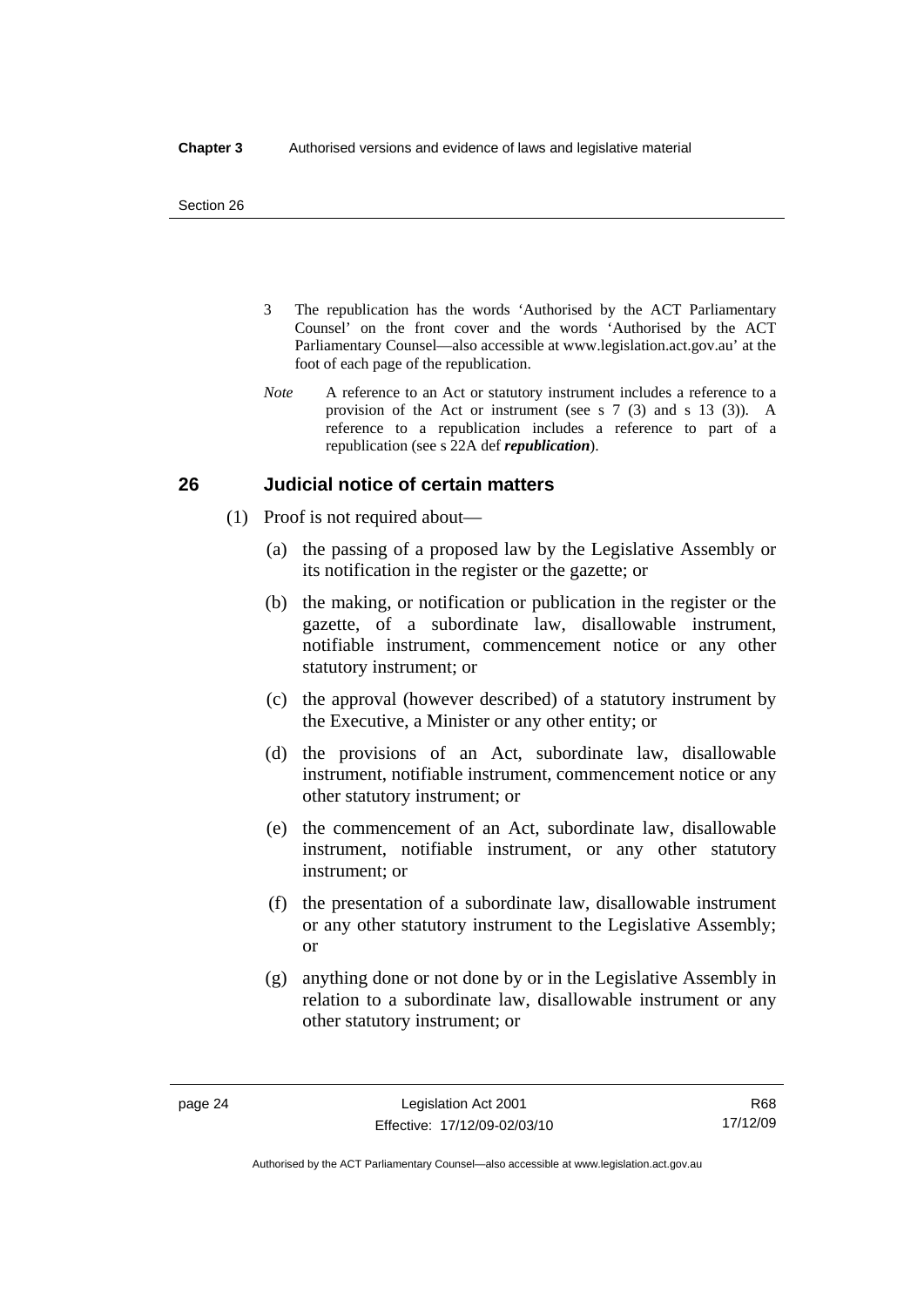- (h) amendments or other changes made under chapter 11 (Republication of Acts and statutory instruments); or
- (i) the authorisation of a republication under this Act, the provisions of an authorised republication or the republication date of an authorised republication.
- (2) A court or tribunal may inform itself of anything mentioned in subsection (1) in any way it considers appropriate.

#### **Examples of ways that may be appropriate**

- 1 using a version of an Act downloaded from an approved web site using the internet
- 2 using information obtained from an approved web site using the internet
- 3 using an authorised written version of a republication
- *Note* An example is part of the Act, is not exhaustive and may extend, but does not limit, the meaning of the provision in which it appears (see s 126 and s 132).
- (3) However, the court or tribunal must consider whether the source it intends to use appears to be a reliable source of information.
- (4) For subsection (3), an authorised version of a law, republication or legislative material is a reliable source of information.
- (5) This section does not limit any other law providing how a court or tribunal may be informed about a matter mentioned in subsection  $(1)$ .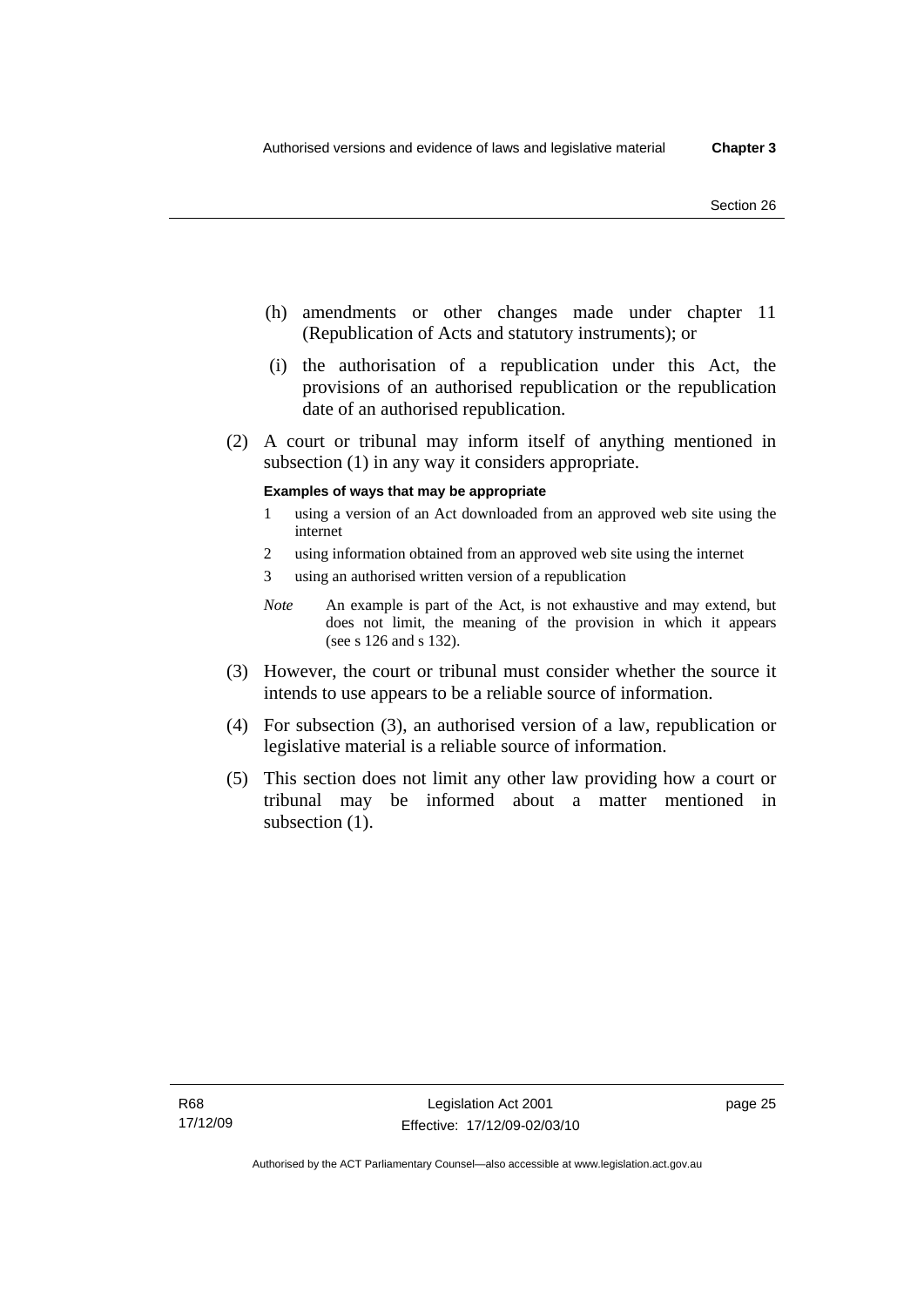## **Chapter 4 Numbering and notification of Acts**

### **27 Numbering of Acts**

The Acts passed in each year are to be numbered as nearly as practicable in the order in which they are passed.

## **28 Notification of Acts**

- (1) If a proposed law is passed by the Legislative Assembly, the Speaker must ask the parliamentary counsel to notify the making of the law.
- (2) If the Speaker asks the parliamentary counsel to notify the making of the proposed law, the parliamentary counsel must—
	- (a) notify the making of the law in the register; or
	- (b) if it is not practicable to notify the making of the proposed law in the register—notify the making of the law in the gazette.
- (3) If the Speaker asks the parliamentary counsel to notify the making of the proposed law on a particular day, the parliamentary counsel must notify the making of the law on that day unless it is impracticable to do so.
- (4) The making of the proposed law is notified in the register by entering in the register—
	- (a) a statement that the law has been passed by the Legislative Assembly; and
	- (b) the text of the law.
- (5) The making of the proposed law is notified in the gazette by—
	- (a) publishing the text of the law in the gazette; or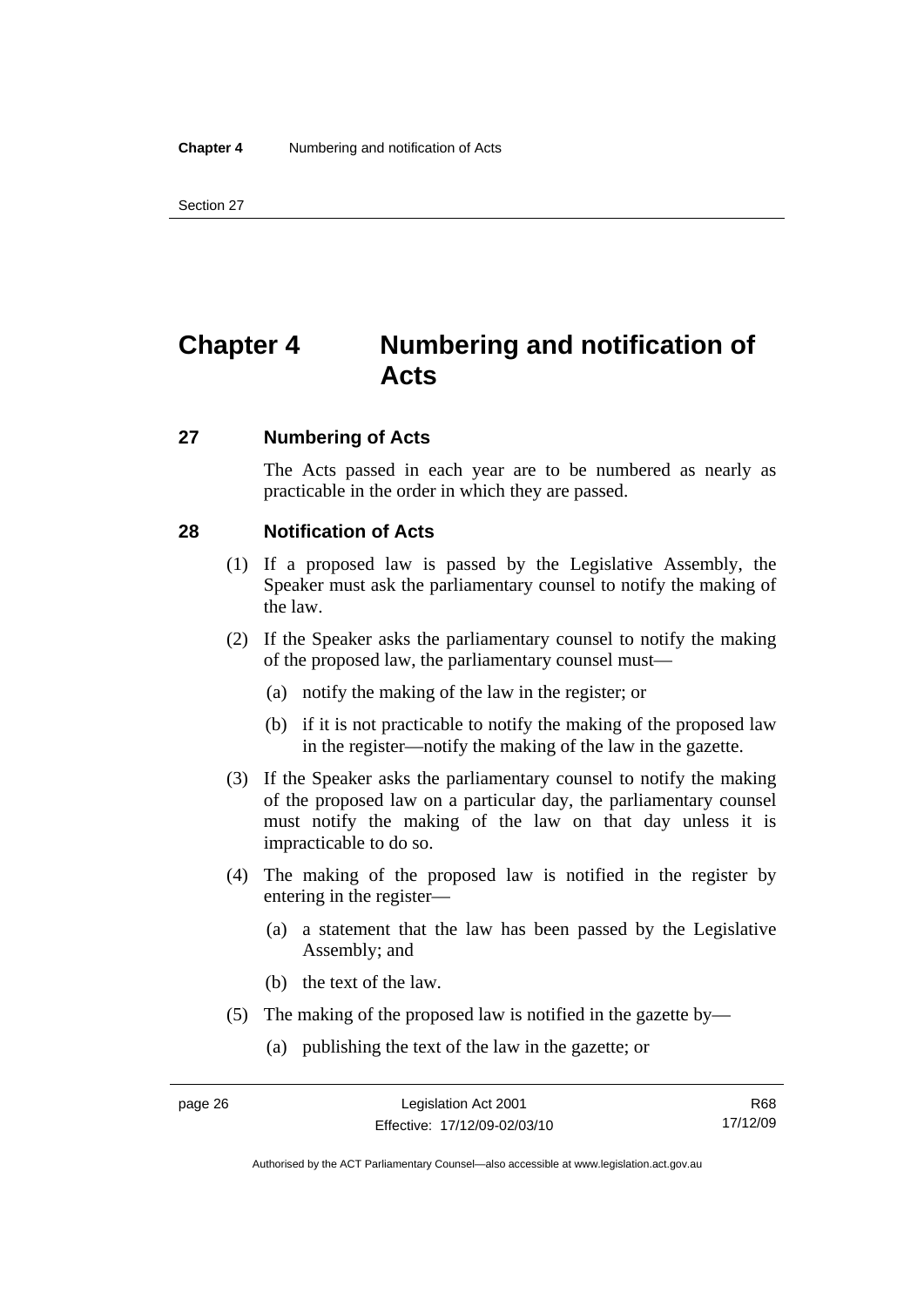- (b) publishing in the gazette a statement—
	- (i) that the law has been passed by the Legislative Assembly; and
	- (ii) of the place or places where copies of the law can be obtained (whether by purchase or otherwise).
- (6) If the making of the proposed law is notified in the gazette, the parliamentary counsel must enter in the register—
	- (a) a statement that the law has been passed by the Legislative Assembly; and
	- (b) a statement that the law was notified in the gazette on a stated date; and
	- (c) the text of the law.
- (7) If the making of the proposed law is notified in the gazette by publishing the statement mentioned in subsection (5) (b), copies of the law must be available on the day of publication (the *gazette date*), or as soon as practicable after the gazette date, at the place, or each of the places, stated in the gazette.
- (8) If on the gazette date no copies of the law are available at the place, or any of the places, stated in the gazette, the parliamentary counsel must give the Minister a statement—
	- (a) that copies of the law were not available; and
	- (b) explaining why they were not available.
- (9) The Minister must present the statement to the Legislative Assembly not later than 6 sitting days after the gazette date.
- (10) This section is a determinative provision.
	- *Note* See s 5 for the meaning of determinative provisions, and s 6 for their displacement.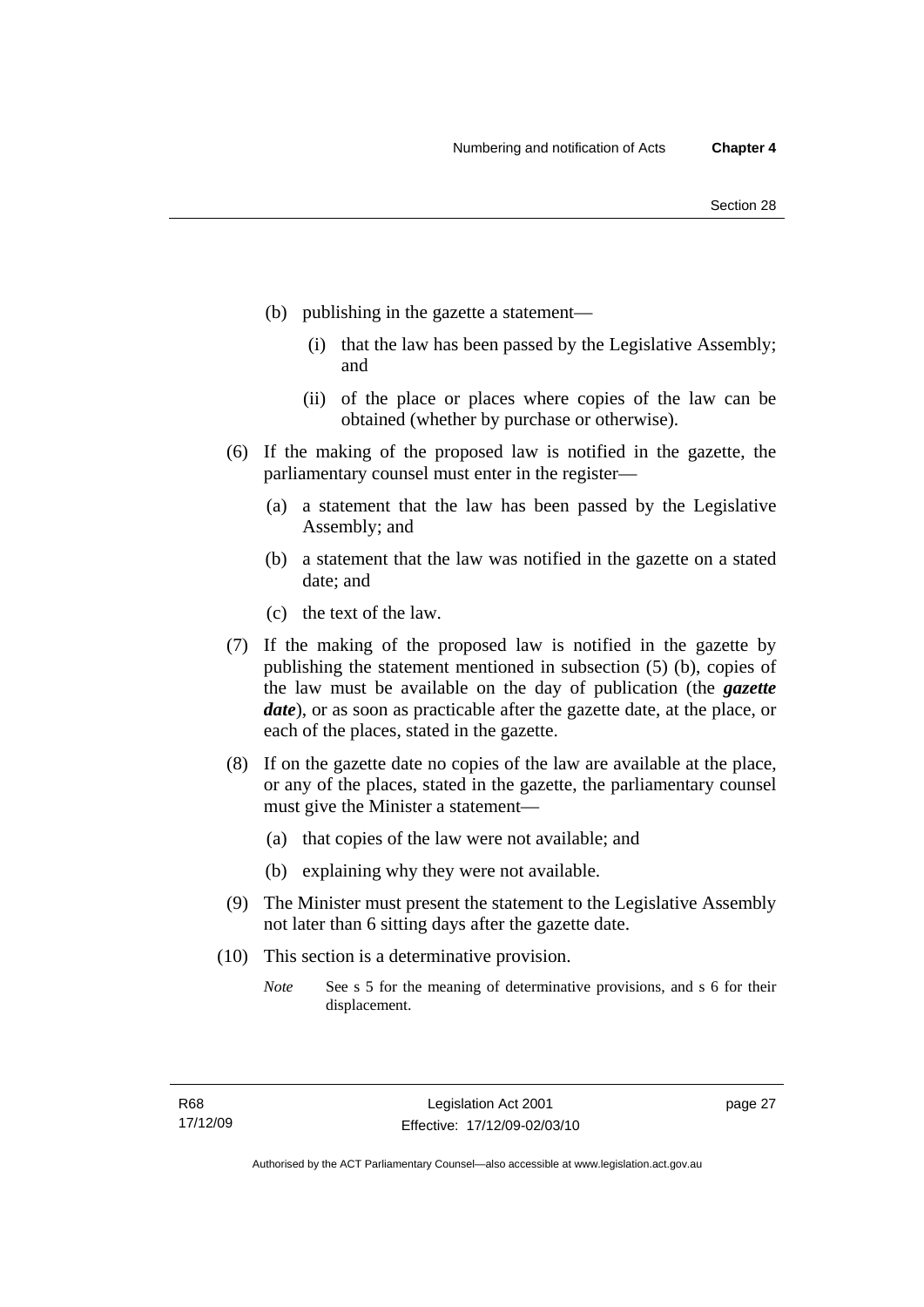## **29 References to** *enactment* **or** *passing* **of Acts**

In an Act or statutory instrument, a reference to the *enactment* or *passing* of an Act is a reference to the making of the Act having been notified in the register or the gazette.

## **30 References to** *notification* **of Acts**

In an Act or statutory instrument, a reference to the *notification* of an Act is a reference to the making of the Act having been notified in the register or the gazette.

page 28 Legislation Act 2001 Effective: 17/12/09-02/03/10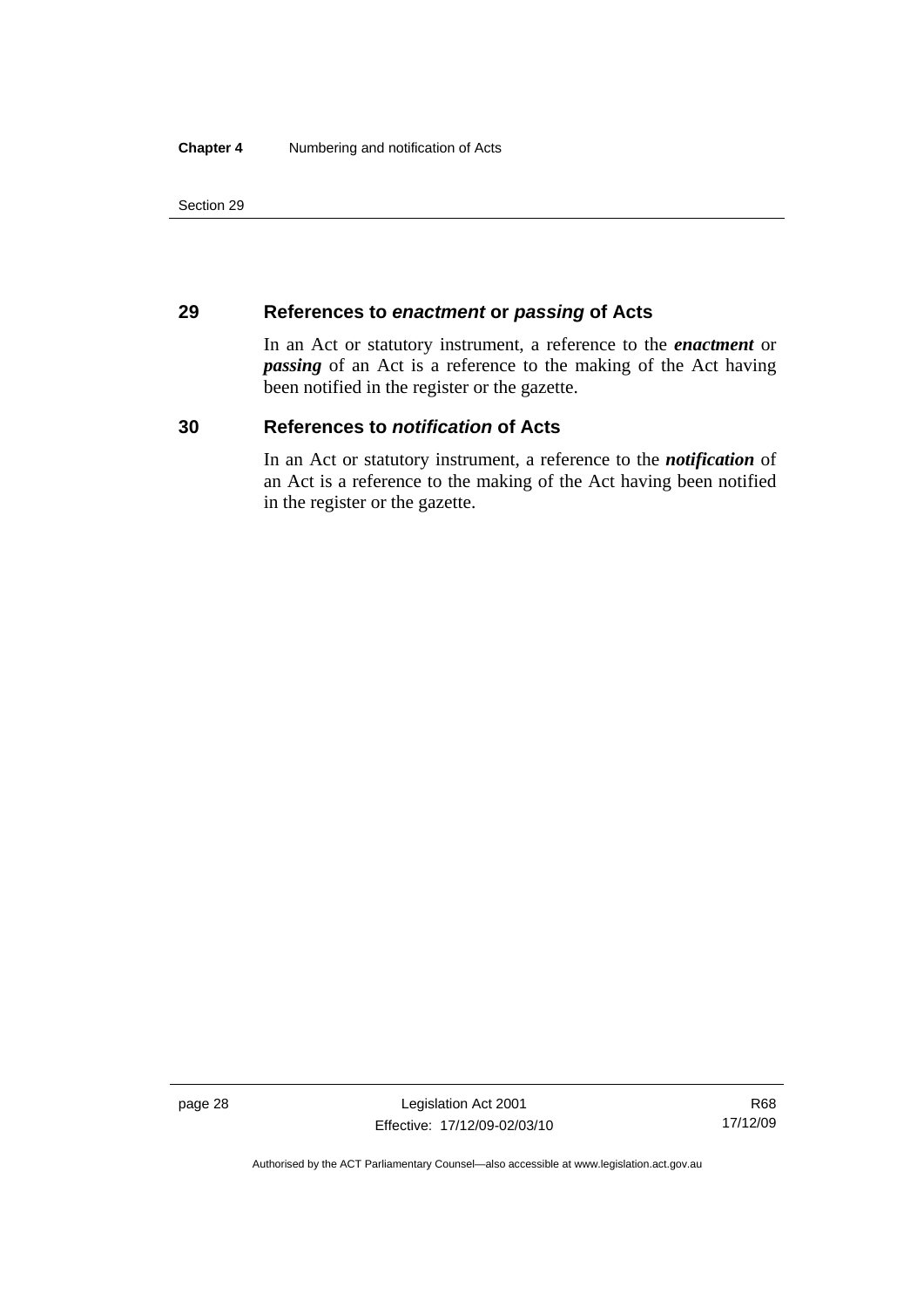# **Chapter 5 Regulatory impact statements for subordinate laws and disallowable instruments**

## **Part 5.1** Preliminary

## **31 Definitions for ch 5**

In this chapter:

*authorising law*, in relation to a proposed subordinate law or disallowable instrument (the *proposed law*), means the Act or statutory instrument (and, if appropriate, the provision of the Act or statutory instrument) under which the proposed law will be made.

## *benefits* includes—

- (a) advantages; and
- (b) direct and indirect economic, environmental and social benefits.

*costs* includes—

- (a) burdens and disadvantages; and
- (b) direct and indirect economic, environmental and social costs.

*scrutiny committee principles* means the terms of reference of the Legislative Assembly's Standing Committee on Legal Affairs that apply to subordinate laws and disallowable instruments.

## **32 Other publication or consultation requirements not affected**

 (1) Part 5.2 (Requirements for regulatory impact statements) does not affect any requirements in any other territory law for publication or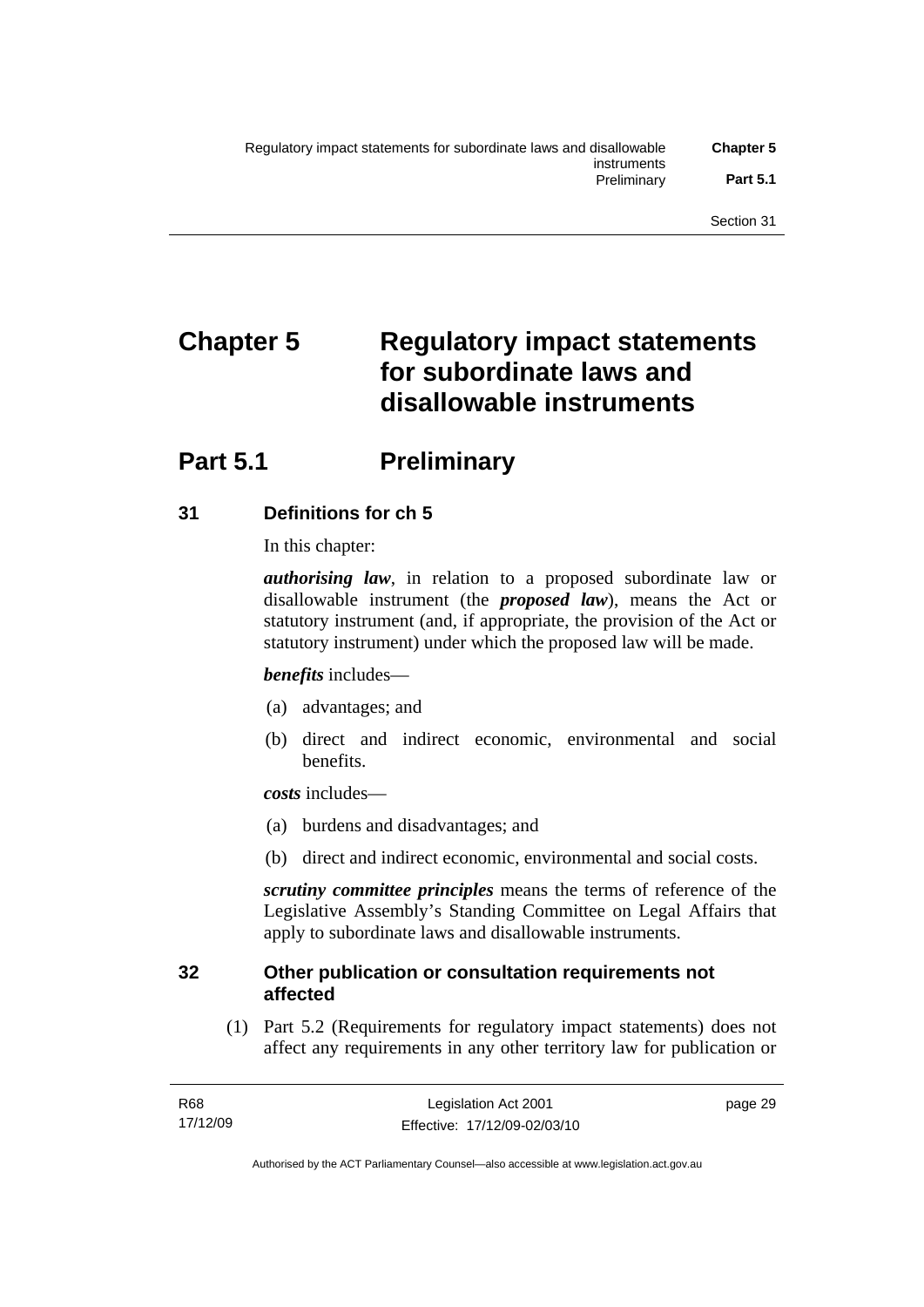| <b>Chapter 5</b> | Regulatory impact statements for subordinate laws and disallowable |
|------------------|--------------------------------------------------------------------|
|                  | instruments                                                        |
| <b>Part 5.1</b>  | Preliminary                                                        |

consultation about a proposal to make a subordinate law or disallowable instrument.

 (2) Part 5.2 does not apply to the subordinate law or disallowable instrument if the requirements are of a comparable level to publication and consultation under the part.

## **33 Guidelines about costs of proposed subordinate laws and disallowable instruments**

- (1) The Minister may issue guidelines to be applied in deciding whether a proposed subordinate law or disallowable instrument is, or is not, likely to impose appreciable costs on the community or a part of the community.
- (2) A guideline is a disallowable instrument.
	- *Note* A disallowable instrument must be notified, and presented to the Legislative Assembly, under this Act.

Authorised by the ACT Parliamentary Counsel—also accessible at www.legislation.act.gov.au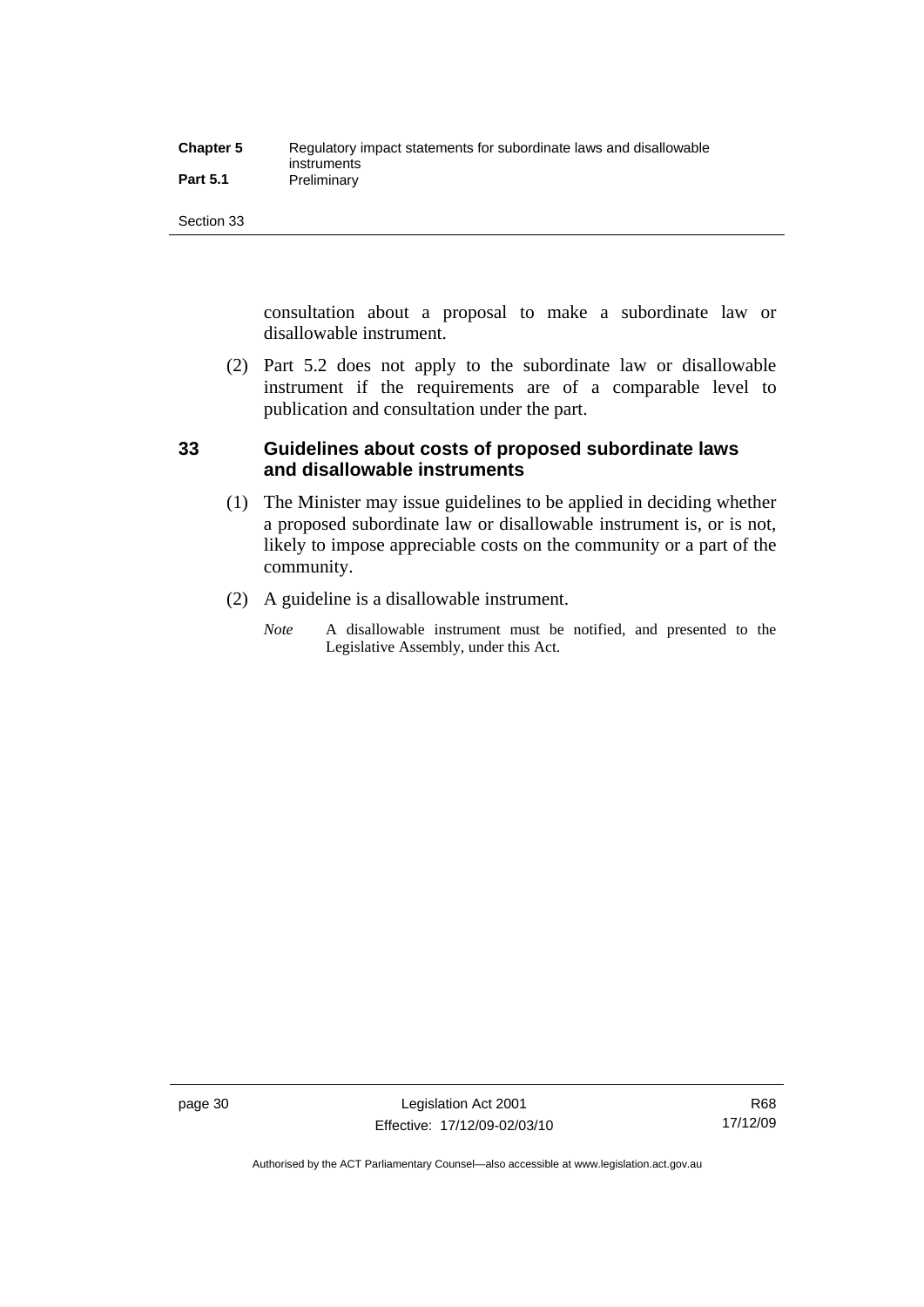## **Part 5.2 Requirements for regulatory impact statements**

## **34 Preparation of regulatory impact statements**

- (1) If a proposed subordinate law or disallowable instrument (the *proposed law*) is likely to impose appreciable costs on the community, or a part of the community, then, before the proposed law is made, the Minister administering the authorising law (the *administering Minister*) must arrange for a regulatory impact statement to be prepared for the proposed law.
- (2) However, this section does not apply to the proposed law if the administering Minister exempts the proposed law from subsection (1).
	- *Note* Section 32 and s 36 also state other circumstances when a regulatory impact statement is not required.
- (3) An exemption under subsection (2) (the *RIS exemption*) is a disallowable instrument.
	- *Note* A disallowable instrument must be notified, and presented to the Legislative Assembly, under this Act.
- (4) If the RIS exemption is disallowed under this Act after the proposed law has been made, the administering Minister must arrange for a regulatory impact statement to be prepared for the subordinate law or disallowable instrument.
- (5) The regulatory impact statement prepared under subsection (4) must be presented to the Legislative Assembly not later than 5 sitting days after the day the RIS exemption is disallowed.
- (6) This chapter (other than section 37 (When must regulatory impact statement be presented?)) applies to the law as if the law were a proposed subordinate law or disallowable instrument.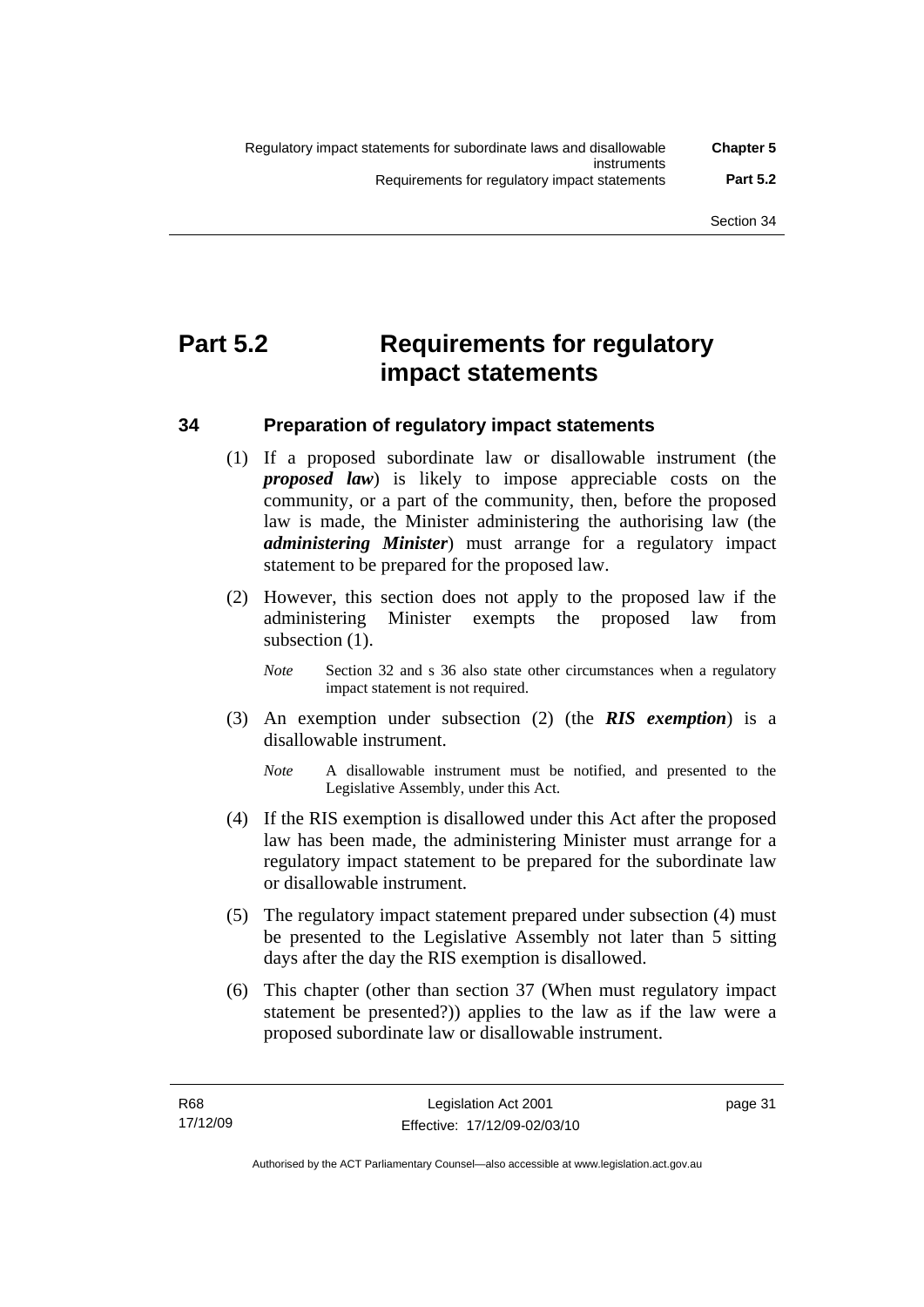## **35 Content of regulatory impact statements**

A regulatory impact statement for a proposed subordinate law or disallowable instrument (the *proposed law*) must include the following information about the proposed law in clear and precise language:

- (a) the authorising law;
- (b) a brief statement of the policy objectives of the proposed law and the reasons for them;
- (c) a brief statement of the way the policy objectives will be achieved by the proposed law and why this way of achieving them is reasonable and appropriate;
- (d) a brief explanation of how the proposed law is consistent with the policy objectives of the authorising law;
- (e) if the proposed law is inconsistent with the policy objectives of another territory law—
	- (i) a brief explanation of the relationship with the other law; and
	- (ii) a brief explanation for the inconsistency;
- (f) if appropriate, a brief statement of any reasonable alternative way of achieving the policy objectives (including the option of not making a subordinate law or disallowable instrument) and why the alternative was rejected;
- (g) a brief assessment of the benefits and costs of implementing the proposed law that—
	- (i) if practicable and appropriate, quantifies the benefits and costs; and
	- (ii) includes a comparison of the benefits and costs with the benefits and costs of any reasonable alternative way of achieving the policy objectives stated under paragraph (f);

R68 17/12/09

Authorised by the ACT Parliamentary Counsel—also accessible at www.legislation.act.gov.au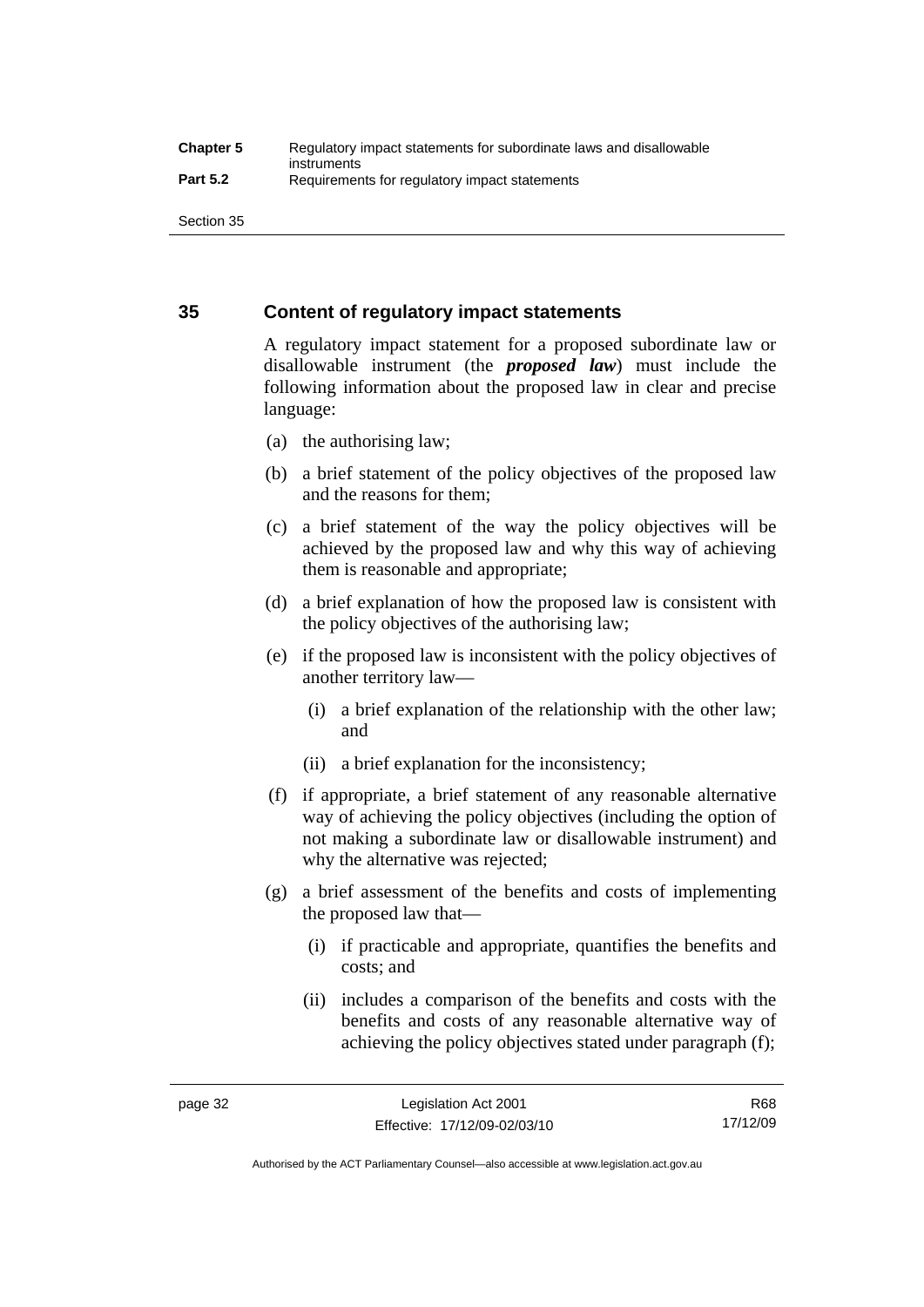(h) a brief assessment of the consistency of the proposed law with the scrutiny committee principles and, if it is inconsistent with the principles, the reasons for the inconsistency.

## **36 When is preparation of regulatory impact statement unnecessary?**

- (1) A regulatory impact statement need not be prepared for a proposed subordinate law or disallowable instrument (the *proposed law*) if the proposed law only provides for, or to the extent it only provides for, any of the following:
	- (a) a matter that is not of a legislative nature, including, for example, a matter of a machinery, administrative, drafting or formal nature;
	- (b) a matter that does not operate to the disadvantage of anyone (other than the Territory or a territory authority or instrumentality) by—
		- (i) adversely affecting the person's rights; or
		- (ii) imposing liabilities on the person;
	- (c) an amendment of a territory law to take account of current legislative drafting practice;
	- (d) the commencement of an Act or statutory instrument;
		- *Note* A reference to an Act or statutory instrument includes a reference to a provision of the Act or instrument (see s 7 and s 13).
	- (e) an amendment of a territory law that does not fundamentally affect the law's application or operation;
	- (f) a matter of a transitional character;
	- (g) a matter arising under a territory law that is part of a uniform scheme of legislation or complementary with legislation of the Commonwealth, a State or New Zealand;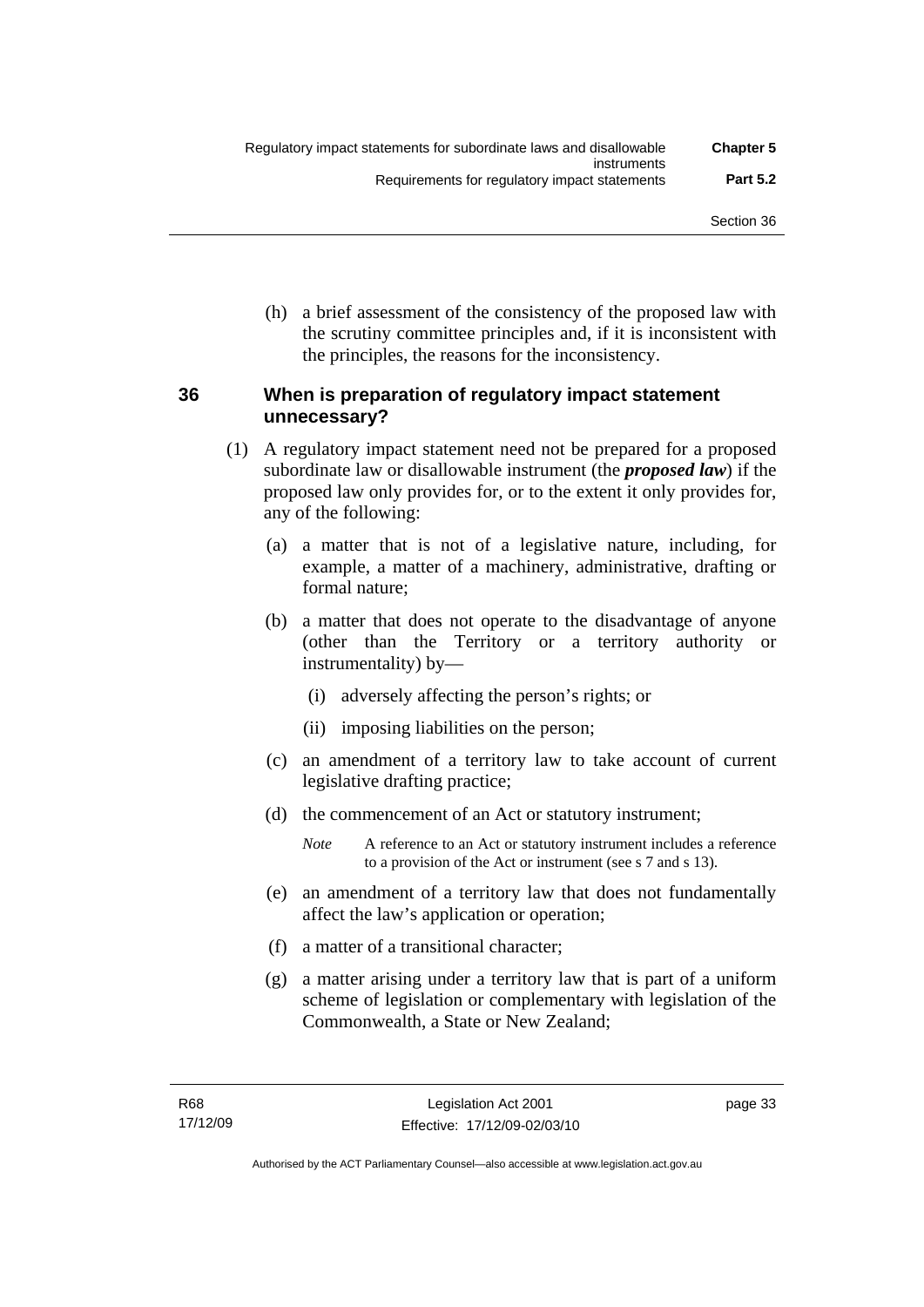- (h) a matter involving the adoption of an Australian or international protocol, standard, code, or intergovernmental agreement or instrument, if an assessment of the benefits and costs has already been made and the assessment was made for, or is relevant to, the ACT;
- (i) a proposal to make, amend or repeal rules of court;
- (j) a matter advance notice of which would enable someone to gain unfair advantage;
- (k) an amendment of a fee, charge or tax consistent with announced government policy.
- (2) A regulatory impact statement also need not be prepared for the proposed law if, or to the extent that, it would be against the public interest because of the nature of the proposed law or the circumstances in which it is made.

### **Example**

A law may need to be made urgently for controlling the spread of a disease or dealing with another urgent situation.

- *Note 1* An example is part of the Act, is not exhaustive and may extend, but does not limit, the meaning of the provision in which it appears (see this Act, s 126 and s 132).
- *Note* 2 Section 32 and s 34 also state other circumstances when a regulatory impact statement is not required.

## **37 When must regulatory impact statement be presented?**

- (1) This section applies if a regulatory impact statement for a proposed subordinate law or disallowable instrument (the *proposed law*) has been prepared and the proposed law is made.
- (2) The statement must be presented to the Legislative Assembly with the subordinate law or disallowable instrument.

Authorised by the ACT Parliamentary Counsel—also accessible at www.legislation.act.gov.au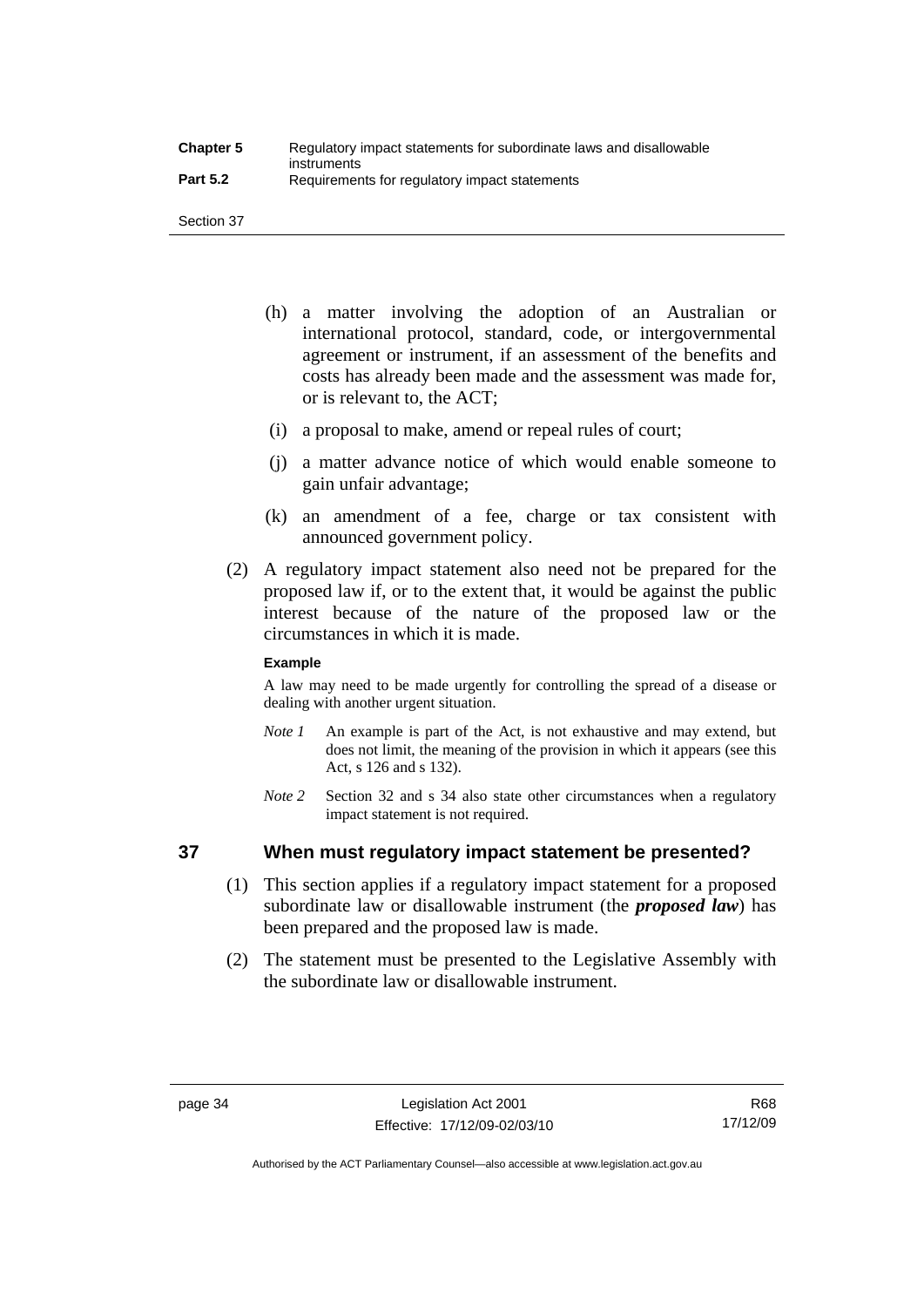| Regulatory impact statements for subordinate laws and disallowable   | <b>Chapter 5</b> |
|----------------------------------------------------------------------|------------------|
| instruments                                                          |                  |
| Failure to comply with requirements for regulatory impact statements | <b>Part 5.3</b>  |

## **Part 5.3 Failure to comply with requirements for regulatory impact statements**

## **38 Effect of failure to comply with pt 5.2**

- (1) Failure to comply with part 5.2 (Requirements for regulatory impact statements) in relation to a subordinate law or disallowable instrument (the *law*) does not—
	- (a) affect the law's validity; or
	- (b) create rights or impose legally enforceable obligations on the Territory, a Minister or anyone else.
- (2) In addition, a decision made, or appearing to be made, under part 5.2 is final and conclusive.
- (3) In this section:

*decision* includes—

- (a) conduct engaged in to make a decision; and
- (b) conduct related to making a decision; and
- (c) failure to make a decision.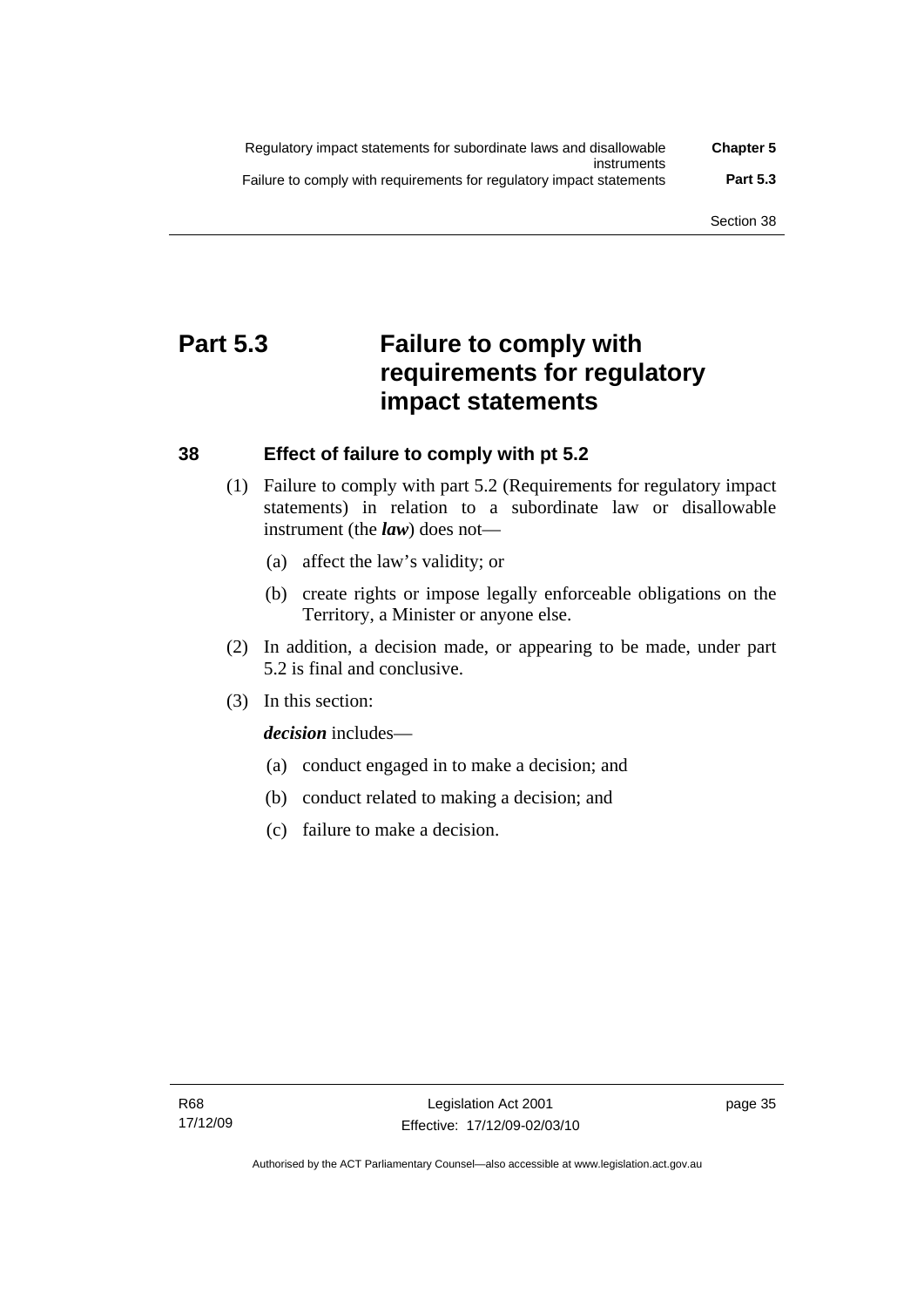**Chapter 6** Making, notification and numbering of statutory instruments Part 6.1 **General** 

Section 39

# **Chapter 6 Making, notification and numbering of statutory instruments**

## **Part 6.1 General**

## **39 Meaning of** *matter* **in ch 6**

In this chapter:

*matter*, in relation to a statutory instrument, includes circumstance, person, place and purpose.

## **40 Presumption of validity**

It is presumed, unless the contrary is proved, that all conditions and steps required for the making of a statutory instrument have been satisfied and carried out.

## **41 Making of certain statutory instruments by Executive**

- (1) This section applies if an Act authorises or requires the Executive to make a subordinate law or disallowable instrument.
- (2) The subordinate law or disallowable instrument is taken to be made by the Executive if—
	- (a) it is signed by 2 or more Ministers who are members of the Executive; and
	- (b) 1 of the signing Ministers is the responsible Minister.
- (3) A subordinate law or disallowable instrument made in accordance with subsection (2) is taken to be made when it is signed by the second Minister signing.

Authorised by the ACT Parliamentary Counsel—also accessible at www.legislation.act.gov.au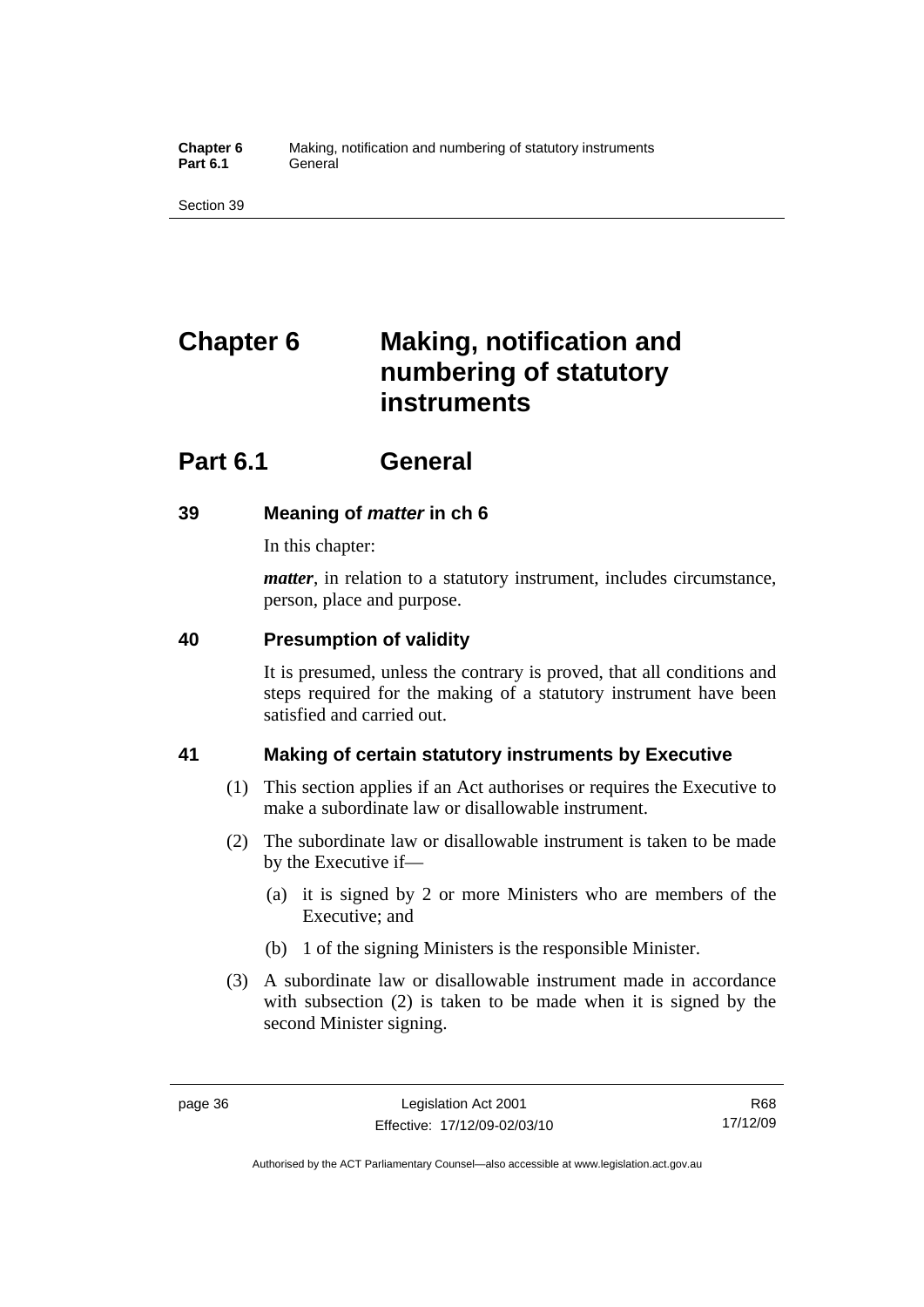- (4) Subsection (2) (b) does not apply if the responsible Minister cannot sign because he or she is absent from the ACT, ill or on leave.
- (5) In this section:

*responsible Minister* means—

- (a) the Minister for the time being administering the Act; or
- (b) if, for the time being, different Ministers administer the Act in relation to different matters—
	- (i) if only 1 Minister administers the Act in relation to the relevant matter—that Minister; or
	- (ii) if 2 or more Ministers administer the Act in relation to the relevant matter—any of the Ministers; or
	- (iii) if subparagraph (ii) does not apply and, for the time being, 2 or more Ministers administer the Act—any of the Ministers;

but does not include a Minister for the time being acting on behalf of the Minister or 2 or more Ministers.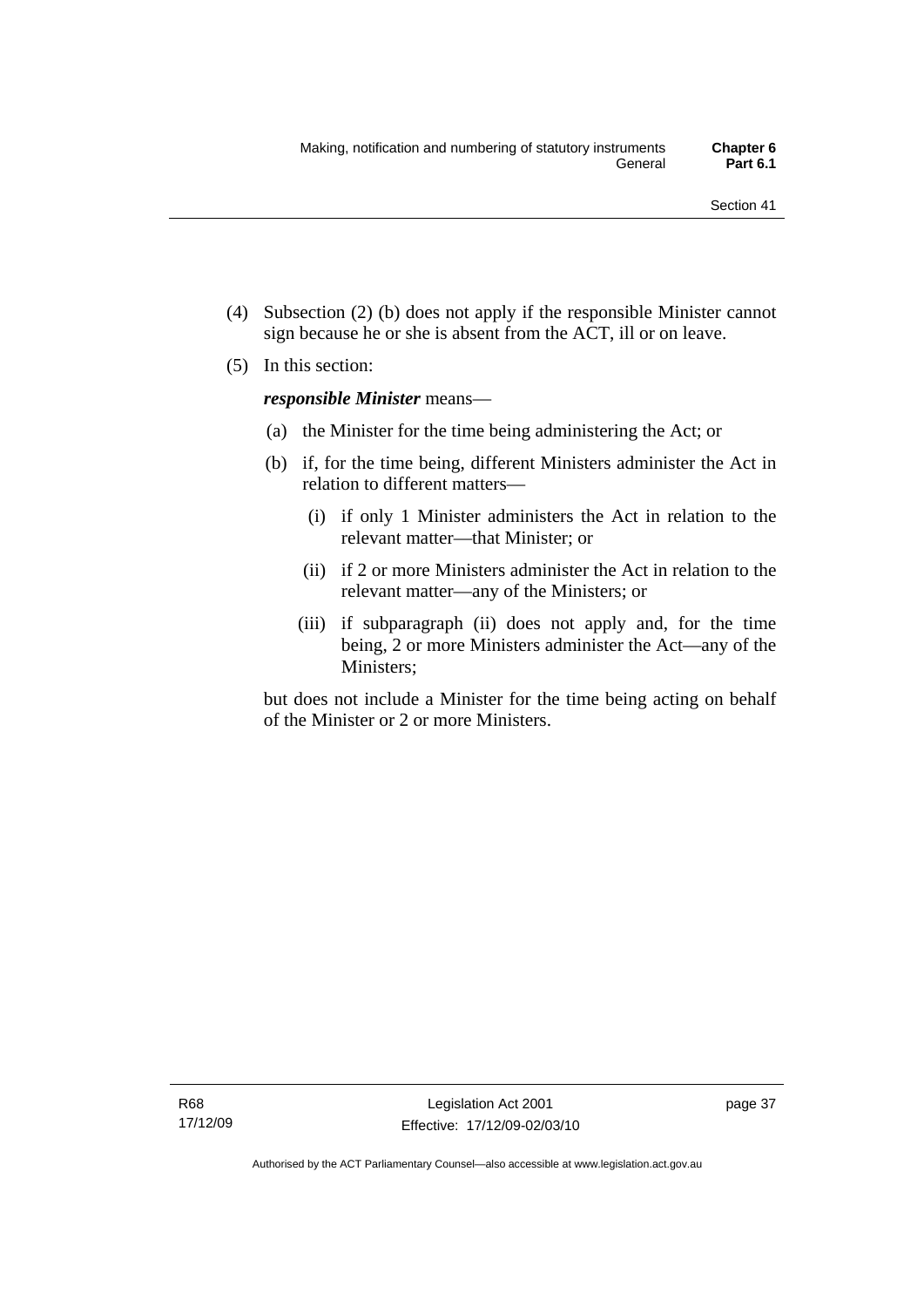#### **Chapter 6** Making, notification and numbering of statutory instruments<br>**Part 6.2** Making of statutory instruments generally **Making of statutory instruments generally**

Section 42

## **Part 6.2 Making of statutory instruments generally**

### **42 Power to make statutory instruments**

 (1) If an Act or statutory instrument gives a power that can be exercised by making an instrument, the Act or statutory instrument gives power to make the instrument.

#### **Example**

An Act gives a Minister power to approve codes of practice, but does not require the approval to be in writing or to be given by a particular instrument. The power can be exercised by giving a written approval. The Act, therefore, gives power to make an instrument, namely, a written approval.

- *Note* An example is part of the Act, is not exhaustive and may extend, but does not limit, the meaning of the provision in which it appears (see s 126 and s 132).
- (2) If an Act or statutory instrument gives power to make an instrument that would be a legislative instrument, the power can only be exercised by making an instrument.

#### **Examples**

See examples to section 56 (3) and section 255 (3).

- (3) If an Act or statutory instrument gives power to make an instrument, the power may be exercised from time to time.
- (4) This section is a determinative provision.
	- *Note* See s 5 for the meaning of determinative provisions, and s 6 for their displacement.

Authorised by the ACT Parliamentary Counsel—also accessible at www.legislation.act.gov.au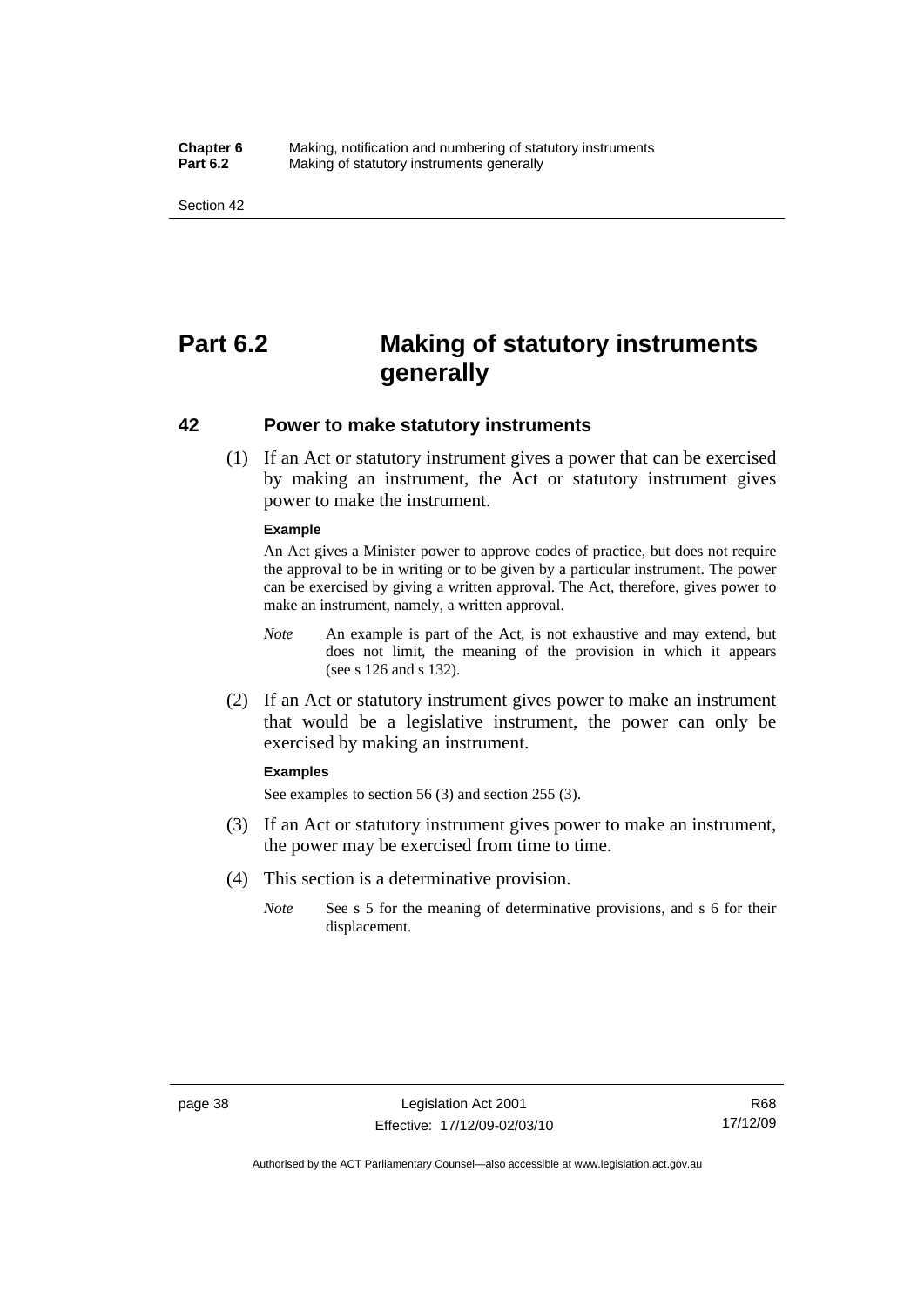## **43 Statutory instruments to be interpreted not to exceed powers under authorising law**

- (1) A statutory instrument is to be interpreted as operating to the full extent of, but not to exceed, the power given by the Act or statutory instrument under which it is made (the *authorising law*).
- (2) Without limiting subsection (1), if a provision of a statutory instrument would, apart from this section, be interpreted as exceeding power—
	- (a) the provision is valid to the extent to which it does not exceed power; and
	- (b) the remainder of the instrument is not affected.

#### **Example 1**

The *Agriculture Services Determination* 2001, part 4 exceeds the determination– making power given by the *Agriculture Services Act 2000* (hypothetical). The other provisions of the determination are within power.

The determination (apart from part 4) operates effectively. Part 4 is treated as if it did not form part of the determination and is disregarded.

*Note to example 1* The kind of interpretation indicated in example 1 is known as a divisible interpretation of the determination.

#### **Example 2**

The *Goats Regulation 2001* (hypothetical) is made under the *Goats Act 2001*. The *Goats Regulation 2001*, section 39 seeks to impose rules about the care of 'animals', but the Act only gives power to make regulations about goats.

Section 39 is read restrictively ('read down') as if it mentioned goats. In other words, the section is effective but treated as if it applied only to goats.

*Note to example 2* The kind of interpretation indicated in example 2 is known as a distributive interpretation of the regulation.

#### **Example 3**

The *Wombat Protection Act 2003* (hypothetical) provides that the Minister may appoint a Wombat Advocate. The instrument making the appointment states that the appointment is for 5 years, but the maximum term of appointment authorised under the Act is 4 years.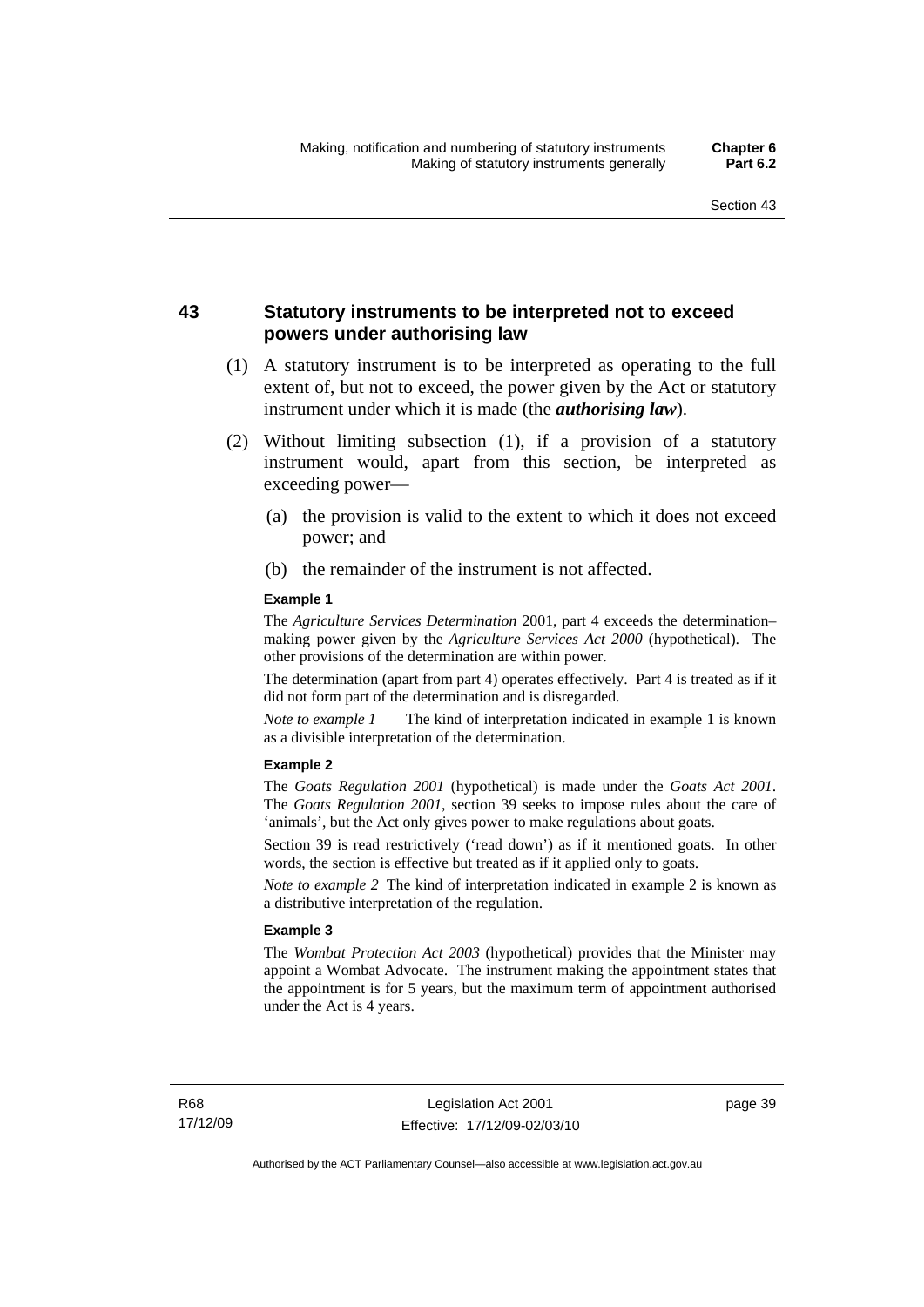The instrument is read restrictively ('read down') as if it referred to 4 years. In other words, the instrument is effective but the appointment is only valid for 4 years.

*Note to example 3* The kind of interpretation indicated in example 3 is known as a distributive interpretation of the instrument.

- *Note* An example is part of the Act, is not exhaustive and may extend, but does not limit, the meaning of the provision in which it appears (see s 126 and s 132).
- (3) Without limiting subsection (1), if the application of a provision of a statutory instrument to a matter would, apart from this section, be interpreted as exceeding power, the provision's application to other matters is not affected.

#### **Example**

The *Community Safety Order 2001* is expressed to apply to all members of the community without qualification although it is in fact made under the *Building Industry (Safety) Act 2000* (hypothetical). That Act is restricted in its operation to the building industry. The order is cast in such wide terms that it cannot be interpreted divisibly or distributively. However, the order applies to entities such as XYZ Constructions Pty Ltd because it is a company in the construction industry.

- (4) This section is in addition to any provision of the statutory instrument or authorising law.
- (5) This section is a determinative provision.
	- *Note* See s 5 for the meaning of determinative provisions, and s 6 for their displacement.

### **44 Power to make statutory instruments for Act etc**

- (1) If an Act or statutory instrument (the *authorising law*) authorises or requires the making of a statutory instrument for the authorising law or another Act or statutory instrument (the *other law*), the power authorises a statutory instrument to be made in relation to any matter that—
	- (a) is required or permitted to be prescribed by the authorising law or other law; or

R68 17/12/09

Authorised by the ACT Parliamentary Counsel—also accessible at www.legislation.act.gov.au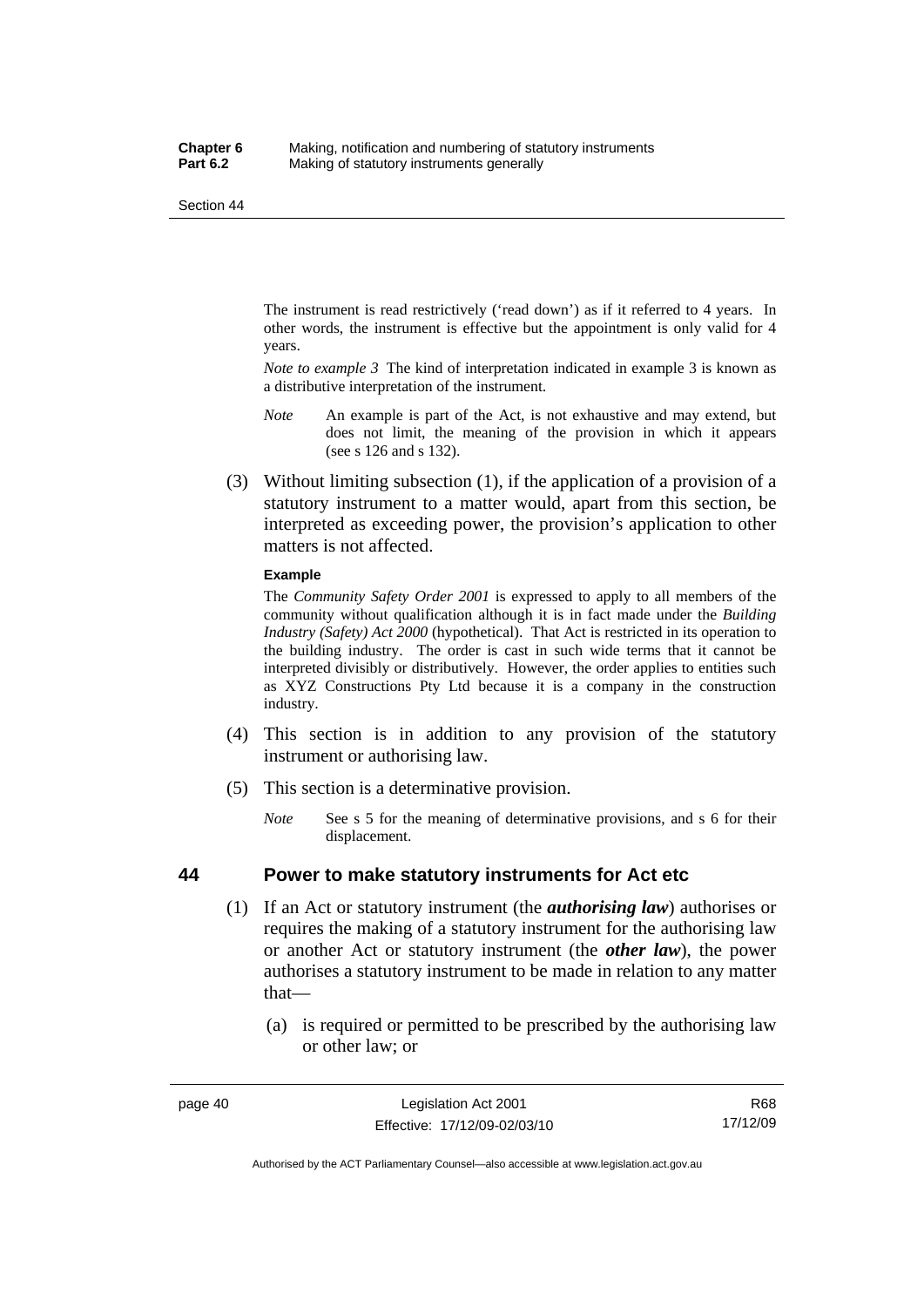- (b) is necessary or convenient to be prescribed for carrying out or giving effect to the authorising law or other law.
- (2) Subsection (1) applies to the authorising law even though the authorising law—
	- (a) only authorises the making of a statutory instrument for the authorising law; or
	- (b) also authorises or requires the making of a statutory instrument about a particular matter.
- (3) Power given by the authorising law to make a statutory instrument about a particular matter does not limit power given by the authorising law or other law to make a statutory instrument (whether or not of the same kind) about any other matter.
- (4) This section is a determinative provision.
	- *Note* See s 5 for the meaning of determinative provisions, and s 6 for their displacement.

### **45 Power to make court rules**

- (1) The power of an entity to make rules for a court includes power to make rules in relation to any matter necessary or convenient to be prescribed for carrying out or giving effect to the court's jurisdiction under any law that authorises or requires anything to be done in or in relation to the court.
- (2) This section is additional to section 44.
- (3) This section is a determinative provision.
	- *Note* See s 5 for the meaning of determinative provisions, and s 6 for their displacement.
- (4) In this section:

*court* includes a tribunal*.*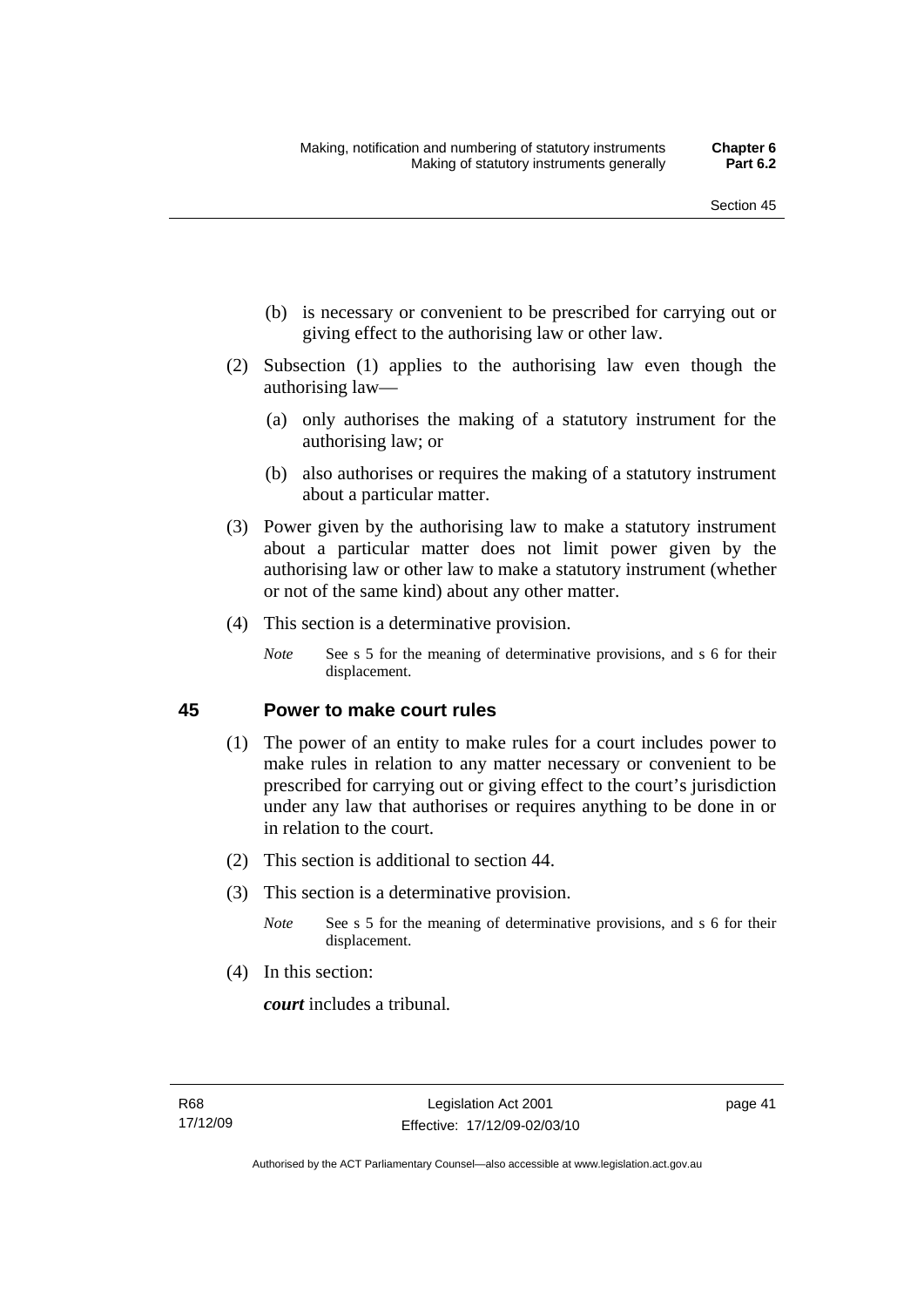*disallowable instrument*, for a Commonwealth Act, means an instrument that can be disallowed under the *Legislative Instruments Act 2003* (Cwlth), part 5 (Parliamentary scrutiny of legislative instruments), including that part, or provisions of that part, applied by another Commonwealth law.

#### *law* means—

- (a) an Act, subordinate law or disallowable instrument; or
	- *Note* A reference to an Act, subordinate law or disallowable instrument includes a reference to a provision of the Act, law or instrument (see s 7, s 8 and s 9).
- (b) a Commonwealth Act or a disallowable instrument under a Commonwealth Act (or a provision of such an Act or instrument).

## **46 Power to make instrument includes power to amend or repeal**

- (1) Power given under an Act or statutory instrument (the *authorising law*) to make a statutory instrument includes power to amend or repeal the instrument.
- (2) The power to amend or repeal the instrument is exercisable in the same way, and subject to the same conditions, as the power to make the instrument.

#### **Examples**

- 1 If the instrument is a disallowable instrument, an amendment or repeal of the instrument is also a disallowable instrument.
- 2 If the instrument is a notifiable instrument, an amendment or repeal of the instrument is also a notifiable instrument.
- 3 If notice of the making of the instrument must be published in a newspaper, notice of an amendment or repeal of the instrument must also be published in the newspaper.
- *Note* An example is part of the Act, is not exhaustive and may extend, but does not limit, the meaning of the provision in which it appears (see s 126 and s 132).

page 42 Legislation Act 2001 Effective: 17/12/09-02/03/10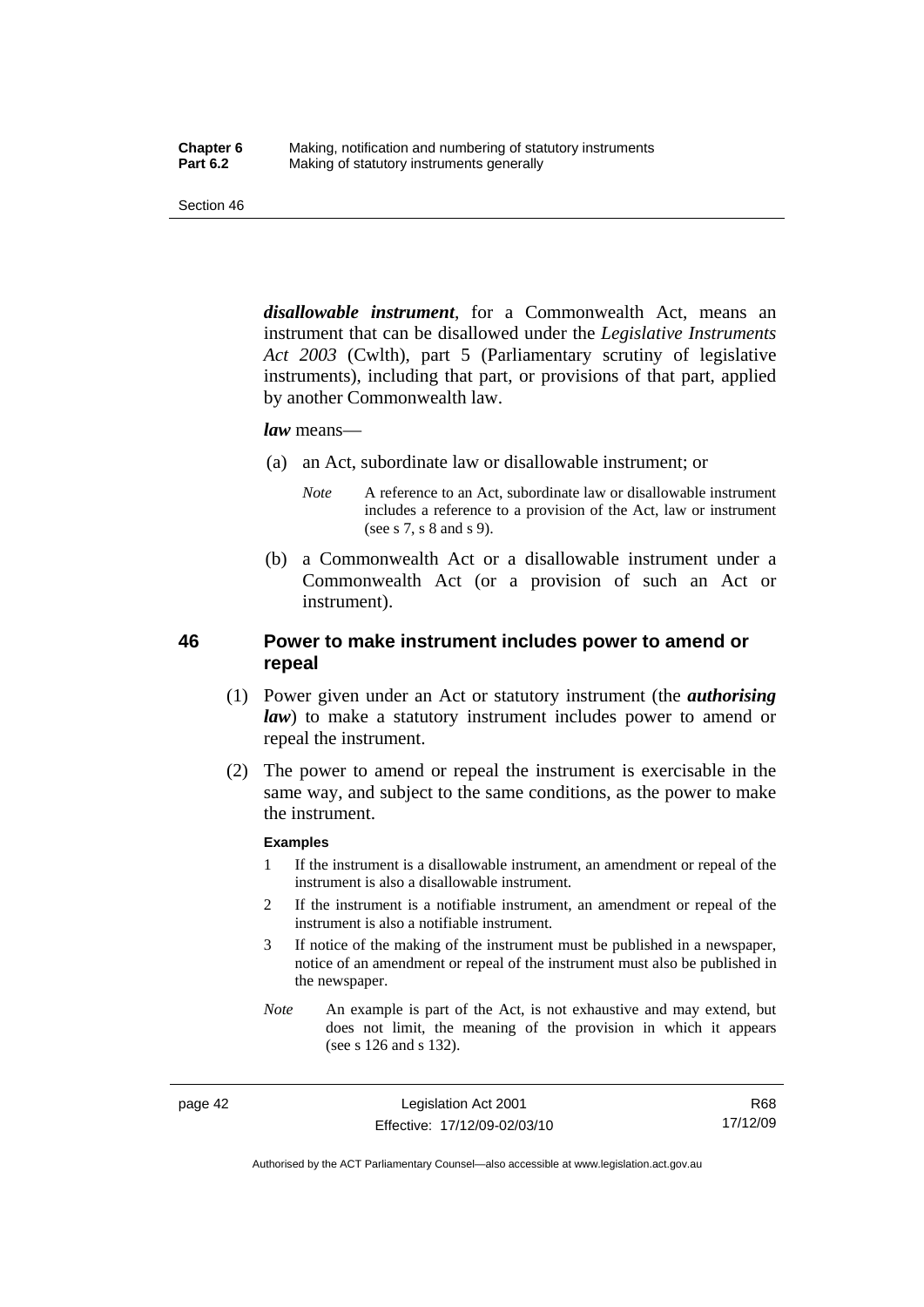- (3) Despite subsection (1), a form that is a legislative instrument may be repealed or repealed and remade (with or without changes), but may not be amended.
- (4) This section is a determinative provision.
	- *Note* See s 5 for the meaning of determinative provisions, and s 6 for their displacement.

## **47 Statutory instrument may make provision by applying law or instrument**

- (1) This section applies if an Act, subordinate law or disallowable instrument (the *authorising law*) authorises or requires the making of a statutory instrument (the *relevant instrument*) about a matter.
- (2) The relevant instrument may make provision about the matter by applying an ACT law—
	- (a) as in force at a particular time; or
	- (b) as in force from time to time.
- (3) The relevant instrument may make provision about the matter by applying a law of another jurisdiction, or an instrument, as in force only at a particular time.

*Note* For information on the operation of s (3), see the examples to s (9).

- (4) If the relevant instrument makes provision about the matter by applying a law of another jurisdiction or an instrument, the following provisions apply:
	- (a) if subsection (3) is displaced by, or under authority given by, an Act or the authorising law—the law of the other jurisdiction or instrument is applied as in force from time to time;

*Note* For the displacement of s (3), see s 6, examples 1 and 2.

 (b) if subsection (3) is not so displaced and the relevant instrument does not provide that the law of the other jurisdiction or instrument is applied as in force at a particular time—the law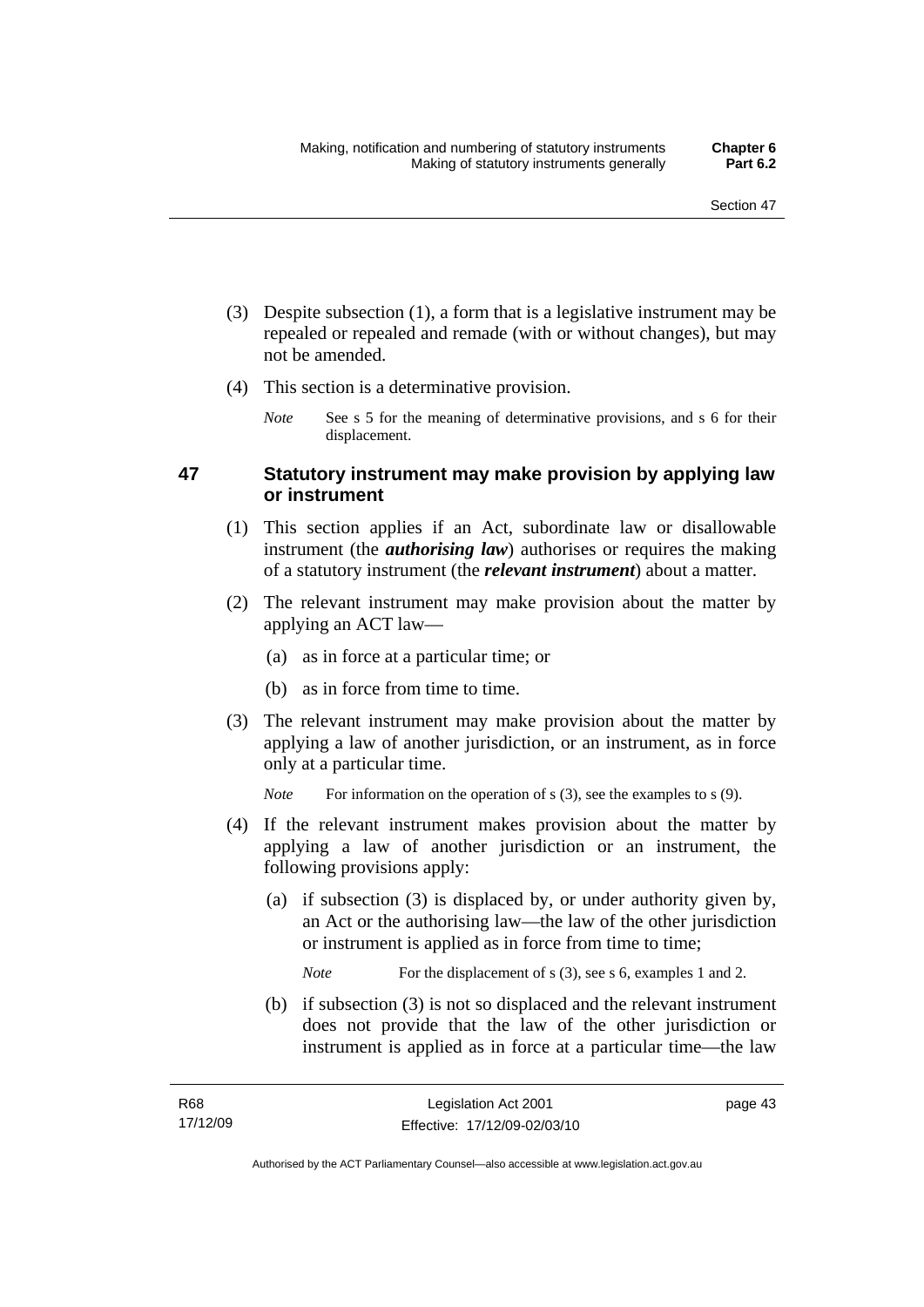or instrument is taken to be applied as in force when the relevant instrument is made.

#### **Examples for s (4) (b)**

- 1 The *Locust Damage Compensation Determination 2003* (a hypothetical disallowable instrument) provides for the making of claims against a compensation fund. Section 43 states that disputes about claims must be decided in accordance with the *Commercial Arbitration Act 1984* (NSW) (the *NSW Act*) as in force from time to time. The determination is made on 1 August 2003. The Act under which the determination is made does not displace subsection (3). Therefore, even though section 43 purports to apply the NSW Act as in force from time to time, the NSW Act as in force on 1 August 2003 is applied by the determination.
- 2 The *Locust Damage Compensation Determination 2003* (mentioned in example 1), section 43 states that disputes about claims must be decided in accordance with the *Commercial Arbitration Act 1984* (NSW) (the *NSW Act*), but does not state that the NSW Act is to be applied as in force from time to time or at a particular time. The determination is made on 1 August 2003. The Act under which the determination is made does not displace subsection (3). Therefore, the NSW Act as in force on 1 August 2003 is applied by the determination.
- *Note* An example is part of the Act, is not exhaustive and may extend, but does not limit, the meaning of the provision in which it appears (see s 126 and s 132).
- (5) If a law of another jurisdiction or an instrument is applied as in force at a particular time, the text of the law or instrument (as in force at that time) is taken to be a notifiable instrument made under the relevant instrument by the entity authorised or required to make the relevant instrument.
- (6) If subsection (3) is displaced and a law of another jurisdiction or an instrument is applied as in force from time to time, the text of each of the following is taken to be a notifiable instrument made under the relevant instrument by the entity authorised or required to make the relevant instrument:
	- (a) the law or instrument as in force at the time the relevant instrument is made;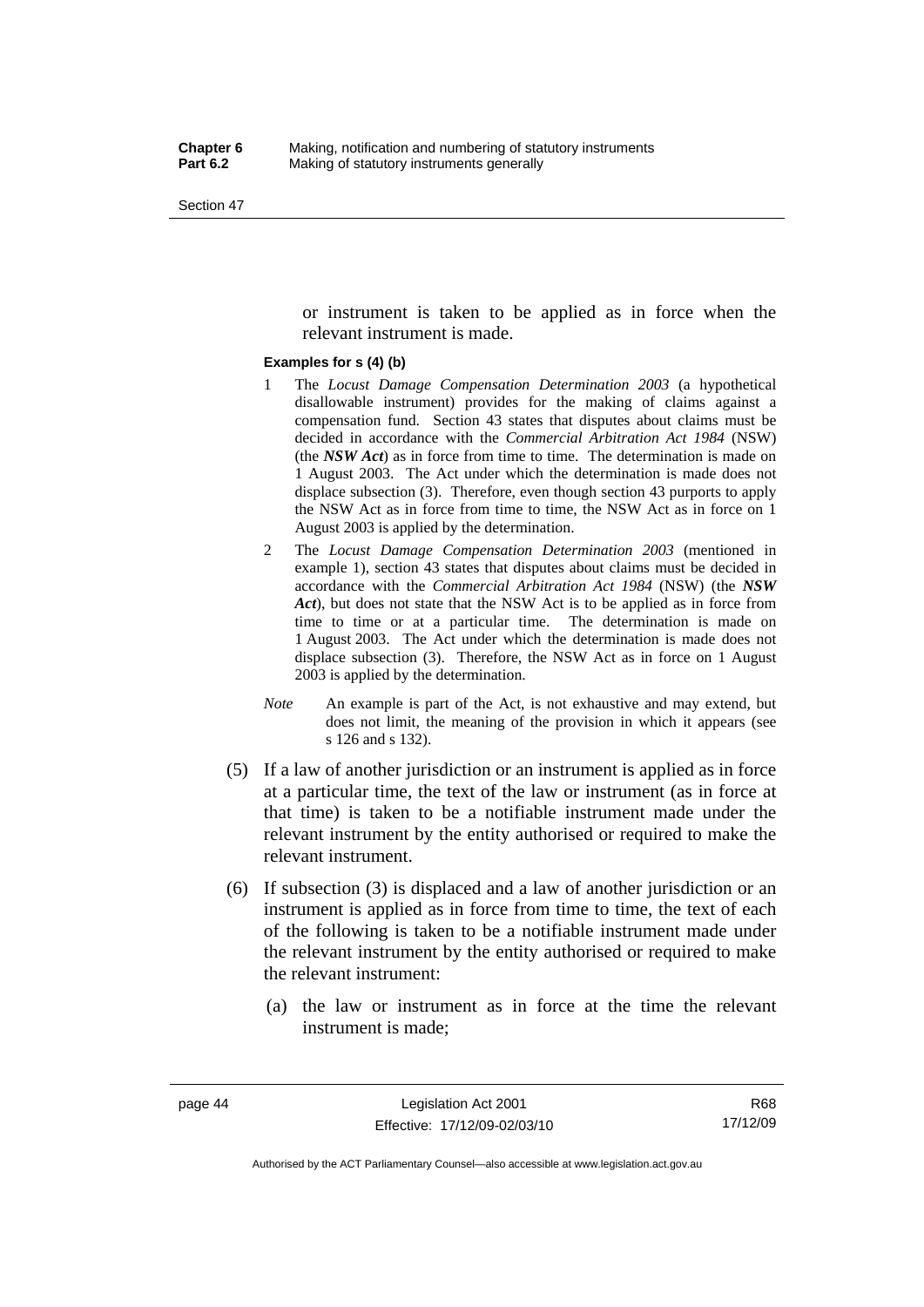- (b) each subsequent amendment of the law or instrument;
- (c) if the law or instrument is repealed and remade (with or without changes)—the law or instrument as remade and each subsequent amendment of the law or instrument;
- (d) if a provision of the law or instrument is omitted and remade (with or without changes) in another law or instrument—the provision as remade and each subsequent amendment of the provision.
- (7) The authorising law or, if the relevant instrument is a subordinate law or disallowable instrument, the relevant instrument may provide that—
	- (a) subsection (5) or (6) does not apply to the relevant instrument; or
	- (b) subsection (5) or (6) applies with the modifications stated in the authorising law or relevant instrument.
- (8) If a provision of an Act, subordinate law or disallowable instrument authorises or requires the application of a law or instrument, the provision authorises the making of changes or modifications to the law or instrument for that application.
- (9) This section is a determinative provision.

#### **Examples for s (3) and s (9)**

Here are 2 examples about the operation of subsections (3) and (9): the first illustrates how subsection (3) might be displaced and the second illustrates how a law of another jurisdiction that applies as in force from time to time would operate—

- 1 The effect of subsections (3) and (9), and subsection (10), definition of *applying*, is that if it is intended to apply, adopt or incorporate a law or instrument as in force from time to time, the authorising law would need to expressly displace subsection (3) (as illustrated in s 6, examples of different kinds of displacement, example 1) *or* indicate a manifest contrary intention (as illustrated in example 2 in those examples).
- 2 The *ABC Regulation 2001* (made under a provision like those illustrated in section 6, examples of different kinds of displacement, examples 1 and 2)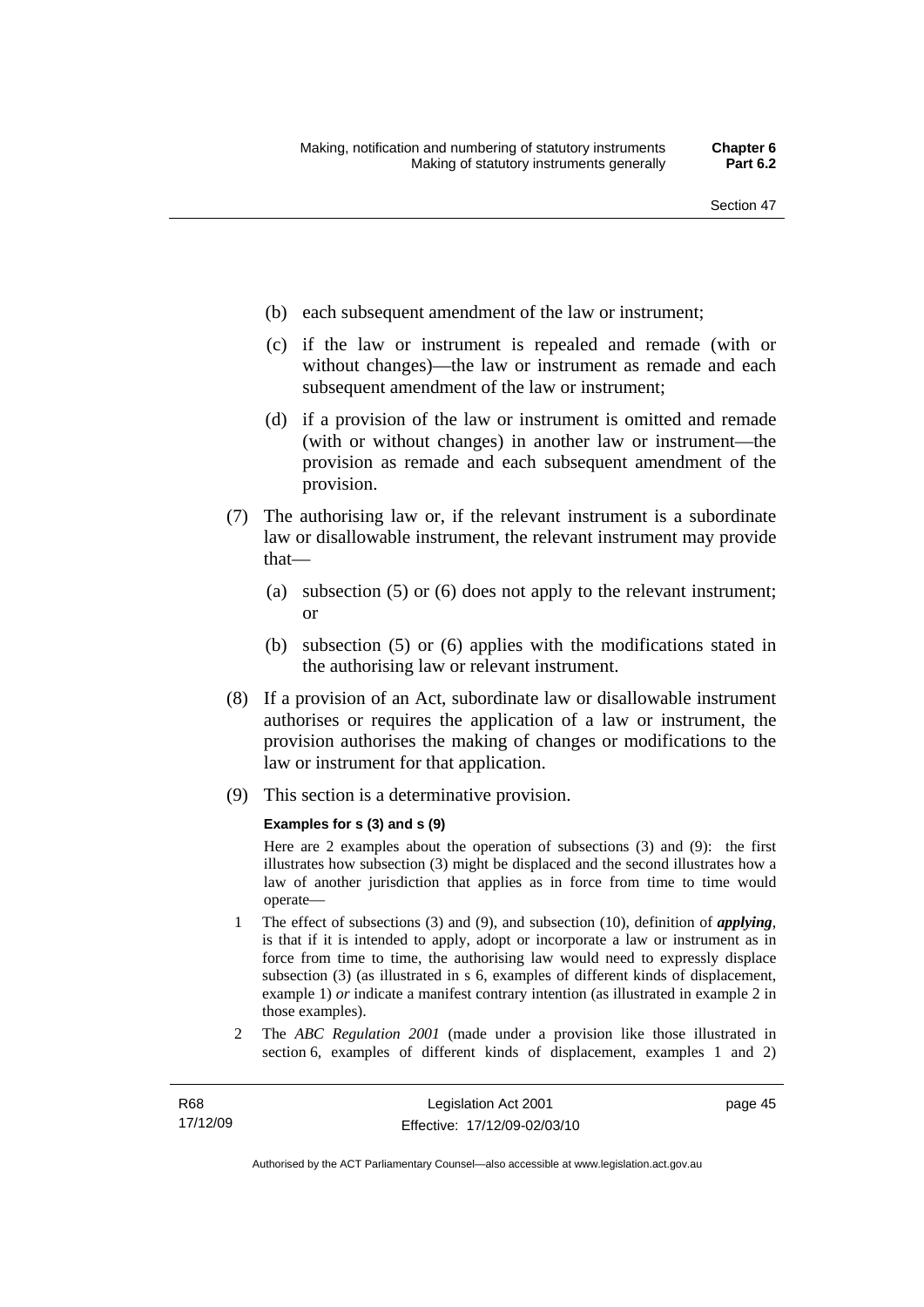provides that noise measurements are to be taken in accordance with the NSW noise control manual as in force from time to time. The effect of the *ABC Regulation 2001* is that whenever the NSW noise control manual is amended in future, the noise measurements must be taken in accordance with the manual as last amended.

- *Note* See s 5 for the meaning of determinative provisions, and s 6 for their displacement.
- (10) In this section:

*ACT law* means an Act, subordinate law or disallowable instrument.

*Note* A reference to an Act, subordinate law or disallowable instrument includes a reference to a provision of the Act, law or instrument (see s 7, s 8 and s 9).

*applying* includes adopting or incorporating.

*Note* See also s 157 (Defined terms–other parts of speech and grammatical forms).

*disallowable instrument*, for a Commonwealth Act, means an instrument that can be disallowed under the *Legislative Instruments Act 2003* (Cwlth), part 5 (Parliamentary scrutiny of legislative instruments), including that part, or provisions of that part, applied by another Commonwealth law.

*instrument* includes a provision of an instrument, but does not include an ACT law or a law of another jurisdiction.

*law of another jurisdiction* means—

- (a) a Commonwealth Act or a disallowable instrument under a Commonwealth Act; or
- (b) a State Act, or any regulation or rule under a State Act; or
- (c) a New Zealand or Norfolk Island Act, or any regulation or rule under a New Zealand or Norfolk Island Act; or
- (d) a provision of a law mentioned in paragraphs (a) to (c).

Authorised by the ACT Parliamentary Counsel—also accessible at www.legislation.act.gov.au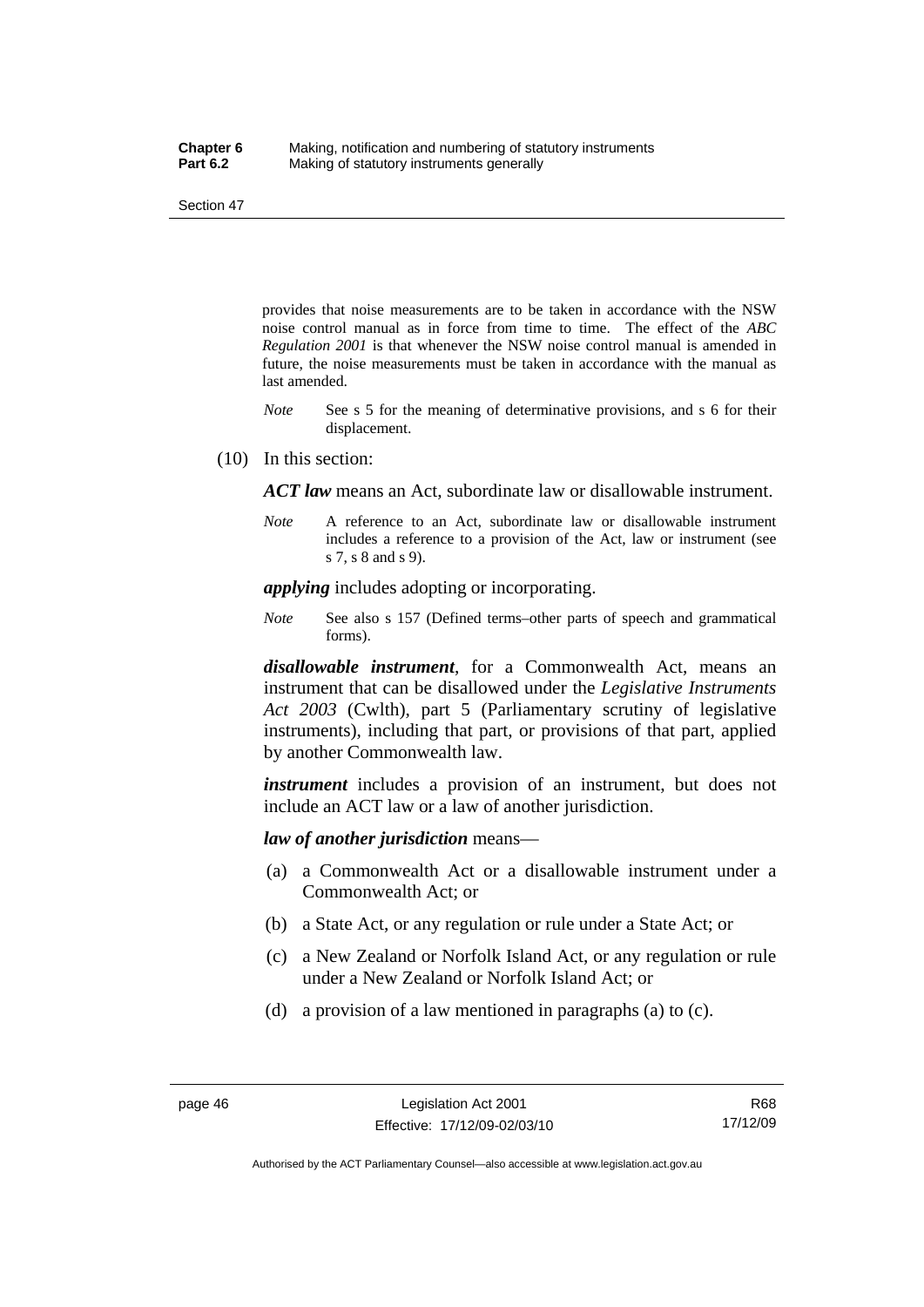## **48 Power to make instrument includes power to make different provision for different categories etc**

- (1) Power given under an Act or statutory instrument to make a statutory instrument includes power—
	- (a) to make different provision in relation to different matters or different classes of matters; or
	- (b) to make an instrument that applies differently by reference to stated exceptions or factors.
- (2) Without limiting subsection (1), power given under an Act or statutory instrument to make a statutory instrument about particular matters includes power to make a statutory instrument about any 1 or more of the matters or a particular class of the matters.
- (3) For this section, a class may consist of a single matter.
- (4) This section is a determinative provision.
	- *Note* See s 5 for the meaning of determinative provisions, and s 6 for their displacement.

## **49 Single instrument may exercise several powers or satisfy several requirements**

- (1) Power given under an Act or statutory instrument may be exercised with any other power to make a single instrument—
	- (a) whether or not the powers are exercised in relation to separate provisions, some of the same provisions, or all of the provisions, of the instrument; or
	- (b) whether or not the other powers are given under the same Act or statutory instrument, another Act or statutory instrument or any other territory law.
- (2) A statutory instrument is taken—
	- (a) to be made under each power given under territory law under which it could be made; and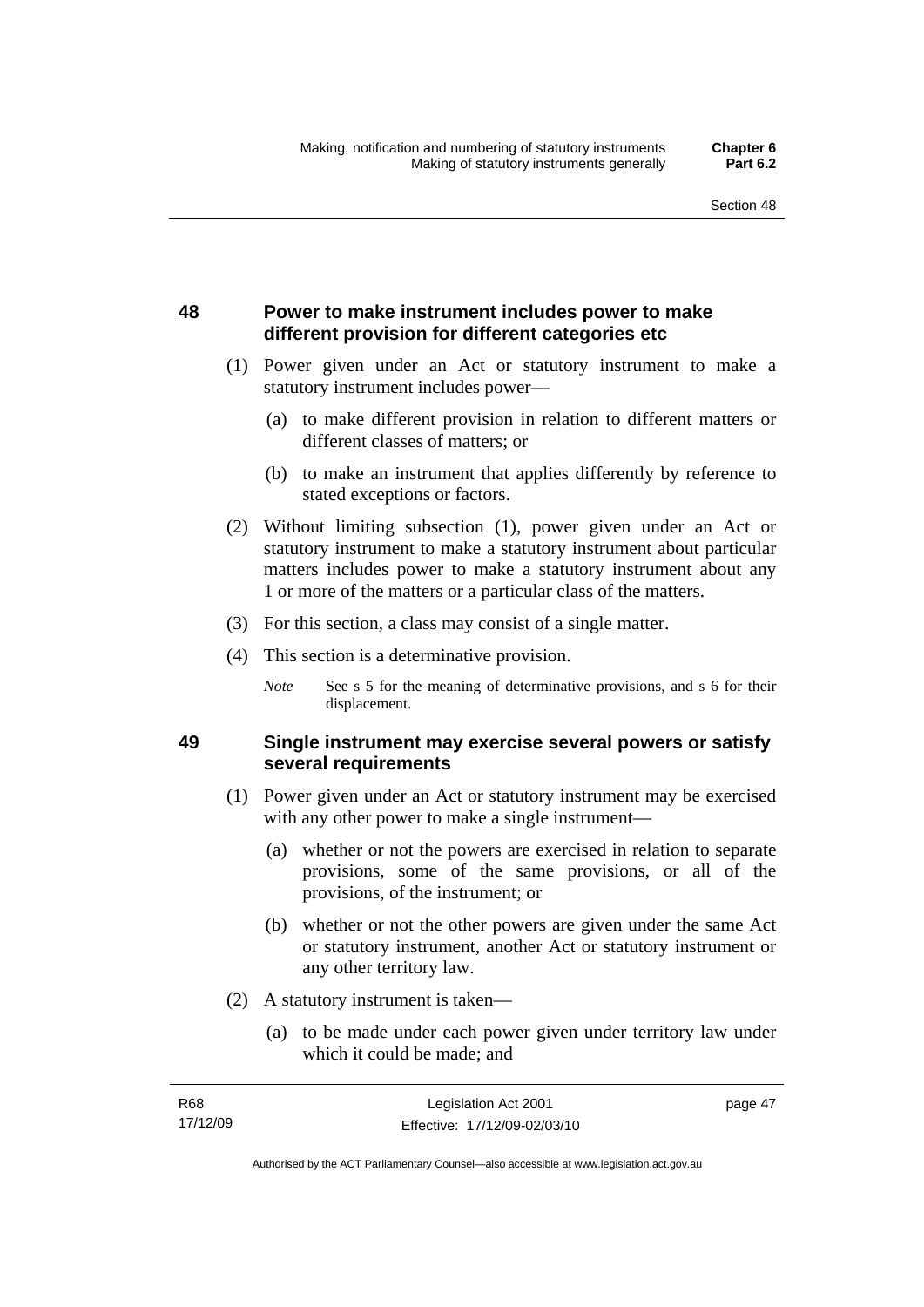- (b) to satisfy each requirement under territory law that it could satisfy.
- (3) Without limiting subsection (2), that subsection applies to an instrument even though—
	- (a) it is stated to be made under a particular territory law (the *authorising law*) or a particular provision of the authorising law; and
	- (b) it is stated to be made for a particular territory law (the *requiring law*) or a particular provision of the requiring law.
- (4) This section is a determinative provision.
	- *Note* See s 5 for the meaning of determinative provisions, and s 6 for their displacement.

## **50 Relationship between authorising law and instrument dealing with same matter**

- (1) If an Act or statutory instrument (the *authorising law*) gives power to make a statutory instrument about a matter, the instrument may make provision in relation to a particular aspect of the matter even though provision is made by the authorising law in relation to another aspect of the matter or in relation to another matter.
- (2) This section is a determinative provision.
	- *Note* See s 5 for the meaning of determinative provisions, and s 6 for their displacement.

## **51 Instrument may make provision in relation to land by reference to map etc**

- (1) This section applies if an Act or statutory instrument authorises or requires provision to be made by statutory instrument in relation to land or waters.
- (2) Provision may be made by reference to—
	- (a) a particular map or plan held by an entity; or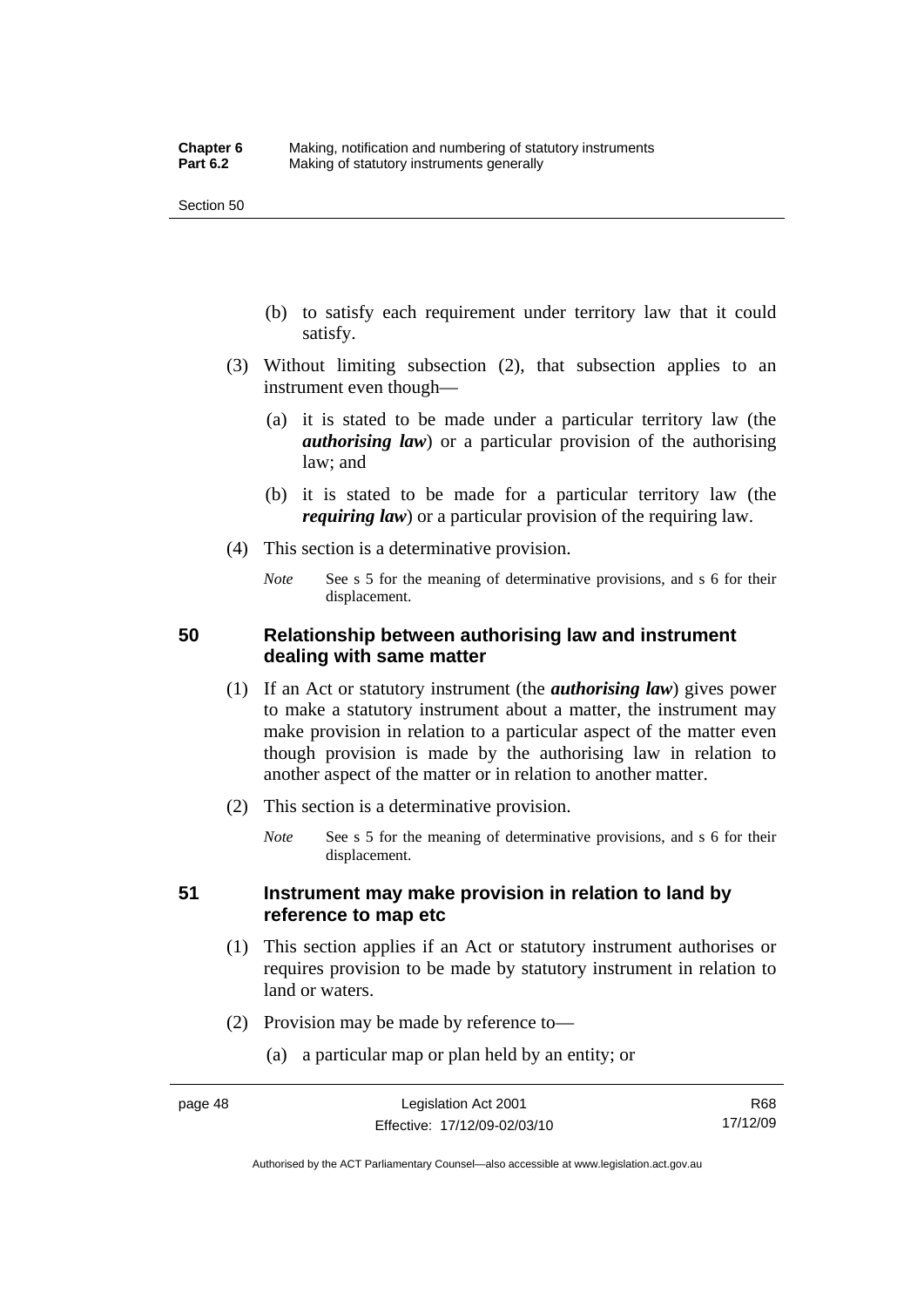(b) a particular entry in a register kept by an entity;

if the map, plan or register is available for inspection (on the internet or otherwise) by members of the public, whether or not on payment of a fee.

### **52 Instrument may authorise determination of matter etc**

- (1) This section applies if an Act or statutory instrument (the *authorising law*) authorises or requires provision to be made about a matter by statutory instrument.
- (2) A statutory instrument made under the authorising law may make provision about the matter by authorising or requiring a stated entity to make provision about the matter, or any aspect of the matter, whether or not from time to time.
- (3) This section is a determinative provision.
	- *Note* See s 5 for the meaning of determinative provisions, and s 6 for their displacement.
- (4) In this section:

*provision*, for a matter, includes determining or regulating the matter, applying the instrument to the matter, being satisfied or forming an opinion about anything relating to the matter, or doing anything else in relation to the matter.

#### **Example**

If an Act provides that an application is to be in a prescribed form, a regulation made under the Act may provide that the form is to be a form approved by the Minister.

*Note* An example is part of the Act, is not exhaustive and may extend, but does not limit, the meaning of the provision in which it appears (see s 126 and s 132).

### **53 Instrument may prohibit**

 (1) If an Act or statutory instrument authorises or requires a matter to be regulated (however described) by statutory instrument, the power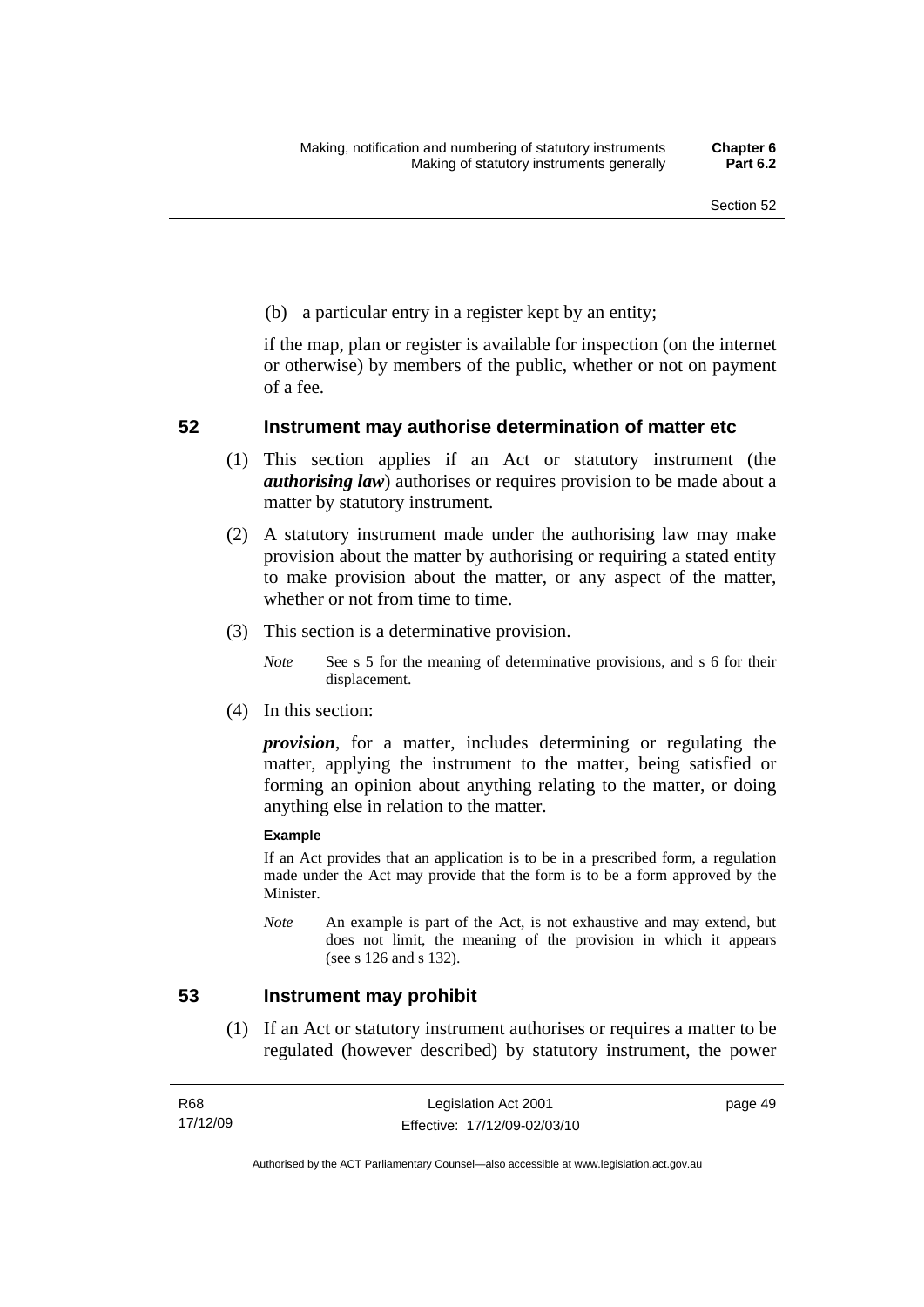may be exercised by prohibiting by statutory instrument the matter or any aspect of the matter.

- (2) This section is a determinative provision.
	- *Note* See s 5 for the meaning of determinative provisions, and s 6 for their displacement.

### **54 Instrument may require making of statutory declaration**

- (1) If an Act or statutory instrument (the *authorising law*) gives power to make a statutory instrument, the instrument may require the making of a statutory declaration.
	- *Note* The *Statutory Declarations Act 1959* (Cwlth) applies to the making of statutory declarations under territory laws (see that Act, s 5).
- (2) Subsection (1) applies—
	- (a) whether or not the authorising law authorises or requires penalties to be prescribed by instrument; and
	- (b) if the authorising law authorises or requires penalties to be prescribed by instrument—irrespective of the level of penalties that may be prescribed.
- (3) This section is a determinative provision.
	- *Note* See s 5 for the meaning of determinative provisions, and s 6 for their displacement.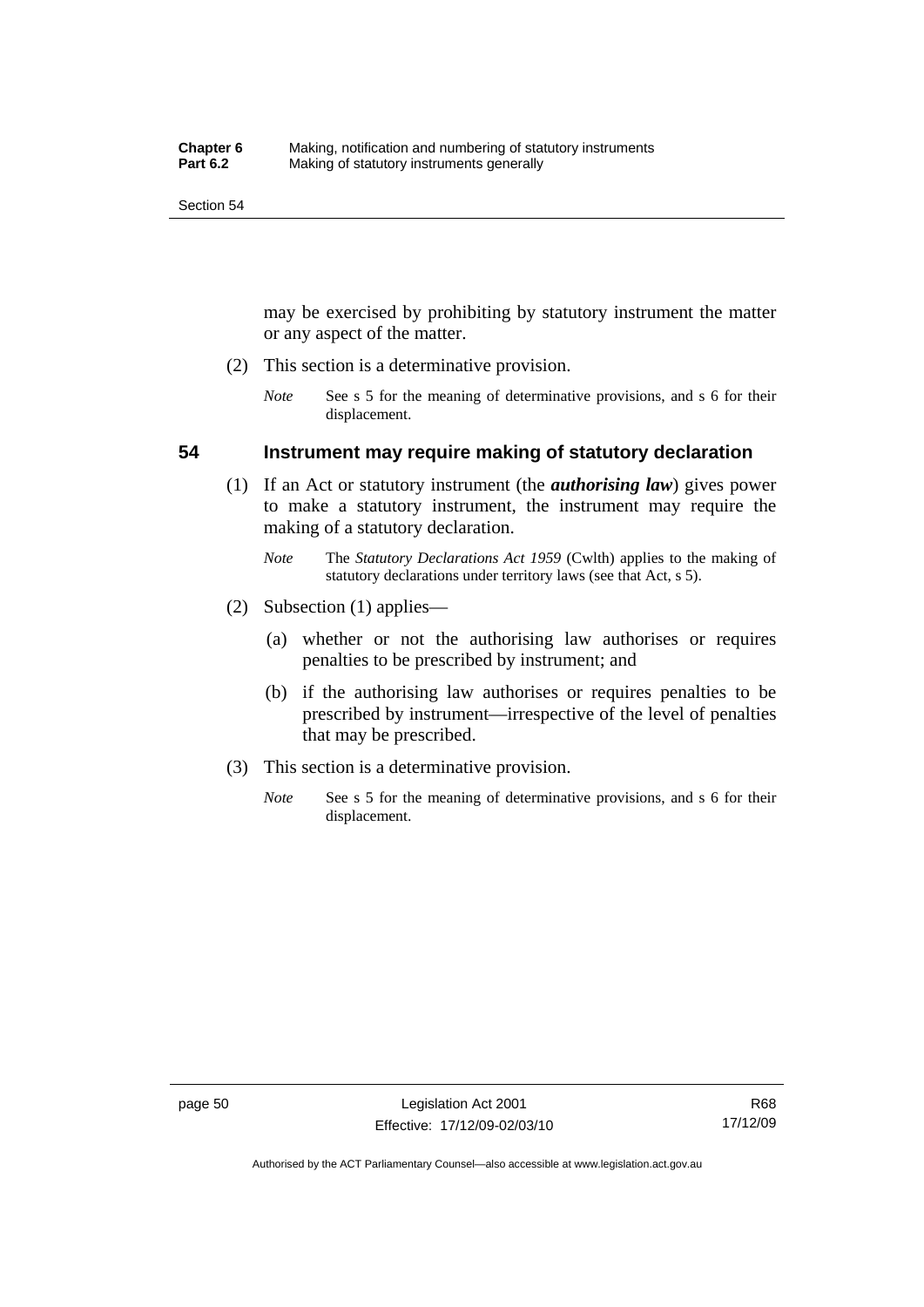# **Part 6.3 Making of certain statutory instruments about fees**

## **55 Definitions for pt 6.3**

In this part:

*fee* includes a charge or other amount.

*provide* a service includes exercise a function.

*service* includes a function or facility.

## **56 Determination of fees by disallowable instrument**

- (1) This section applies if an Act (the *authorising law*) authorises fees to be determined for an Act or statutory instrument (the *relevant law*).
- (2) The authorising law authorises a fee to be determined in relation to any matter under or related to the relevant law.
- (3) To remove any doubt, a fee may be determined for a provision of the relevant law even though the provision does not mention a fee.

### **Example**

The X Act, section 15 provides for a person to apply for an approval but makes no mention of a fee for the approval. However, the Act, section 79 (1) provides:

(1) The Minister may determine fees for this Act.

Because section 79 (1) permits a fee to be determined 'for this Act', this Act, section 56 applies in relation to section 15 and the Minister may, in writing, determine an application fee for the approval.

- *Note 1* The determination of a fee by a Minister under an Act is a disallowable instrument and must be in writing (see s 9 (1) (b) and s 42 (2)).
- *Note 2* An example is part of the Act, is not exhaustive and may extend, but does not limit, the meaning of the provision in which it appears (see s 126 and s 132).

| R68      | Legislation Act 2001         |
|----------|------------------------------|
| 17/12/09 | Effective: 17/12/09-02/03/10 |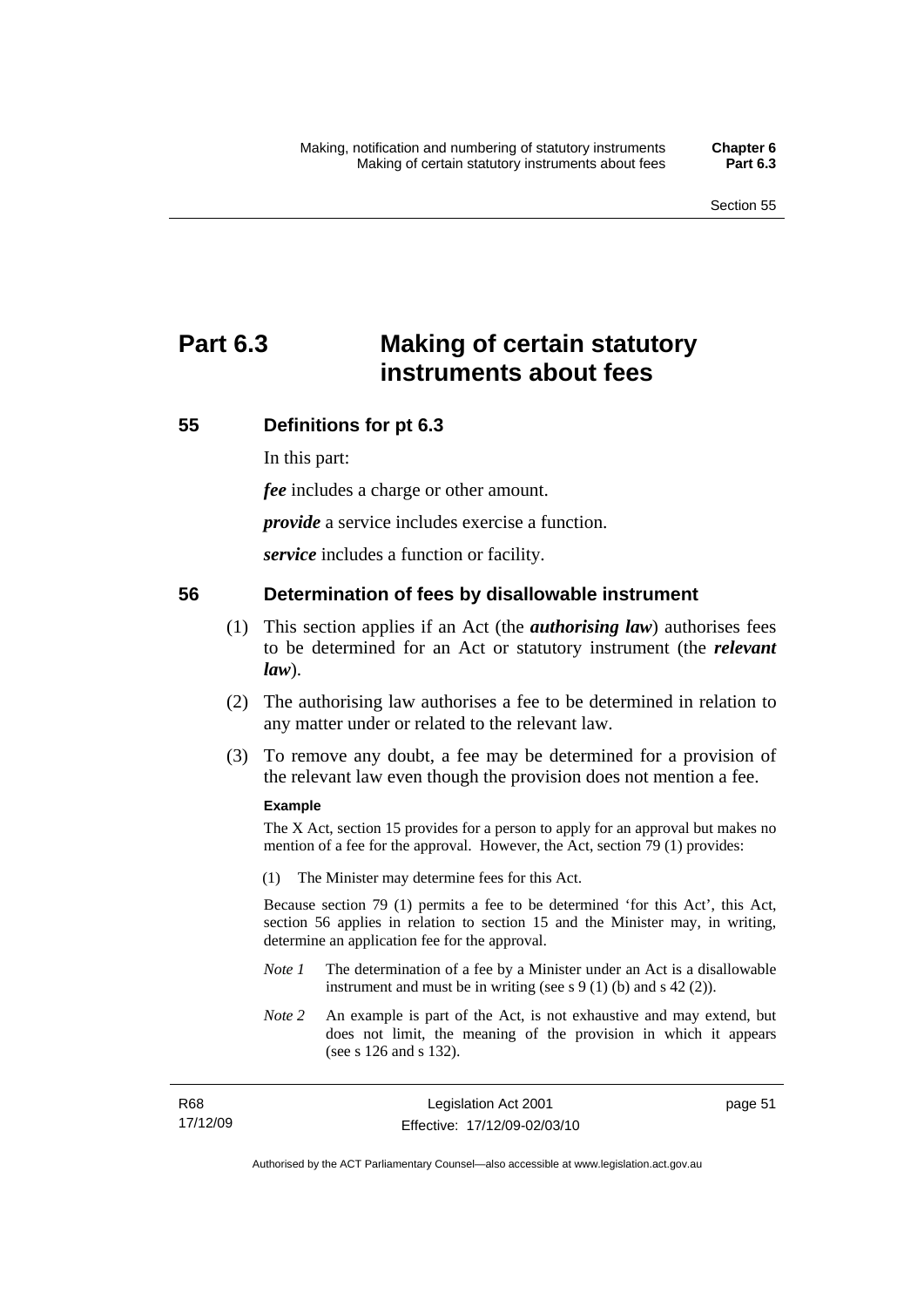- (4) A fee may be determined—
	- (a) by stating the fee; or
	- (b) by setting a rate, or providing a formula or other method, by which the fee is to be worked out; or
	- (c) by a combination of a stated fee and a rate, formula or other method.

#### **Examples of different methods of determining fees**

An instrument may determine a fee by stating an amount (eg \$250), or a rate (eg \$7.50 per kilogram). An instrument may also determine a fee by providing a formula. For example, the fee for a licence issued for part of a year could be worked out using the following formula:

annual fee 
$$
\times
$$
  $\frac{\text{whole and part months for which licence issued}}{12}$ 

- (5) The determination—
	- (a) must provide by whom the fee is payable; and
	- (b) must provide to whom the fee is to be paid; and
	- (c) may make provision about the circumstances in which the fee is payable; and
	- (d) may make provision about exempting a person from payment of the fee; and
	- (e) may make provision about when the fee is payable and how it is to be paid (for example, as a lump sum or by instalments); and
	- (f) may mention the service for which the fee is payable; and
	- (g) may make provision about waiving, postponing or refunding the fee (completely or partly); and

Authorised by the ACT Parliamentary Counsel—also accessible at www.legislation.act.gov.au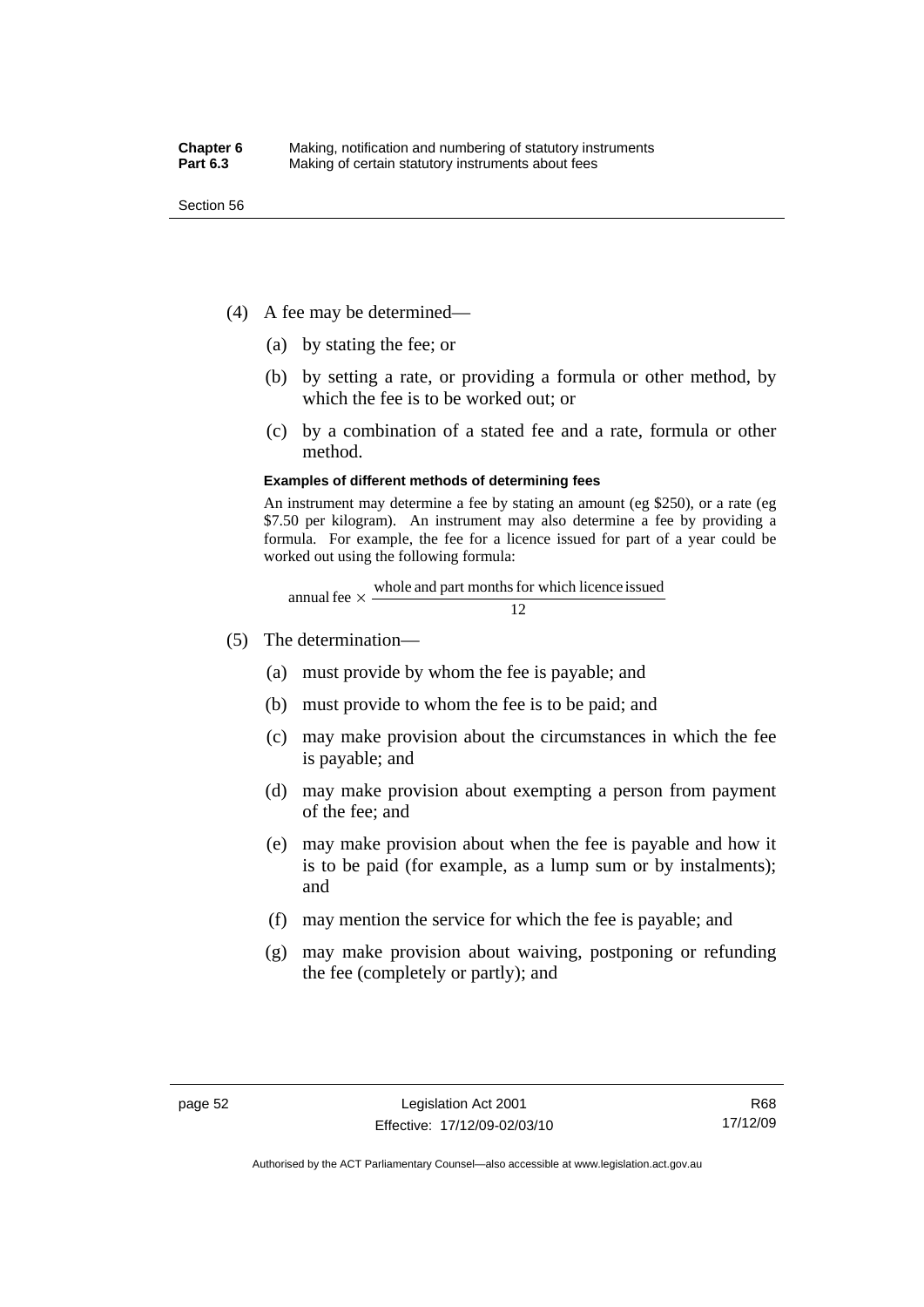### (h) may make provision about anything else relating to the fee.

#### **Example for par (a)**

a provision that the owner for the time being of a vehicle is liable for any unpaid registration fee

#### **Examples for par (c)**

- 1 a provision that a document prepared and submitted in accordance with a condition imposed under the Act be accompanied by a fee
- 2 a provision that royalty ceases to be payable if the percentage of recoverable minerals is less than the prescribed limit

#### **Examples for par (e)**

- 1 a provision that a levy is payable within 30 days after the day goods are sold
- 2 a provision that, if a licensee fails to pay an instalment payable in the financial year within 14 days after the day it is payable, all remaining instalments payable in the financial year become payable

#### **Example for par (g)**

a provision that a stated official may waive all or part of a charge in stated circumstances, including if the official is satisfied about a stated circumstance

- (6) This section is a determinative provision.
	- *Note* See s 5 for the meaning of determinative provisions, and s 6 for their displacement.

### **57 Fees payable in accordance with determination etc**

- (1) A fee determined by a disallowable instrument is payable by the person by whom the fee is payable under the determination, in relation to the service (if any) mentioned in the determination and in accordance with the determination, to the person to whom the fee is payable under the determination.
- (2) If a service is mentioned in the determination, the fee is payable before the service is provided unless the determination provides otherwise.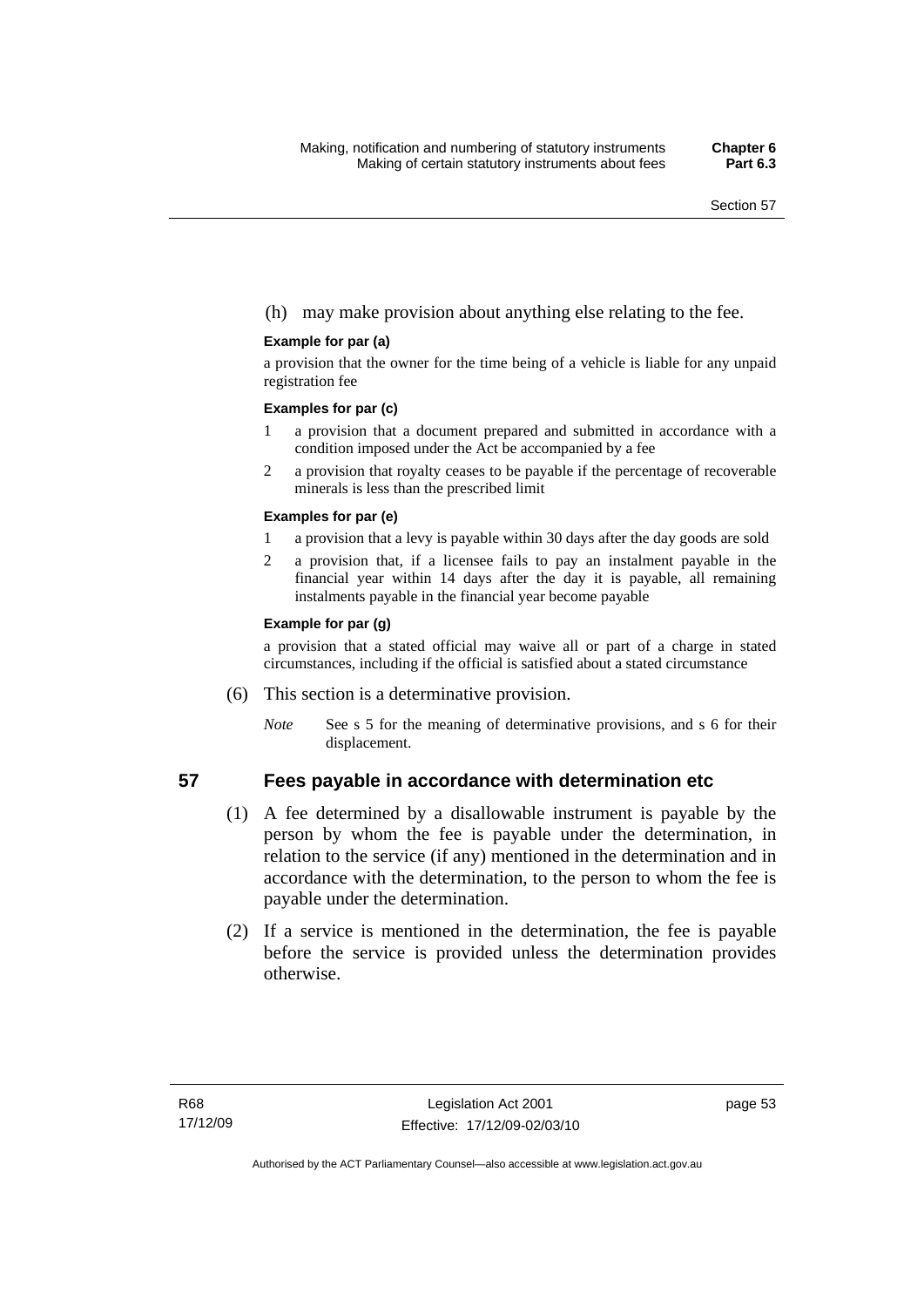#### **Chapter 6** Making, notification and numbering of statutory instruments<br>**Part 6.3** Making of certain statutory instruments about fees Making of certain statutory instruments about fees

Section 58

 (3) If the fee is payable in relation to a service mentioned in the determination and the fee has not been paid in accordance with the determination, no-one is obliged to provide the service.

#### **Examples**

- 1 If a fee for a service is payable in advance under a disallowable instrument and the fee is not paid, there is no obligation to provide the service.
- 2 If fees for services over a period of time are payable by instalment under a disallowable instrument and the person paying the fees falls behind in payments on the instalments, there is no obligation to provide further services for the person.
- *Note* An example is part of the Act, is not exhaustive and may extend, but does not limit, the meaning of the provision in which it appears (see s 126 and s 132).
- (4) Subsection (3) applies to a service even though, apart from that subsection, someone is under a duty to provide the service.

#### **Example**

A provision of an Act provides that a registrar 'must' renew a licence if the holder of the licence applies to the registrar for its renewal before the end of the licence term. If a fee is determined for renewal of the licence, the registrar is not required to renew the licence unless the fee is paid.

- (5) This section is a determinative provision.
	- *Note* See s 5 for the meaning of determinative provisions, and s 6 for their displacement.

### **58 Regulations may make provision about fees**

- (1) This section applies if an Act (the *authorising law*)—
	- (a) authorises or requires fees to be determined for the authorising law, or another Act or a statutory instrument (the *fees law*); and
	- (b) the authorising law authorises the making of regulations by the Executive.

Authorised by the ACT Parliamentary Counsel—also accessible at www.legislation.act.gov.au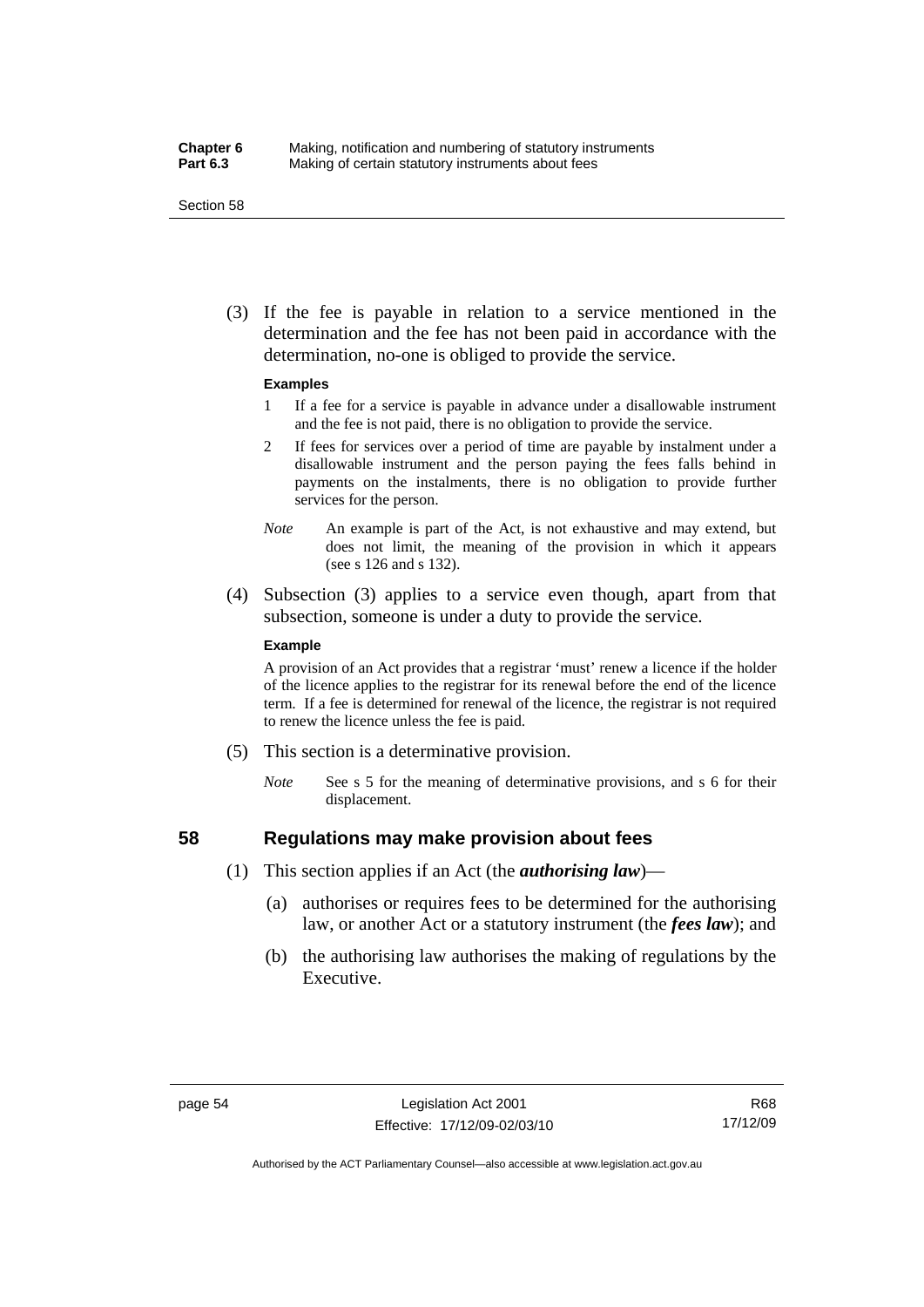- (2) A regulation under the authorising law may make provision in relation to—
	- (a) the payment, collection and recovery of determined fees; and
	- (b) the waiver, postponement or refund of the fees (completely or partly); and
	- (c) anything else about which provision may, under section 56 (Determination of fees by disallowable instrument), be made by determination in relation to determined fees.
- (3) The power mentioned in subsection (2) (b) includes power to make provision in relation to an entitlement to a waiver, postponement or refund of determined fees in circumstances prescribed by regulation (including the removal of a statutory capacity).
- (4) A regulation or the authorising law may make provision in relation to the payment of determined fees by cheque or credit card, including, for example, the consequences of a cheque not being honoured on presentation or a credit card transaction not being honoured.
- (5) A regulation or the authorising law may make provision in relation to the removal of a statutory capacity if any determined fee—
	- (a) is not paid when it is required to be paid; or
	- (b) is paid by cheque and the cheque is not honoured on presentation; or
	- (c) is paid by credit card and the credit card transaction is not honoured.
- (6) A regulation or the authorising law may make provision in relation to the restoration of a statutory capacity (whether prospectively or during any past period).
- (7) This section is in addition to any provision of the authorising law or fees law.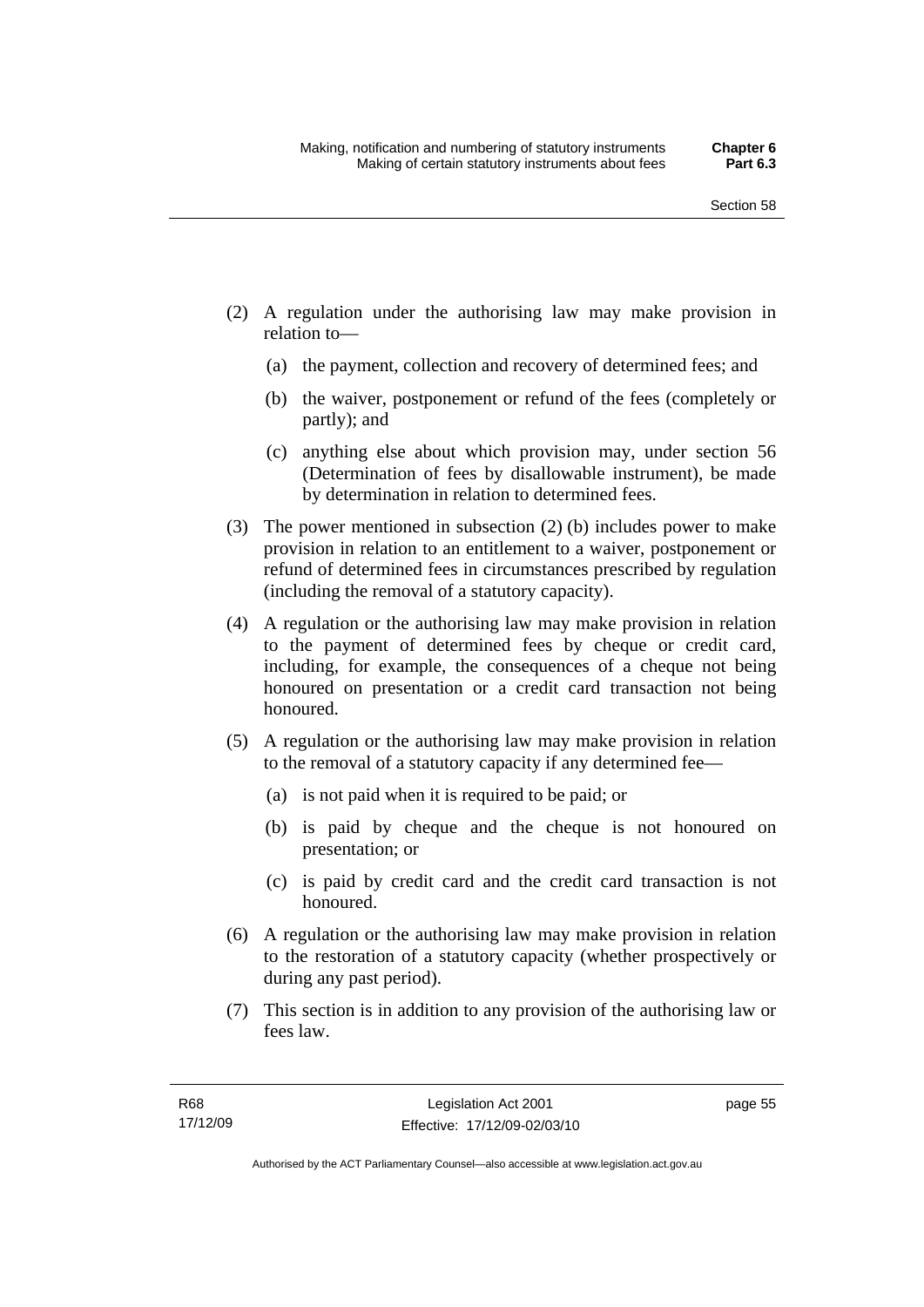- (8) This section is a determinative provision.
	- *Note* See s 5 for the meaning of determinative provisions, and s 6 for their displacement.
- (9) In this section:

*credit card* includes debit card.

*removal*, of a statutory capacity, includes suspension, cancellation, revocation, withdrawal, surrender or other prescribed restriction or termination of a statutory capacity under the fees law or authorising law.

*statutory capacity* includes an accreditation, approval, assessment, authority, certificate, condition, decision, determination, exemption, licence, permission, permit, registration or other prescribed thing giving a status, privilege or benefit under the fees law or authorising law (whether or not required under either law for doing anything).

page 56 Legislation Act 2001 Effective: 17/12/09-02/03/10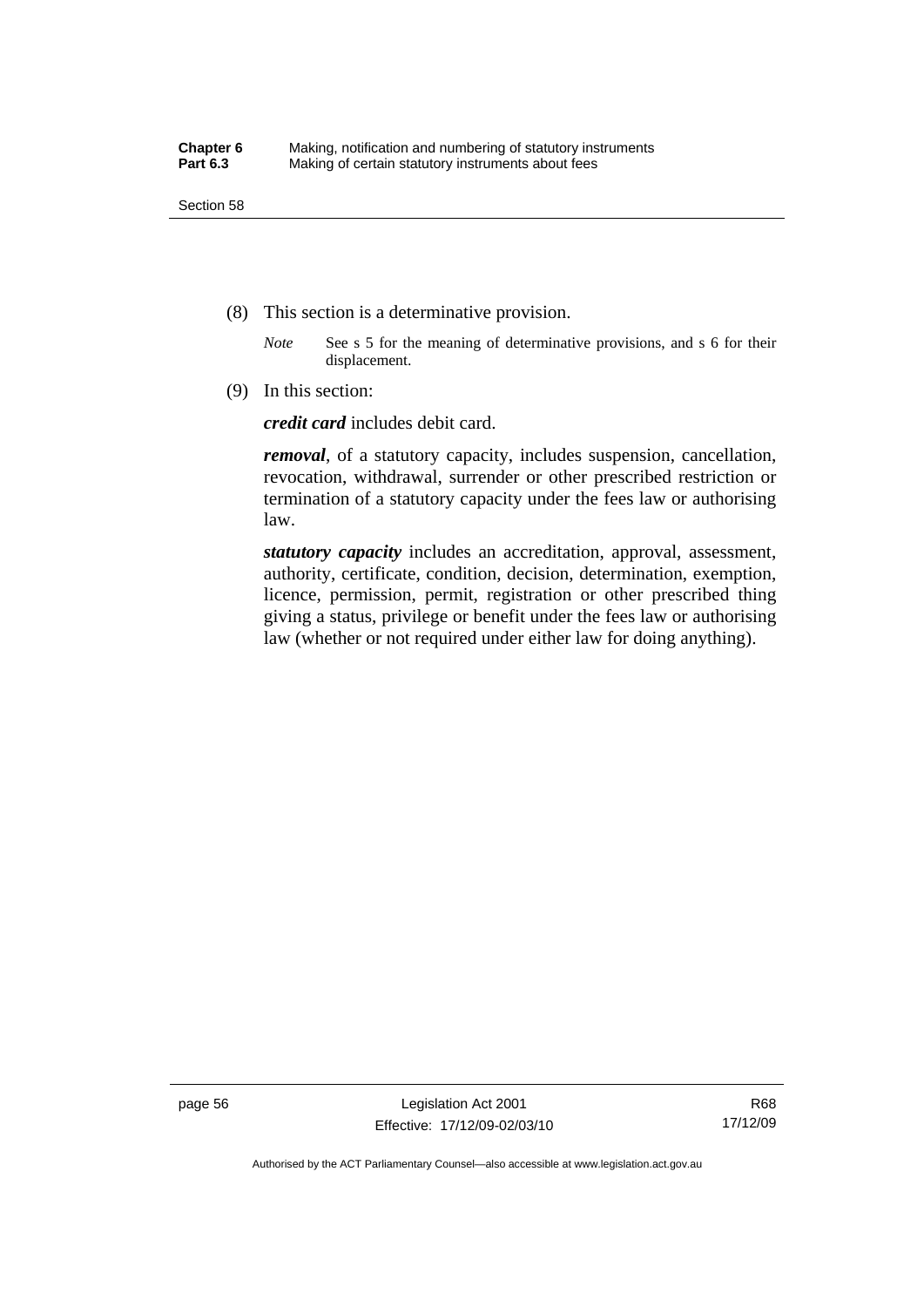# **Part 6.4 Numbering and notification of legislative instruments**

# **59 Numbering**

- (1) The legislative instruments registered in each year must be numbered by the parliamentary counsel as nearly as practicable in the order in which they are notified.
- (2) However, the parliamentary counsel may—
	- (a) allocate different kinds of legislative instruments to different series for numbering purposes; or
	- (b) add distinguishing letters to numbers to indicate the kind of legislative instrument.

## **Examples**

- 1 The parliamentary counsel may number subordinate laws, disallowable instruments, commencement notices and other legislative instruments in different series.
- 2 The parliamentary counsel may add the letters 'SL' to the numbers of registered subordinate laws, the letters 'DI' to the numbers of registered disallowable instruments and the letters 'CN' to the numbers of registered commencement notices.
- *Note* An example is part of the Act, is not exhaustive and may extend, but does not limit, the meaning of the provision in which it appears (see s 126 and s 132).
- (3) Also, a regulation may provide that this section does not apply to a notifiable instrument of a kind prescribed by regulation.

# **60 Correction etc of name of instrument**

 (1) This section applies if a legislative instrument, or a statutory instrument entered on the register under section 19 (3), is unnamed or the name it gives to itself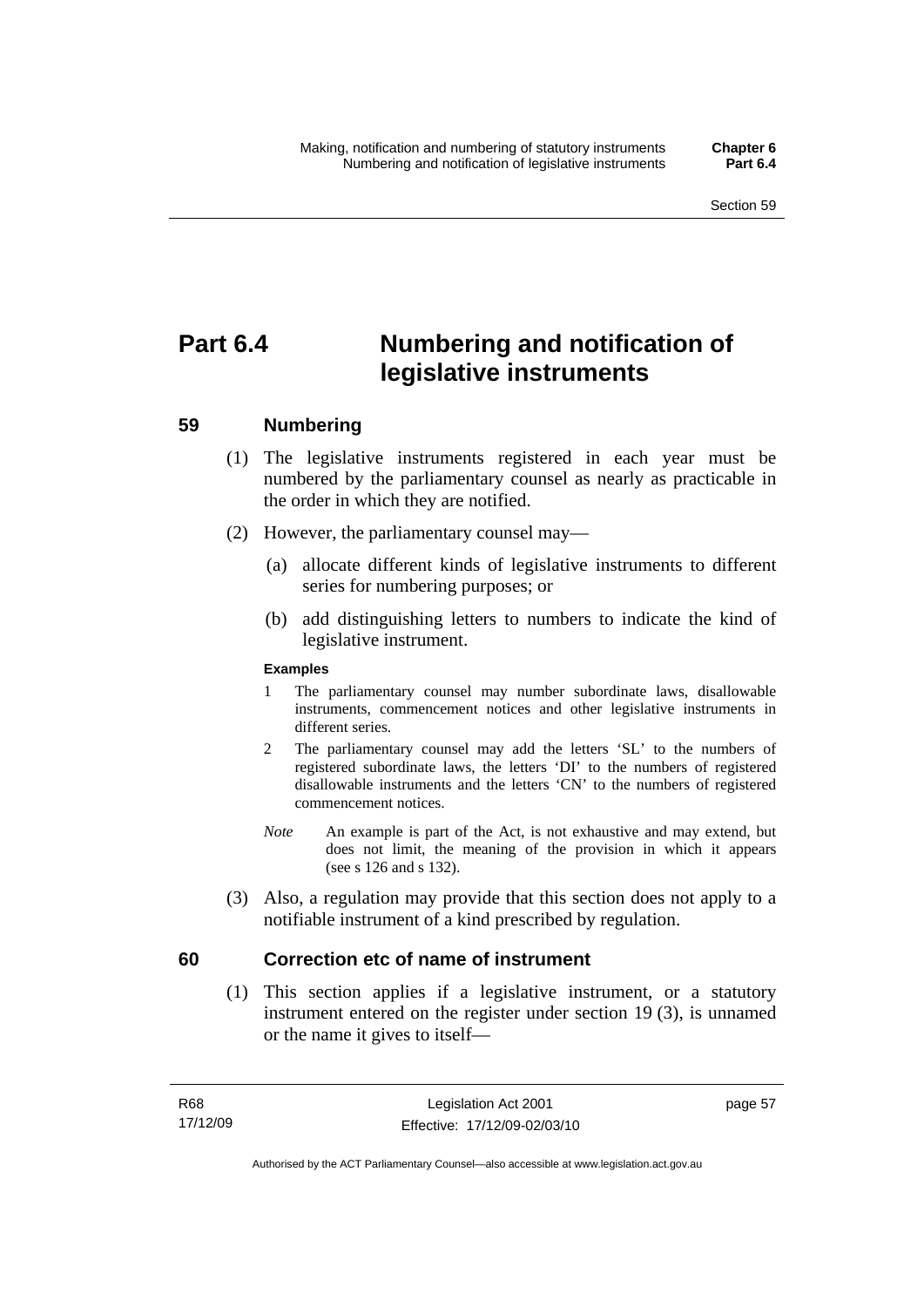Section 60

- (a) includes a year that is not the year in which the instrument was notified; or
- (b) is the same as another instrument that has been, or is to be, notified under this Act; or
- (c) includes a number that is not consecutive with other instruments that have been notified under this Act; or
- (d) does not include a number that would give the instrument a unique name; or
- (e) is otherwise not in accordance with current legislative drafting practice.

#### **Example for par (c)**

A legislative instrument has the name '*XYZ Amendment Rule 2000* (*No 5*)'. Legislative instruments with the names '*XYZ Amendment Rule 2000 (No 1)*', '*XYZ Amendment Rule 2000 (No 2)*' and '*XYZ Amendment Rule 2000 (No 3)*' have already been notified under the Act

#### **Example for par (d)**

A legislative instrument has the name '*XYZ Amendment Rule 2000 (No )*'.

#### **Example for par (e)**

A legislative instrument has the name '*XYY Amendment Order 2002 (No 1)*'. The instrument was made under the *XYZ Act 2000* (the *authorising Act*). The name of the instrument does not correctly reflect the name of the authorising Act.

- *Note* An example is part of the Act, is not exhaustive and may extend, but does not limit, the meaning of the provision in which it appears (see s 126 and s 132).
- (2) The parliamentary counsel may, before notifying the instrument under this Act—
	- (a) add a name to an unnamed instrument; or
	- (b) amend the instrument's name to bring it into line with current legislative drafting practice.

Authorised by the ACT Parliamentary Counsel—also accessible at www.legislation.act.gov.au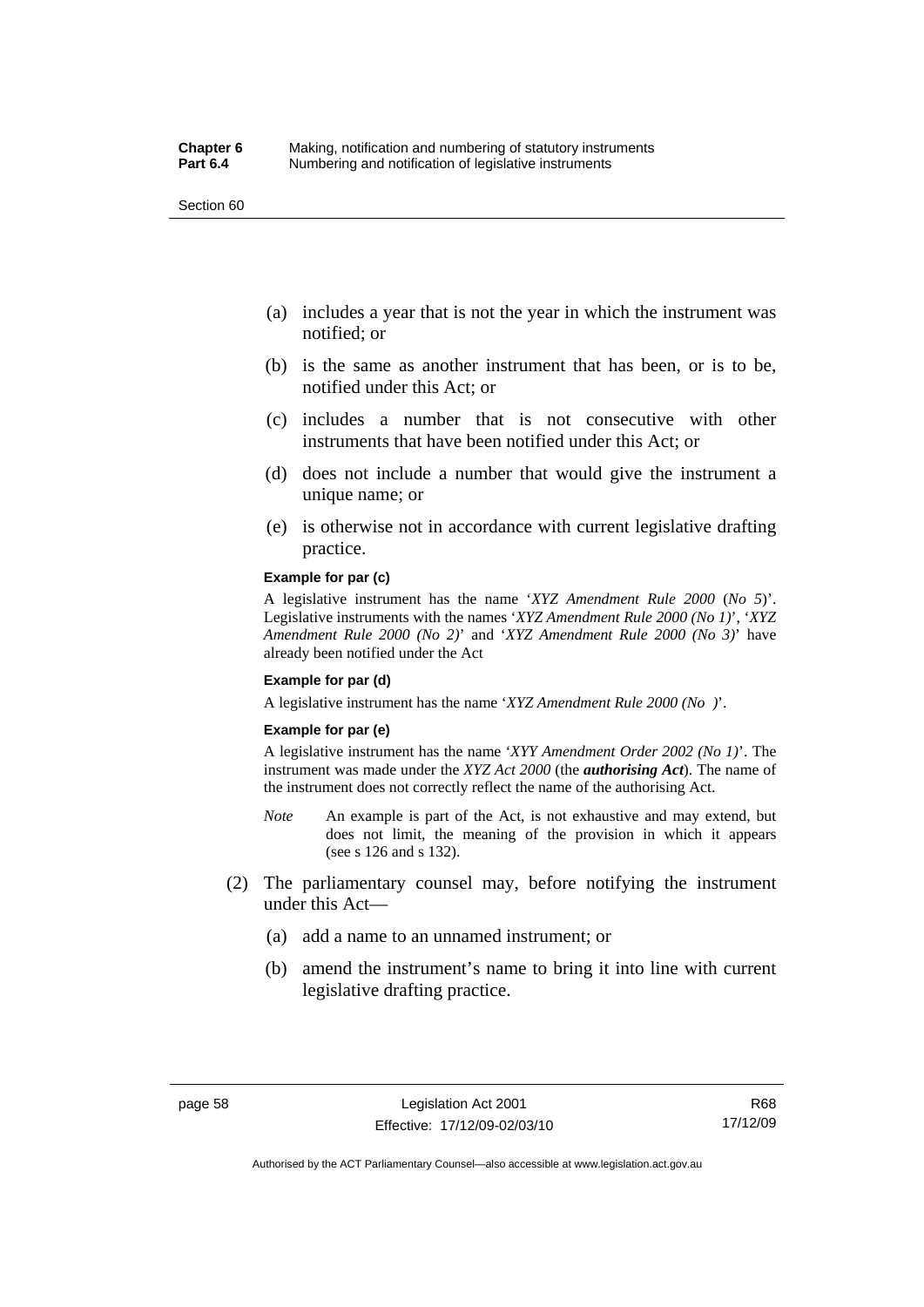- (3) If the name of an instrument is added or amended under this section, the instrument has effect for all purposes as if the instrument were made with the name as added or amended.
- (4) If the name of an instrument is added or amended under this section, the parliamentary counsel may make a corresponding change to any explanatory statement or regulatory impact statement for the instrument.

# **60A Correction of name of explanatory statement etc**

- (1) This section applies if an explanatory statement or regulatory impact statement for a legislative instrument—
	- (a) does not include the instrument's number or name in an appropriate place; or
	- (b) includes a reference to the instrument's number or name that is incorrect.
- (2) The parliamentary counsel may, before entering the statement in the register—
	- (a) include the instrument's number or name in an appropriate place in the statement; or
	- (b) correct the reference to the instrument's number or name.

# **61 Notification of legislative instruments**

- (1) If a legislative instrument is made, an authorised person for making a notification request for the instrument may ask the parliamentary counsel to notify the making of the instrument.
- (2) If an authorised person for making a notification request for a legislative instrument asks the parliamentary counsel to notify the making of the instrument and complies with the requirements (if any) prescribed by regulation (whether in relation to the form of the instrument, in relation to the making of the request or otherwise), the parliamentary counsel must—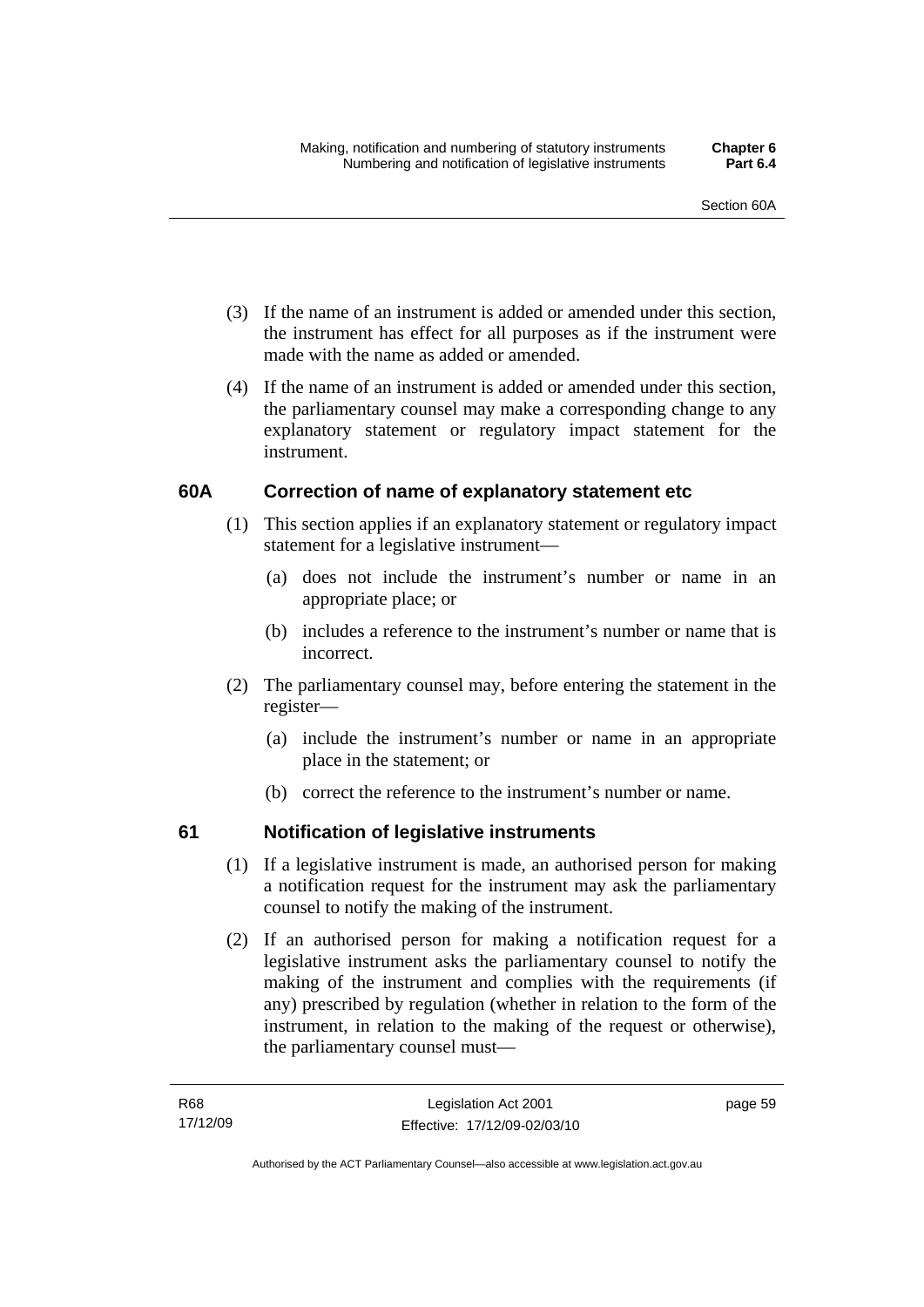Section 61

- (a) notify the making of the instrument in the register; or
- (b) if it is not practicable to notify the making of the instrument in the register—notify the making of the instrument in the gazette.
- (3) The making of the legislative instrument is notified in the register by entering in the register—
	- (a) a statement that the instrument has been made; and
	- (b) the text of the instrument.
- (4) The making of the legislative instrument is notified in the gazette  $by-$ 
	- (a) publishing the text of the instrument in the gazette; or
	- (b) publishing in the gazette a statement—
		- (i) that the instrument has been made; and
		- (ii) of the place or places where copies of the instrument can be obtained (whether by purchase or otherwise).
- (5) If the making of the legislative instrument is notified in the gazette, the parliamentary counsel must enter in the register—
	- (a) a statement that the instrument has been made; and
	- (b) a statement that the instrument was notified in the gazette on a stated date; and
	- (c) the text of the instrument.
- (6) If the making of the legislative instrument is notified in the gazette by publishing the statement mentioned in subsection (4) (b), copies of the instrument must be available on the day of the publication (the *gazette date*), or as soon as practicable after the gazette date, at the place, or each of the places, stated in the gazette.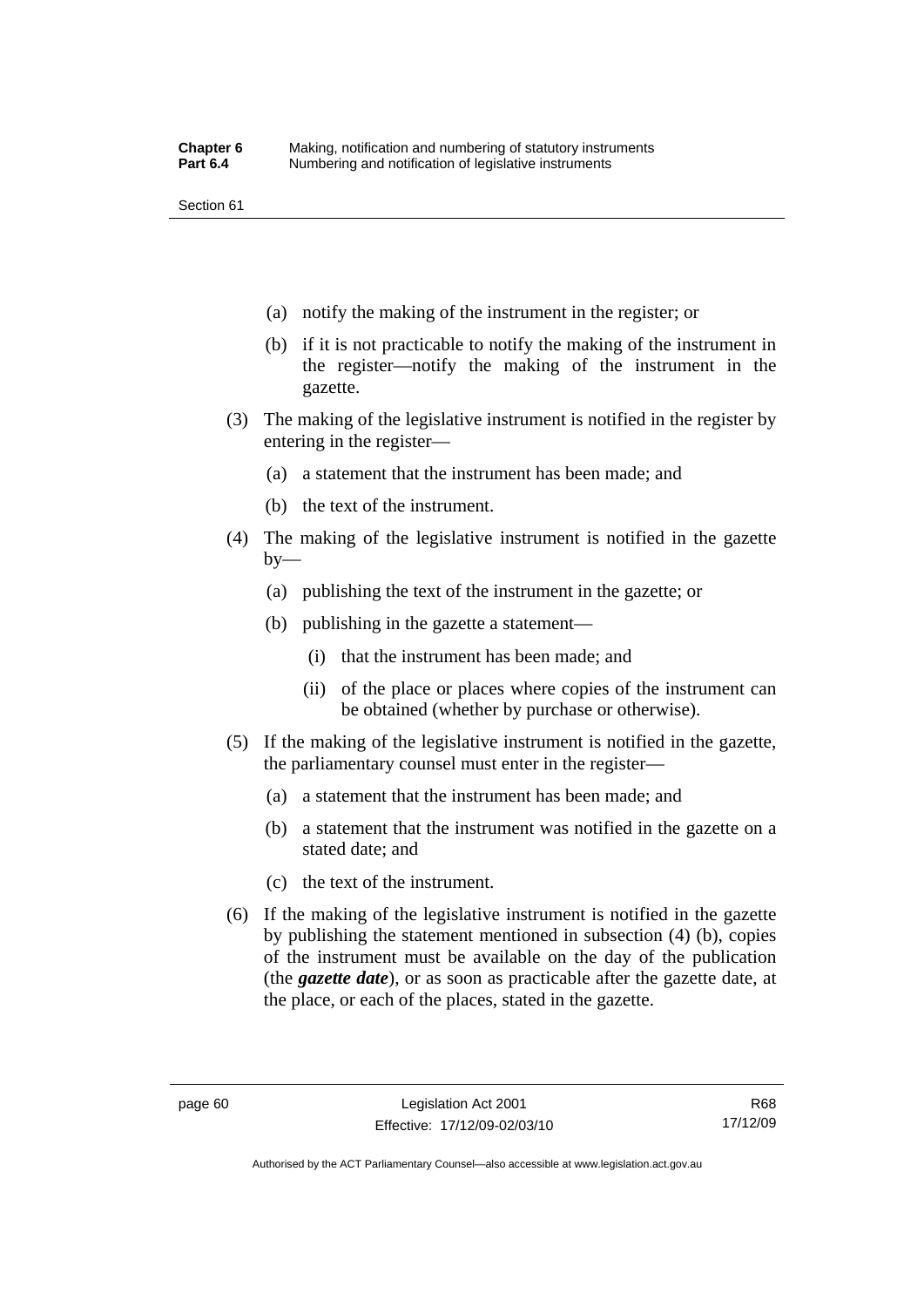- (7) If on the gazette date no copies of the legislative instrument are available at the place, or any of the places, stated in the gazette, the parliamentary counsel must give the Minister a statement—
	- (a) that copies of the law were not available; and
	- (b) explaining why they were not available.
- (8) The Minister must present the statement to the Legislative Assembly not later than 6 sitting days after the gazette date.
- (9) Despite subsection (2), the parliamentary counsel may notify the making of a legislative instrument even though a requirement prescribed by regulation for subsection (2) (a *prescribed requirement*) is not complied with.
- (10) The notification of a legislative instrument is valid even if—
	- (a) a prescribed requirement was not complied with; or
	- (b) the notification was made on the request of a person who was not, or was no longer, a delegate of an authorised person for making a notification request for the instrument.
- (11) This section is a determinative provision.
	- *Note* See s 5 for the meaning of determinative provisions, and s 6 for their displacement.
- (12) In this section:

*authorised person*, for making a notification request for a legislative instrument, means—

- (a) the maker of the instrument; or
- (b) for a legislative instrument made by the Executive—a Minister or chief executive; or
- (c) for a legislative instrument made by a Minister—a chief executive; or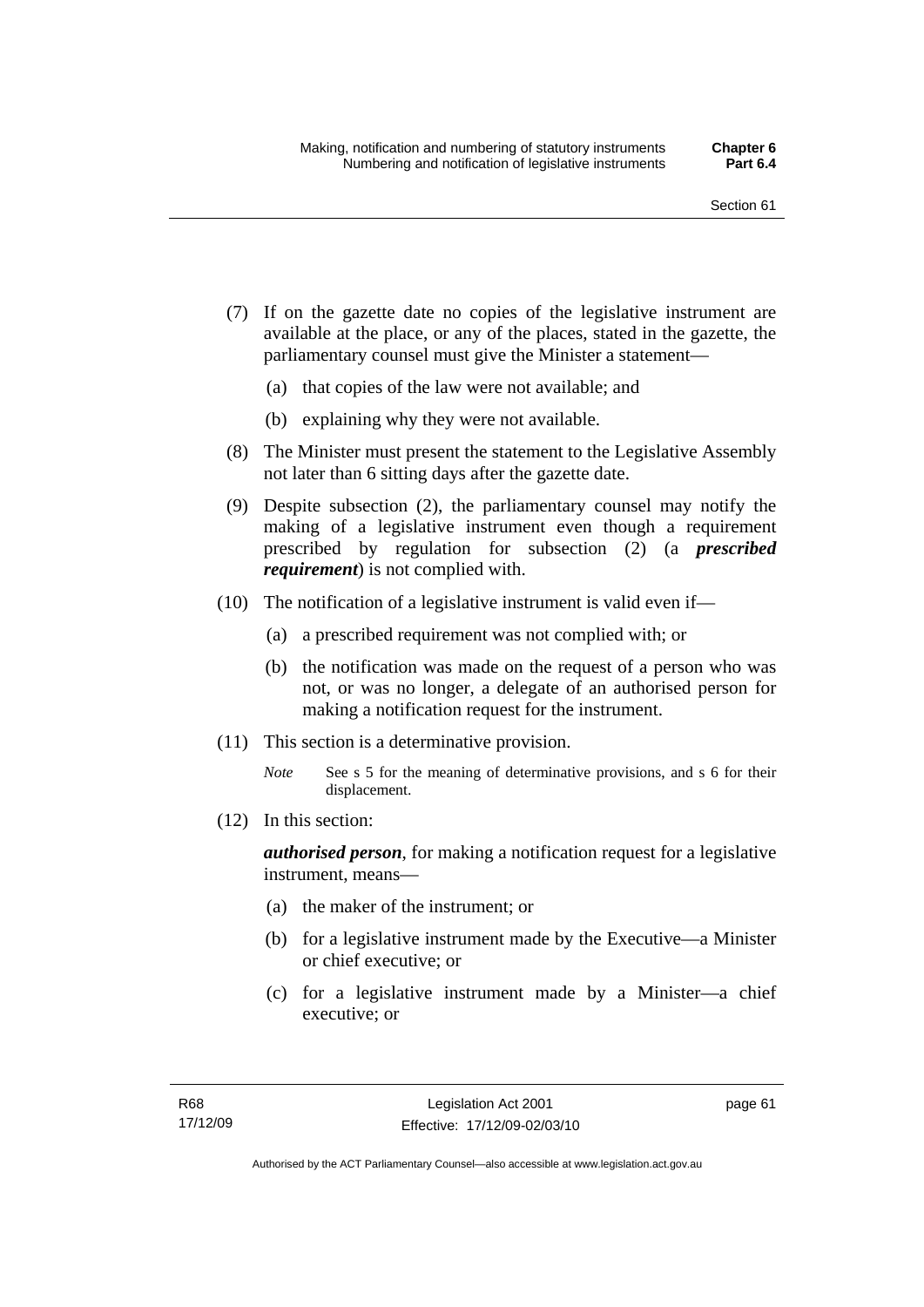Section 62

- (d) for a legislative instrument made by the rule-making committee—
	- (i) the secretary of the committee; or
	- (ii) the registrar of a court or tribunal in relation to which the instrument applies; or
- (e) for any other legislative instrument made by a court or tribunal, or by a member (however described) of a court or tribunal the registrar of the court or tribunal; or
- (f) for any other legislative instrument (other than an instrument prescribed by regulation for this paragraph)—a chief executive; or
- (g) for a legislative instrument prescribed by regulation for this paragraph—a person prescribed by regulation as an authorised person for making a notification request for the instrument.

*rule-making committee* means the rule-making committee established under the *Court Procedures Act 2004*.

# **62 Effect of failure to notify legislative instrument**

- (1) A legislative instrument is not enforceable by or against the Territory or anyone else unless it is notified.
- (2) This section is a determinative provision.
	- *Note* See s 5 for the meaning of determinative provisions, and s 6 for their displacement.

# **63 References to** *notification* **of legislative instruments**

In an Act or statutory instrument, a reference to the *notification* of a legislative instrument is a reference to the instrument having been notified in the register or gazette.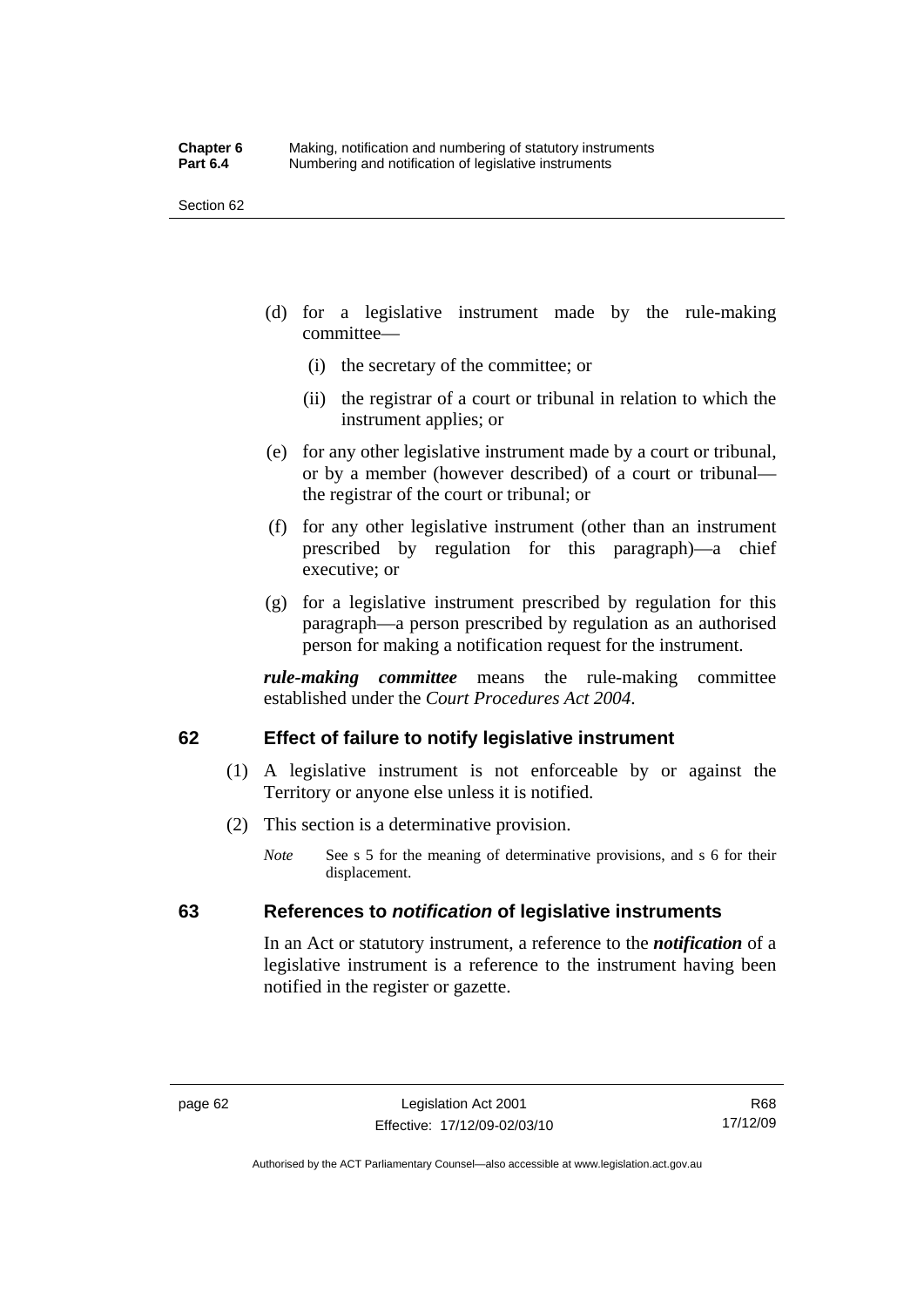# **Chapter 7** Presentation, amendment and **disallowance of subordinate laws and disallowable instruments**

## *Note to ch 7*

In this chapter, a reference to a subordinate law or disallowable instrument includes a reference to a provision of a subordinate law or disallowable instrument (see s 8 (2) and s 9 (2)).

# **64 Presentation of subordinate laws and disallowable instruments**

- (1) A subordinate law or disallowable instrument must be presented to the Legislative Assembly not later than 6 sitting days after its notification day.
- (2) If a subordinate law or disallowable instrument is not presented in accordance with subsection (1), it is taken to be repealed.
- (3) This section is a determinative provision.
	- *Note* See s 5 for the meaning of determinative provisions, and s 6 for their displacement.

# **65 Disallowance by resolution of Assembly**

 (1) This section applies if notice of a motion to disallow a subordinate law or disallowable instrument is given in the Legislative Assembly not later than 6 sitting days after the day it is presented to the Assembly.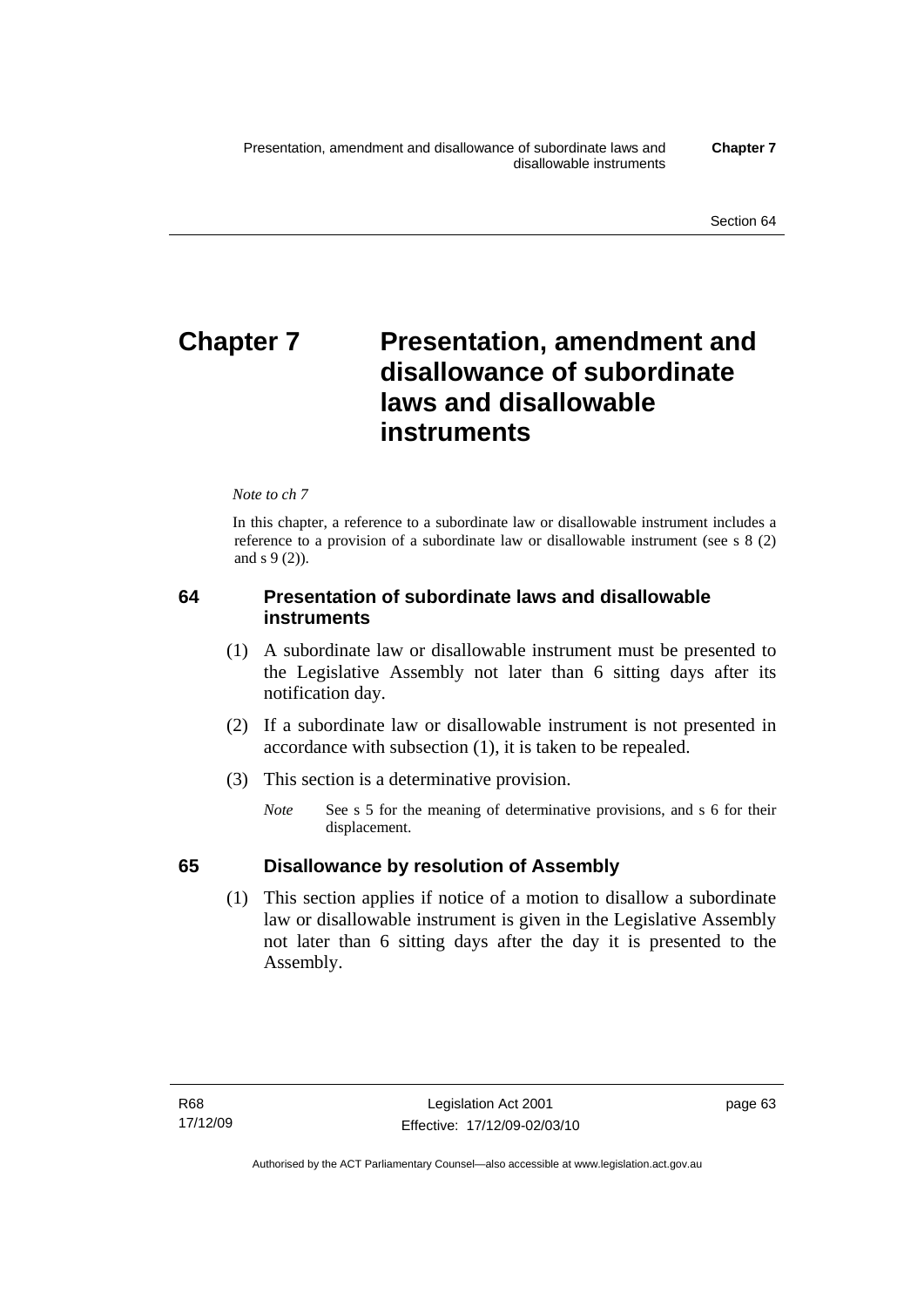#### **Chapter 7** Presentation, amendment and disallowance of subordinate laws and disallowable instruments

#### Section 65A

- (2) If the Legislative Assembly passes a resolution to disallow the subordinate law or disallowable instrument, it is taken to be repealed—
	- (a) on the day after the day the disallowance is notified; or
	- (b) if the resolution provides that it takes effect on the day the resolution is passed—that day.
- (3) For this chapter, the Legislative Assembly is taken to have passed a resolution to disallow the subordinate law or disallowable instrument if, at the end of 6 sitting days after the day the notice is given—
	- (a) the notice has not been withdrawn and the motion has not been called on; or
	- (b) the motion has been called on and moved, but has not been withdrawn or otherwise disposed of.
- (4) If subsection (3) applies, the resolution is taken to be the resolution set out in the motion for the resolution.
- (5) A disallowance under this section has effect for all purposes as if it were a repeal made by an Act.
- (6) This section is a determinative provision.
	- *Note* See s 5 for the meaning of determinative provisions, and s 6 for their displacement.

## **65A Notification of disallowance by resolution of Assembly**

- (1) If a subordinate law or disallowable instrument is disallowed, or taken to have been disallowed, under section 65, the Speaker must ask the parliamentary counsel to notify the disallowance.
- (2) If the Speaker asks the parliamentary counsel to notify the disallowance, the parliamentary counsel must—
	- (a) notify the disallowance in the register; or

Authorised by the ACT Parliamentary Counsel—also accessible at www.legislation.act.gov.au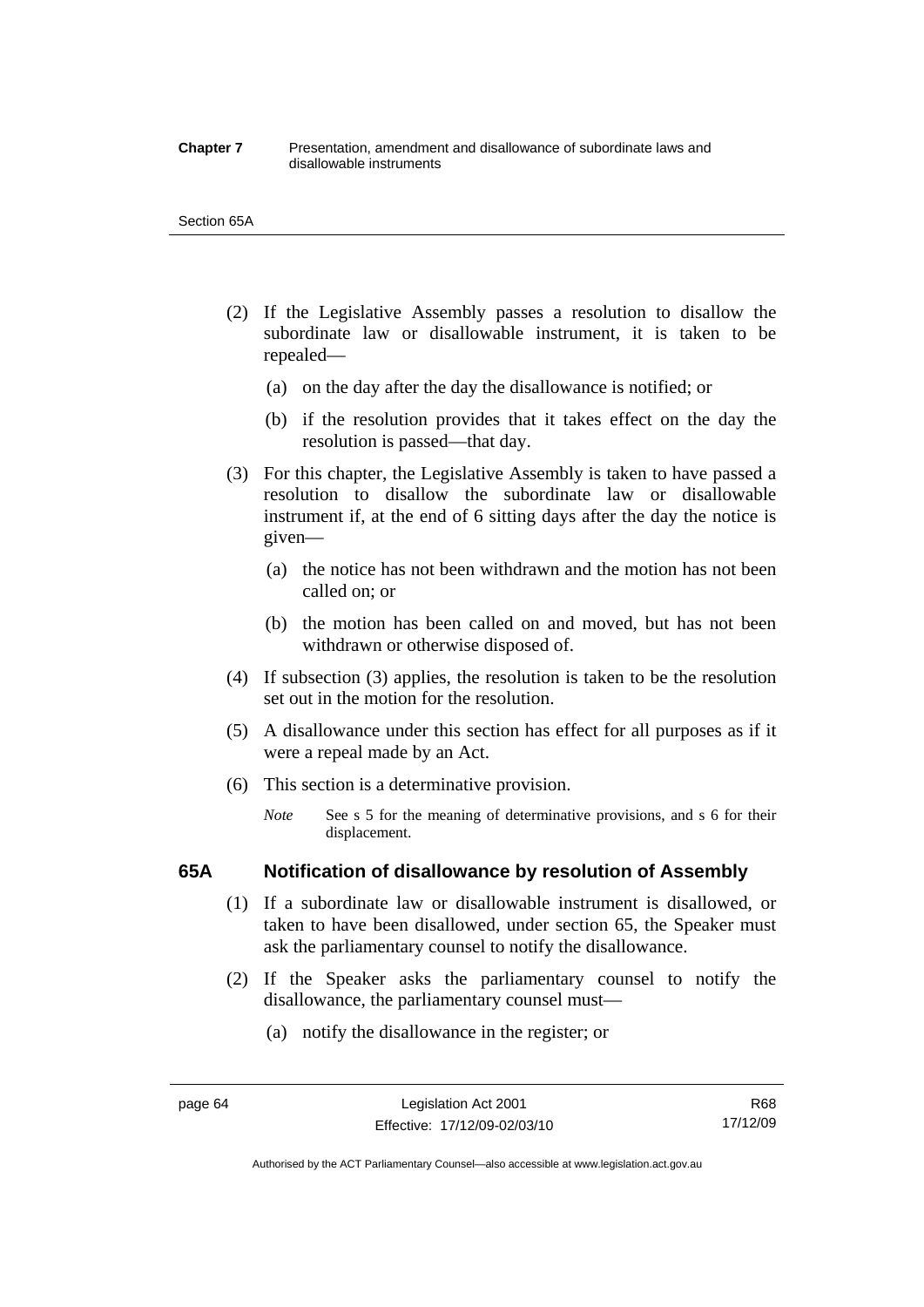- (b) if it is not practicable to notify the disallowance in the register—notify the disallowance in the gazette.
- (3) If the Speaker asks the parliamentary counsel to notify the disallowance on a particular day, the parliamentary counsel must notify the disallowance on that day unless it is impracticable to do so.
- (4) The disallowance is notified in the register by entering in the register—
	- (a) a statement that the subordinate law or disallowable instrument has been disallowed under section 65; and
	- (b) the text of the resolution passed, or taken to have been passed, by the Legislative Assembly under section 65; and
	- (c) the day when the resolution was passed or taken to have been passed; and
	- (d) the day when the subordinate law or disallowable instrument is taken to be repealed because of the resolution.
- (5) The disallowance is notified in the gazette by publishing in the gazette—
	- (a) a statement that the subordinate law or disallowable instrument has been disallowed under section 65; and
	- (b) the text of the resolution passed, or taken to have been passed, by the Legislative Assembly under section 65; and
	- (c) the day when the resolution was passed or taken to have been passed; and
	- (d) the day when the subordinate law or disallowable instrument is taken to be repealed because of the resolution.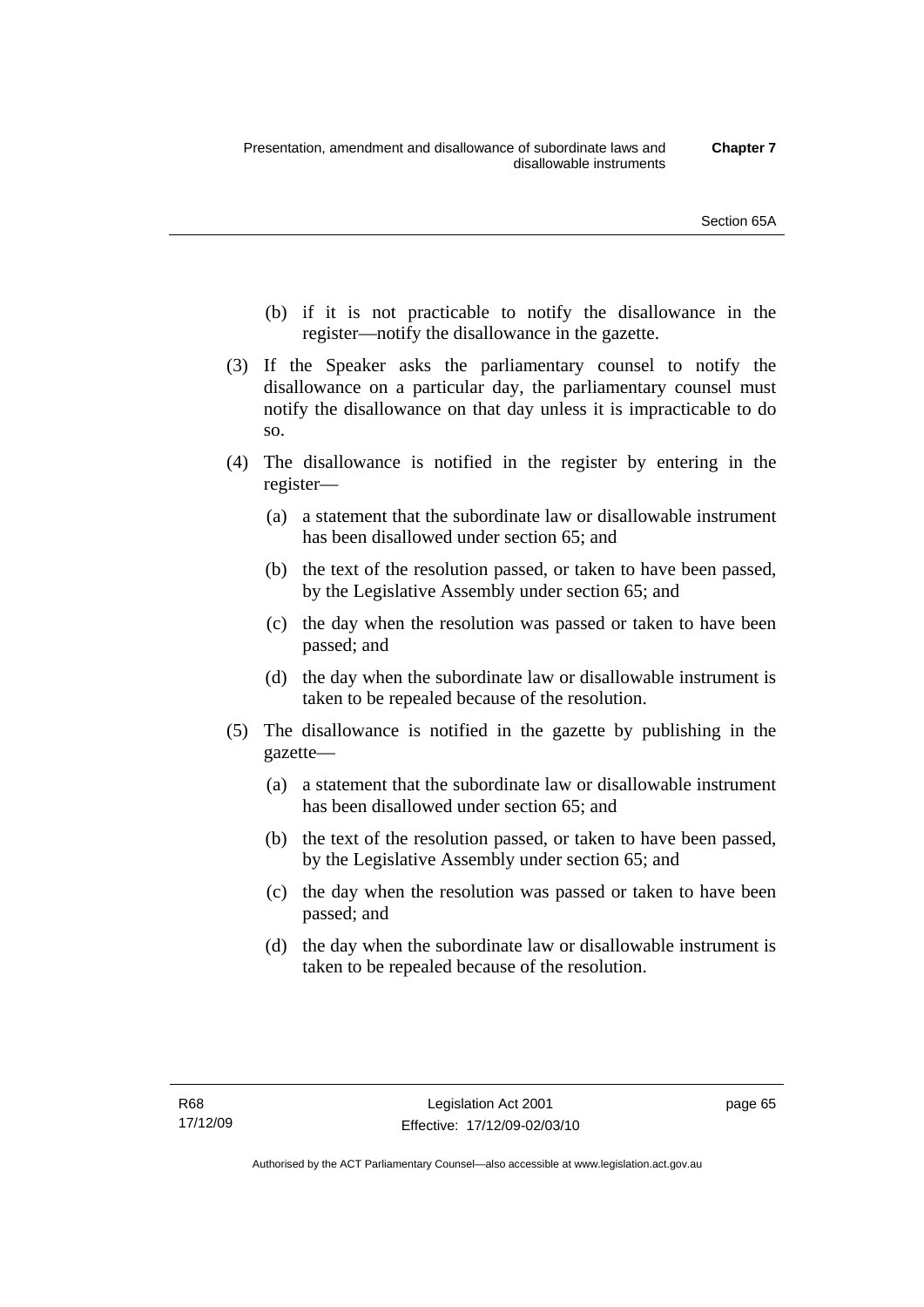#### **Chapter 7** Presentation, amendment and disallowance of subordinate laws and disallowable instruments

#### Section 66

- (6) If the disallowance is notified in the gazette, the parliamentary counsel must enter in the register—
	- (a) a statement that the subordinate law or disallowable instrument has been disallowed under section 65; and
	- (b) a statement that the disallowance was notified in the gazette on a stated date; and
	- (c) the text of the resolution passed, or taken to have been passed, under section 65; and
	- (d) the day when the resolution was passed or taken to have been passed; and
	- (e) the day when the subordinate law or disallowable instrument is taken to be repealed because of the resolution.
- (7) This section is a determinative provision.
	- *Note* See s 5 for the meaning of determinative provisions, and s 6 for their displacement.

## **66 Revival of affected laws**

- (1) This section applies if—
	- (a) a subordinate law or disallowable instrument (the *disallowed law*) is taken to be repealed under section 64 (Presentation of subordinate laws and disallowable instruments) or section 65 (Disallowance by resolution of Assembly); and
	- (b) the disallowed law repealed or amended an Act or statutory instrument (the *affected law*); and
	- (c) the repeal or amendment has commenced.
- (2) The affected law is revived, from the beginning of the day after the disallowed law is taken to have been repealed, as if the disallowed law had never been made.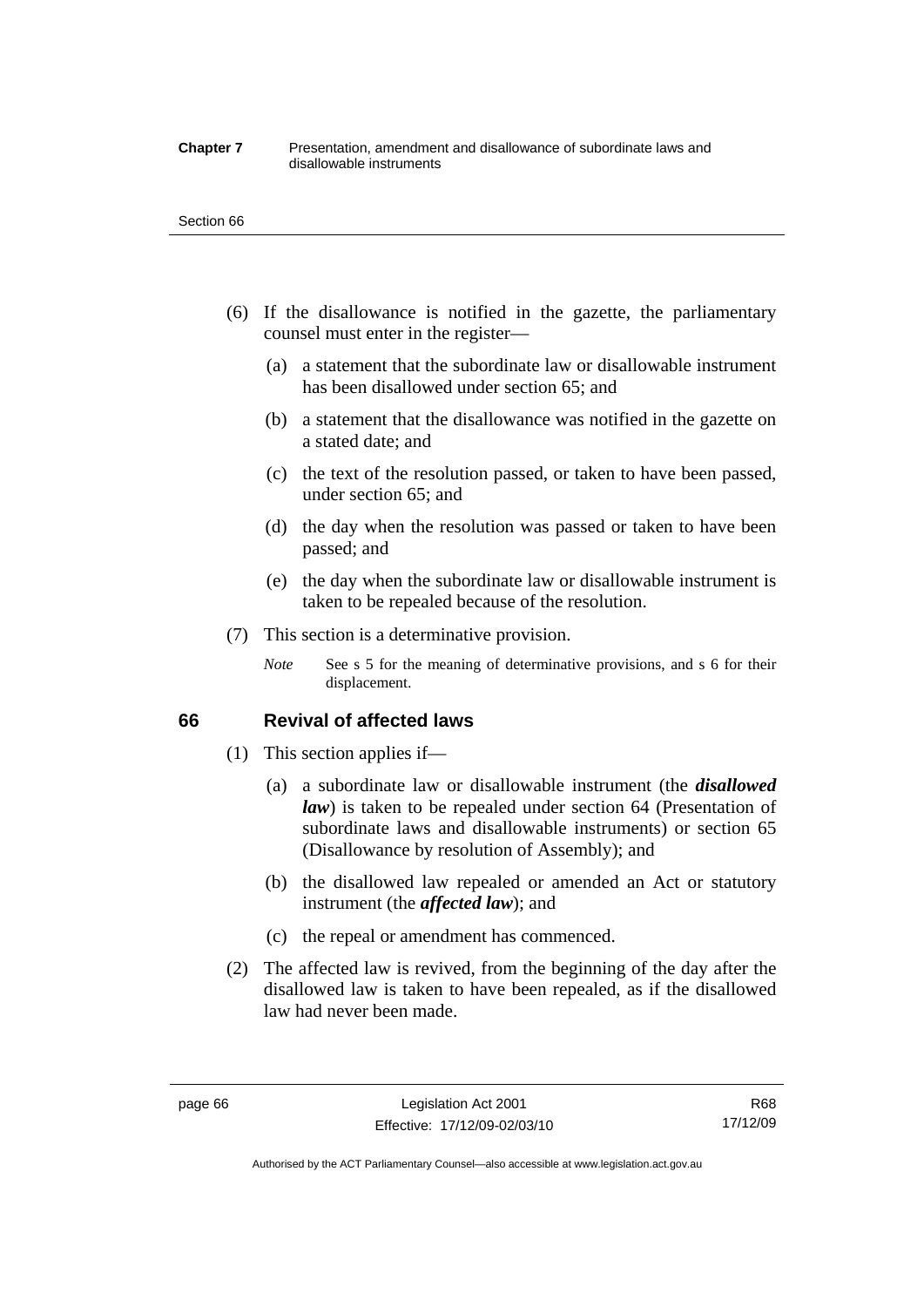- (3) This section is a determinative provision.
	- *Note* See s 5 for the meaning of determinative provisions, and s 6 for their displacement.

**67 Making of instrument same in substance within 6 months after disallowance** 

- (1) This section applies if a subordinate law or disallowable instrument (the *disallowed law*) is disallowed under section 65 (Disallowance by resolution of Assembly).
- (2) A subordinate law or disallowable instrument the same in substance must not be made within 6 months beginning on the day of the disallowance unless the Legislative Assembly has—
	- (a) rescinded the resolution that disallowed the disallowed law; or
	- (b) by resolution, approved the making of—
		- (i) a subordinate law or disallowable instrument in those terms; or
		- (ii) a subordinate law or disallowable instrument the same in substance as the disallowed law.
- (3) A subordinate law or disallowable instrument made in contravention of this section is void.
- (4) This section is a determinative provision.
	- *Note* See s 5 for the meaning of determinative provisions, and s 6 for their displacement.

# **68 Amendment by resolution of Assembly**

(1) In this section:

*amendment* does not include an amendment that would have the effect of waiving or changing any fee, charge, penalty or other amount payable to the Territory.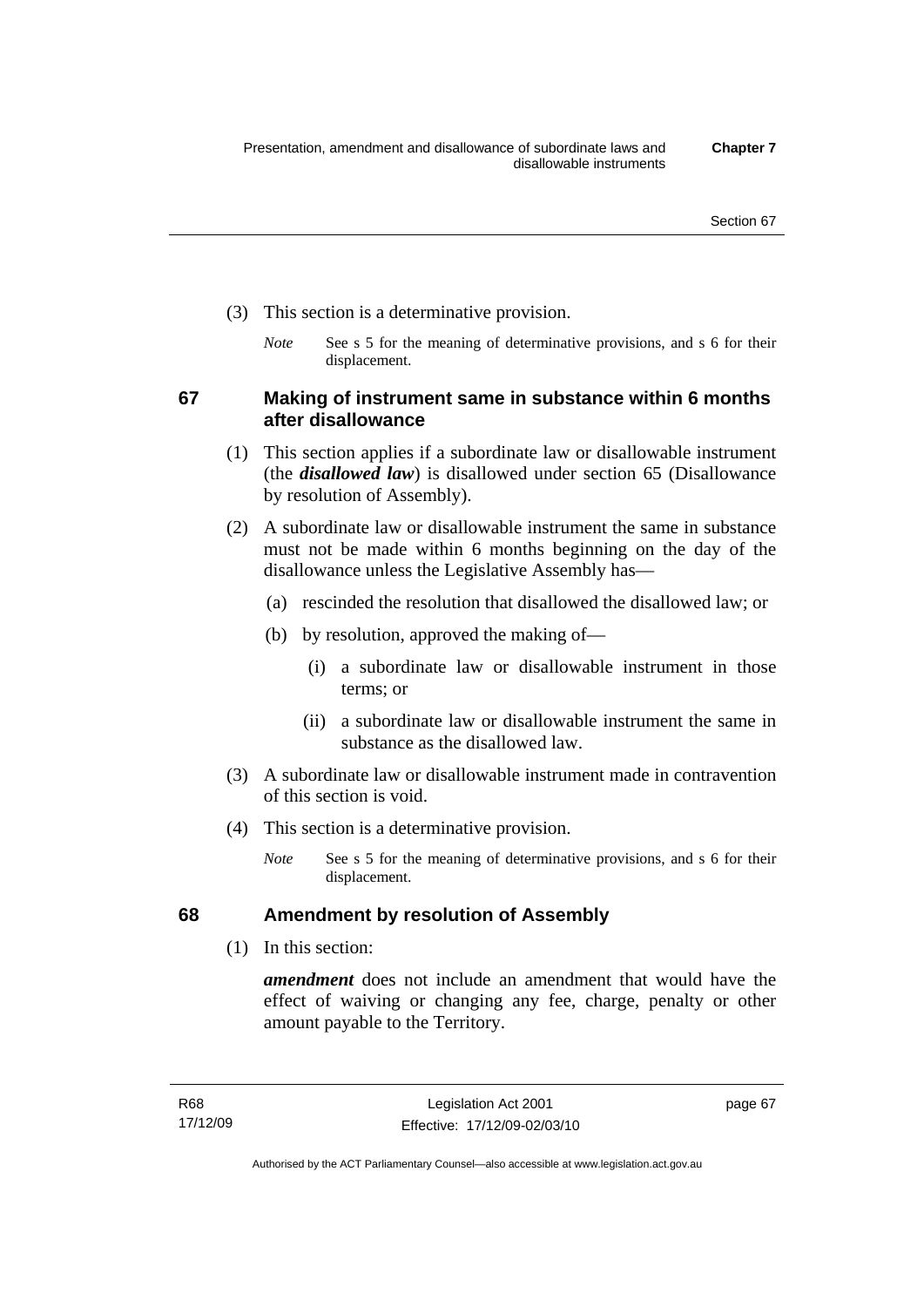#### **Chapter 7** Presentation, amendment and disallowance of subordinate laws and disallowable instruments

#### Section 68

*disallowable instrument* does not include a determination of fees or charges by a Minister under an Act or subordinate law.

- (2) This section applies if notice of a motion to amend a subordinate law or disallowable instrument is given in the Legislative Assembly not later than 6 sitting days after the day it is presented to the Assembly.
- (3) If the Legislative Assembly passes a resolution to amend the subordinate law or disallowable instrument, it is amended accordingly—
	- (a) on the day after the day the amendment is notified; or
	- (b) if the resolution provides that it takes effect on the day the resolution is passed—that day.
- (4) For this chapter, the Legislative Assembly is taken to have passed a resolution to amend the subordinate law or disallowable instrument if, at the end of 6 sitting days after the day the notice is given—
	- (a) the notice has not been withdrawn and the motion has not been called on; or
	- (b) the motion has been called on and moved, but has not been withdrawn or otherwise disposed of.
- (5) If subsection (4) applies, the resolution is taken to be the resolution set out in the motion for the resolution.
- (6) An amendment under this section has effect for all purposes as if it had been made by an Act.
- (7) Without limiting subsection (6), section 83 (Consequences of amendment of statutory instrument by Act) applies to the amendment as if it had been made by an Act.
- (8) This section is a determinative provision.
	- *Note* See s 5 for the meaning of determinative provisions, and s 6 for their displacement.

Authorised by the ACT Parliamentary Counsel—also accessible at www.legislation.act.gov.au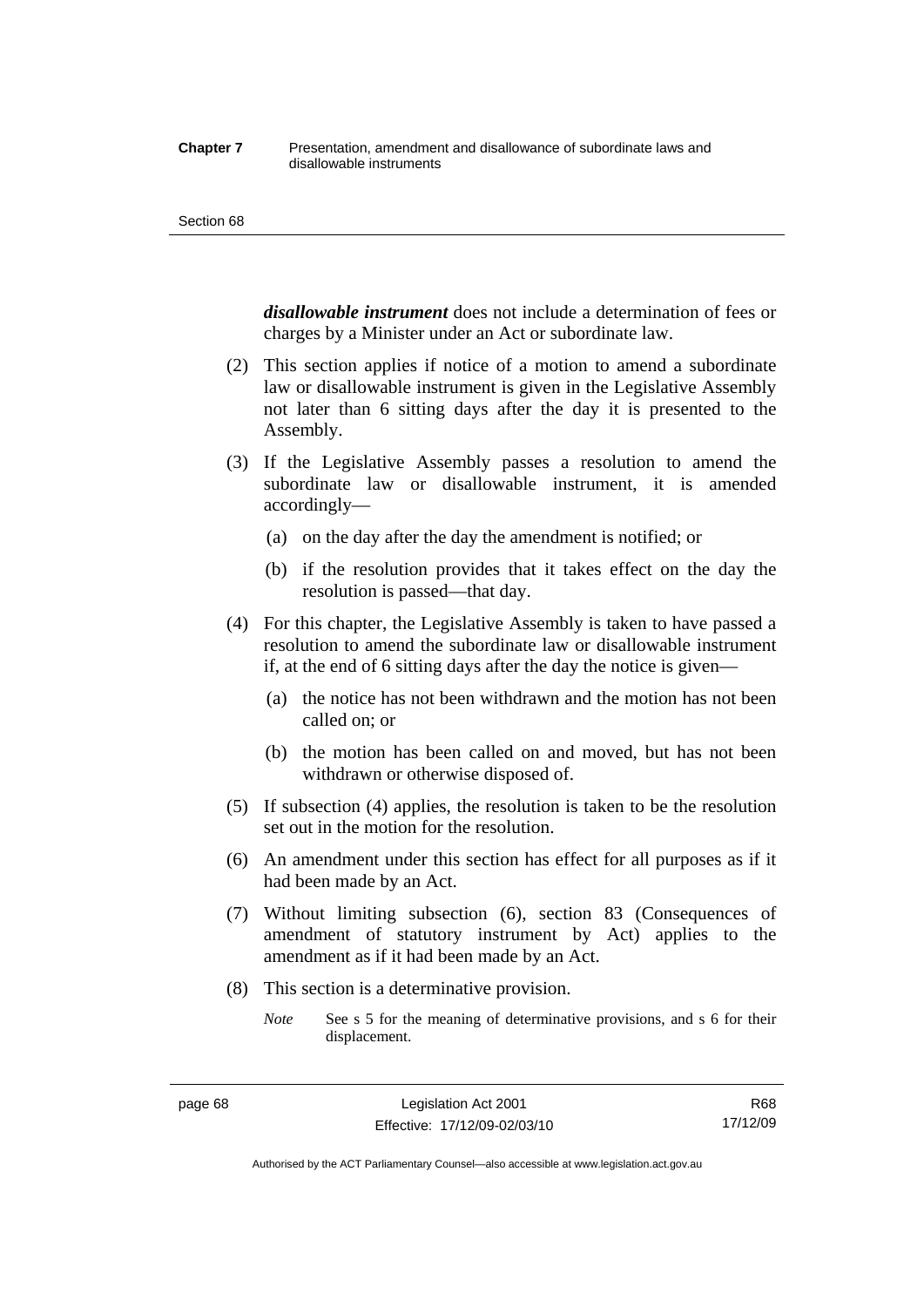# **69 Notification of amendments made by resolution of**

# **Assembly**  (1) If a subordinate law or disallowable instrument (the *amended law*)

- is amended under section 68, the Speaker must ask the parliamentary counsel to notify the amendment.
- (2) If the Speaker asks the parliamentary counsel to notify the amendment, the parliamentary counsel must—
	- (a) notify the amendment in the register; or
	- (b) if it is not practicable to notify the amendment in the register notify the amendment in the gazette.
- (3) If the Speaker asks the parliamentary counsel to notify the amendment on a particular day, the parliamentary counsel must notify the amendment on that day unless it is impracticable to do so.
- (4) The amendment is notified in the register by entering in the register—
	- (a) a statement that the amendment of the amended law has been made under section 68; and
	- (b) the text of the resolution passed, or taken to have been passed, by the Legislative Assembly under section 68; and
	- (c) the day when the resolution was passed or taken to have been passed; and
	- (d) the day when the subordinate law or disallowable instrument is taken to be amended because of the resolution.
- (5) The amendment is notified in the gazette by publishing in the gazette—
	- (a) a statement that the amendment of the amended law has been made under section 68; and
	- (b) the text of the resolution passed, or taken to have been passed, by the Legislative Assembly under section 68; and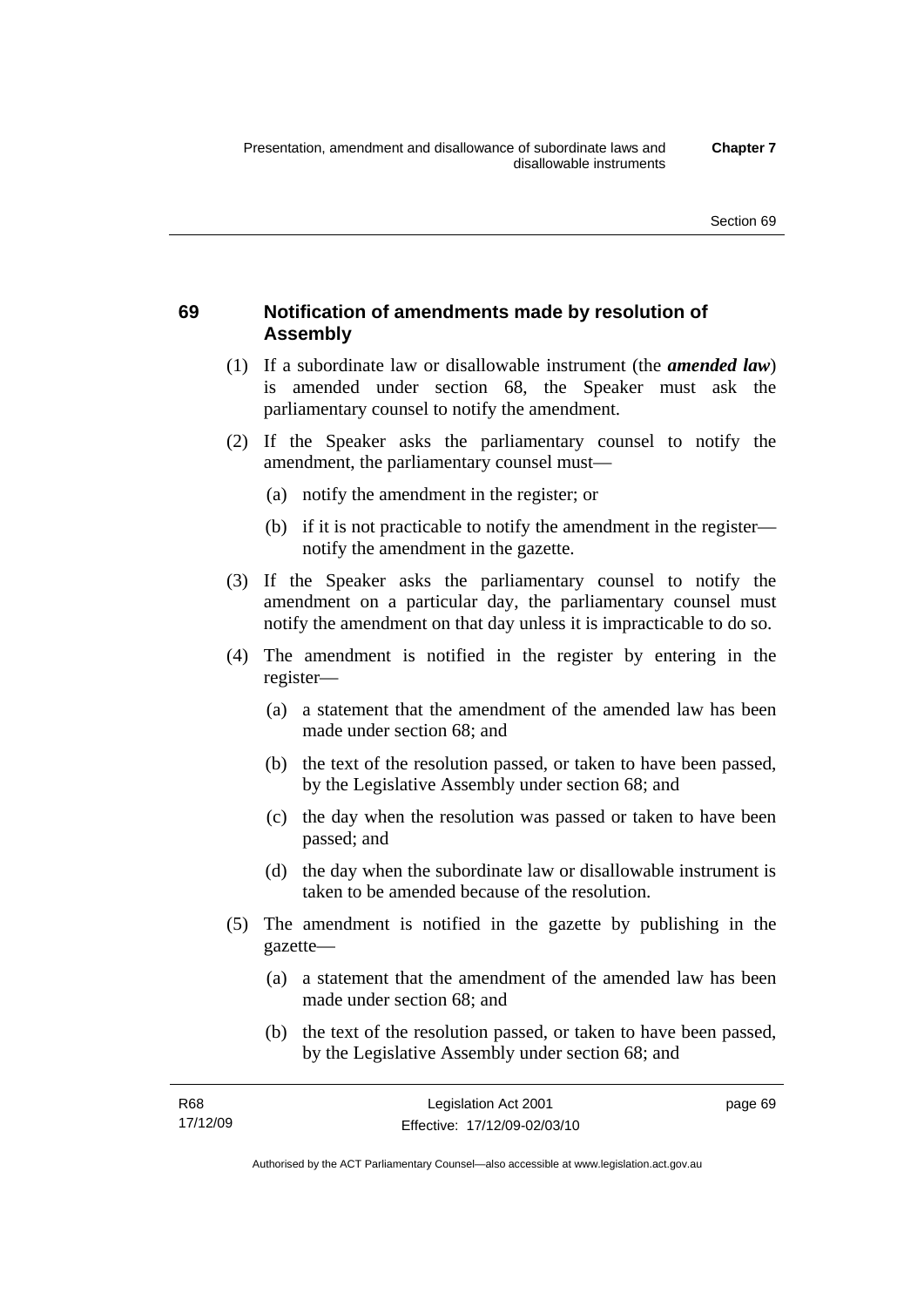#### **Chapter 7** Presentation, amendment and disallowance of subordinate laws and disallowable instruments

#### Section 70

- (c) the day when the resolution was passed or taken to have been passed; and
- (d) the day when the subordinate law or disallowable instrument is taken to be amended because of the resolution.
- (6) If the amendment is notified in the gazette, the parliamentary counsel must enter in the register—
	- (a) a statement that the amendment of the amended law has been made under section 68; and
	- (b) a statement that the amendment was notified in the gazette on a stated date; and
	- (c) the text of the resolution passed, or taken to have been passed, by the Legislative Assembly under section 68; and
	- (d) the day when the resolution was passed or taken to have been passed; and
	- (e) the day when the subordinate law or disallowable instrument is taken to be amended because of the resolution.
- (7) This section is a determinative provision.
	- *Note* See s 5 for the meaning of determinative provisions, and s 6 for their displacement.

# **70 Making of amendment restoring effect of law within 6 months after amendment**

- (1) This section applies if a subordinate law or disallowable instrument (the *amended law*) is amended under section 68 (Amendment by resolution of Assembly).
- (2) A subordinate law or disallowable instrument the same in substance as the amended law before the amendment (the *earlier law*) must not be made within 6 months beginning on the day the amendment is made unless the Legislative Assembly has—
	- (a) rescinded the resolution that made the amendment; or

Authorised by the ACT Parliamentary Counsel—also accessible at www.legislation.act.gov.au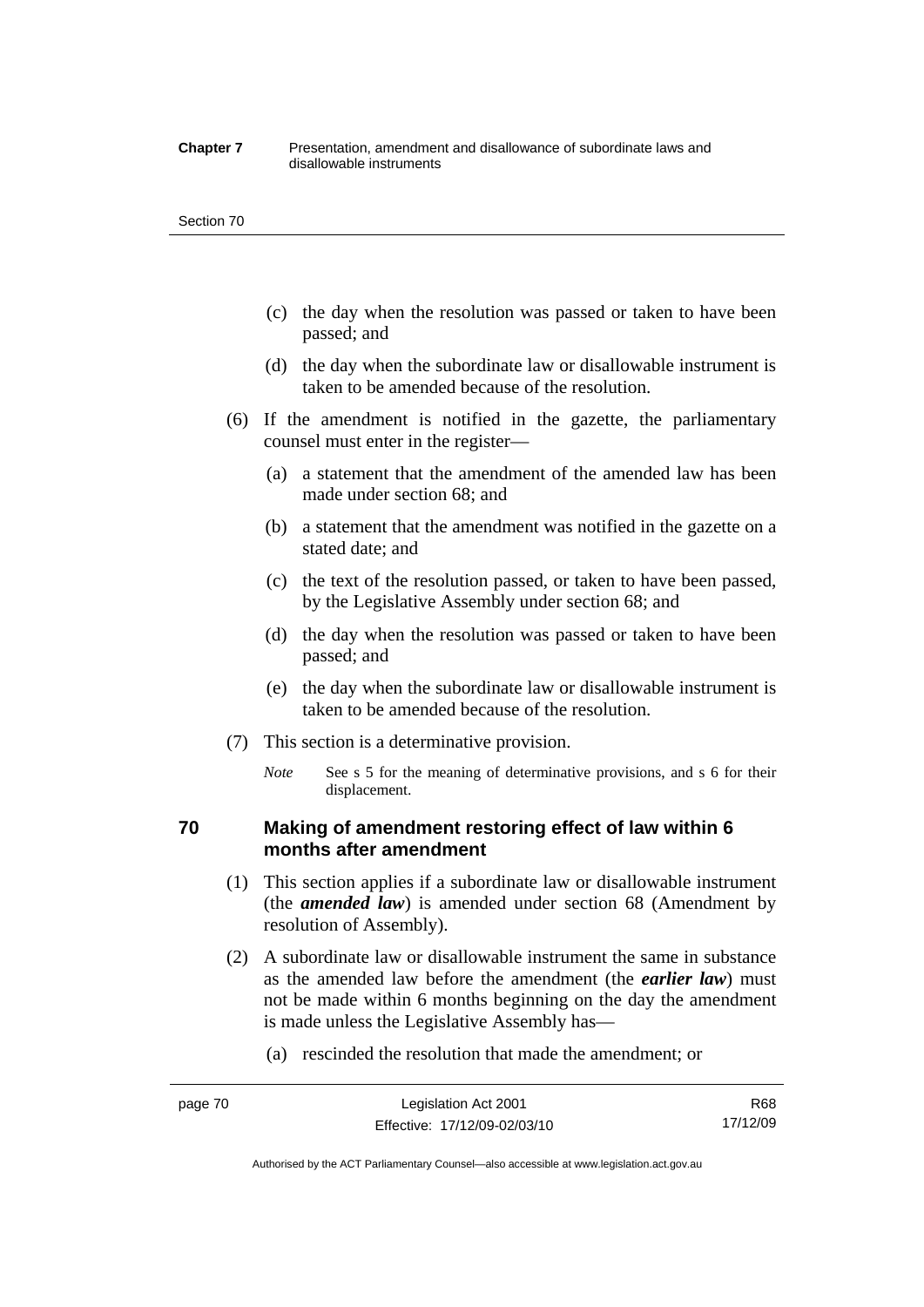- (b) by resolution approved the making of—
	- (i) a subordinate law or disallowable instrument in those terms; or
	- (ii) a subordinate law or disallowable instrument the same in substance as the earlier law.
- (3) A subordinate law or disallowable instrument made in contravention of this section is void.
- (4) This section is a determinative provision.
	- *Note* See s 5 for the meaning of determinative provisions, and s 6 for their displacement.

# **71 Effect of dissolution or expiry of Assembly on notice of motion**

- (1) This section applies if—
	- (a) notice of motion to disallow or amend a subordinate law or disallowable instrument is given in the Legislative Assembly not later than 6 sitting days after the day the instrument is presented to the Assembly; and
	- (b) not later than 6 sitting days after the day the notice is given, the Assembly is dissolved or expires; and
	- (c) at the time of the dissolution or expiry—
		- (i) the notice has not been withdrawn and the motion has not been called on; or
		- (ii) the motion has been called on and moved, but has not been withdrawn or otherwise disposed of.
- (2) For this chapter, the subordinate law or disallowable instrument is taken to have been presented to the Legislative Assembly on the first sitting day of the Assembly after the next general election of members of the Assembly.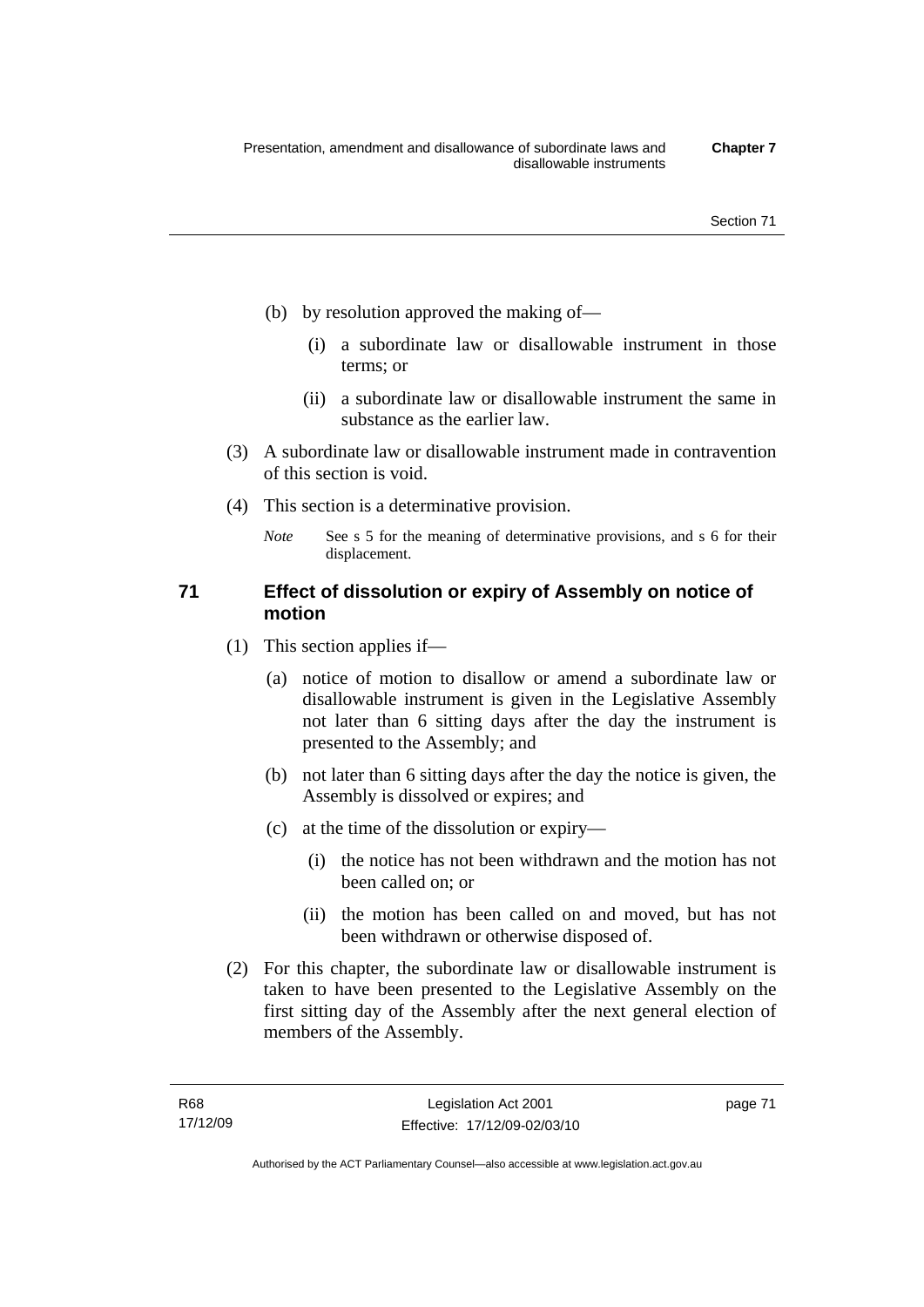#### **Chapter 7** Presentation, amendment and disallowance of subordinate laws and disallowable instruments

## Section 71

- (3) This section is a determinative provision.
	- *Note* See s 5 for the meaning of determinative provisions, and s 6 for their displacement.

page 72 Legislation Act 2001 Effective: 17/12/09-02/03/10

Authorised by the ACT Parliamentary Counsel—also accessible at www.legislation.act.gov.au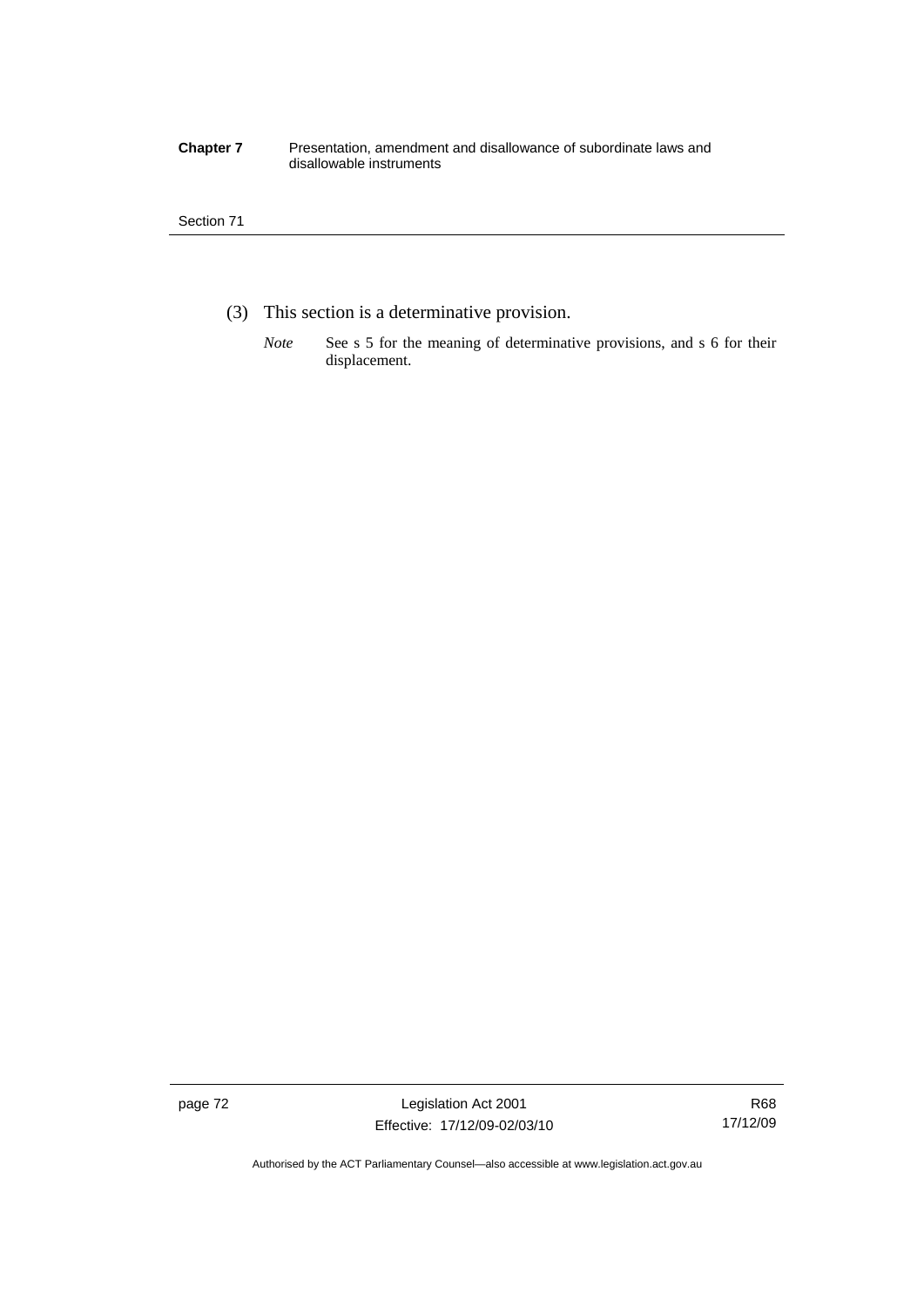# **Chapter 8 Commencement and exercise of powers before commencement**

# **72 Meaning of** *law* **in ch 8**

In this chapter:

*law* means an Act or statutory instrument.

*Note* A reference to an Act or statutory instrument includes a reference to a provision of the Act or instrument (see s 7 and s 13).

# **73 General rules about commencement**

- (1) An Act commences—
	- (a) on the day after its notification day; or
	- (b) if the Act or another Act provides for a different date or time of commencement—on that date or at that time.
- (2) A legislative instrument commences—
	- (a) on the day after its notification day; or
	- (b) if an Act or the instrument provides for a later date or time of commencement—on that date or at that time; or
	- (c) if an Act provides for an earlier date or time of commencement—on that date or at that time; or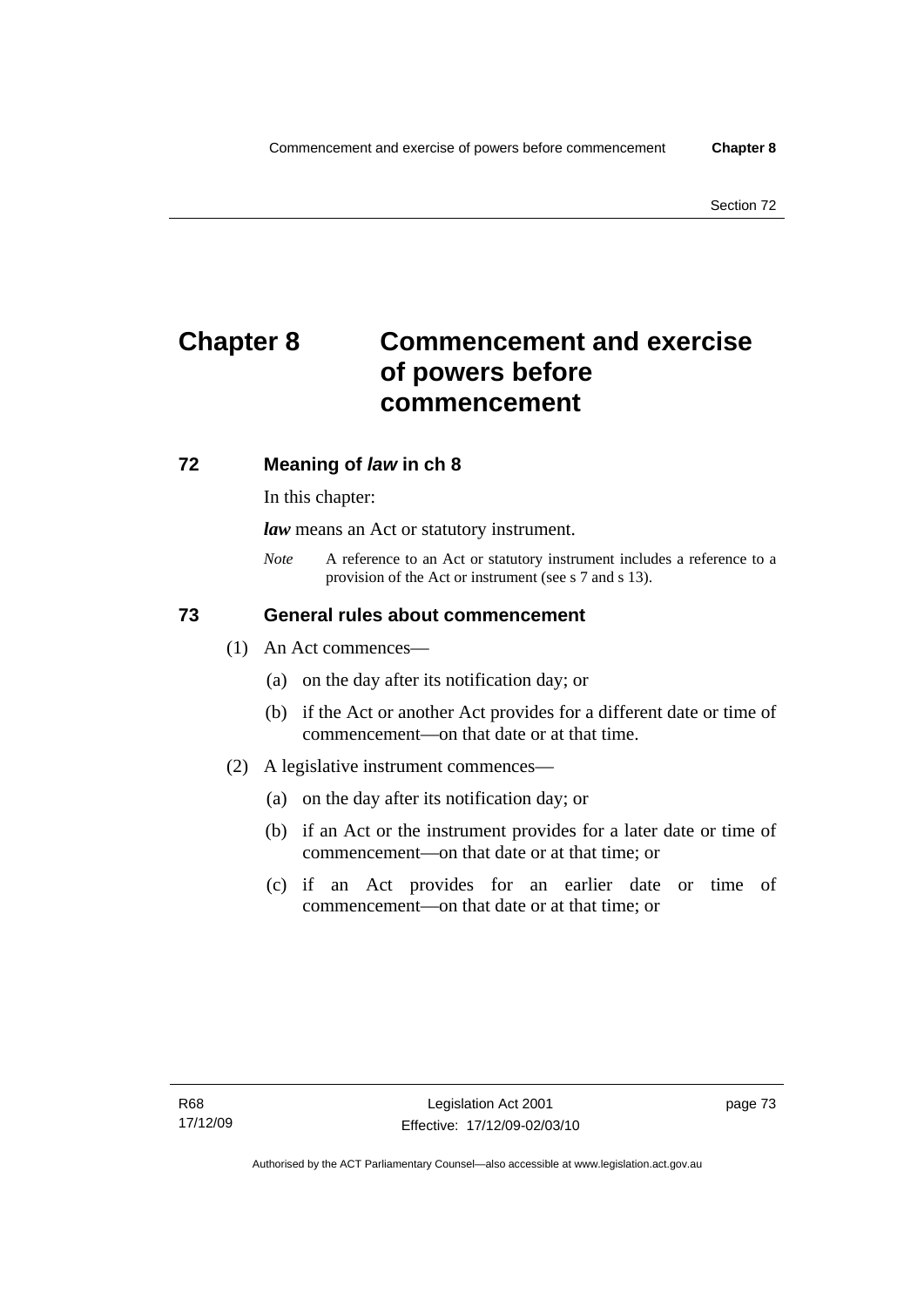(d) if the instrument, under authority given by an Act, provides for an earlier date or time—on that date or at that time.

#### **Examples for par (b)**

- 1 A subordinate law may provide that it commences on a stated future date or at a stated time on a stated future date.
- 2 A disallowable instrument may provide that it commences on the commencement of a stated law or a stated provision of a stated law.
- 3 A notifiable instrument may provide that it commences on the expiry of a stated statutory instrument.
- 4 A notifiable instrument may provide that it commences on the date fixed by a Commonwealth Minister, by notice in the Commonwealth gazette, under a stated Commonwealth Act.
- *Note* An example is part of the Act, is not exhaustive and may extend, but does not limit, the meaning of the provision in which it appears (see s 126 and s 132).
- (3) Without limiting subsection (2), if a legislative instrument is notified on a day after the day or time provided by the instrument for its commencement, and subsection (2) (c) or (d) does not apply to the instrument—
	- (a) the instrument is valid; but
	- (b) the instrument commences on the day after its notification day.
- (4) A statutory instrument that is not a legislative instrument commences—
	- (a) on the day after the day it is made or, if it is required under an Act or statutory instrument to be approved (however described) by the Executive, a Minister or any other entity, the day after the day it is approved; or
	- (b) if an Act or the instrument provides for a later date or time of commencement—on that date or at that time; or
	- (c) if an Act provides for an earlier date or time of commencement—on that date or at that time; or

Authorised by the ACT Parliamentary Counsel—also accessible at www.legislation.act.gov.au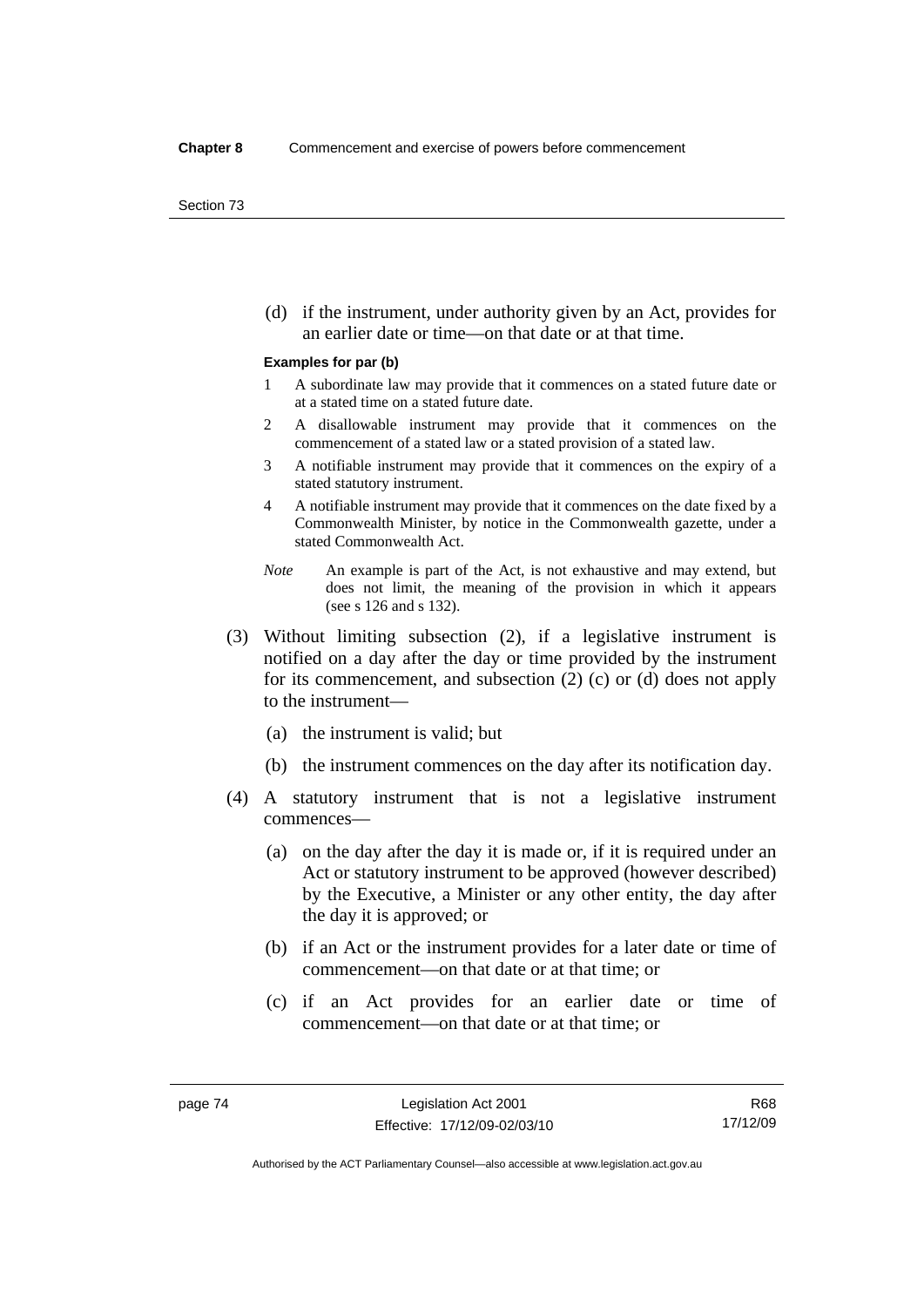- (d) if the instrument, under authority given by an Act, provides for an earlier date or time—on that date or at that time.
- (5) This section is subject to the following sections:
	- (a) section 75 (Commencement of naming and commencement provisions);
	- (b) section 76 (Non-prejudicial provision may commence retrospectively);
	- (c) section 79 (Automatic commencement of postponed law);
	- (d) section 79A (Commencement of amendment of uncommenced law);
	- (e) section 81 (Exercise of powers between notification and commencement).
- (6) This section is a determinative provision.
	- *Note* See s 5 for the meaning of determinative provisions, and s 6 for their displacement.

# **74 Time of commencement**

- (1) If an Act commences on a day, it commences at the beginning of the day unless a different time of commencement is provided by the Act, another Act, or a commencement notice providing for the commencement of the Act.
- (2) If a statutory instrument commences on a day, it commences at the beginning of the day unless a different time of commencement is provided by the instrument, an Act, or a commencement notice providing for the commencement of the instrument.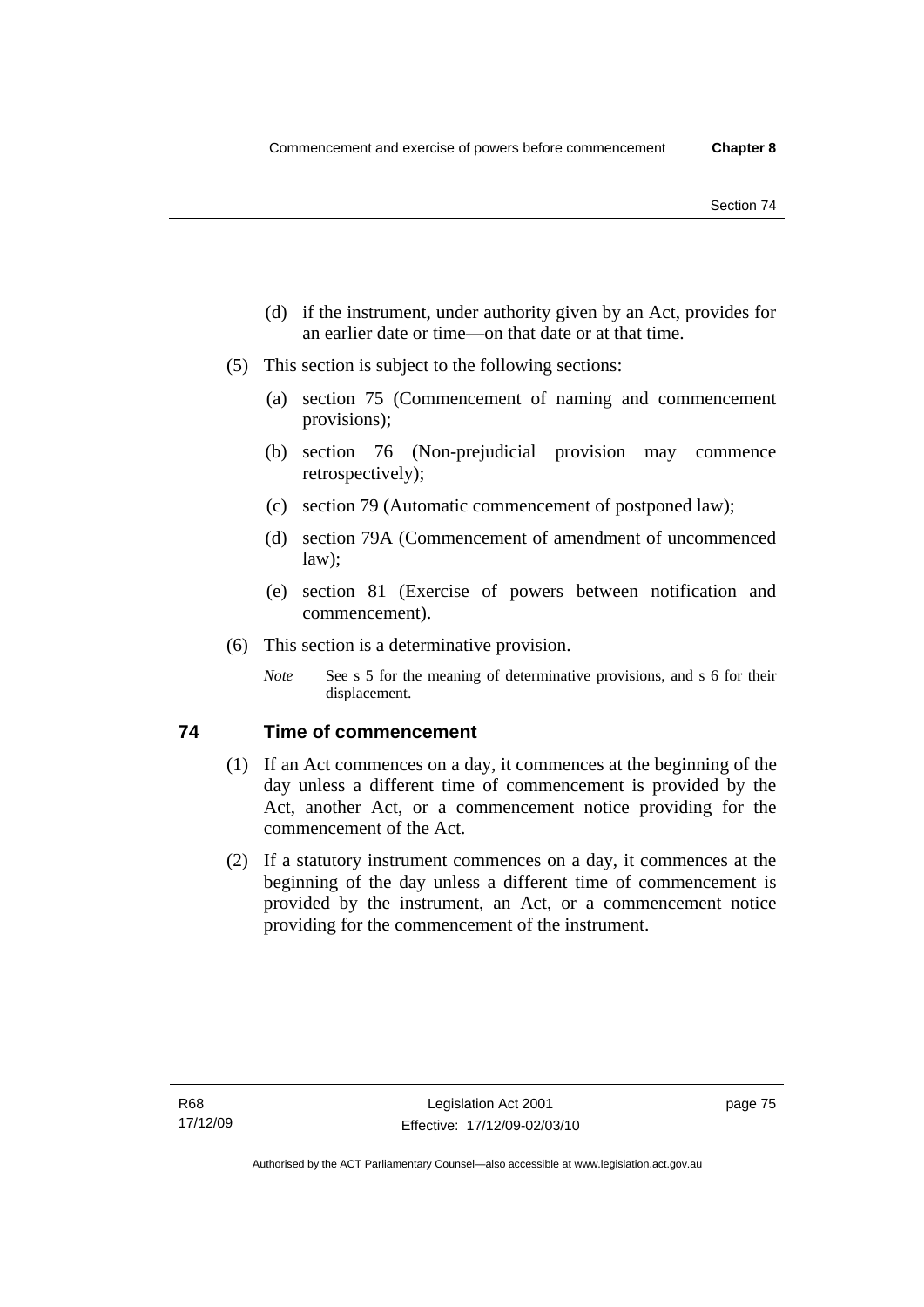# **75 Commencement of naming and commencement provisions**

 (1) The provisions of a law providing for its name and commencement automatically commence on its notification day.

#### **Example**

The *XYZ Act 2002* was notified on 1 October 2002. It contains the following provision:

#### **2 Commencement**

This Act commences on 1 December 2002.

The provisions of the *XYZ Act 2002* providing for its name and commencement commence on 1 October 2002.

- *Note* An example is part of the Act, is not exhaustive and may extend, but does not limit, the meaning of the provision in which it appears (see s 126 and s 132).
- (2) However, if a provision of the law commences before the law's notification day, the naming and commencement provisions are taken to have automatically commenced—
	- (a) on that commencement; or
	- (b) if 2 or more provisions of the law commence at different times before the notification day—on the earlier or earliest of the commencements.

#### **Example**

## **2 Commencement**

(1) This Act, other than section 9 and section 10, commences on a day fixed by the Minister by written notice.

- (2) Section 9 is taken to have commenced on 1 July 2001.
- (3) Section 10 is taken to have commenced on 1 August 2001.

The provisions of the *XYZ Act 2001* providing for its name and commencement are taken to have commenced on 1 July 2001.

 (3) In the application of this section to a statutory instrument that is not a legislative instrument, a reference to the instrument's *notification*  day is a reference to the day after the day it is made or, if it is

R68 17/12/09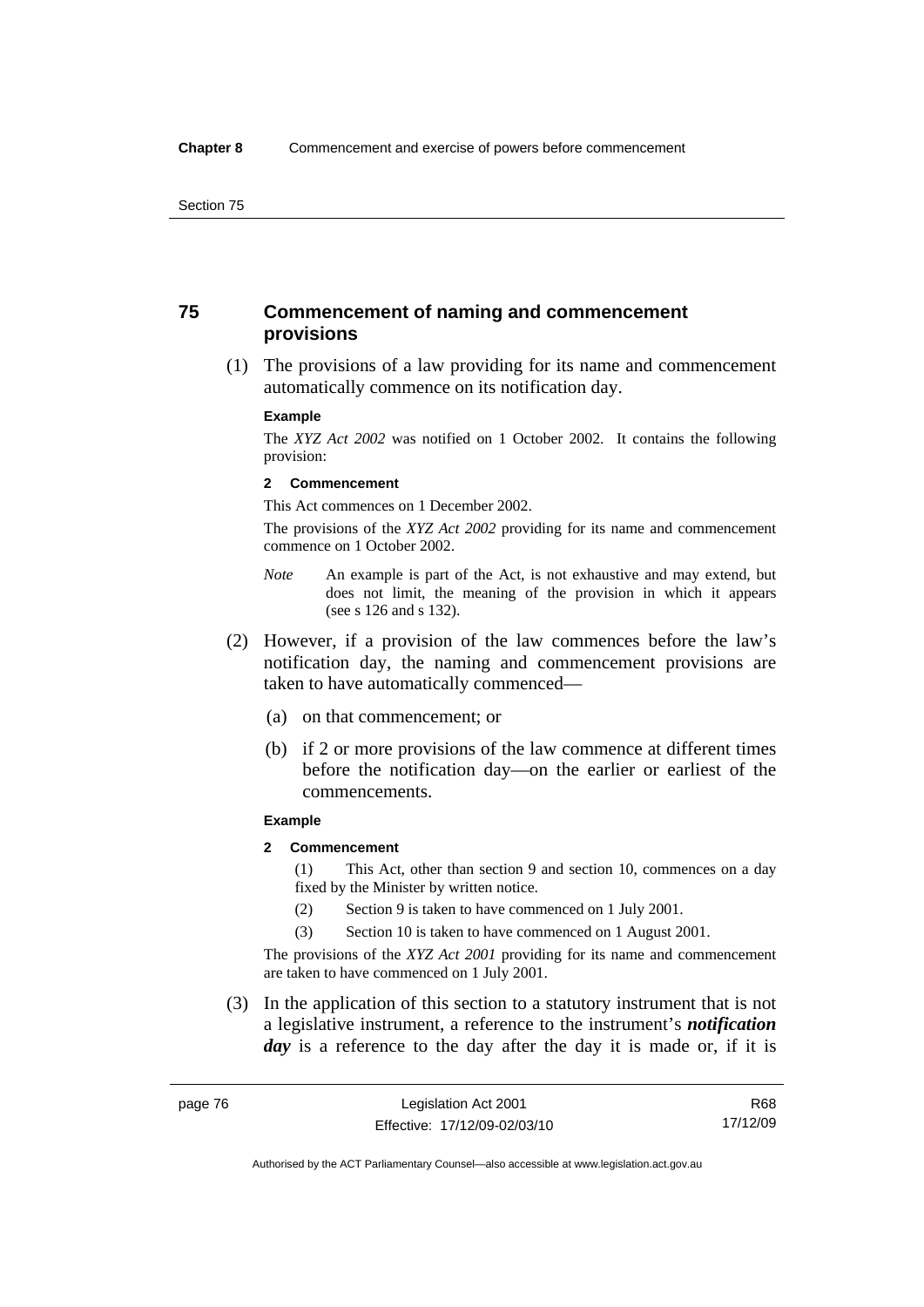required under an Act or statutory instrument to be approved (however described) by the Executive, a Minister or any other entity, the day after the day it is approved.

- (4) This section is a determinative provision.
	- *Note* See s 5 for the meaning of determinative provisions, and s 6 for their displacement.

# **75AA Commencement of provisions identifying amended laws**

- (1) This section applies if a law amends another law and includes a provision (a *legislation amended provision*) identifying the amended law.
- (2) The legislation amended provision automatically commences (or is taken to have automatically commenced)—
	- (a) on the commencement of the amendments; or
	- (b) if the amendments commence at different times—on the commencement of the earlier or earliest of the amendments.
- (3) This section is a determinative provision.
	- *Note* See s 5 for the meaning of determinative provision, and s 6 for their displacement.

# **75A Meaning of commences** *retrospectively*

- (1) An Act or legislative instrument commences *retrospectively* if it commences on a day or at a time earlier than the day after its notification day.
	- *Note* A reference to an Act or legislative instrument includes a reference to a provision of an Act or legislative instrument (see s 7 (3) and s 12 (2)).
- (2) A statutory instrument that is not a legislative instrument commences *retrospectively* if it commences on a day or at a time earlier than the day after the day it is made or, if it is required under an Act or statutory instrument to be approved (however described)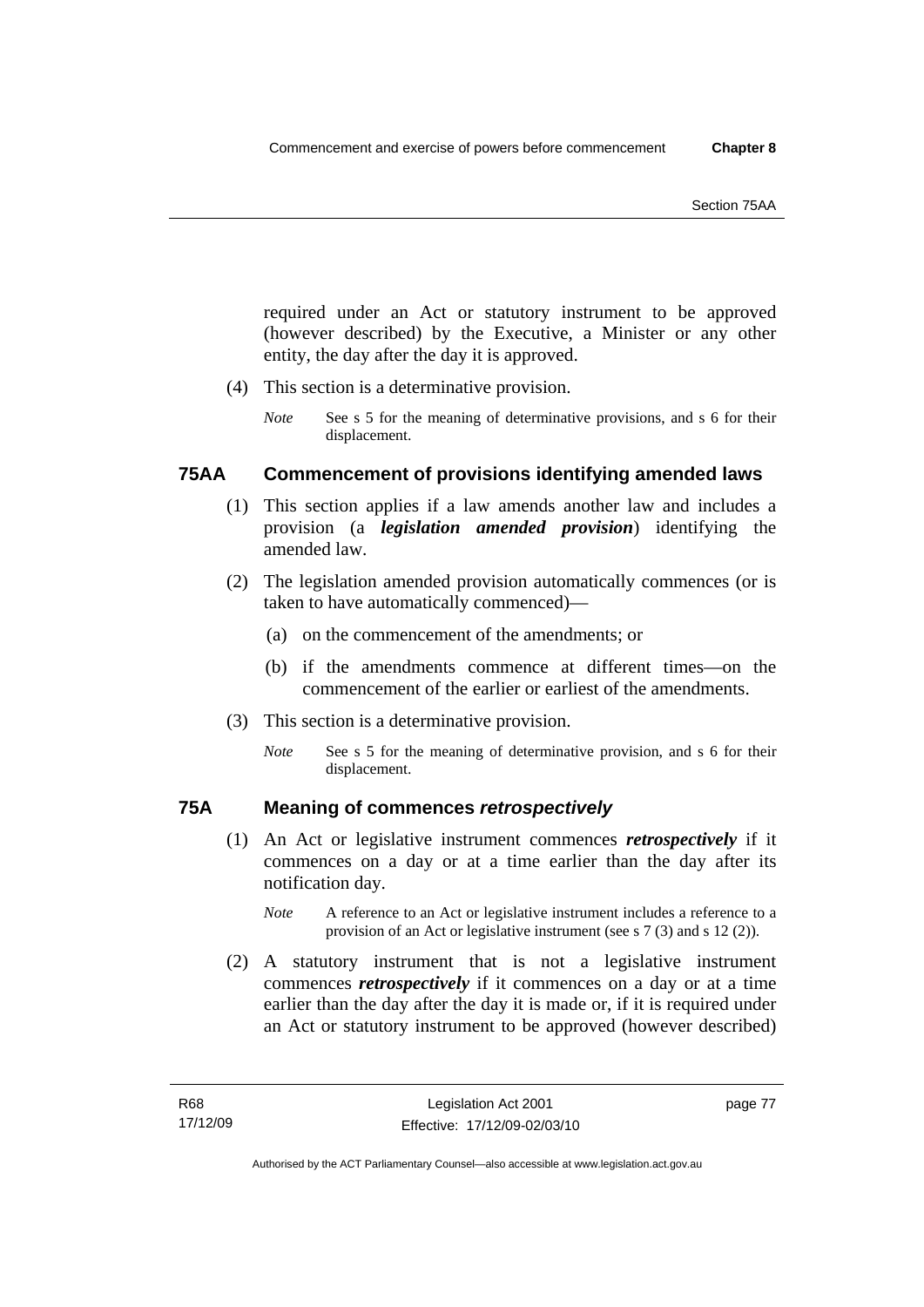by the Executive, a Minister or any other entity, the day after the day it is approved.

#### **75B Retrospective commencement requires clear indication**

 (1) A law must not be taken to provide for the law (or another law) to commence retrospectively unless the law clearly indicates that it is to commence retrospectively.

#### **Example**

The *XYZ Act 2003* was notified on 1 July 2003. It contains the following provision:

#### **2 Commencement**

This Act is taken to have commenced on 17 October 2001.

Section 2 clearly indicates that the Act is to commence retrospectively.

- *Note* An example is part of the Act, is not exhaustive and may extend, but does not limit, the meaning of the provision in which it appears (see s 126 and s 132).
- (2) This section is a determinative provision.
	- *Note* See s 5 for the meaning of determinative provisions, and s 6 for their displacement.

# **76 Non–prejudicial provision may commence retrospectively**

- (1) A statutory instrument may provide that a non-prejudicial provision of the instrument commences retrospectively.
- (2) Unless this subsection is displaced by, or under authority given by, an Act, a statutory instrument cannot provide that a prejudicial provision of the instrument commences retrospectively.

#### **Example**

The *Locust Damage Compensation Determination 2003* (a hypothetical disallowable instrument) sets out (among other things) the people who are eligible for compensation under a compensation fund. Previously, there was no restriction on who was eligible. The determination provides that it is taken to have commenced on 1 July 2003, but it is not notified until 15 August 2003. There is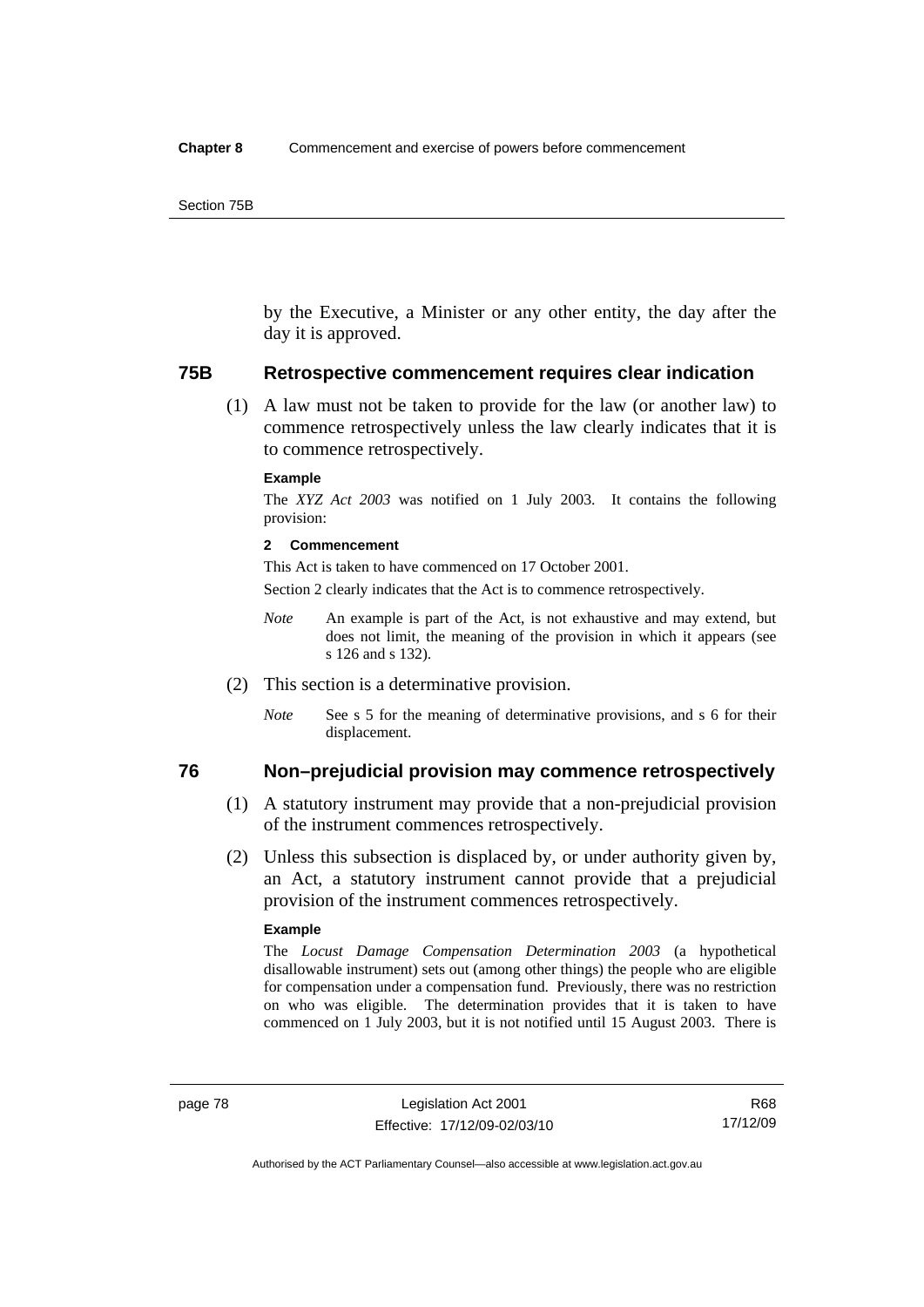nothing in the Act under which the determination is made (or any other Act) that authorises the retrospective commencement.

The provision of the determination that limits who can apply for compensation is a prejudicial provision (ie it adversely affects some people's right to receive compensation) and cannot commence retrospectively. Instead, it would commence on the day after the determination's notification day (see s 73 (3)).

(3) This section is a determinative provision.

*Note* See s 5 for the meaning of determinative provisions, and s 6 for their displacement.

(4) In this section:

*non-prejudicial provision* means a provision that is not a prejudicial provision.

*prejudicial provision* means a provision that operates to the disadvantage of a person (other than the Territory or a territory authority or instrumentality) by—

- (a) adversely affecting the person's rights; or
- (b) imposing liabilities on the person.

## **77 Commencement by commencement notice**

- (1) If a law is expressed to commence on a day fixed or otherwise determined by a notice—
	- (a) a single day, or a time on a single day, may be fixed or determined; or
	- (b) different days or times may be fixed or determined for different provisions.

#### **Example**

The *Hypothetical Act 2001* is expressed to commence on a day to be fixed by the Minister by written notice. Unless the Act has commenced automatically in accordance with section 79 (Automatic commencement of postponed law), any of the following arrangements for commencement would be possible:

(a) a notice could fix a single day (eg 5 June 2001) for the entire Act to commence;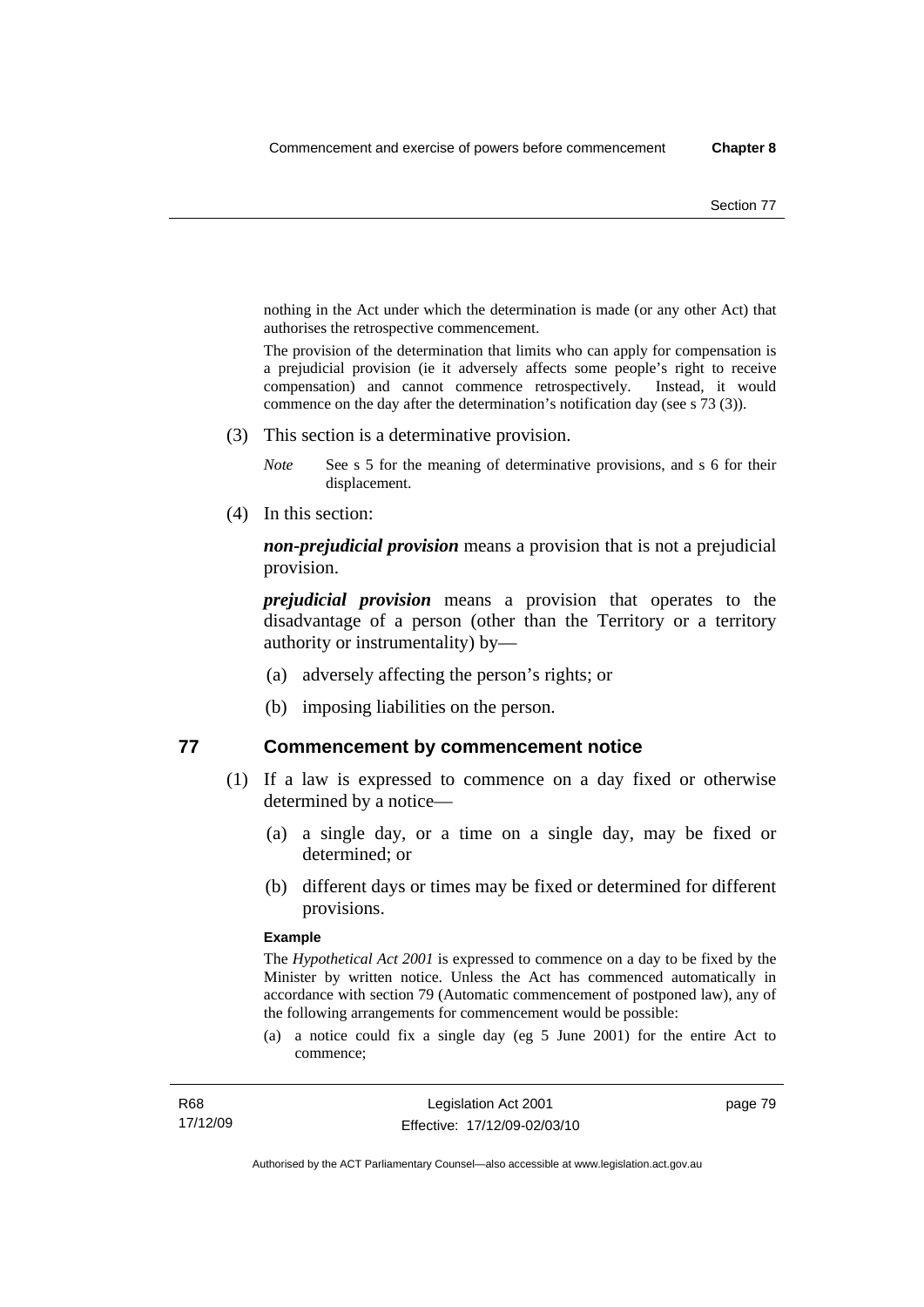- (b) a notice could fix a time on a single day (eg 8 pm on 5 June 2001) for the entire Act to commence;
- (c) a notice could fix different days or times for the different provisions of the Act to commence (eg part 7, part 9 and schedule 4 commence on 5 June 2001, part 11 commences at 5 pm on 30 June 2001, and the remaining provisions of the Act commence on 1 July 2001);
- (d) a notice could fix a single day (eg 5 June 2001) or a time on a single day (eg 8 pm on 5 June 2001) for the provisions of the Act not already commenced to come into operation.
- *Note* An example is part of the Act, is not exhaustive and may extend, but does not limit, the meaning of the provision in which it appears (see s 126 and s 132).
- (2) A commencement notice for a law is valid even if the day or time fixed or otherwise determined by the notice happens before the notice's notification day.
- (3) If the day or time fixed or otherwise determined by a commencement notice for a law happens on or before the notice's notification day, the law commences on the day after the notice's notification day.
- (4) However, subsection (3) does not apply to the commencement notice if—
	- (a) the notice clearly indicates that the law is to commence at an earlier date or time; and
	- (b) the notice provides for the earlier date or time under authority given by an Act.

#### **Example for par (a)**

the commencement notice provides that the law or statutory instrument is 'taken to have commenced' at the earlier date or time

- (5) This section is a determinative provision.
	- *Note* See s 5 for the meaning of determinative provisions, and s 6 for their displacement.

R68 17/12/09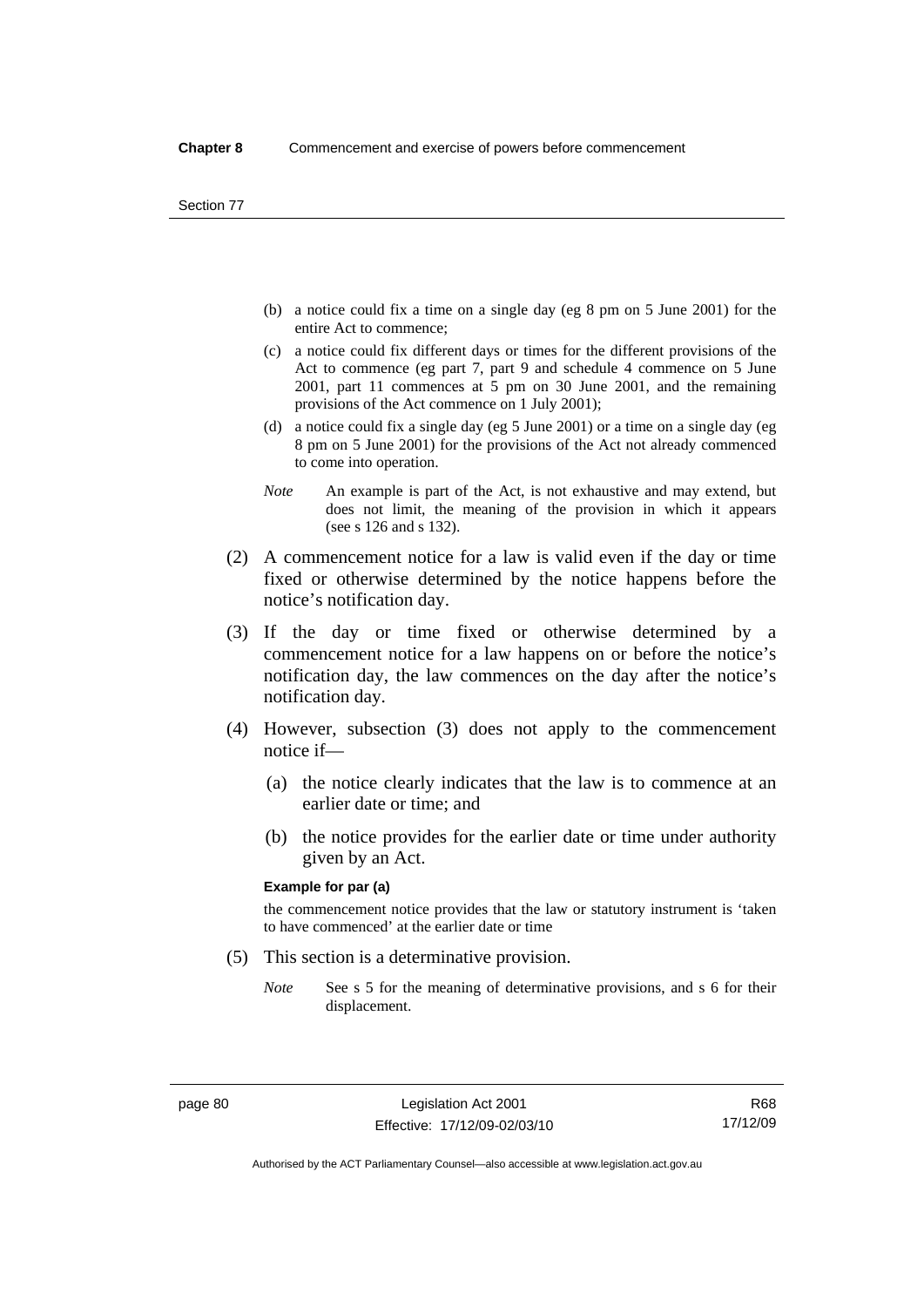# **78 Separate commencement of amendments**

 (1) Amendments made by a provision of a law may be given separate commencements, whether or not the provision is self-contained.

#### **Examples**

- 1 A provision of an amending law inserts 2 sections. The sections may be given separate commencements.
- 2 A provision of an amending law inserts a section that is divided into paragraphs. The paragraphs may be given separate commencements.
- *Note* An example is part of the Act, is not exhaustive and may extend, but does not limit, the meaning of the provision in which it appears (see s 126 and s 132).
- (2) This section is a determinative provision.
	- *Note* See s 5 for the meaning of determinative provisions, and s 6 for their displacement.

**79 Automatic commencement of postponed law** 

 (1) If a postponed law has not commenced within 6 months beginning on its notification day, it automatically commences on the first day after that period.

#### **Example**

The *Hypothetical Act 2001* was notified on 5 July 2001 and was expressed to commence on a day to be fixed by the Minister by written notice. If the Act had not commenced by notice on or before 4 January 2002, it would automatically commence on 5 January 2002.

- *Note* An example is part of the Act, is not exhaustive and may extend, but does not limit, the meaning of the provision in which it appears (see s 126 and s 132).
- (2) This section applies to a law unless it is displaced by, or under authority given by, an Act or, if the postponed law is a subordinate law or disallowable instrument, the postponed law.
- (3) This section is a determinative provision.
	- *Note* See s 5 for the meaning of determinative provisions, and s 6 for their displacement.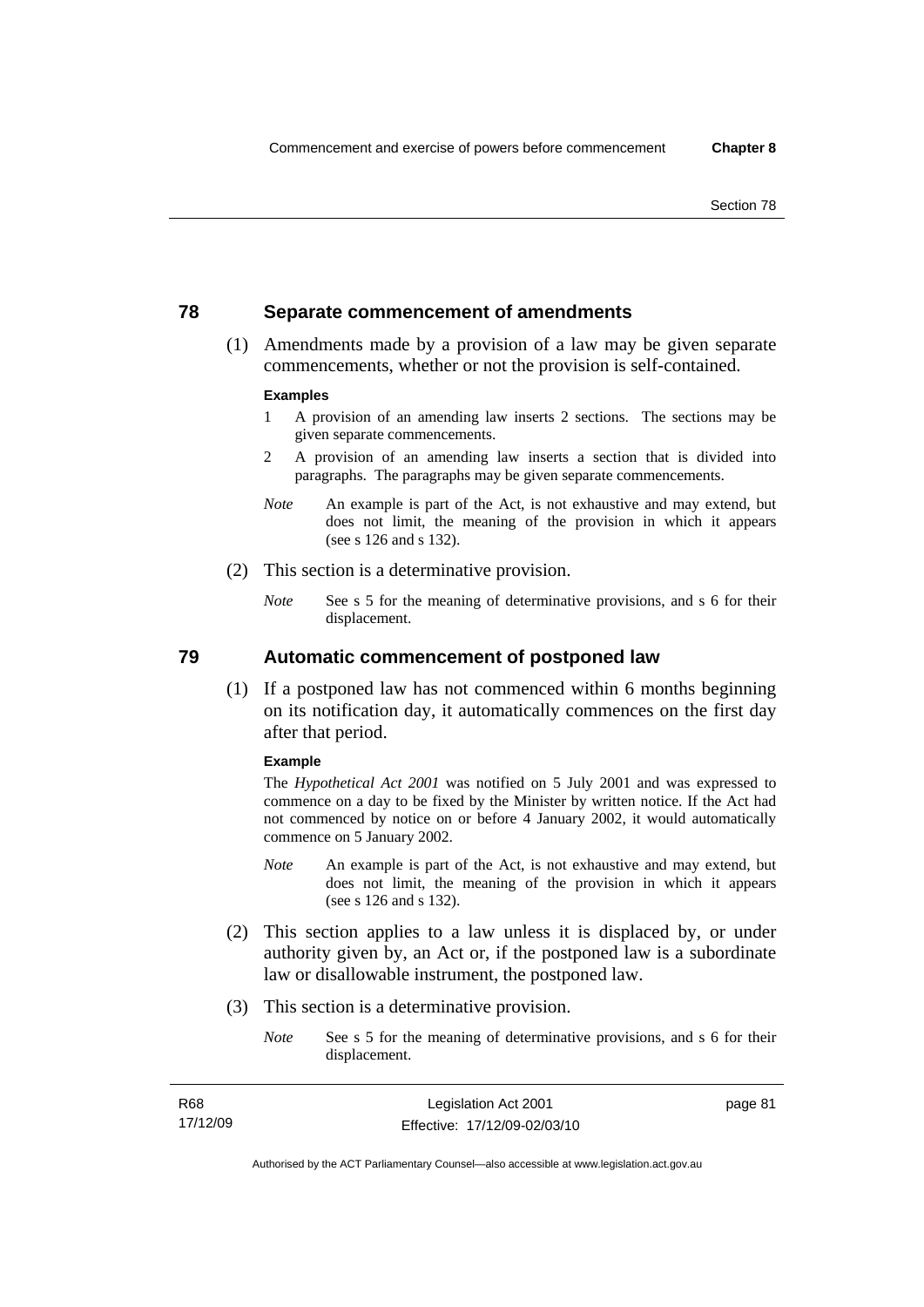(4) In this section:

*enact* includes make.

*law* means an Act, subordinate law, disallowable instrument or notifiable instrument.

*Note* A reference to an Act, subordinate law, disallowable instrument or notifiable instrument includes a reference to a provision of the Act, law or instrument (see s 7, s 8, s 9 and s 10).

*notification day*, for a postponed law, means the notification day of—

- (a) if the postponed law is a law—the law; or
- (b) if the postponed law is a provision of a law—the law that enacts the provision.

*postponed law* means a law that does not commence on its notification day because a law postpones its commencement until a day or time fixed or determined by a commencement notice.

## **79A Commencement of amendment of uncommenced law**

- (1) This section applies if a law (the *amending law*) amends a law that has not commenced (the *uncommenced law*).
- (2) The amendment of the uncommenced law does not of itself commence that law.
- (3) The amendment made by the amending law commences on the commencement of the uncommenced law.
- (4) This section is a determinative provision.
	- *Note* See s 5 for the meaning of determinative provisions, and s 6 for their displacement.

Authorised by the ACT Parliamentary Counsel—also accessible at www.legislation.act.gov.au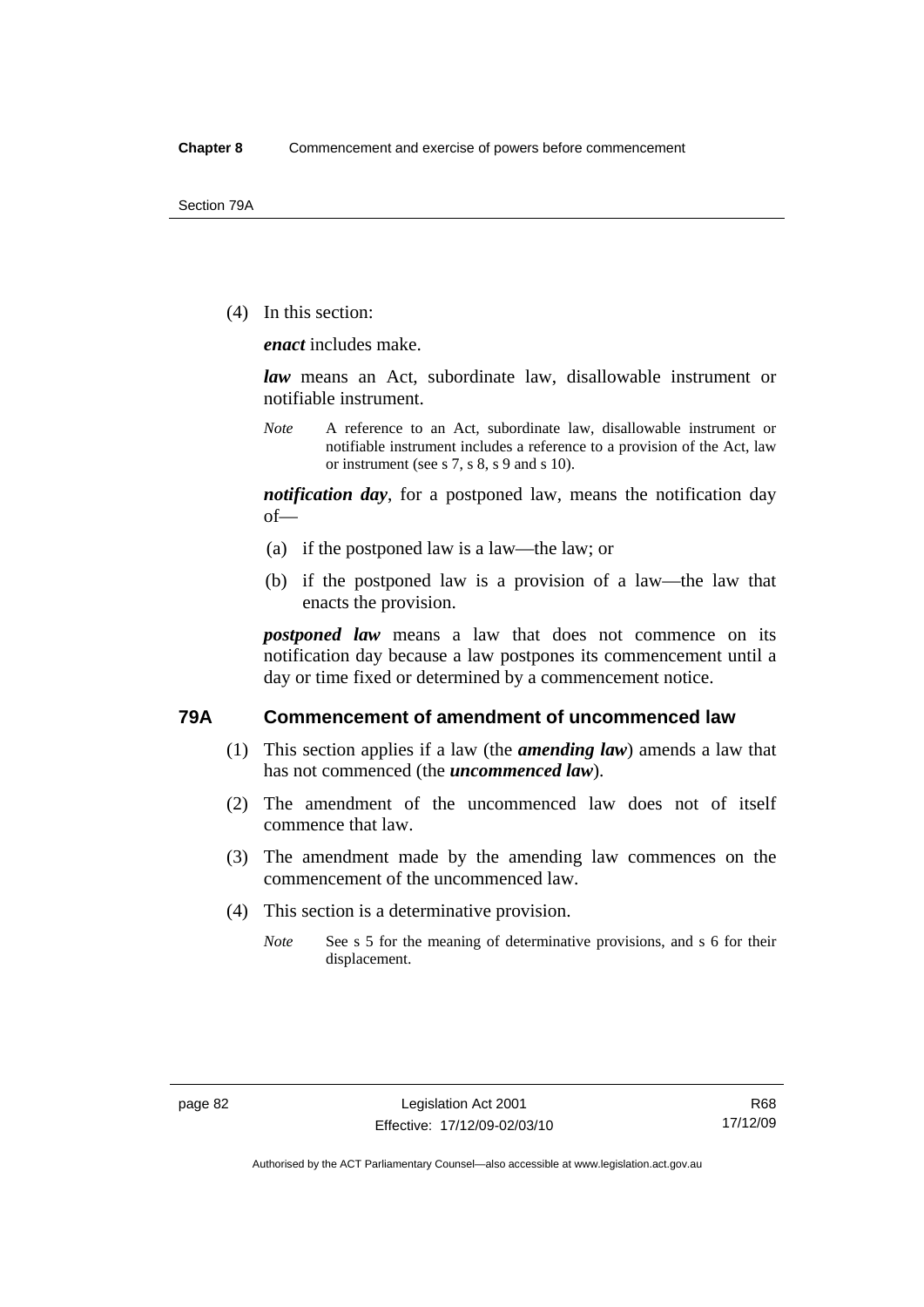## **80 References to** *commencement* **of law**

In a law, a reference to the *commencement* of the law, or another law, (the *law concerned*) is a reference to—

- (a) if the provisions of the law concerned (other than those providing for its name and commencement) commence, or are required to commence, on a single day or at a single time—the commencement of the remaining provisions; or
- (b) if paragraph (a) does not apply and the reference is in a provision of the law concerned—the commencement of the provision; or
- (c) in any other case—the commencement of the relevant provision of the law concerned.

# **81 Exercise of powers between notification and commencement**

- (1) This section applies to a power to make an appointment or statutory instrument, or to do anything else, in the following situations:
	- (a) the power is given by a law (the *authorising law*) that has been notified but has not commenced;
	- (b) the power is given by a law (the *authorising law*) as amended by another law (the *amending law*) and the laws have been notified, but all or any of them have not commenced.

#### **Examples of powers to which section applies**

- 1 power to delegate a function
- 2 power to give or issue an approval, consent, licence, permit or other authority (however described)
- 3 power to make an acting appointment
- 4 power to issue guidelines
- *Note* An example is part of the Act, is not exhaustive and may extend, but does not limit, the meaning of the provision in which it appears (see s 126 and s 132).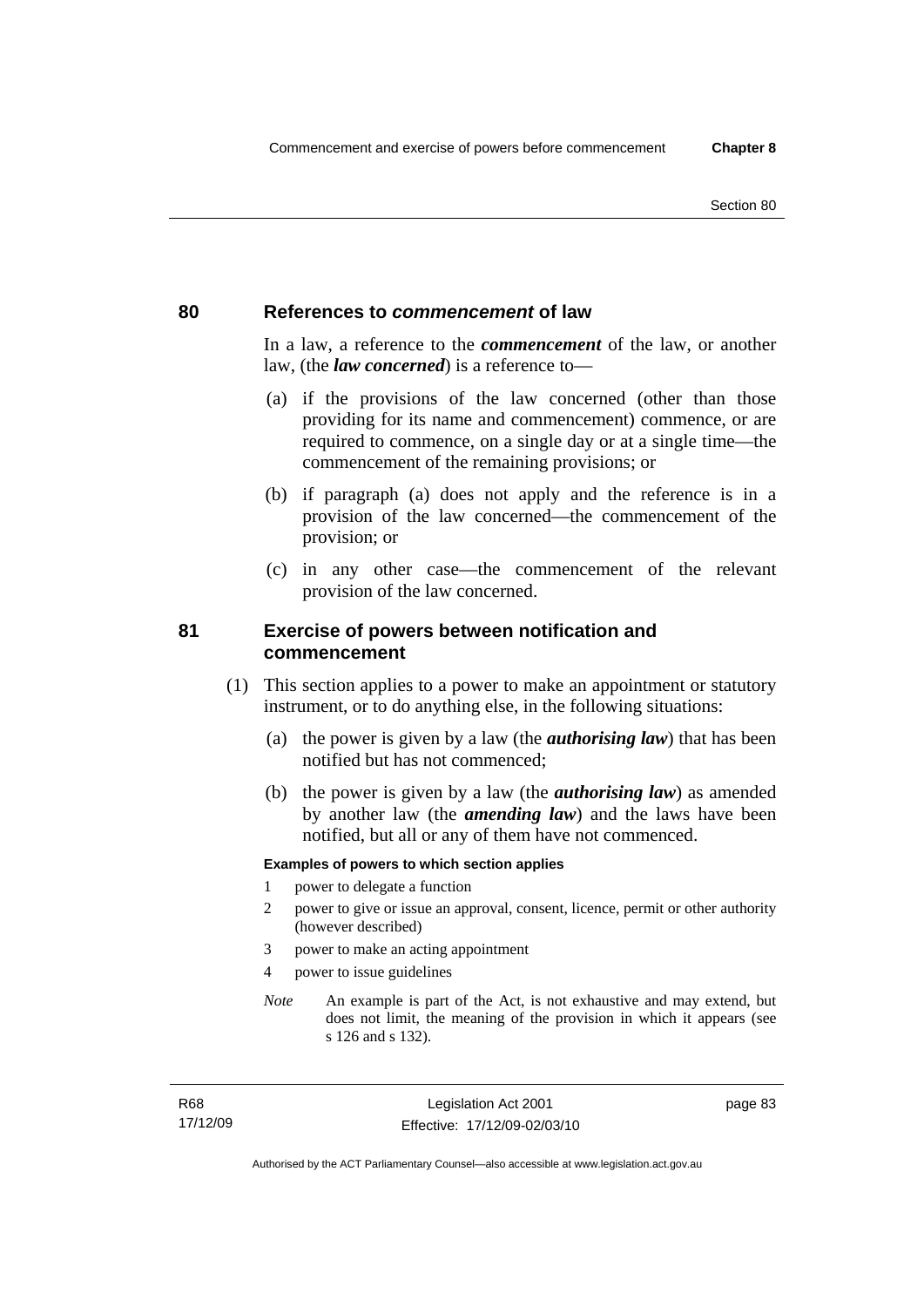- (2) To remove any doubt and without limiting subsection (1), this section applies to any of the following powers if the power is to be exercised in relation to an entity to be established by the authorising law or the authorising law as amended by the amending law:
	- (a) a power to make an appointment to the entity;
	- (b) a power to make a statutory instrument for the purposes of the entity;
	- (c) a power to do anything else in relation to the entity.

#### **Example**

This section applies to powers under an authorising law to be exercised in relation to the conduct of an election for members of a board to be established as a corporation by the authorising law.

- *Note* An example is part of the Act, is not exhaustive and may extend, but does not limit, the meaning of the provision in which it appears (see s 126 and s 132).
- (3) The power may be exercised at any time even though the authorising law, or the authorising law and amending law (or either of them), is not in force at the time.
- (4) For the exercise of the power, the authorising law, or the authorising law and amending law, are taken to be in force at the time of the exercise of the power.
- (5) Also, anything else may be done under the power at any time for the purpose of bringing, or in relation to bringing, the authorising law, or the authorising law as amended by the amending law, into operation.
- (6) If an appointment or statutory instrument made under this section declares that this subsection applies to it, then, unless the appointment or instrument commences on a different date or at a different time under another provision of this chapter, the appointment or instrument commences on—

Authorised by the ACT Parliamentary Counsel—also accessible at www.legislation.act.gov.au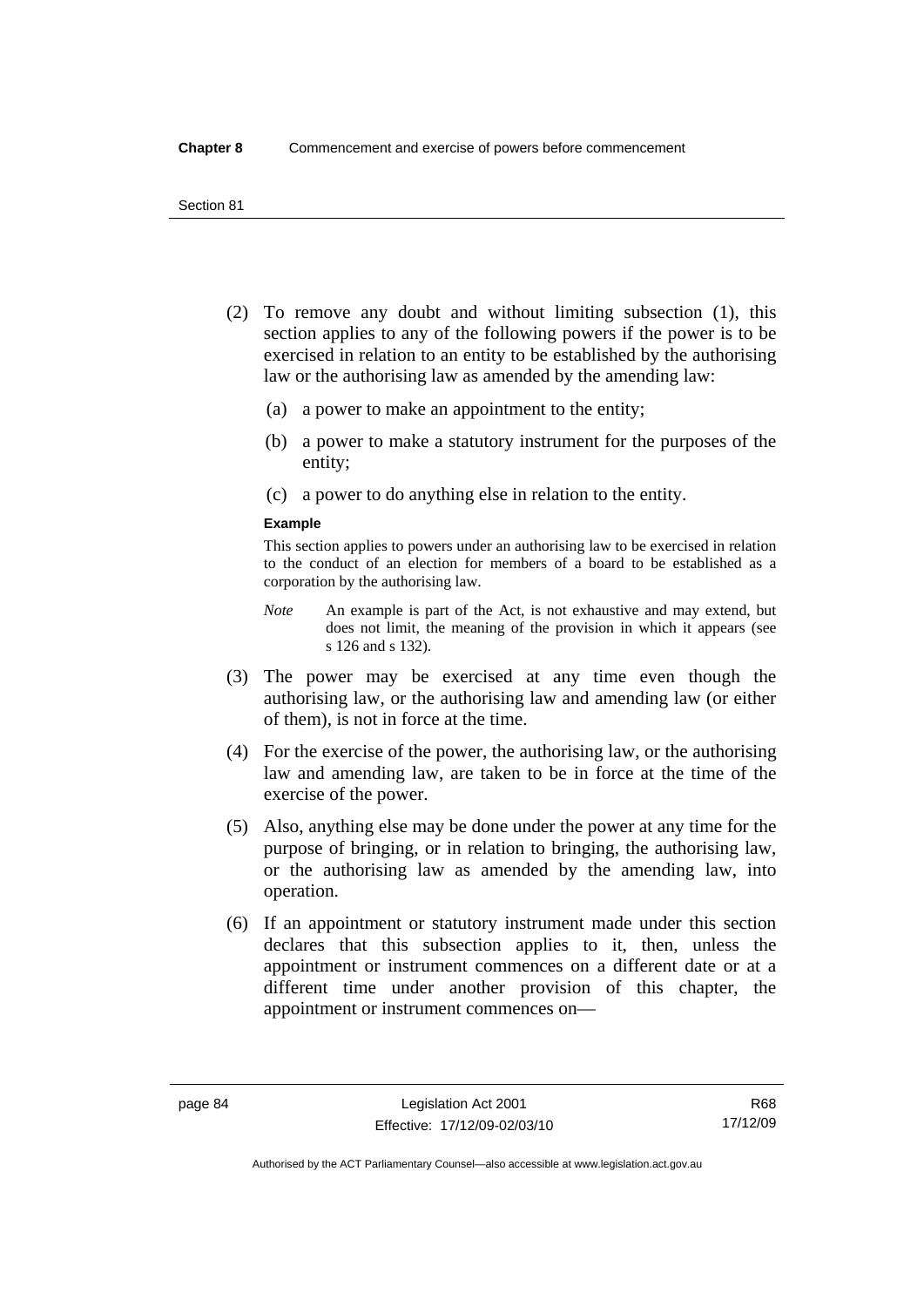- (a) for an appointment or statutory instrument that is a legislative instrument—the day after its notification day; or
- (b) for any other appointment or statutory instrument—the day after the day it is made or, if it is required under an Act or statutory instrument to be approved (however described) by the Executive, a Minister or any other entity, the day after the day it is approved.
- (7) In any other case, an appointment or statutory instrument made under this section commences on the latest of the following:
	- (a) the commencement of the authorising law or, if subsection (1) (b) applies and the amending law commences after the authorising law, the commencement of the amending law;
	- (b) on the day or at the time the appointment or instrument would have commenced if it had not been made under this section.
- (8) In the application of this section to a statutory instrument that is not a legislative instrument, a reference to the instrument being *notified*  is a reference to the instrument being made or, if it is required under an Act or statutory instrument to be approved (however described) by the Executive, a Minister or any other entity, to the instrument being approved.
- (9) This section is a determinative provision.
	- *Note* See s 5 for the meaning of determinative provisions, and s 6 for their displacement.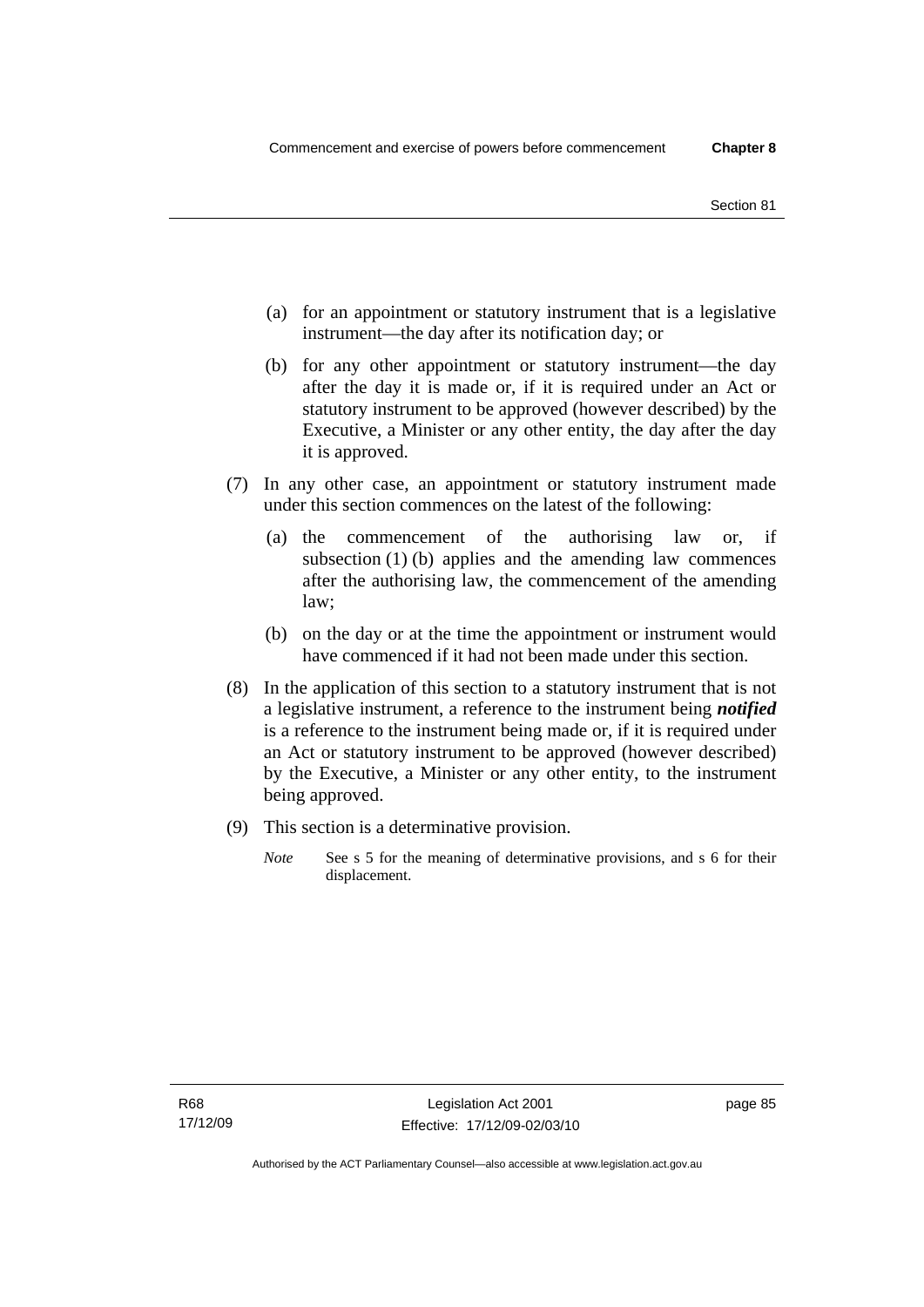Section 82

# **Chapter 9 Repeal and amendment of laws**

# **Part 9.1 General**

# **82 Definitions for ch 9**

In this chapter:

*amend* includes modify.

*law* means an Act or statutory instrument.

*Note* A reference to an Act or statutory instrument includes a reference to a provision of the Act or instrument (see s 7 and s 13).

*repeal* includes lapse and expire.

# **83 Consequences of amendment of statutory instrument by Act**

- (1) If an Act amends a statutory instrument, the instrument may be amended or repealed as if the amendment had been made by another statutory instrument of that kind.
- (2) This section is a determinative provision.
	- *Note* See s 5 for the meaning of determinative provisions, and s 6 for their displacement.

# **84 Saving of operation of repealed and amended laws**

- (1) The repeal or amendment of a law does not—
	- (a) revive anything not in force or existing when the repeal or amendment takes effect; or
	- (b) affect the previous operation of the law or anything done, begun or suffered under the law; or

Authorised by the ACT Parliamentary Counsel—also accessible at www.legislation.act.gov.au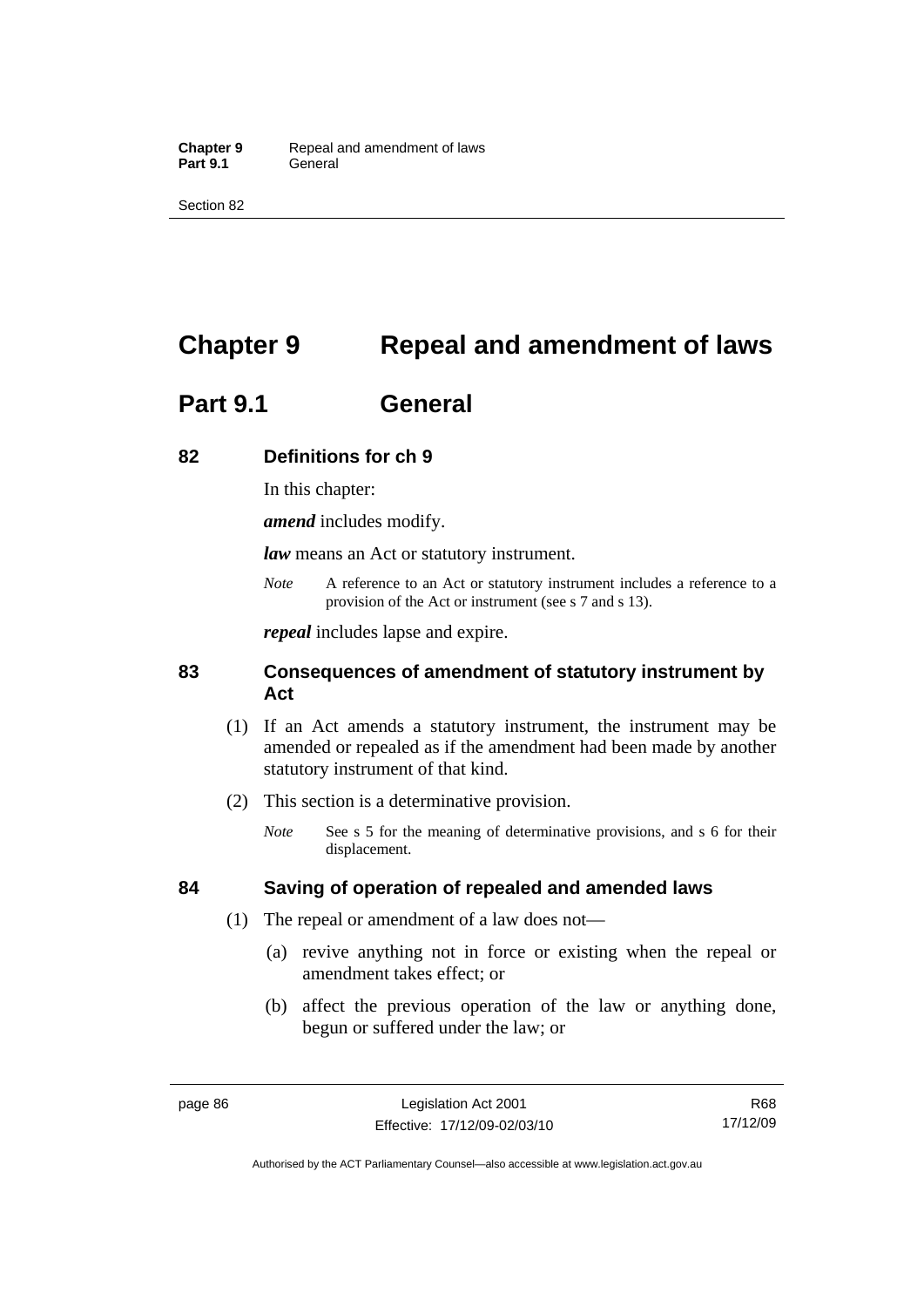- (c) affect an existing right, privilege or liability acquired, accrued or incurred under the law.
- (2) An investigation, proceeding or remedy in relation to an existing right, privilege or liability under the law may be started, exercised, continued or completed, and the right, privilege or liability may be enforced and any penalty imposed, as if the repeal or amendment had not happened.
- (3) Without limiting subsections (1) and (2), the repeal or amendment of a law does not affect—
	- (a) the proof of anything that has happened; or
	- (b) any right, privilege or liability saved by the law.
- (4) This section does not limit any other provision of this chapter and is in addition to any provision of the law by which the repeal or amendment is made.
- (5) This section is a determinative provision.

*Note* See s 5 for the meaning of determinative provisions, and s 6 for their displacement.

(6) In this section:

*liability* includes liability to penalty for an offence against the law.

*penalty* includes punishment and forfeiture.

*privilege* includes immunity.

*right* includes capacity, interest, status and title.

# **84A Creation of offences and changes in penalties**

- (1) If a law makes an act or omission an offence, the act or omission is only an offence if done or not done after the law commences.
- (2) If a law increases the maximum or minimum penalty, or the penalty, for an offence, the increase applies only to an offence committed after the law commences.

| R68      | Legislation Act 2001         |
|----------|------------------------------|
| 17/12/09 | Effective: 17/12/09-02/03/10 |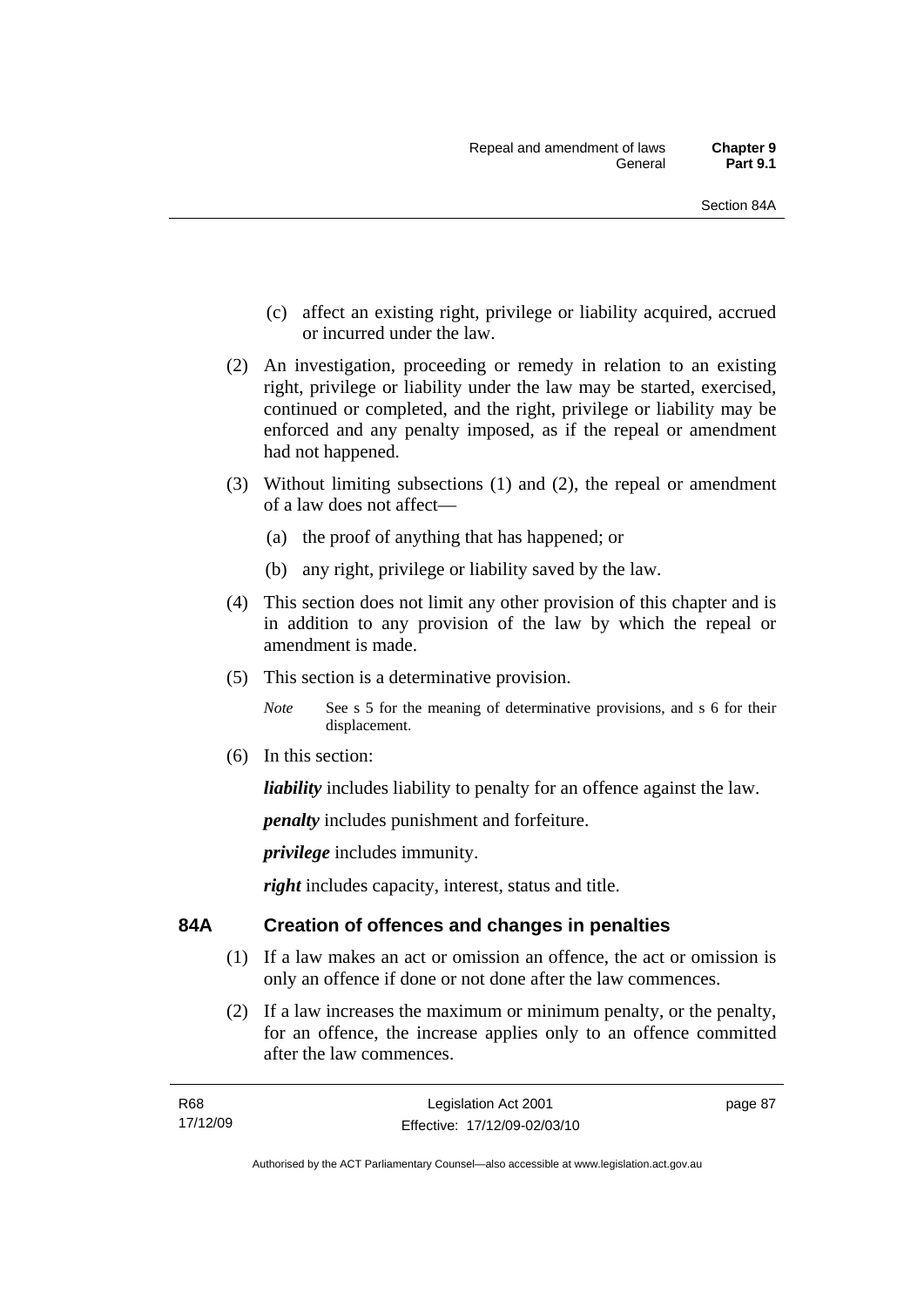| <b>Chapter 9</b> | Repeal and amendment of laws |
|------------------|------------------------------|
| <b>Part 9.1</b>  | General                      |

Section 84A

- (3) If a law reduces the maximum or minimum penalty, or the penalty, for an offence, the reduction applies to an offence committed before or after the law commences, but does not affect any penalty imposed before the law commences.
- (4) In this section:

*law* means an Act or subordinate law.

- *Note* A reference to an Act or statutory instrument includes a reference to a provision of the Act or instrument (see s 7 and s 8).
- (5) This section is a determinative provision.
	- *Note* See s 5 for the meaning of determinative provisions, and s 6 for their displacement.

page 88 Legislation Act 2001 Effective: 17/12/09-02/03/10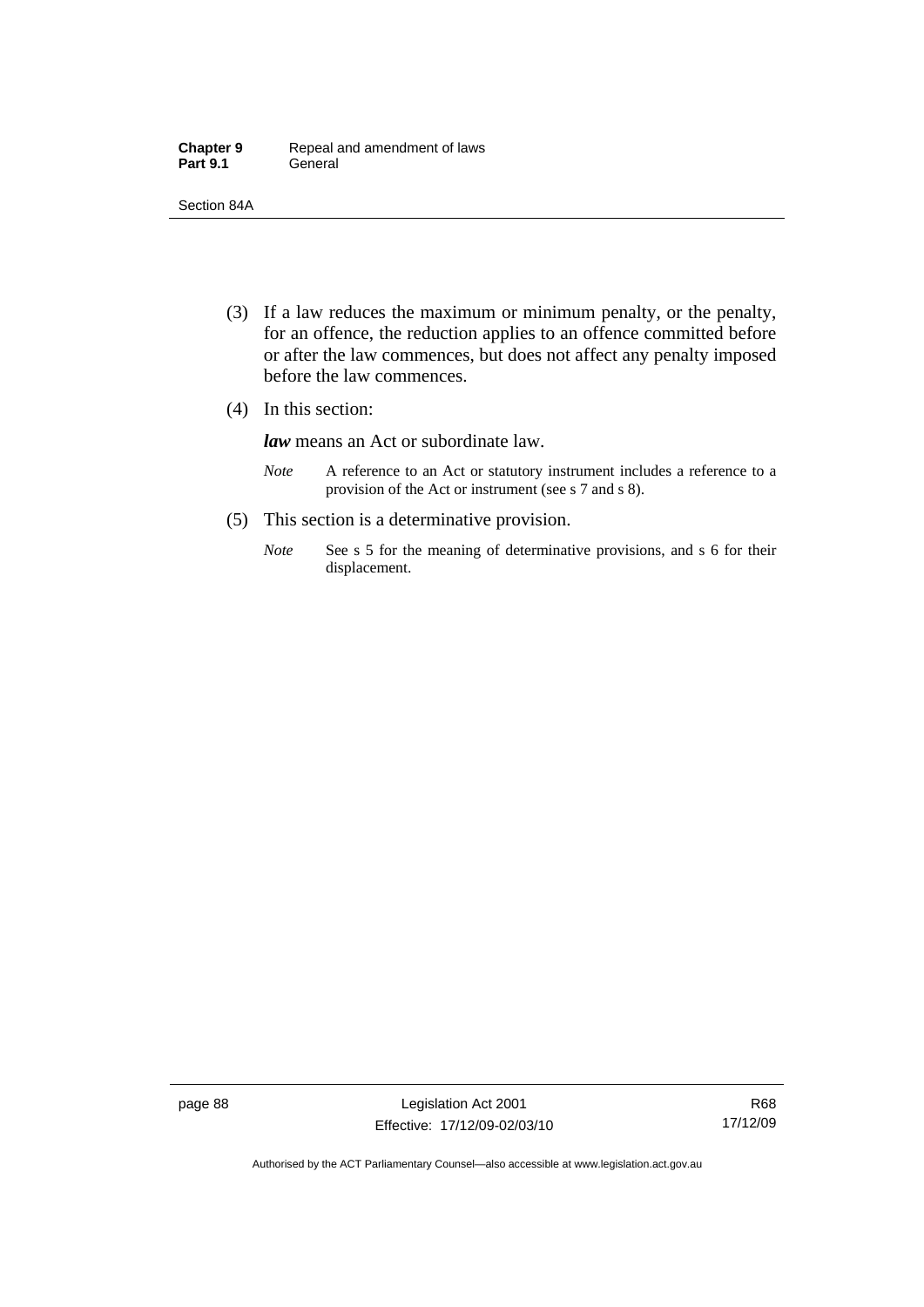# **Part 9.2 Repeal**

#### **85 When repeal takes effect**

- (1) This section applies if a law is repealed on a day.
- (2) If the law is remade on that day (with or without changes), the repeal takes effect when the remade law commences.

 (3) If the law is not remade on that day (with or without changes), the law continues in force until the end of the day and the repeal takes effect at midnight on the day.

# **86 Repealed and amended laws not revived on repeal of repealing and amending laws**

 (1) If a law (the *first law*) is repealed by another law (the *other law*), the first law is not revived only because the other law is repealed.

#### **Examples**

- 1 Act A repeals Act B. Act A is repealed. The repeal of Act A does not revive Act B.
- 2 Act A repeals Act B. Act A is automatically repealed under this Act, section 89 (Automatic repeal of certain laws and provisions). The repeal of Act A does not revive Act B.
- *Note* An example is part of the Act, is not exhaustive and may extend, but does not limit, the meaning of the provision in which it appears (see s 126 and s 132).

*Note* Under s 74, if a law commences on a day, it commences at the beginning of the day unless otherwise provided.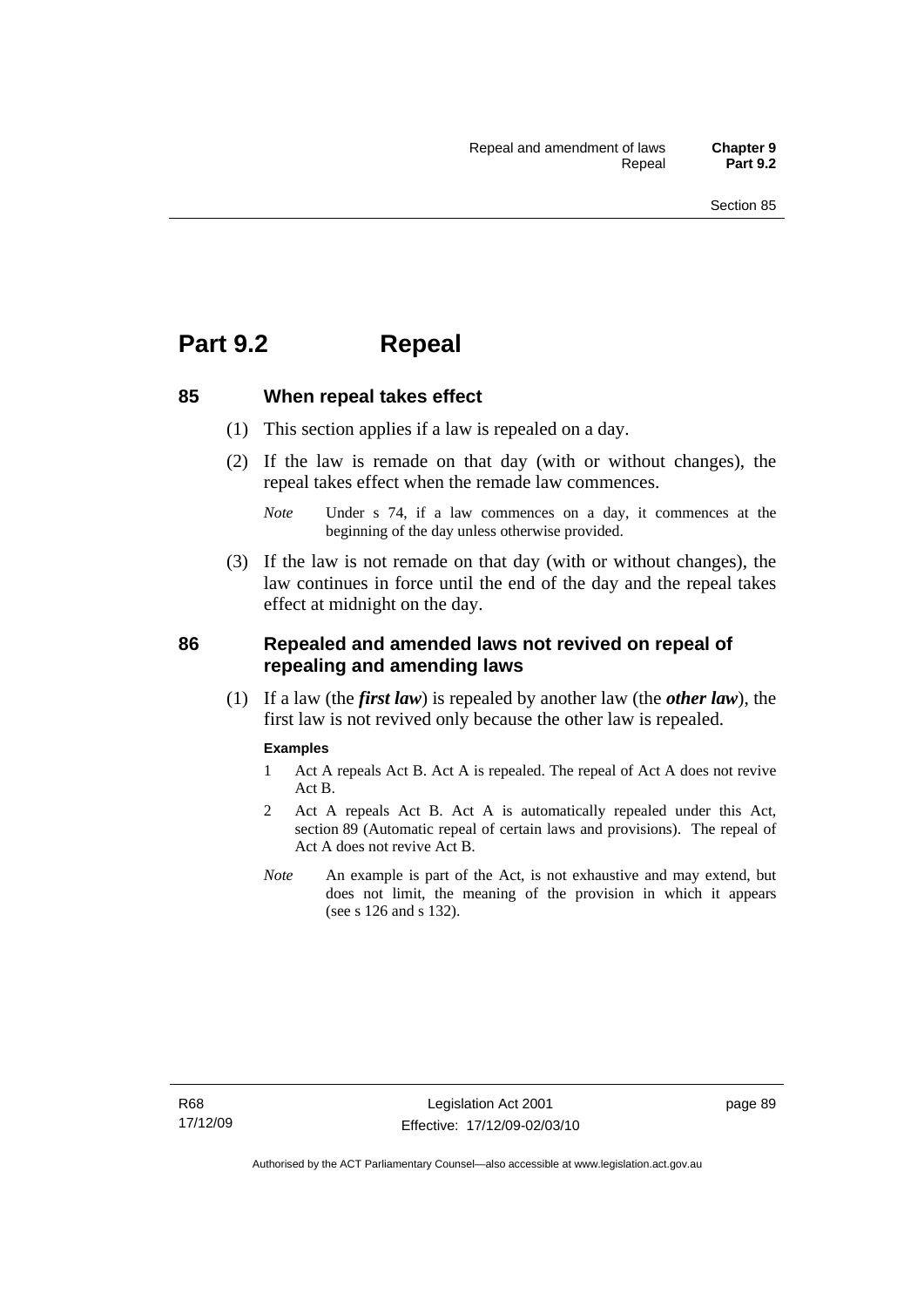Section 87

 (2) If a law (the *first law*) is amended by another law (the *other law*), the continuing operation of the amendments made by the other law is not affected only because the other law is repealed and, in particular, the first law is not revived in the form in which it was in before the amendments took effect only because of the repeal.

#### **Examples**

- 1 Act A amends Act B. Act A is repealed after it has commenced by a later Act C. The amendments made by Act A continue to operate, even though Act A has been repealed.
- 2 Act A amends Act B. Act A is automatically repealed under this Act, section 89. The amendments made by Act A continue to operate, even though Act A has been repealed.
- (3) This section does not limit any other provision of this chapter and is in addition to any provision of the law by which the repeal is made.
- (4) This section is a determinative provision.
	- *Note* See s 5 for the meaning of determinative provisions, and s 6 for their displacement.
- (5) In this section:

*amended* does not include modified.

*law* includes a rule of the common law (including equity).

## **Examples**

- 1 a common law offence
- 2 a common law rule of practice or procedure
- 3 a right to equitable relief

# **87 Commencement not undone if repealed**

- (1) If a provision of a law providing for the commencement of the law is repealed after the law has commenced, the repeal of the provision does not affect the continuing operation of the law.
- (2) If a commencement notice providing for the commencement of a law is repealed after the law has commenced, the repeal of the notice does not affect the continuing operation of the law.

R68 17/12/09

Authorised by the ACT Parliamentary Counsel—also accessible at www.legislation.act.gov.au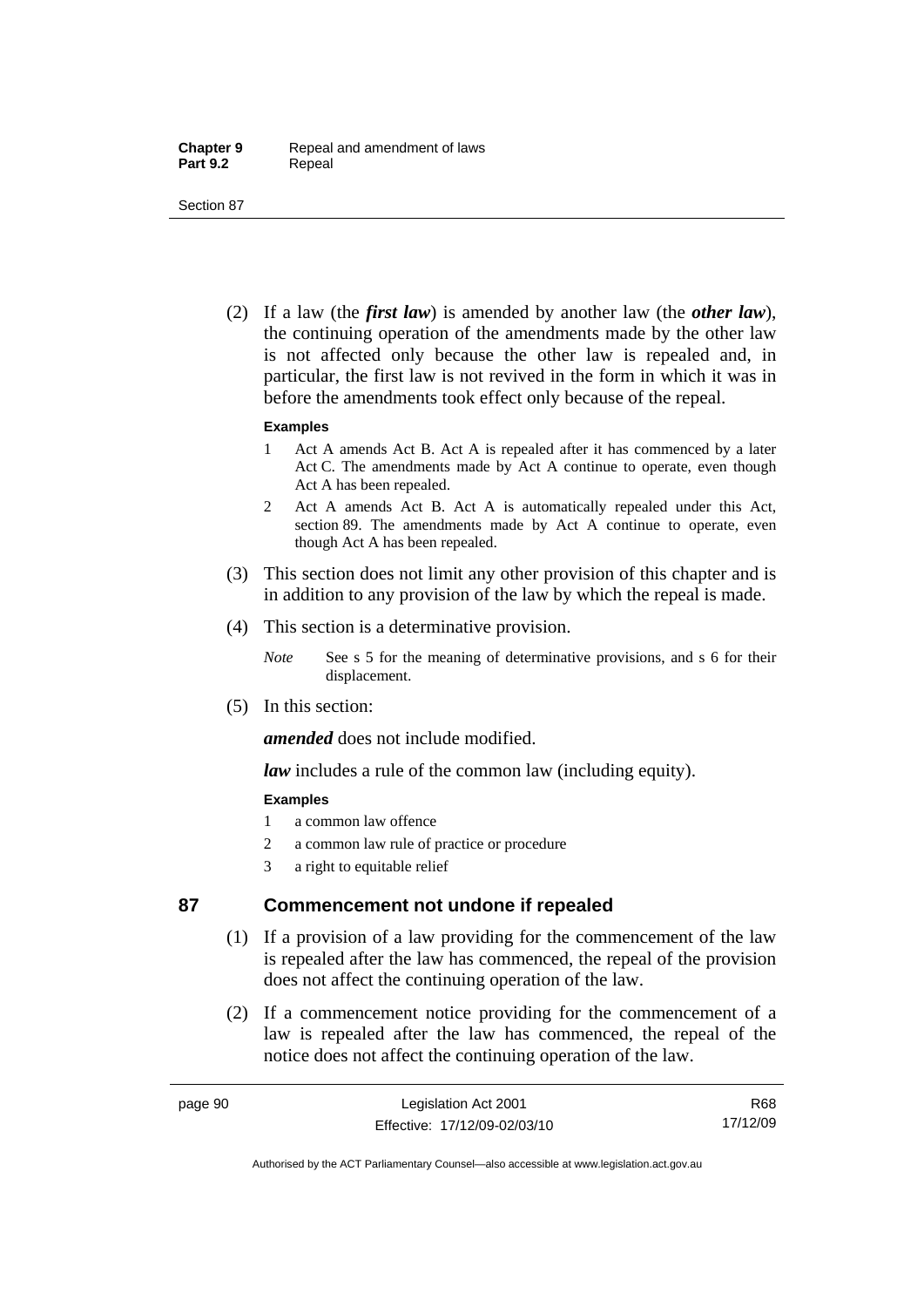- (3) This section does not limit any other provision of this chapter and is in addition to any provision of the law by which the repeal is made.
- (4) This section is a determinative provision.
	- *Note* See s 5 for the meaning of determinative provisions, and s 6 for their displacement.

## **88 Repeal does not end effect of transitional laws etc**

- (1) The continuing operation of a transitional law or validating law is not affected only because the law is repealed.
- (2) Subsection (1) does not apply to a law that is a transitional law or validating law because of modifications that it makes to another law.
- (3) If a law (the *savings law*) declares a law (the *declared law*) to be a law to which this section applies—
	- (a) the effect of the declared law does not end only because of its repeal; and
	- (b) the effect of the savings law does not end only because of its repeal.
- (4) A declaration may be made for subsection (3) about a law whether or not the Act is a law to which subsection (1) applies.
- (5) A declaration made for subsection (3) about a law does not imply that, in the absence of a declaration about it, another law is not a law to which this section applies.
- (6) This section does not limit any other provision of this chapter and is in addition to any provision of the law by which the repeal is made.
- (7) This section is a determinative provision.
	- *Note* See s 5 for the meaning of determinative provisions, and s 6 for their displacement.
- (8) To remove any doubt and without limiting section 6 (Legislation Act provisions must be applied), the application of this section to a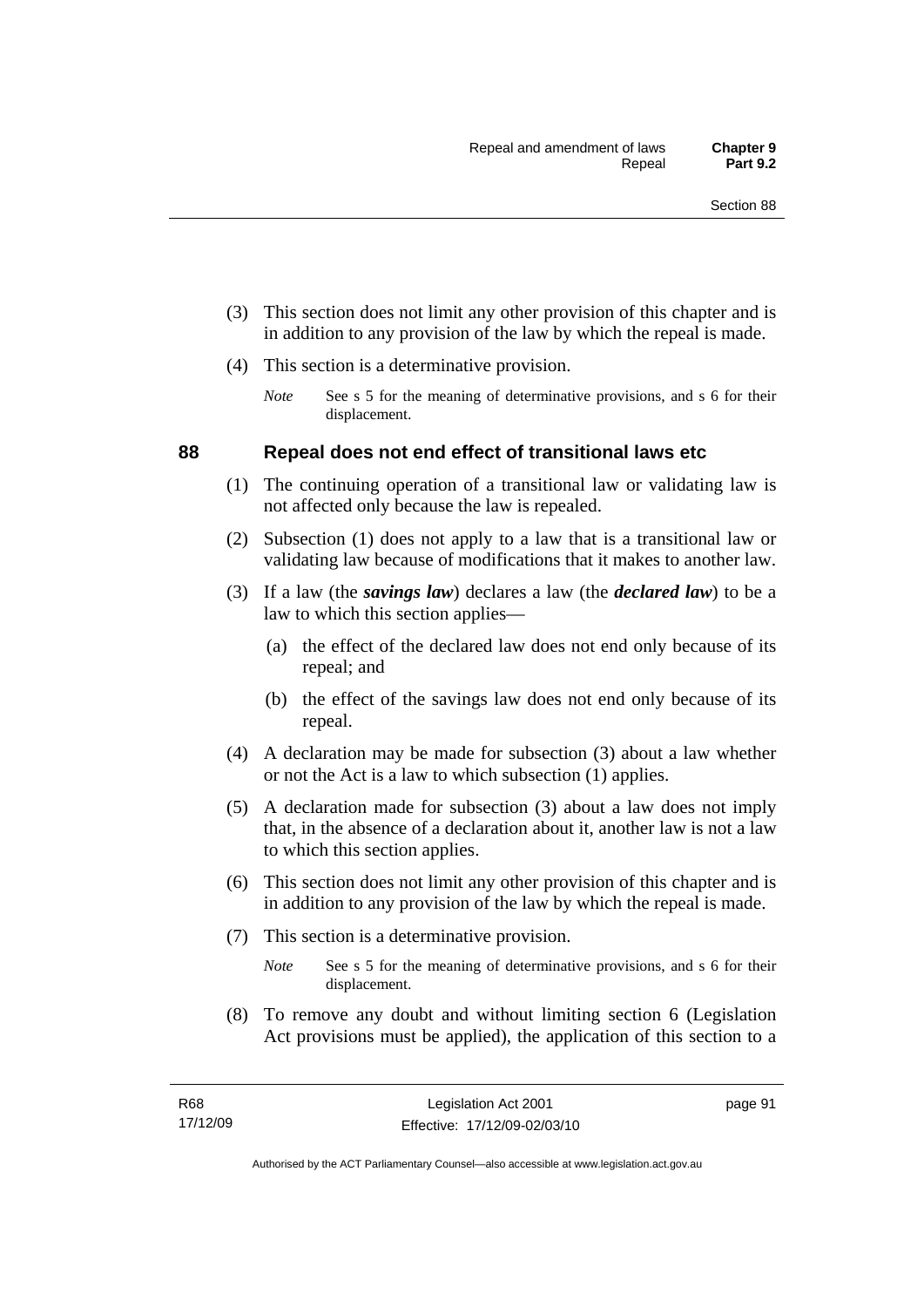#### **Chapter 9** Repeal and amendment of laws Part 9.2 **Repeal**

Section 88

law is not displaced only because the law is repealed and, in particular, the repeal of the law does not of itself imply an intention to displace the application of this section to the law.

(9) In this section:

#### *transitional law* means—

- (a) a law made or expressed to be made for a transitional purpose; or
- (b) a law that makes provision consequential on a law mentioned in paragraph (a).

#### **Examples**

- 1 a provision stating that an existing licence under a repealed Act is taken to be a licence of a particular kind under another Act and authorising the imposition of conditions under the other Act
- 2 a provision stating that a provision applies to certain applications made before the commencement of an amendment or only to applications made after the commencement of an amendment
- 3 a declaration made for subsection (3)
- *Note 1 Transitional* is defined in the dictionary to include application and savings.
- *Note 2* An example is part of the Act, is not exhaustive and may extend, but does not limit, the meaning of the provision in which it appears (see s 126 and s 132).

#### *validating law* means—

- (a) a law that validates something that is or may be invalid; or
- (b) a law that makes provision consequential on a law mentioned in paragraph (a).

#### **Examples**

- 1 a provision declaring an instrument to have been validly made and acts done in reliance on the instrument to have been validly done
- 2 a provision stating that an instrument that is declared valid is taken to have been amended in a particular way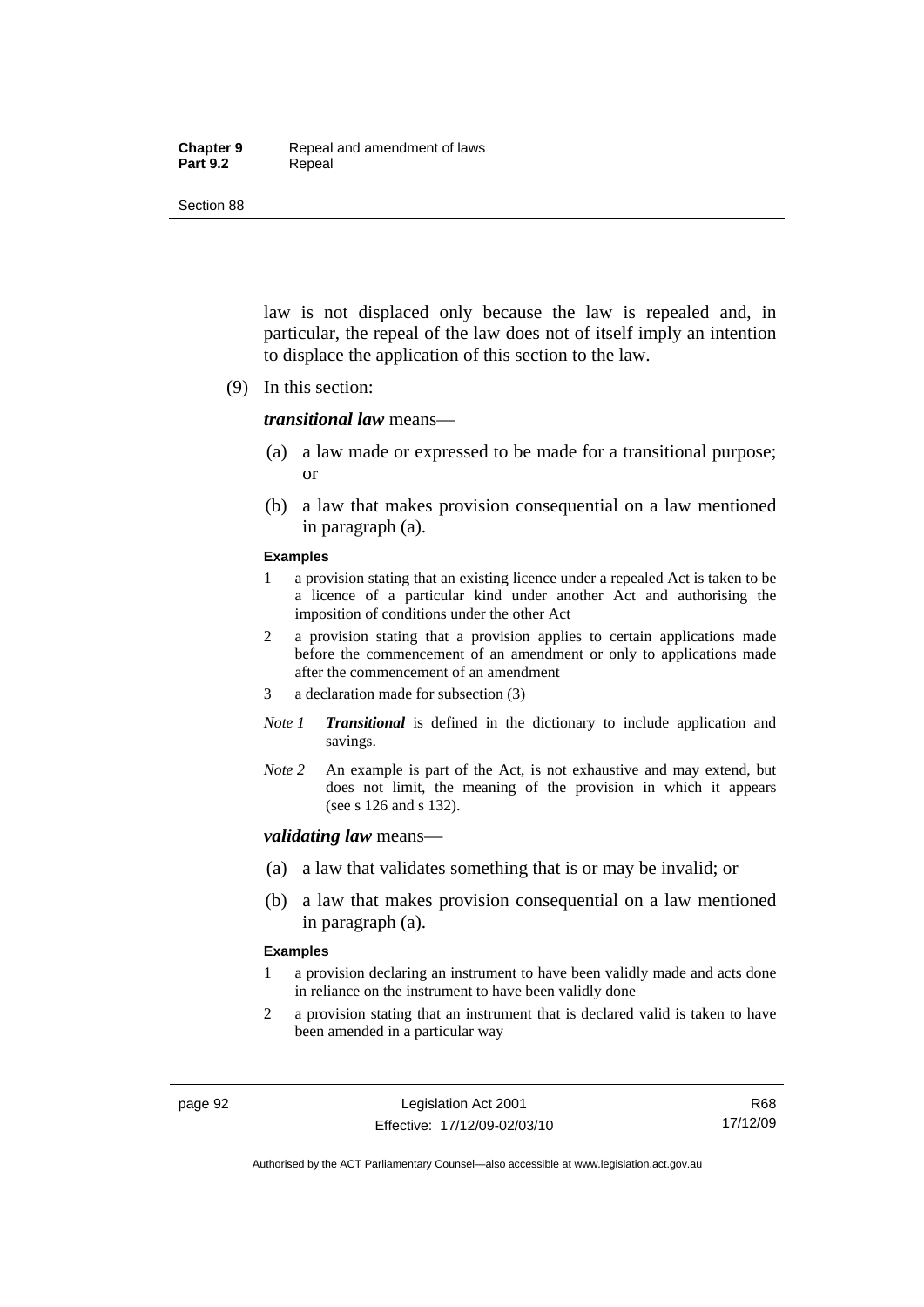#### **89 Automatic repeal of certain laws and provisions**

- (1) An amending law is automatically repealed on the day after—
	- (a) all of its provisions have commenced; or
	- (b) the last of its provisions that have not commenced are omitted or cannot commence.

#### **Example of provision that can no longer commence**

The *ABC Act 2005* includes a provision that amends the *XYZ Act 2000*. Before the provision commences, the *XYZ Act 2000* is repealed. The provision can, therefore, no longer commence.

- *Note* An example is part of the Act, is not exhaustive and may extend, but does not limit, the meaning of the provision in which it appears (see s 126 and s 132).
- (2) An appropriation Act is automatically repealed on the last day of the financial year for which it makes appropriations.
- (3) An amending provision of a law is automatically repealed immediately after all of the amendments and repeals made by it (or to which it relates) have commenced.
- (4) A commencement provision of a law is automatically repealed immediately after all of the provisions of the law have commenced.
- (5) A commencement notice is automatically repealed on the day after the day, or the last of the days, fixed or otherwise determined by the notice for the commencement of a law.
- (6) If an instrument making, or evidencing, an appointment (including an acting appointment) is a legislative instrument, the instrument is automatically repealed—
	- (a) on the day the appointment ends; or
	- (b) if the instrument makes 2 or more appointments that end on different days—on the day the last-ending appointment ends.
- (7) A repeal under this section has effect for all purposes, including, for example, any other provisions of this chapter about repeals.

Authorised by the ACT Parliamentary Counsel—also accessible at www.legislation.act.gov.au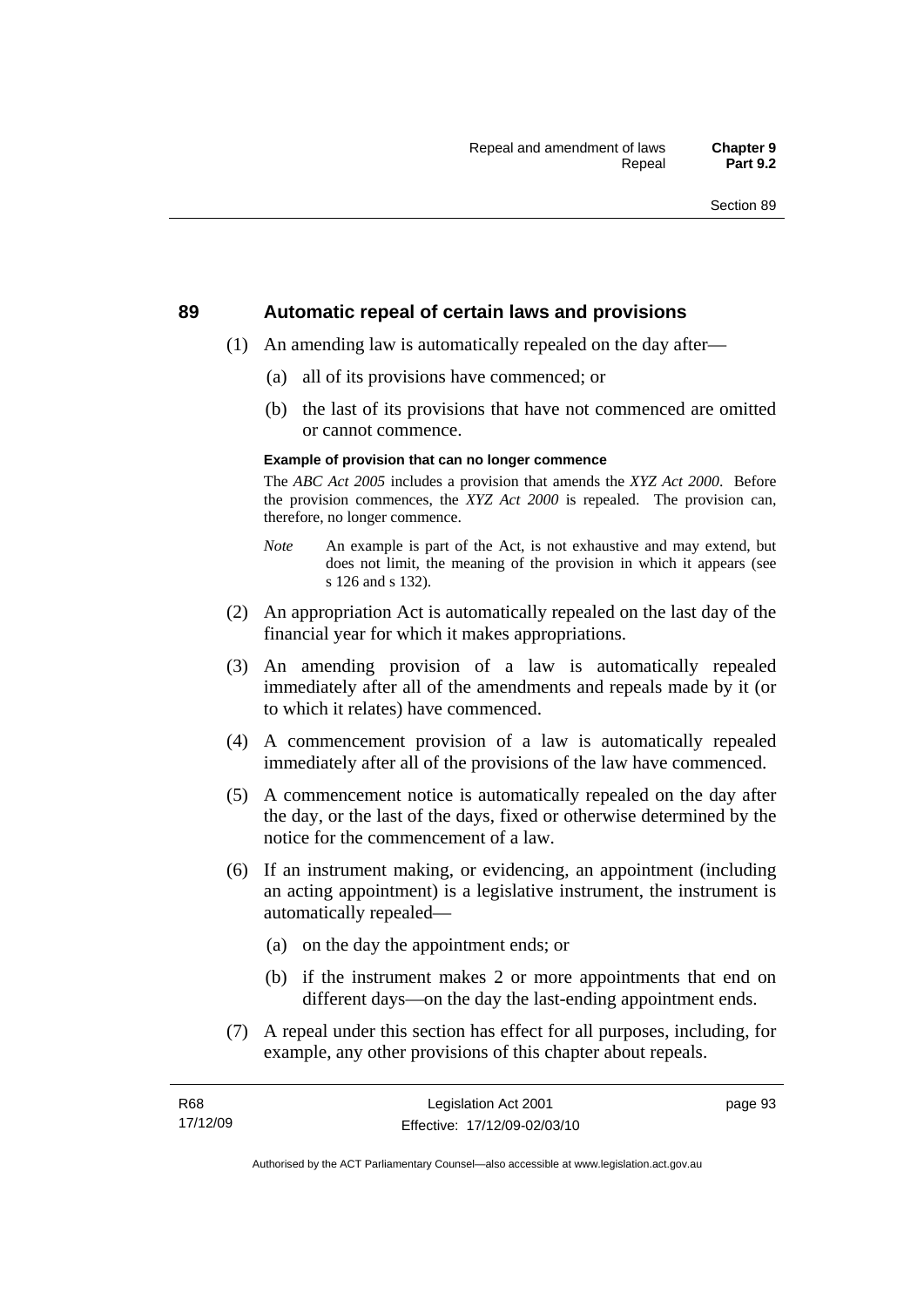- (8) If apart from this subsection a law would be automatically repealed on a day that is earlier than its notification day, the law is instead automatically repealed on the day after its notification day.
- (9) In the application of subsection (8) to a statutory instrument that is not a legislative instrument, a reference to the instrument's *notification day* is a reference to the day after the day it is made or, if it is required under an Act or statutory instrument to be approved (however described) by the Executive, a Minister or any other entity, the day after the day it is approved.
- (10) This section does not limit any other provision of this chapter.
- (11) This section is a determinative provision.
	- *Note* See s 5 for the meaning of determinative provisions, and s 6 for their displacement.
- (12) In this section:

*amend* does not include modify.

*amending law* means a law that consists only of provisions of the following kinds:

- (a) for an Act—the Act's long title;
- (b) a preamble or recital (however described);
- (c) a provision about the law's name;
- (d) a provision about the law's commencement;
- (e) a provision about the purposes of the law or any of its provisions;
- (f) a provision about the effect of notes;
	- *Note* A note itself is not part of an Act or statutory instrument (see s 127).

Authorised by the ACT Parliamentary Counsel—also accessible at www.legislation.act.gov.au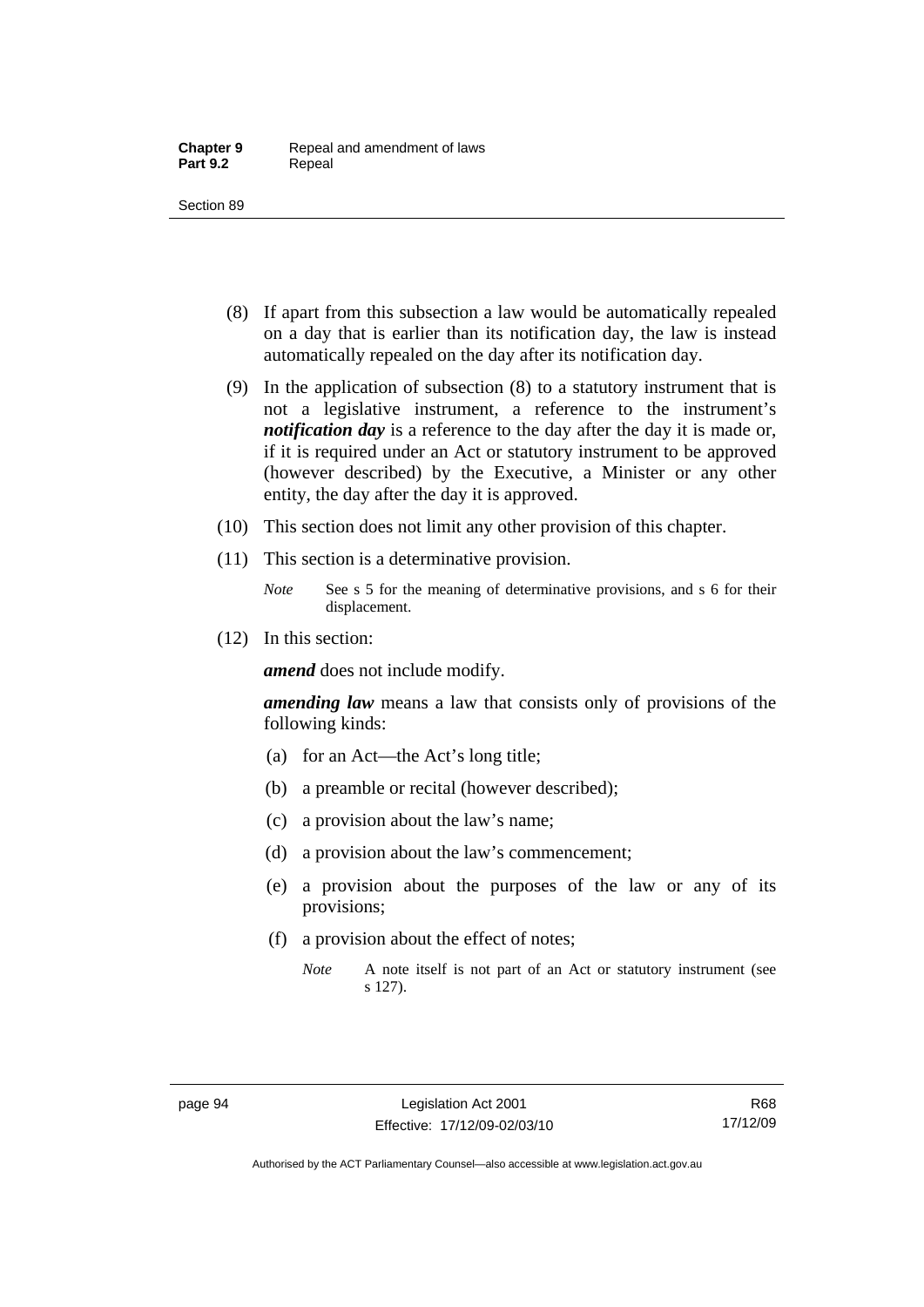- (g) a provision providing for the amendment or repeal of a law (including a provision identifying the amended or repealed law);
- (h) a provision declaring a law to be a law to which section 88 (Repeal does not end effect of transitional laws etc) applies;
- (i) a provision about the renumbering of a law;
- (j) a provision authorising or requiring something to be done under chapter 11 (Republication of Acts and statutory instruments).

#### **Example for par (e)**

an objects provision

*amending provision*, of a law, means a provision of the law that only amends or repeals a law, and includes—

- (a) any other provision (for example, a schedule) of the law that only identifies the law amended or repealed; and
- (b) any other provision (for example, a part heading) of the law that only identifies (or groups) provisions that are amended or repealed.

*appropriation Act*—see the *Financial Management Act 1996*, dictionary.

*commencement provision*, of a law, means a provision of the law that only provides for the commencement of the law.

#### **Example 1 for s 89**

The *Hypothetical Amending Act 2002* repeals and amends a number of Acts. The Act contains the following provisions:

- a long title
- a provision about the Act's name
- a provision about the Act's commencement
- repealing provisions (that is, a provision stating that the Act repeals the Acts mentioned in schedule 1 and a schedule (schedule 1) setting out the names of the repealed Acts)

page 95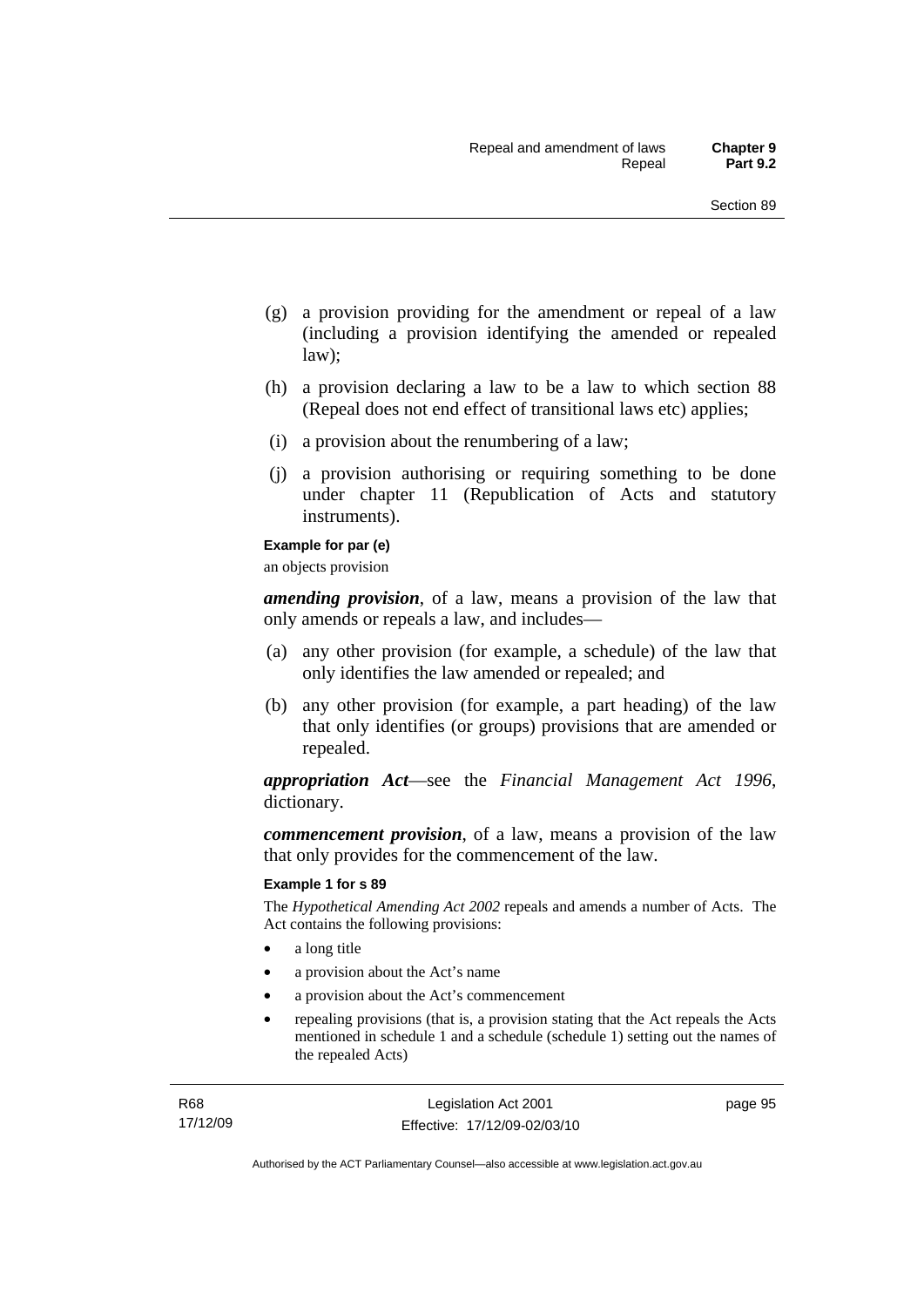- amending provisions (that is, a provision stating that the Act amends the Acts mentioned in schedule 2 and a schedule (schedule 2) setting out the amended Acts and the amendments of them)
- a provision about the application of this Act, section 88 (Repeal does not end effect of transitional laws etc) to a provision being repealed
- a provision requiring an amended Act (the *XYZ Act 1990*), or a provision of the *XYZ Act 1990*, to be renumbered in the next republication of the Act under this Act.

The Act contains no other provisions. Its repealing provisions, and its other provisions apart from the naming provision, the commencement provision and the amending provisions, commence on the day after its notification day, 22 March 2002. Its amending provisions commence on a date fixed by the Minister by written notice, 12 April 2002. The Act is automatically repealed under section 89 on the day after all of its provisions have commenced, 13 April 2002.

#### **Example 2 for s 89**

The *Example Act 2001* contains provisions establishing a new licensing scheme. It also amends several Acts and repeals others. Because it contains the scheme provisions, it is not an amending law covered by subsection (1). It is, therefore, not automatically repealed under section 89.

#### **Example 3 for s 89—see s (12), def** *amending provision*

The *Plant Diseases Act 2003* (hypothetical), part 6 is as follows:

#### Part 6 Repeals and consequential amendment

- **42 Repeal of Plant Diseases Act 1934**
	- The *Plant Diseases Act 1934* A1934-21 is repealed.
- **43 Repeal of Plant Diseases Regulation 1938** The *Plant Diseases Regulation 1938* (made on 11 February 1938) is repealed.
- **44 Administrative Decisions (Judicial Review) Act 1989, schedule 1, new item 6**  *insert* 
	- 6 This Act does not apply to decisions of the Minister under the *Plant Diseases Act 2003*, part 3 (Measures for the control of diseases and pests).

Under the definition of *amending provision*, the heading to part 6, as well as the contents of part 6, are automatically repealed under section 89.

*Note* An example is part of the Act, is not exhaustive and may extend, but does not limit, the meaning of the provision in which it appears (see s 126 and s 132).

Authorised by the ACT Parliamentary Counsel—also accessible at www.legislation.act.gov.au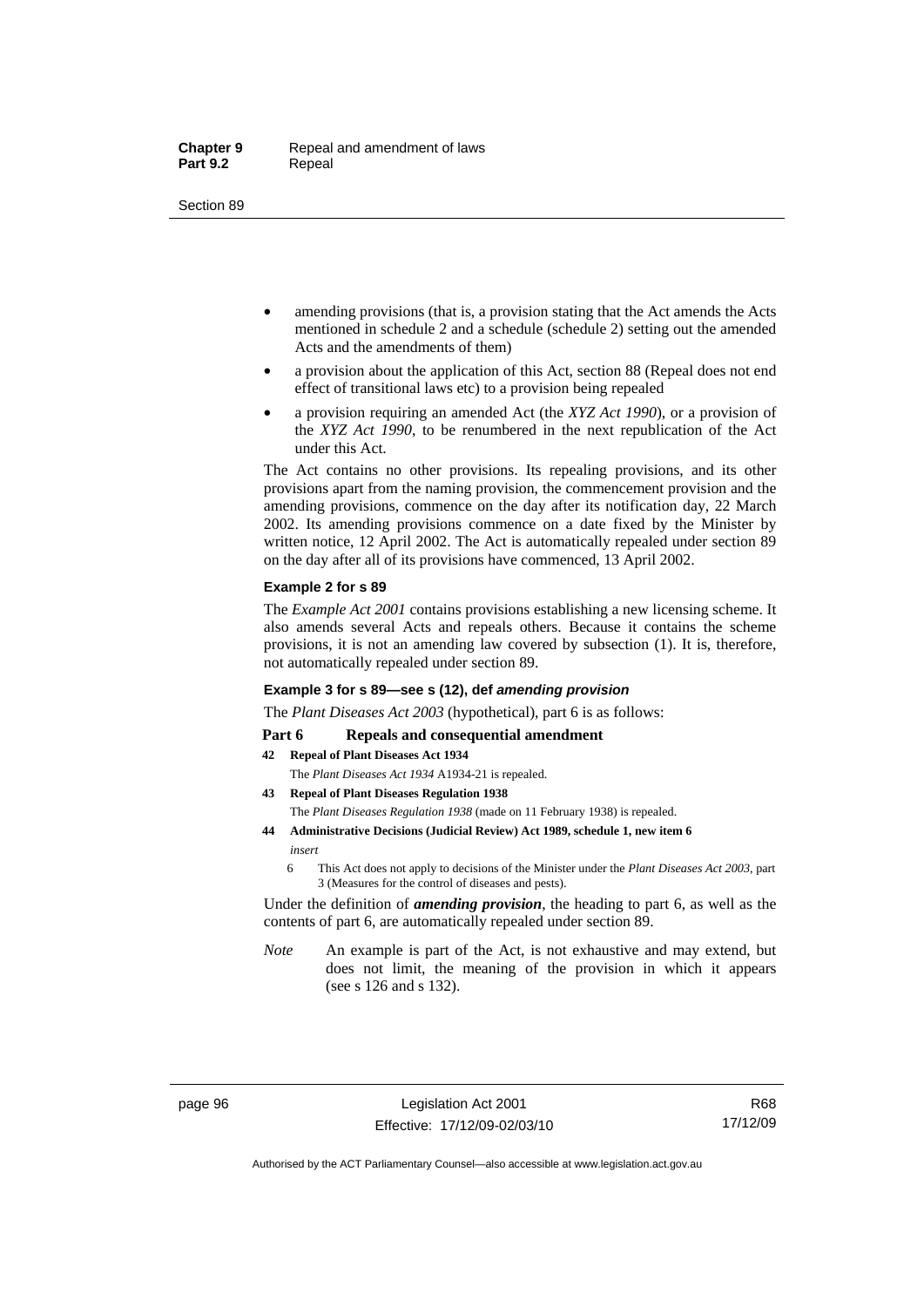## **Part 9.3 Amendment**

## **90 Law and amending laws to be read as one**

A law and all laws amending it are to be read as one.

## **91 Insertion of provisions by amending law**

- (1) This section applies if a law (the *amending law*) amends another law (the *amended law*) by inserting any of the following provisions, and does not exactly specify the position in the amended law where it is to be inserted:
	- (a) a chapter, part, division, subdivision, section or subsection (an *inserted chapter, part, division, subdivision, section* or *subsection*);
	- (b) a paragraph (an *inserted paragraph*);
	- (c) a subparagraph (an *inserted subparagraph*);
	- (d) a sub-subparagraph (an *inserted sub-subparagraph*);
	- (e) a definition (an *inserted definition*);
	- (f) any other provision (a *miscellaneous inserted provision*).
- (2) An inserted chapter, part, division, subdivision, section or subsection is inserted in the appropriate numerical or alphanumerical position in the amended law.
- (3) An inserted paragraph is inserted in the appropriate alphabetical position in the amended law.
- (4) An inserted subparagraph is inserted in the appropriate numerical or alphanumerical position in the amended law.
- (5) An inserted sub-subparagraph is inserted in the appropriate alphabetical position in the amended law.

page 97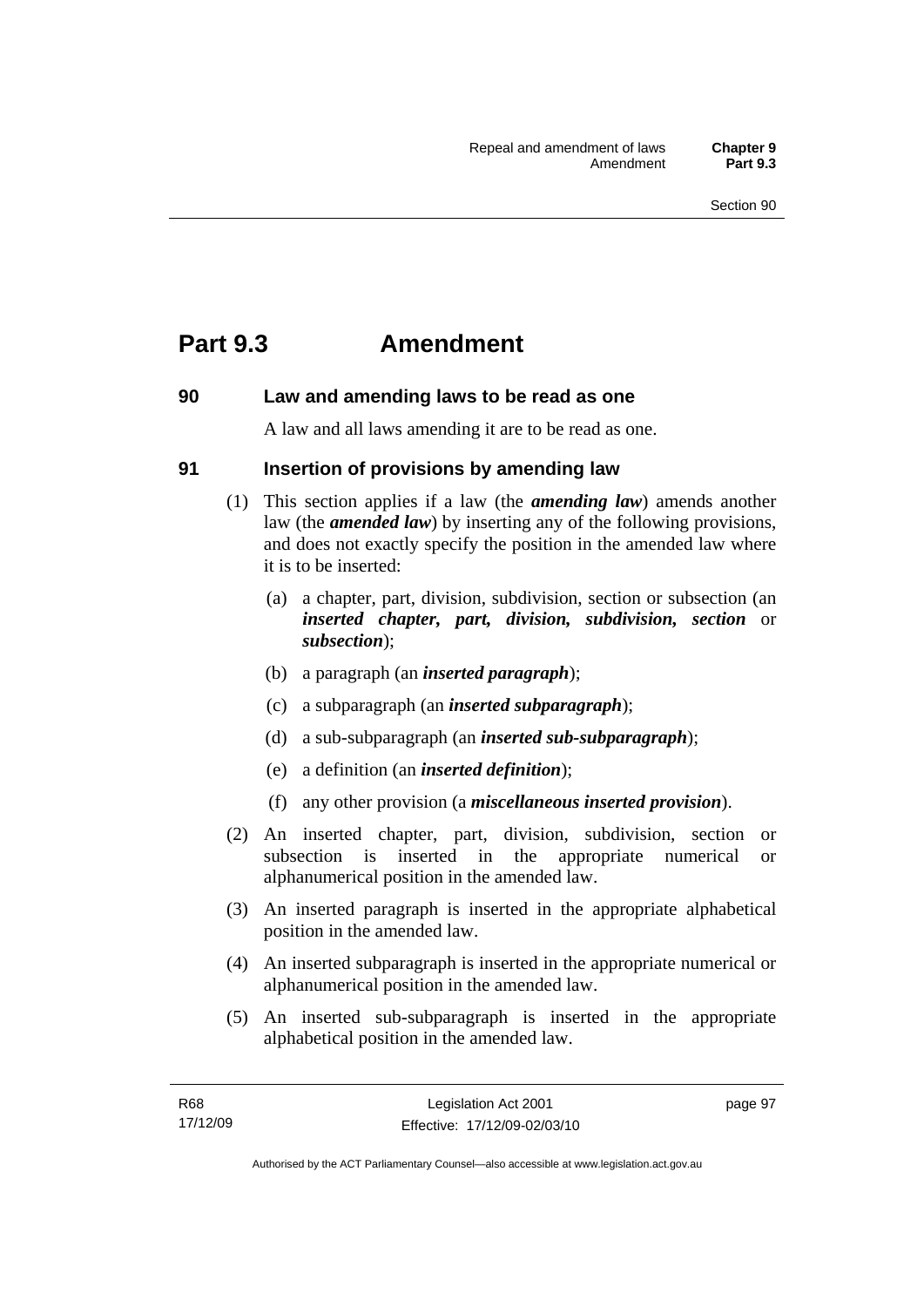- (6) An inserted definition is inserted in the appropriate alphabetical position (worked out on a letter-by-letter basis) in a series of definitions in the amended law.
- (7) A miscellaneous inserted provision is inserted in the appropriate position in the amended law.
- (8) In applying this section to a law that is divided otherwise than into sections, a reference to a section or subsection is a reference to a corresponding provision of the law.
- (9) In working out the appropriate position where a provision is to be inserted in the amended law, regard may be had to the following:
	- (a) the provision number or letter;
	- (b) the heading of the relevant amending provision of the amending law;
	- (c) any other amendments in the amending law including the order of amendments;
	- (d) anything else in the amending law or amended law;
	- (e) current legislative drafting practice.

#### **Examples**

- 1 If a part numbered '3' is to be inserted into an amended law with an existing sequence of parts 'part 1—part 2—part 4', inserted part 3 is inserted between parts 2 and 4.
- 2 If a division numbered '2.2A' is to be inserted into an amended law with an existing sequence of divisions in part 2 'division 2.1—division 2.2 division 2.3', inserted division 2.2A is inserted between divisions 2.2 and 2.3.
- 3 If a section numbered '6AA' is to be inserted into an amended law with an existing sequence of sections 'section 6—section 6A—section 6B', inserted section 6AA is inserted between sections 6A and 6B.
- 4 If a section numbered '7A' is to be inserted (by an amending section headed 'New section 7A', with the command '*in division 2.2, insert*') into an amended law with an existing sequence 'section 7 [in division 2.2] division 2.3 heading—section 8', inserted section 7A is inserted between section 7 and the division 2.3 heading (that is, at the end of division 2.2).

Authorised by the ACT Parliamentary Counsel—also accessible at www.legislation.act.gov.au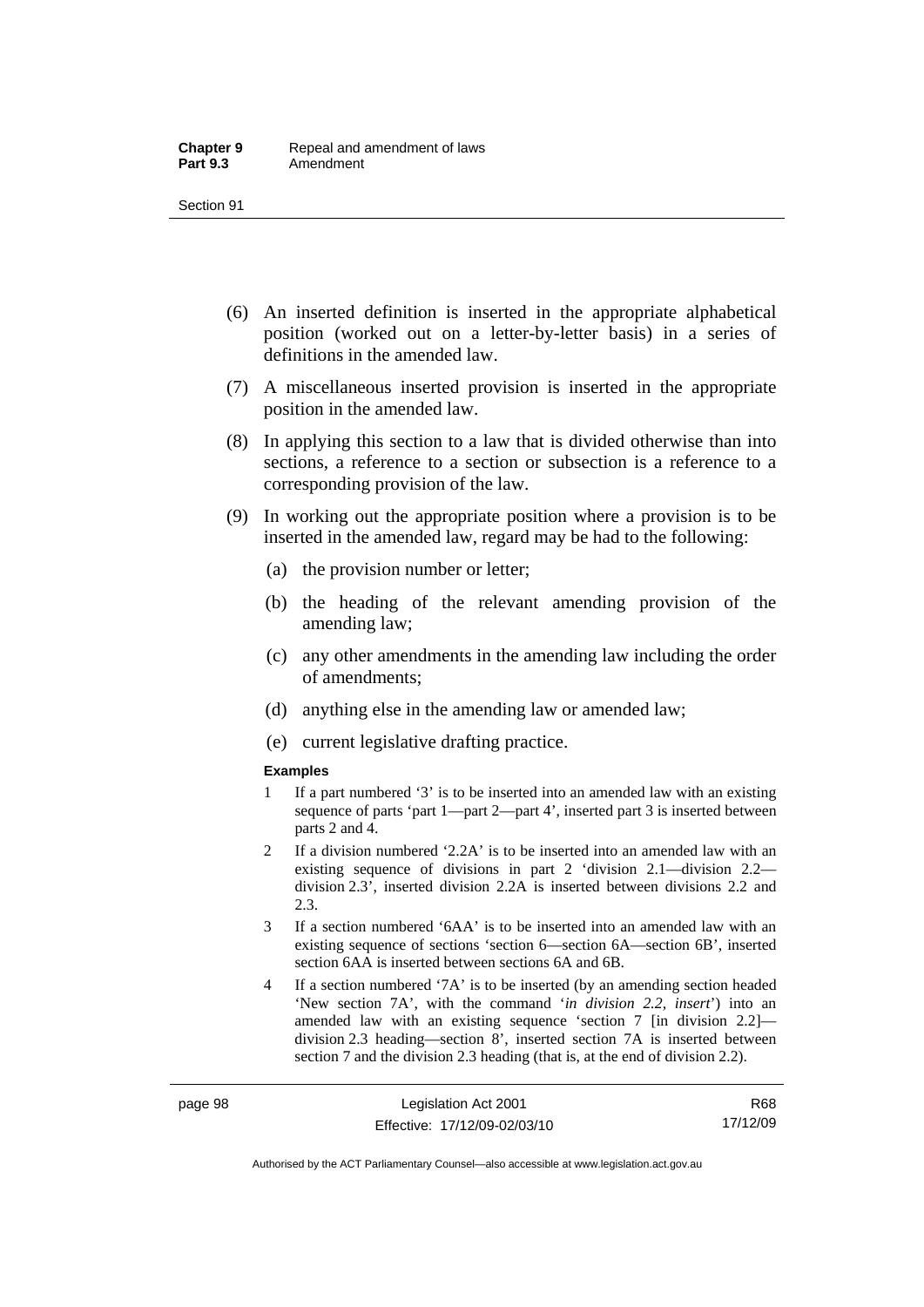- 5 If a section numbered '7A' is to be inserted (by an amending section headed 'New section 7A', with the command '*in division 2.3, insert*') into an amended law with an existing sequence 'section 7 [in division 2.2] division 2.3 heading—section 8', inserted section 7A is inserted between the division 2.3 heading and section 8 (that is, at the beginning of division 2.3).
- *Note* An example is part of the Act, is not exhaustive and may extend, but does not limit, the meaning of the provision in which it appears (see s 126 and s 132).
- (10) This section is a determinative provision.
	- *Note* See s 5 for the meaning of determinative provisions, and s 6 for their displacement.
- (11) In this section:

*insert* includes relocate.

#### **92 Amendment to be made wherever possible**

- (1) If a law amends another law—
	- (a) by omitting a word; or
	- (b) by substituting a word for another word; or
	- (c) by inserting a word before or after a particular word;

the amendment is to be made wherever possible in the other law.

#### **Example**

The *XYZ Amendment Act 2002* is expressed to omit the word 'authorised' from the *ABC Act 1998*, section 20. The word 'authorised' is used once in the section 20 heading, 3 times in section 20 (1), twice in section 20 (3), once in an example to section 20 (4) and twice in a note to section 20 (5). The amendment omits each of those references to the word 'authorised'.

- *Note* An example is part of the Act, is not exhaustive and may extend, but does not limit, the meaning of the provision in which it appears (see s 126 and s 132).
- (2) This section is a determinative provision.
	- *Note* See s 5 for the meaning of determinative provisions, and s 6 for their displacement.

| R68      | Legislation Act 2001         | page 99 |
|----------|------------------------------|---------|
| 17/12/09 | Effective: 17/12/09-02/03/10 |         |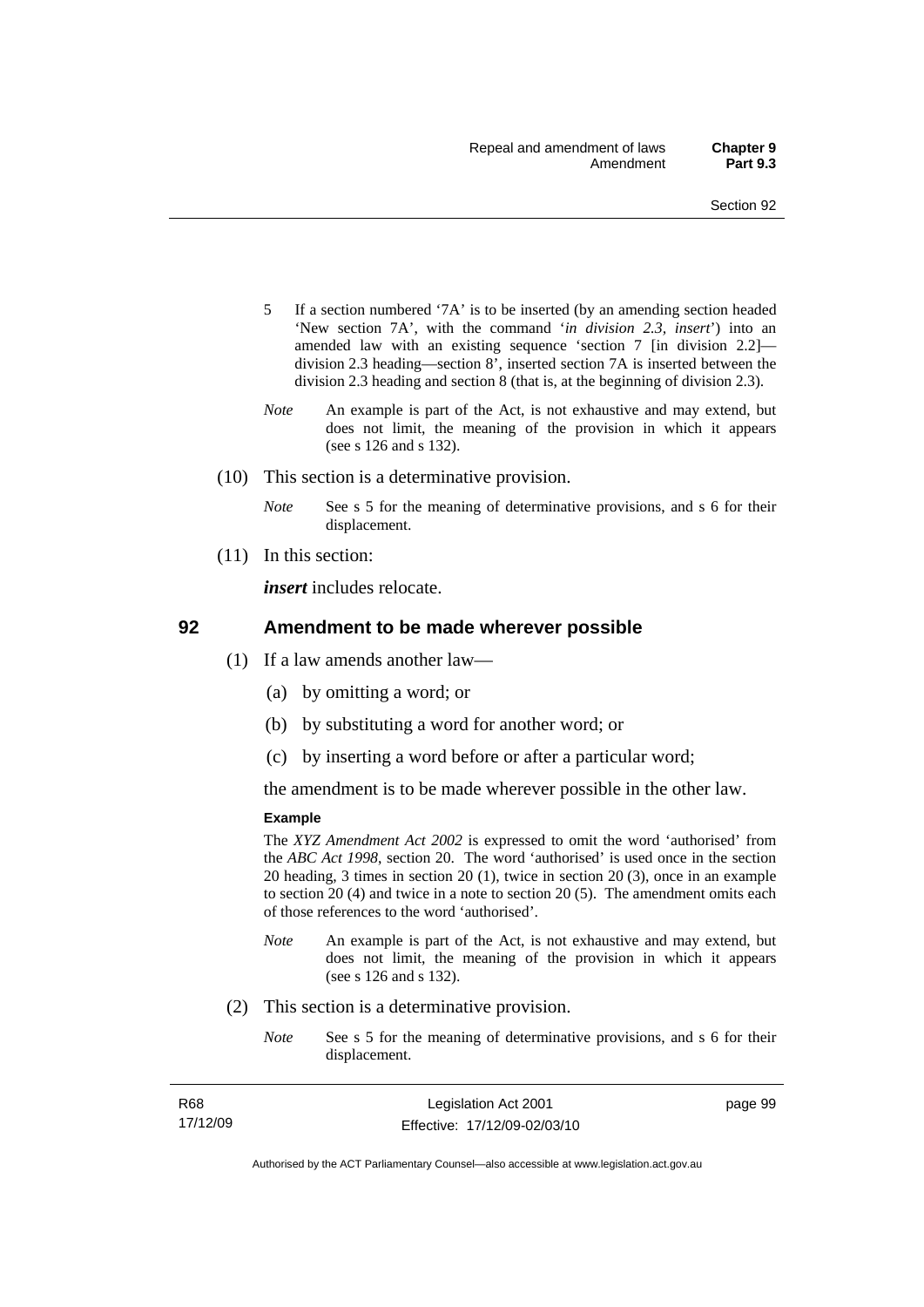## **93 Provisions included in another provision for amendment purposes**

- (1) This section applies for the purpose of amending a law.
- (2) The heading to a chapter, part, division, subdivision, schedule, dictionary, section or any other provision of the law forms part of the provision to which it is a heading.
- (3) An example at the end of a provision of the law is part of the provision unless the example is expressed in a way that indicates that it applies only to another provision.
- (4) A note at the end of a provision of the law is taken, for this section, to be part of the provision unless the note is expressed in a way that indicates that it applies only to another provision.
- (5) However, a note in a law is not, for any other purpose, part of the law.

*Note* Section 127 (Material that is not part of Act or statutory instrument) deals with the status of notes.

- (6) A penalty at the end of a subsection of the law—
	- (a) is part of the subsection unless the penalty is expressed in a way that indicates that it applies only to other subsections of the section; or
	- (b) if the penalty is expressed in a way that indicates that it applies only to other subsections—is part of the section.
- (7) A penalty at the end of a section of the law that is not divided into subsections is part of the section.
- (8) The word 'and', 'or' or 'but', or a similar word, at the end of a paragraph, subparagraph, sub-subparagraph or another provision of the law is part of the provision.

Authorised by the ACT Parliamentary Counsel—also accessible at www.legislation.act.gov.au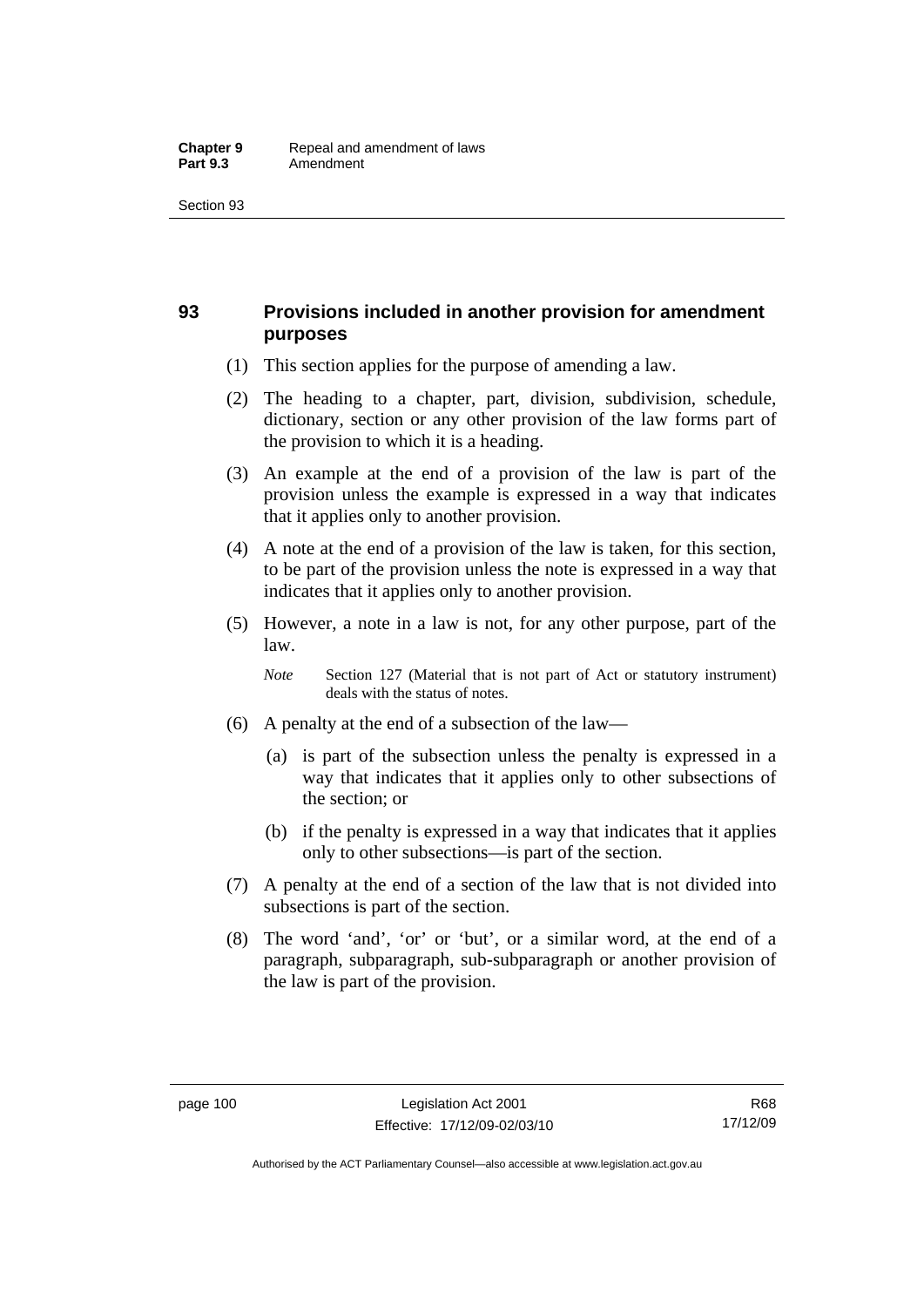- (9) In working out whether an example or note is at the end of a provision of the law, any penalty is to be disregarded, and, for an example, any note is to be disregarded.
- *Note* According to current legislative drafting practice, examples, notes and penalties to a provision are arranged in the following order at the end of provisions:
	- 1 penalty (first)
	- 2 examples
	- 3 notes (last).
- (10) In applying this section to a law that is divided otherwise than into sections, a reference to a section or subsection is a reference to a corresponding provision of the law.
- (11) This section is a determinative provision.
	- *Note* See s 5 for the meaning of determinative provisions, and s 6 for their displacement.

#### **94 Continuance of appointments etc made under amended provisions**

- (1) This section applies if—
	- (a) a law expressly or impliedly authorises or requires—
		- (i) the making of an appointment or statutory instrument; or
		- (ii) the delegation of a function; or
		- (iii) the issue of a licence or permit (however described); or
		- (iv) the doing (however described) of anything else; and
	- (b) the law is amended by another law; and
	- (c) under the amended law—
		- (i) the appointment or statutory instrument may be made; or
		- (ii) the function may be delegated; or
		- (iii) the licence or permit may be issued; or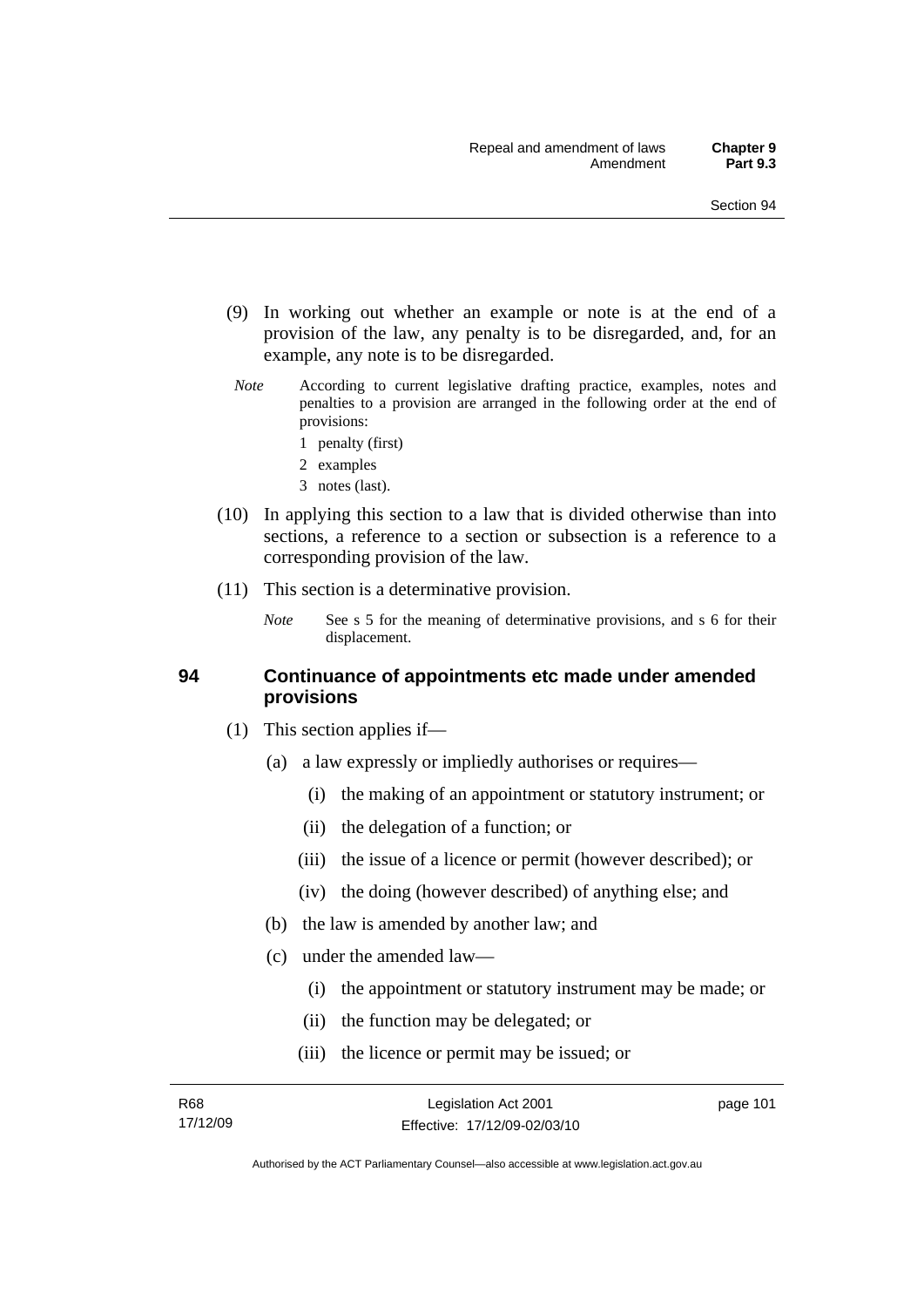(iv) the thing may be done;

whether by the same or a different entity.

#### **Examples for par (a) (iv)**

- 1 the giving of an approval, consent or permission
- 2 the making of a recommendation
- *Note* An example is part of the Act, is not exhaustive and may extend, but does not limit, the meaning of the provision in which it appears (see s 126 and s 132).
- (2) An appointment, statutory instrument, delegation, licence, permit or anything else mentioned in subsection (1) that was in force immediately before the commencement of the amendment continues to have effect as if it had been made, issued or done (however described) under the amended law.
- (3) This section is a determinative provision.
	- *Note* See s 5 for the meaning of determinative provisions, and s 6 for their displacement.
- (4) In this section:

*amend* includes omit and re-enact in the same law (with or without changes), but does not include omit and re-enact in another law.

*appointment* includes acting appointment.

### **95 Status of modifications**

- (1) If a law is modified by another law, the law operates as modified but the modification does not amend the text of the law.
- (2) This section is a determinative provision.
	- *Note* See s 5 for the meaning of determinative provisions, and s 6 for their displacement.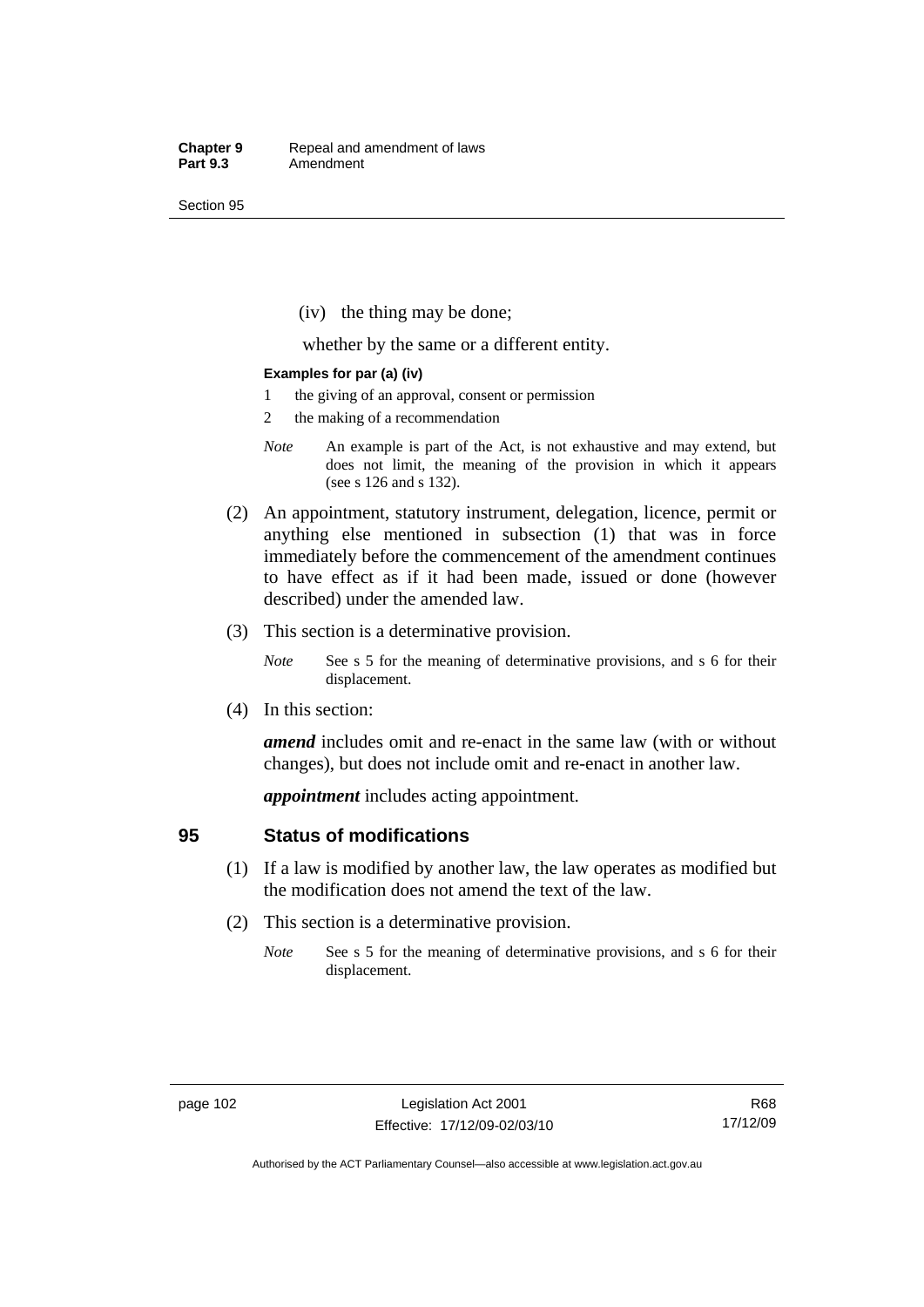### **96 Relocated provisions**

- (1) This section applies if a provision of a law is relocated (with or without changes) to a different place in the same law or to a different law.
- (2) The operation or meaning of the provision is not affected only because of the provision's relocation.
- (3) Without limiting subsection (2), if before its relocation the provision was to be interpreted in a particular way, it is to be interpreted in that way in its new location.

#### **Example**

If a provision of an Act is to be interpreted as if it were a law consolidating the provisions of other laws and it is relocated into another Act, it is to be interpreted in the same way in its new location.

- *Note* An example is part of the Act, is not exhaustive and may extend, but does not limit, the meaning of the provision in which it appears (see s 126 and s 132).
- (4) However, the provision has effect subject to any changes made to, or in relation to, it.
- (5) This section is a determinative provision.
	- *Note* See s 5 for the meaning of determinative provisions, and s 6 for their displacement.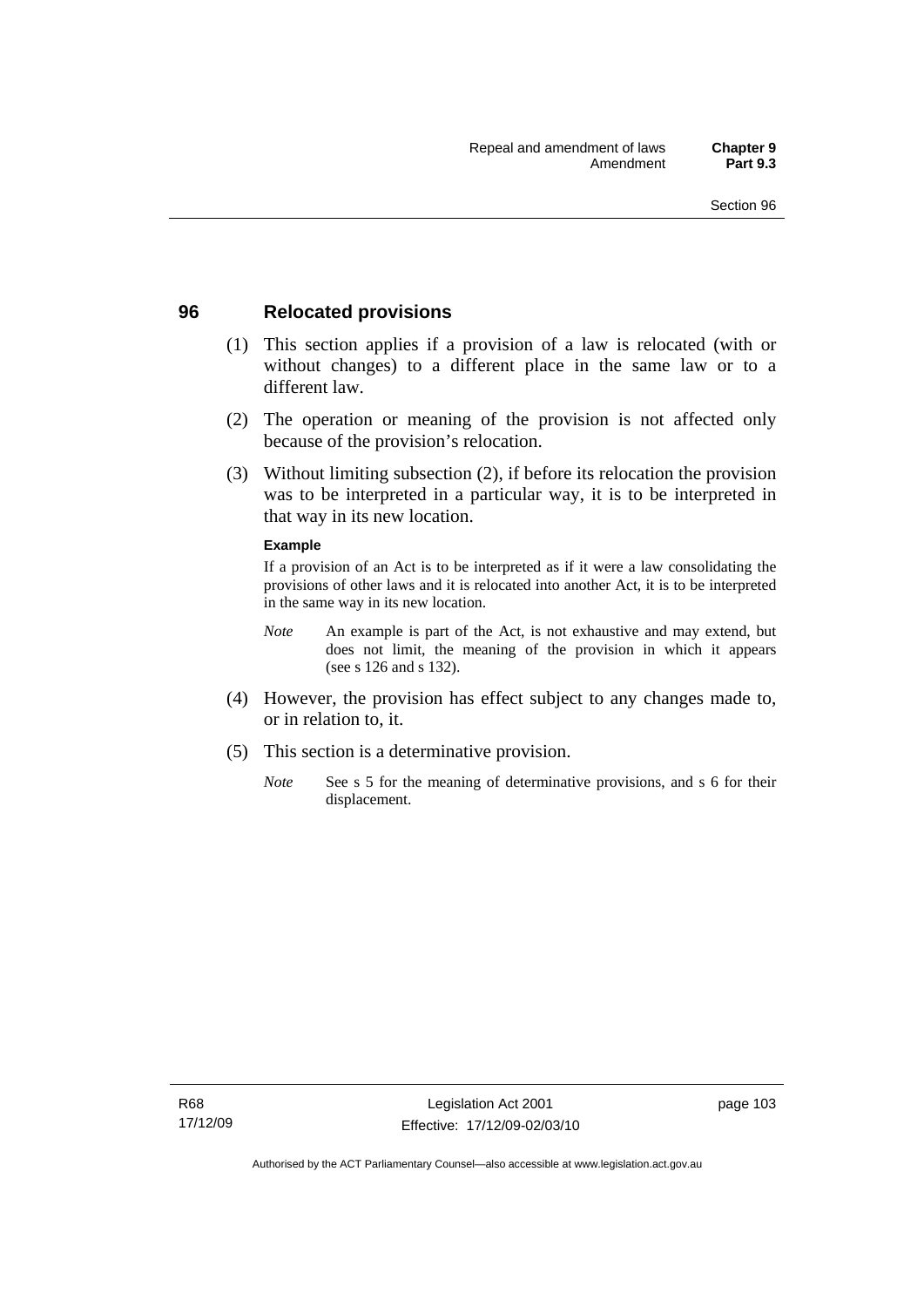# **Chapter 10 Referring to laws**

#### **97 Definitions for ch 10**

(1) In this chapter:

*ACT law* means an Act or statutory instrument.

*Note* A reference to an Act or statutory instrument includes a reference to a provision of the Act or instrument (see s 7 and s 13).

*law* means an ACT law or a law of another jurisdiction.

*law of another jurisdiction* means an Act or statutory instrument of another jurisdiction, and includes a provision of an Act or statutory instrument of another jurisdiction.

- *Note Another jurisdiction* means the Commonwealth, a State, another Territory, the United Kingdom or New Zealand (see dict, pt 2).
- (2) In this section:

*Act*, in relation to another Territory, includes ordinance.

*statutory instrument*, of another jurisdiction, means an instrument (whether or not legislative in nature) made under—

- (a) an Act of the other jurisdiction; or
- (b) another statutory instrument of the other jurisdiction; or
- (c) power given by an Act or statutory instrument of the other jurisdiction and also power given otherwise by law.

Authorised by the ACT Parliamentary Counsel—also accessible at www.legislation.act.gov.au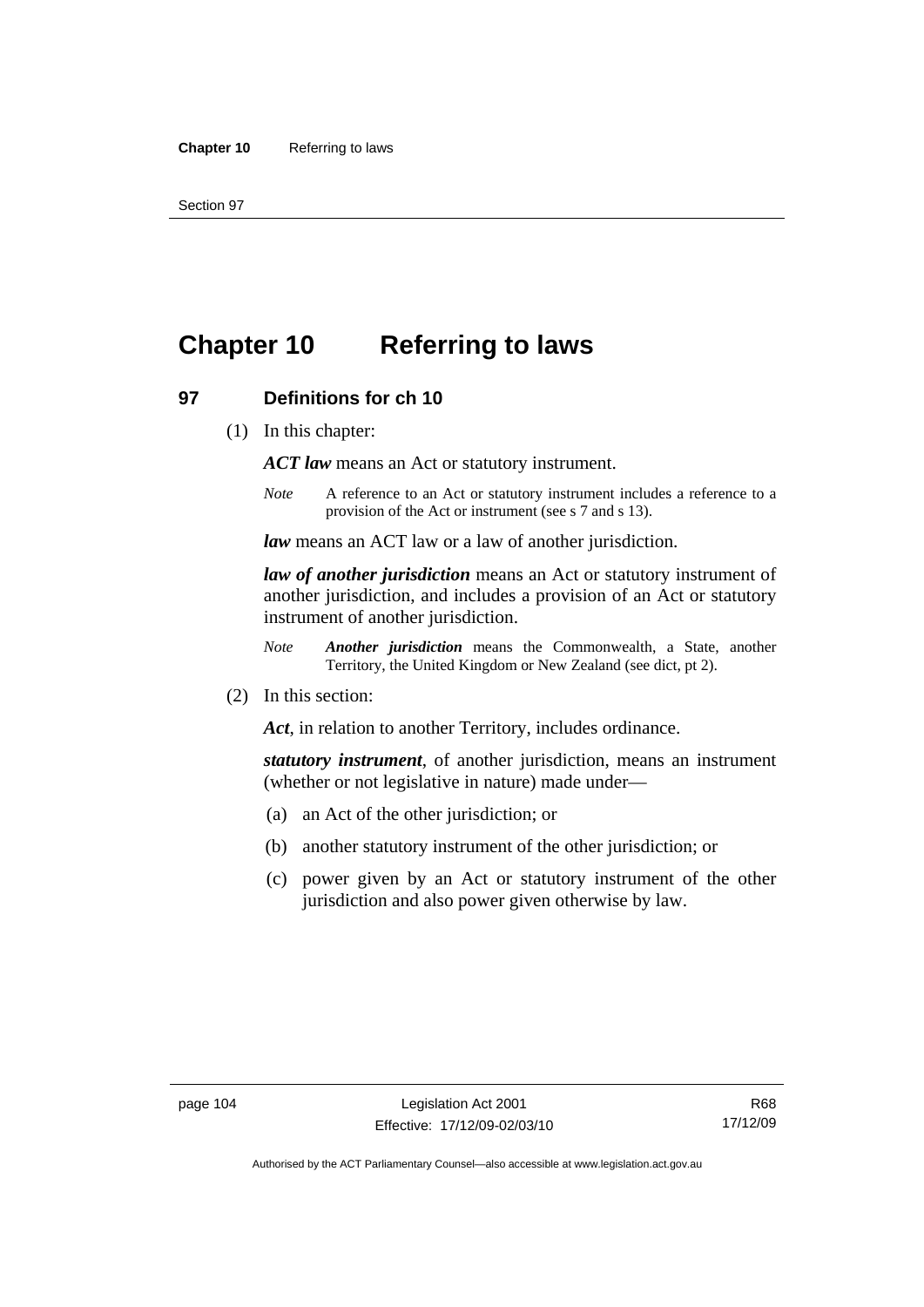#### **98 References to ACT law include law containing reference**

In an ACT law, a reference in general terms to an ACT law of the same kind includes a reference to the law itself.

#### **Example**

The *ABC Act 2001*, section 27 gives a power to confiscate property under certain circumstances. Section 93 of the same Act provides 'If an Act authorises the confiscation of property, the owner of the property has a right of appeal to the Magistrates Court.' The right of appeal under section 93 also applies to the power given by section 27 because the reference to 'an Act' in section 93 includes a reference to the *ABC Act 2001*.

*Note* An example is part of the Act, is not exhaustive and may extend, but does not limit, the meaning of the provision in which it appears (see s 126 and s 132).

#### **99 References in ACT statutory instruments to** *the Act*

In a statutory instrument, a reference to *Act* or *the Act*, without mentioning a particular Act, is a reference to the Act under which the instrument is made or in force.

#### **100 Referring to particular ACT laws**

- (1) An Act may be referred to by—
	- (a) the name the Act gives to itself; or
	- (b) the year it was passed and its number, together with a reference (if necessary) to indicate that it is an Act.

#### **Example of reference to indicate Act**

An Act may be referred to using the word Act or the letter 'A' (eg 'A1993-1' is a reference to Act No 1 of 1993).

- *Note* An example is part of the Act, is not exhaustive and may extend, but does not limit, the meaning of the provision in which it appears (see s 126 and s 132).
- (2) A statutory instrument may be referred to by—
	- (a) any name the instrument gives to itself; or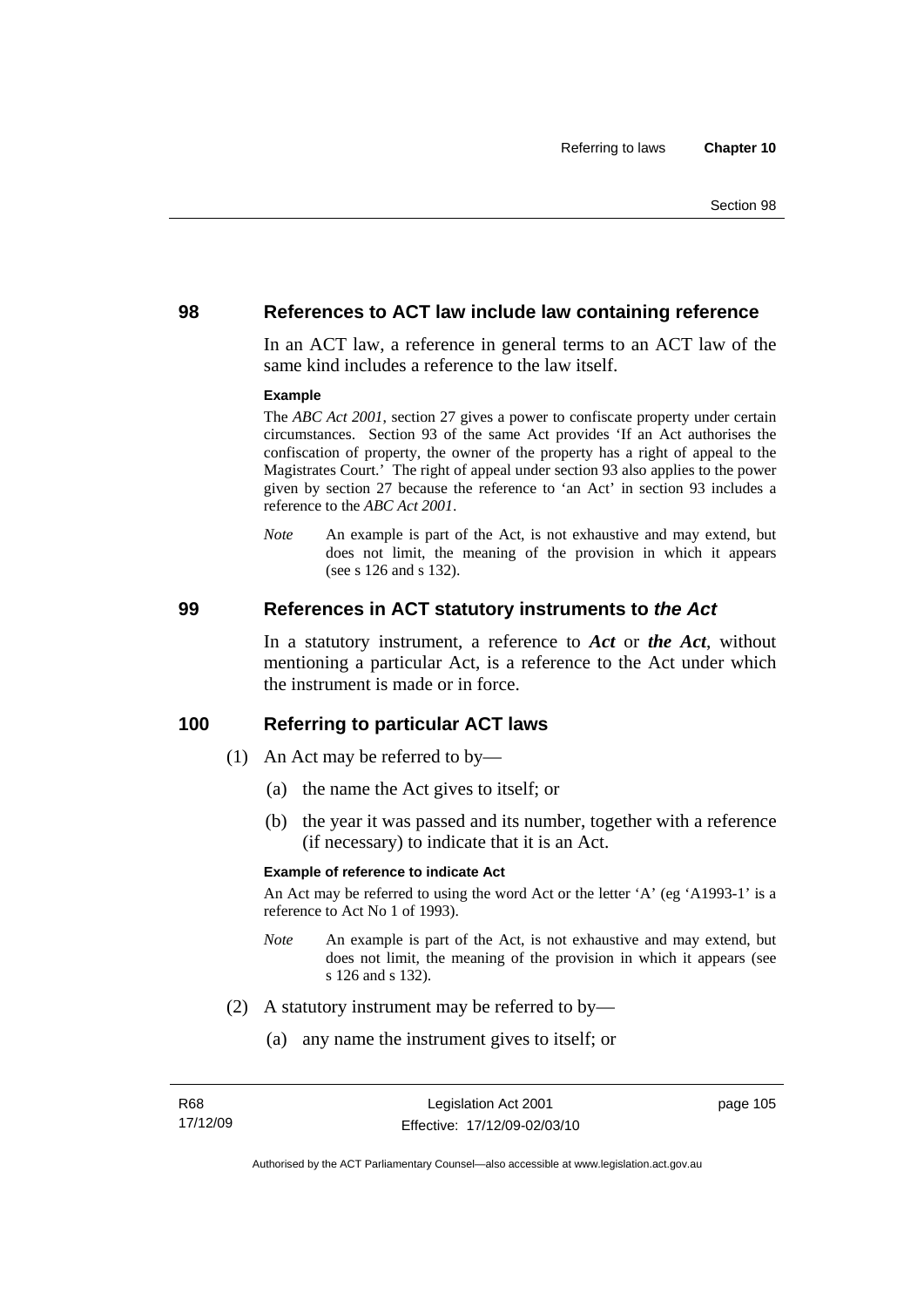- (b) if the instrument was notified in the register or gazette and was numbered under this Act or another territory law—the year it was notified and its number, together with a reference (if necessary) to the kind of instrument; or
- (c) if the instrument was not notified but was numbered under a territory law—the year it was made and its number, together with a reference (if necessary) to the kind of instrument; or
- (d) if the instrument was notified in the gazette before the commencement of this Act—the number, date and page of the gazette where it was notified; or
- (e) the date it was made, together with a reference to the Act or statutory instrument under which it was made.

#### **Examples of references to kind of instrument for par (b)**

- 1 A subordinate law may be referred to using the letters 'SL' (eg 'SL2000-11' is a reference to subordinate law No 11 of 2000).
- 2 A disallowable instrument may be referred to using the letters 'DI' (eg 'DI1997-101' is a reference to disallowable instrument No 101 of 1997).
- 3 A notifiable instrument that is not an approved form may be referred to using the letters 'NI' (eg 'NI2002-226' is a reference to notifiable instrument No 226 of 2002).
- 4 An approved form may be referred to using the letters 'AF' (eg 'AF2003-1' is a reference to approved form No 1 of 2003).
- 5 A commencement notice may be referred to using the letters 'CN' (eg 'CN2002-3' is a reference to commencement notice No 3 of 2002).
- *Note* An example is part of the Act, is not exhaustive and may extend, but does not limit, the meaning of the provision in which it appears (see s 126 and s 132).

## **101 Referring to particular laws of other jurisdictions etc**

- (1) In an ACT law, a law of another jurisdiction (the *relevant law*) may be referred to—
	- (a) by the name the relevant law gives to itself; or

Authorised by the ACT Parliamentary Counsel—also accessible at www.legislation.act.gov.au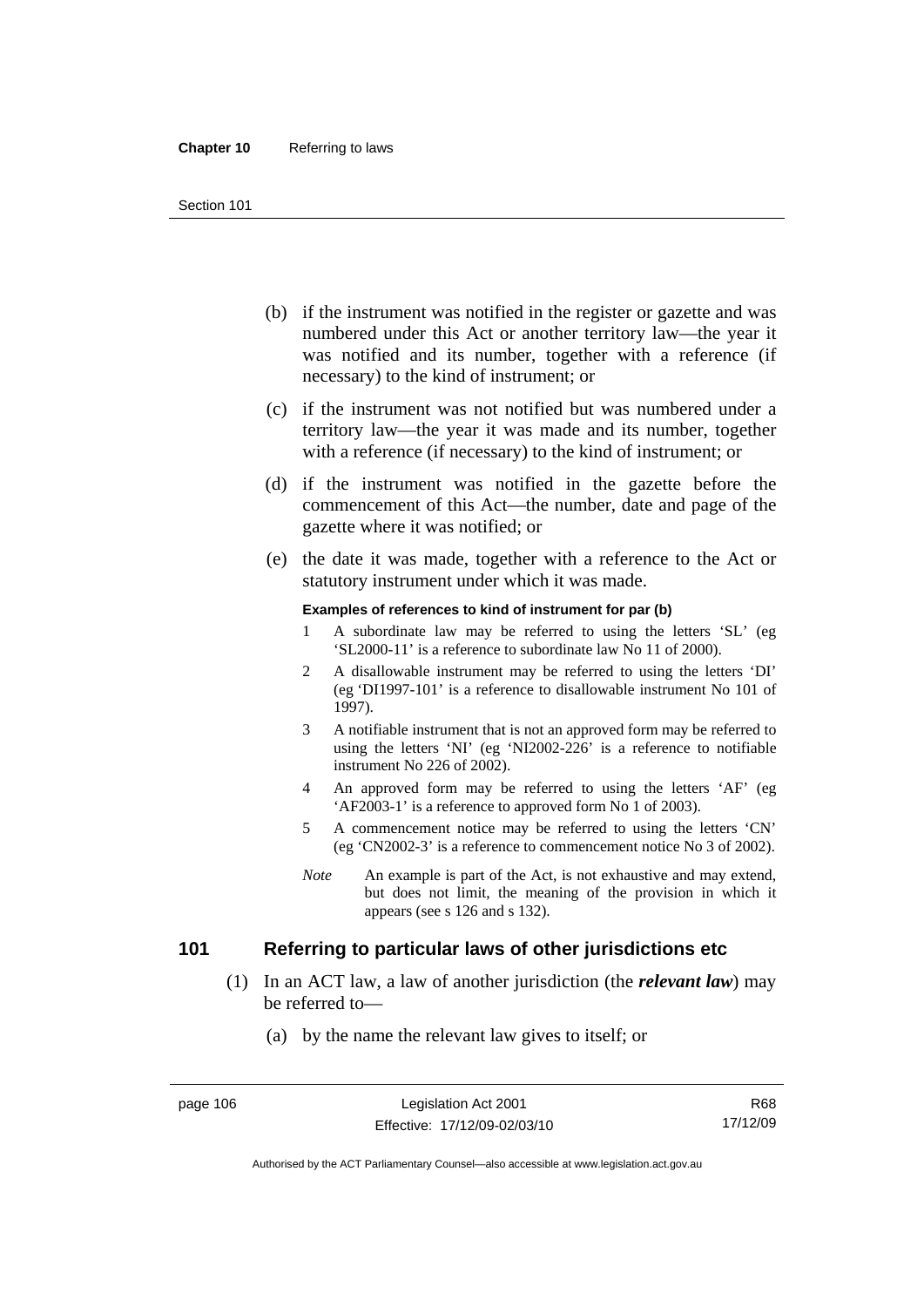- (b) in any other way sufficient in a law of the other jurisdiction for referring to the relevant law; or
- (c) in any way that, under current legislative drafting practice, would be sufficient for referring to the relevant law if it were an ACT law;

together with a reference to the jurisdiction (or an abbreviation of the jurisdiction).

- (2) In an ACT law, a provision of a law of another jurisdiction may be referred to—
	- (a) in a way sufficient in a law of the other jurisdiction for referring to the provision; or
	- (b) in any way that, under current legislative drafting practice, would be sufficient for referring to the provision if it were a provision of an ACT law.
- (3) Subsection (2) does not limit any other provision of this chapter.

## **102 References to laws include references to laws as in force from time to time**

- (1) In an ACT law, a reference to a law includes a reference to the following:
	- (a) the law as originally made, and as amended from time to time since it was originally made;
	- (b) if the law has been repealed and remade (with or without changes) since the reference was made—the law as remade (or last remade), and as amended from time to time since it was remade (or last remade);
	- (c) if a relevant provision of the law has been omitted and remade (with or without changes) in another law since the reference was made—the law in which the provision was remade (or last remade), as in force when the provision was remade (or last

page 107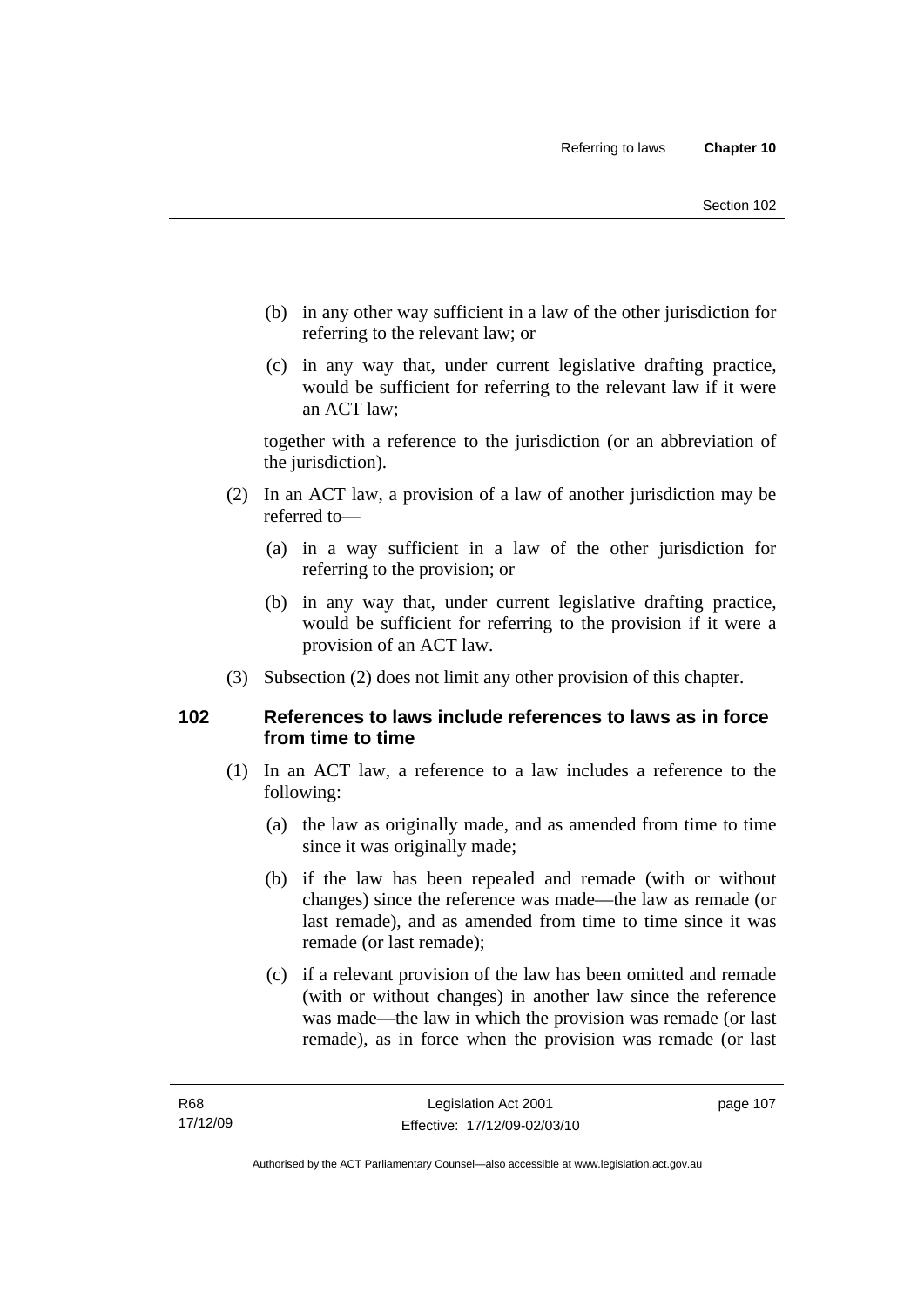remade), and as amended from time to time since the provision was remade (or last remade).

- (2) In an ACT law, a reference to a provision of a law includes a reference to the following:
	- (a) the provision as originally made, and as amended from time to time since it was originally made;
	- (b) if the provision has been omitted and remade (with or without changes and whether in the law or another law) since the reference was made—the provision as remade (or last remade), and as amended from time to time since it was remade (or last remade).
- (3) To remove any doubt, if the name of a law is amended, a reference in an ACT law to the law by its name before the amendment includes a reference to the law by its name as amended.
- (4) This section is subject to section 47 (Statutory instrument may make provision by applying law or instrument).
- (5) In this section:

*made* includes enacted.

## **103 References to repealed laws**

In an ACT law, a reference to a law as repealed is a reference to the law as in force immediately before it was repealed.

#### **Example**

A reference to the '*XYZ Act 2000* (repealed)' is a reference to the *XYZ Act 2000* immediately before it was repealed.

*Note* An example is part of the Act, is not exhaustive and may extend, but does not limit, the meaning of the provision in which it appears (see s 126 and s 132).

R68 17/12/09

Authorised by the ACT Parliamentary Counsel—also accessible at www.legislation.act.gov.au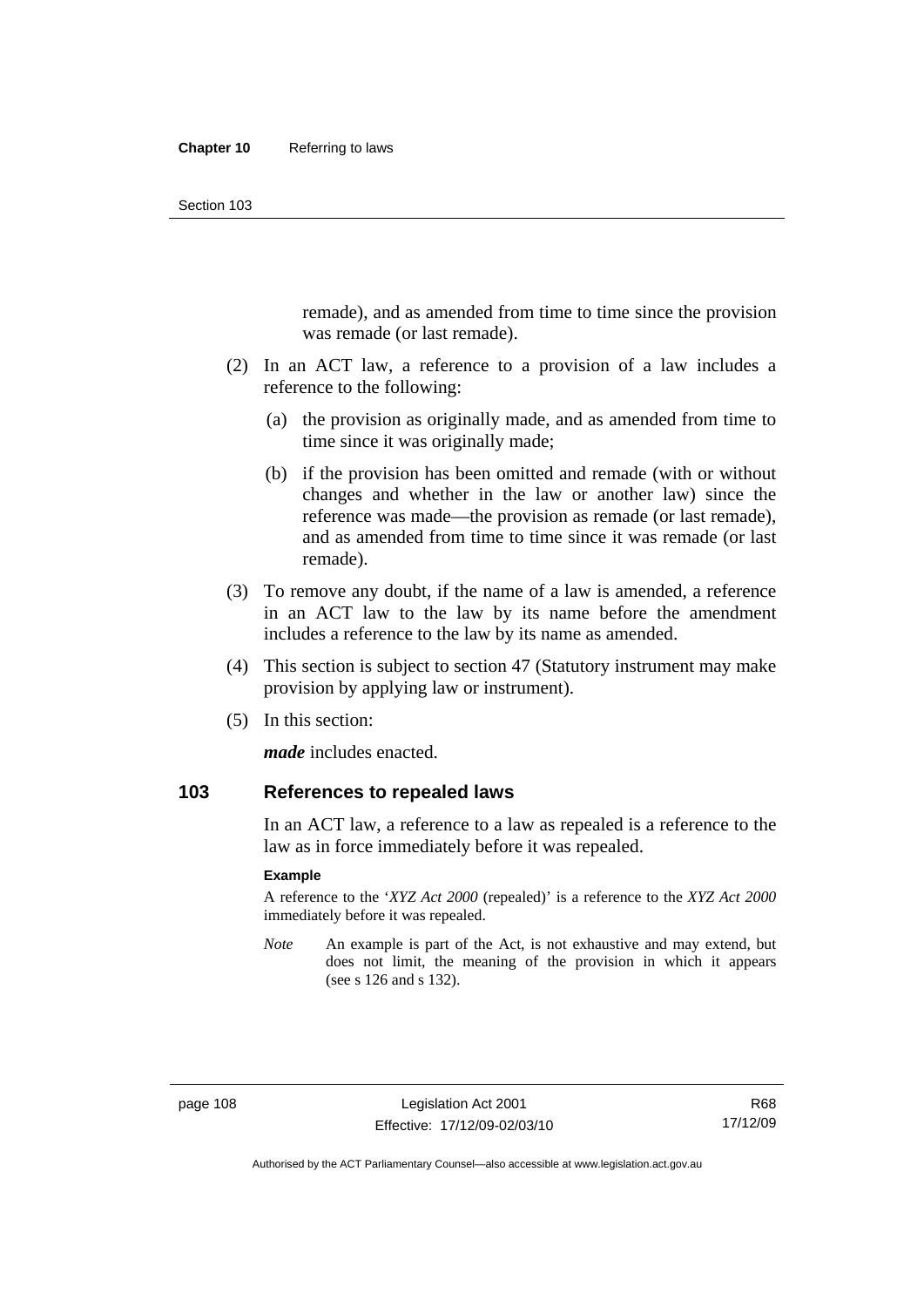## **104 References to laws include references to instruments under laws**

- (1) In an ACT law, a reference (either generally or specifically) to a law includes a reference to the statutory instruments made or in force under the law.
- (2) In subsection (1), a reference to the statutory instruments made or in force under the law includes a reference to any law or instrument applied, adopted or incorporated (with or without change) under the law.
- (3) This chapter applies to an instrument applied, adopted or incorporated under a law as if—
	- (a) the instrument were a law; and
	- (b) any other necessary changes were made.
- (4) In this section:

*statutory instrument*, of another jurisdiction—see section 97 (2).

## **105 Referring to provisions of laws**

In an ACT law, a provision of a law may be referred to by reference to the provision of the law in which it is contained.

#### **Example**

Paragraph (b) of subsection (2) of section 10 of an Act may be referred to by reference to the section, subsection and paragraph, that is, as section 10 (2) (b).

*Note* An example is part of the Act, is not exhaustive and may extend, but does not limit, the meaning of the provision in which it appears (see s 126 and s 132).

### **106 References to provisions of laws are inclusive**

In an ACT law, a reference to any part of a law is a reference to the following:

(a) the provision of the law that begins the part;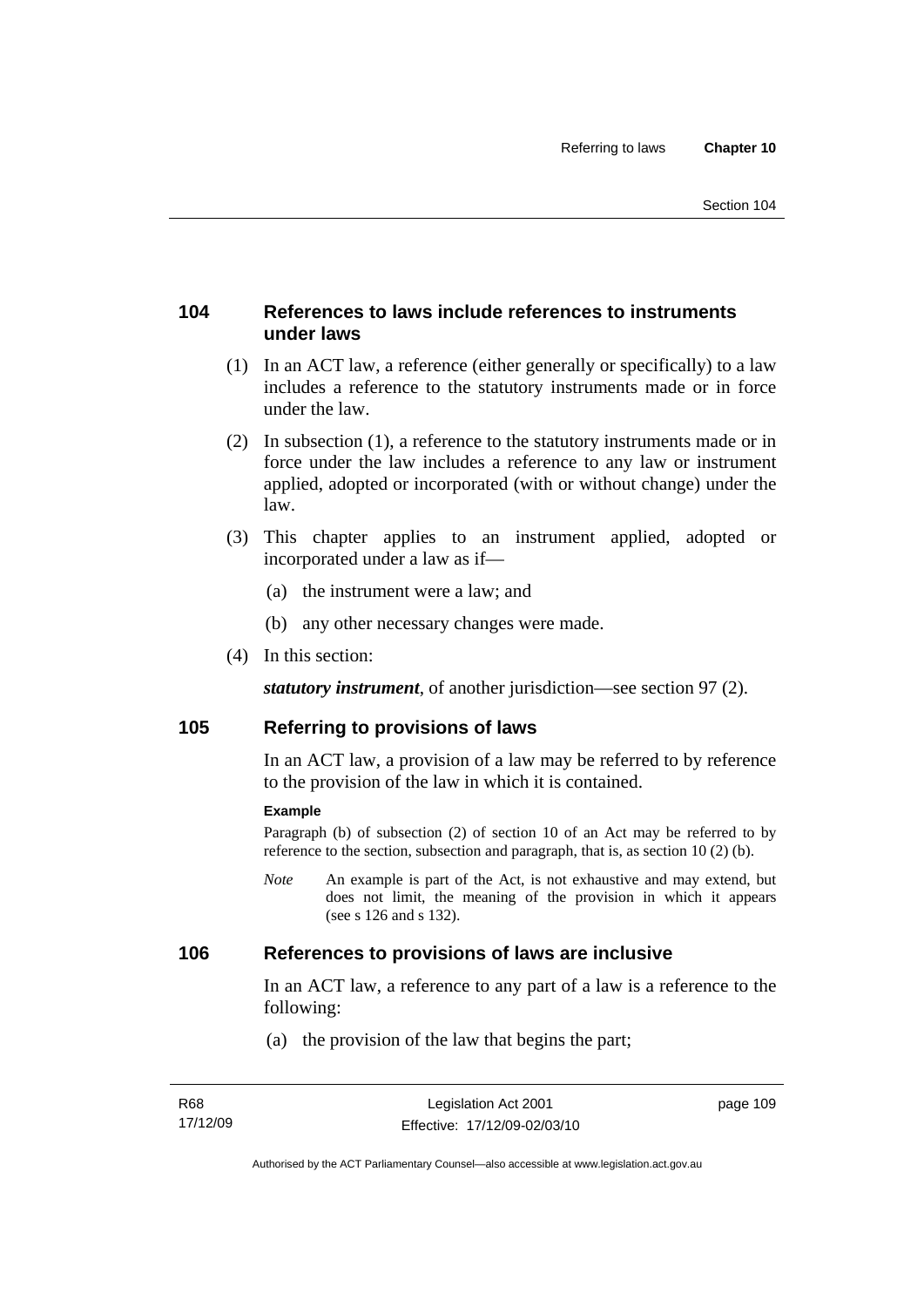- (b) the provision of the law that ends the part;
- (c) any provision of the law between the beginning and end of the part.

#### **Examples**

- 1 A reference to 'sections 5 to 9' includes both section 5 and section 9.
- 2 A reference to 'sections 260 to 264' includes a provision such as a part heading between section 260 and section 261.
- 3 A reference to '*from* child *to* adult' includes both the word 'child' and the word 'adult'.
- *Note* An example is part of the Act, is not exhaustive and may extend, but does not limit, the meaning of the provision in which it appears (see s 126 and s 132).

#### **106A References to paragraphs etc of laws**

 (1) In an ACT law, a reference to a paragraph of a provision of a law includes any words in the provision before or after the paragraph that are necessary or desirable to make the reference meaningful.

#### **Example**

A subsection may be divided into paragraphs as follows:

- '(2) An application must be—
	- (a) in writing; and
	- (b) accompanied by a copy of the advertisement of the applicant's intention to apply.'

Paragraphs form part of the sentence in which they are contained. A reference to paragraph (a) in this example that did not include the preceding words 'An application must be' would be meaningless. Section 106A therefore allows the paragraph to be read with those words so that it makes sense.

- *Note 1* Although this section contains a reference to an ACT law and a reference to a law, s 98 makes it clear that the references can be to the same law.
- *Note 2* An example is part of the Act, is not exhaustive and may extend, but does not limit, the meaning of the provision in which it appears (see s 126 and s 132).

Authorised by the ACT Parliamentary Counsel—also accessible at www.legislation.act.gov.au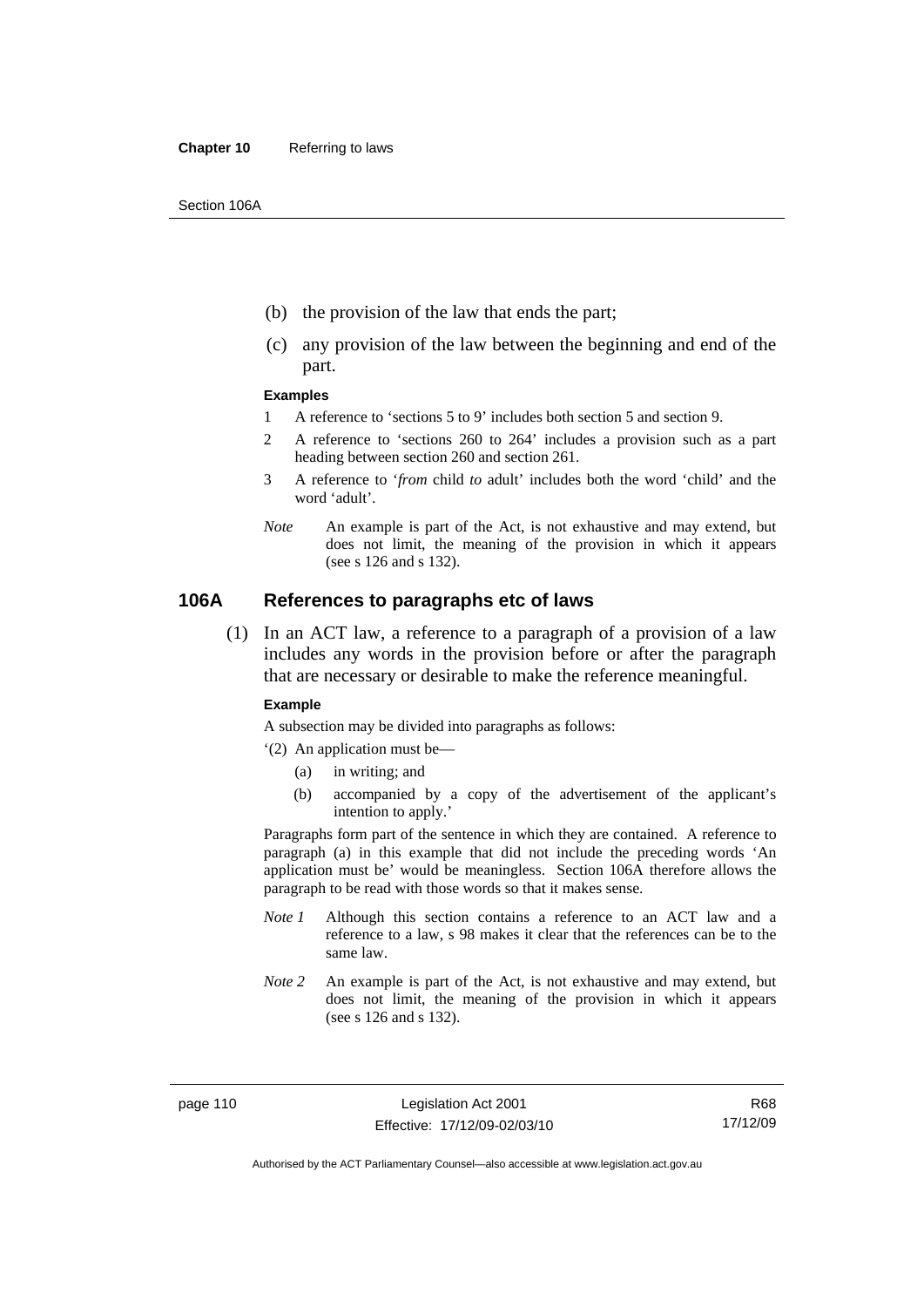Section 106A

(2) In this section:

*paragraph* includes a subparagraph and a sub-subparagraph.

R68 17/12/09 page 111

Authorised by the ACT Parliamentary Counsel—also accessible at www.legislation.act.gov.au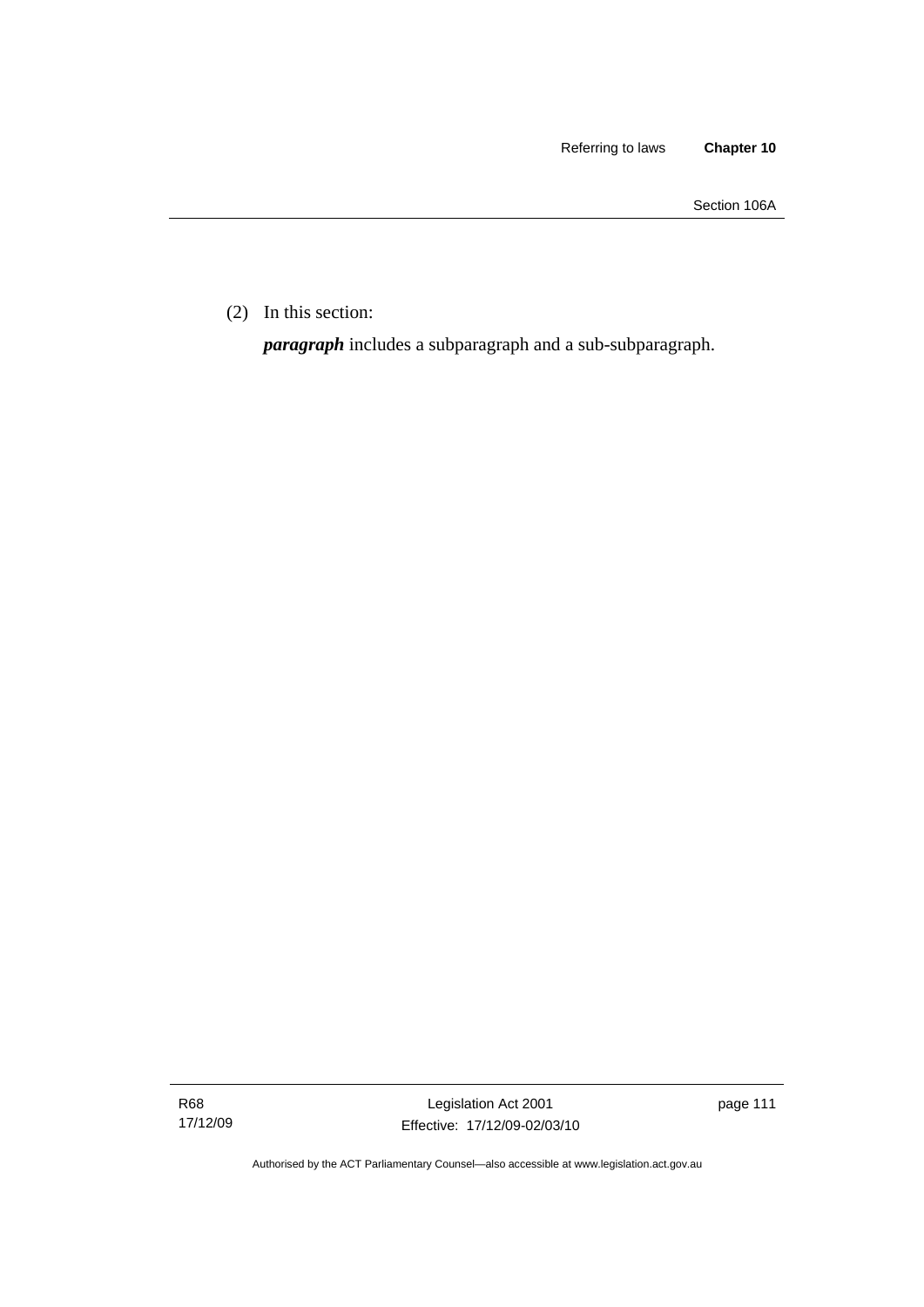# **Chapter 11 Republication of Acts and statutory instruments**

## **Part 11.1 General**

## **107 Definitions for ch 11**

In this chapter:

*law* means an Act or statutory instrument, whether or not it has been amended, and includes—

- (a) a collection of 2 or more Acts or statutory instruments; or
- (b) all or part of an agreement or other instrument that has the force of law or is in, or attached to, an Act or statutory instrument.
- *Note* A reference to an Act or statutory instrument includes a reference to a provision of the Act or instrument (see s 7 and s 13).

*republication* means a republication of a law.

## **108 Republication in register**

- (1) The parliamentary counsel may republish a law by entering the text of the law in the register.
- (2) This section does not limit the ways in which the parliamentary counsel may republish a law.

## **109 Republications may be published with other information**

The parliamentary counsel may publish information not required by this chapter with a written or electronic version of an authorised republication if the parliamentary counsel considers that the information is likely to be useful to users of the republication.

R68 17/12/09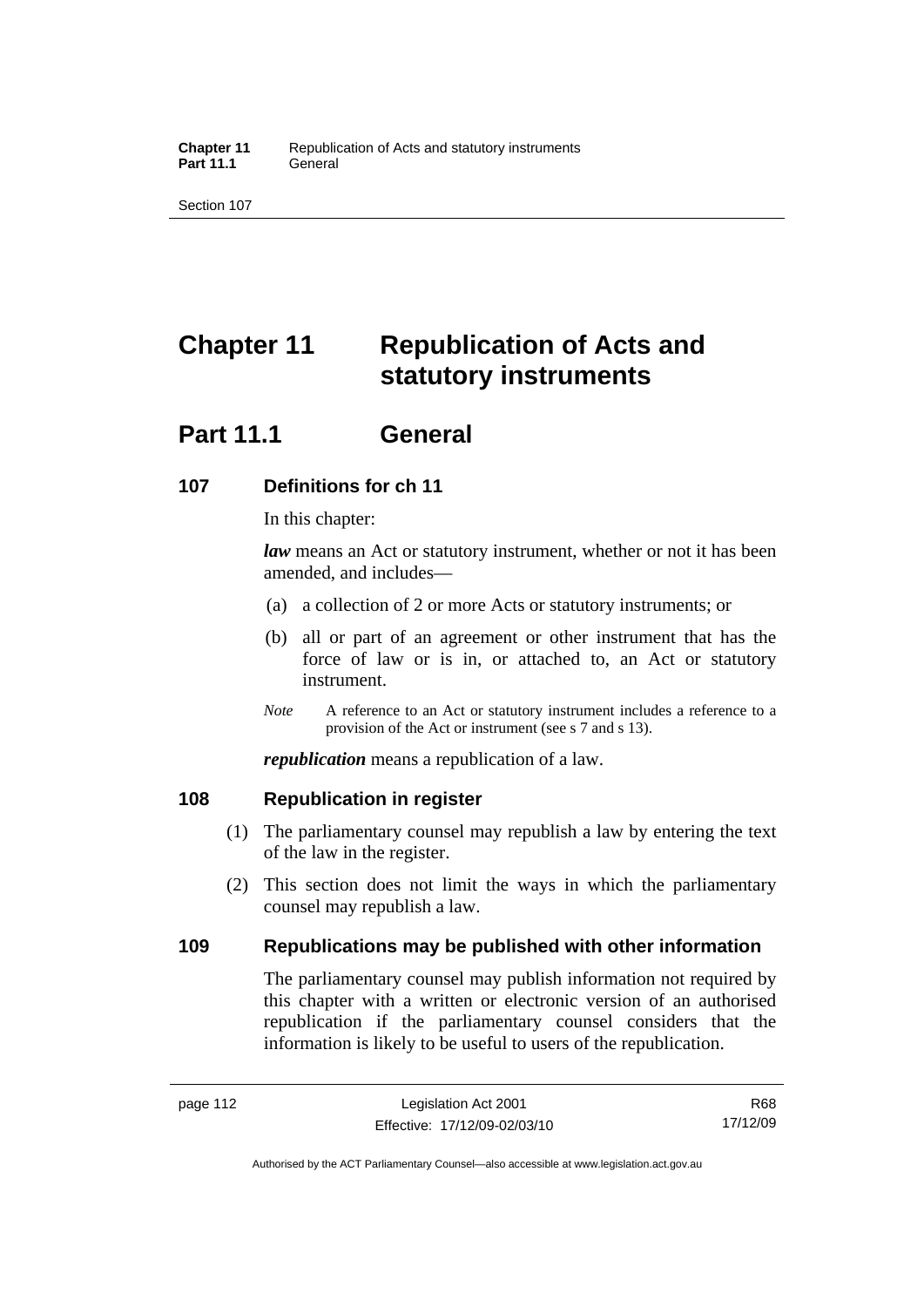## **110 Collections of laws**

- (1) If the parliamentary counsel authorises under this Act the republication of 2 or more laws in a collection, this chapter applies to each of the laws in the collection as if it were republished separately.
- (2) This section does not prevent the use of—
	- (a) a single contents for the collection; or
	- (b) information applying to 2 or more laws in the collection.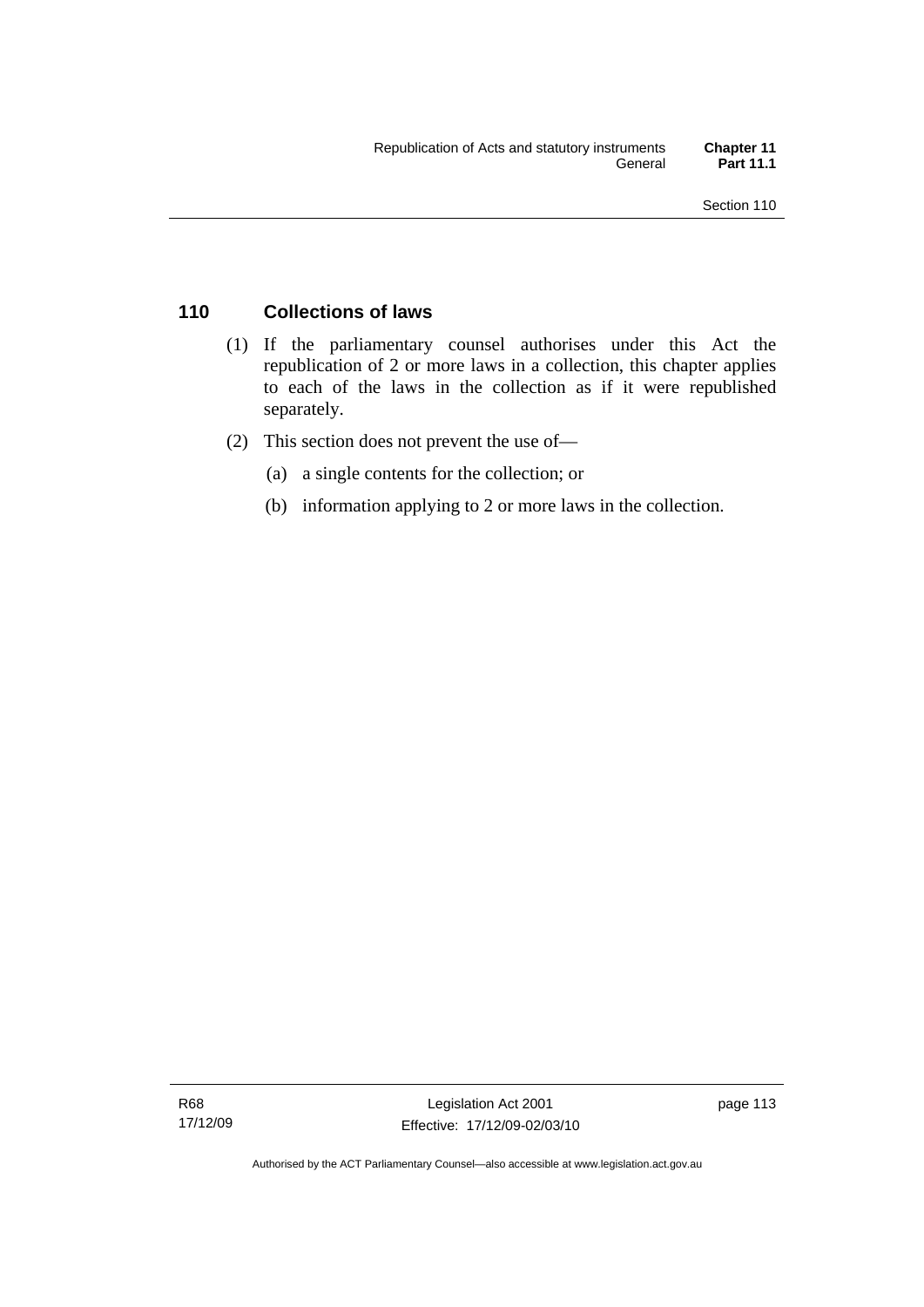# **Part 11.2 Substantive amendments made by laws**

### **111 Incorporation of amendments**

- (1) This section applies to a law if the law has been amended by another law by the omission, insertion, substitution, renumbering or relocation of provisions.
- (2) An authorised republication of the law must show the law as amended by all amendments that commenced on or before the day stated in the republication as the republication date.
- (3) This section does not prevent an authorised republication of the law showing the law as it would be amended by amendments that have not commenced on or before the republication date if the republication indicates, in a suitable place, that the amendments have not commenced.

### **112 Reference to amending laws**

An authorised republication of a law that shows the law as amended must include, in a suitable place, a reference to the law by which each amendment was made.

## **113 Provisions not republished or relocated**

- (1) This part does not require—
	- (a) every provision of a law to be shown in an authorised republication of the law; or
	- (b) each provision of a law to be shown in an authorised republication of the law in the place in the law where it was located when the provision was made.

R68 17/12/09

Authorised by the ACT Parliamentary Counsel—also accessible at www.legislation.act.gov.au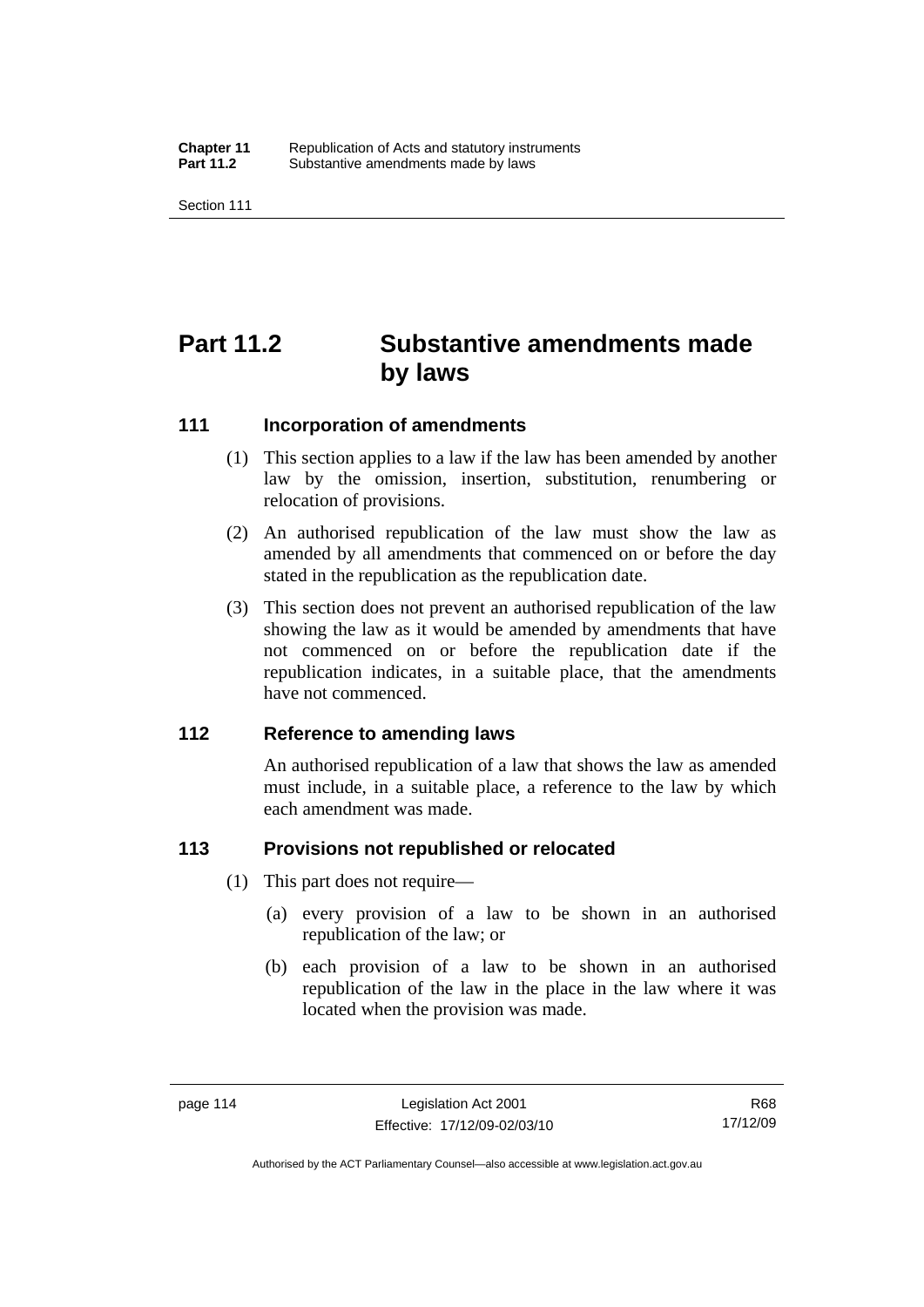- (2) If a provision of a law is not shown in an authorised republication, the republication must indicate that fact in a suitable place.
- (3) If a provision of a law is shown in an authorised republication in a different place in the law to the place where it was located when the provision was made, the republication must indicate that fact in a suitable place.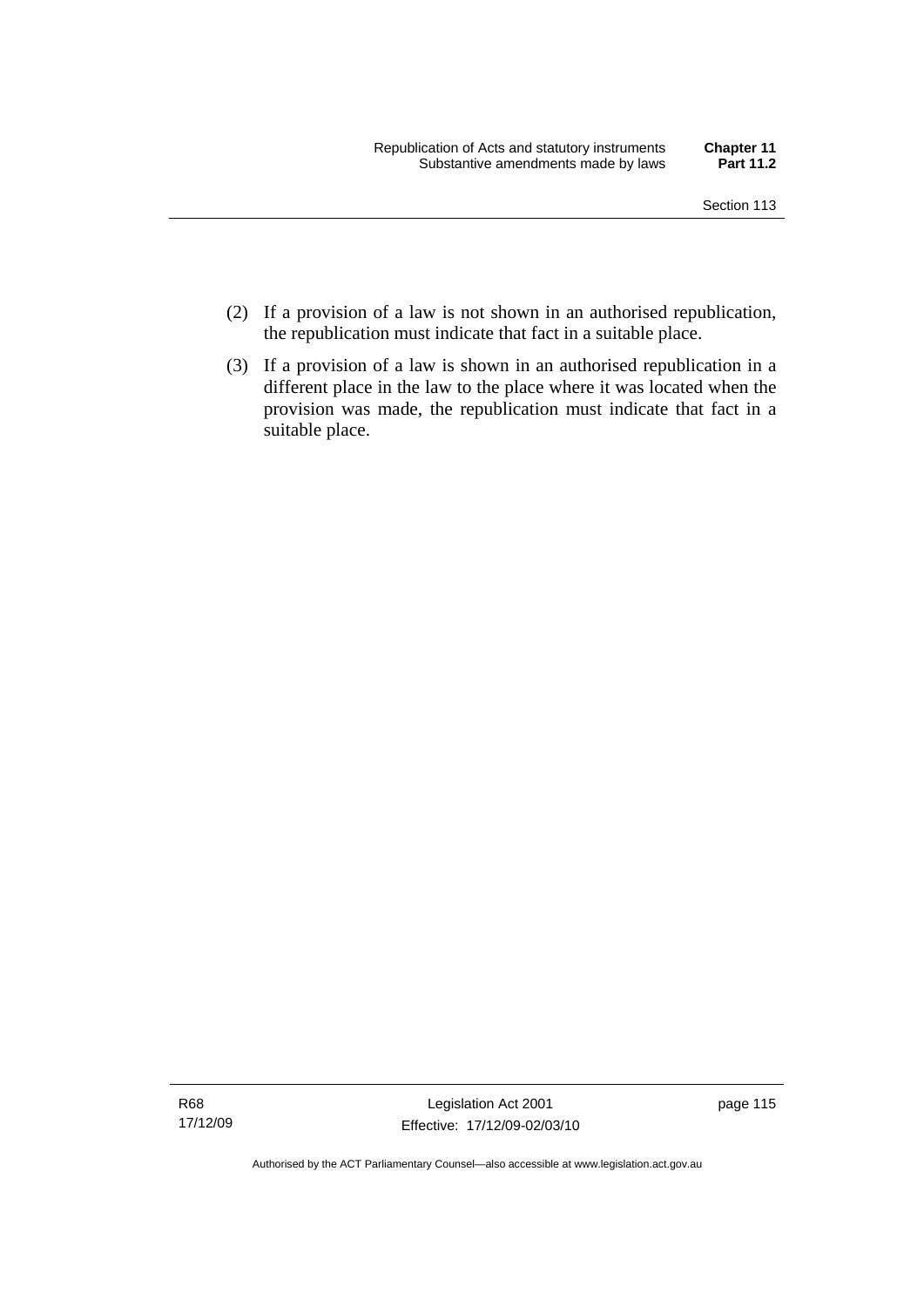## **Part 11.3 Editorial changes**

### **114 Authorisation for parliamentary counsel**

In preparing a law for republication, the parliamentary counsel is authorised—

- (a) to make editorial amendments and other textual amendments of a formal nature that the parliamentary counsel considers desirable to bring the law into line, or more closely into line, with current legislative drafting practice; and
- (b) to make other editorial changes by way of format, layout or printing style, or in any other presentational respect, that the parliamentary counsel considers desirable to bring the law into line, or more closely into line, with current legislative drafting practice.

## **115 Amendments not to change effect**

This part does not permit the making of an amendment of a law that would change the effect of the law.

## **116 Ambit of editorial amendments**

- (1) An *editorial amendment* of a law is an amendment that—
	- (a) corrects a typographical error; or
	- (b) corrects or updates a reference to a law, position, entity, place or thing; or
	- (c) goes only to a matter of spelling, punctuation, grammar or syntax or the use of conjunctives and disjunctives; or
	- (d) changes the name of the law or a provision of the law; or
	- (e) numbers or renumbers a provision of the law; or

Authorised by the ACT Parliamentary Counsel—also accessible at www.legislation.act.gov.au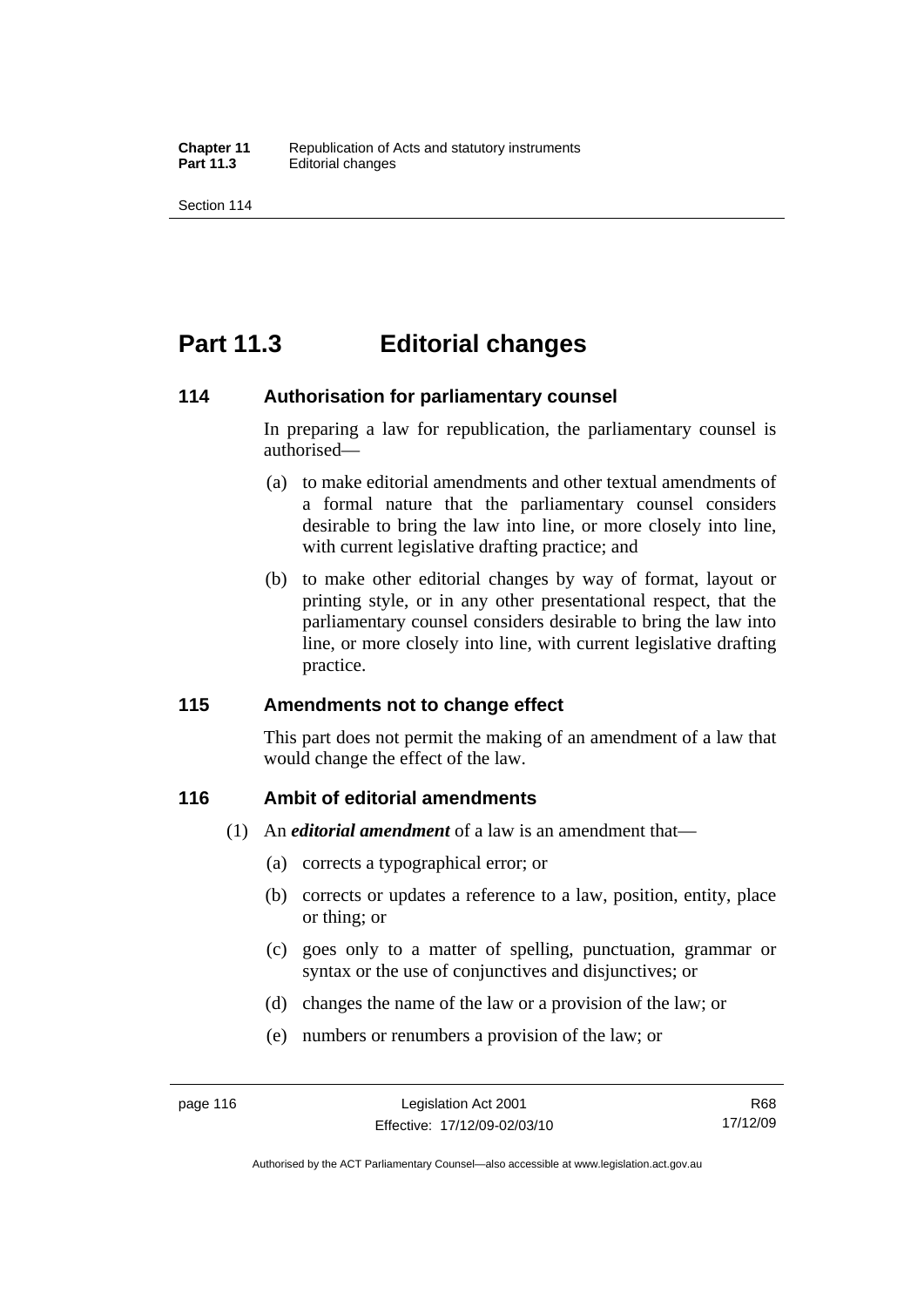- (f) changes the order of definitions or other provisions of the law; or
- (g) replaces a reference to a provision of a law with a different form of reference to the provision; or
- (h) changes the way of referring to or expressing a number, year, date, time, amount of money, penalty, quantity, measurement, or other matter, idea or concept; or
- (i) replaces a word indicating gender or that could be taken to indicate gender in accordance with current legislative drafting practice; or
- (j) replaces a reference to the Queen, the King or the Crown with a reference to the Sovereign or the Territory; or
- (k) omits—
	- (i) the enacting words or the law-making words (including any signatures); or
	- (ii) a provision that consists only of a description of how the law is arranged into groups of provisions; or
	- (iii) a provision that has expired, the operation of which is exhausted or spent or that is otherwise obsolete or redundant; or
- (l) omits, inserts or changes a referential term; or
- (m) inserts, omits or changes a note; or
- (n) updates a reference to the heading to a provision; or
- (o) is consequential on any amendment made to the law by another law; or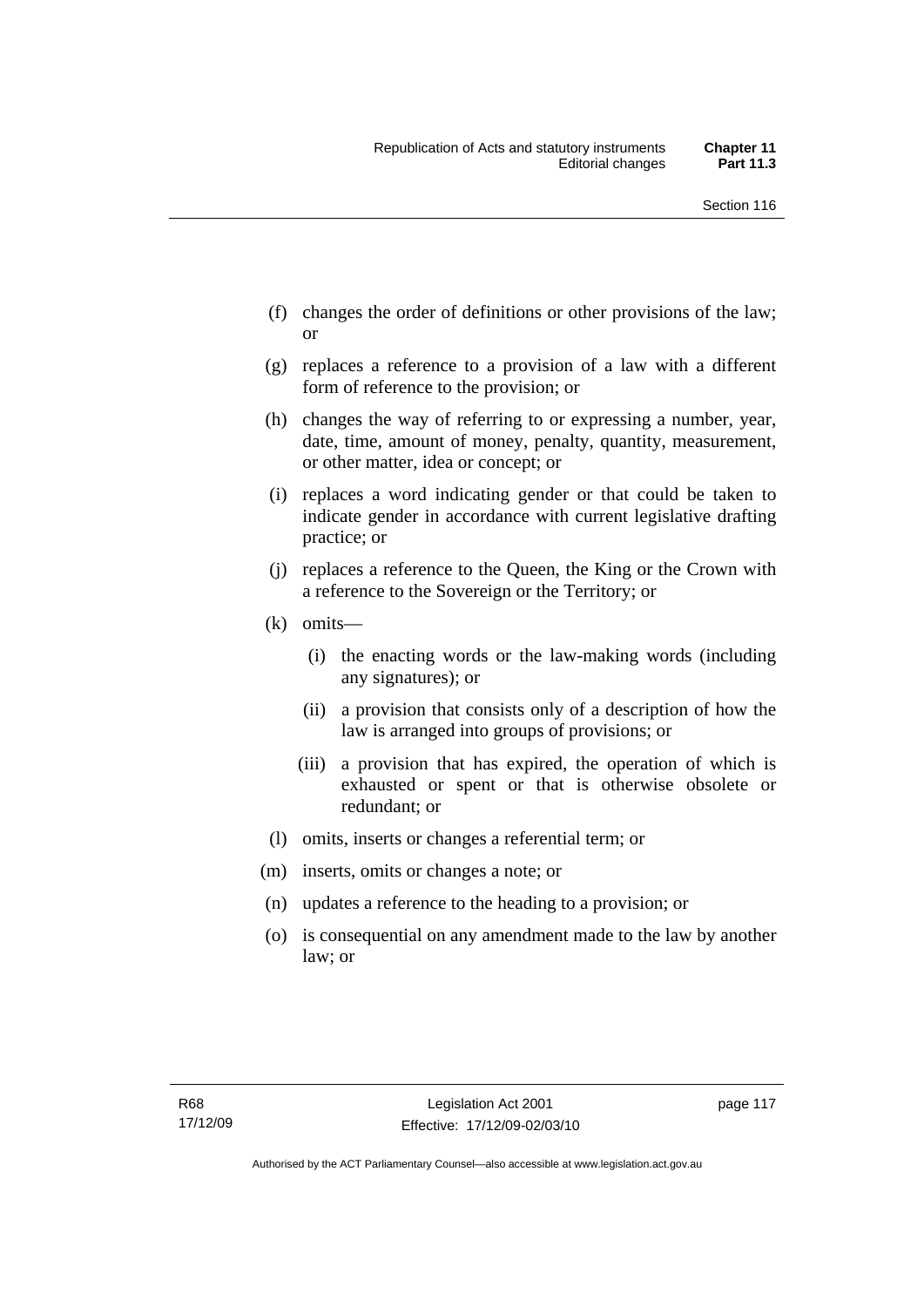(p) is consequential on any other editorial amendment (whether made to that law or another law).

#### **Examples of consequential amendments for par (o)**

- 1 If an amendment adds 1 or more subsections to a section that is not already divided into subsections, the subsection number (1) may be inserted.
- 2 If an amendment omits subsection (1) from a section with 2 subsections, the subsection number (2) may be omitted.
- 3 If an amendment omits subsection (2) from a series of 4 subsections (subsections  $(1)$  to  $(4)$ ), subsections  $(3)$  and  $(4)$  may be renumbered as subsections (2) and (3).
- 4 If an amendment adds a new subsection (3A) to a series of 5 subsections (subsections  $(1)$  to  $(5)$ ), the new subsection and subsections  $(4)$  and  $(5)$  may be renumbered as subsections (4), (5), and (6).
- 5 If an amendment omits paragraph (b) from a series of 4 paragraphs (paragraphs (a) to (d)), paragraphs (c) and (d) may be renumbered as paragraphs (b) and (c).
- 6 If an amendment adds a new paragraph (aa) to a series of 3 paragraphs (paragraphs (a) to (c)), the paragraphs may be renumbered as paragraphs (a), (b), (c) and (d).
- 7 If an amendment makes a change mentioned in any of examples 1 to 6, a cross-reference in any law to any of the provisions that have been renumbered may be correspondingly renumbered.
- 8 If an amendment adds a paragraph as the last paragraph in a series of paragraphs that end in a full stop, the full stop may be changed to a semicolon and, if the series of paragraphs is joined by a conjunction (eg 'and'), the conjunction may be added after the semicolon.
- 9 If an amendment omits a section example from a section that has 2 section examples, the number of the remaining example may be omitted.
- 10 If an amendment adds a subsection note to a subsection that already has a subsection note, the notes may be numbered.
- *Note* An example is part of the Act, is not exhaustive and may extend, but does not limit, the meaning of the provision in which it appears (see s 126 and s 132).
- (2) In this section:

*law* includes a law of another jurisdiction.

*law of another jurisdiction*—see section 97 (1).

R68 17/12/09

Authorised by the ACT Parliamentary Counsel—also accessible at www.legislation.act.gov.au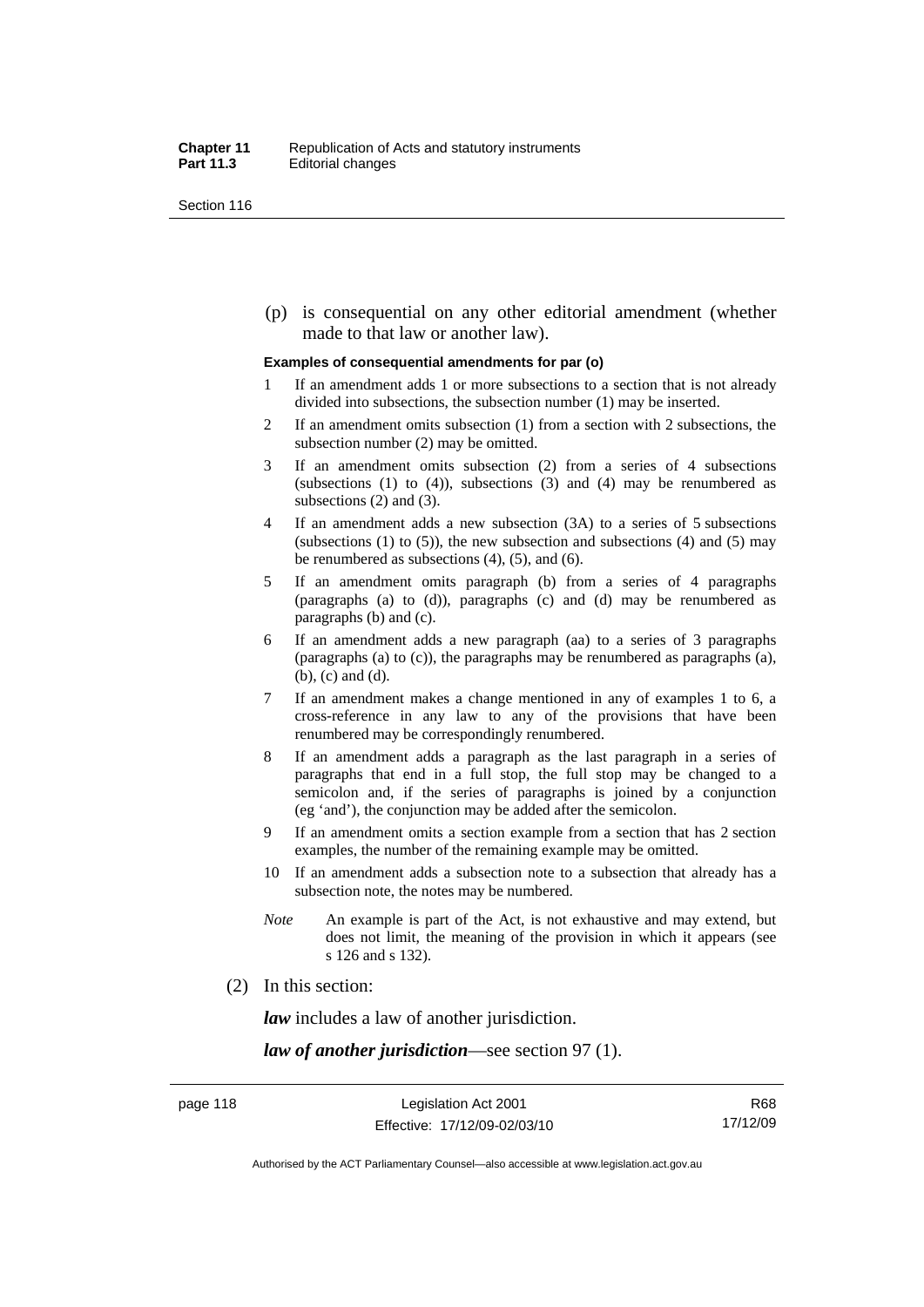*referential term* means a term that identifies a provision as a provision, or part of a provision, of the Act, statutory instrument or provision in which it appears.

#### **Examples**

- 1 of this Act
- 2 of this section
- 3 hereof
- 4 said
- *Note* An example is part of the Act, is not exhaustive and may extend, but does not limit, the meaning of the provision in which it appears (see s 126 and s 132).

## **117 Legal effect of editorial changes**

- (1) A law that is amended or otherwise changed under this part in preparing an authorised republication of the law has effect for all purposes, on and after the republication date, as if the changes had been made by an Act that commenced on the republication date.
- (2) Without limiting subsection (1), section 83 (Consequences of amendment of statutory instrument by Act) applies to an amendment made under this part as if the amendment had been made by an Act.
- (3) This section is subject to section 115 (Amendments not to change effect).

### **118 Reference to editorial amendments**

If a law is amended under this part in preparing an authorised republication of the law, the republication must indicate that fact in a suitable place.

page 119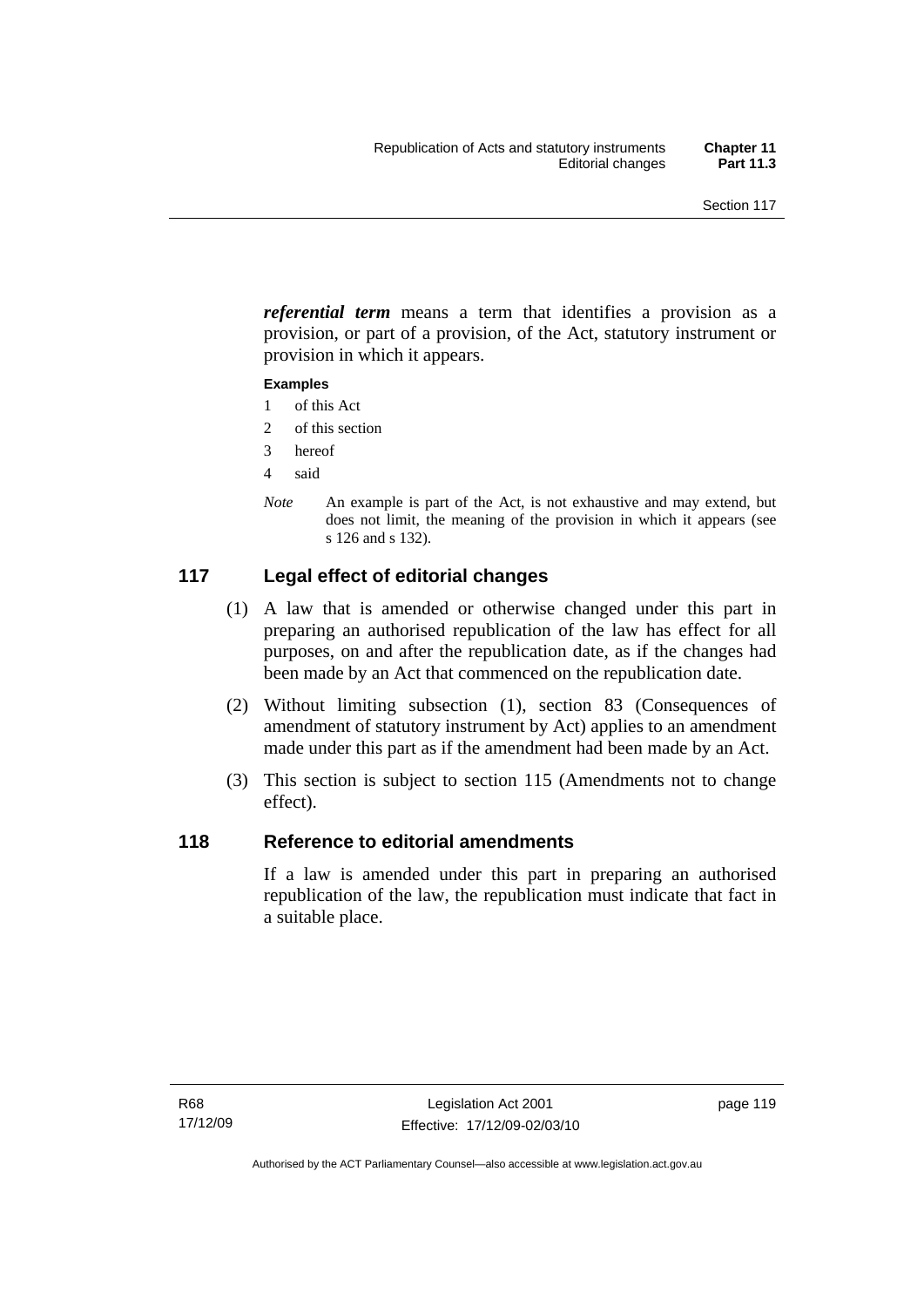# **Chapter 12 Scope of Acts and statutory instruments**

## **120 Act to be interpreted not to exceed legislative powers of Assembly**

- (1) An Act is to be interpreted as operating to the full extent of, but not to exceed, the legislative power of the Legislative Assembly.
- (2) Without limiting subsection (1), if a provision of an Act would, apart from this section, be interpreted as exceeding the legislative power of the Legislative Assembly—
	- (a) the provision is valid to the extent to which it does not exceed power; and
	- (b) the remainder of the Act is not affected.
- (3) Without limiting subsection (1), if the application of a provision of an Act to a matter would, apart from this section, be interpreted as exceeding power, the provision's application to other matters is not affected.
- (4) This section is in addition to any provision of the Act itself.
	- *Note* For the equivalent provision for statutory instruments, see s 43.
- (5) This section is a determinative provision.
	- *Note* See s 5 for the meaning of determinative provisions, and s 6 for their displacement.

Authorised by the ACT Parliamentary Counsel—also accessible at www.legislation.act.gov.au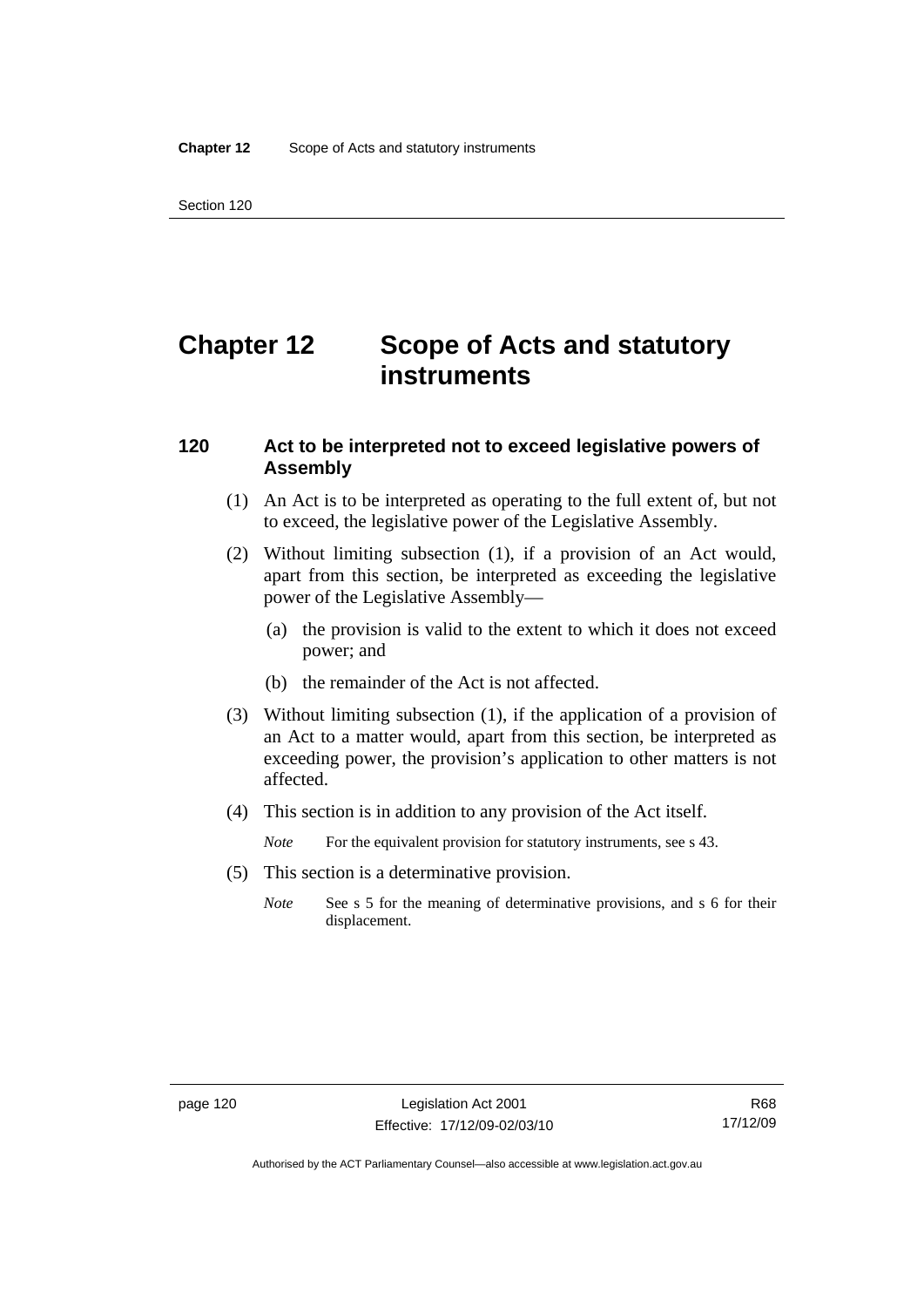## **121 Binding effect of Acts**

- (1) An Act binds everyone, including people who are not Australian citizens and all governments.
	- *Note* See the Self-Government Act, s 27 which provides that, except as provided by the regulations under that Act, an ACT enactment does not bind the Crown in right of the Commonwealth. See also s 120.
- (2) However, an Act does not bind the Territory to the extent that it requires or otherwise provides for the payment of money that, on payment, would form part of the public money of the Territory.
- (3) Also, subsection (1) does not make a government liable to be prosecuted for an offence.
- (4) To the extent that an Act does not bind a government, the same degree of immunity extends to a government entity in relation to an authorised act or omission of the entity.
- (5) This section is a determinative provision.
	- *Note* See s 5 for the meaning of determinative provisions, and s 6 for their displacement.
- (6) In this section:

*authorised*—an act or omission of a government entity is *authorised* if—

- (a) for an instrumentality—the act or omission relates to a matter within the scope of the instrumentality's functions; and
- (b) for an officer or employee of the government—the act or omission relates to a matter within the scope of the duties of the officer or employee; and
- (c) for a contractor who exercises a function on behalf of the government—the act or omission relates to a matter within the scope of the contract; and

page 121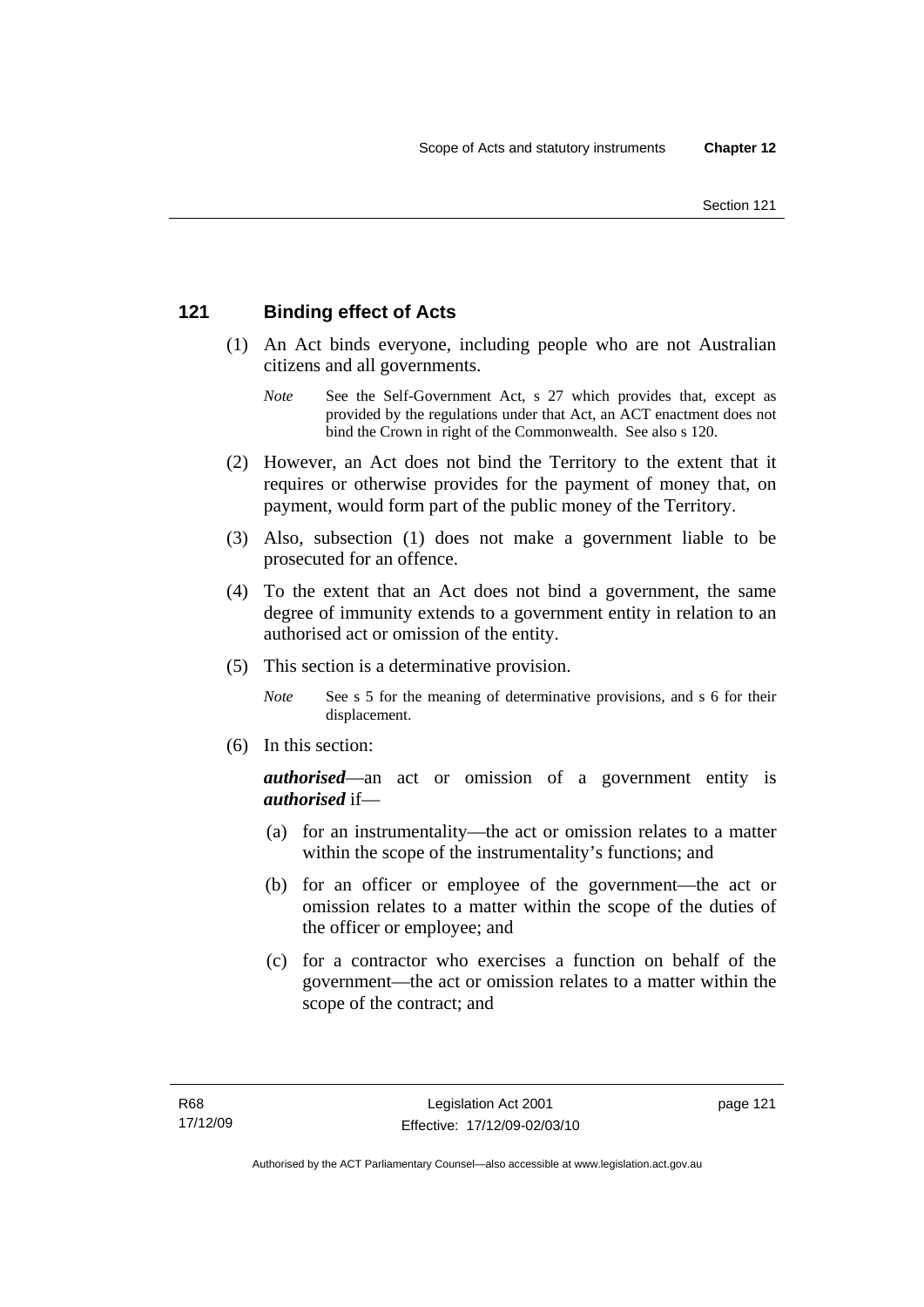(d) for anyone else who exercises a function on behalf of the government—the act or omission relates to a matter within the scope of the person's engagement.

*government* includes the Territory, the Commonwealth, a State, another Territory or New Zealand.

*government entity* includes—

- (a) an instrumentality, officer or employee of the government; and
- (b) a contractor or anyone else who exercises a function on behalf of the government.

#### **122 Application to Territory**

- (1) In an Act or statutory instrument—
	- (a) a reference to an entity or position by name or description is a reference to the entity or position of that name or description in or for the Territory; and
	- (b) a reference to a place, jurisdiction or anything else by name or description is a reference to the place, jurisdiction or thing of that name or description in or for the Territory.
- (2) If the name of an entity or position established under an Act or statutory instrument includes the words 'of the Australian Capital Territory', 'for the Australian Capital Territory', '(ACT)', or words having a similar effect, a reference in an Act or statutory instrument to the entity or position need not include the words.

Authorised by the ACT Parliamentary Counsel—also accessible at www.legislation.act.gov.au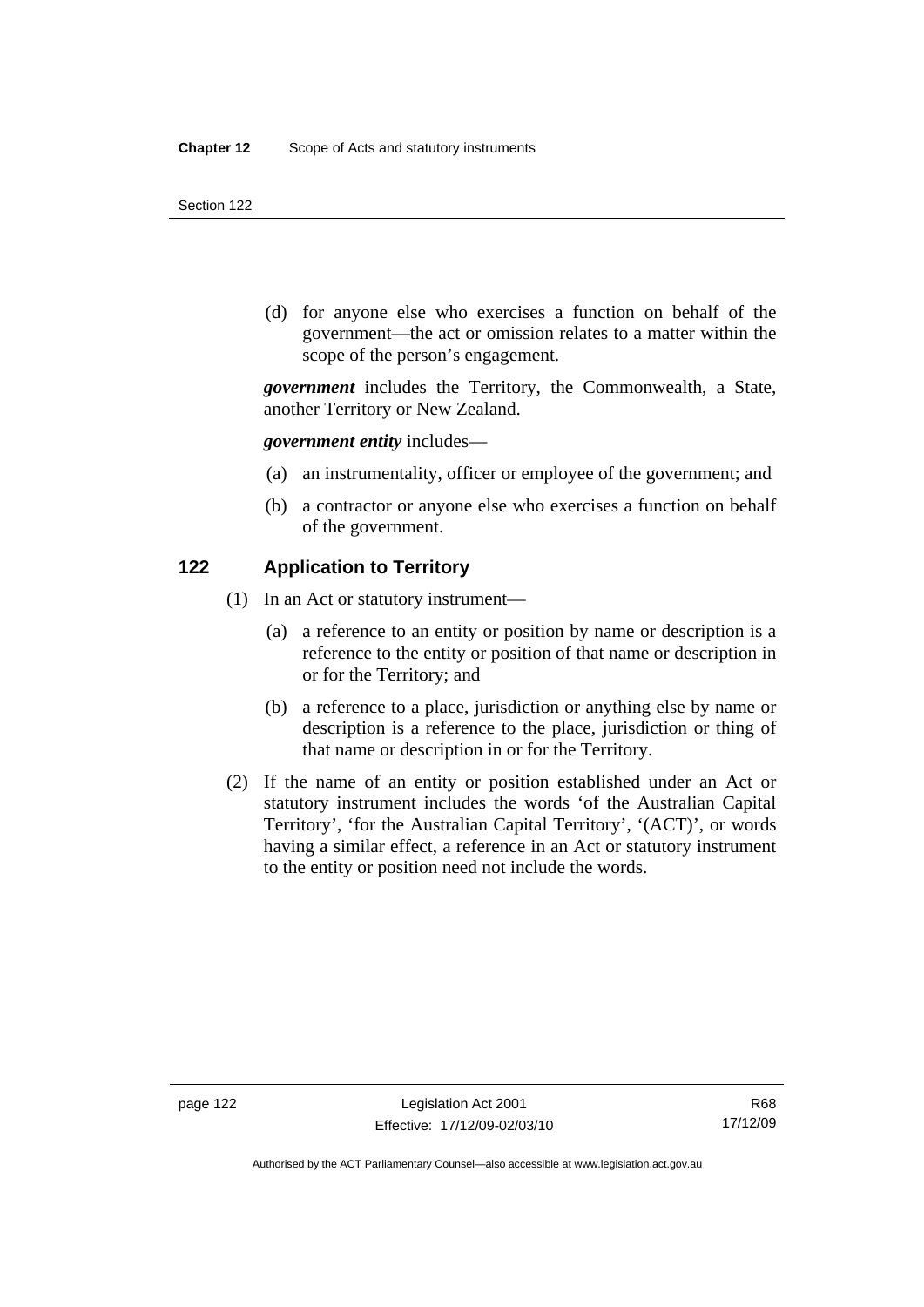# **Chapter 13 Structure of Acts and statutory instruments**

## **Part 13.1 General**

## **125 Meaning of** *law* **in ch 13**

In this chapter:

*law* means an Act, subordinate law or disallowable instrument.

*Note* A reference to an Act, subordinate law or disallowable instrument includes a reference to a provision of the Act, law or instrument (see s 7, s 8 and s 9).

#### **126 Material that is part of Act or statutory instrument**

- (1) A heading to a chapter, part, division, subdivision, schedule, or another provision (other than a section or subsection), of or to an Act or statutory instrument is part of the Act or instrument.
- (2) A heading to a section or subsection of an Act or statutory instrument is part of the Act or instrument if—
	- (a) the Act was enacted, or the instrument was made, after 1 January 2000; or
	- (b) the heading was amended or inserted into the Act or instrument after 1 January 2000.
- (3) A preamble or other recital to an Act or statutory instrument is part of the Act or instrument.
- (4) An example or diagram in an Act or statutory instrument is part of the Act or instrument.
- (5) A schedule, dictionary or appendix to an Act or statutory instrument is part of the Act or instrument.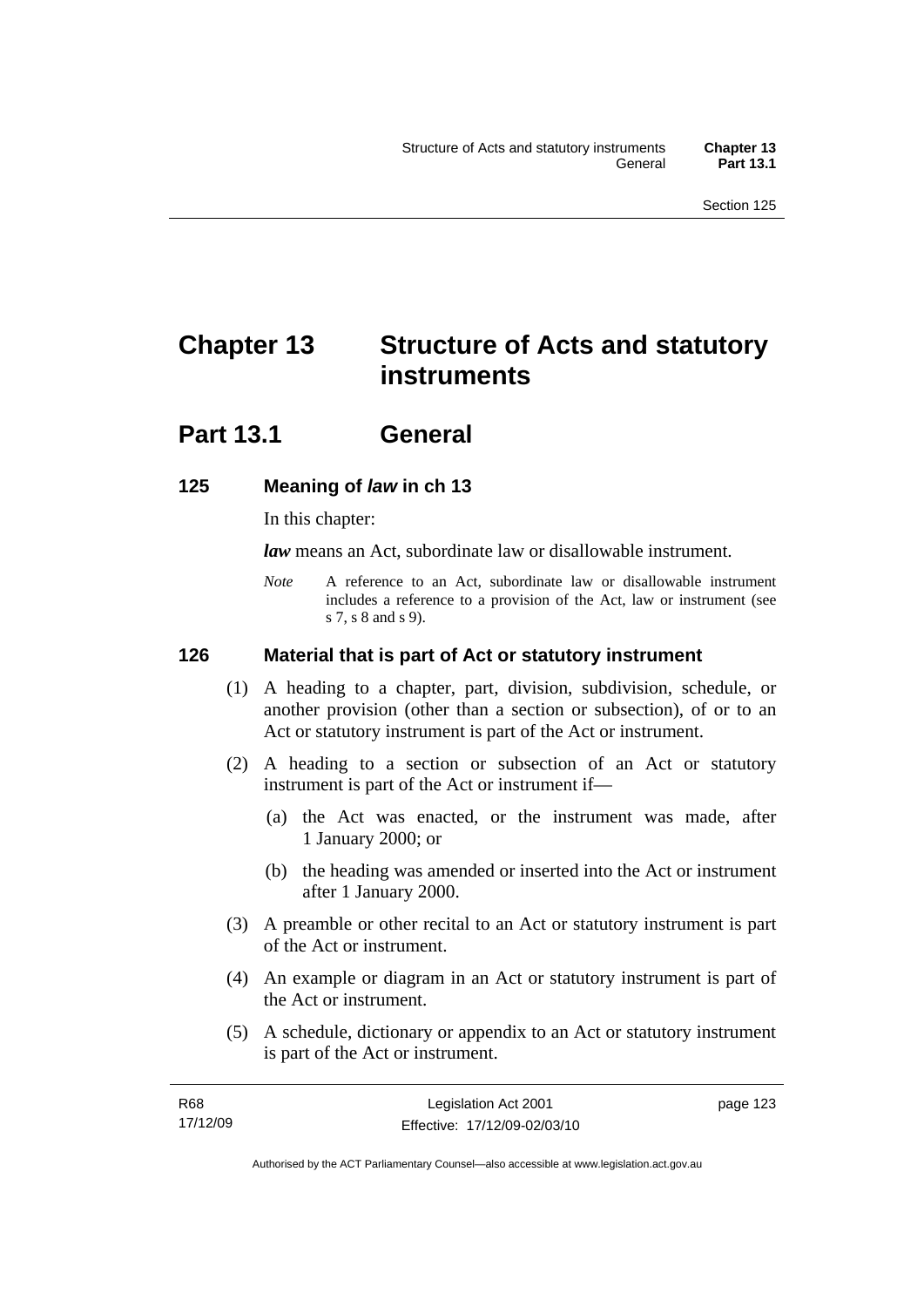- (6) Punctuation in an Act or statutory instrument is part of the Act or instrument.
- (7) A provision number in an Act or statutory instrument is part of the Act or instrument.
- (8) In applying this section to an Act or statutory instrument that is divided otherwise than into sections, a reference to a section or subsection is a reference to a corresponding provision of the Act or instrument.
	- *Note* A reference to an Act or statutory instrument includes a reference to a provision of the Act or instrument (see s 7 and s 13).
- (9) This section is a determinative provision.
	- *Note* See s 5 for the meaning of determinative provisions, and s 6 for their displacement.

### **127 Material that is not part of Act or statutory instrument**

- (1) A footnote, endnote, or other note, in or to an Act or statutory instrument is not part of the Act or instrument.
- (2) A table of contents (however described), or reader's guide or index, in or to an Act or statutory instrument is not part of the Act or instrument.
- (3) A heading to a section or subsection of an Act or statutory instrument is not part of the Act or instrument if section 126 (2) does not apply to the heading.
- (4) This section does not prevent the amendment of a note, table, guide, index or heading mentioned in subsection (1), (2) or (3).
- (5) However, such a note, table, guide or index does not become part of the Act or statutory instrument because it is amended or inserted by an Act or instrument.
- (6) In applying this section to an Act or statutory instrument that is divided otherwise than into sections, a reference to a section or

Authorised by the ACT Parliamentary Counsel—also accessible at www.legislation.act.gov.au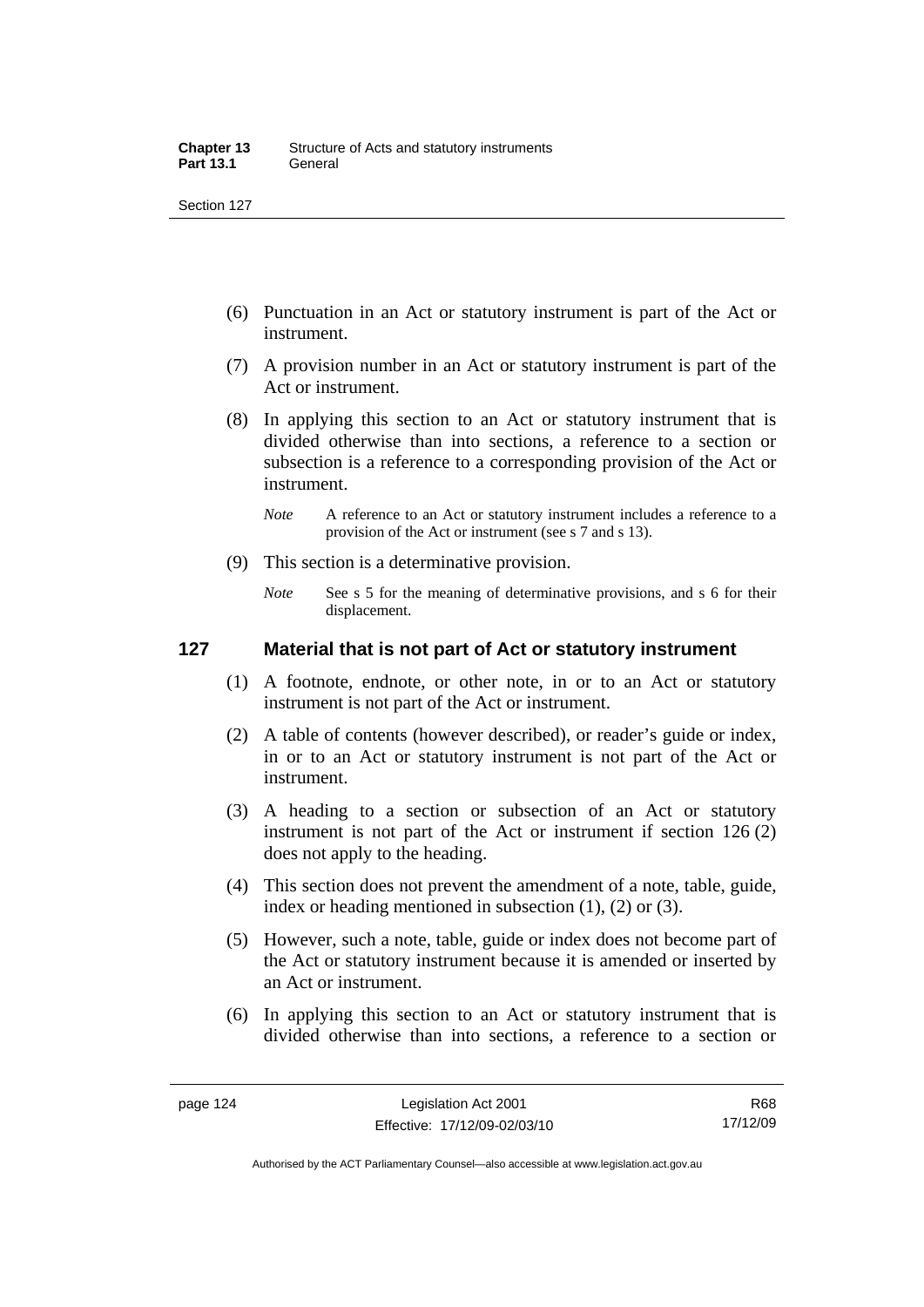subsection is a reference to a corresponding provision of the Act or instrument.

- *Note* A reference to an Act or statutory instrument includes a reference to a provision of the Act or instrument (see s 7 and s 13).
- (7) This section is a determinative provision.
	- *Note* See s 5 for the meaning of determinative provisions, and s 6 for their displacement.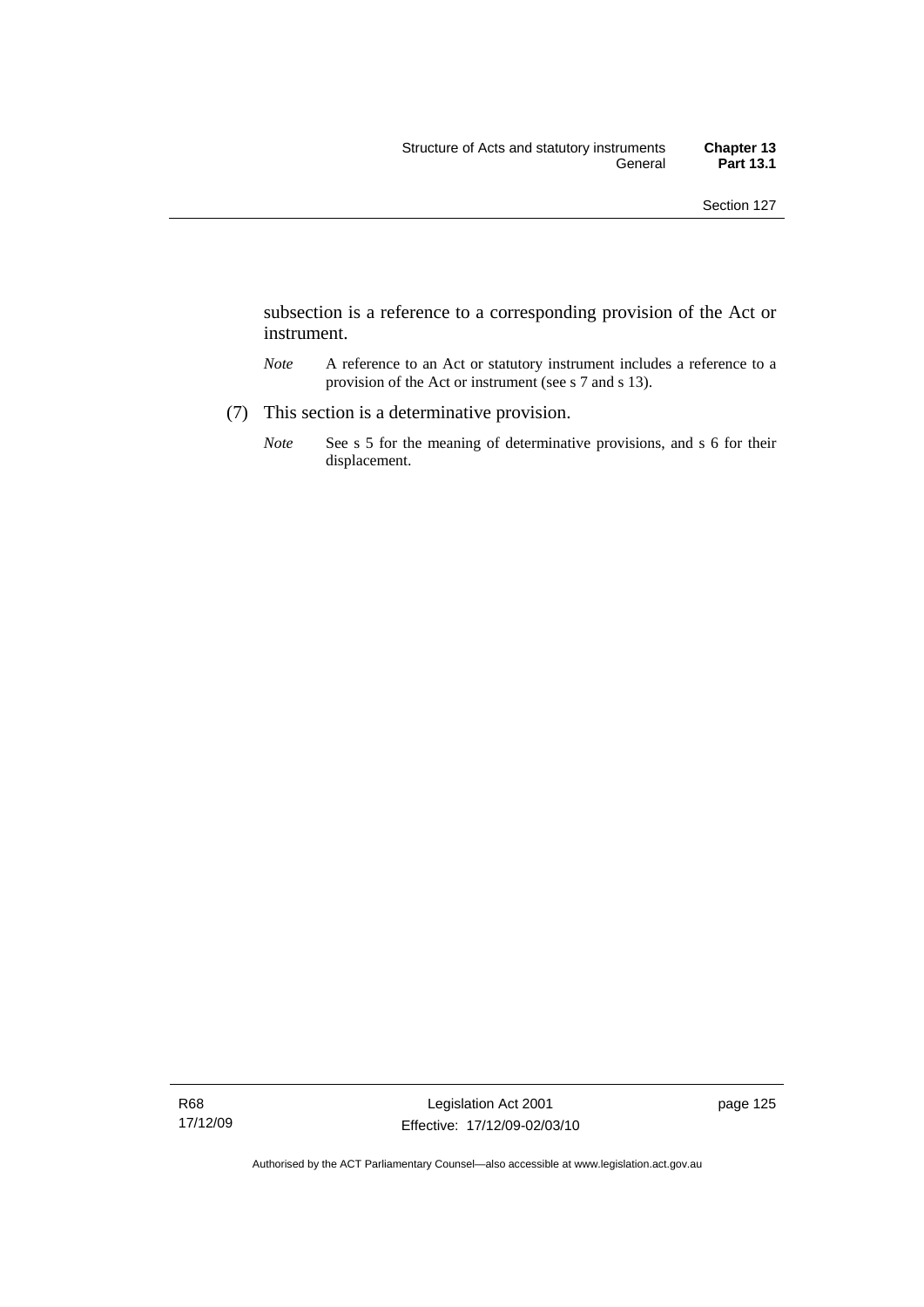## **Part 13.2 Particular kinds of provisions**

#### **130 What is a definition?**

A *definition* is a provision (however expressed) of an Act or statutory instrument that—

- (a) gives a meaning to a term; or
- (b) limits or extends the meaning of a term.

#### **Examples of definitions**

- 1 *X* means Y.
- 2 *X* includes Y.
- 3 *X* means Y, and includes Z.
- 4 A reference to *X* is a reference to Y.
- 5 *X*—see section Y.
- 6 *X*—see the *XYZ Act 1999*, section Y.
- 7 In a proceeding against a person (the *retailer*), it is a defence if the retailer establishes that the goods were bought honestly.
- 8 *excluded*—a claim is *excluded* if the claim is not brought within 1 year after the day the claimant becomes aware of the failure to account to which the claim relates.
- 9 A term used in the *XYZ Act 2003* has the same meaning in this Act.
- 10 A term defined in the *XYZ Act 2003* has the same meaning in this Act.
- *Note 1* Examples 5 and 6 illustrate signpost definitions, that is, definitions that do not themselves directly define a term but point the reader to the place where the term is defined (see s 131).
- *Note 2* Example 7 illustrates a tagged-term definition (*retailer*) that takes its meaning from the context of the provision where the defined term is found.
- *Note 3* Example 8 illustrates a definition that does not begin with the defined term.
- *Note 4* For other provisions about definitions, see pt 15.2.

R68 17/12/09

Authorised by the ACT Parliamentary Counsel—also accessible at www.legislation.act.gov.au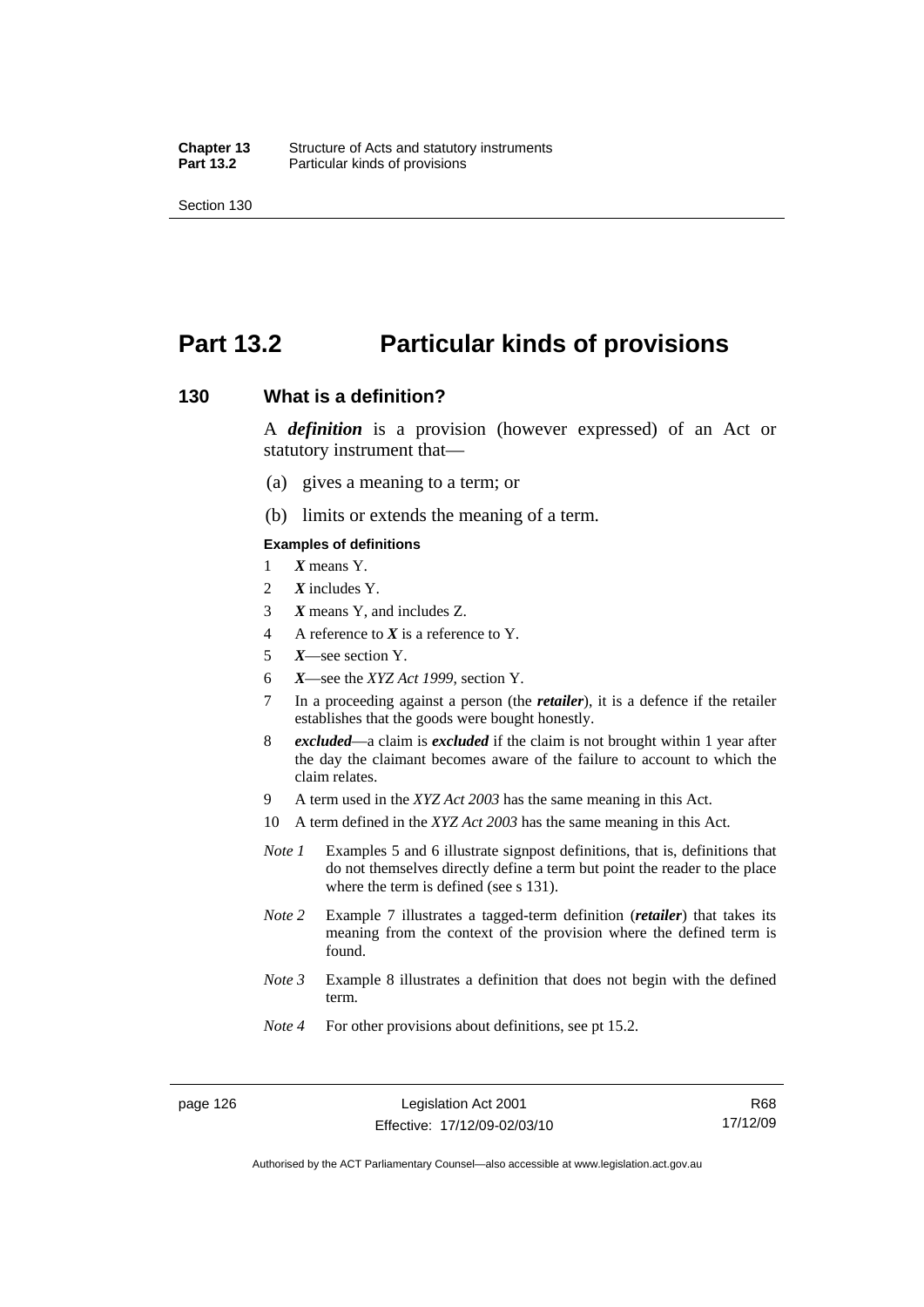*Note* 5 An example is part of the Act, is not exhaustive and may extend, but does not limit, the meaning of the provision in which it appears (see s 126 and s 132).

#### **131 Signpost definitions**

 (1) In an Act or statutory instrument, a definition of a term that includes the word 'see' followed by a reference to a law or instrument (a *signpost definition*) means the term has the same meaning as the term (or, if the reference includes a reference to the definition of another term, that term) has in the law or instrument, as in force from time to time.

#### **Examples**

- 1 A signpost definition '*food*—see section 10.' in the dictionary to an Act means that the word 'food' when used in the Act has the same meaning as it has in section 10, as in force from time to time.
- 2 A signpost definition '*injury*—see the *XYZ Act 2001*, dictionary.' in the dictionary to another Act means that the word 'injury', when used in the other Act, has the same meaning as it has in the definition of *injury* in the *XYZ Act 2001*, dictionary, as in force from time to time.
- 3 A signpost definition 'Work Safety Council—see the *XYZ Act 2000*, dictionary, definition of *council*.' means that the expression 'Work Safety Council' has the same meaning as the word 'council' has in the definition of *council* in the *XYZ Act 2000*, dictionary, as in force from time to time.
- *Note* An example is part of the Act, is not exhaustive and may extend, but does not limit, the meaning of the provision in which it appears (see s 126 and s 132).
- (2) This section is subject to section 47 (Statutory instrument may make provision by applying law or instrument).
- (3) In this section:

*instrument* includes a provision of an instrument.

*law* includes a law, or a provision of a law, of the Commonwealth, a State or another Territory.

*Note* For other provisions about definitions, see pt 15.2.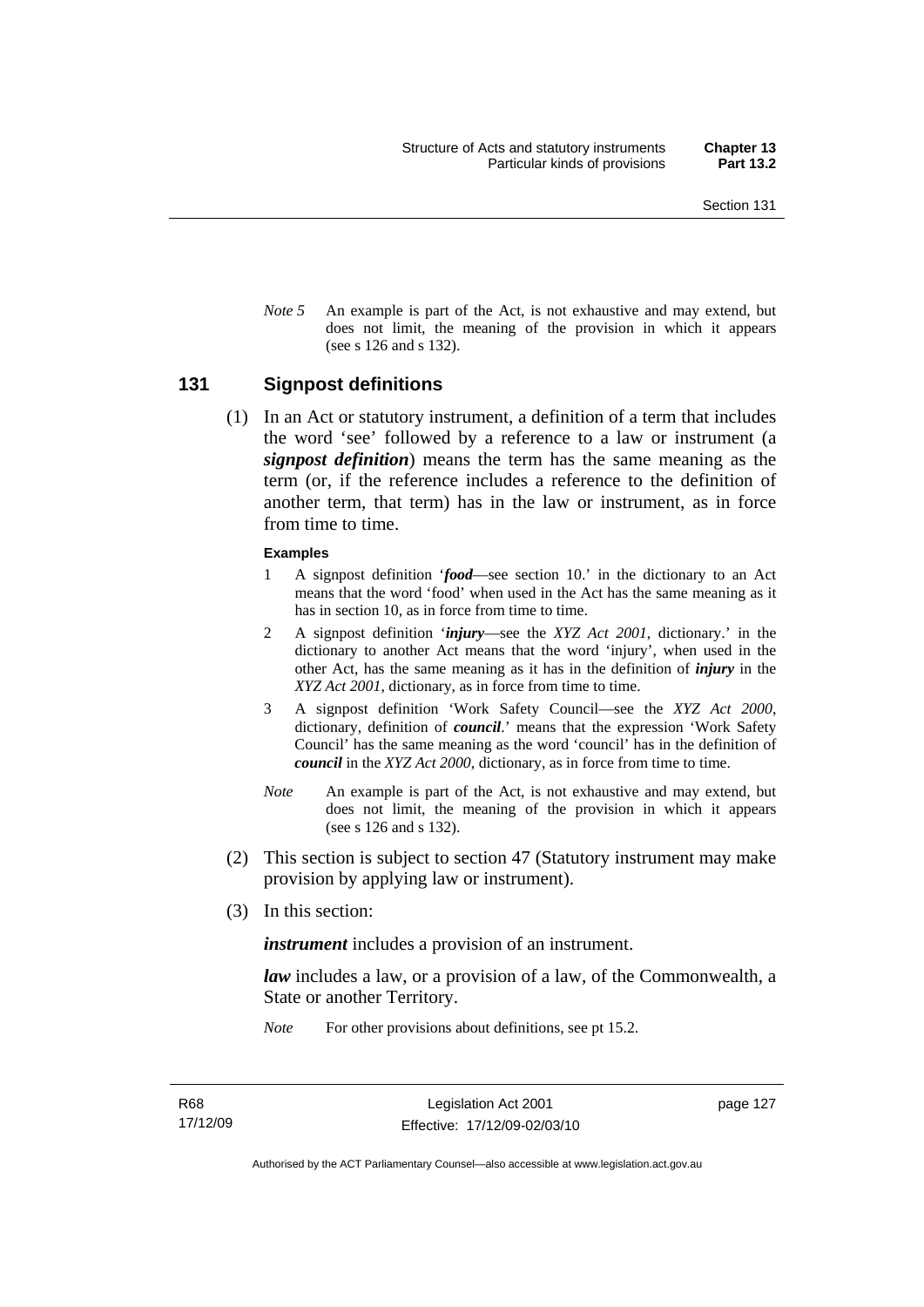| Chapter 13       | Structure of Acts and statutory instruments |
|------------------|---------------------------------------------|
| <b>Part 13.2</b> | Particular kinds of provisions              |

## **132 Examples**

- (1) An example in an Act or statutory instrument—
	- (a) is not exhaustive; and
	- (b) may extend, but does not limit, the meaning of the Act or instrument, or the particular provision to which it relates.

#### **Examples**

- 1 A specific case (which may be fictional) that helps to give meaning to the more abstract language of a provision. See the examples in section 43.
- 2 An example (which may be fictional) that clarifies the scope of a provision by illustrating cases that fall within the provision or cases that fall outside the provision, or both. See the examples in section 86.
- *Note 1* These examples may overlap.
- *Note* 2 An example in an Act or statutory instrument is part of the Act or instrument (see s 126 (4)).
- (2) An example may take either of the following forms:
	- (a) a statement at the end of the provision it illustrates (or at the end of a provision containing the provision it illustrates);
	- (b) a statement forming part of the text of a provision that illustrates the operation of the provision, whether or not the words 'for example' are used.

#### **Examples for par (a)**

the examples in section 130 or this section, subsection (1)

#### **Example for par (b)**

the statement beginning 'for example' in section 36 (1) (a)

- (3) Subsection (2) does not limit the form that an example may take.
- (4) This section is a determinative provision.
	- *Note* See s 5 for the meaning of determinative provisions, and s 6 for their displacement.

Authorised by the ACT Parliamentary Counsel—also accessible at www.legislation.act.gov.au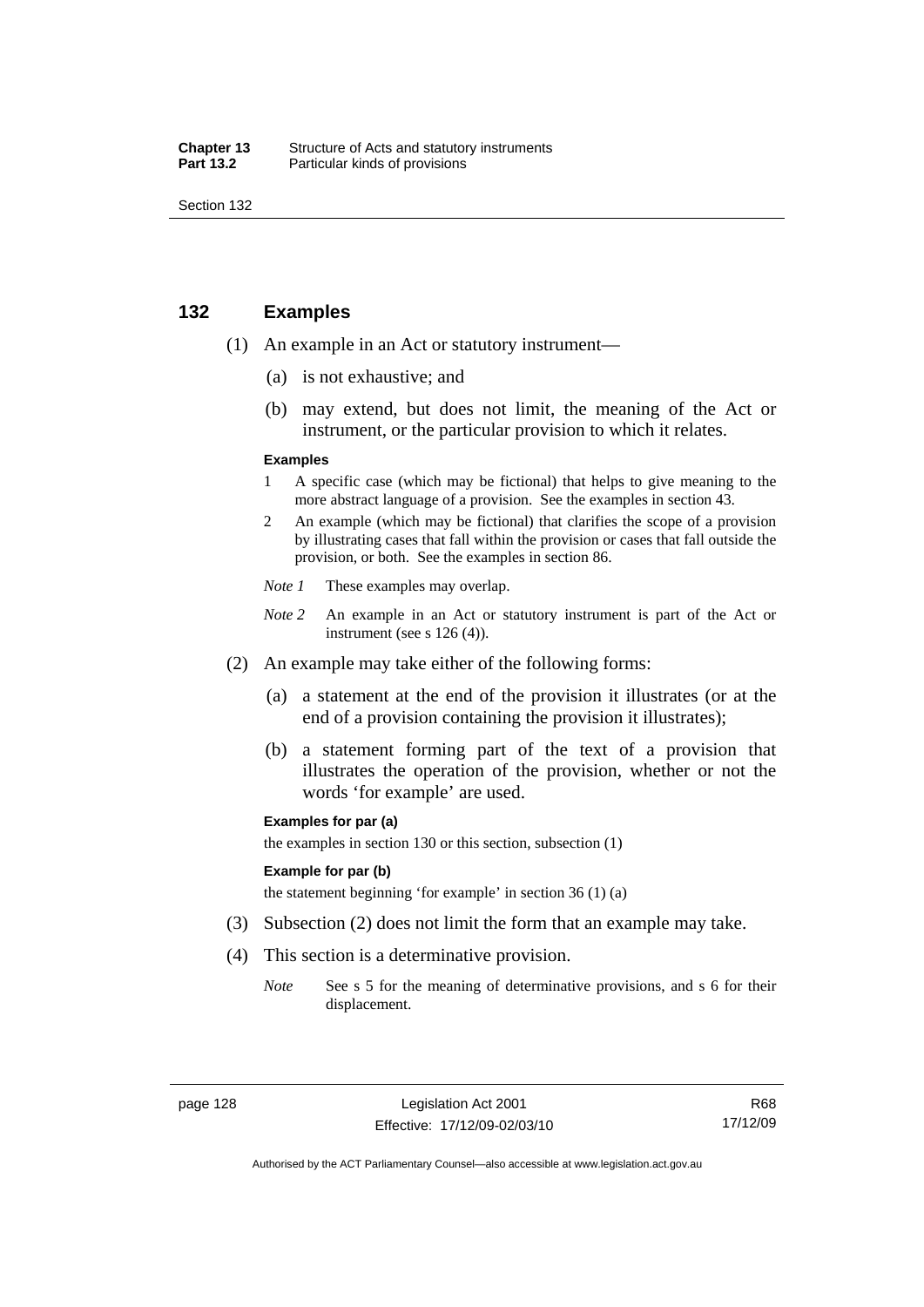## **133 Penalty units**

- (1) In a law, if a penalty for an offence is expressed as a number (whether whole or fractional) of penalty units, the penalty for the offence is a fine of that number of penalty units.
- (2) A *penalty unit* is—
	- (a) for an offence committed by an individual—\$110; or
	- (b) for an offence committed by a corporation—\$550.

#### **Example**

'Maximum penalty: 10 penalty units.' means that a person who is convicted of the relevant offence is liable to a maximum fine of 10 penalty units.

- If the person is an individual, the maximum fine is, therefore, \$1 100 (\$110 x 10).
- If the person is a corporation, the maximum fine is, therefore, \$5 500 (\$550 x 10).
- *Note* An example is part of the Act, is not exhaustive and may extend, but does not limit, the meaning of the provision in which it appears (see s 126 and s 132).
- (3) This section is a determinative provision.
	- *Note* See s 5 for the meaning of determinative provisions, and s 6 for their displacement.

## **134 Penalties at end of sections and subsections**

- (1) This section applies if a penalty (however expressed) is stated in a law—
	- (a) at the end of a section (whether or not the section is divided into subsections) and not expressed in a way that indicates that it applies only to a provision of the section; or
	- (b) at the end of a subsection (but not at the end of a section) and not expressed in a way that indicates that it applies only to a provision of the subsection; or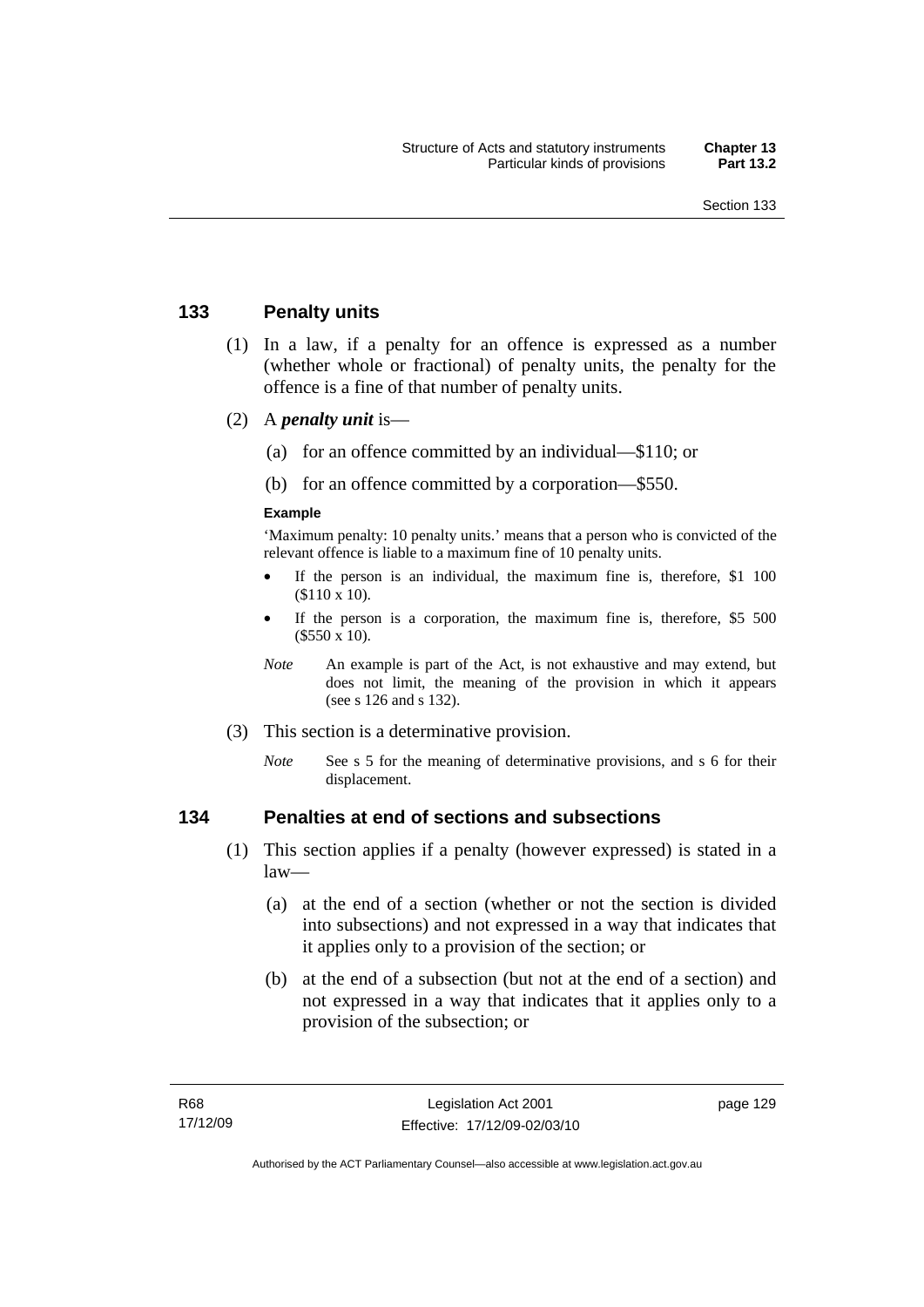(c) at the end of a section or subsection and expressed in a way that indicates that it applies only to a provision of the section or subsection (the *relevant provision*).

#### **Example for par (a)**

the following penalty at the end of a section:

'Maximum penalty: 20 penalty units.'

#### **Example for par (b)**

the following penalty at the end of a subsection, but not at the end of a section: 'Maximum penalty: 20 penalty units.'

#### **Examples for par (c)**

- 1 the following penalty at the end of a section divided into subsections: 'Maximum penalty (subsection (3)): 20 penalty units.'.
- 2 the following penalty at the end of a subsection, but not at the end of a section:

'Maximum penalty:

- (a) for paragraph (b)—20 penalty units; or
- (b) for another paragraph—50 penalty units, imprisonment for 6 months or both.'
- *Note* An example is part of the Act, is not exhaustive and may extend, but does not limit, the meaning of the provision in which it appears (see s 126 and s 132).
- (2) If an offence is not expressly mentioned in the section, subsection or relevant provision, the penalty indicates that contravention of the section, subsection or relevant provision is an offence punishable on conviction as provided by subsection (4).

#### **Example of a penalty applying to entire section or subsection**

A person must not contravene a notice. Maximum penalty: 20 penalty units.

#### **Example of a penalty applying to a stated provision**

- (2) The register of transactions—
	- (a) may be kept in electronic form; and
	- (b) must contain the particulars mentioned in section 91C.

Maximum penalty (paragraph (b)): 20 penalty units.

Authorised by the ACT Parliamentary Counsel—also accessible at www.legislation.act.gov.au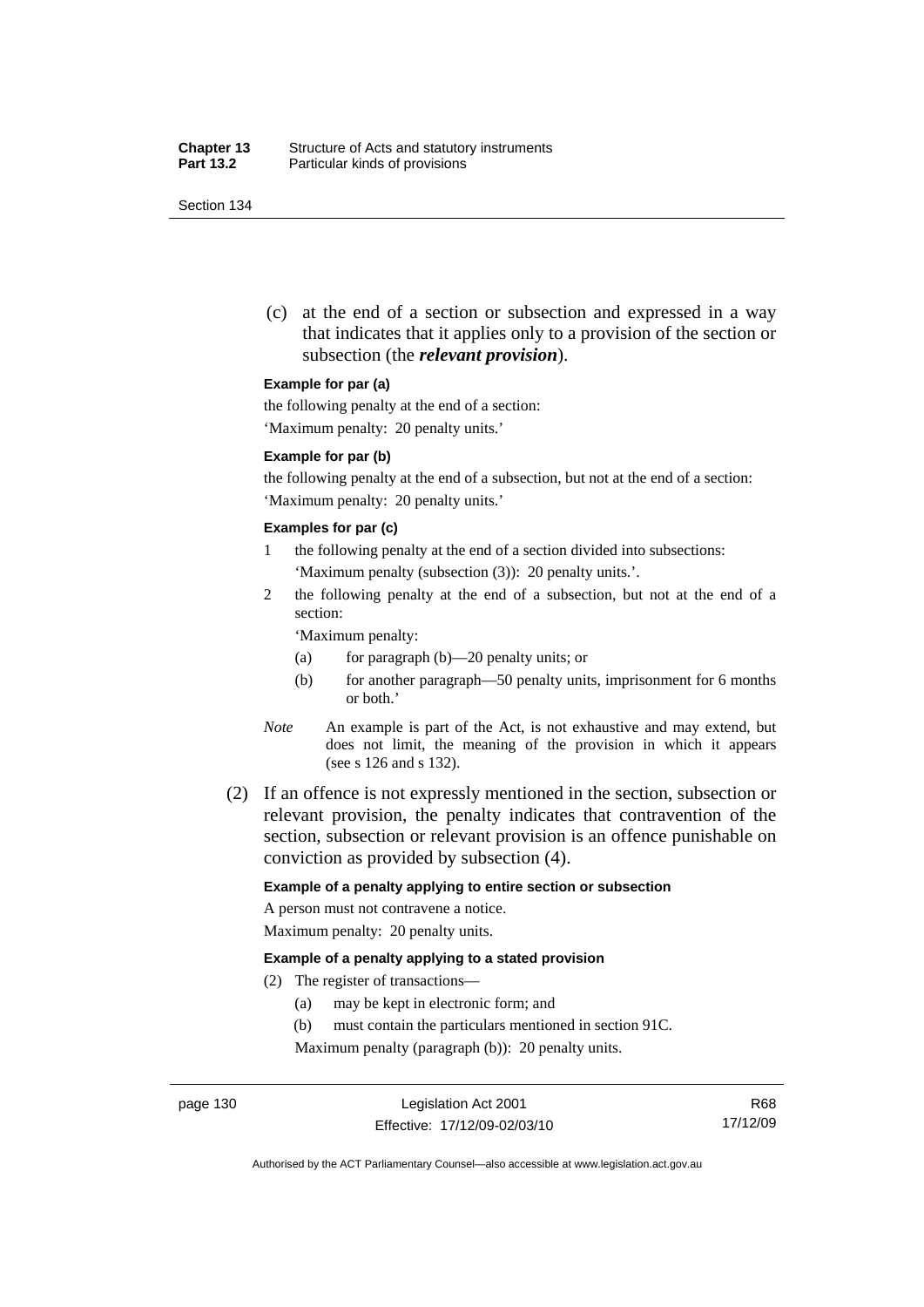(3) If an offence is expressly mentioned in the section, subsection or relevant provision, the penalty indicates that the offence is punishable on conviction as provided by subsection (4).

#### **Example of a penalty applying to entire section or subsection**

A person who contravenes a notice commits an offence.

Maximum penalty: 20 penalty units.

#### **Example of a penalty applying to a stated provision**

- (2) If a person keeps the person's identity card after ceasing to be an officer—
	- (a) the person commits an offence; and
	- (b) the identity card is forfeited to the Territory.

Maximum penalty (paragraph (a)): 20 penalty units.

- (4) The penalty that may be imposed for the offence is—
	- (a) if only a single penalty is stated (whether as a maximum penalty or a penalty)—not more than the stated penalty; or
	- (b) if a minimum as well as a maximum penalty is stated—not less than the minimum and not more than the maximum.
- $(5)$  If—
	- (a) a penalty (however expressed) is stated in a law at the end of a section divided into subsections; and
	- (b) another penalty (however expressed) is stated at the end of another subsection of the section; and
	- (c) the first penalty is not expressed in a way that indicates that it applies only to a particular provision of the last subsection;

the first penalty is taken, for this section, to be expressed in a way that indicates that it applies only to the last subsection.

#### **Example**

In the following example, subsection (4) is the last subsection and the penalty stated at the end applies only to that subsection:

'(2) A permit holder must record all transactions under this Act. Maximum penalty: 20 penalty units.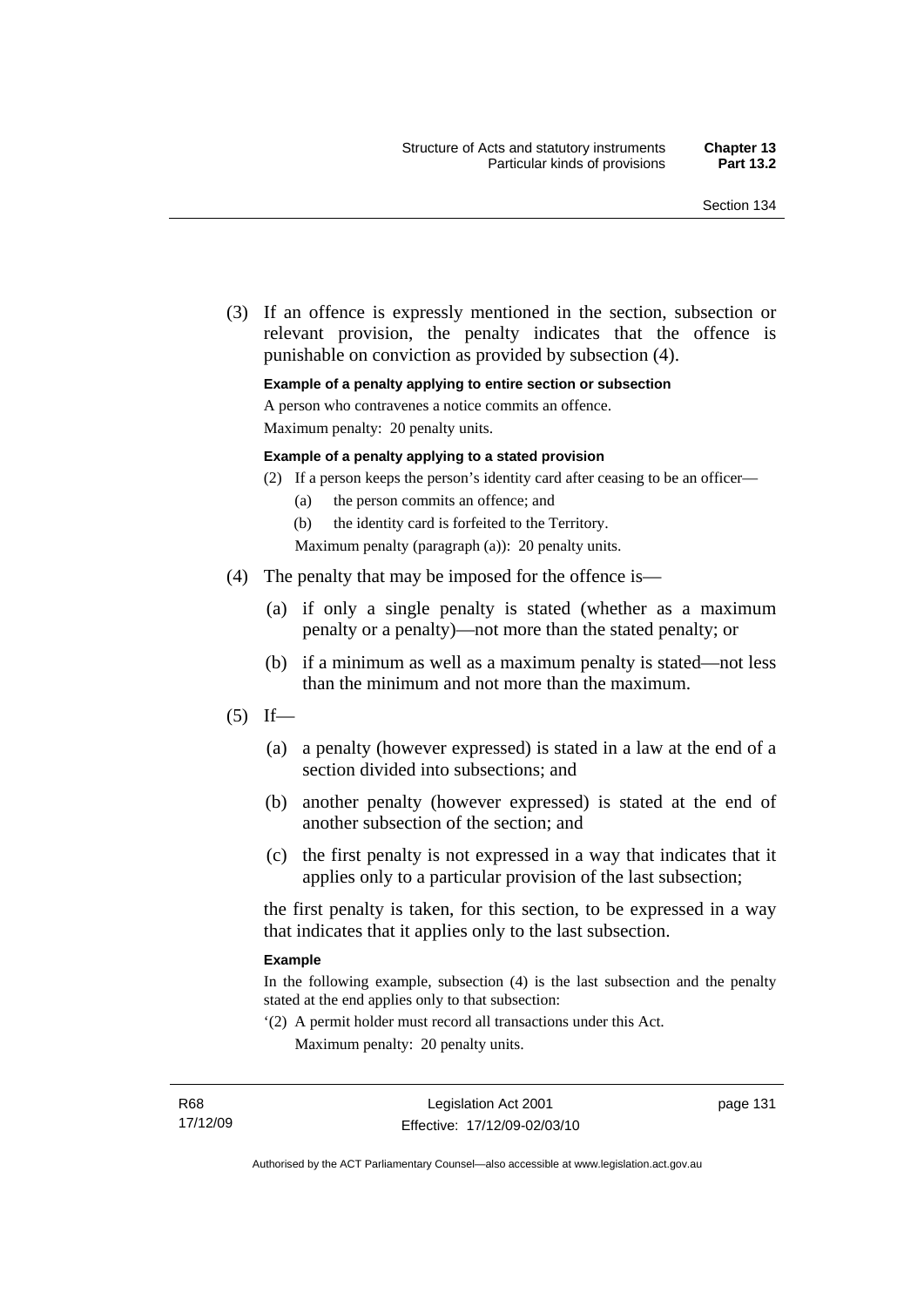- (3) If a permit holder is convicted of an offence against subsection (2), the registrar must cancel the permit.
- (4) A permit holder must not sell a declared substance in contravention of this Act.

Maximum penalty: 100 penalty units, imprisonment for 1 year or both.'.

- (6) In working out for this section whether a penalty is at the end of a section or subsection, the position of any example or note is to be disregarded.
- (7) This section is a determinative provision.
	- *Note* See s 5 for the meaning of determinative provisions, and s 6 for their displacement.

#### **135 Penalties not at end of sections and subsections**

- (1) This section applies if a penalty (however expressed) is stated in a provision of a law other than at the end of a section or subsection.
- (2) If an offence is expressly mentioned in the provision, the penalty indicates that the offence is punishable on conviction as provided by subsection (4).

#### **Example**

A person who contravenes subsection (3) commits an offence punishable by a fine of not more than 20 penalty units.

- *Note* An example is part of the Act, is not exhaustive and may extend, but does not limit, the meaning of the provision in which it appears (see s 126 and s 132).
- (3) If an offence is not expressly mentioned in the provision, the penalty indicates that contravention of the provision (or a stated part of the provision) is an offence punishable on conviction as provided by subsection (4).

#### **Example**

A person who contravenes subsection (3) must pay a fine of not more than 20 penalty units.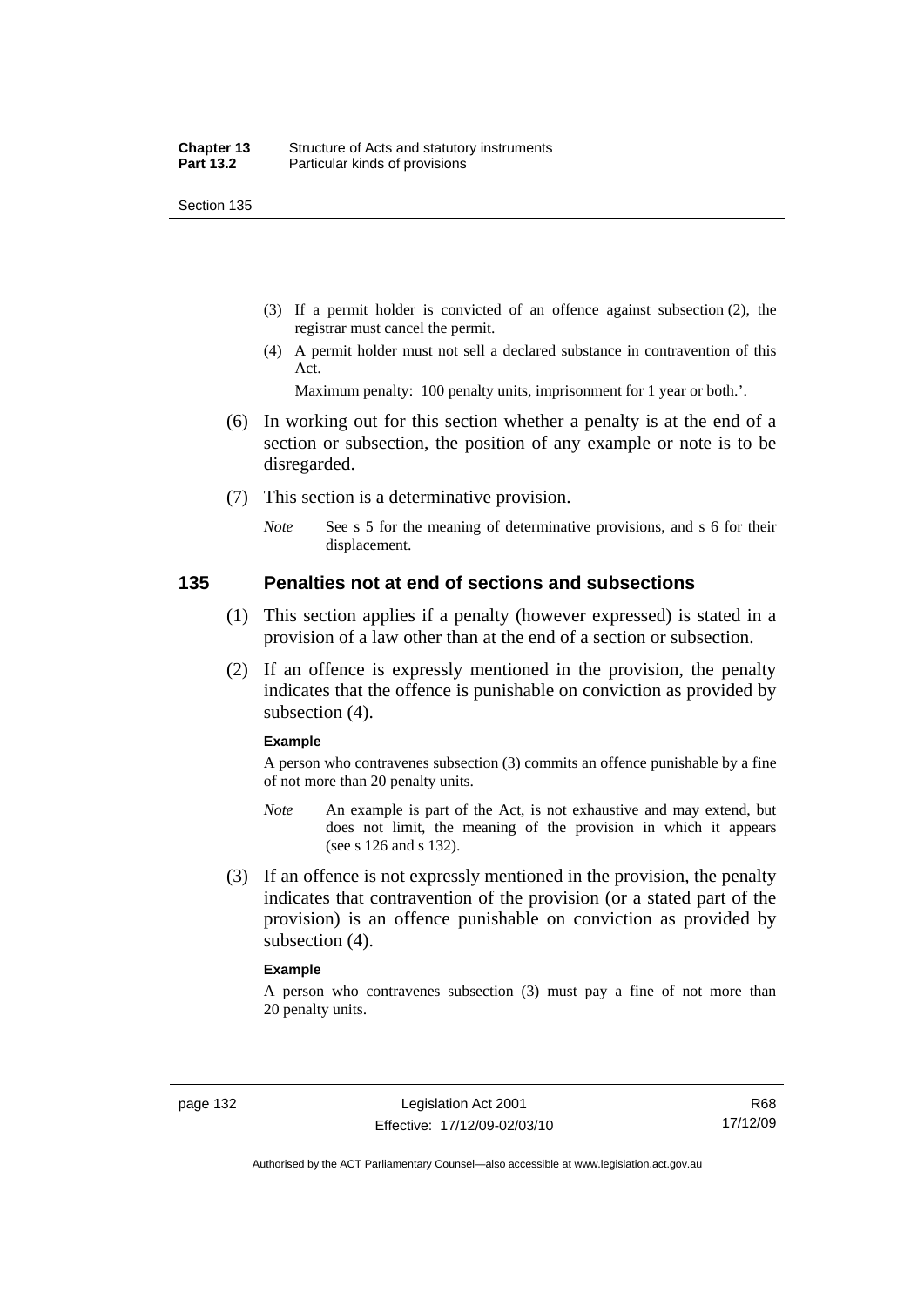- (4) The penalty that may be imposed for the offence is—
	- (a) if only a single penalty is stated (whether as a maximum penalty or a penalty)—not more than the stated penalty; or
	- (b) if a minimum as well as a maximum penalty is stated—not less than the minimum and not more than the maximum.
- (5) In working out for this section whether a penalty is at the end of a section or subsection, the position of any example or note is to be disregarded.
- (6) This section is a determinative provision.
	- *Note* See s 5 for the meaning of determinative provisions, and s 6 for their displacement.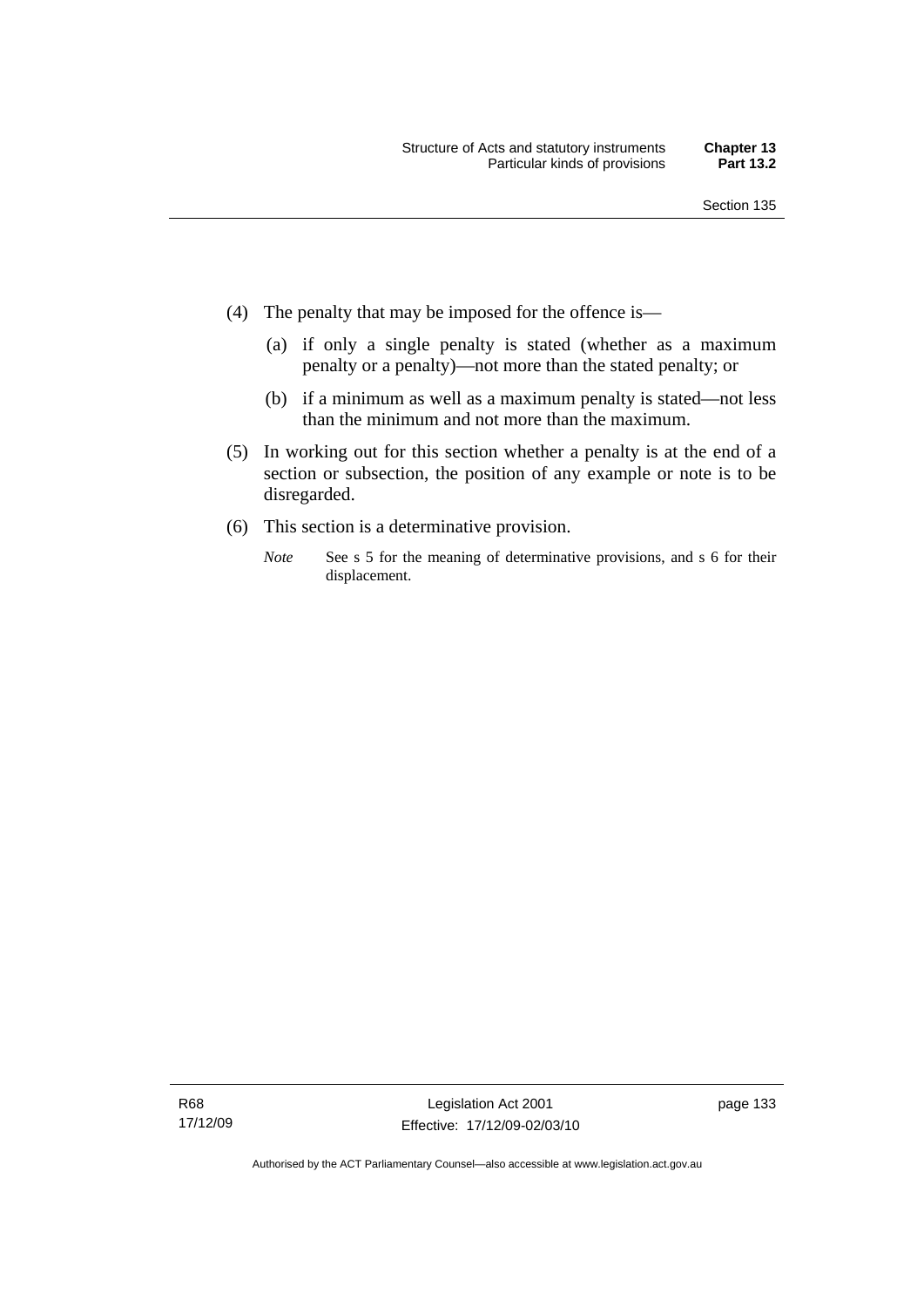**Chapter 14** Interpretation of Acts and statutory instruments<br>**Part 14.1** Purpose and scope Purpose and scope

Section 136

# **Chapter 14 Interpretation of Acts and statutory instruments**

## **Part 14.1 Purpose and scope**

#### **136 Meaning of** *Act* **in ch 14**

In this chapter:

*Act* includes a statutory instrument.

*Note* Section 7 (3) provides that a reference to an Act includes a reference to a provision of an Act. Section 13 (3) provides that a reference to a statutory instrument includes a reference to a provision of a statutory instrument.

## **137 Purpose and scope of ch 14**

- (1) The purpose of this chapter is to provide guidance about the interpretation of Acts.
- (2) This chapter is not intended to be a comprehensive statement of the law of interpretation applying to Acts.
- (3) In particular, this chapter assumes that common law presumptions operate in conjunction with this chapter.
- (4) Subsection (3) also applies to common law presumptions that come into existence after the commencement of this chapter.

Authorised by the ACT Parliamentary Counsel—also accessible at www.legislation.act.gov.au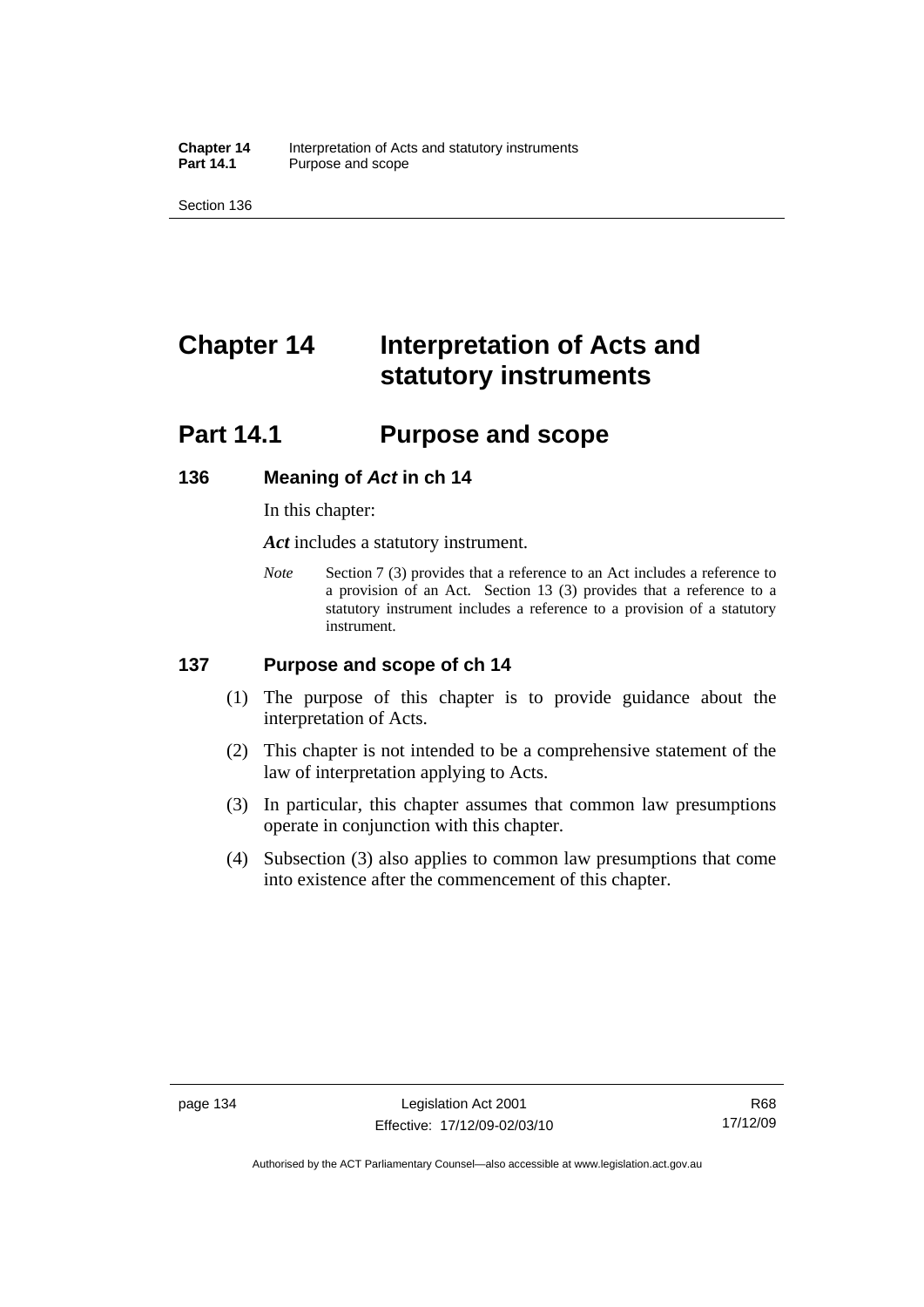## **Part 14.2 Key principles of interpretation**

## **138 Meaning of** *working out the meaning of an Act*

In this part:

*working out the meaning of an Act* means—

- (a) resolving an ambiguous or obscure provision of the Act; or
- (b) confirming or displacing the apparent meaning of the Act; or
- (c) finding the meaning of the Act when its apparent meaning leads to a result that is manifestly absurd or is unreasonable; or
- (d) finding the meaning of the Act in any other case.

## **139 Interpretation best achieving Act's purpose**

- (1) In working out the meaning of an Act, the interpretation that would best achieve the purpose of the Act is to be preferred to any other interpretation.
- (2) This section applies whether or not the Act's purpose is expressly stated in the Act.
	- *Note T*he *Human Rights Act 2004*, s 30 (1) (which is about interpreting legislation to be consistent with human rights) is also relevant to interpreting territory laws.

## **140 Legislative context**

In working out the meaning of an Act, the provisions of the Act must be read in the context of the Act as a whole.

#### **Examples**

1 The long title of an Act provides that it is an Act to give certain benefits to the holders of pensioner cards. Section 4 provides 'This Act applies to a holder of a pensioner card'. Section 22 provides that the commissioner may grant 'a person' an exemption from payment of rates. The Act does not contain a definition of 'person'. Section 22 must be read in the context of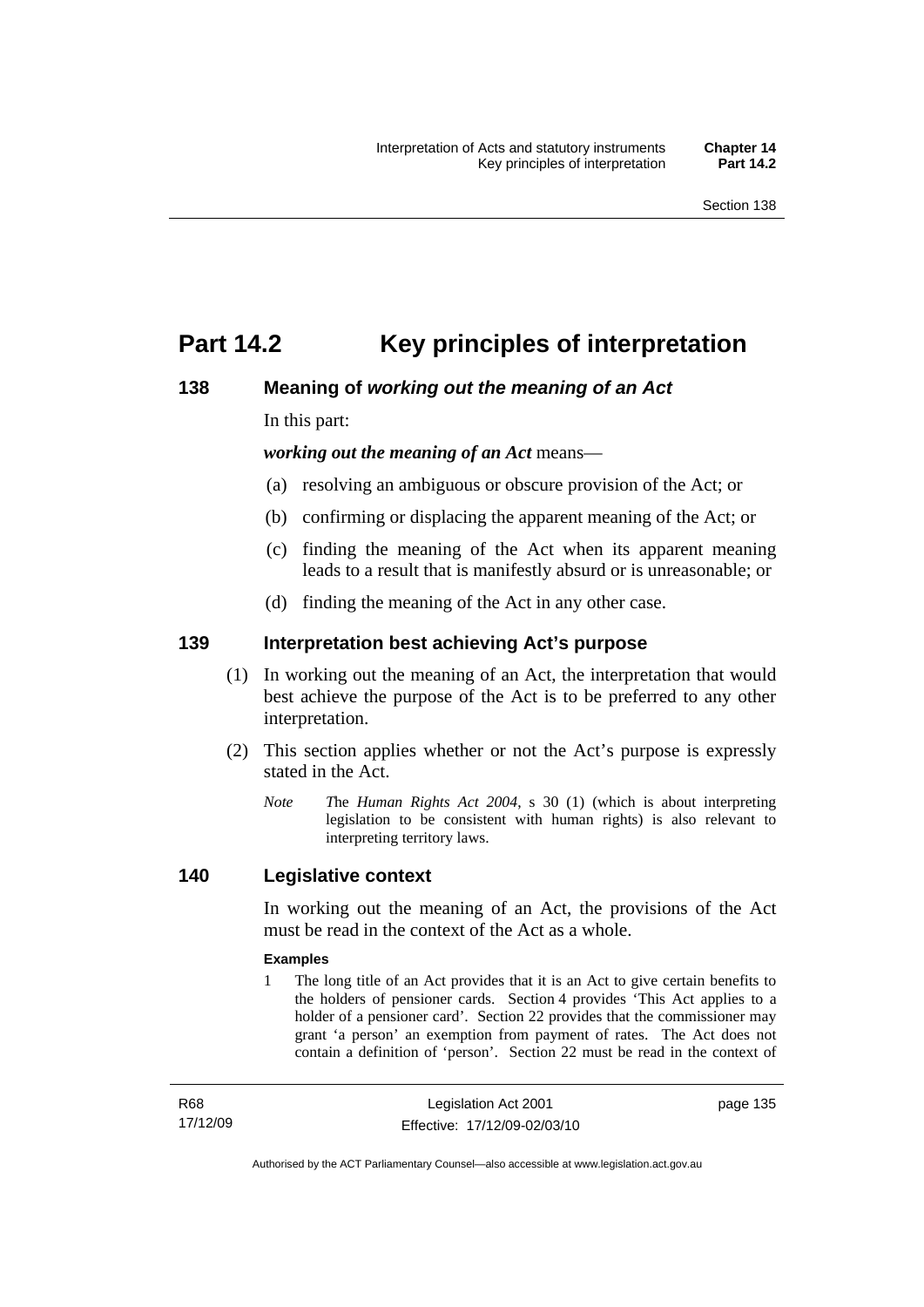the Act as a whole so that the commissioner may only grant exemptions to people who are holders of pensioner cards.

2 The *Drug Testing Regulation 2001* (made under the *Drug Testing Act 2000* (hypothetical)), section 6 contains the following heading:

#### **6 Corresponding law—Act, s 100, def** *corresponding law*

The heading indicates that the section has been made for the definition of *corresponding law* in the *Drug Testing Act 2000*, section 100.

- 3 Section 12 (1) of a subordinate law refers to 'a non-conviction order under the *Crimes (Sentencing) Act 2005*'. No other kind of order is mentioned in the section and the word 'order' is not otherwise defined in the subordinate law. Subsections (2), (4), (7) and (9) of the same section, which only refer to 'the order', are to be understood as referring to the order mentioned in subsection  $(1)$ .
- *Note 1* See s 126 and s 127 for material that is, or is not, part of an Act or statutory instrument.
- *Note 2* An example is part of the Act, is not exhaustive and may extend, but does not limit, the meaning of the provision in which it appears (see s 126 and s 132).

## **141 Non-legislative context generally**

- (1) In working out the meaning of an Act, material not forming part of the Act may be considered.
	- *Note 1* See s 146 for the meaning of *may* and *must*.
	- *Note* 2 See s 126 and s 127 for material that is, or is not, part of an Act or statutory instrument.
	- *Note 3* See s 142 for material that may be considered in working out the meaning of an Act or statutory instrument.
- (2) In deciding whether material not forming part of an Act should be considered in working out the meaning of the Act, and the weight to be given to the material, the following matters must be taken into account:
	- (a) the desirability of being able to rely on the ordinary meaning of the Act, having regard to the purpose of the Act and the provisions of the Act read in the context of the Act as a whole;

R68 17/12/09

Authorised by the ACT Parliamentary Counsel—also accessible at www.legislation.act.gov.au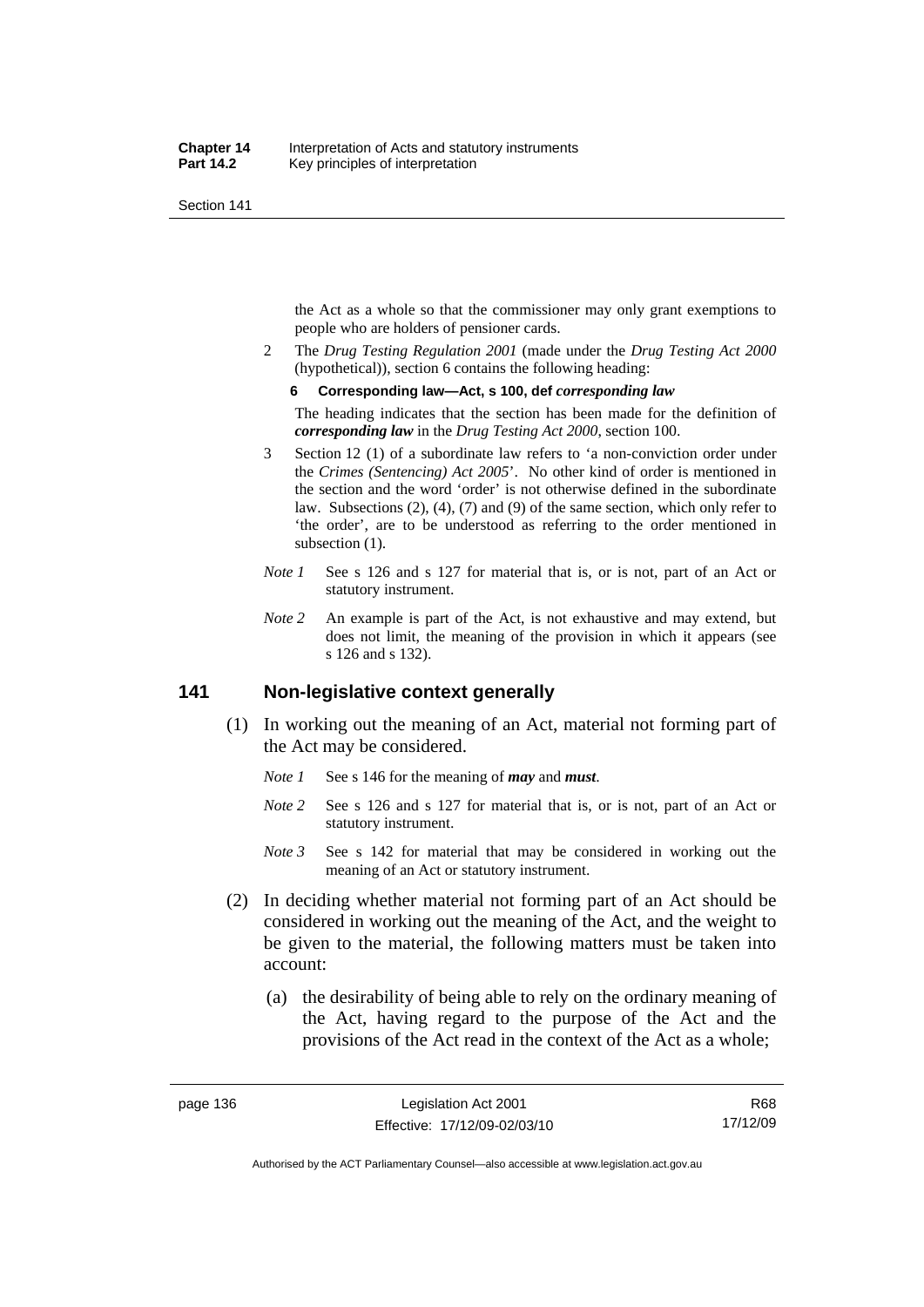- (b) the undesirability of prolonging proceedings without compensating advantage;
- (c) the accessibility of the material to the public.
- (3) Subsection (2) does not limit the matters that may be taken into account.
- (4) For subsection (2) (c), material in the register is taken to be accessible to the public.

*Note* The register is the ACT legislation register (see dict, pt 2, def *register*).

#### **142 Non-legislative context—material that may be considered**

- (1) In working out the meaning of an Act, material mentioned in table 142, column 2 may be considered.
- (2) In working out the meaning of a statutory instrument, material mentioned in table 142, column 3 may be considered.
- (3) This section does not limit the material that may be considered in working out the meaning of an Act or statutory instrument.

| column 1<br>item | column 2<br>Act                                                                                          | column 3<br>statutory instrument                                                                                    |
|------------------|----------------------------------------------------------------------------------------------------------|---------------------------------------------------------------------------------------------------------------------|
|                  | material not forming<br>part of the Act contained<br>in an authorised version<br>of the Act              | material not forming part of<br>the statutory instrument<br>contained in an authorised<br>version of the instrument |
|                  | See ch 3 (Authorised<br><b>Note</b><br>versions<br>and<br>evidence of laws and<br>legislative material). | <b>Note</b><br>See ch 3 (Authorised<br>versions and evidence of<br>legislative<br>laws<br>and<br>material).         |

#### **Table 142**

R68 17/12/09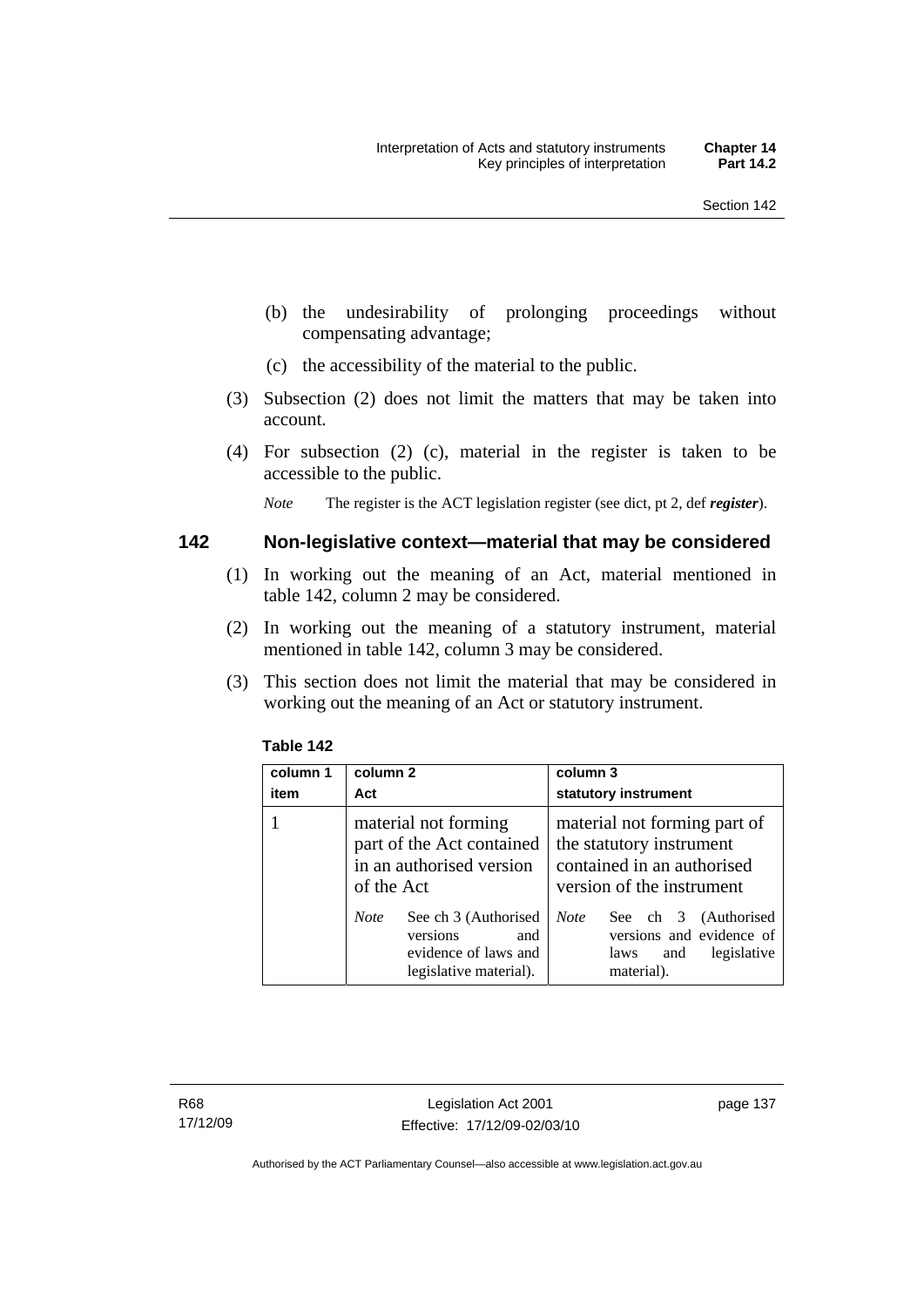#### **Chapter 14** Interpretation of Acts and statutory instruments **Part 14.2** Key principles of interpretation

Section 142

| column 1<br>item | column <sub>2</sub><br>Act                                                                                                                                                                                             | column 3<br>statutory instrument                                                                                                                                                                                                                                                                                                                                              |
|------------------|------------------------------------------------------------------------------------------------------------------------------------------------------------------------------------------------------------------------|-------------------------------------------------------------------------------------------------------------------------------------------------------------------------------------------------------------------------------------------------------------------------------------------------------------------------------------------------------------------------------|
| $\overline{2}$   | any relevant report of a<br>royal commission, law<br>reform commission,<br>committee of inquiry or<br>other similar entity that<br>was presented to the<br><b>Legislative Assembly</b><br>before the Act was<br>passed | any relevant report of a royal<br>commission, law reform<br>commission, committee of<br>inquiry or other similar<br>entity that was presented to<br>the Legislative Assembly—<br>if the statutory<br>(a)<br>instrument was<br>presented to the<br>Assently—<br>before the end of<br>6 sitting days<br>after the day the<br>instrument was<br>presented to the<br>Assembly; or |
|                  |                                                                                                                                                                                                                        | (b)<br>in any other<br>case-before the<br>instrument was<br>made                                                                                                                                                                                                                                                                                                              |

page 138 Legislation Act 2001 Effective: 17/12/09-02/03/10

Authorised by the ACT Parliamentary Counsel—also accessible at www.legislation.act.gov.au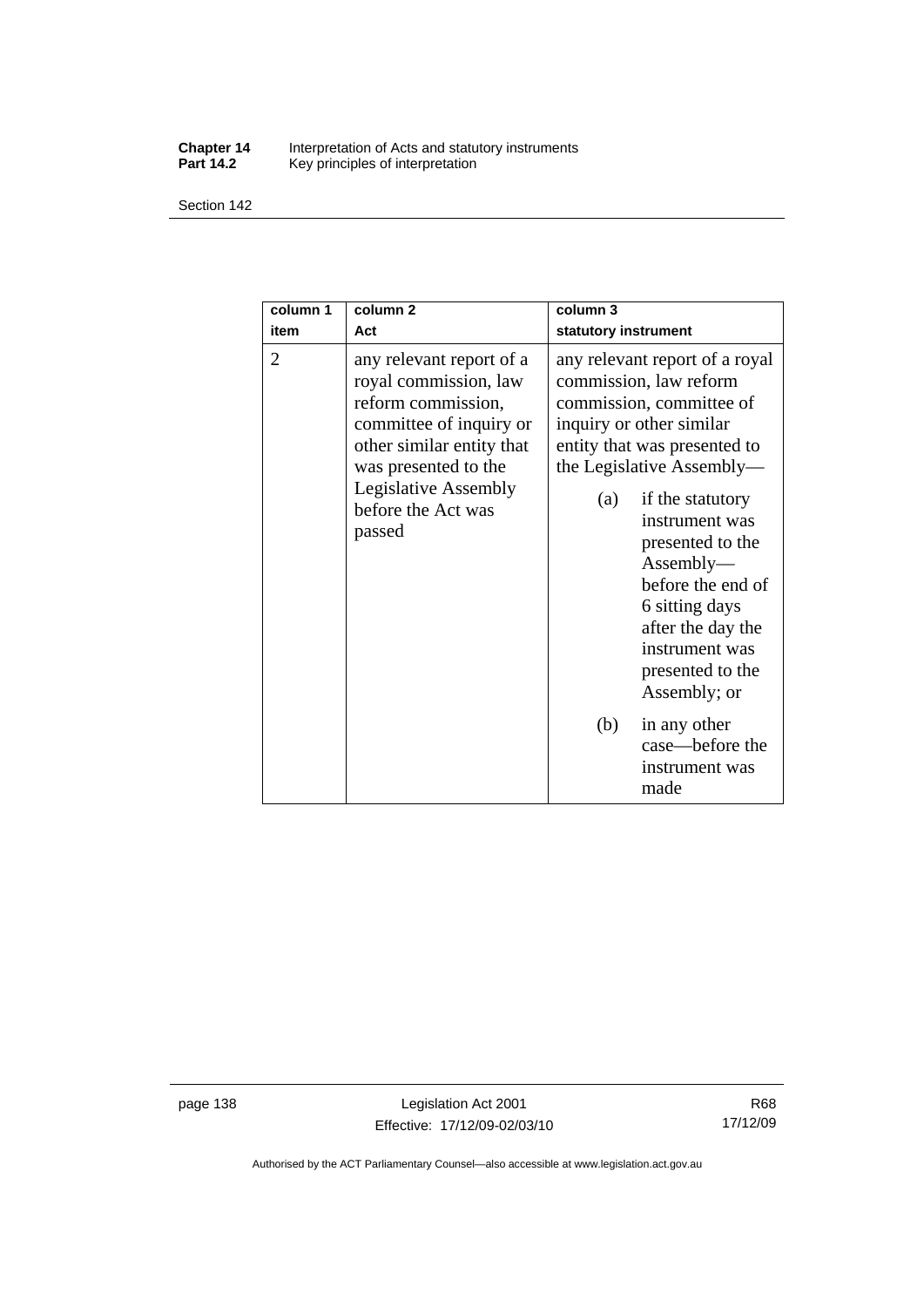#### Interpretation of Acts and statutory instruments **Chapter 14**  Key principles of interpretation **Part 14.2**

| column 1<br>item | column <sub>2</sub><br>Act                                                                                                                                                                                                 | column 3<br>statutory instrument                                                                                                                                                                                                                                                                                                            |
|------------------|----------------------------------------------------------------------------------------------------------------------------------------------------------------------------------------------------------------------------|---------------------------------------------------------------------------------------------------------------------------------------------------------------------------------------------------------------------------------------------------------------------------------------------------------------------------------------------|
| 3                | any relevant report of a<br>committee of the<br><b>Legislative Assembly</b><br>that was made to the<br>Assembly before the<br>Act was passed                                                                               | any relevant report of a<br>committee of the Legislative<br>Assembly that was made to<br>the Assembly-<br>(a)<br>if the statutory<br>instrument was<br>presented to the<br>$\text{Assembly}\text{---}$<br>before the end of<br>6 sitting days<br>after the day the<br>instrument was<br>presented to the<br>Assembly; or                    |
|                  |                                                                                                                                                                                                                            | (b)<br>in any other<br>case—before the<br>instrument was<br>made                                                                                                                                                                                                                                                                            |
| 4                | any explanatory<br>statement (however<br>described) for the bill<br>that became the Act, or<br>any other relevant<br>document, that was<br>presented to the<br><b>Legislative Assembly</b><br>before the Act was<br>passed | if the statutory instrument<br>was presented to the<br>Legislative Assembly—any<br>explanatory statement<br>(however described) for the<br>instrument, or any other<br>relevant document, that was<br>presented to the Legislative<br>Assembly before the end of<br>6 sitting days after the<br>instrument was presented to<br>the Assembly |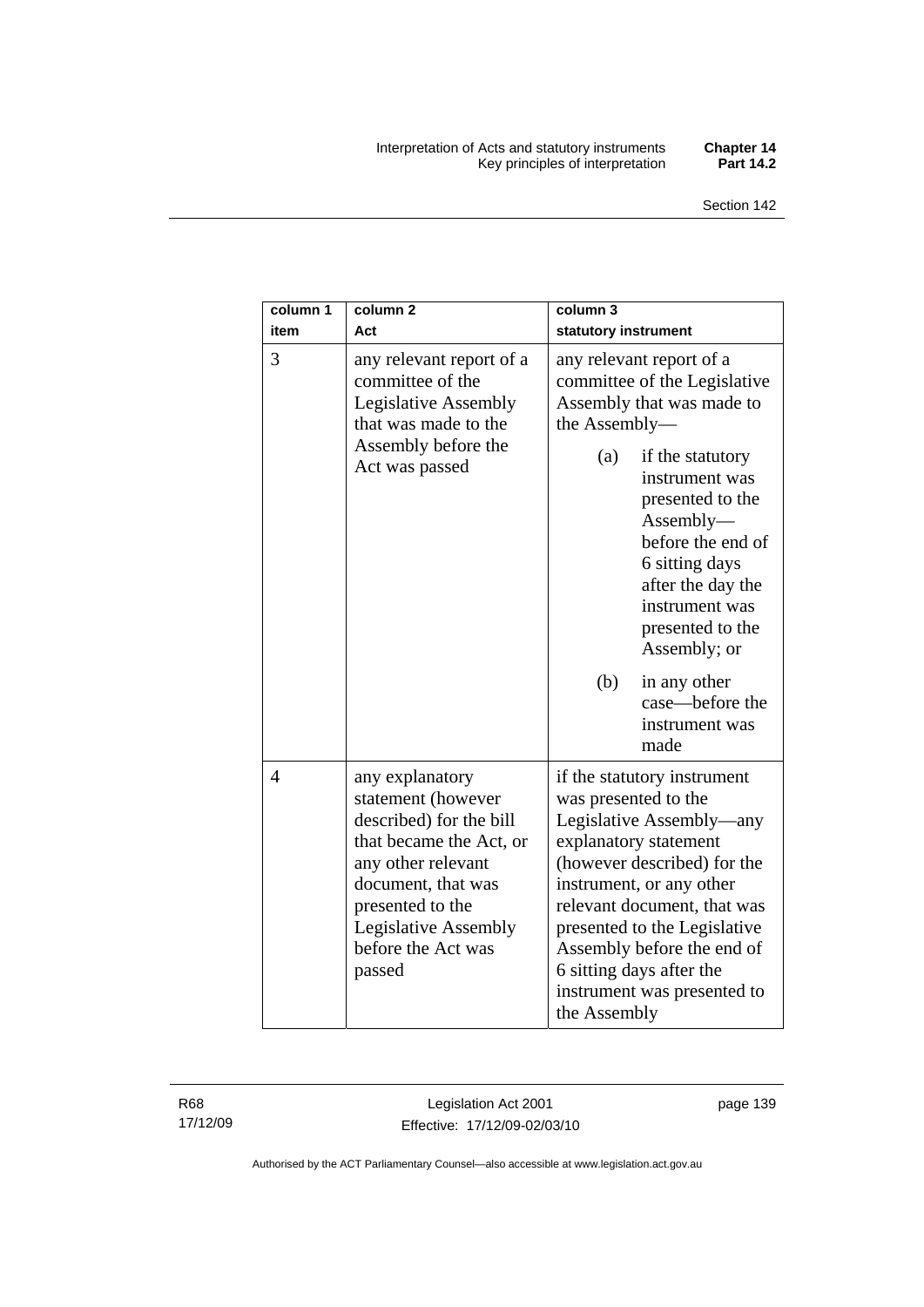#### **Chapter 14** Interpretation of Acts and statutory instruments<br>**Part 14.2** Key principles of interpretation Key principles of interpretation

Section 143

| column 1<br>item | column <sub>2</sub><br>Act                                                                                              | column 3<br>statutory instrument                                                                                                                                                                |
|------------------|-------------------------------------------------------------------------------------------------------------------------|-------------------------------------------------------------------------------------------------------------------------------------------------------------------------------------------------|
| 5                | the presentation speech<br>made to the Legislative<br>Assembly during the<br>passage of the bill that<br>became the Act | if the statutory instrument<br>was presented to the<br>Legislative Assembly by a<br>member of the Assembly-<br>any presentation speech<br>made to the Assembly                                  |
| 6                | official reports of<br>proceedings in the<br>Legislative Assembly in<br>relation to the bill that<br>became the Act     | if the statutory instrument<br>was presented to the<br>Legislative Assembly-<br>official reports of<br>proceedings in the<br>Legislative Assembly in<br>relation to the statutory<br>instrument |
| 7                | any relevant treaty or<br>other international<br>agreement to which<br>Australia is a party                             | any relevant treaty or other<br>international agreement to<br>which Australia is a party                                                                                                        |

## **143 Law stating material for consideration in working out meaning**

 (1) If a relevant law provides that stated material may or must be considered in working out the meaning of an Act or statutory instrument, that does not by implication prevent other material of the same or similar kind being considered in working out the meaning of the Act or instrument.

#### **Example**

The *Computer Crime Act 2000* (hypothetical) contains the following provision:

**4 Report may be used as an aid to interpretation** 

The *Community Law Reform Report on Computer Crime* (CLRC No X) may be considered in working out the meaning of this Act.

page 140 Legislation Act 2001 Effective: 17/12/09-02/03/10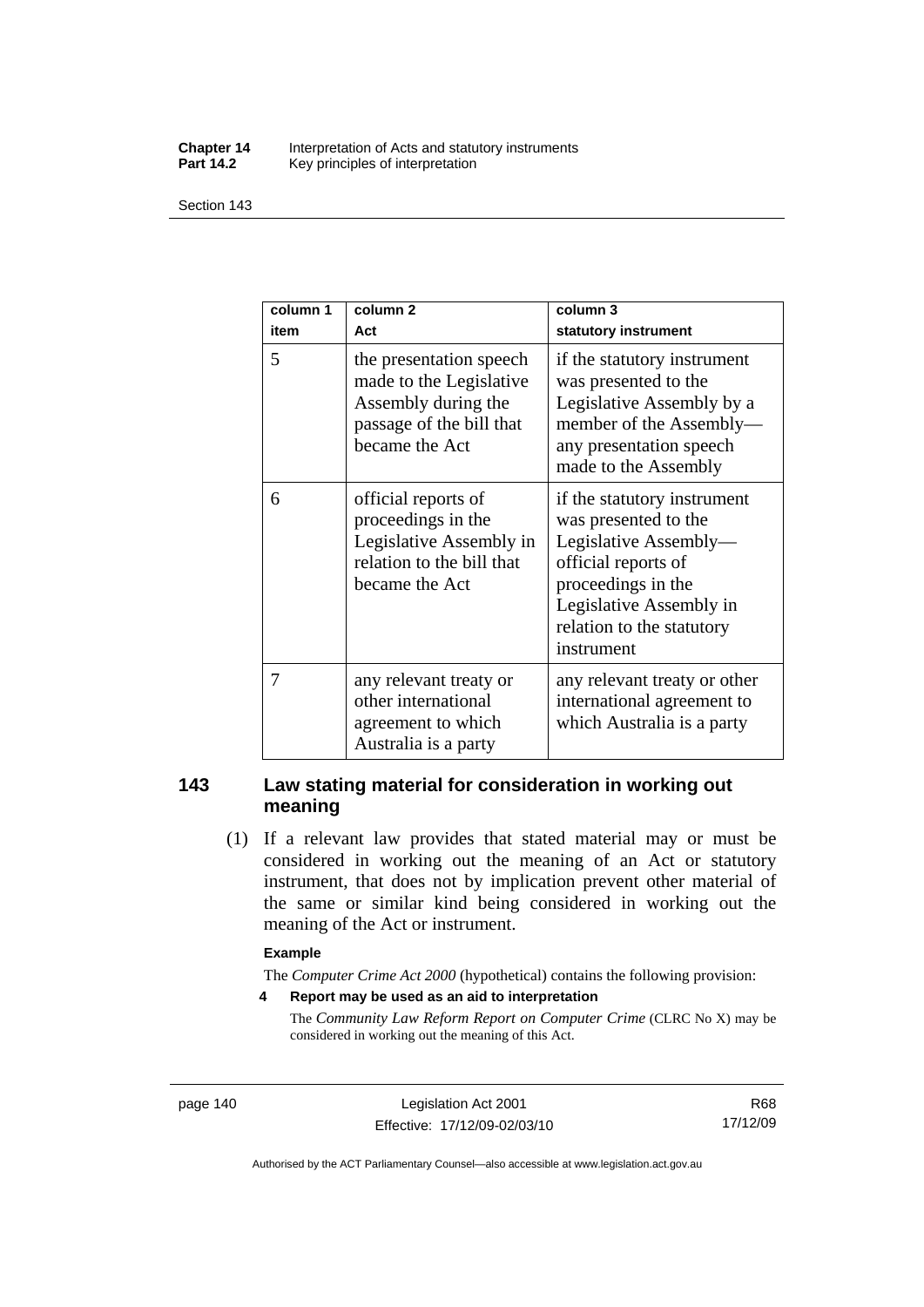This does not limit access to other non-legislative material of the same or a similar kind for working out the meaning of the *Computer Crime Act 2000*.

- *Note* An example is part of the Act, is not exhaustive and may extend, but does not limit, the meaning of the provision in which it appears (see s 126 and s 132).
- (2) In this section:

*relevant law* means—

- (a) in working out the meaning of an Act—the Act or another Act; or
- (b) in working out the meaning of a statutory instrument made under an Act—the Act, another Act or the instrument; or
- (c) in working out the meaning of a statutory instrument made under another statutory instrument—an Act or either instrument.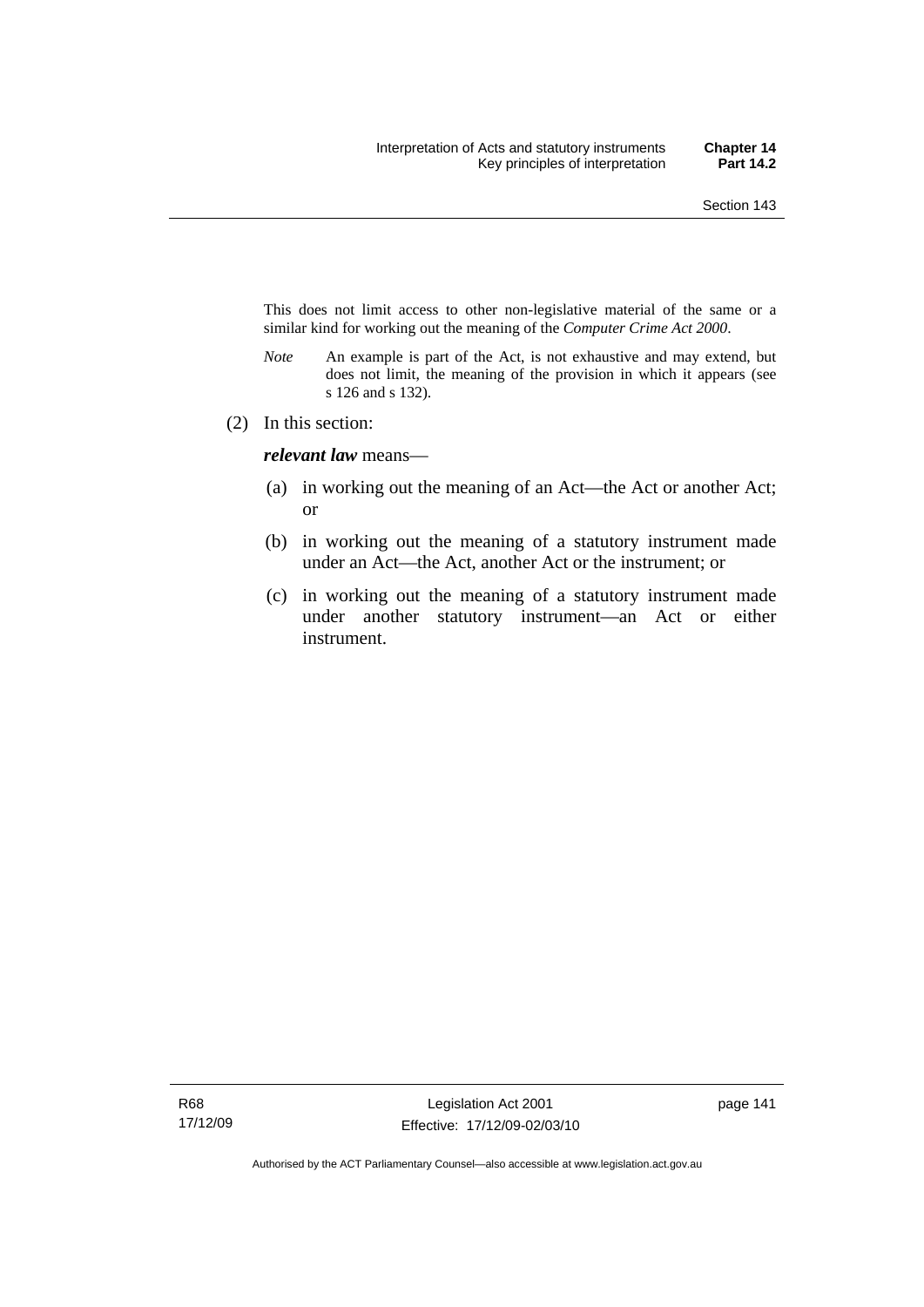**Chapter 15** Aids to interpretation **Part 15.1** General

Section 144

## **Chapter 15 Aids to interpretation**

## **Part 15.1 General**

#### **144 Meaning of commonly-used terms**

A definition in the dictionary, part 1 applies to all Acts and statutory instruments.

*Note* See s 130 for the definition of *definition* and s 131 for provisions about signpost definitions.

#### **145 Gender and number**

In an Act or statutory instrument—

- (a) words indicating a gender include every other gender; and
- (b) words in the singular number include the plural and words in the plural number include the singular.

## **146 Meaning of** *may* **and** *must*

- (1) In an Act or statutory instrument, the word *may*, or a similar term, used in relation to a function indicates that the function may be exercised or not exercised, at discretion.
	- *Note Function* is defined in the dict, pt 1 to include authority, duty and power.
- (2) In an Act or statutory instrument, the word *must*, or a similar term, used in relation to a function indicates that the function is required to be exercised.
- (3) This section is a determinative provision so far as it applies to an applicable law or an applicable provision.
	- *Note* See s 5 for the meaning of determinative provisions, and s 6 for their displacement.

Authorised by the ACT Parliamentary Counsel—also accessible at www.legislation.act.gov.au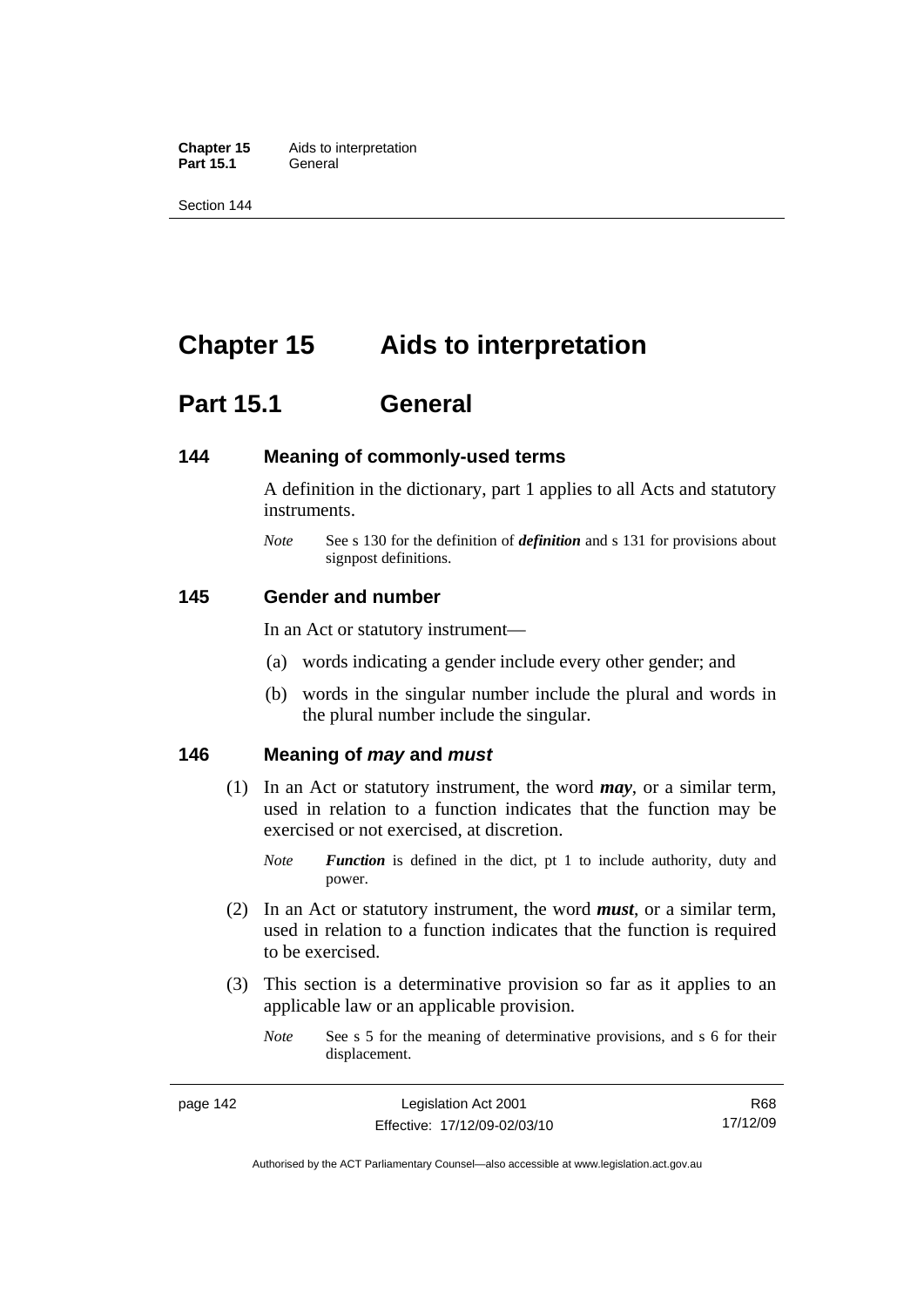(4) In this section:

*applicable law* means an Act enacted, or statutory instrument made, after the application date.

*applicable provision* means a provision inserted after the application date into an Act or statutory instrument that is not an applicable law.

*application date* means—

- (a) for an Act, subordinate law or disallowable instrument— 1 January 2000; and
- (b) for any other statutory instrument—1 January 2006.

*inserted*, for a provision, includes inserted in substitution for another provision.

## **147 Changes of drafting practice not to affect meaning**

 (1) The purpose of this section is to encourage the making of progressive improvements in the form of the statute book without inadvertently changing the substantive effect of the law.

*Note* See also s 96 (Relocated provisions).

- (2) This is to be achieved particularly by updating the language and structure of Acts and statutory instruments to replace older forms of legislative expression with forms reflecting current legislative drafting practice.
- (3) If an Act or statutory instrument is amended so that it contains an older form of legislative expression in a provision and a newer form in another, the ideas in the 2 provisions must not be regarded as different only because different words are used or the provisions are structured in different ways.
- (4) Subsection (3) also applies if the provisions are in different Acts or statutory instruments.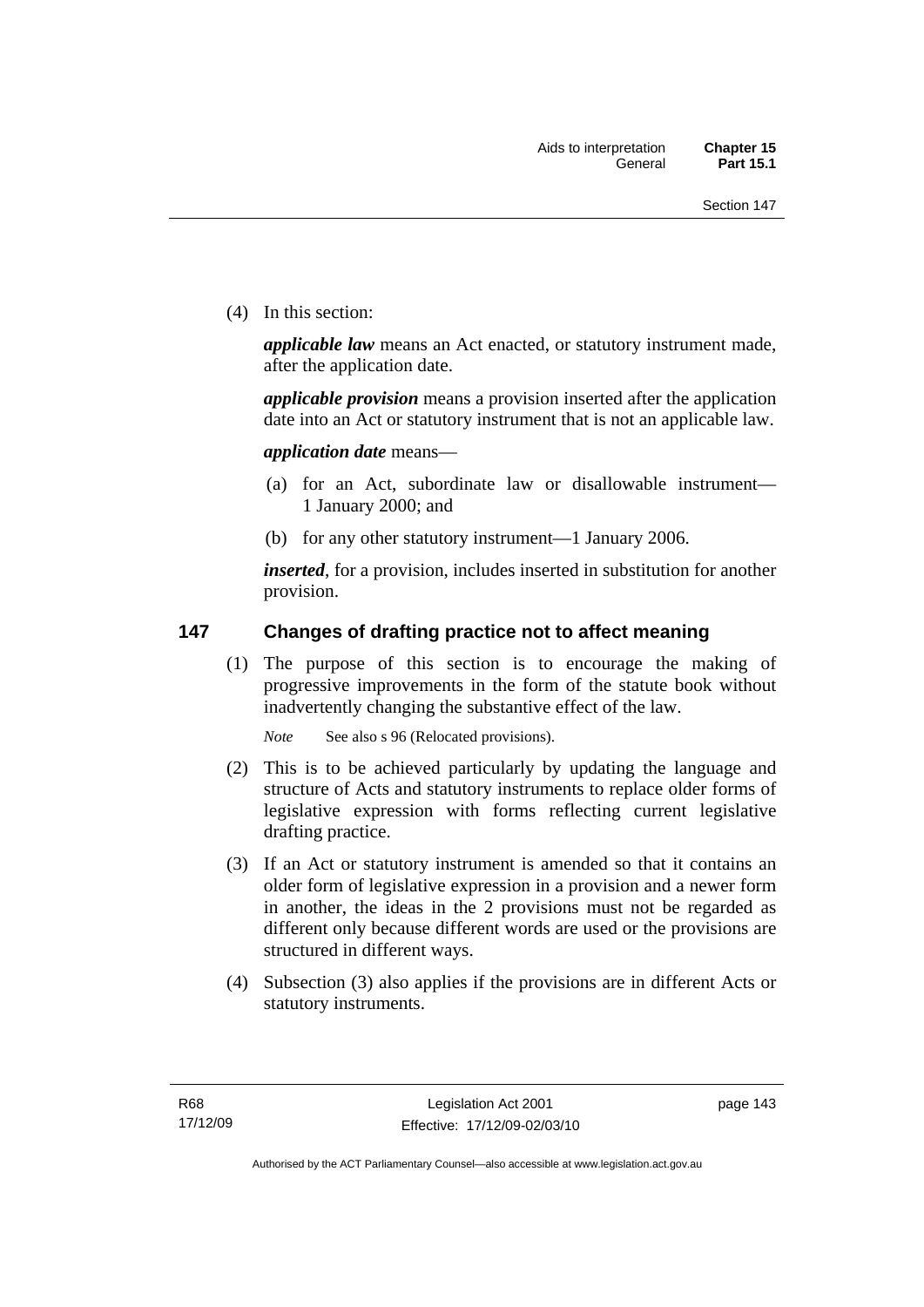- (5) Also, if an Act or statutory instrument is amended so that a provision containing an older form of legislative expression is replaced (whether or not in the same position) by a provision in a newer form, the ideas in the 2 provisions must not be regarded as different only because different words are used or the provisions are structured in different ways.
- (6) In deciding whether the ideas are different, regard must be had to the context and history of the 2 provisions.
- (7) Subsection (6) does not limit the matters to which regard may be had.
- (8) This section is a determinative provision.
	- *Note* See s 5 for the meaning of determinative provisions, and s 6 for their displacement.

## **148 Terms used in instruments have same meanings as in authorising laws**

Terms used in a statutory instrument have the same meanings as they have, from time to time, in the Act or statutory instrument (the *authorising law*), or the relevant provisions of the authorising law, under which the instrument is made or in force.

## **149 Age in years**

For an Act or statutory instrument, a person is an age in years at the beginning of the person's birthday for the age.

## **150 Measurement of distance**

In applying an Act or statutory instrument, distance is to be measured in a straight line on a horizontal plane.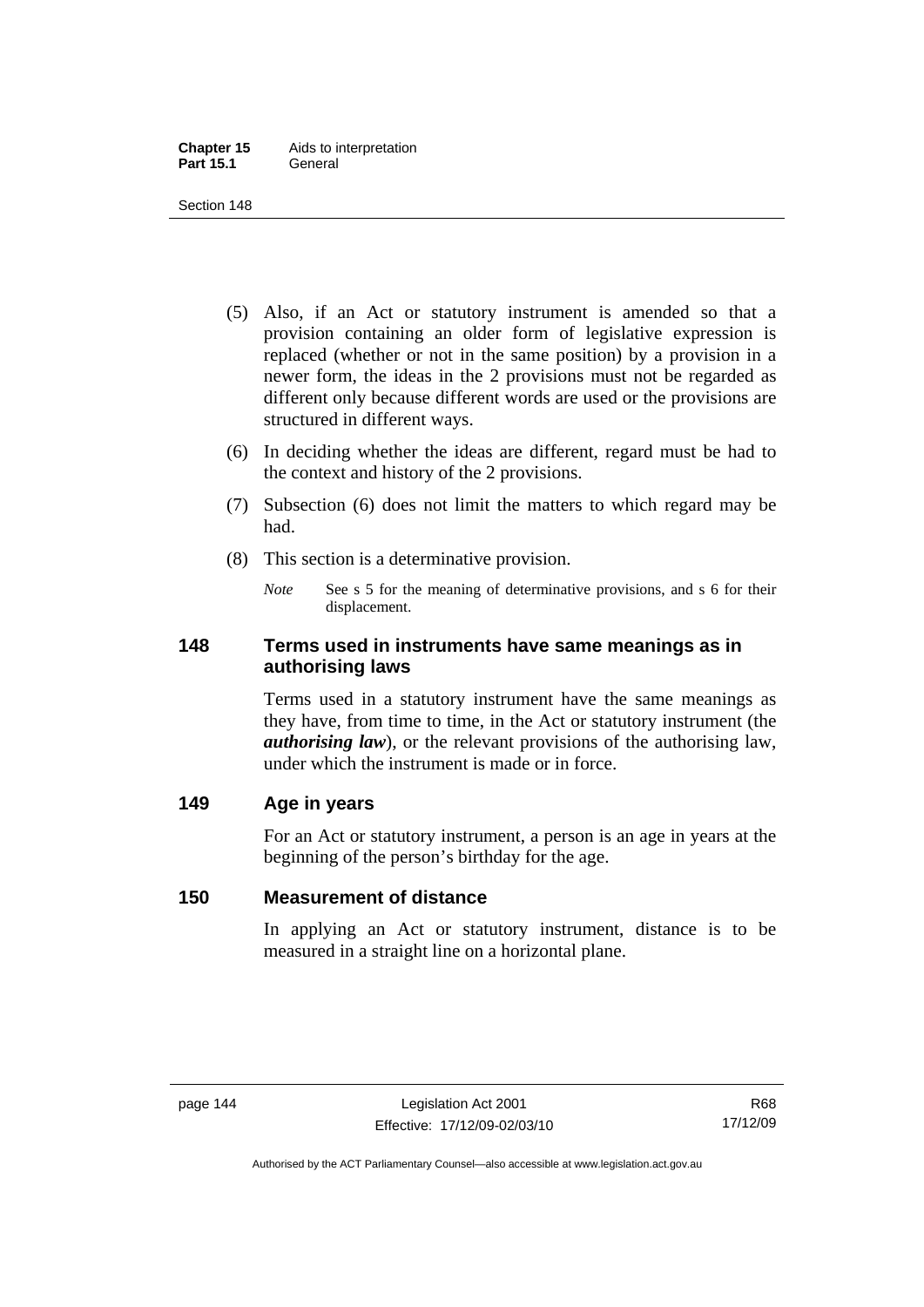## **151 Working out periods of time generally**

- (1) This section applies in working out periods of 1 day or longer for an Act or statutory instrument, whether the period is a period in the future or the past.
	- *Note 1* The following definitions in the dictionary, pt 1 are also relevant to periods of time:
		- *business day*
		- *calendar month*
		- *calendar year*
		- *financial year*
		- *midnight*
		- *month*
		- *named month*
		- *quarter*
		- *working day*
		- *year*.
	- *Note 2* The *Standard Time and Summer Time Act 1972* deals with the meaning of a reference to a time.
- (2) A period of time described as beginning at, on or with a stated day, act or event includes the stated day or the day of the stated act or event.
- (3) A period of time described as beginning from or after a stated day, act or event does not include the stated day or the day of the stated act or event.
- (4) A period of time described as ending at, by, on or with, or as continuing to or until, a stated day, act or event includes the stated day or the day of the stated act or event.
- (5) A period of time described as ending before a stated day, act or event does not include the stated day or the day of the stated act or event.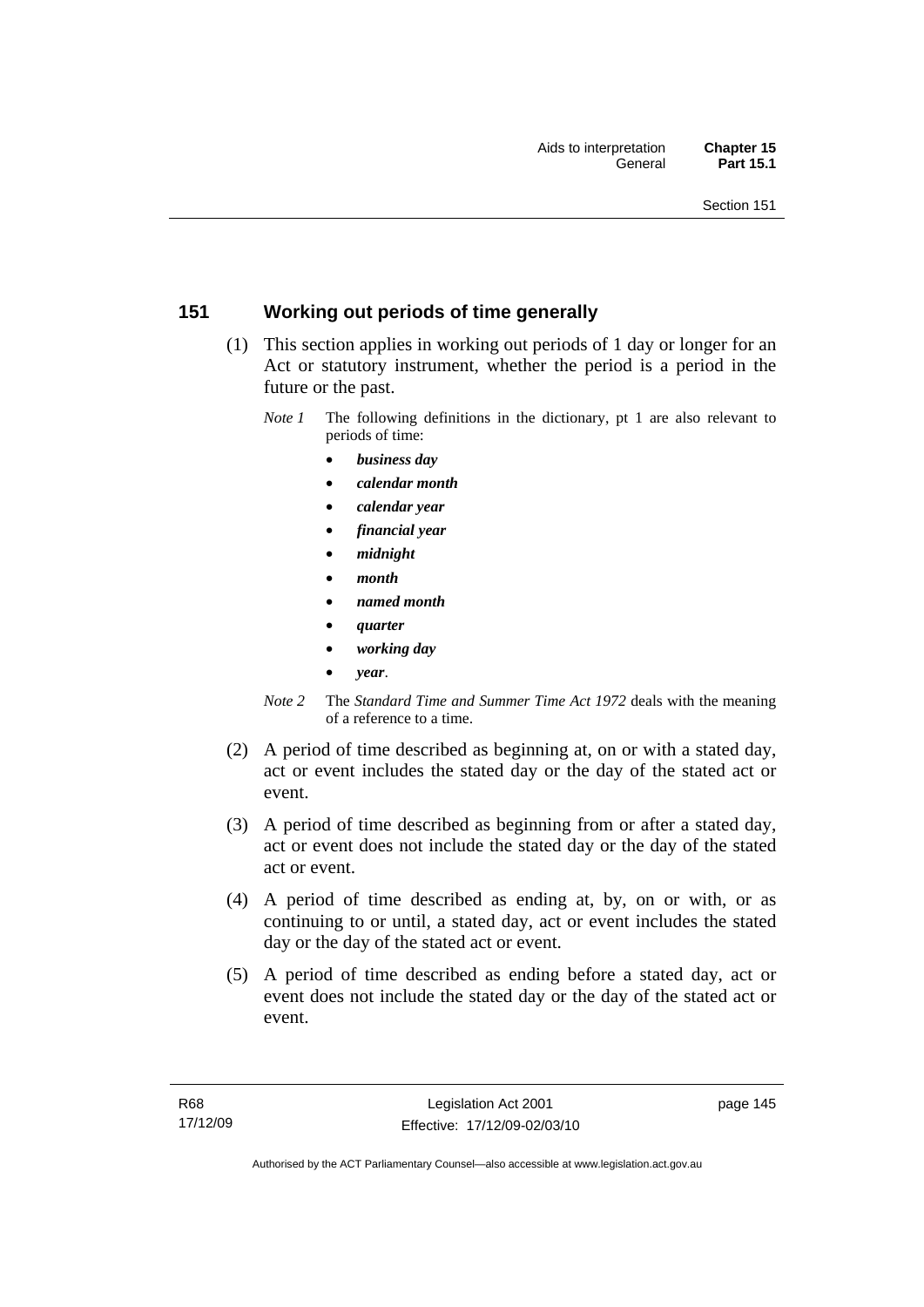#### **Chapter 15** Aids to interpretation **Part 15.1** General

Section 151

 (6) A reference to a number of days between 2 events does not include the days when the events happen.

#### **Example**

A court rule requires a notice of motion to be served 2 days before the return date for the application. If the return date is Friday, that day and the day the application is served are not counted in working out the 2 days. For service to be valid, the application must be served on or before the Tuesday before the return date.

- *Note* An example is part of the Act, is not exhaustive and may extend, but does not limit, the meaning of the provision in which it appears (see Legislation Act, s 126 and s 132).
- (7) Despite subsection (3), if, under an Act or statutory instrument, something must or may be done within a particular period of time after a stated day, the thing may be done on the stated day.
- (8) This section is a determinative provision so far as it applies to an applicable law or applicable provision.
	- *Note* See s 5 for the meaning of determinative provisions, and s 6 for their displacement.
- (9) In this section:

*applicable law* means an Act enacted, or statutory instrument made, after 1 January 2006.

*applicable provision* means a provision inserted after 1 January 2006 into an Act or statutory instrument that is not an applicable law.

*inserted*, for a provision, includes inserted in substitution for another provision.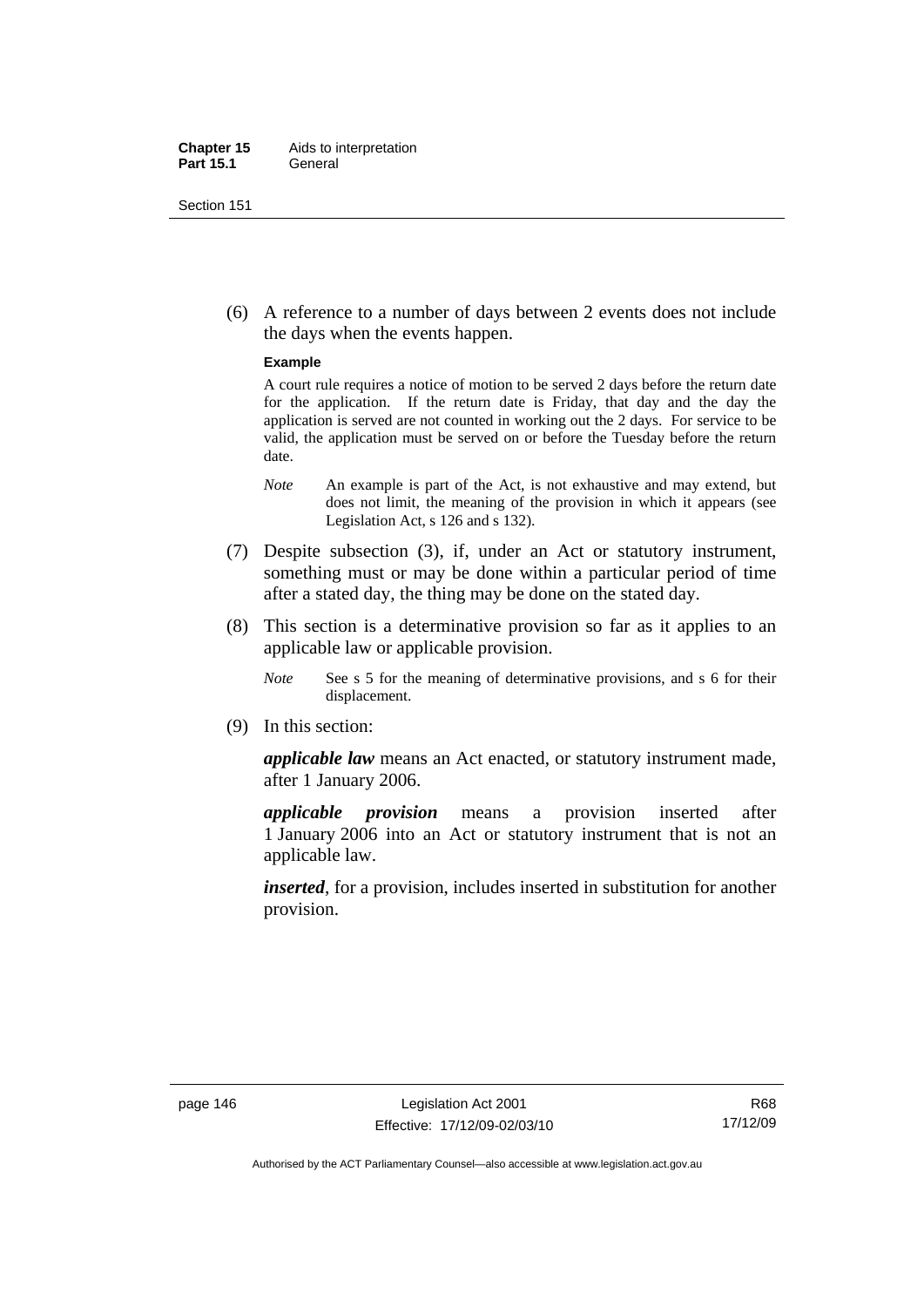## **151A Periods of time ending on non-working days**

- (1) This section applies if—
	- (a) under an Act or statutory instrument, something must or may be done on a particular day or within a particular period of time; and
	- (b) the day, or the last day of the period, is not a working day.
- (2) The thing must or may be done on the next day that is a working day.
- (3) This section is a determinative provision so far as it applies to an applicable law or applicable provision.
	- *Note* See s 5 for the meaning of determinative provisions, and s 6 for their displacement.
- (4) In this section:

*applicable law* means an Act enacted, or statutory instrument made, after 1 January 2006.

*applicable provision* means a provision inserted after 1 January 2006 into an Act or statutory instrument that is not an applicable law.

*inserted*, for a provision, includes inserted in substitution for another provision.

*public entity* means—

- (a) a court or tribunal; or
- (b) an administrative unit; or
- (c) a statutory-office holder; or
- (d) any other entity established for a public purpose under a law.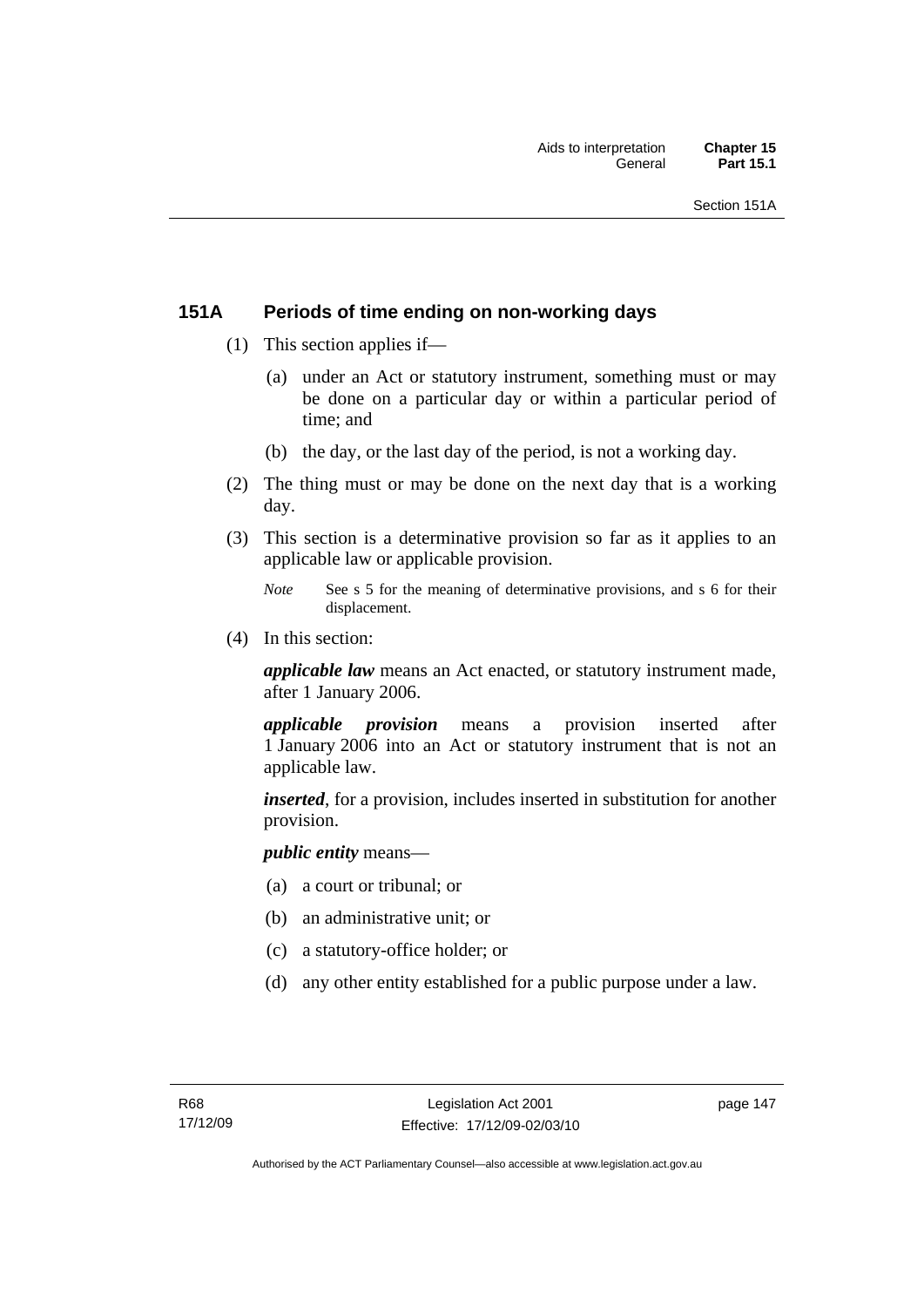Section 151B

#### *working day* means—

- (a) for doing something at an office (however described) of a public entity where the thing must or may be done—a day when the office is open; and
- (b) for doing anything else—a day that is not—
	- (i) a Saturday or Sunday; or
	- (ii) a public holiday at the place where the thing must or may be done; or
	- (iii) if the thing is to be done by or in relation to an authorised deposit-taking institution—a day observed by the institution as a bank holiday at the place where the thing must or may be done.

#### **Example for par (a)**

filing a document at a court registry

*Note* An example is part of the Act, is not exhaustive and may extend, but does not limit, the meaning of the provision in which it appears (see Legislation Act, s 126 and s 132).

## **151B Doing things for which no time is fixed**

- (1) This section applies if—
	- (a) under an Act or statutory instrument, something must or may be done; but
	- (b) no time is provided for doing the thing.
- (2) The thing must or may be done as soon as possible and as often as needed.

## **151C Power to extend time**

- (1) This section applies if, under an Act or statutory instrument—
	- (a) something must or may be done on a particular day or within a particular period of time; but

R68 17/12/09

Authorised by the ACT Parliamentary Counsel—also accessible at www.legislation.act.gov.au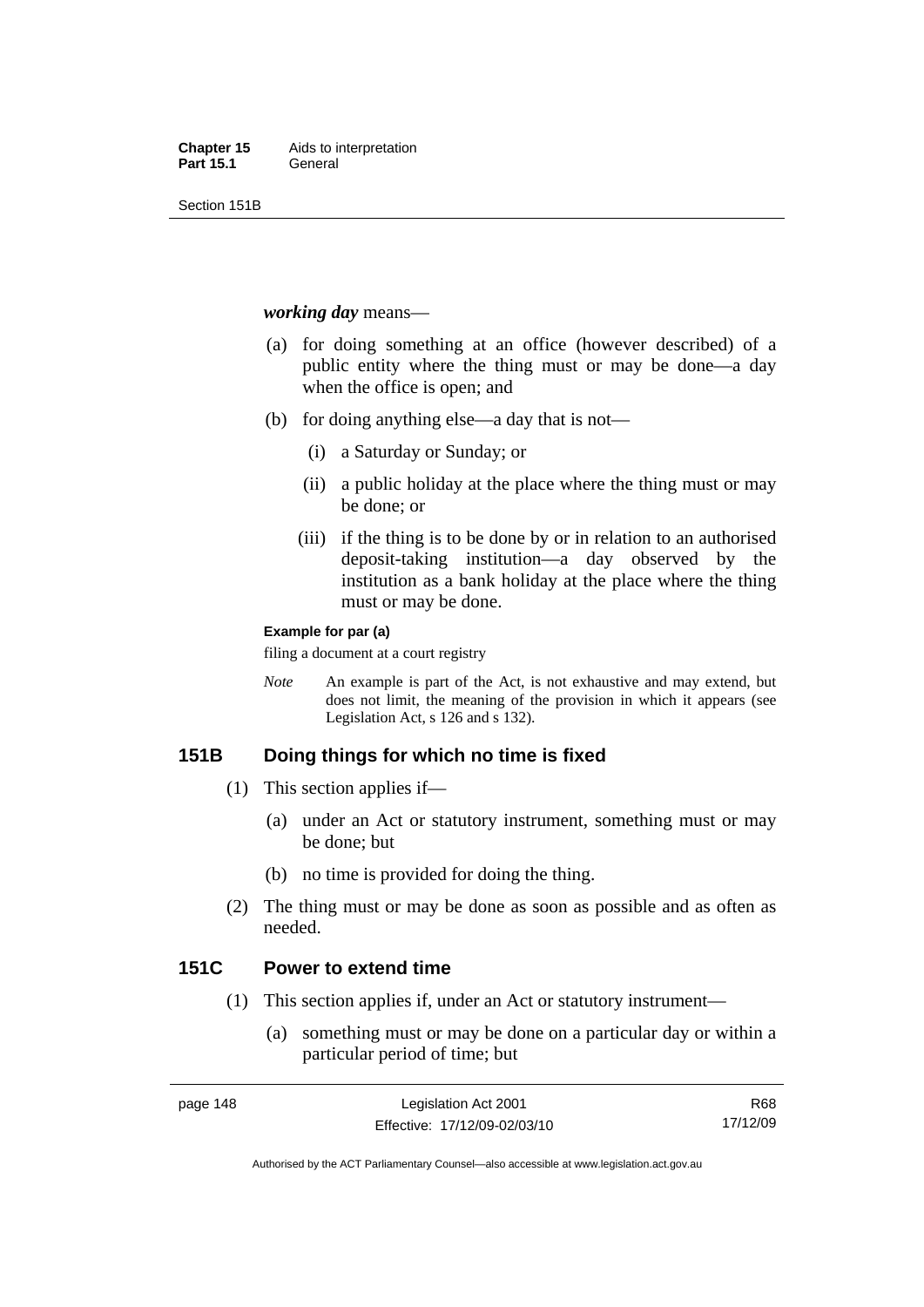- (b) a court or other entity has power to extend the time (the *relevant time*) for doing the thing.
- (2) A person may apply to the court or other entity for the relevant time to be extended even though the relevant time has ended.
- (3) The court or other entity may extend the relevant time even though the relevant time has ended.
- (4) This section is a determinative provision.
	- *Note* See s 5 for the meaning of determinative provisions, and s 6 for their displacement.
- (5) This section applies only to an applicable law or applicable provision.
- (6) In this section:

*applicable law* means an Act enacted, or statutory instrument made, after 1 January 2006.

*applicable provision* means a provision inserted after 1 January 2006 into an Act or statutory instrument that is not an applicable law.

*inserted*, for a provision, includes inserted in substitution for another provision.

## **152 Continuing effect of obligations**

If, under a provision of an Act or statutory instrument, an act is required to be done, the obligation to do the act continues until the act is done even if—

- (a) the provision required the act to be done within a particular period or before a particular time, and the period has ended or the time has passed; or
- (b) someone has been convicted of an offence in relation to failure to do the act.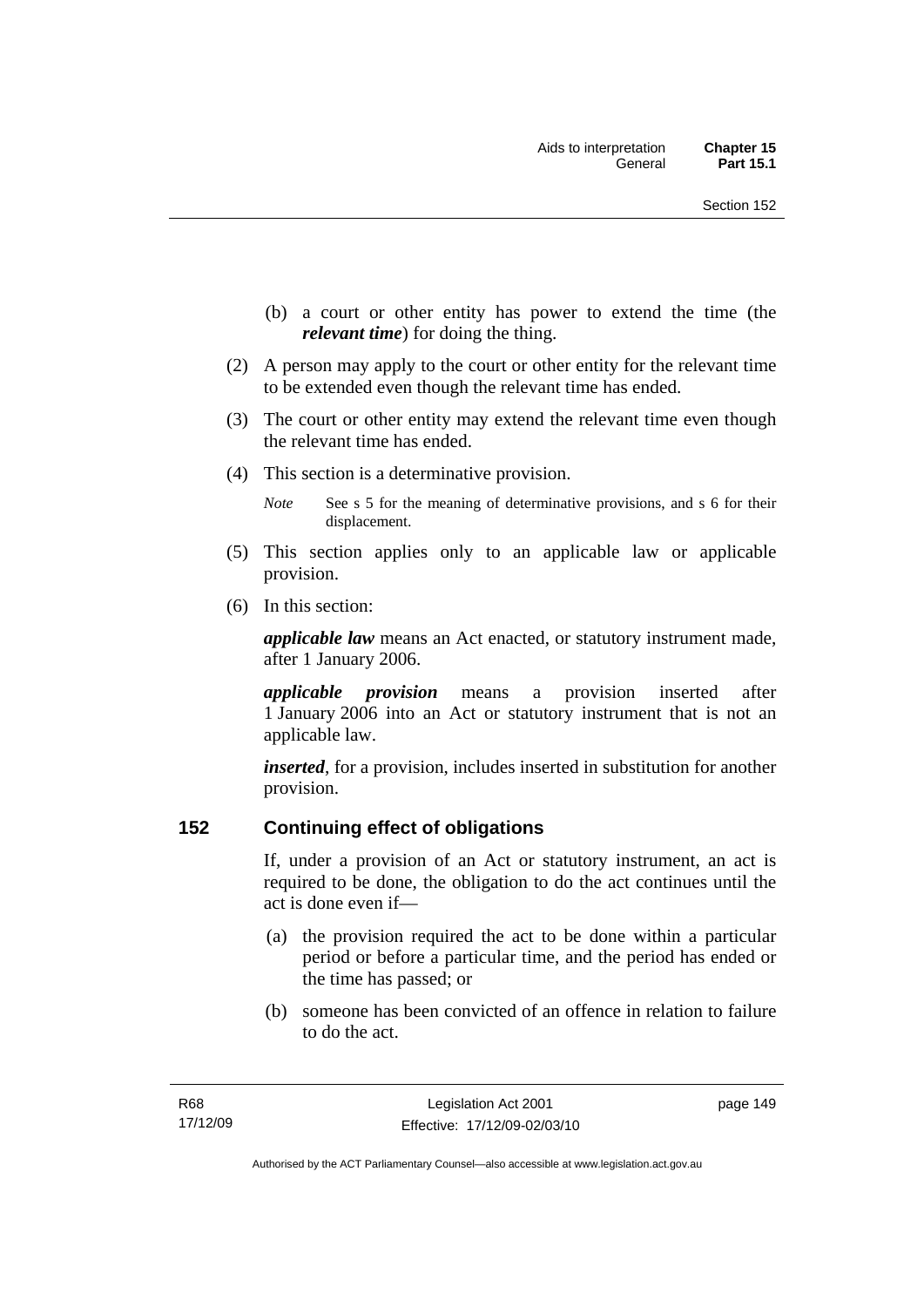**Chapter 15** Aids to interpretation<br>**Part 15.2** Definitions **Definitions** 

Section 155

## **Part 15.2 Definitions**

*Note to pt 15.2* 

See also s 130 (What is a definition?), s 131 (Signpost definitions) and s 148 (Terms used in instruments have same meanings as in authorising laws).

#### **155 Definitions apply subject to contrary intention**

- (1) A definition in an Act or statutory instrument applies except so far as the contrary intention appears.
- (2) This section is a determinative provision.
	- *Note* See s 5 for the meaning of determinative provisions, and s 6 for their displacement.

#### **156 Application of definitions in dictionaries and sections**

 (1) A definition in the dictionary to an Act or statutory instrument applies to the entire Act or instrument unless the Act or instrument provides for the definition to have a more limited application.

#### **Examples**

- 1 The dictionary to the *ABC Act 1999* includes the signpost definition '*x*—see the *XYZ Act 1998*, section 3.'. There is nothing in the *ABC Act 1999* indicating the intended application of the definition of  $x$ . The definition of  $x$ in the *XYZ Act 1998*, section 3, therefore, applies to the entire *ABC Act 1999*.
- 2 In an Act, the word *z* is defined in the dictionary. The definition provides, in part, that '*z*, in part 4 (Registration of vehicles), means ...'. The definition of *z* applies only to part 4.
- 3 In part 6 of an Act (which is headed 'Part 6 Complaints'), the word *a* is defined in section 50. The section is not divided into subsections but contains a number of definitions. Section 50 begins with the words 'In this part:'. However, the dictionary to the Act contains the following definition:

*a*—see section 50.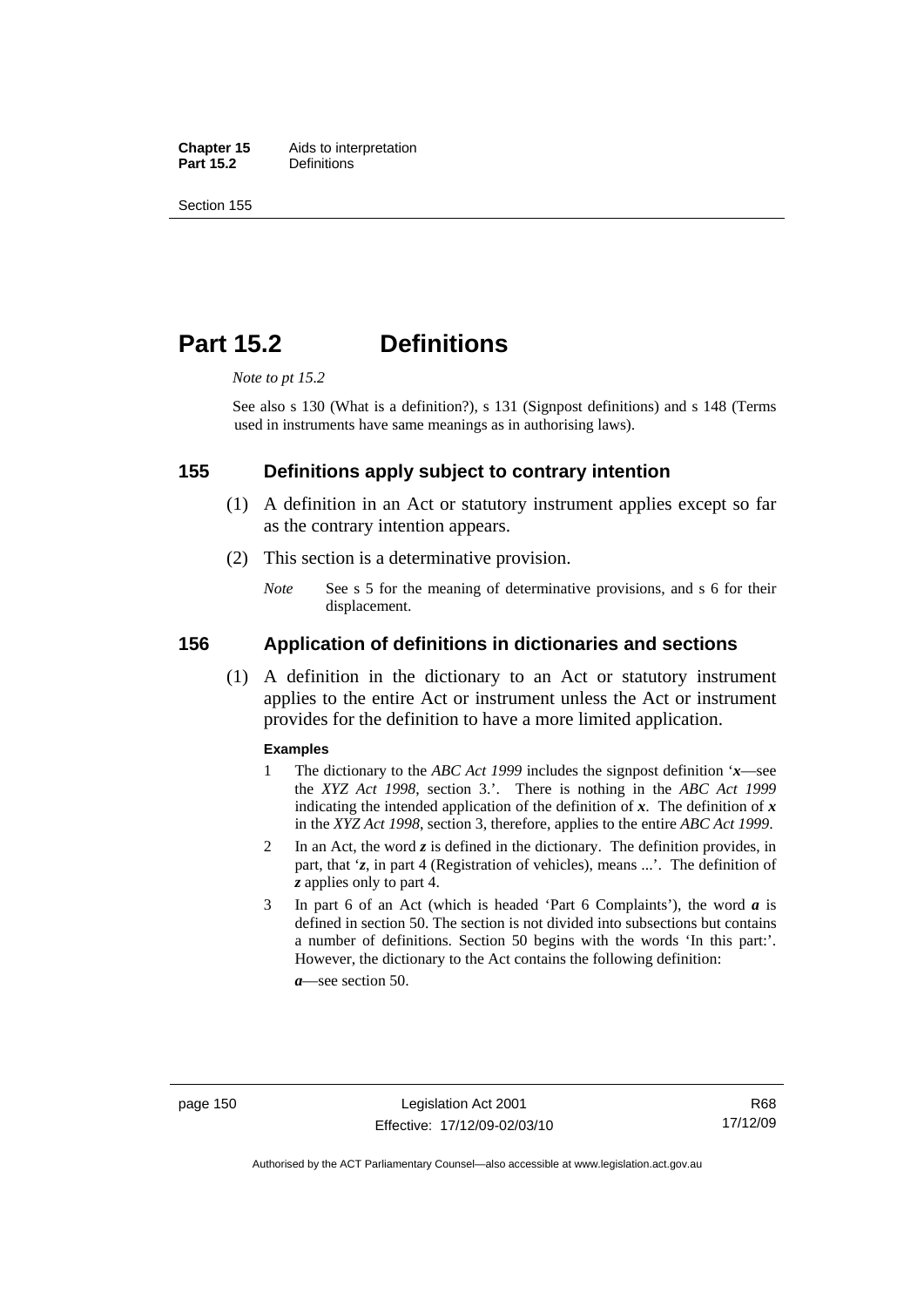The definition of *a* applies to the entire Act (compare s (2) eg 2).

- *Note 1* See s 144 (Meaning of commonly-used terms) for the application of the definitions in this Act, dict, pt 1.
- *Note 2* Section 148 (Terms used in instruments have same meanings as in authorising laws) provides that terms used in a statutory instrument have the same meaning as they have in the Act or statutory instrument under which the statutory instrument is made.
- *Note 3* An example is part of the Act, is not exhaustive and may extend, but does not limit, the meaning of the provision in which it appears (see s 126 and s 132).
- (2) A definition in a section of an Act or statutory instrument applies only to the section unless the Act or instrument provides for the definition to have a broader application.

#### **Examples**

- 1 This Act, section 255 (7) (Forms) contains definitions of *form 1* and *form 2* as tagged terms. There is nothing in this Act indicating that the definitions apply outside section 255. The definitions apply only to section 255.
- 2 In part 6 of an Act (which is headed 'Part 6 Complaints'), the word *a* is defined in section 50. The section is not divided into subsections but contains a number of definitions. Section 50 begins with the words 'In this part:'. However, the dictionary to the Act contains the following definition:

*a*, for part 6 (Complaints)—see section 50.

The definition of *a* applies to all of part 6, but not to provisions of the Act outside part 6 (compare s (1) eg 3).

- 3 In an Act, the word *b* is defined in a section, which is not divided into subsections but contains a number of definitions. The section begins with the words 'In this Act:'. The definition of *b* applies to the entire Act.
- (3) A definition in a section of an Act or statutory instrument applies to the entire section unless the Act or instrument provides for the definition to have a more limited application.

#### **Example**

In a subsection of a section of an Act, the word  $c$  is defined. The subsection begins with the words 'In subsection  $(3)$ :'. The definition of  $c$  applies only to subsection (3) of that section.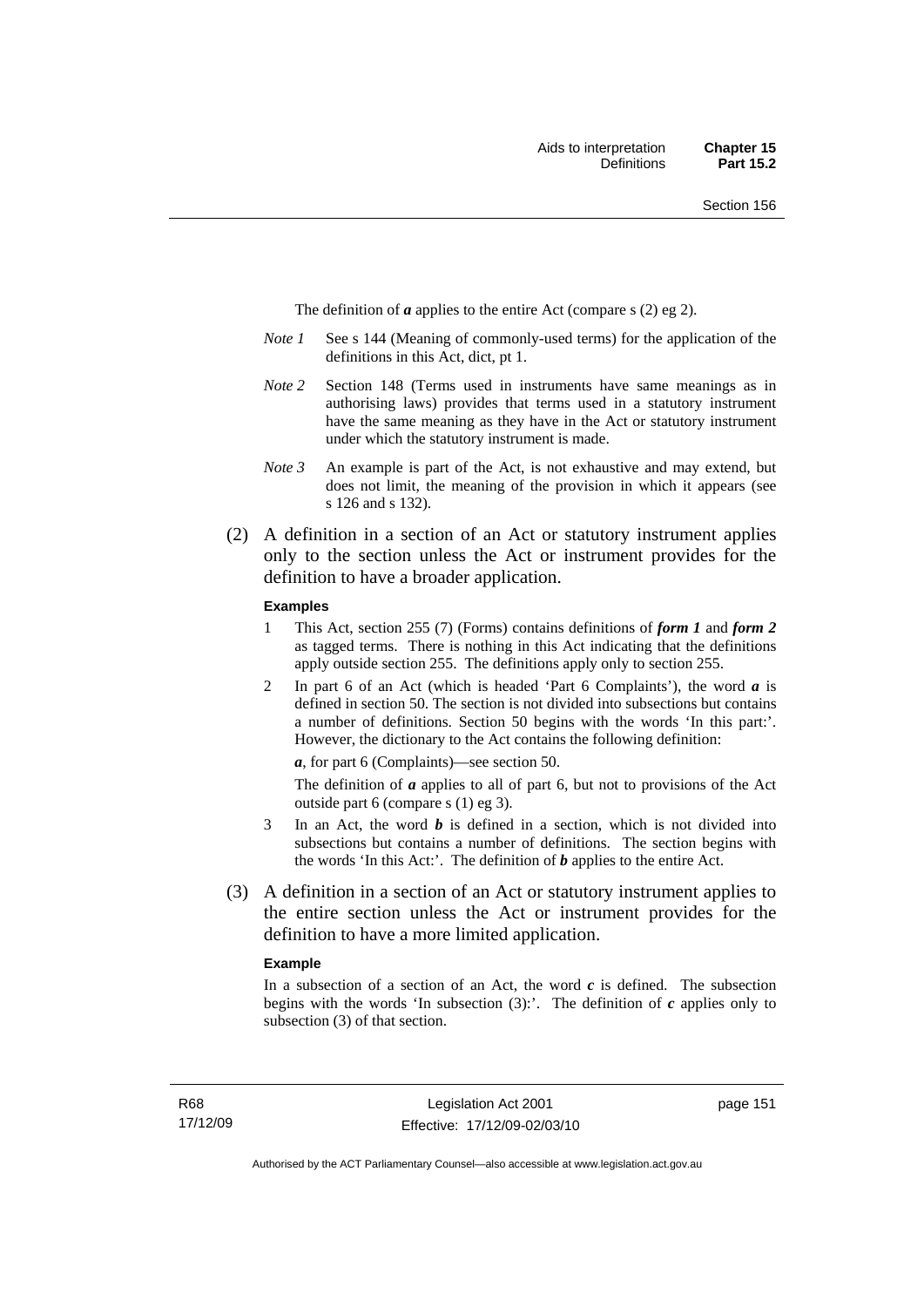- (4) In applying this section to an Act or statutory instrument that is divided otherwise than into sections, a reference to a section is a reference to a corresponding provision of the Act or instrument.
	- *Note* A reference to an Act or statutory instrument includes a reference to a provision of the Act or instrument (see s 7 and s 13).

## **157 Defined terms—other parts of speech and grammatical forms**

If an Act or statutory instrument defines a term, other parts of speech and grammatical forms of the term have corresponding meanings.

#### **Example**

The *Publication (Grants) Act 2001* contains a definition of *publish* and also contains other forms of the same word ('published', 'publisher', 'publishes', 'publishing' and 'publication'). Because of this section, all forms of the word will have the same meaning except so far as the Act otherwise expressly provides or a contrary intention appears (see s 6 (3)).

*Note* An example is part of the Act, is not exhaustive and may extend, but does not limit, the meaning of the provision in which it appears (see s 126 and s 132).

page 152 Legislation Act 2001 Effective: 17/12/09-02/03/10

Authorised by the ACT Parliamentary Counsel—also accessible at www.legislation.act.gov.au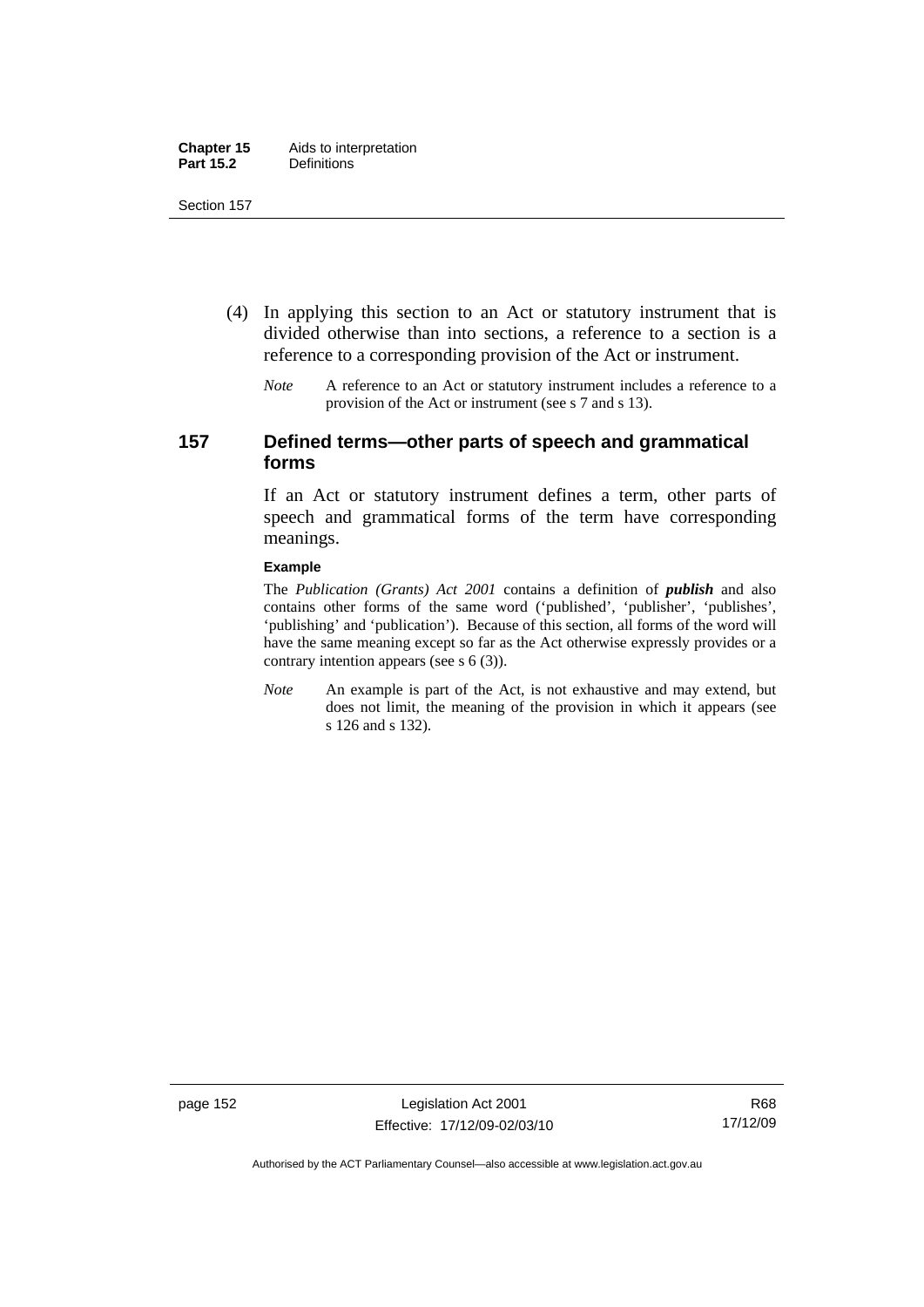# **Part 15.3 References to various entities and things**

*Note to pt 15.3* 

See also ch 10 (Referring to laws).

#### **160 References to people generally**

- (1) In an Act or statutory instrument, a reference to a *person* generally includes a reference to a corporation as well as an individual.
- (2) Subsection (1) is not displaced only because there is an express reference to either an individual or a corporation elsewhere in the Act or statutory instrument.

#### **Examples of references to a person generally**

- 1 another person
- 2 anyone else
- 3 party
- 4 someone else
- 5 employer

#### **Examples of express references to a corporation**

- 1 body corporate
- 2 company

#### **Examples of express references to an individual**

- 1 adult
- 2 child
- 3 spouse
- 4 driver
- (3) Subsection (2) does not limit the operation of section 6.

*Note* Section 6 deals with the displacement of a provision of this Act.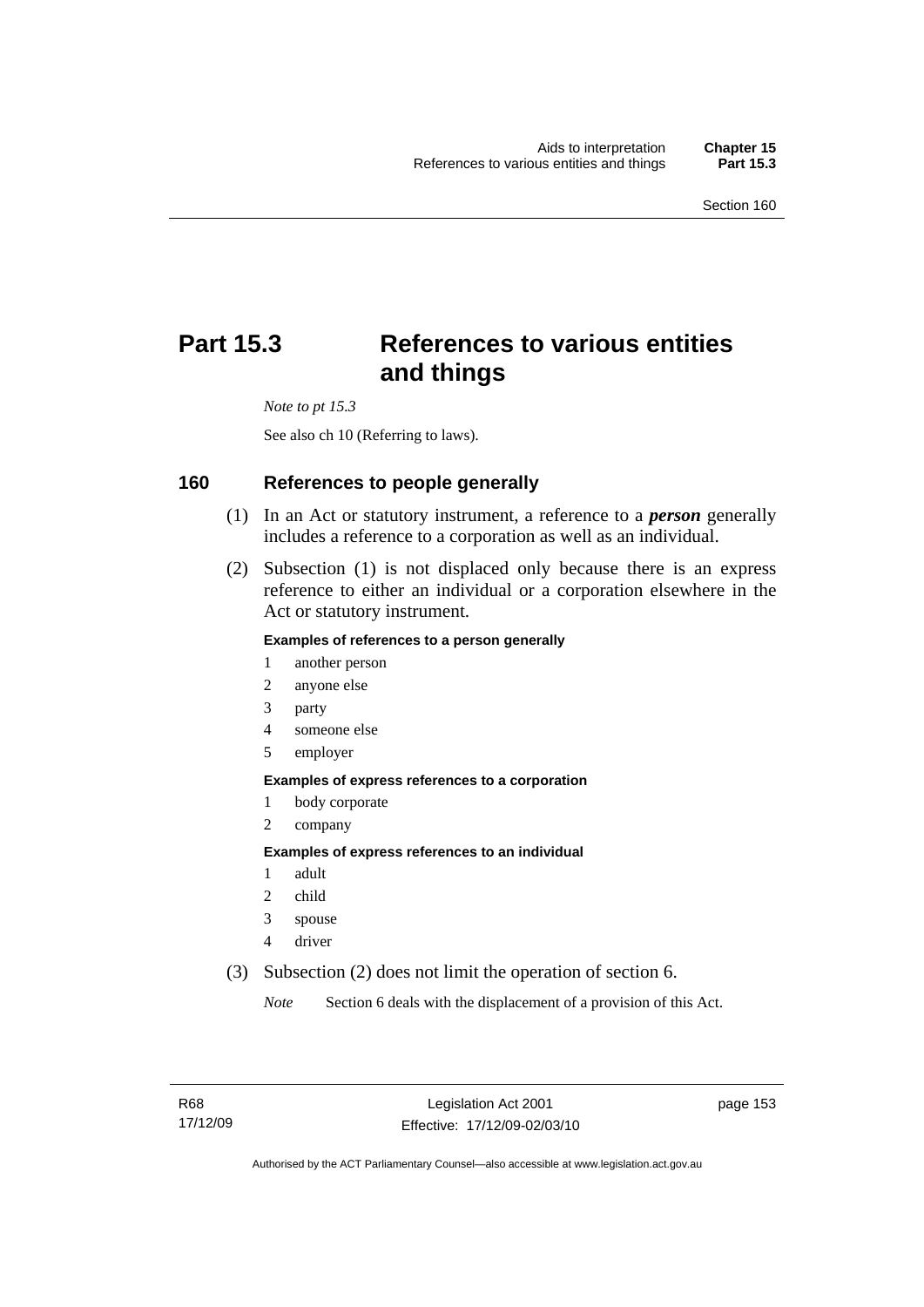## **161 Corporations liable to offences**

- (1) A provision of a law that creates an offence (whether indictable or summary) applies to corporations as well as to individuals.
- (2) A provision of a law that creates an offence can apply to a corporation even though contravention of the provision is punishable by imprisonment (with or without another penalty).

#### **Example**

A provision of an Act contains the following penalty: 'Maximum penalty: 100 penalty units, imprisonment for 1 year or both.' The provision can apply to a corporation.

- (3) If a corporation is convicted of an offence and, apart from this subsection, the penalty for the offence is a period of imprisonment only, the court may impose a maximum penalty of—
	- (a) if the period of imprisonment is not longer than 6 months— 50 penalty units; and
	- (b) if the period of imprisonment is longer than 6 months but not longer than 1 year—100 penalty units; and
	- (c) if the period of imprisonment is longer than 1 year but not longer than 2 years—200 penalty units; and
	- (d) if the period of imprisonment is longer than 2 years but not longer than 5 years—500 penalty units; and
	- (e) if the period of imprisonment is longer than 5 years but not longer than 10 years—1 000 penalty units; and
	- (f) if the period of imprisonment is longer than 10 years—1 500 penalty units.

*Note* Section 133 explains the meaning and value of penalty units.

(4) In this section:

*law* means an Act, subordinate law or disallowable instrument.

Authorised by the ACT Parliamentary Counsel—also accessible at www.legislation.act.gov.au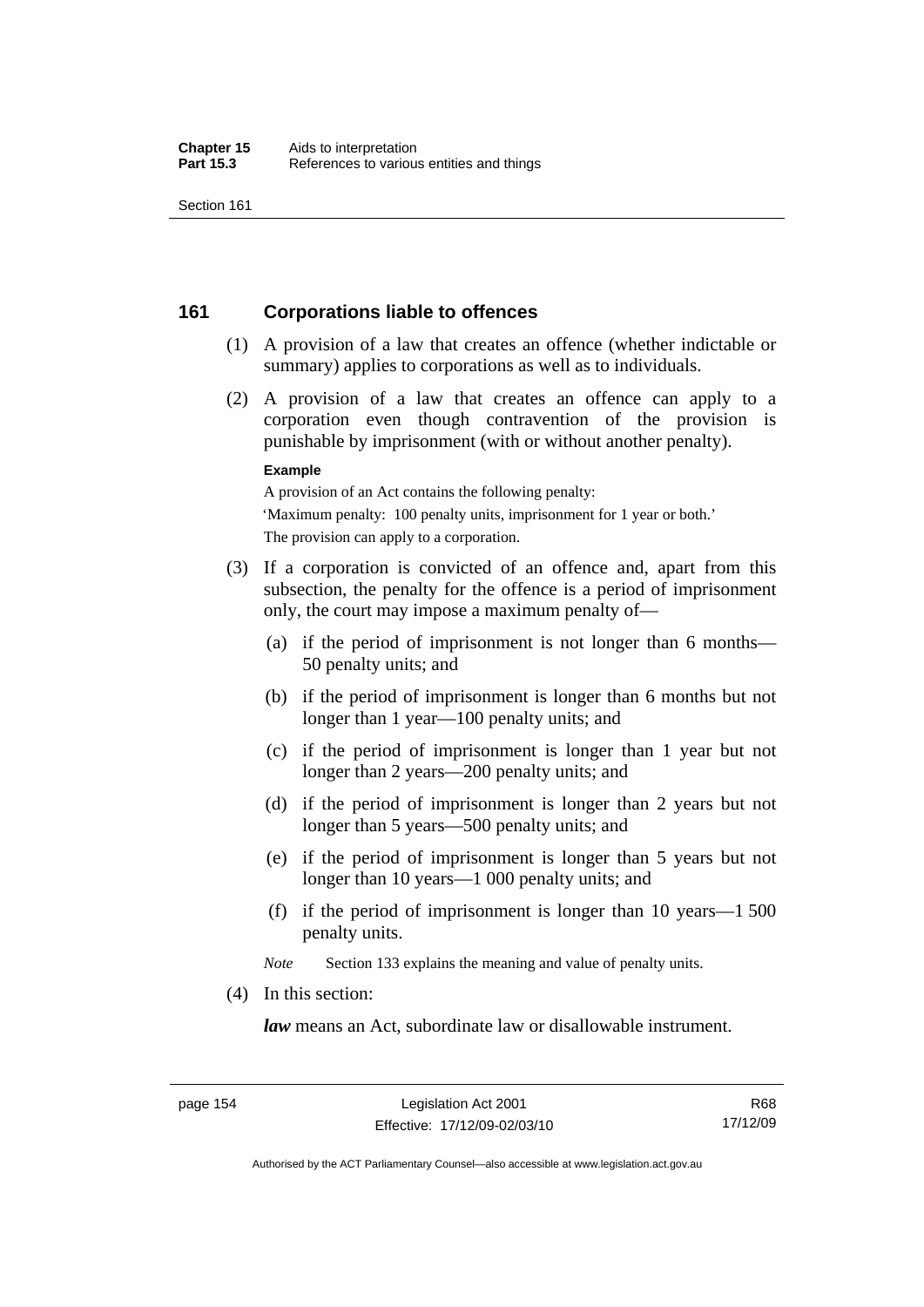## **162 References to** *a Minister* **or** *the Minister*

 (1) In an Act or statutory instrument, a reference to *a Minister* is a reference to the Chief Minister or a Minister appointed under the Self-Government Act, section 41.

*Note* See dict, pt 1, def *Chief Minister*.

- (2) In a provision of an Act or statutory instrument, a reference to *the Minister* without identifying the Minister's title or portfolio is a reference to—
	- (a) the Minister for the time being administering the provision; or
	- (b) if, for the time being, different Ministers administer the provision in relation to different matters—
		- (i) if only 1 Minister administers the provision in relation to the relevant matter—the Minister; or
		- (ii) if 2 or more Ministers administer the provision in relation to the relevant matter—any of the Ministers; or
	- (c) if paragraph (b) does not apply and, for the time being, 2 or more Ministers administer the provision—any of the Ministers.
- (3) In subsection (2):

*Minister* includes a Minister for the time being acting on behalf of the Minister or 2 or more Ministers.

 (4) If an Act or statutory instrument mentions a Minister and identifies the Minister by reference to the fact that the Minister administers a stated Act, statutory instrument or provision, subsection (2) applies as if references in paragraphs (a) to (c) to the provision were references to the stated Act, instrument or provision.

*Note* See also dict, pt 1, defs *Attorney-General* and *Treasurer*.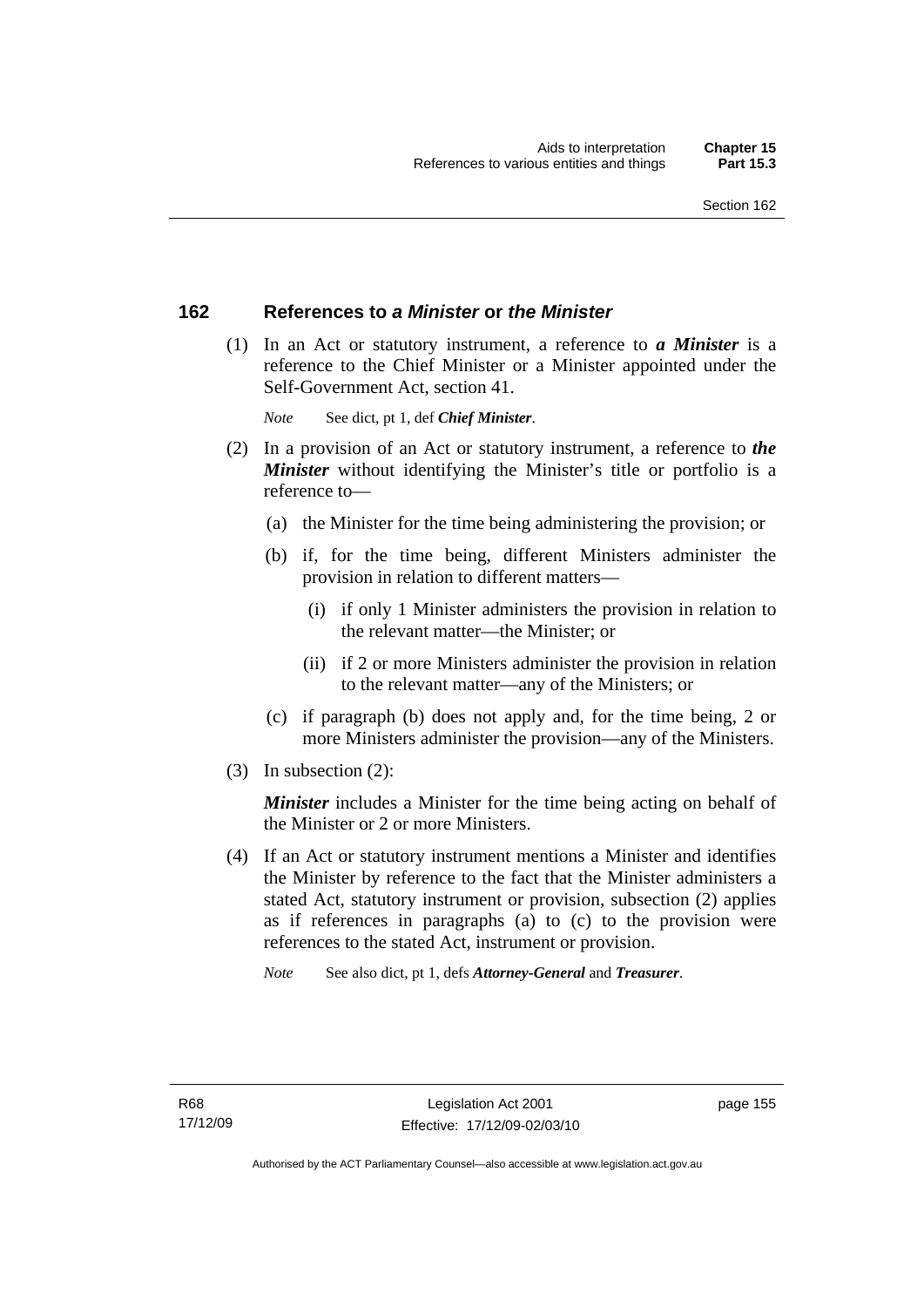#### **163 References to** *a chief executive* **or** *the chief executive*

- (1) In an Act or statutory instrument, a reference to *a chief executive* is a reference to a person employed under the Public Sector Management Act, section 28 (Chief executives—engagement) or section 30 (Chief executives—temporary contracts) to perform the duties of an office of chief executive.
- (2) In a provision of an Act or statutory instrument, a reference to *the chief executive* without identifying the chief executive's title is a reference to—
	- (a) the chief executive of the administrative unit responsible for the provision; or
	- (b) if, for the time being, different administrative units are responsible for the provision in relation to different matters—
		- (i) if only 1 administrative unit is responsible for the provision in relation to the relevant matter—the chief executive of the administrative unit; or
		- (ii) if 2 or more administrative units are responsible for the provision in relation to the relevant matter—the chief executive of any of the administrative units; or
	- (c) if paragraph (b) does not apply and, for the time being, 2 or more administrative units are responsible for the provision the chief executive of any of the administrative units.

*Note* See dict, pt 1, def *administrative unit*.

 (3) If an Act or statutory instrument mentions a chief executive and identifies the chief executive by reference to the fact that the chief executive is the chief executive of the administrative unit responsible for a stated Act, statutory instrument or provision, subsection (2) applies as if references in paragraphs (a) to (c) to the provision were references to the stated Act, instrument or provision.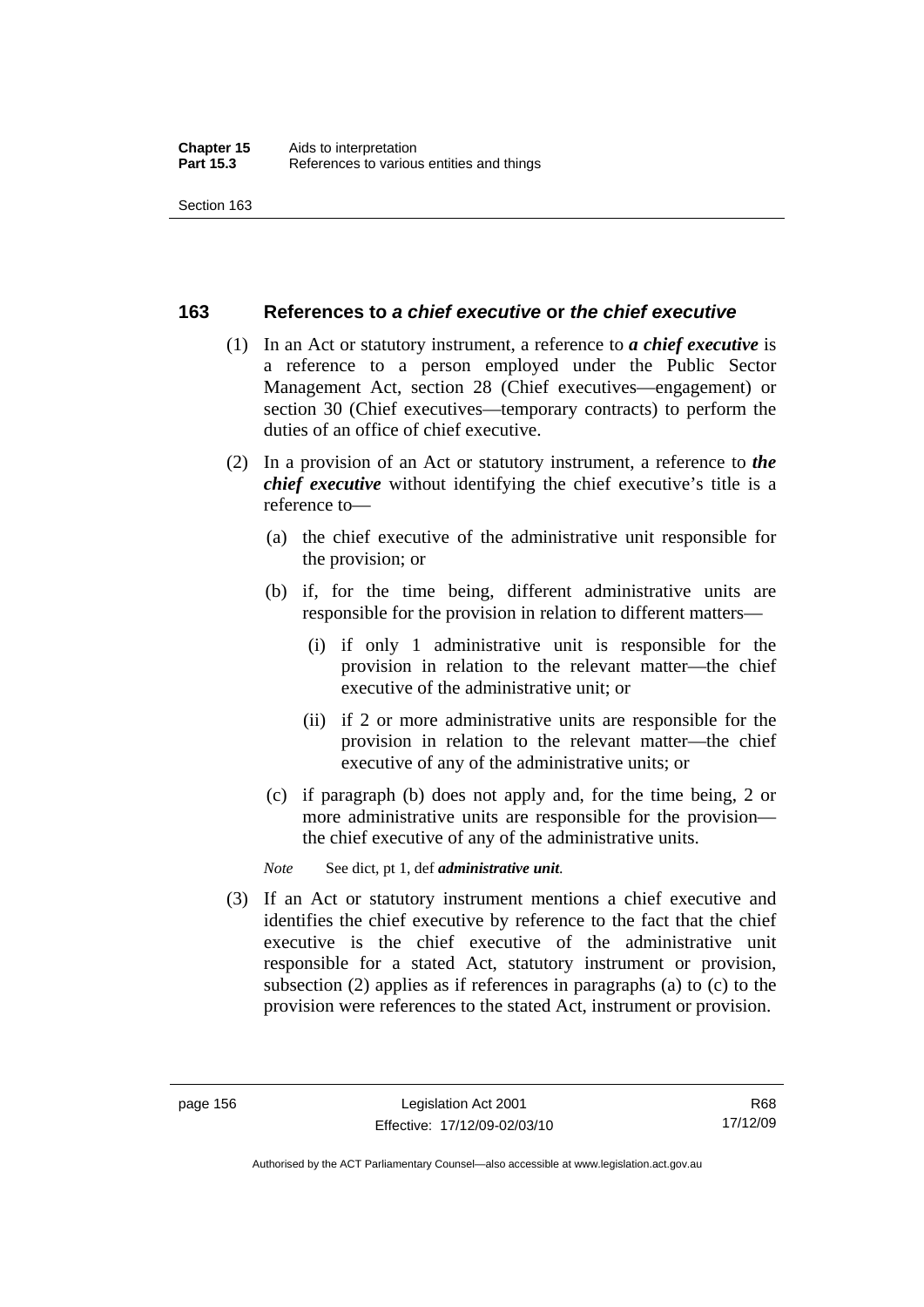(4) In this section:

*chief executive*, of an administrative unit, means the person who is employed under the Public Sector Management Act, section 28 or section 30 to perform the duties of the office of chief executive in the administrative unit.

*Public Sector Management Act* means the *Public Sector Management Act 1994*.

*responsible*, for a provision, means allocated responsibility for the provision under the Public Sector Management Act, section 14 (1) (b) (Ministerial responsibility and functions of administrative units).

## **164 References to Australian Standards etc**

- (1) In an Act or statutory instrument, a reference consisting of the words 'Australian Standard' or 'AS' followed by a number is a reference to the standard so numbered published by or on behalf of Standards Australia.
- (2) In an Act or statutory instrument, a reference consisting of the words 'Australian/New Zealand Standard' or 'AS/NZS' followed by a number is a reference to the standard so numbered published jointly by or on behalf of Standards Australia and Standards New Zealand.

#### **Examples for s 164**

1 AS 4608-1999

- 2 AS/NZS 4906: 1994
- *Note* An example is part of the Act, is not exhaustive and may extend, but does not limit, the meaning of the provision in which it appears (see s 126 and s 132).

#### **165 References to Assembly committees that no longer exist**

In an Act or statutory instrument, a reference (whether by name or description) to a committee of the Legislative Assembly that no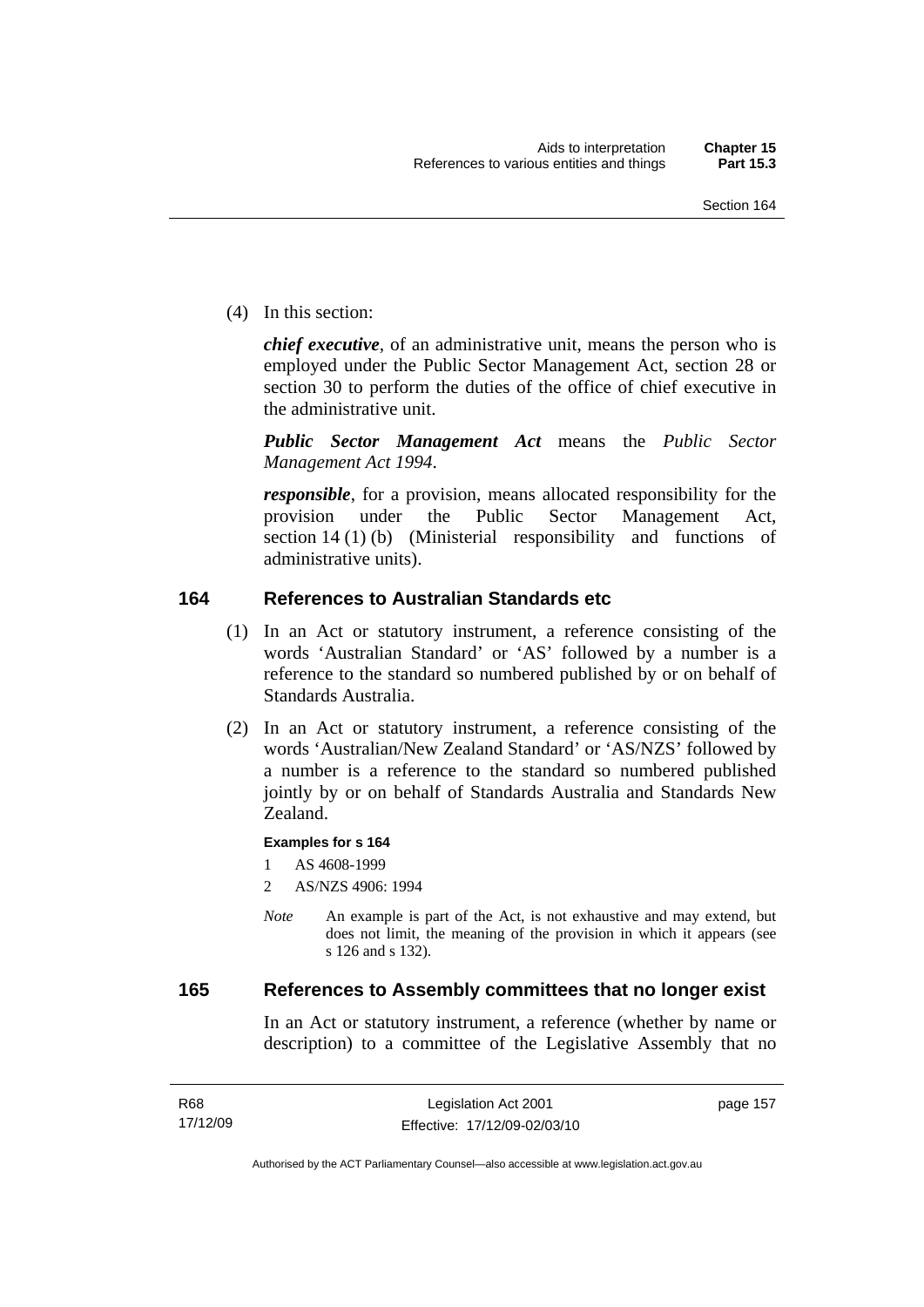| Chapter 15       | Aids to interpretation                    |
|------------------|-------------------------------------------|
| <b>Part 15.3</b> | References to various entities and things |

longer exists is a reference to the committee of the Assembly nominated by the Speaker either generally or for the provision containing the reference.

## **168 References to person with interest in land include personal representative etc**

In an Act or statutory instrument, a reference to a person with an interest in land or other property includes a reference to the person's personal representatives, successors and assigns.

#### **Examples of references to people with interests in land**

- 1 proprietor
- 2 transferor or transferee
- 3 mortgagor or mortgagee
- 4 lessor or lessee
- 5 sublessor or sublessee
- 6 trustee
- *Note* An example is part of the Act, is not exhaustive and may extend, but does not limit, the meaning of the provision in which it appears (see s 126 and s 132).

## **169 References to** *domestic partner* **and** *domestic partnership*

- (1) In an Act or statutory instrument, a reference to a person's *domestic partner* is a reference to someone who lives with the person in a domestic partnership, and includes a reference to a spouse or civil partner of the person.
	- *Note* The Macquarie dictionary, (1997) defines spouse as 'either member of a married pair in relation to the other; one's husband or wife'.
- (2) In an Act or statutory instrument, a *domestic partnership* is the relationship between 2 people, whether of a different or the same sex, living together as a couple on a genuine domestic basis.

#### **Example of indicators to decide whether 2 people are in a domestic partnership**

1 the length of their relationship

Authorised by the ACT Parliamentary Counsel—also accessible at www.legislation.act.gov.au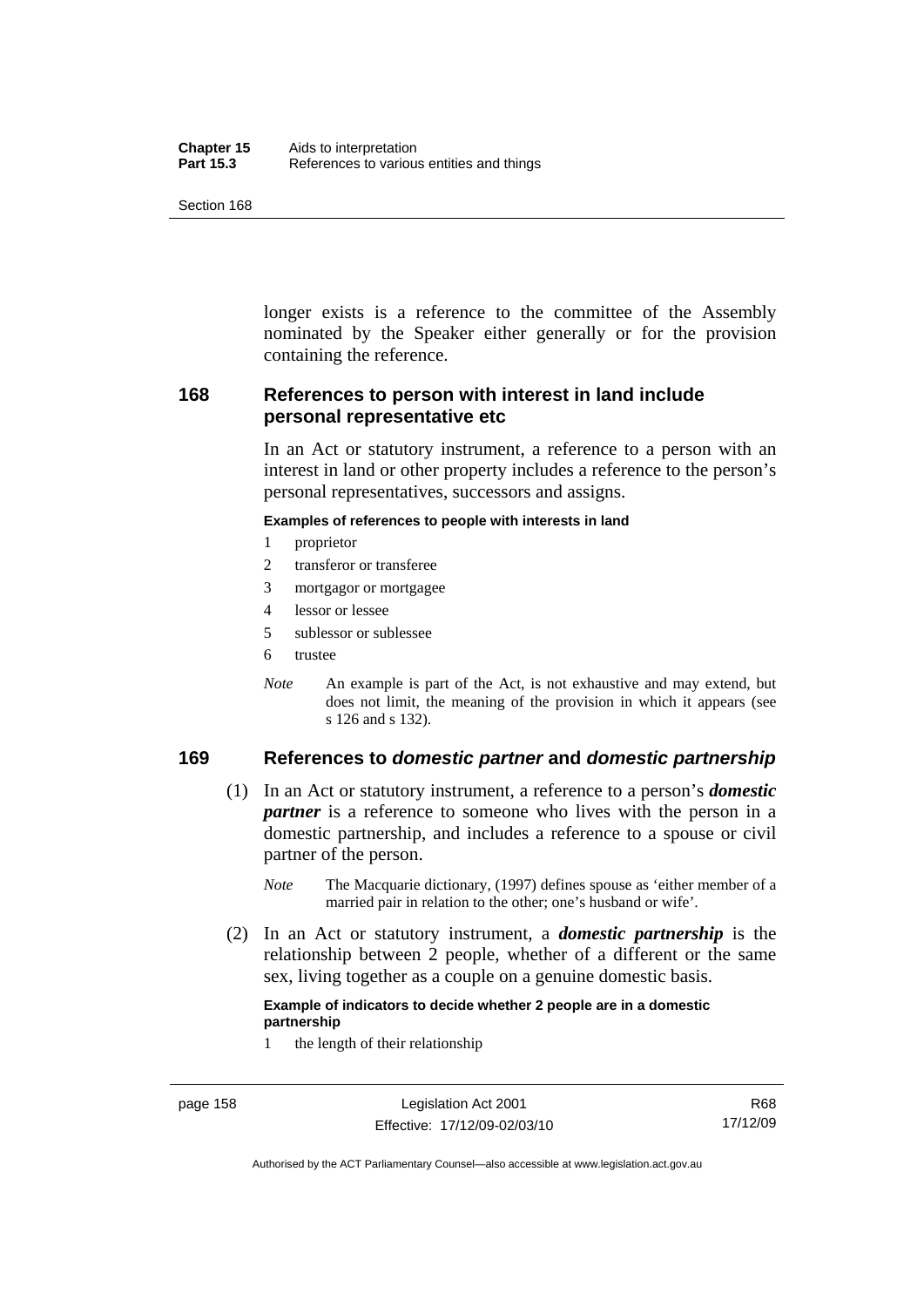- 2 whether they are living together
- 3 if they are living together—how long and under what circumstances they have lived together
- 4 whether there is a sexual relationship between them
- 5 their degree of financial dependence or interdependence, and any arrangements for financial support, between or by them
- 6 the ownership, use and acquisition of their property, including any property that they own individually
- 7 their degree of mutual commitment to a shared life
- 8 whether they mutually care for and support children
- 9 the performance of household duties
- 10 the reputation, and public aspects, of the relationship between them
- *Note* An example is part of the Act, is not exhaustive and may extend, but does not limit, the meaning of the provision in which it appears (see s 126 and s 132).
- (3) In an Act or statutory instrument, a reference to a *domestic partnership* includes a reference to a marriage and a civil partnership.

## **169A References to** *transgender people*

- (1) A *transgender person* is a person who—
	- (a) identifies as a member of a different sex by living, or seeking to live, as a member of that sex; or
	- (b) has identified as a member of a different sex by living as a member of that sex;

whether or not the person is a recognised transgender person.

 (2) A *transgender person* includes a person who is thought of as a transgender person, whether or not the person is a recognised transgender person.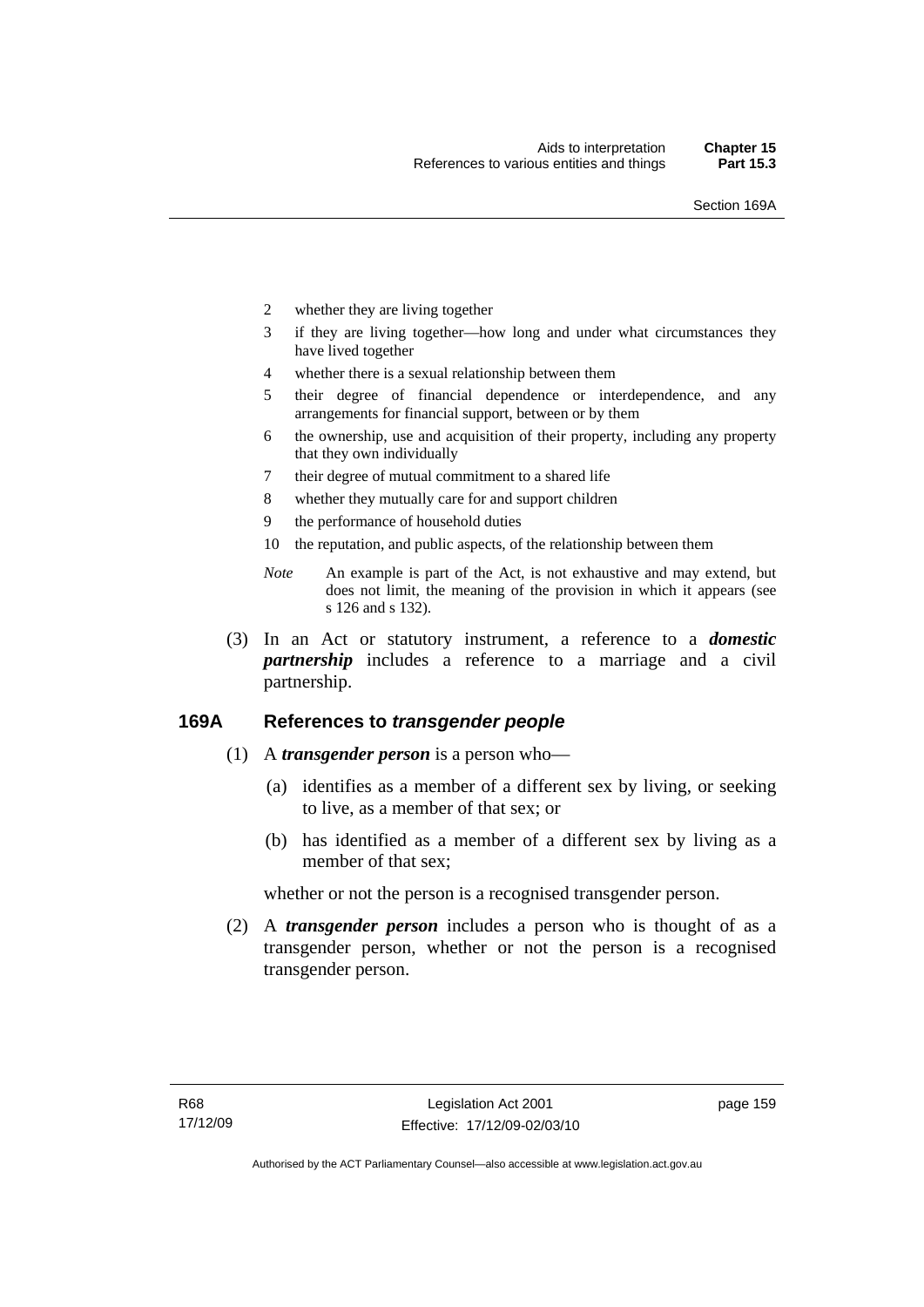Section 169B

 (3) A *recognised transgender person* is a person the record of whose sex is altered under the *Births, Deaths and Marriages Registration Act 1997*, part 4 or the corresponding provisions of a law of a State or another Territory.

#### **169B References to** *intersex people*

An *intersex person* is a person who, because of a genetic condition, was born with reproductive organs or sex chromosomes that are not exclusively male or female.

page 160 Legislation Act 2001 Effective: 17/12/09-02/03/10

Authorised by the ACT Parliamentary Counsel—also accessible at www.legislation.act.gov.au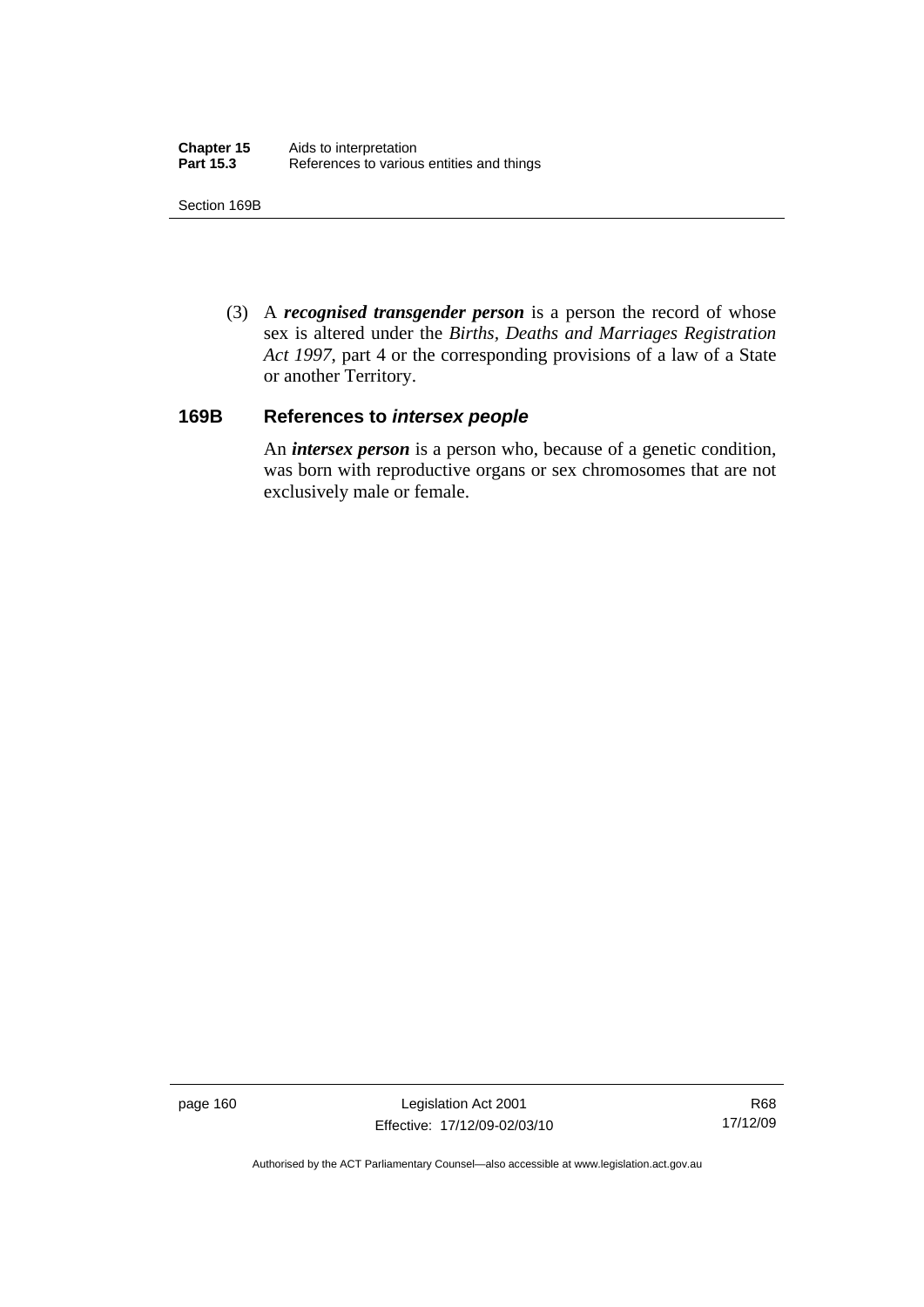# **Part 15.4 Preservation of certain common law privileges**

## **170 Privileges against selfincrimination and exposure to civil penalty**

- (1) An Act or statutory instrument must be interpreted to preserve the common law privileges against selfincrimination and exposure to the imposition of a civil penalty.
- (2) However, this section does not affect the operation of the *Evidence Act 1995* (Cwlth).
	- *Note* The *Evidence Act 1995* (Cwlth), s 128 contains provisions that apply if a witness raises these privileges in a proceeding. The section applies to proceedings in ACT courts (see *Evidence Act 1995* (Cwlth), s 4). However, the privileges have been abolished for bodies corporate (see *Evidence Act 1995* (Cwlth), s 187).
- (3) This section is a determinative provision.
	- *Note* See s 5 for the meaning of determinative provisions, and s 6 for their displacement.

## **171 Client legal privilege**

- (1) An Act or statutory instrument must be interpreted to preserve the common law privilege in relation to client legal privilege (also known as legal professional privilege).
- (2) However, this section does not affect the operation of the *Evidence Act 1995* (Cwlth).
	- *Note* The *Evidence Act 1995* (Cwlth), pt 3.10, div 1 contains provisions about client legal privilege. The provisions apply to proceedings in ACT courts (see *Evidence Act 1995* (Cwlth), s 4).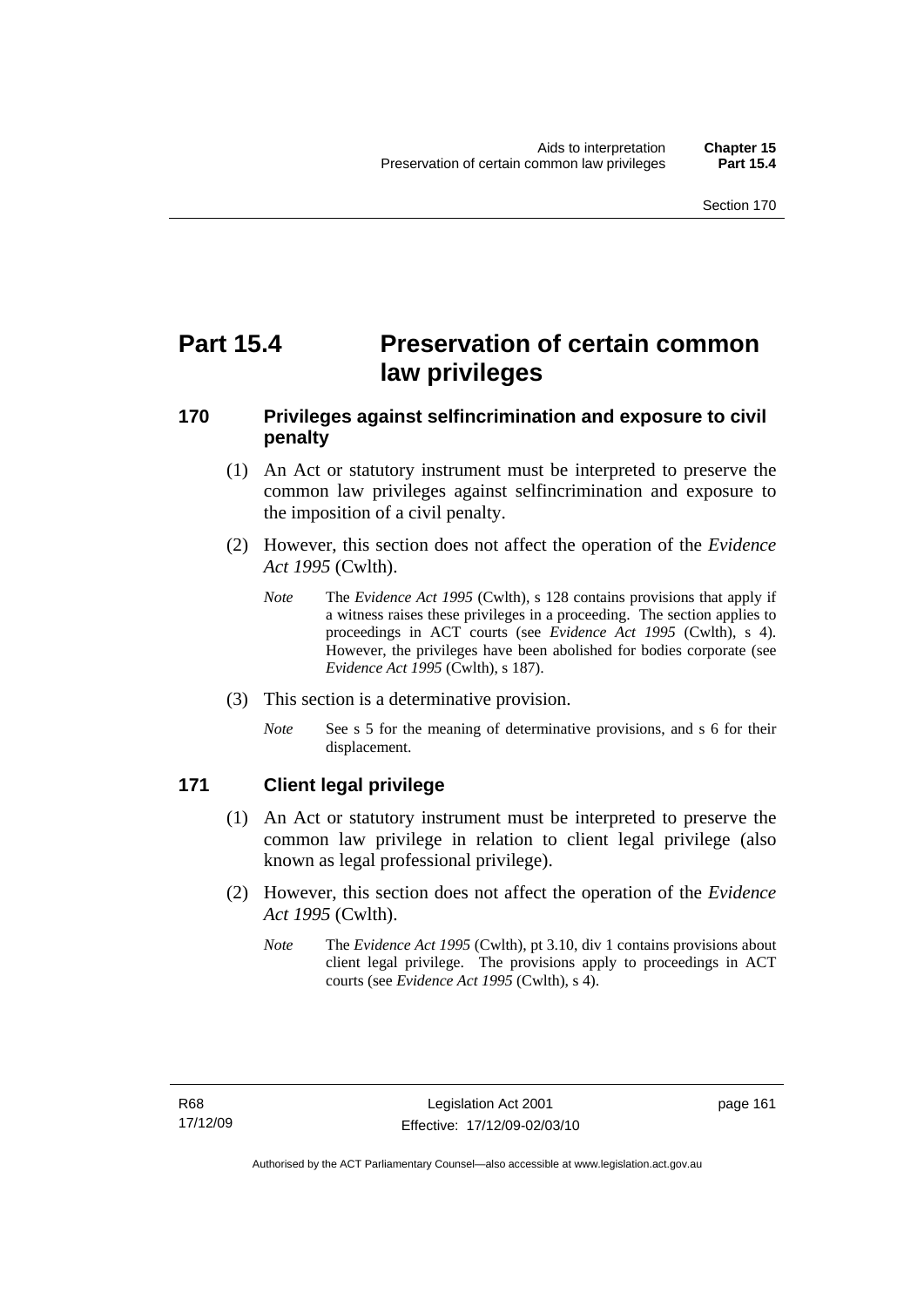- (3) This section is a determinative provision.
	- *Note* See s 5 for the meaning of determinative provisions, and s 6 for their displacement.

page 162 Legislation Act 2001 Effective: 17/12/09-02/03/10

R68 17/12/09

Authorised by the ACT Parliamentary Counsel—also accessible at www.legislation.act.gov.au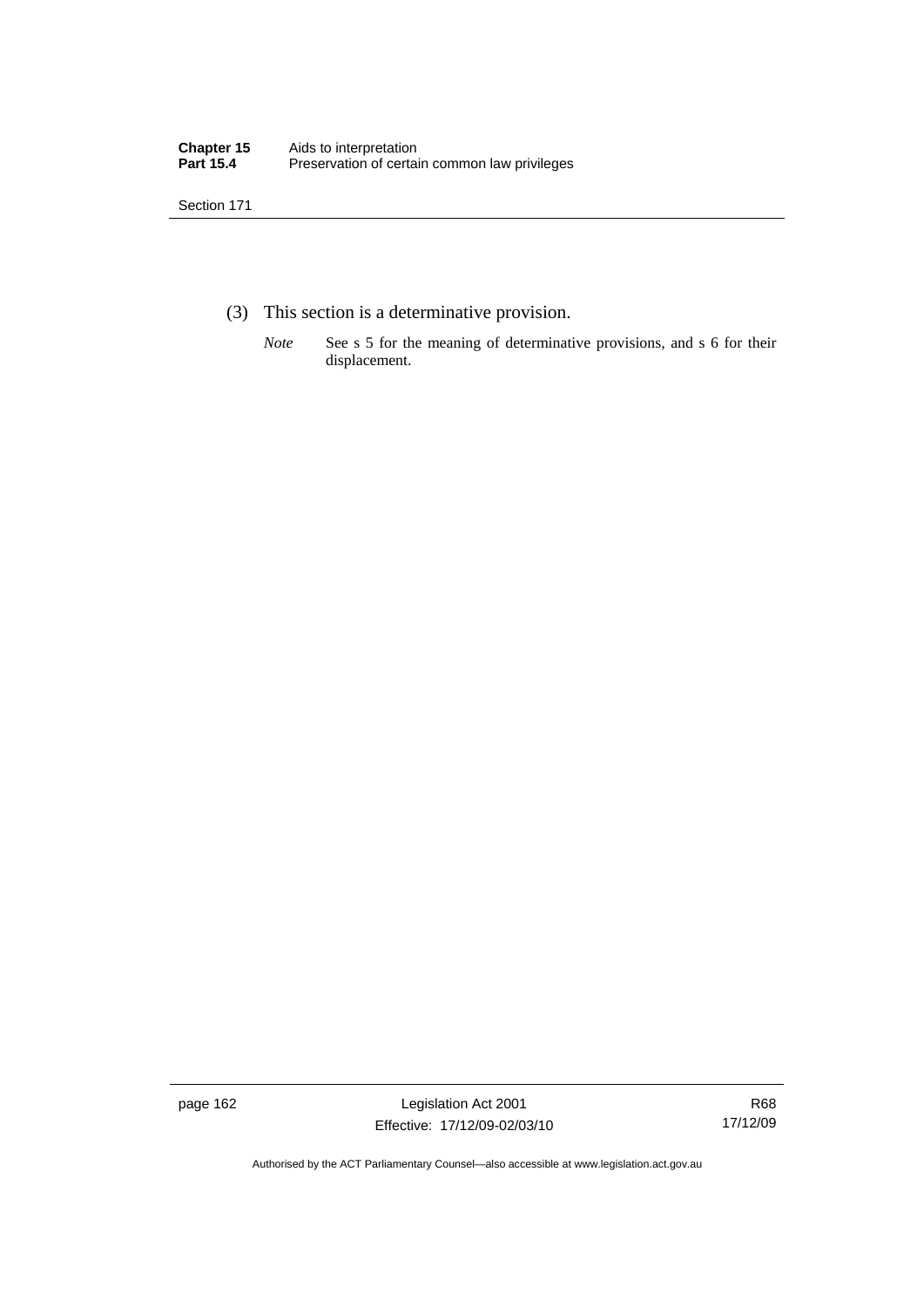# **Chapter 16 Courts, tribunals and other decision-makers**

## **175 Meaning of** *law* **in ch 16**

In this chapter:

*law* means an Act, subordinate law or disallowable instrument.

*Note* A reference to an Act, subordinate law or disallowable instrument includes a reference to a provision of the Act, law or instrument (see s 7, s 8 and s 9).

## **176 Jurisdiction of courts and tribunals**

- (1) This section applies if a law, whether expressly or by implication, authorises a proceeding (whether civil or criminal) to be brought in a particular court or tribunal in relation to a matter.
- (2) The law vests the court or tribunal with jurisdiction in the matter.
- (3) The jurisdiction so vested is not limited by any limits to which any other jurisdiction of the court or tribunal may be subject.
	- *Note* See also s 45 which relates to the making of rules carrying out or giving effect to the jurisdiction of the court or tribunal.

## **177 Recovery of amounts owing under laws**

If an amount is owing under a law to a person (the *creditor*) by another person (the *debtor*), the creditor may recover the amount as a debt owing by the debtor to the creditor in a court of competent jurisdiction or the ACAT.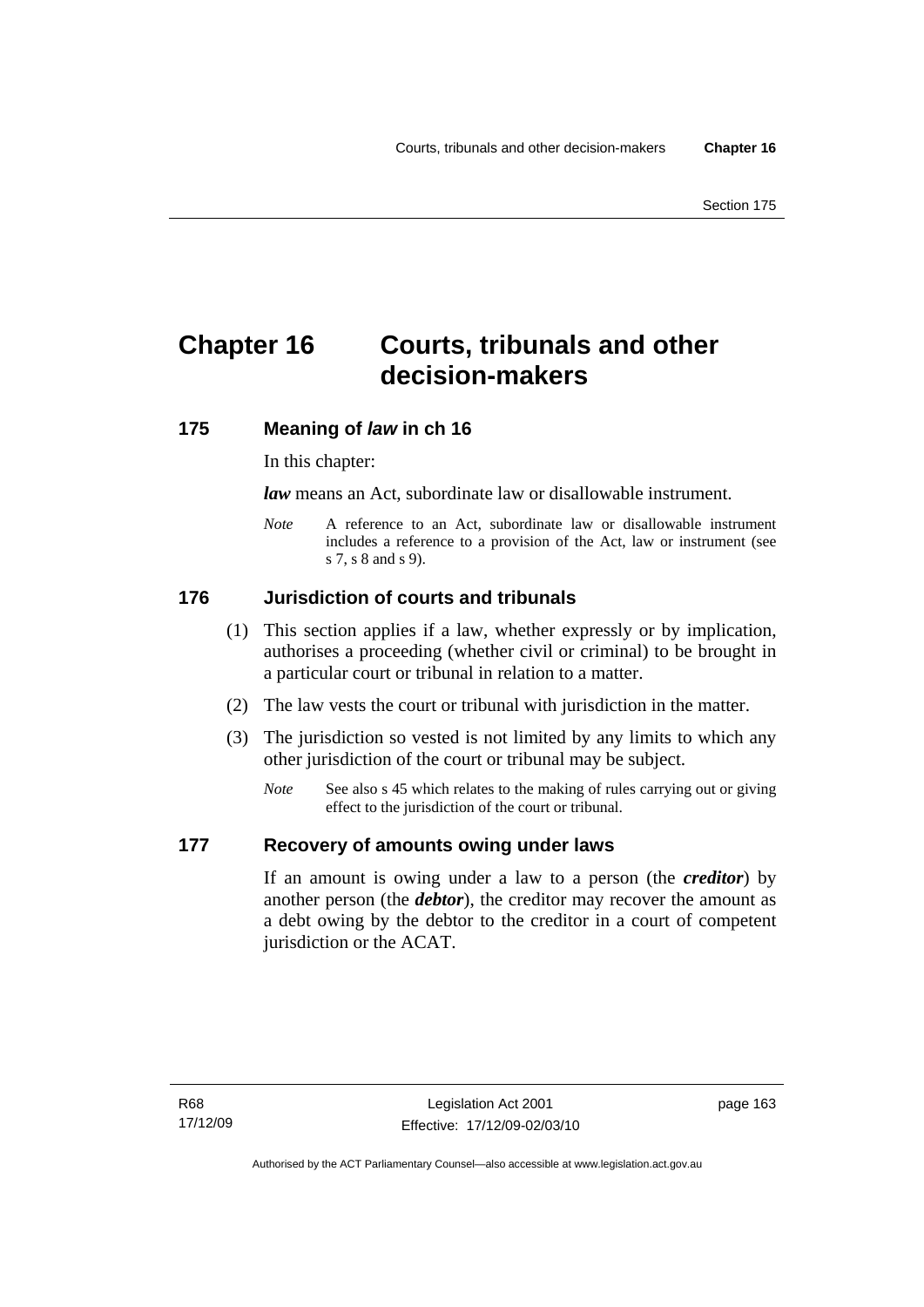#### **178 Power to decide includes power to take evidence etc**

- (1) A court, tribunal or other entity authorised by law to hear and decide a matter (however expressed) has power—
	- (a) to take evidence, including evidence on oath; and
	- (b) to examine witnesses; and
	- (c) to administer oaths to witnesses.
- (2) The court, tribunal or other entity may authorise a person to administer an oath to a witness.
- (3) This section does not limit any other power of the court, tribunal or other entity.

## **179 Content of statements of reasons for decisions**

- (1) This section applies if a law requires a tribunal or other entity making a decision to give written reasons for the decision, whether the term 'reasons', 'grounds' or any other term is used.
- (2) The document giving the reasons must also set out the findings on material questions of fact and refer to the evidence or other material on which the findings were based.
- (3) This section is a determinative provision.
	- *Note* See s 5 for the meaning of determinative provisions, and s 6 for their displacement.

## **180 Power to make decision includes power to reverse or change**

 (1) Power given by a law to make a decision includes power to reverse or change the decision.

Authorised by the ACT Parliamentary Counsel—also accessible at www.legislation.act.gov.au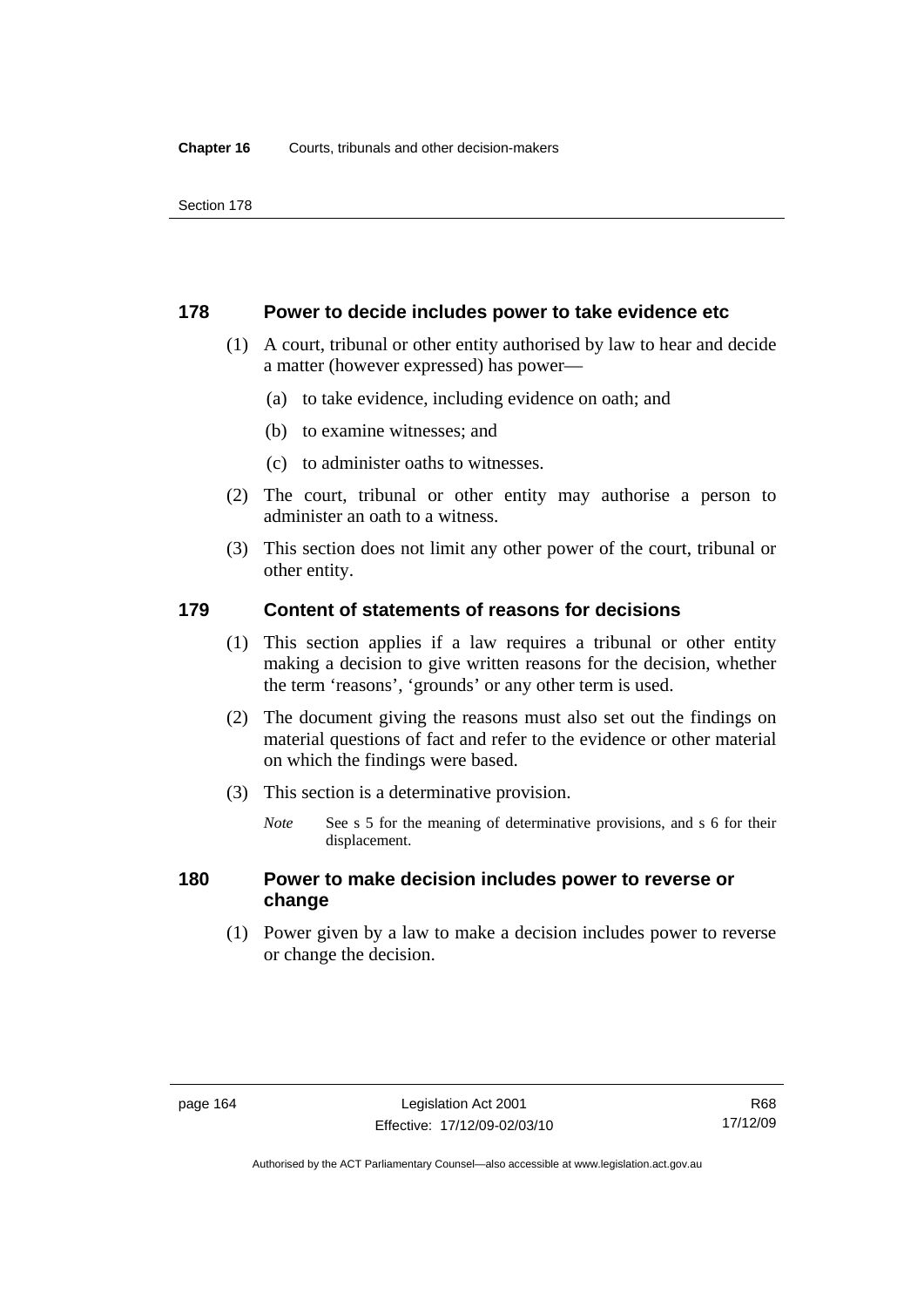(2) The power to reverse or change the decision is exercisable in the same way, and subject to the same conditions, as the power to make the decision.

#### **Example**

If the power to include land in a special reserve is exercisable only on the resolution of the Legislative Assembly, the power to excise land from a special reserve is exercisable only on the resolution of the Assembly.

*Note* An example is part of the Act, is not exhaustive and may extend, but does not limit, the meaning of the provision in which it appears (see s 126 and s 132).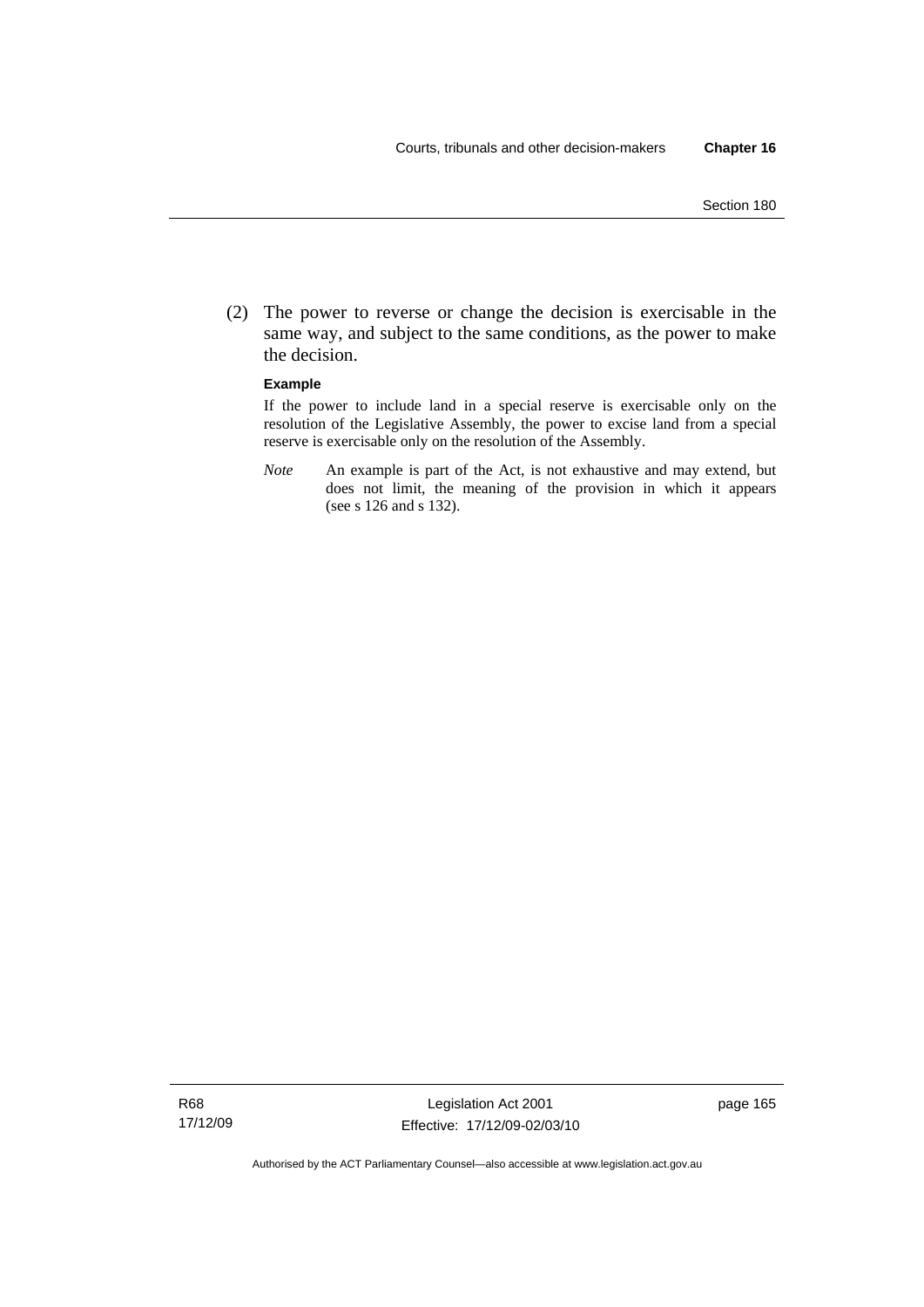# **Chapter 17 Entities and positions**

#### **182 Meaning of** *law* **in ch 17**

In this chapter:

*law* means an Act or statutory instrument.

*Note* A reference to an Act or statutory instrument includes a reference to a provision of the Act or instrument (see s 7 and s 13).

## **183 Change of name of entity**

- (1) If a law changes the name of an entity established under a law, the entity continues in existence under the new name and its identity is not affected by the change.
- (2) If the name of an entity is changed, a reference in a law to the entity by its previous name is taken, after the change, to be a reference to the entity by its new name.
- (3) To remove any doubt, subsection (2) applies to all entities, whether or not in or for the Territory, including entities established under a law of another jurisdiction.
	- *Note Another jurisdiction* means the Commonwealth, a State, another Territory, the United Kingdom or New Zealand (see dict, pt 2).

#### **184 Change in constitution of entity**

- (1) This section applies if a law changes how an entity established under a law is constituted.
- (2) The entity continues in existence as newly constituted and its identity is not affected by the change.

Authorised by the ACT Parliamentary Counsel—also accessible at www.legislation.act.gov.au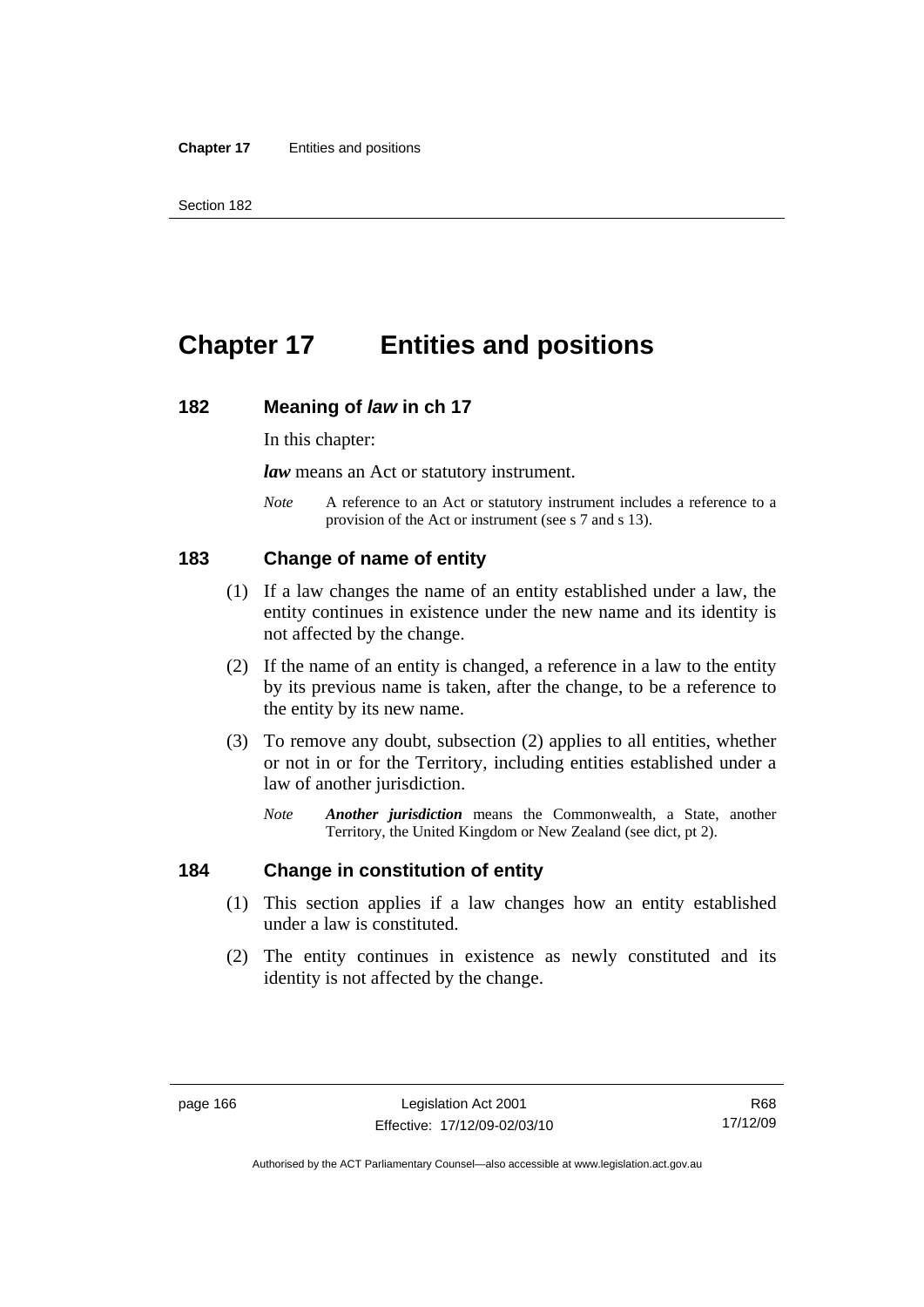- (3) Without limiting subsection (2), the change does not affect—
	- (a) any function, right, privilege, liability or property of the entity; or
	- (b) the bringing of a proceeding, or the continuation of a proceeding, by or against the entity; or
	- (c) the carrying out of an investigation or inquiry, or the continuation of an investigation or inquiry, in relation to anything done or not done by or in relation to the entity.
	- *Note Function* is defined in the dict, pt 1 to include authority, duty and power.

## **184A References to entity**

- (1) In a law, a reference to an entity includes a reference to a person exercising a function of the entity, whether under a delegation, subdelegation or otherwise.
- (2) To remove any doubt, this section applies to all entities, whether or not in or for the Territory, including entities established under a law of another jurisdiction.

## **185 References to occupant of position**

- (1) In a law, a reference to the occupant of a position (however expressed) includes a reference to anyone for the time being occupying the position.
- (2) To remove any doubt, this section applies to all positions, whether or not in or for the Territory, including positions established under a law of another jurisdiction.
	- *Note* See s 200 (1) (Functions of occupants of positions) and the definitions of *occupy* and *position* in the dict, pt 1.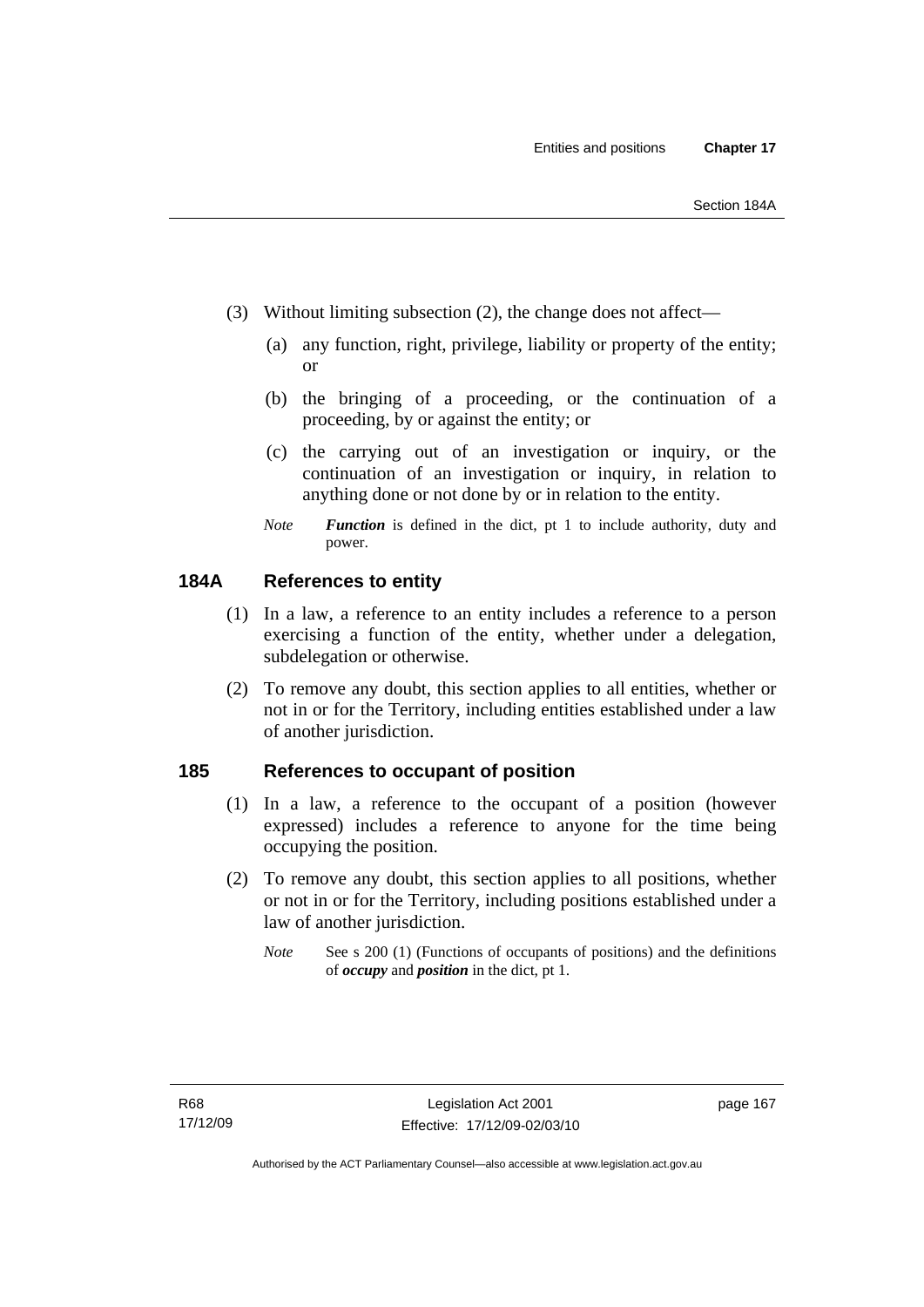# **186 Change of name of position**

- (1) If a law changes the name of a position established under a law, the position continues in existence under the new name and its identity is not affected by the change.
- (2) If the name of a position is changed, a reference in a law to the position by its previous name is taken, after the change, to be a reference to the position by its new name.
- (3) To remove any doubt, subsection (2) applies to all positions, whether or not in or for the Territory, including positions established under a law of another jurisdiction.

# **187 Chair and deputy chair etc**

- (1) If a law establishes a position of chair or chairperson of an entity, the chair or chairperson may be referred to as chairman, chairwoman, chairperson or chair.
- (2) If a law establishes a position of deputy chair or deputy chairperson of an entity, the deputy chair or deputy chairperson may be referred to as deputy chairman, deputy chairwoman, deputy chairperson or deputy chair.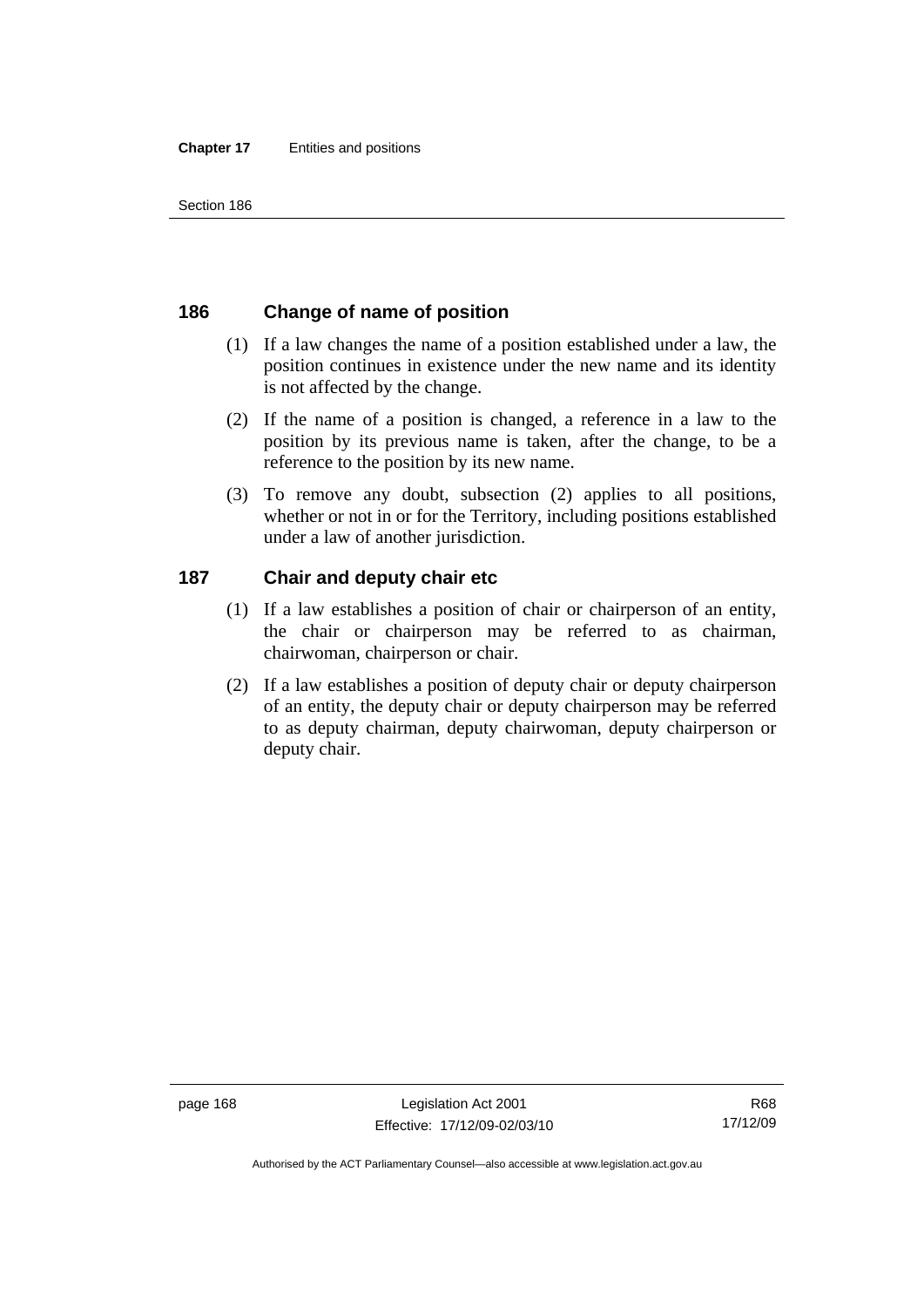# **Chapter 18 Offences**

#### *Note to ch 18*

See also s 133 to s 135 (which relate to penalty units and penalty provisions) and s 161 (Corporations liable to offences).

#### **188 Meaning of** *ACT law* **in ch 18**

In this chapter:

*ACT law* means an Act or subordinate law.

*Note* A reference to an Act or subordinate law includes a reference to a provision of the Act or law (see s 7 and s 8).

## **189 Reference to offence includes reference to related ancillary offences**

A reference to an offence against an ACT law includes a reference to an offence against the Criminal Code, part 2.4 (Extensions of criminal responsibility) or section 717 (Accessory after the fact) that relates to the ACT law.

#### **Example**

X is the holder of a licence under the *Plant Development Act 2001* (hypothetical). The Plant Development Act, section 23 provides for the cancellation of a licence if a licence holder commits an offence against the Act. While his business premises are being inspected, X incites an employee to obstruct the inspector. As a result, the employee obstructs the inspector (which is an offence against the Act). X is later convicted of the offence of incitement against the Criminal Code, section 47 (which is an offence in the Criminal Code, pt 2.4). Because of the Legislation Act, section 189, X is taken to have committed an offence against the Plant Development Act and is therefore liable to have his licence cancelled.

*Note 1* The result would be the same if X had been convicted of conspiracy relating to the offence of obstruction in the Plant Development Act.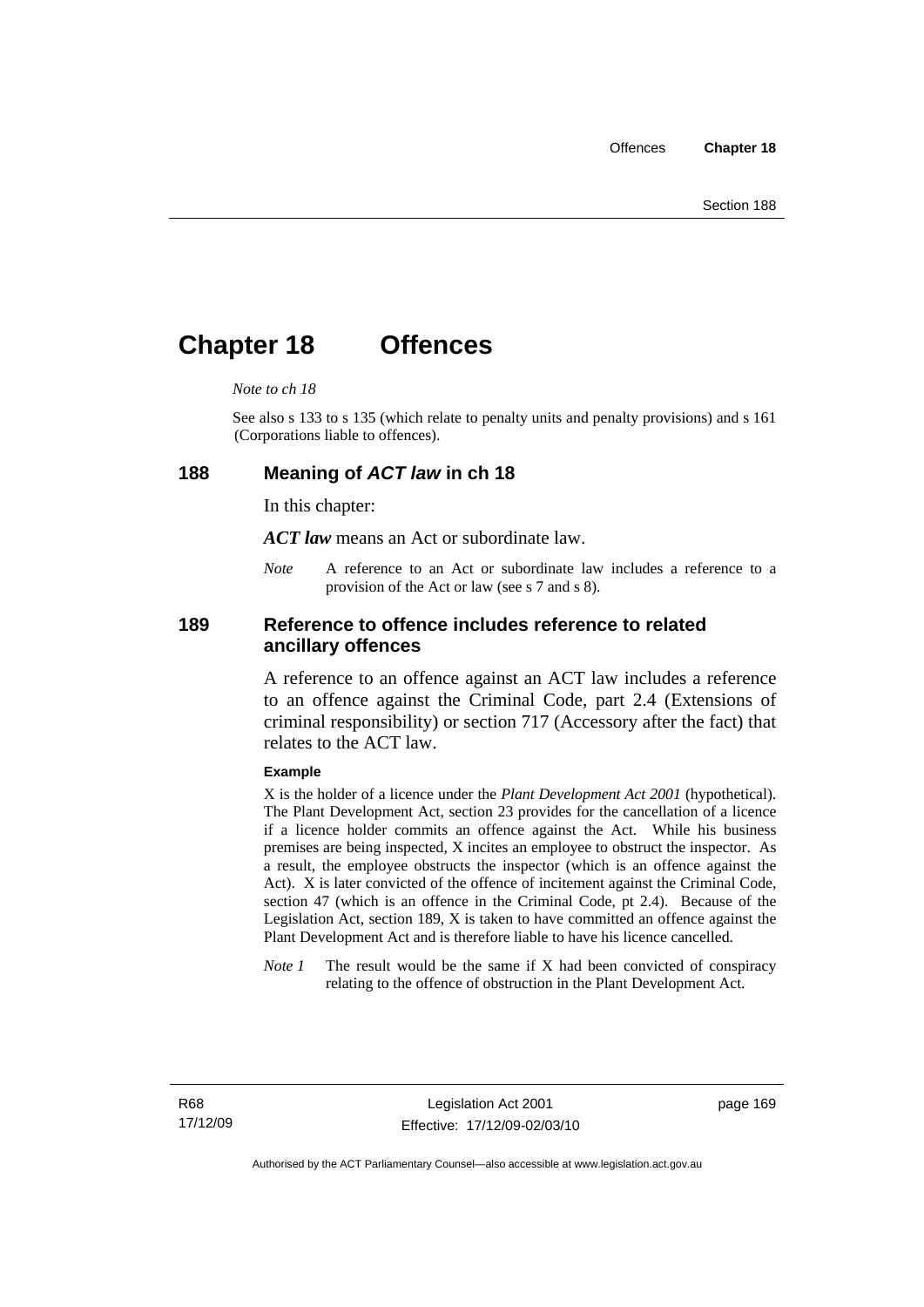Apart from the Legislation Act, section 189, the following offences in the Criminal Code*,* pt 2.4 could also apply to the offence in the Plant Development Act:

- attempt (s 44 (Attempt))
- aiding and abetting (s 45 (Complicity and common purpose)).
- *Note* 2 An example is part of the Act, is not exhaustive and may extend, but does not limit, the meaning of the provision in which it appears (see s 126 and s 132).

#### **190 Indictable and summary offences**

- (1) An offence is an *indictable offence* if—
	- (a) it is punishable by imprisonment for longer than 2 years; or
	- (b) it is declared by an ACT law to be an indictable offence.
- (2) An *indictable offence* includes an indictable offence that is or may be dealt with summarily.
- (3) Any other offence is a *summary offence* and is punishable on summary conviction.

## **191 Offences against 2 or more laws**

- (1) If an act or omission by a person is an offence against 2 or more ACT laws, the person may be prosecuted for and convicted of any of the offences, but is not liable to be punished more than once for the act or omission.
- $(2)$  If—
	- (a) an act or omission by a person is an offence against both an ACT law and a law of another jurisdiction; and
	- (b) the person has been punished for the offence against the law of the other jurisdiction:

the person is not liable to be punished for the offence against the ACT law.

R68 17/12/09

Authorised by the ACT Parliamentary Counsel—also accessible at www.legislation.act.gov.au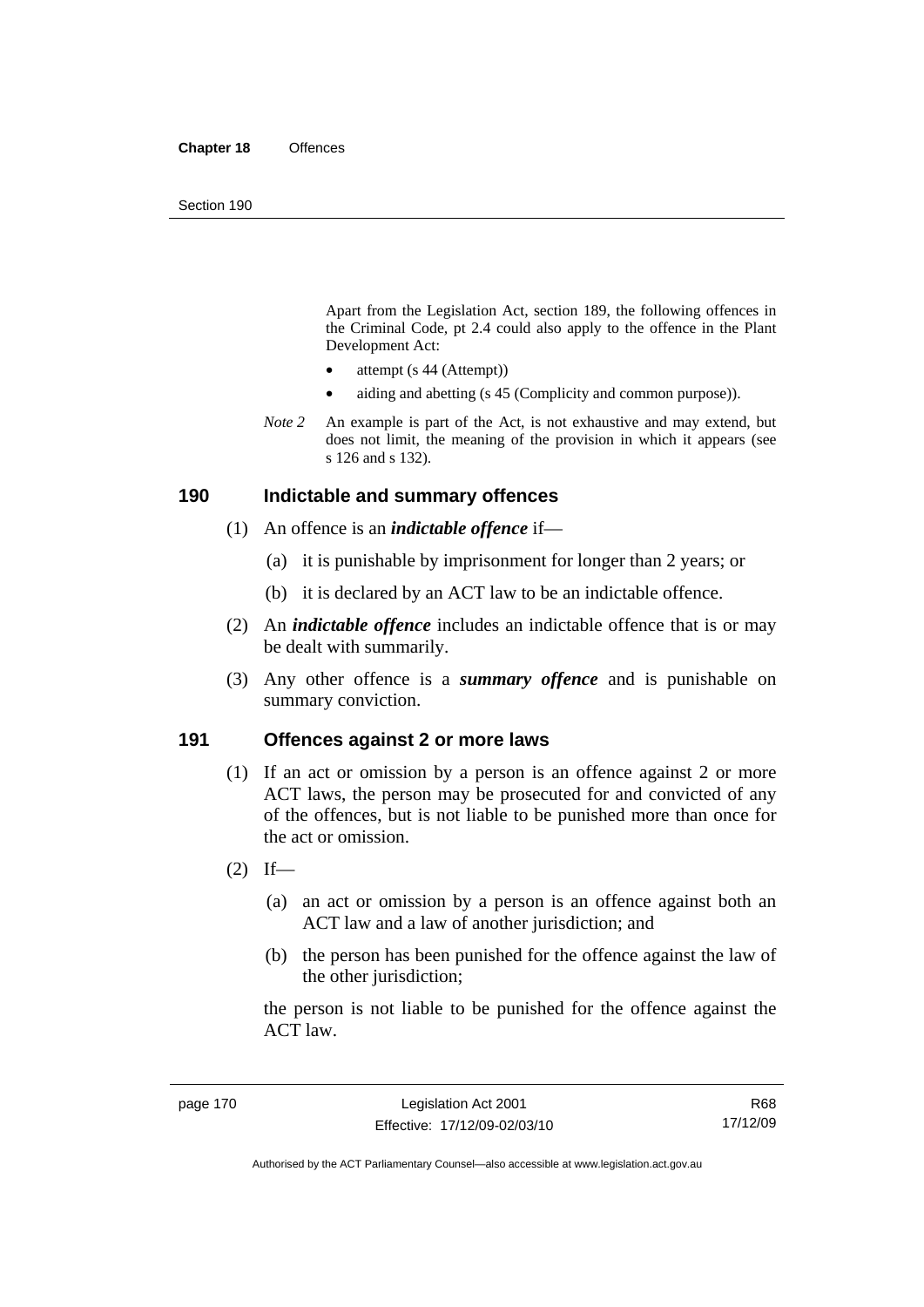# **192 When must prosecutions begin?**

- (1) A prosecution for the following offences against an ACT law may be begun at any time:
	- (a) an offence by an individual punishable by imprisonment for longer than 6 months;
	- (b) an offence by a corporation punishable by a prescribed fine;
		- *Note* See s 161 for the fines that may be imposed on a corporation for offences punishable only by imprisonment.
	- (c) an aiding and abetting offence by an individual in relation to an offence by a corporation punishable by a prescribed fine.
- (2) A prosecution for any other offence against an ACT law must be begun not later than—
	- (a) 1 year after the day of commission of the offence; or
	- (b) if an ACT law provides for another period—that period.
- (3) However, if a coroner's inquest or inquiry, or an inquiry under the *Inquiries Act 1991* or the *Royal Commissions Act 1991*, is held into a matter that discloses or is otherwise found to relate to an offence mentioned in subsection (2), a prosecution for the offence may be begun not later than 1 year after the day when—
	- (a) the coroner's report is made; or
	- (b) the report of the board of inquiry or royal commission is given to the Chief Minister.
- (4) In this section:

*aiding and abetting offence* means an offence against the Criminal Code, section 45 (Complicity and common purpose).

*prescribed fine*, for an offence, means—

 (a) if the penalty for the offence is expressed in penalty units— 100 penalty units or more; or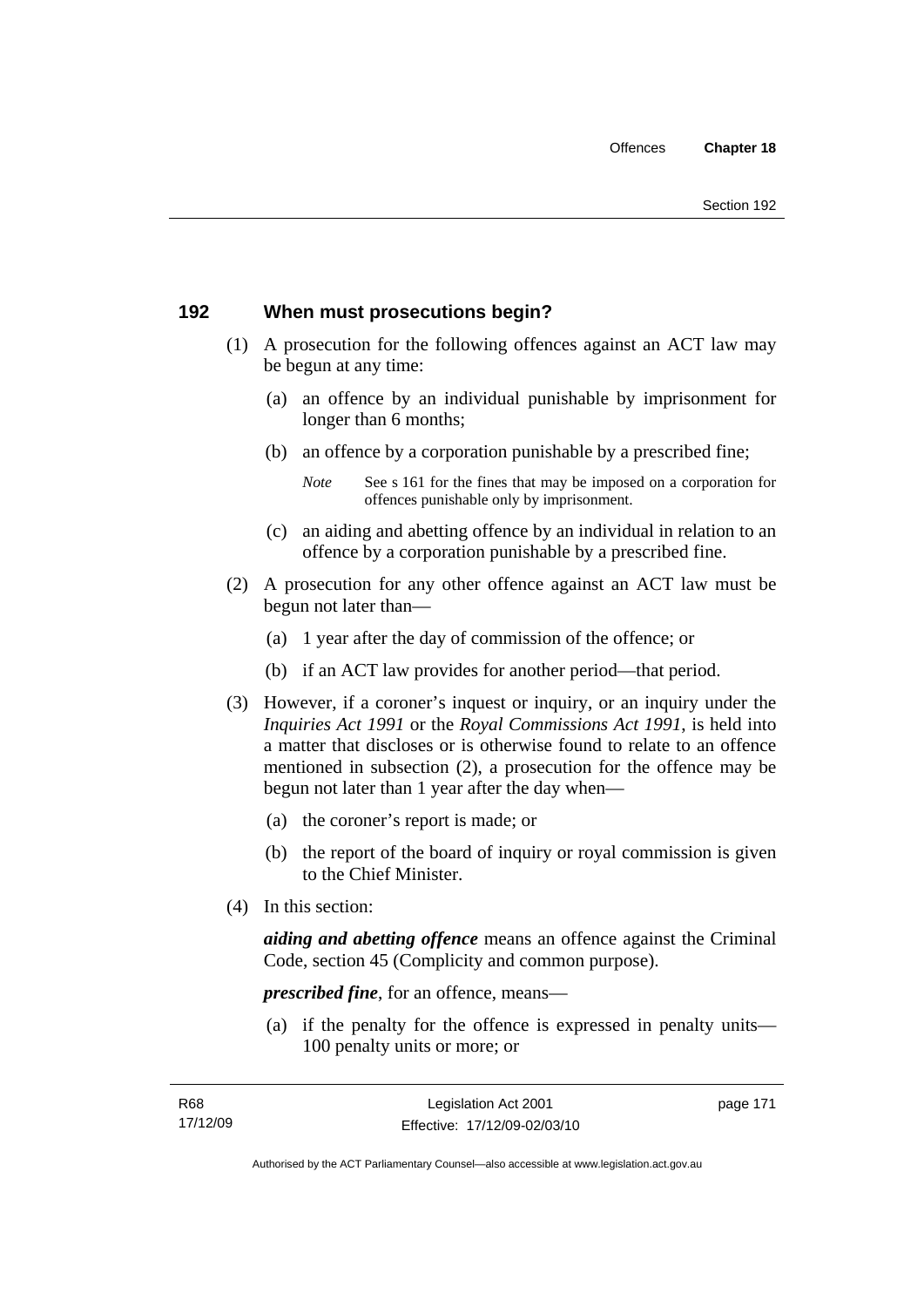(b) if the penalty for the offence is expressed as an amount of money—\$50 000 or more.

## **193 Continuing offences**

- (1) This section applies to a requirement to do an act if—
	- (a) the act is required to be done under an ACT law within a particular period or before a particular time; and
	- (b) failure to comply with the requirement is an offence against the law.
- (2) A person who fails to comply with the requirement commits an offence for each day until the act is done.
- (3) A day mentioned in subsection (2) includes any day of conviction for an offence and any later day.

*Note* See also s 152 (Continuing effect of obligations).

page 172 Legislation Act 2001 Effective: 17/12/09-02/03/10

Authorised by the ACT Parliamentary Counsel—also accessible at www.legislation.act.gov.au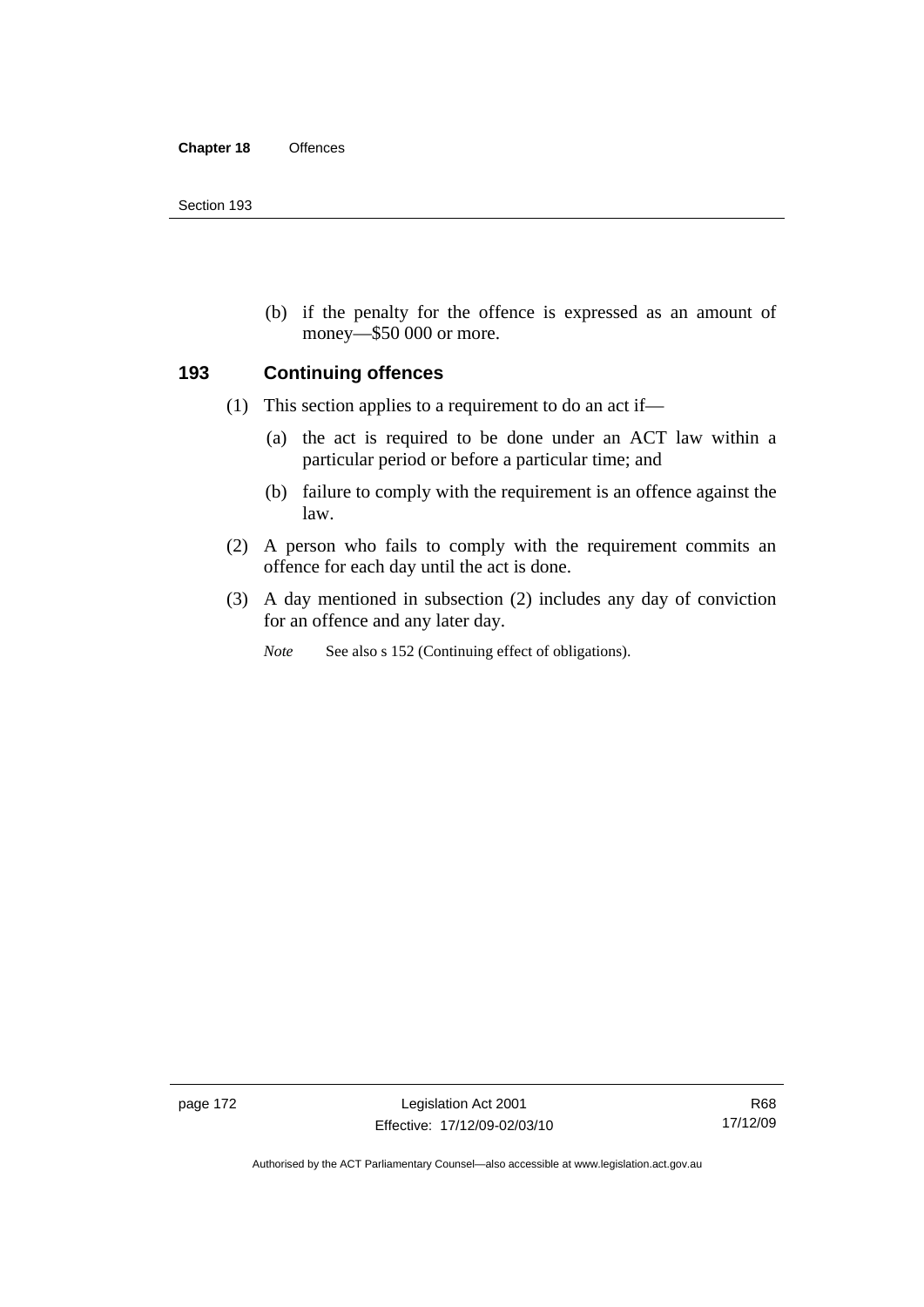# **Chapter 19 Administrative and machinery provisions**

# Part 19.1 **Introductory**

# **195 Meaning of** *law* **in ch 19**

In this chapter:

*law* means an Act, subordinate law or disallowable instrument.

*Note* A reference to an Act, subordinate law or disallowable instrument includes a reference to a provision of the Act, law or instrument (see s 7, s 8 and s 9).

Authorised by the ACT Parliamentary Counsel—also accessible at www.legislation.act.gov.au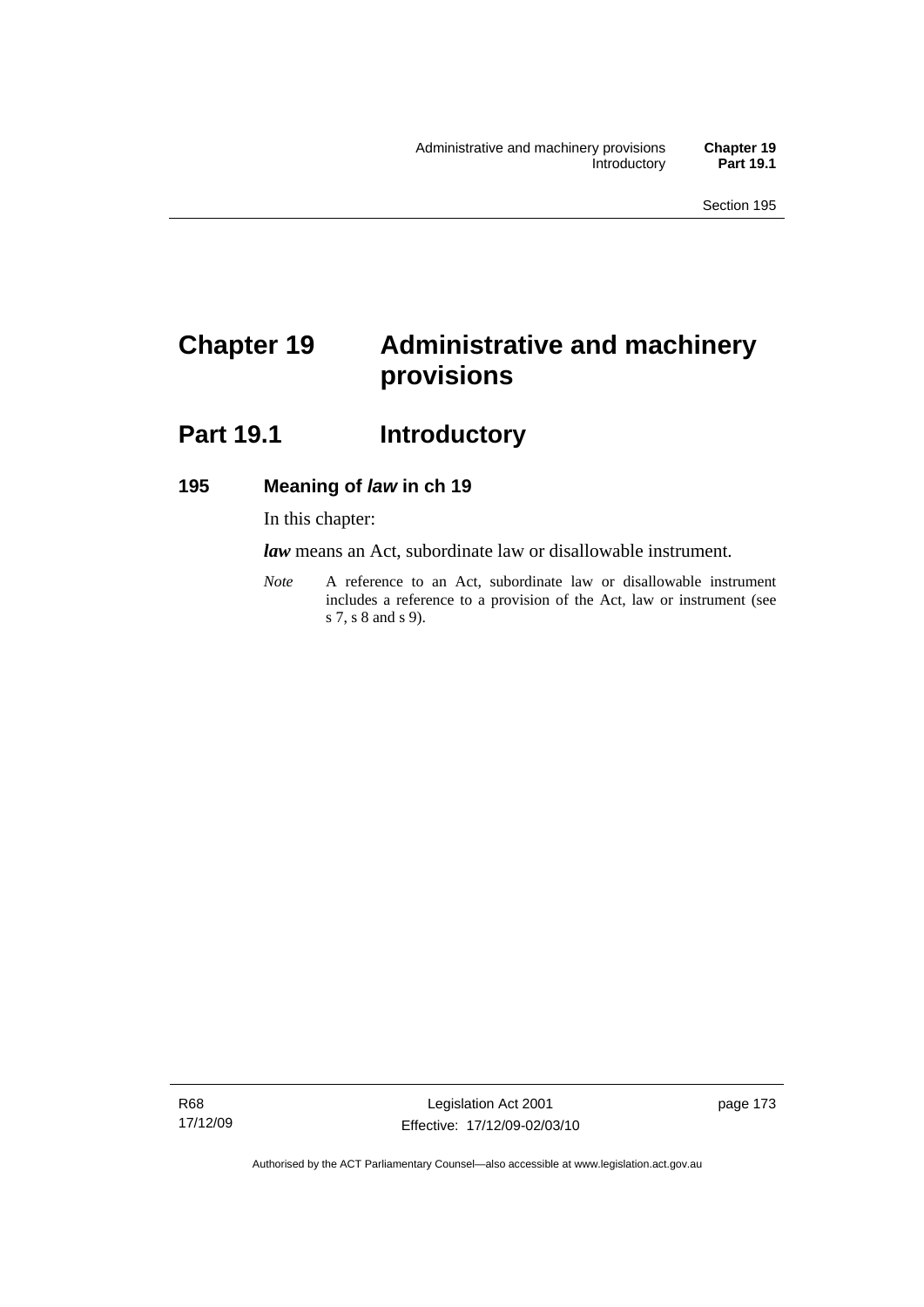# **Part 19.2 Functions**

*Note to pt 19.2* 

*Function* is defined in the dict, pt 1 to include authority, duty and power.

## **196 Provision giving function gives power to exercise function**

 (1) A provision of a law that gives a function to an entity also gives the entity the powers necessary and convenient to exercise the function.

*Note* See dict, pt 1, defs *entity* and *exercise*.

 (2) The powers given to the entity under subsection (1) are in addition to any other powers of the entity under the law.

## **197 Statutory functions may be exercised from time to time**

If a law gives a function to an entity, the function may be exercised from time to time.

*Note* See also s 42 (3) (Power to make statutory instruments).

## **199 Functions of bodies**

 (1) If a law authorises or requires a body to exercise a function, it may do so by resolution.

*Note* See dict, pt 1, def *body*.

- (2) To remove any doubt, subsection (1) applies in relation to a function even though a law authorises or requires the function to be exercised in writing.
- (3) If a law authorises or requires a signature by a person and the person is a body, the signature of a person authorised by the body for the purpose is taken to be the signature of the body.

R68 17/12/09

Authorised by the ACT Parliamentary Counsel—also accessible at www.legislation.act.gov.au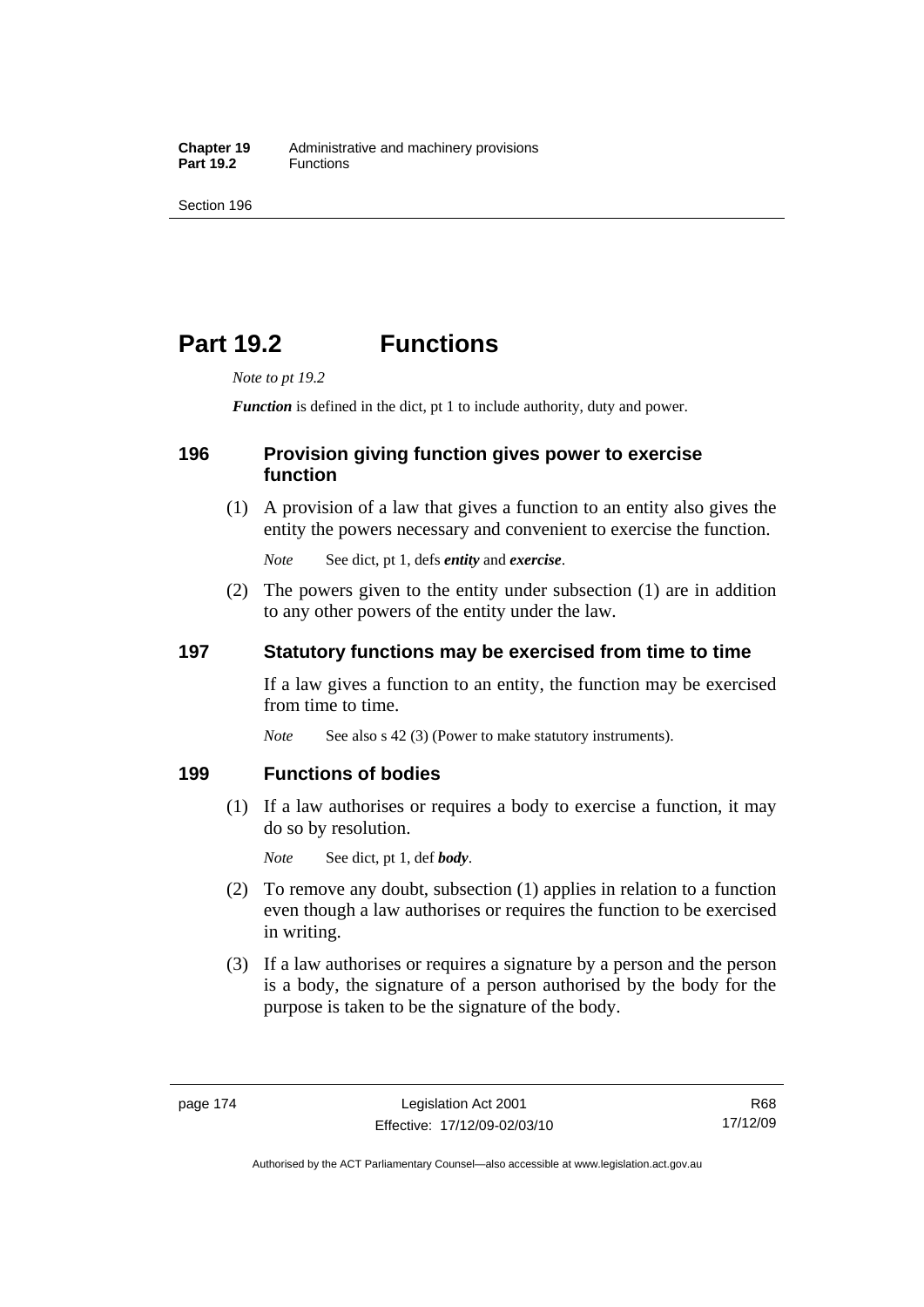(4) If a law gives a function to a body, the function may be exercised by the body as constituted for the time being.

#### **Example**

The ACT Conference Organisers Registration Board is a statutory body consisting of 5 members. At a meeting of the board it is agreed to exempt a conference organiser from registration on certain conditions. On the day after the meeting, 1 of the members of the board (X) resigns and another person (Y) is appointed to the board in  $X$ 's place. At the next meeting of the board, the board considers additional information submitted by the conference organiser and agrees to amend the conditions of exemption. Because of subsection (4), the board's ability to use its power of exemption is not affected by a change in the membership of the board.

- *Note* An example is part of the Act, is not exhaustive and may extend, but does not limit, the meaning of the provision in which it appears (see s 126 and s 132).
- (5) The exercise of the function is not affected only because of vacancies in the body's membership.
- (6) Subsections (4) and (5) do not affect any quorum requirement applying to the body.

#### **Example**

The Act establishing the board mentioned in the example to subsection (4) provides that the quorum for a meeting of the board is the chair or deputy chair and 2 other members. If the quorum requirement was complied with at each meeting mentioned in the example, the result mentioned in the example would be the same whether or not X attended the first meeting and whether or not Y attended the second meeting.

- (7) If a body as constituted for the time being does something in exercise of a function given to the body under a law, the effect of the thing done by the body does not end only because the membership of the body changes.
	- *Note* See also s 211 (Appointment not affected by appointer changes), s 224 (Acting appointment not affected by appointer changes), and s 241 (Delegation not affected by appointer changes).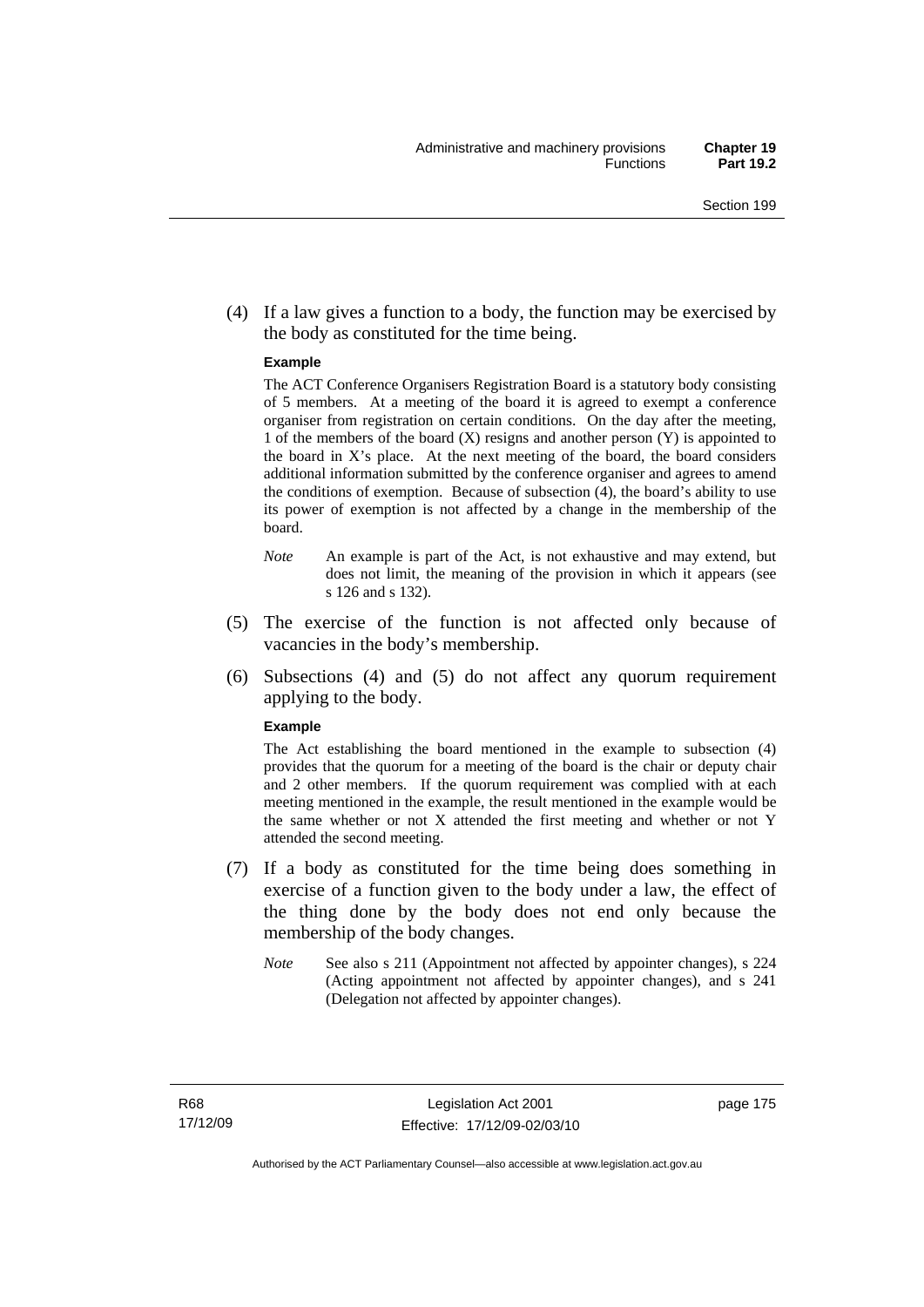#### **Chapter 19** Administrative and machinery provisions Part 19.2 **Functions**

Section 200

 (8) Subsection (7) does not prevent the thing done by the body being ended or changed by the body as subsequently constituted for the time being.

## **200 Functions of occupants of positions**

 (1) If a law gives a function to the occupant of a position, the function may be exercised by the person for the time being occupying the position.

- (2) If the person for the time being occupying a position does something in exercise of a function given to the occupant of the position under a law, the thing done by the person does not end only because the person ceases to be the occupant of the position.
	- *Note* See also s 211 (Appointment not affected by appointer changes), s 224 (Acting appointment not affected by appointer changes), and s 241 (Delegation not affected by appointer changes).
- (3) Subsection (2) does not prevent the thing done by the person being ended or changed by any person subsequently occupying the position for the time being.

*Note* See s 185 (References to occupant of position) and dict, pt 1, defs *occupy* and *position*.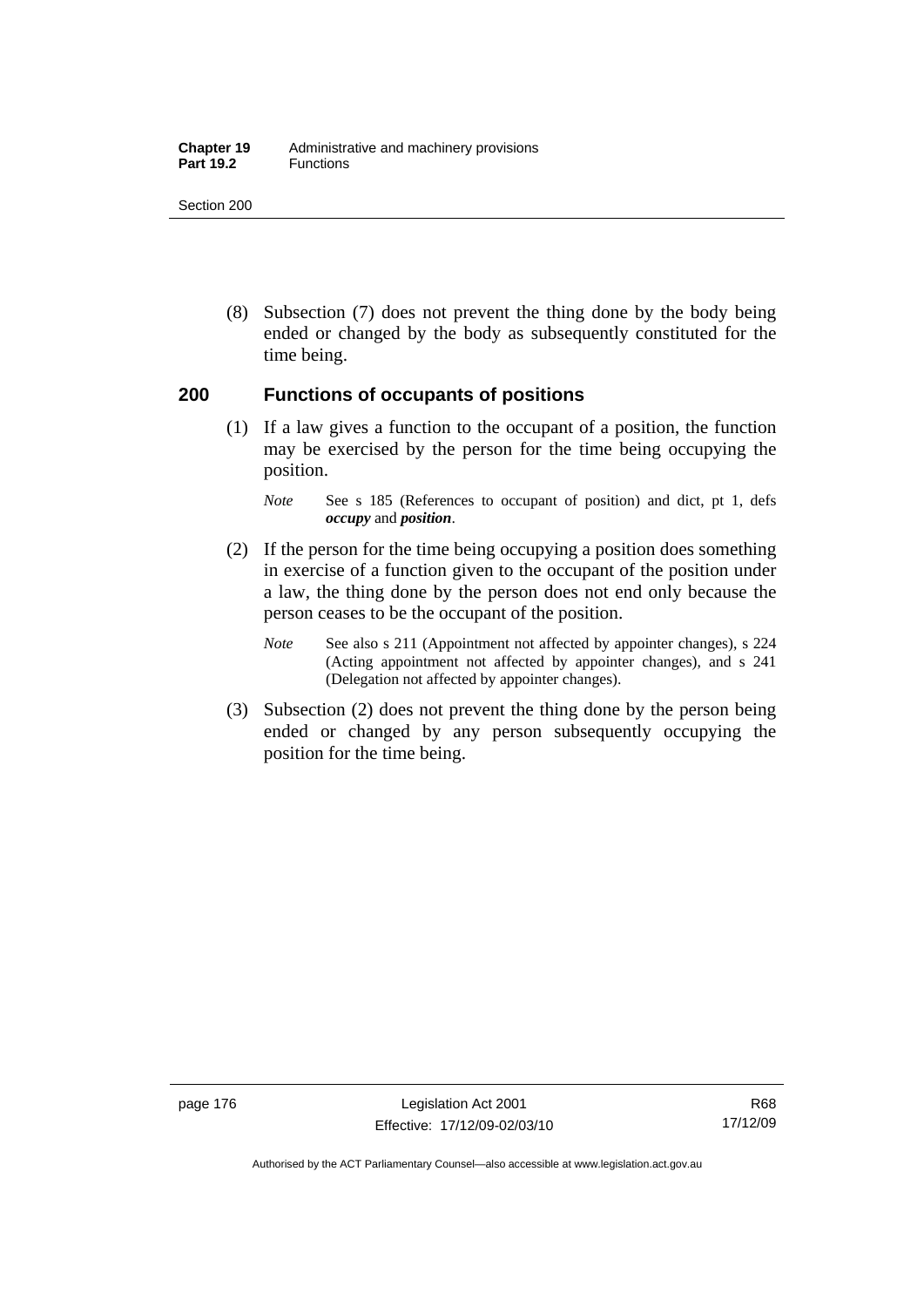# **Part 19.3 Appointments**

# **Division 19.3.1 Appointments—general**

*Note to div 19.3.1* 

Certain statutory appointments made by a Minister require consultation with a Legislative Assembly committee and are disallowable (see div 19.3.3) (Appointments—Assembly consultation)).

# **205 Application of div 19.3.1**

This division applies if a law authorises or requires an entity (the *appointer*) to appoint a person—

- (a) to a position under a law; or
- (b) to exercise a function or do anything else under a law.
- *Note Function* is defined in the dict, pt 1 to include authority, duty and power.

## **206 Appointments must be in writing etc**

- (1) An appointment must be made, or evidenced, by writing (the *instrument of appointment*) signed by the appointer.
- (2) If a law provides for a maximum or minimum period of appointment, the instrument of appointment must state the period for which the appointment is made.

#### **Examples of stated appointment periods**

- 1 2 years
- 2 until age 65
- *Note* An example is part of the Act, is not exhaustive and may extend, but does not limit, the meaning of the provision in which it appears (see s 126 and s 132).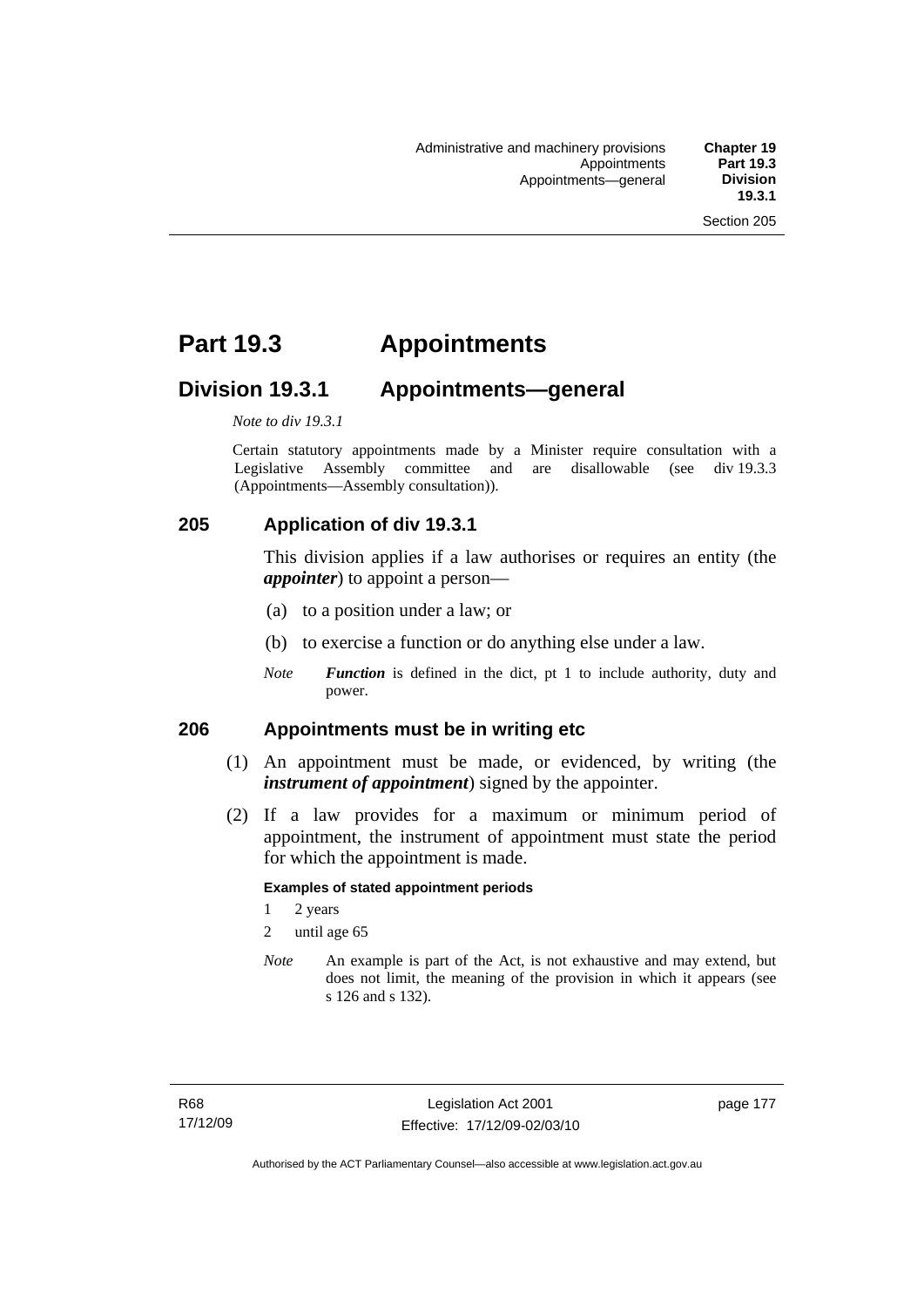## **207 Appointment may be by name or position**

- (1) The appointer may make an appointment by—
	- (a) naming the person appointed; or
	- (b) nominating the occupant of a position (however described), at a particular time or from time to time.
- (2) For this division, the person named, or the occupant of the position nominated, is the *appointee*.

## **208 Power of appointment includes power to suspend etc**

- (1) The appointer's power to make the appointment includes the power—
	- (a) to suspend the appointee, and end the suspension; or
	- (b) to end the appointment, and appoint someone else or reappoint the appointee if the appointee is eligible to be appointed to the position; or
	- (c) to reappoint the appointee if the appointee is eligible to be appointed to the position.
- (2) The power to suspend the appointee, end the appointment or reappoint the appointee is exercisable in the same way, and subject to the same conditions, as the power to make the appointment.

#### **Example**

If the appointment power is exercisable only on the recommendation of a body, the power to suspend, end the appointment or reappoint is exercisable only on the recommendation of the body.

*Note* An example is part of the Act, is not exhaustive and may extend, but does not limit, the meaning of the provision in which it appears (see s 126 and s 132).

Authorised by the ACT Parliamentary Counsel—also accessible at www.legislation.act.gov.au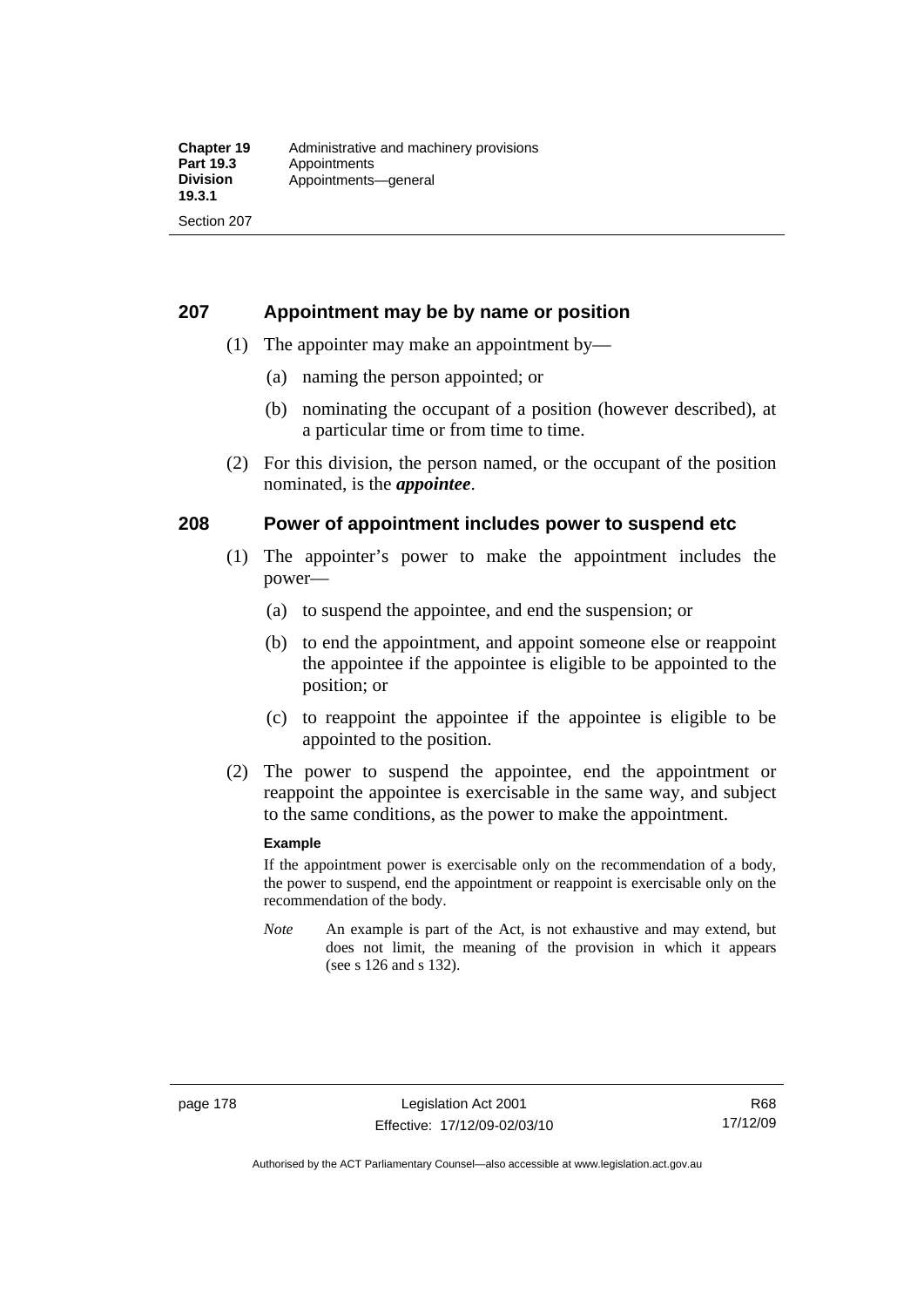## **209 Power of appointment includes power to make acting appointment**

- (1) If the appointer's power is the power to make an appointment to a position, the power to make the appointment also includes power to appoint a person, or 2 or more people, to act in the position—
	- (a) during any vacancy, or all vacancies, in the position, whether or not an appointment has previously been made to the position; or
	- (b) during any period, or all periods, when the appointee cannot for any reason exercise functions of the position.

#### **Examples for par (b)**

- 1 the appointee is ill or on leave
- 2 the appointee is acting in another position
- 3 the appointee is outside the ACT or Australia
- *Note 1 Function* is defined in the dict, pt 1 to include authority, duty and power.
- *Note* 2 An example is part of the Act, is not exhaustive and may extend, but does not limit, the meaning of the provision in which it appears (see s 126 and s 132).
- (2) The power to appoint a person to act is exercisable in the same way, and subject to the same conditions, as the power to make the appointment.

#### **Example**

If the appointment power is exercisable only on the recommendation of a body, the power to appoint a person to act is exercisable only on the recommendation of the body.

- (3) Without limiting subsection (2), if the law (or another law) requires—
	- (a) the appointee to hold a qualification; or
	- (b) the appointer (or someone else) to be satisfied about the appointee's suitability (whether in terms of knowledge,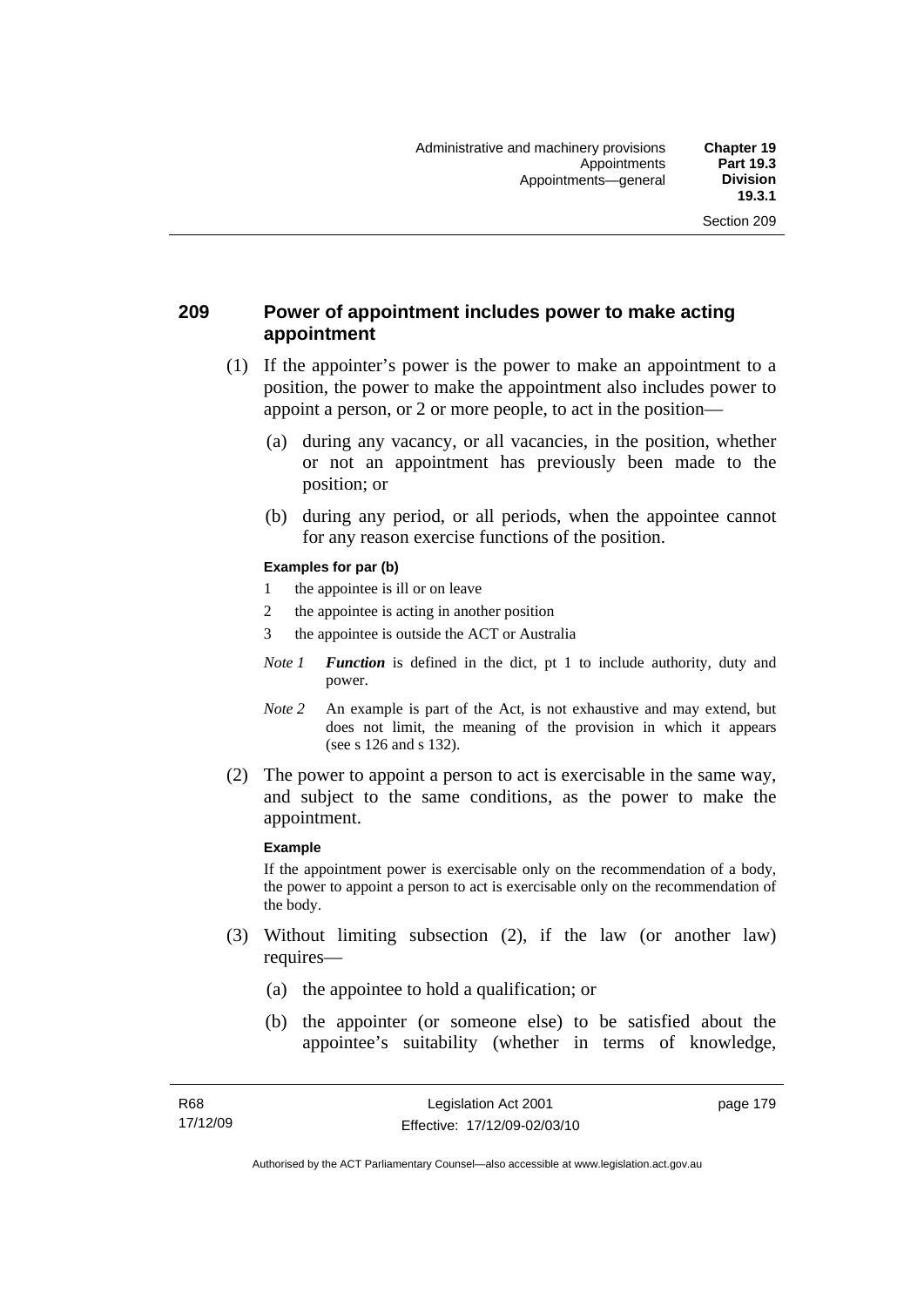experience, character or any other personal quality) before appointing the appointee to the position;

a person may only be appointed to act in the position if the person holds the qualification or the appointer (or other person) is satisfied about the person's suitability.

#### **Examples**

- 1 If an Act requires the appointee to be a magistrate, a person can be appointed to act in the position only if the person is a magistrate.
- 2 If a regulation requires the appointee to be a lawyer of at least 5 years standing, a person can be appointed to act in the position only if the person is a lawyer of at least 5 years standing.
- 3 If an Act requires the appointee to have, in the Executive's opinion, appropriate expertise, training or experience in relation to the needs of a particular group of people, a person can be appointed to act in the position only if the person has, in the Executive's opinion, that expertise, training or experience.

## **210 Resignation of appointment**

- (1) An appointment ends if the appointee resigns by signed notice of resignation given to the appointer.
- (2) However, if the appointer is the Executive, the notice of resignation may be given to a Minister.

## **211 Appointment not affected by appointer changes**

- (1) If the appointer is a body, an appointment made by the body does not end only because the membership of the body changes.
- (2) If the appointer is the person for the time being occupying a position, an appointment made by the person does not end only because the person ceases to be the occupant of the position.
- (3) This section does not limit the following sections:
	- section 199 (Functions of bodies)
	- section 200 (Functions of occupants of positions).

Authorised by the ACT Parliamentary Counsel—also accessible at www.legislation.act.gov.au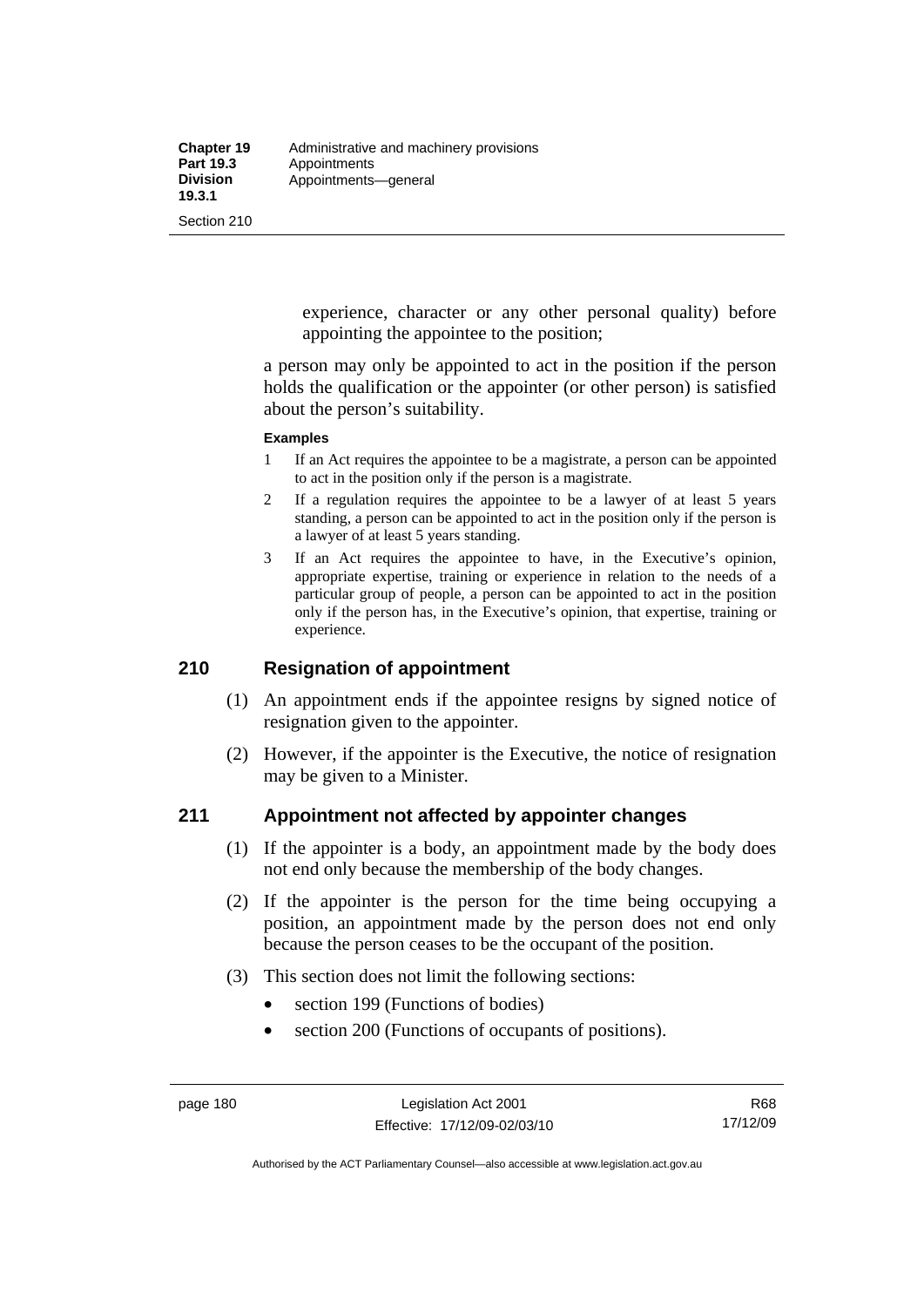# **212 Appointment not affected by defect etc**

An appointment, or anything done under an appointment, is not invalid only because of a defect or irregularity in or in relation to the appointment.

# **Division 19.3.2 Acting appointments**

## **215 Application of div 19.3.2**

This division applies if a law gives an entity (the *appointer*) power to appoint a person to act in a position under a law.

*Note* A power to make an appointment includes power to make an acting appointment (see s 209).

## **216 Acting appointments must be in writing etc**

- (1) An acting appointment must be made, or evidenced, by writing (the *instrument of appointment*) signed by the appointer.
- (2) If a law provides for a maximum or minimum period of appointment, the instrument of appointment must state the period for which the acting appointment is made.

#### **Examples of stated appointment periods**

- 1 1 year
- 2 until 31 December 2002 (a period of 9 months)
- *Note 1* See also s 219 (Appointer may decide terms of acting appointment etc) and s 221 (How long does an acting appointment operate?)
- *Note 2* An example is part of the Act, is not exhaustive and may extend, but does not limit, the meaning of the provision in which it appears (see s 126 and s 132).

## **217 Acting appointment may be made by name or position**

- (1) The appointer may make an acting appointment by—
	- (a) naming the person appointed; or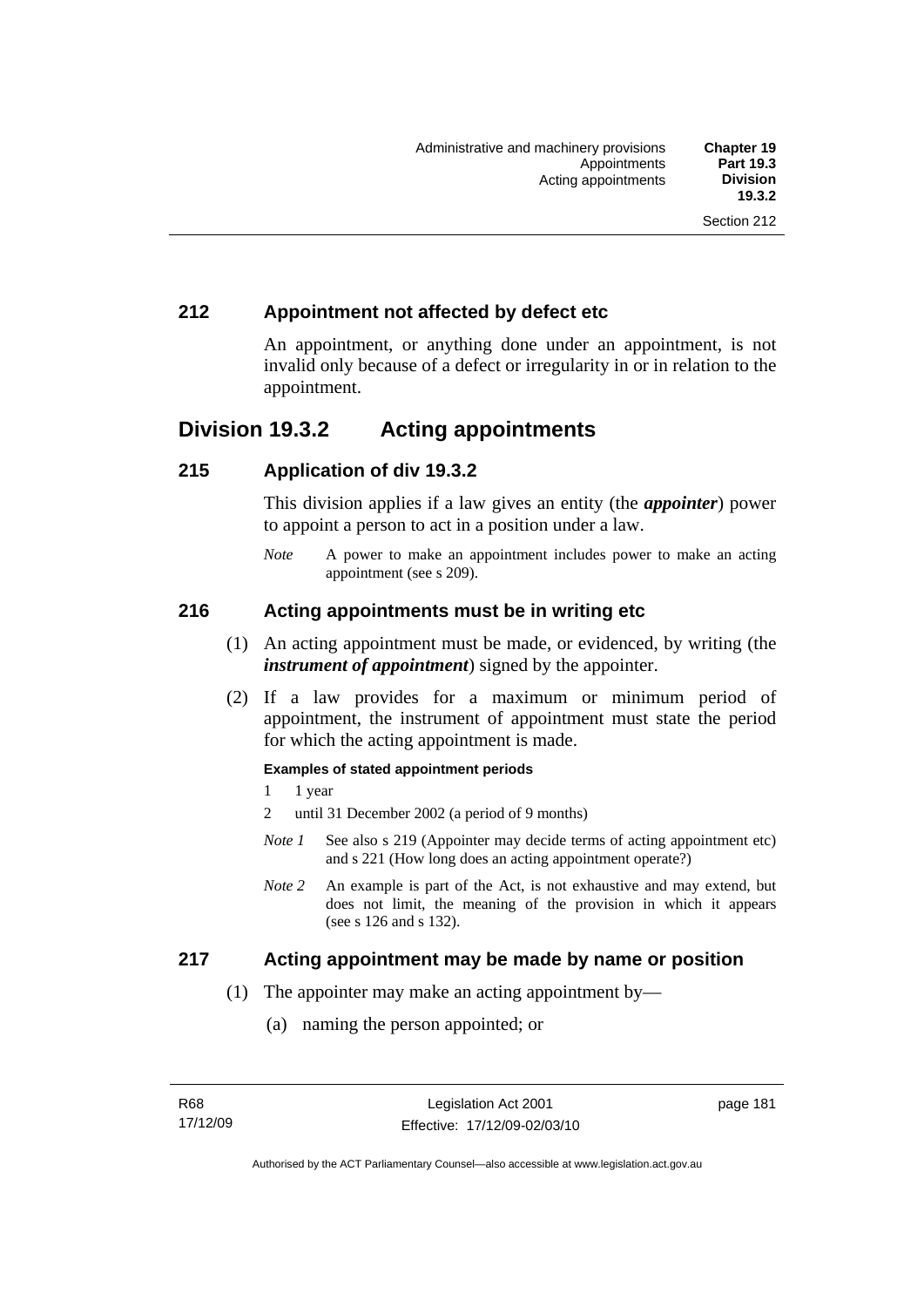- (b) nominating the occupant of a position (however described), at a particular time or from time to time.
- (2) For this division, the person named, or the occupant of the position nominated, is the *appointee*.

#### **218 Instrument may provide when acting appointment has effect etc**

The instrument making or evidencing the acting appointment may provide that the appointment has effect only in stated circumstances or subject to stated conditions or limitations.

#### **Examples**

- 1 The instrument relating to a standing (or dormant) acting appointment for a position provides that when the substantive occupant of the position (Y) is overseas X may act in the position, but may exercise stated powers of the position only with Y's approval.
- 2 X is appointed to act in Y's position if Y is out of the ACT and a declaration of acute fire danger is published under the *ABC Act 2000*.
- *Note* An example is part of the Act, is not exhaustive and may extend, but does not limit, the meaning of the provision in which it appears (see s 126 and s 132).

#### **219 Appointer may decide terms of acting appointment etc**

- (1) The appointer may—
	- (a) decide the terms of the acting appointment, including any remuneration and allowances; and
	- (b) end the appointment at any time.

#### **Example for par (b)**

A appoints  $X$  to act in a position for 10 months. Two months after  $X$  begins to act, A ends the appointment.

- *Note 1* See also s 221 (How long does an acting appointment operate?)
- *Note 2* An example is part of the Act, is not exhaustive and may extend, but does not limit, the meaning of the provision in which it appears (see s 126 and s 132).

R68 17/12/09

Authorised by the ACT Parliamentary Counsel—also accessible at www.legislation.act.gov.au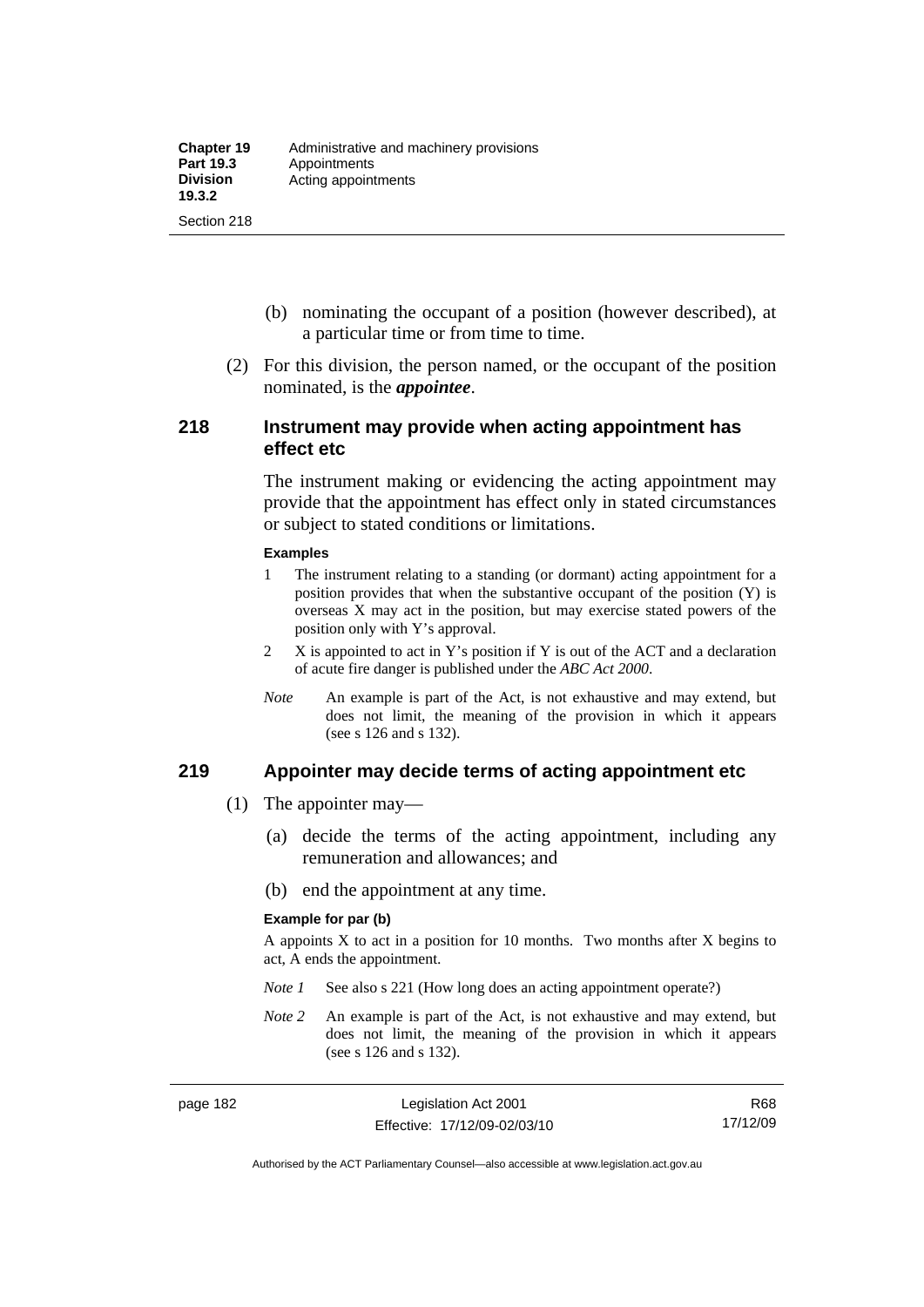(2) The power to end the acting appointment is exercisable in the same way, and subject to the same conditions, as the power to make the acting appointment.

#### **Example**

If the power to make the acting appointment is exercisable only on the recommendation of a body, the power to end the appointment is exercisable only on the recommendation of the body.

#### **220 Appointee may exercise functions under acting appointment etc**

While the appointee is acting in the position—

- (a) the appointee has, subject to the instrument making or evidencing the appointment, all the functions of the occupant of the position; and
- (b) all territory laws apply in relation to the appointee as if the appointee were the occupant of the position.
- *Note Function* is defined in the dict, pt 1 to include authority, duty and power.

#### **221 How long does an acting appointment operate?**

 (1) If the appointee acts in the position because it is vacant, the appointee may not act for more than 1 year after the position became vacant.

*Note* See also s 219 (Appointer may decide terms of acting appointment etc)

- (2) If the appointee is acting in a position that becomes vacant while the appointee is acting, the appointee may continue to act until the first of the following happens:
	- (a) the appointer ends the appointment;
	- (b) the vacancy is filled;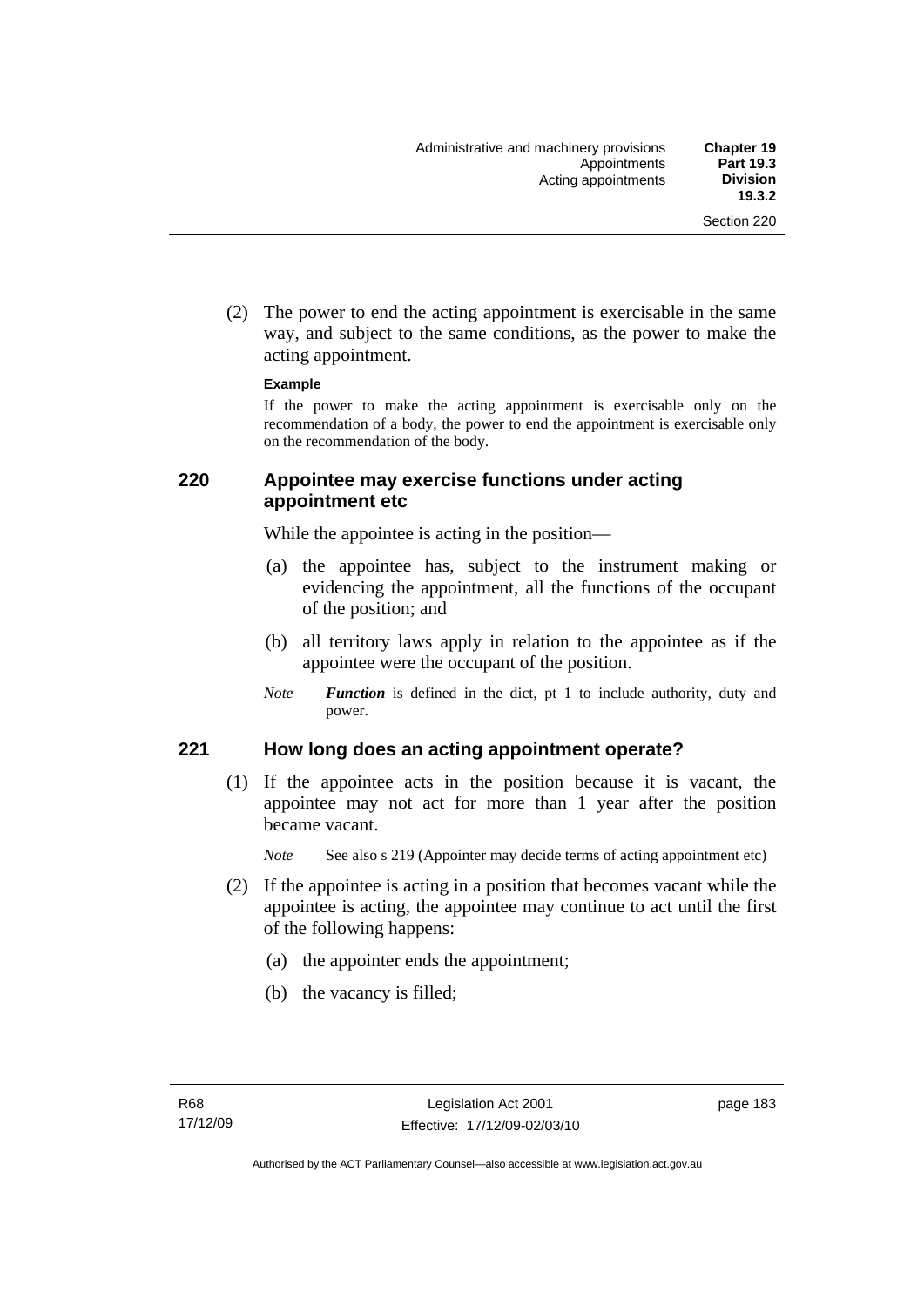#### (c) 1 year after the position became vacant.

#### **Example**

A appoints  $X$  to act in Y's position for a year while Y is on secondment in another agency. Three months after X begins to act, Y is permanently transferred to the other agency. One month later, Z is appointed to the position in which X is acting. The appointment of Z brings X's acting appointment to an end.

- *Note* An example is part of the Act, is not exhaustive and may extend, but does not limit, the meaning of the provision in which it appears (see s 126 and s 132).
- (3) If the appointee acts in the position because the occupant of the position cannot exercise functions and the occupant resumes the exercise of the functions, the appointment no longer authorises the appointee to act on that occasion.
	- *Note Function* is defined in the dict, pt 1 to include authority, duty and power.

#### **222 Resignation of acting appointment**

- (1) An acting appointment ends if the appointee resigns by signed notice of resignation given to the appointer.
- (2) However, if the appointer is the Executive, the notice of resignation may be given to a Minister.

## **223 Effect of acting appointment on substantive appointment etc**

- (1) If the appointee is the occupant of another position under a law (the *substantive position*), the appointee does not cease to occupy the substantive position only because of the appointee's appointment or because the appointee acts under the appointment.
- (2) This section does not prevent an acting appointment being made to the substantive position.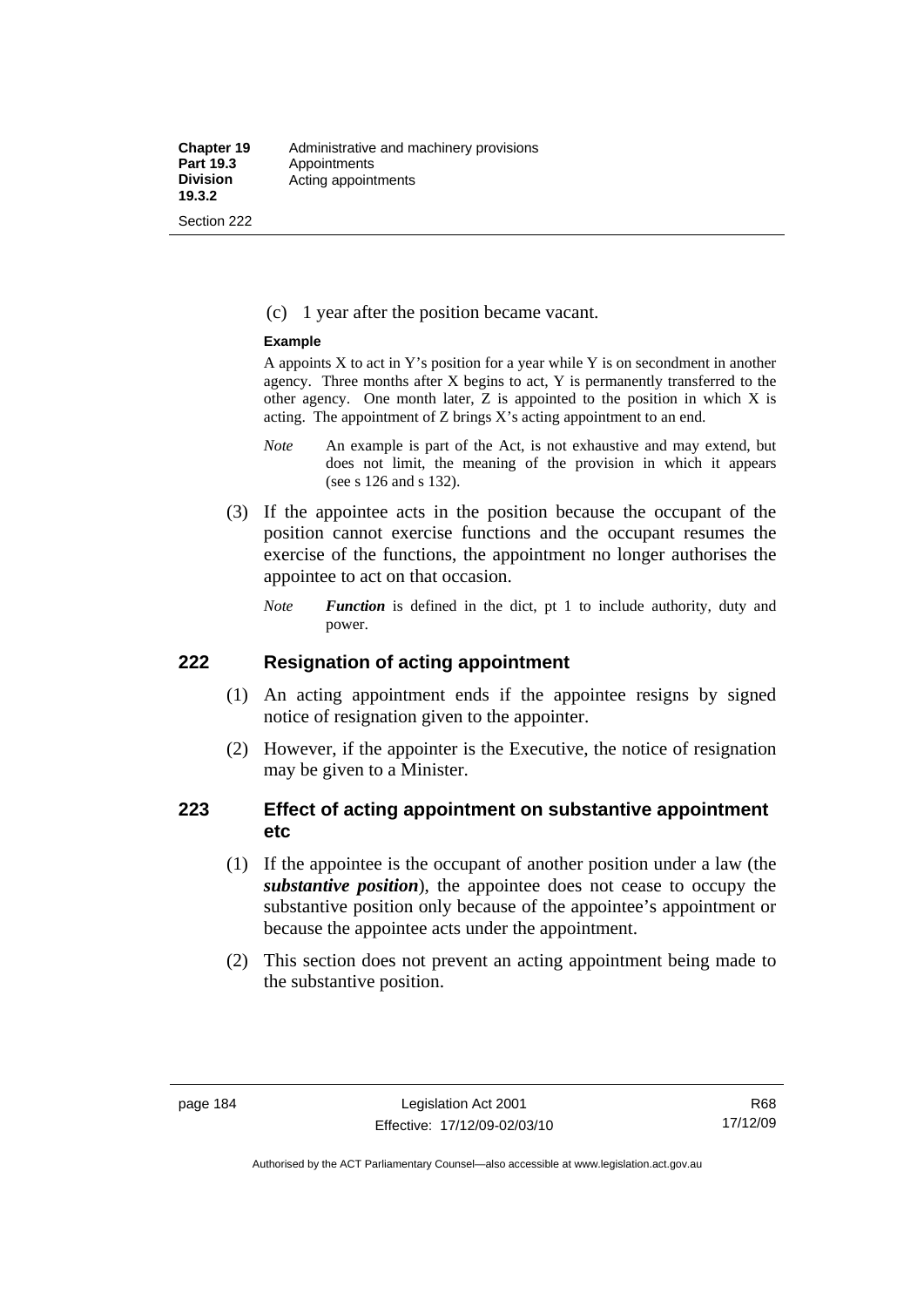## **224 Acting appointment not affected by appointer changes**

- (1) If the appointer is a body, an acting appointment made by the body does not end only because the membership of the body changes.
- (2) If the appointer is the person for the time being occupying a position, an acting appointment made by the person does not end only because the person ceases to be the occupant of the position.
- (3) This section does not limit the following sections:
	- section 199 (Functions of bodies)
	- section 200 (Functions of occupants of positions).

## **225 Acting appointment not affected by defect etc**

- (1) An acting appointment, or anything done under an acting appointment, is not invalid only because of a defect or irregularity in or in relation to the appointment.
- (2) Anything done by or in relation to the appointee while the appointee purports to act in the position is not invalid only because—
	- (a) the occasion for the appointment had not arisen or had ended; or
	- (b) the appointment had ended; or
	- (c) the occasion for the appointee to act had not arisen or had ended.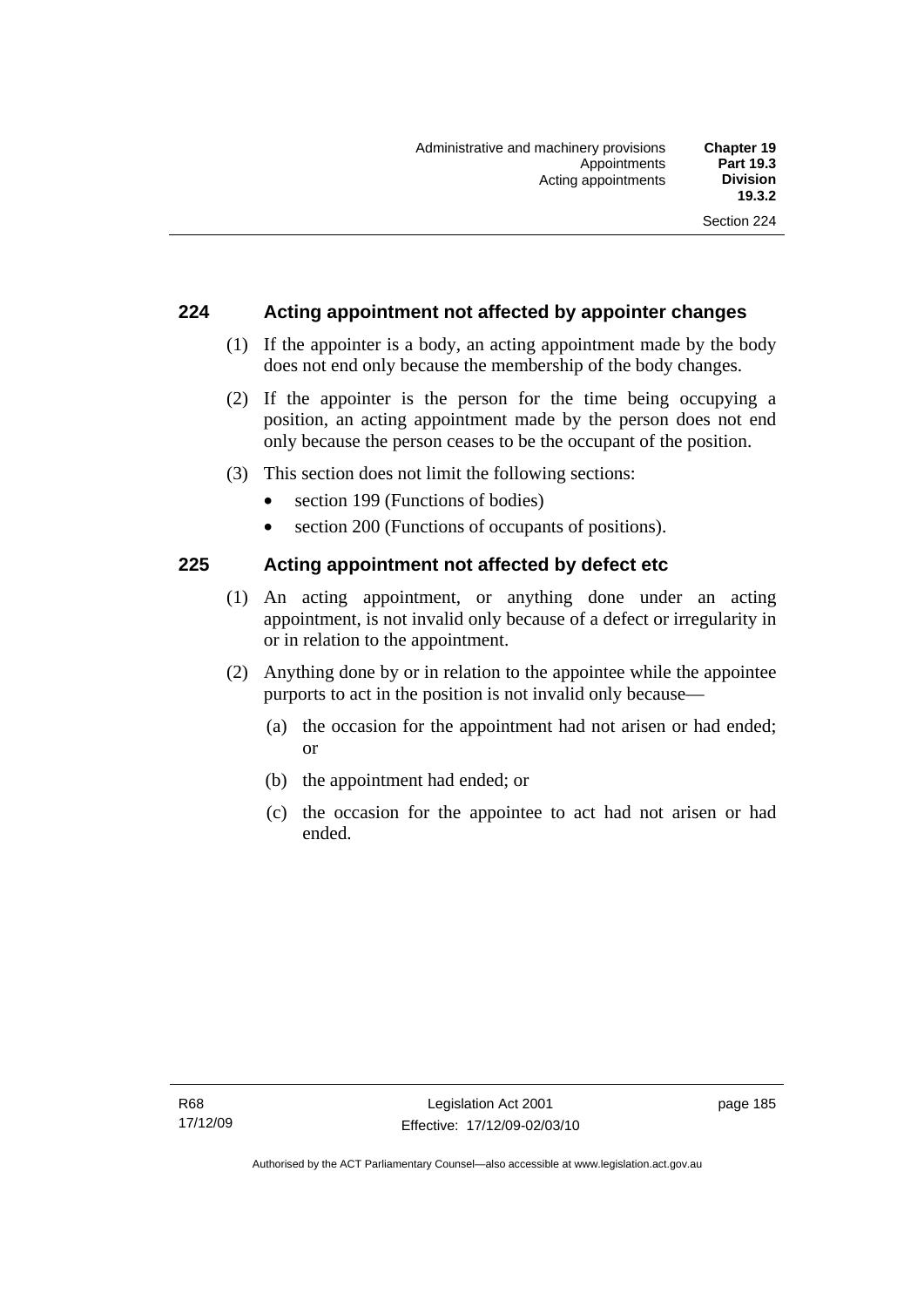Section 225A

# **Division 19.3.2A Standing acting arrangements**

## **225A Application of div 19.3.2A**

This division applies to a position if a law provides that a person acts in the position in stated circumstances.

#### **Example**

The *Hypothetical Act 2003* provides for the deputy director of the hypothetical entity to act in the position of director of the entity if the position is vacant or the director cannot for any reason exercise the functions of the position.

*Note* An example is part of the Act, is not exhaustive and may extend, but does not limit, the meaning of the provision in which it appears (see s 126 and s 132).

## **225B Person acting under standing acting arrangement may exercise functions etc**

- (1) A person acting in the position has, subject to the law providing for the acting or any other law, all the functions of the occupant of the position.
	- *Note Function* is defined in the dict, pt 1 to include authority, duty and power.
- (2) All territory laws apply in relation to the person as if the person were the occupant of the position.

# **Division 19.3.3 Appointments—Assembly consultation**

## **226 Meaning of** *statutory position* **in div 19.3.3**

In this division:

*statutory position* means a position (including as a member of a territory authority) established under an Act.

*Note Position* includes office (see dict, pt 1, def *position*).

Authorised by the ACT Parliamentary Counsel—also accessible at www.legislation.act.gov.au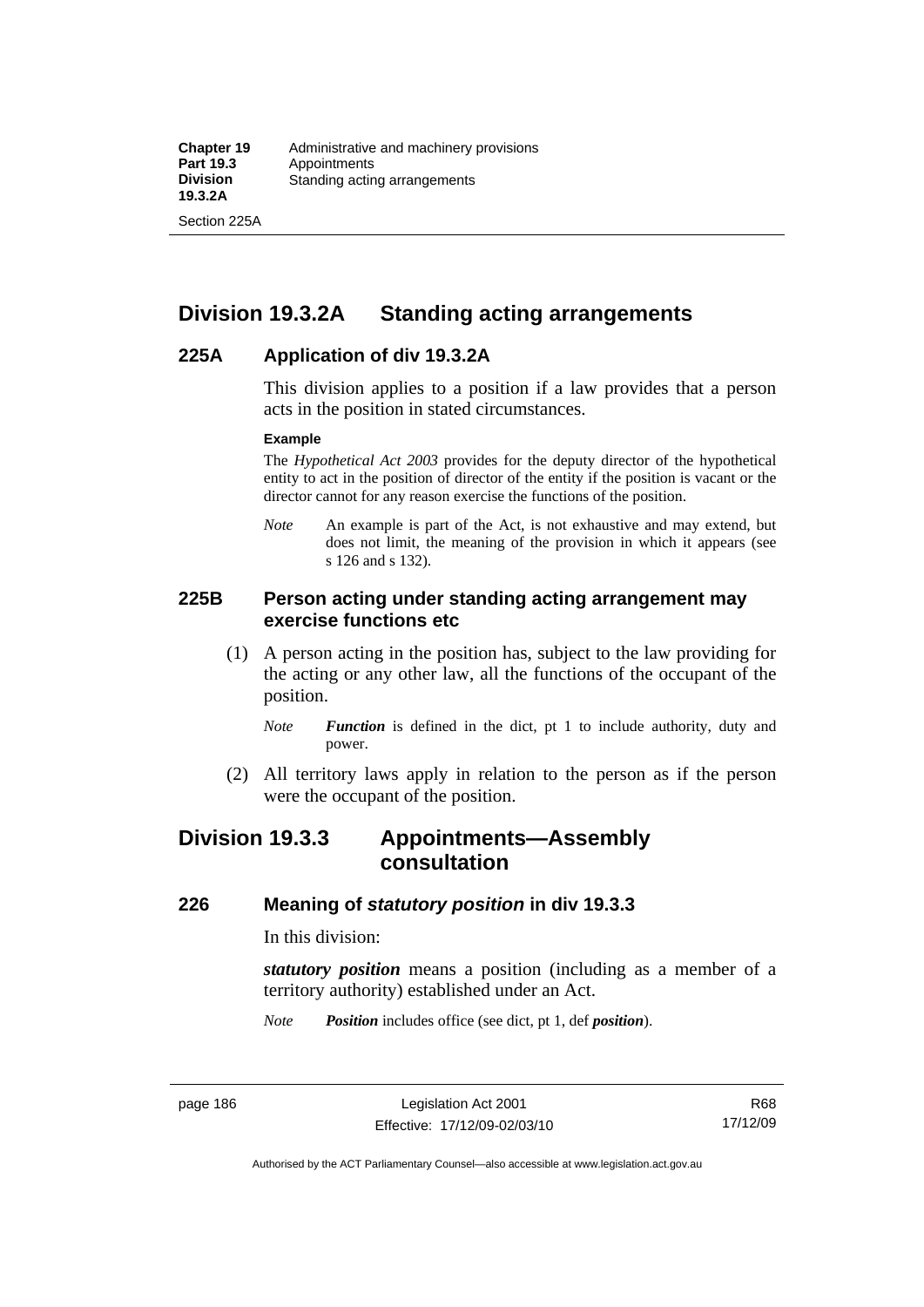# **227 Application of div 19.3.3**

- (1) This division applies if a Minister has the power under an Act to appoint a person to a statutory position.
- (2) However, this division does not apply to an appointment of—
	- (a) a public servant to a statutory position (whether or not the Act under which the appointment is made requires that the appointee be a public servant); or
	- (b) a person to, or to act in, a statutory position for not longer than 6 months, unless the appointment is of the person to, or to act in, the position for a 2nd or subsequent consecutive period; or
	- (c) a person to a statutory position if the only function of the position is to advise the Minister.

## **228 Consultation with appropriate Assembly committee**

- (1) Before making an appointment to a statutory position, a Minister must consult—
	- (a) a standing committee of the Legislative Assembly nominated by the Speaker for the purpose; or
	- (b) if no nomination under paragraph (a) is in force—the standing committee of the Legislative Assembly responsible for the scrutiny of public accounts.
- (2) The committee may make a recommendation to the Minister about the proposed appointment.
- (3) The Minister must not make the appointment until the Minister has received a recommendation or 30 days have passed since the consultation took place, whichever happens first.
- (4) In making the appointment, the Minister must have regard to any recommendation received.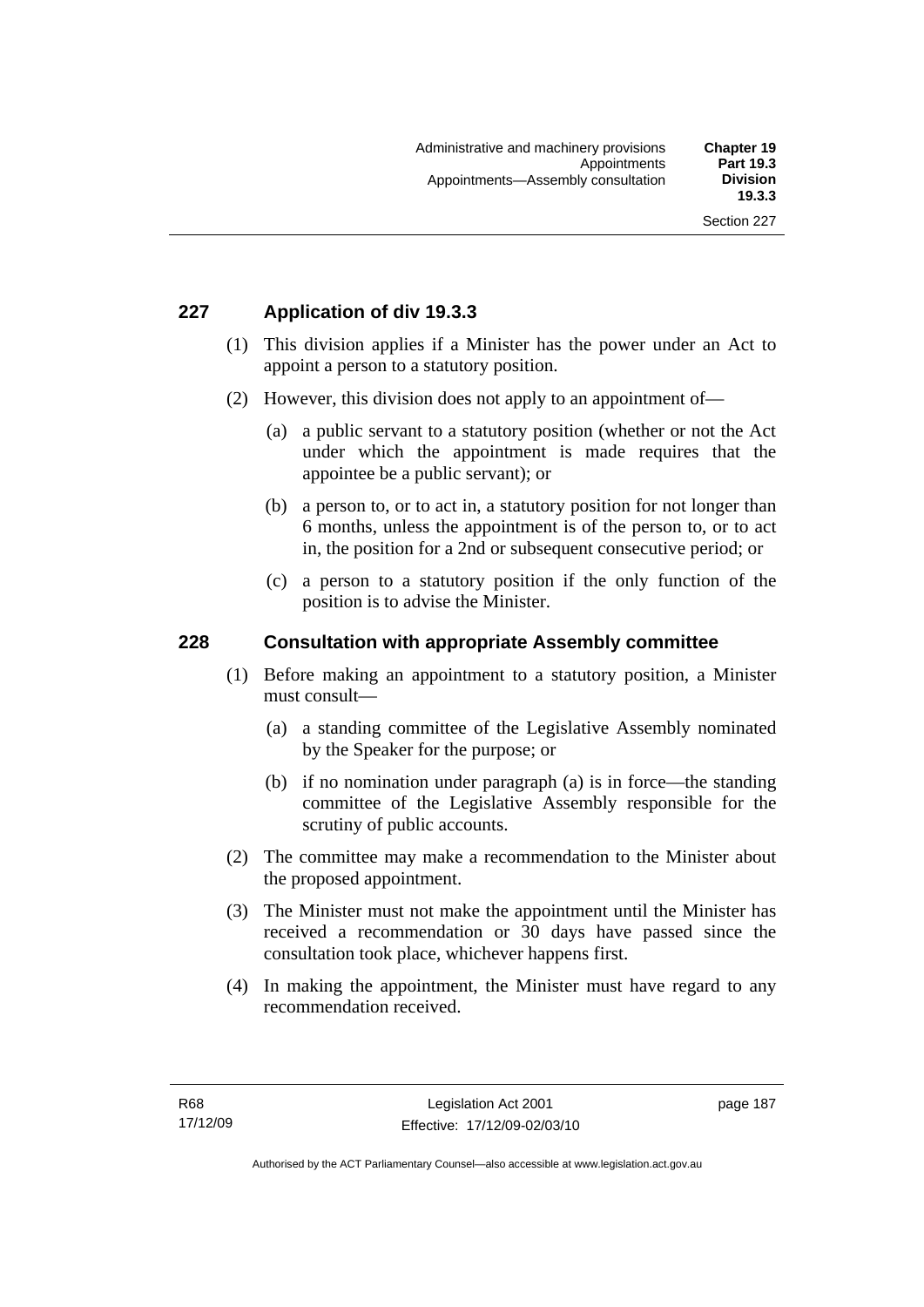## **229 Appointment is disallowable instrument**

The instrument making, or evidencing, an appointment to which this division applies is a disallowable instrument.

*Note* A disallowable instrument must be notified and presented to the Legislative Assembly (see ch 7 (Presentation, amendment and disallowance of subordinate laws and disallowable instruments)).

page 188 Legislation Act 2001 Effective: 17/12/09-02/03/10

R68 17/12/09

Authorised by the ACT Parliamentary Counsel—also accessible at www.legislation.act.gov.au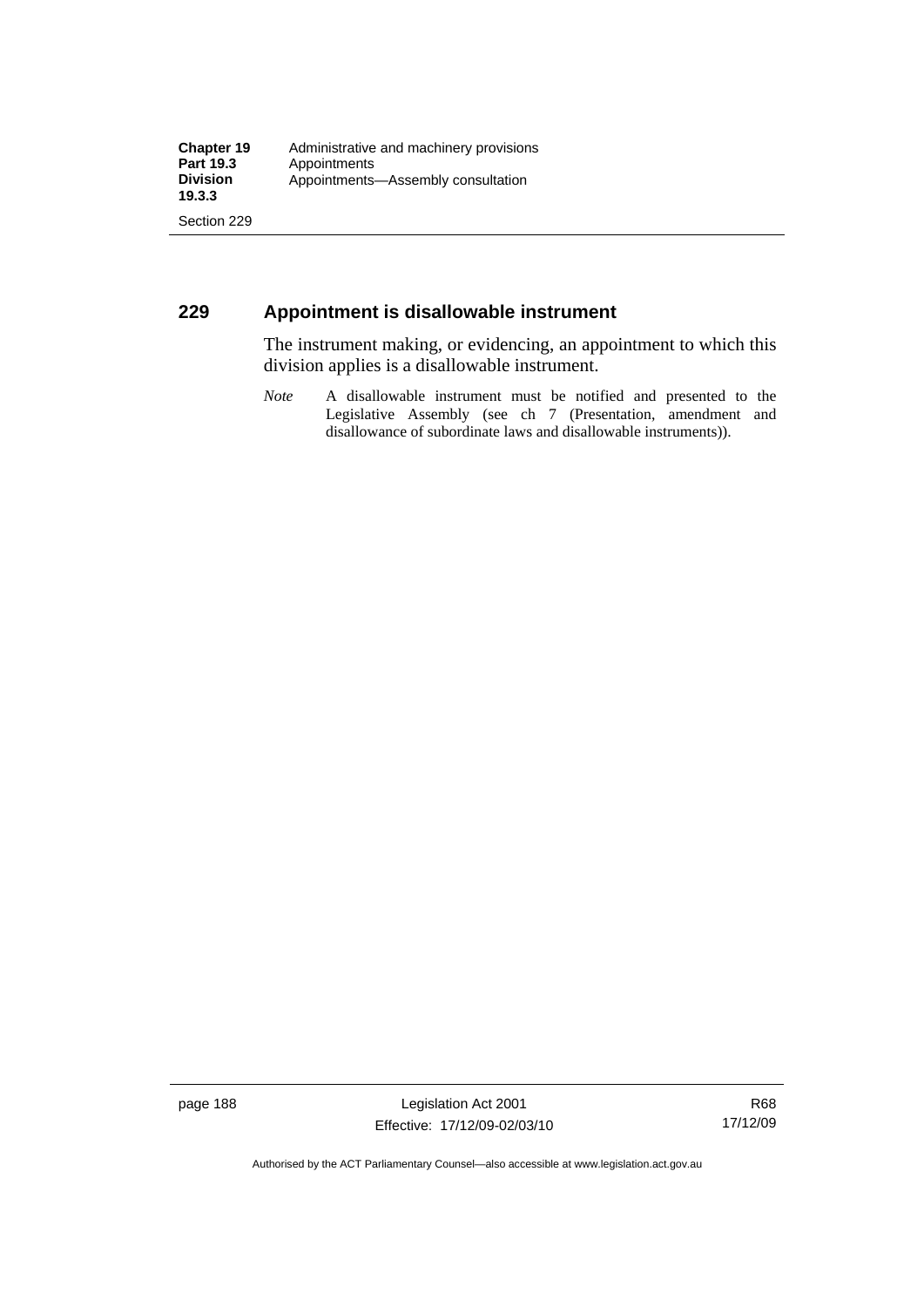# **Part 19.4 Delegations**

#### **230 Application of pt 19.4 generally**

This part applies if a law authorises or requires an entity (the *appointer*) to delegate (or subdelegate) a function.

*Note Function* is defined in the dict, pt 1 to include authority, duty and power.

#### **231 Application of pt 19.4 to subdelegations**

- (1) This part applies to the subdelegation of a function in the same way as it applies to the delegation of the function.
- (2) However, if the appointer delegates a function to a delegate, the delegate may not subdelegate the function.
- (3) Subsection (2) is a determinative provision.

#### **Examples**

- 1 The *ABC Act 2003* provides that an appointer (X) may delegate X's functions to Y. The Act is silent on the subdelegation of the functions. Y may not subdelegate X's functions to Z.
- 2 The *ABC Act 2003* provides that an appointer (X) may delegate X's functions to Y, with authority for Y to subdelegate the functions. Because the Act authorises subdelegation, it expressly displaces this Act, section 231 (2) (see s 6). Y can therefore subdelegate X's functions to  $Z$ (compare s 236, which deals with the subdelegation of a power to delegate)*.*
- *Note 1* See s 5 for the meaning of determinative provisions, and s 6 for their displacement.
- *Note* 2 An example is part of the Act, is not exhaustive and may extend, but does not limit, the meaning of the provision in which it appears (see s 126 and s 132).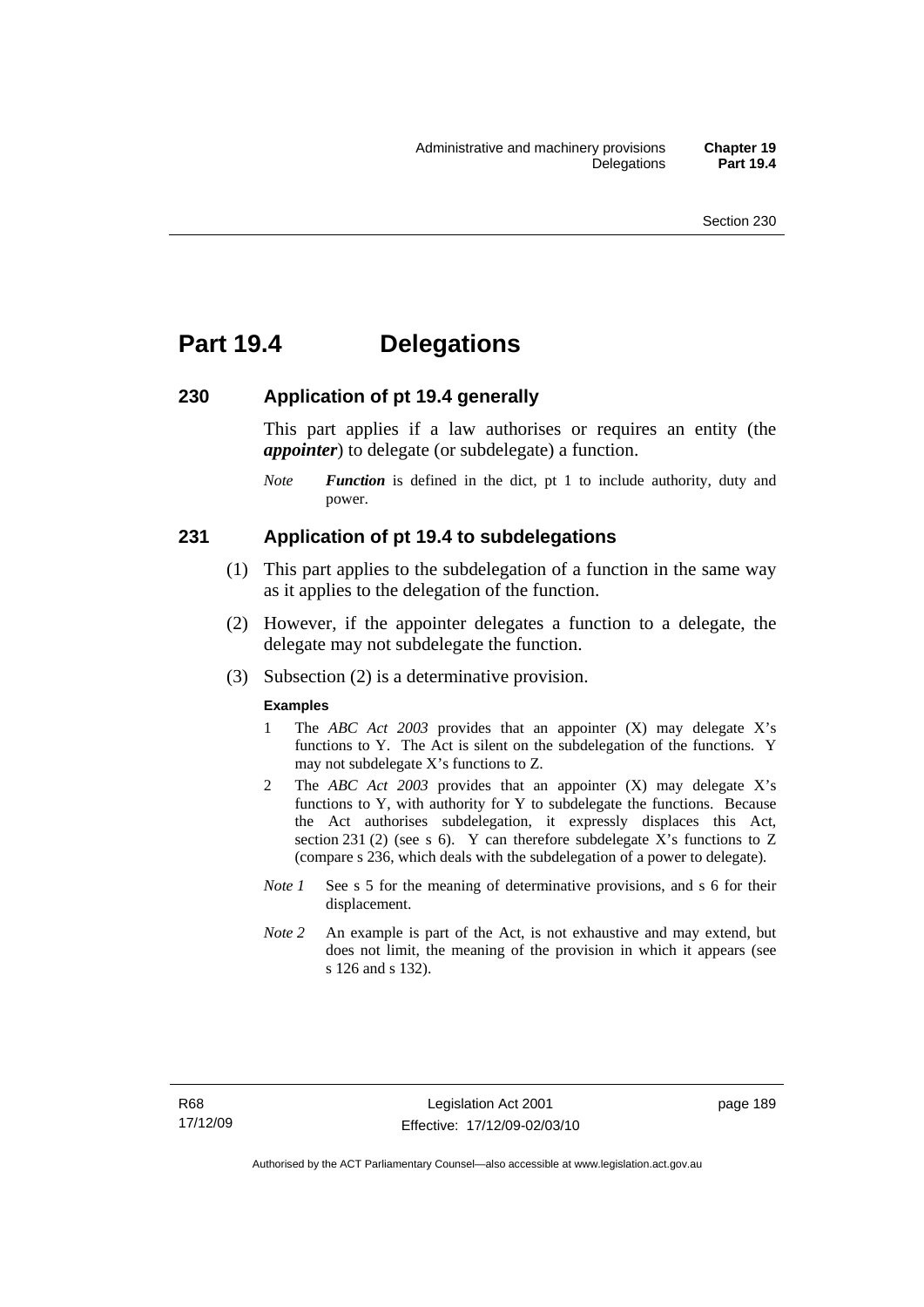## **232 Delegation must be in writing etc**

A delegation must be made, or evidenced, by writing signed by the appointer.

#### **233 Delegation may be made by name or position**

- (1) The appointer may delegate by—
	- (a) naming the person to whom the delegation is made; or
	- (b) nominating the occupant of a position (however described), at a particular time or from time to time.
- (2) For this part, the person named, or the occupant of the position nominated, is the *delegate*.

#### **234 Instrument may provide when delegation has effect etc**

The instrument making or evidencing a delegation may provide—

- (a) that the delegation has effect only in stated circumstances or subject to stated conditions, limitations or directions; or
- (b) that all of a function, or a stated part of the function, is delegated.

#### **Examples**

- 1 The delegation provides that, when the appointer (Y) is outside Australia, the delegate (X) may exercise her functions except that stated functions may only be exercised with Y's approval.
- 2 The delegation provides that X may enter into a contract for the purchase of property of not more than \$50 000 in value.
- 3 The delegation provides that X may grant licences under a stated Act but that, in considering applications, X must take account of the policy of the agency (authorised by the Act) that there should not be more than 100 licences current at any time.
- *Note* An example is part of the Act, is not exhaustive and may extend, but does not limit, the meaning of the provision in which it appears (see s 126 and s 132).

page 190 Legislation Act 2001 Effective: 17/12/09-02/03/10

R68 17/12/09

Authorised by the ACT Parliamentary Counsel—also accessible at www.legislation.act.gov.au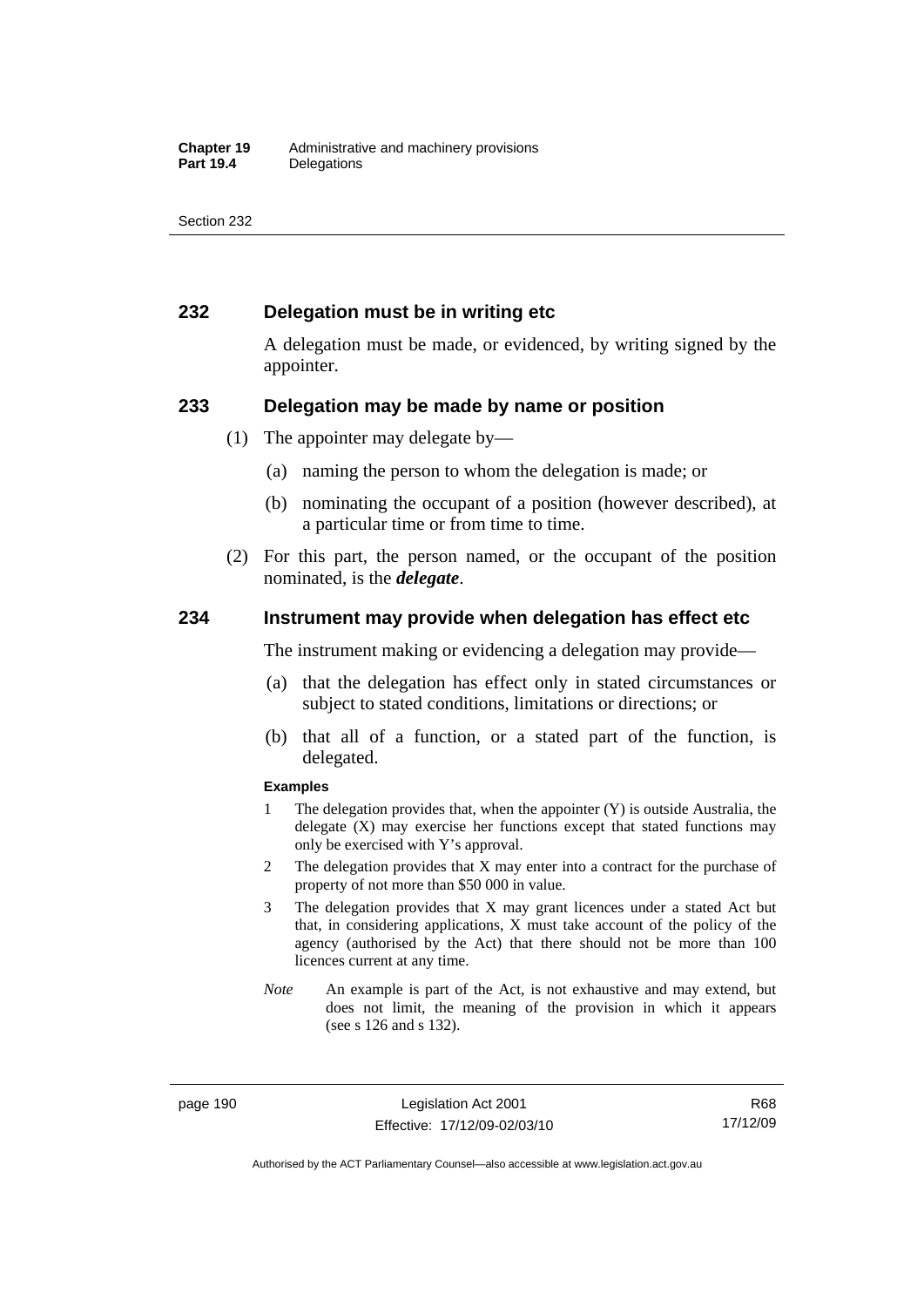## **235 Delegation may be made to 2 or more delegates**

The appointer may delegate the appointer's function, or any part of the function, to 2 or more delegates.

#### **236 Power to delegate may not be delegated**

- (1) The appointer may not delegate the appointer's power to delegate.
- (2) Subsection (1) is a determinative provision.
	- *Note* See s 5 for the meaning of determinative provisions, and s 6 for their displacement.

#### **Examples**

- 1 The *ABC Act 2003* provides that an appointer (X) may delegate X's functions to Y. The Act is silent on X's power to delegate the power to delegate. X may not delegate X's power to delegate to Y.
- 2 The *ABC Act 2003* provides that an appointer (X) may delegate X's functions to Y, with authority for X to delegate  $X$ 's power to delegate. Because the Act authorises the delegation of the power to delegate, it expressly displaces this Act, section 236 (1) (see s 6). X can therefore delegate X's power to delegate to Y (compare s 231, which deals with the subdelegation of a delegated function)*.*
- *Note* An example is part of the Act, is not exhaustive and may extend, but does not limit, the meaning of the provision in which it appears (see s 126 and s 132).

## **237 Delegation may be amended or revoked**

 (1) The appointer may amend a delegation or revoke it completely or partly.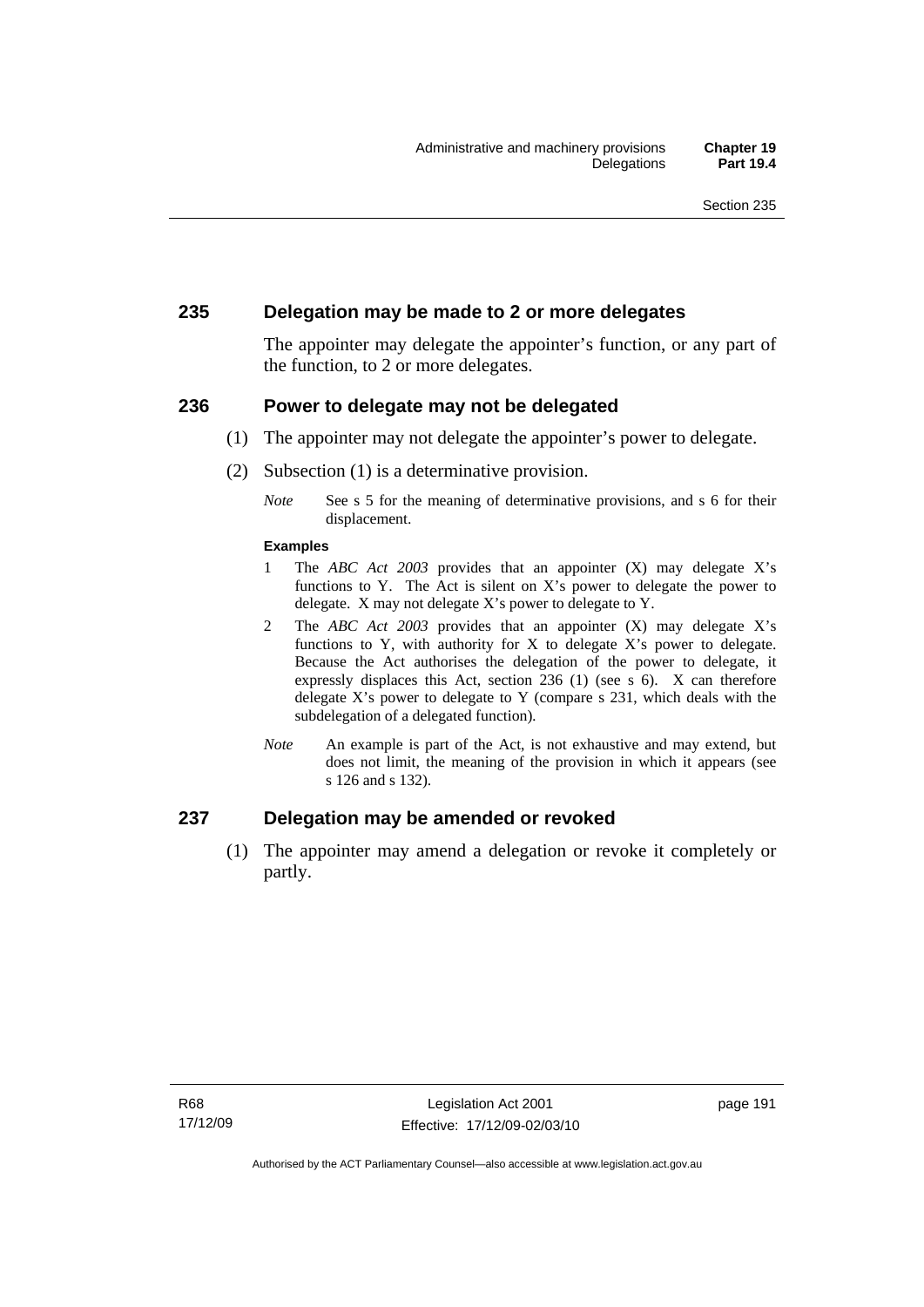(2) The power to amend or revoke a delegation is exercisable in the same way, and subject to the same conditions, as the power to delegate.

#### **Example**

If the power to delegate is exercisable only with the Minister's approval, the power to revoke the delegation is exercisable only with the Minister's approval.

*Note* An example is part of the Act, is not exhaustive and may extend, but does not limit, the meaning of the provision in which it appears (see s 126 and s 132).

#### **238 Appointer responsible for delegated function**

The delegation of a function, or a part of a function, does not relieve the appointer of the appointer's obligation to ensure that the function is properly exercised.

## **239 Exercise of delegation by delegate**

- (1) A delegate must exercise the delegation subject to any conditions, limitations or directions in the instrument making or evidencing the delegation.
- (2) All territory laws apply to the delegate in the exercise of the delegation as if the delegate were the appointer.
- (3) Without limiting subsection (2), if the exercise of a function by the appointer is dependent on the appointer's state of mind and the function is delegated, the function may be exercised by the delegate on the delegate's state of mind.
- (4) Anything done by or in relation to the delegate in the exercise of the delegation is taken to have been done by or in relation to the appointer.
	- *Note 1* Section 94 provides that a delegation under a law that is in force immediately before an amendment of the law continues to have effect as if made under the amended law.
	- *Note* 2 Section 196 gives a delegate the powers necessary or convenient to exercise a delegated function.

Authorised by the ACT Parliamentary Counsel—also accessible at www.legislation.act.gov.au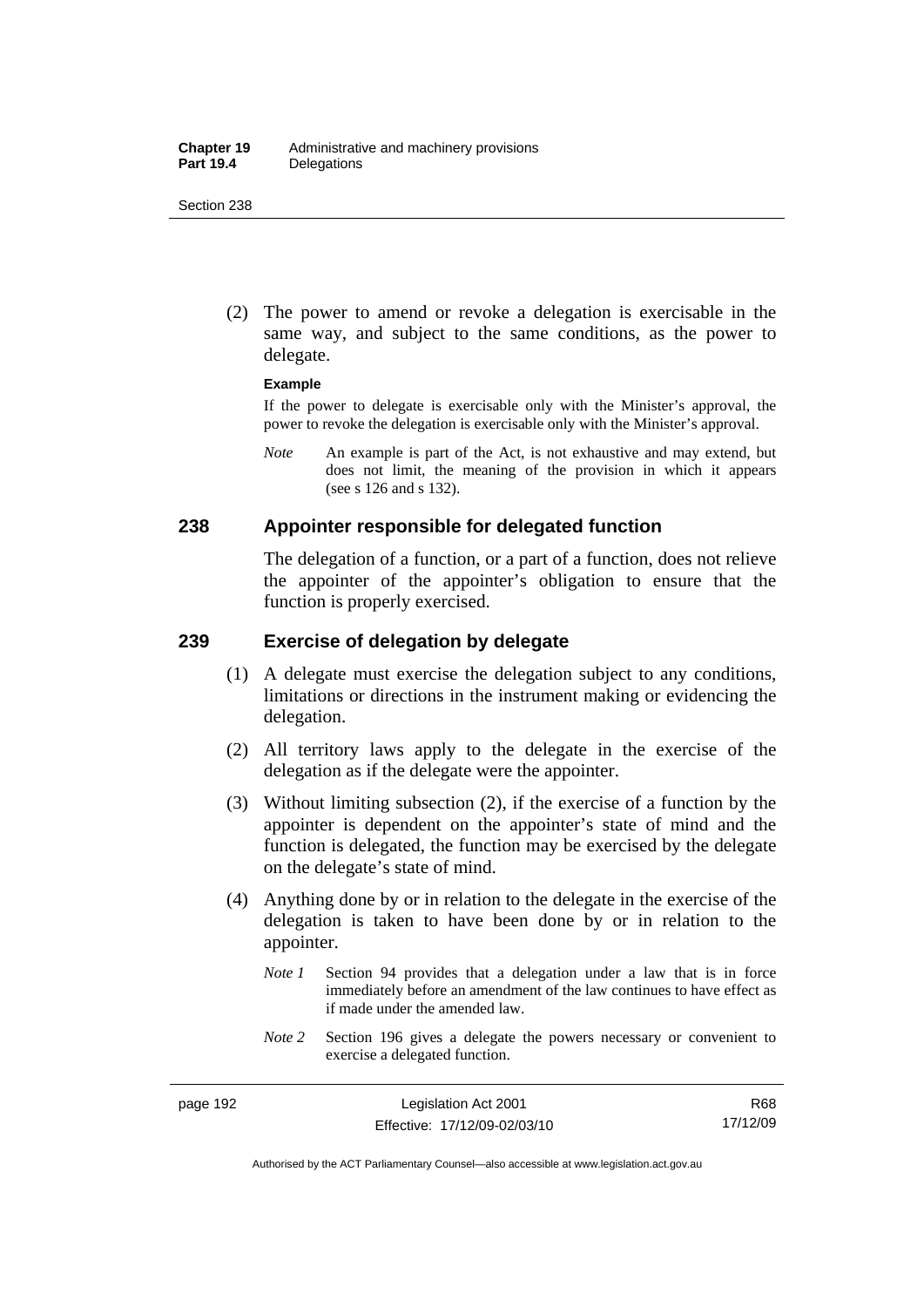(5) In this section:

*state of mind* includes knowledge, intention, opinion, belief or purpose.

# **240 Appointer may exercise delegated function**

A function that has been delegated may, despite the delegation, be exercised by the appointer.

# **241 Delegation not affected by appointer changes**

- (1) If the appointer is a body, a delegation made by the body does not end only because the membership of the body changes.
- (2) If the appointer is the person for the time being occupying a position, a delegation made by the person does not end only because the person ceases to be the occupant of the position.
- (3) This section does not limit the following sections:
	- section 199 (Functions of bodies)
	- section 200 (Functions of occupants of positions).

# **242 Delegation not affected by defect etc**

- (1) A delegation, or anything done under a delegation, is not invalid only because of a defect or irregularity in or in relation to the delegation.
- (2) Anything done by or in relation to the delegate while the delegate purports to exercise the delegation is not invalid only because—
	- (a) the delegation had been amended or revoked; or
	- (b) the occasion for the delegate to exercise the delegation had not arisen or had ended.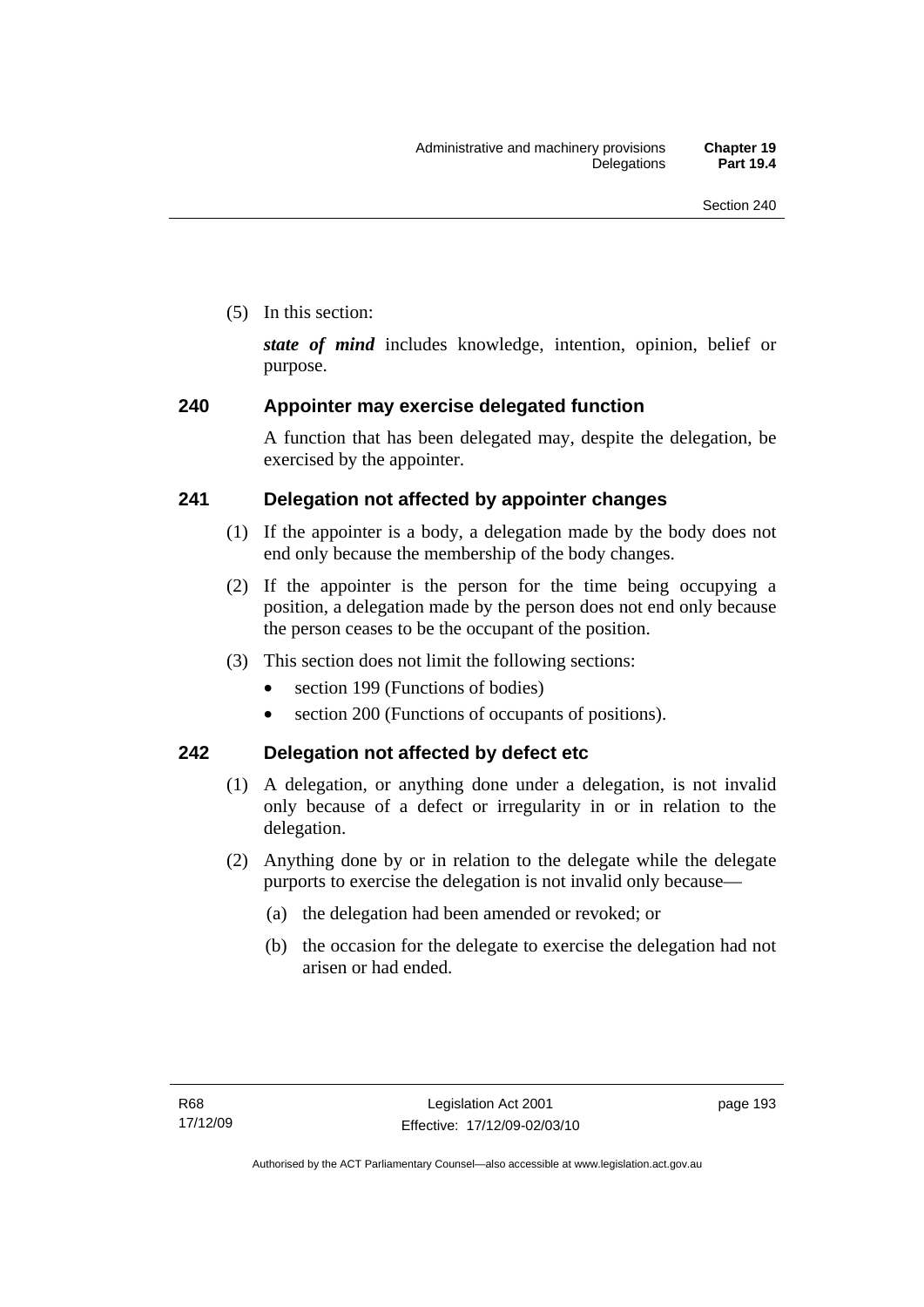# **Part 19.5 Service of documents**

## **245 Application of pt 19.5**

This part applies to a document that is authorised or required under a law to be served (whether the word 'serve', 'give', 'notify', 'send' or 'tell' or any other word is used).

## **246 Definitions for pt 19.5**

In this part:

*administrator*, of a law, means the entity administering or responsible for the law.

*agency* means—

- (a) an administrative unit; or
- (b) a statutory office-holder; or
- (c) any other entity established for a public purpose under a law;

and includes a member of, or a member of the staff of, the agency.

*business address*, of an individual, corporation or agency in relation to anything done or to be done under a law, includes the latest business address, or address for service of notices (however described), of the individual, corporation or agency (if any) recorded in a register or other records kept by the administrator of the law.

*corporation* does not include an agency.

*document* includes a notice, an article that may be sent by post or anything else.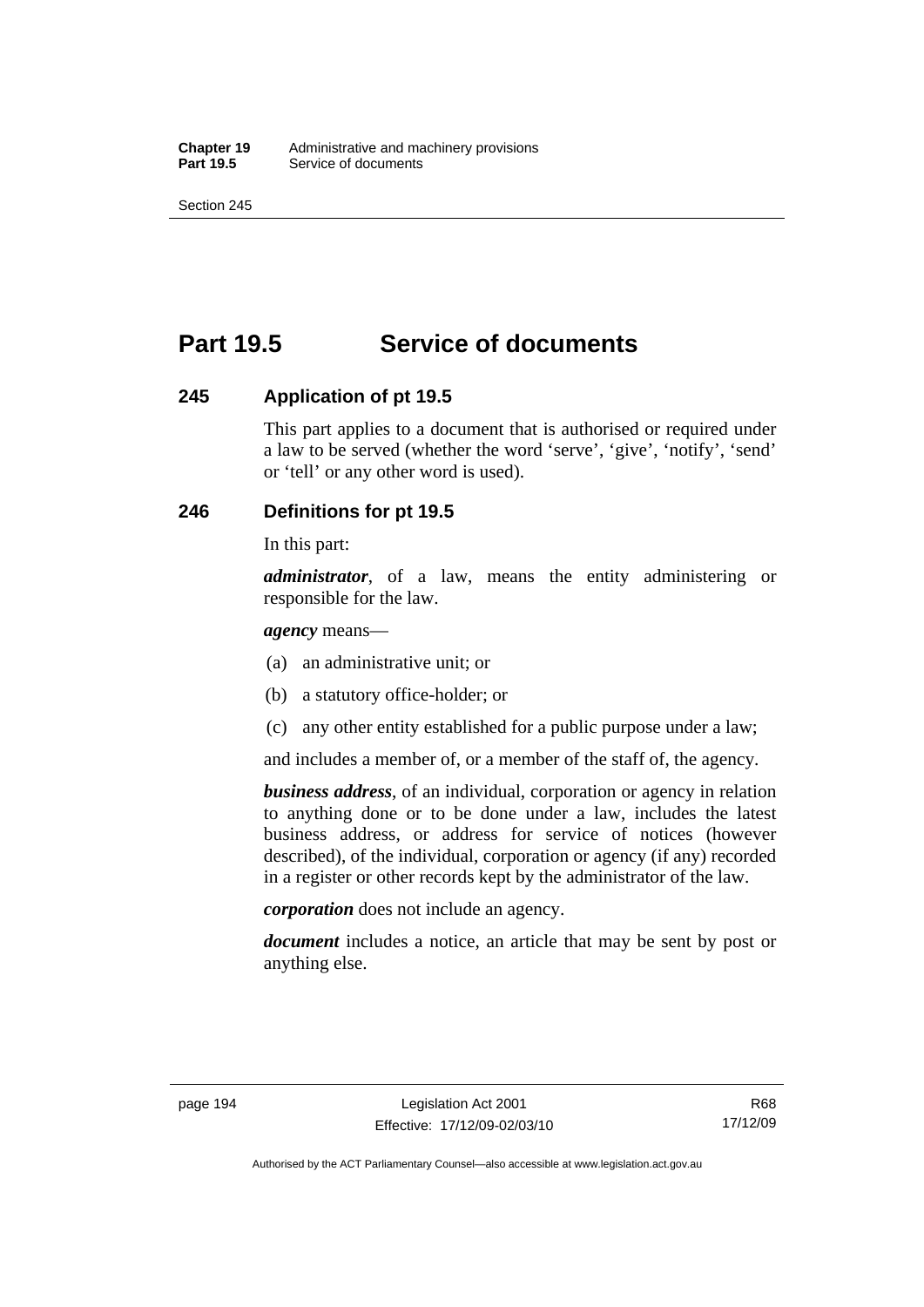*email address*, of an individual, corporation or agency in relation to anything done or to be done under a law, includes the latest email address of the individual, corporation or agency (if any) recorded in a register or other records kept by the administrator of the law.

*executive officer* means—

- (a) for a corporation—a person (however described and whether or not the person is a director of the corporation) who is concerned with, or takes part in, the corporation's management; or
- (b) for an agency that is an administrative unit—the chief executive of the administrative unit; or
- (c) for an agency that is a statutory office-holder—the occupant of the position; or
- (d) for an agency constituted by 2 or more people—the person who is entitled, because of the position occupied by the person, to preside at any meeting of the agency at which the person is present; or
- (e) for any other agency—the chief executive officer (however described) of the agency; or
- (f) for any agency—a person (however described) who is concerned with, or takes part in, the agency's management.

*fax number*, of an individual, corporation or agency in relation to anything done or to be done under a law, includes the latest fax number of the individual, corporation or agency (if any) recorded in a register or other records kept by the administrator of the law.

*home address*, of an individual in relation to anything done or to be done under a law, includes the latest home address, or address for service of notices (however described), of the person (if any) recorded in a register or other records kept by the administrator of the law.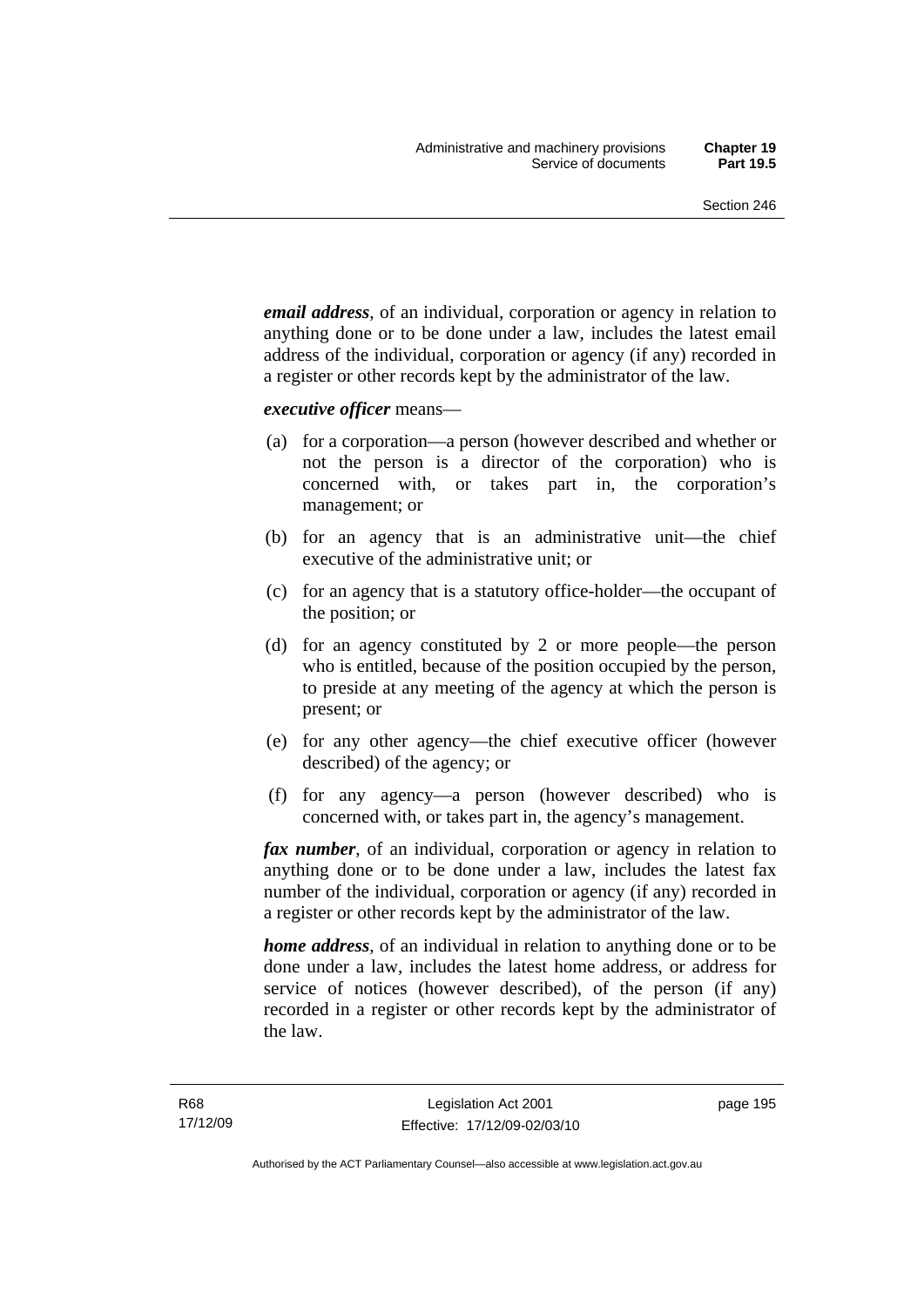#### **Chapter 19** Administrative and machinery provisions<br>**Part 19.5** Service of documents **Service of documents**

Section 247

*responsible*, for a law, means allocated responsibility for the law under the *Public Sector Management Act 1994*, section 14 (1) (b) (Ministerial responsibility and functions of administrative units).

## **247 Service of documents on individuals**

- (1) A document may be served on an individual—
	- (a) by giving it to the individual; or
	- (b) by sending it by prepaid post, addressed to the individual, to a home or business address of the individual; or
	- (c) by faxing it to a fax number of the individual; or
	- (d) by emailing it to an email address of the individual; or
	- (e) by leaving it, addressed to the individual, at a home or business address of the individual with someone who appears to be at least 16 years old and to live or be employed at the address.

*Note* See s 251 for service of documents under other laws.

 (2) This section applies to service of a document outside the ACT in the same way as it applies to service of the document in the ACT.

## **248 Service of documents on corporations**

- (1) A document may be served on a corporation—
	- (a) by giving it to an executive officer of the corporation; or
	- (b) by sending it by prepaid post, addressed to the corporation (or an executive officer of the corporation), to the address of any of its registered offices or any other business address of the corporation; or
	- (c) by faxing it to a fax number of the corporation; or
	- (d) by emailing it to an email address of the corporation; or

R68 17/12/09

Authorised by the ACT Parliamentary Counsel—also accessible at www.legislation.act.gov.au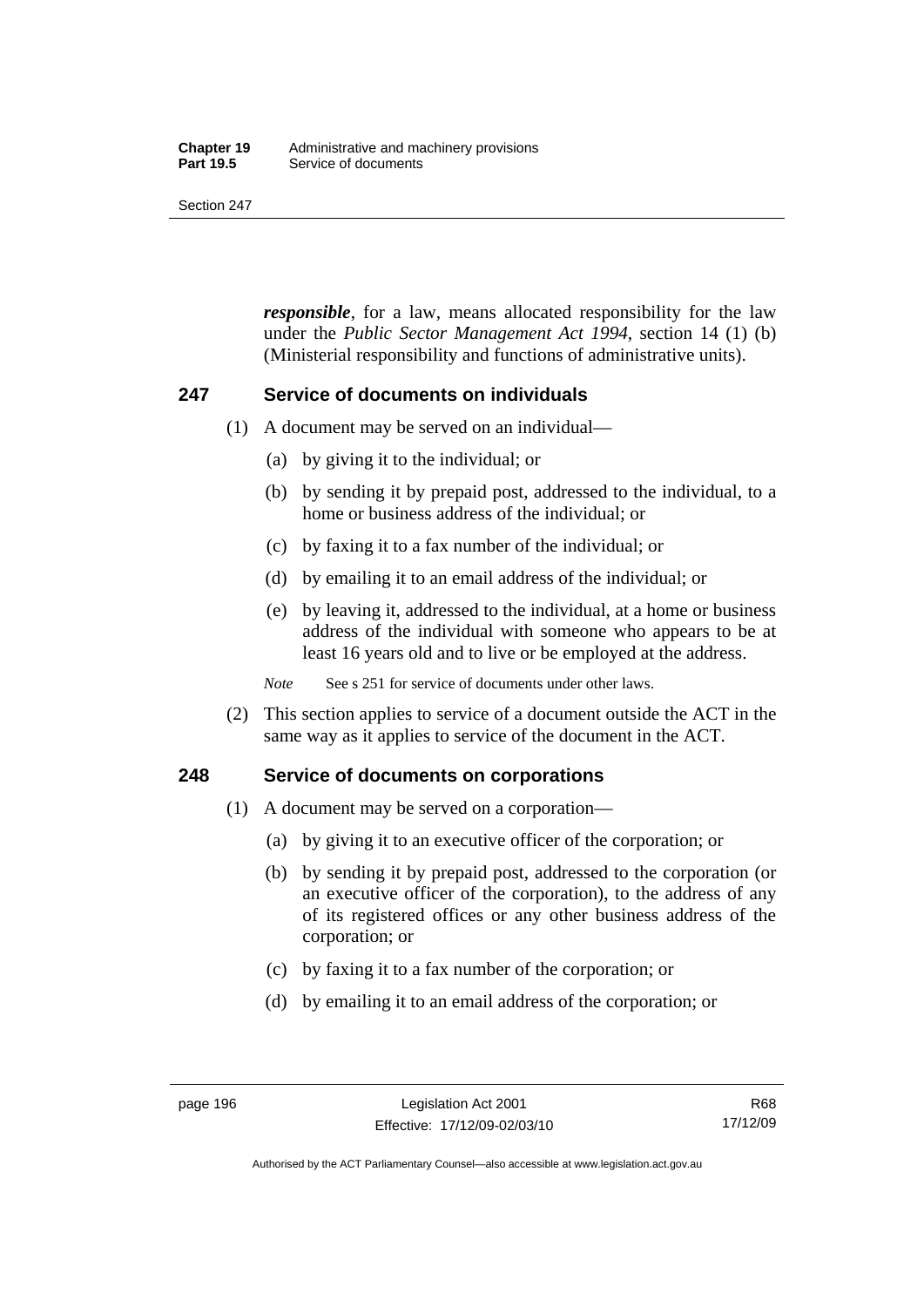(e) by leaving it, addressed to the corporation (or an executive officer of the corporation), at the address of any of the corporation's registered offices, or any other business address of the corporation, with someone who appears to be at least 16 years old and to be employed at the address.

*Note* See s 251 for service of documents under other laws.

 (2) This section applies to service of a document outside the ACT in the same way as it applies to service of the document in the ACT.

#### **249 Service of documents on agencies**

A document may be served on an agency—

- (a) by giving it to an executive officer of the agency; or
- (b) by sending it by prepaid post, addressed to the agency (or an executive officer of the agency), to the address of any office of the agency or any other business address of the agency; or
- (c) by faxing it to a fax number of the agency; or
- (d) by emailing it to an email address of the agency; or
- (e) by leaving it, addressed to the agency (or an executive officer of the agency), at the address of any of the agency's offices or any other business address of the agency with someone who appears to be employed at the agency.
- *Note* See s 251 for service of documents under other laws.

#### **250 When document taken to be served**

 (1) A document served by post under this part is taken to be served when the document would have been delivered in the ordinary course of post.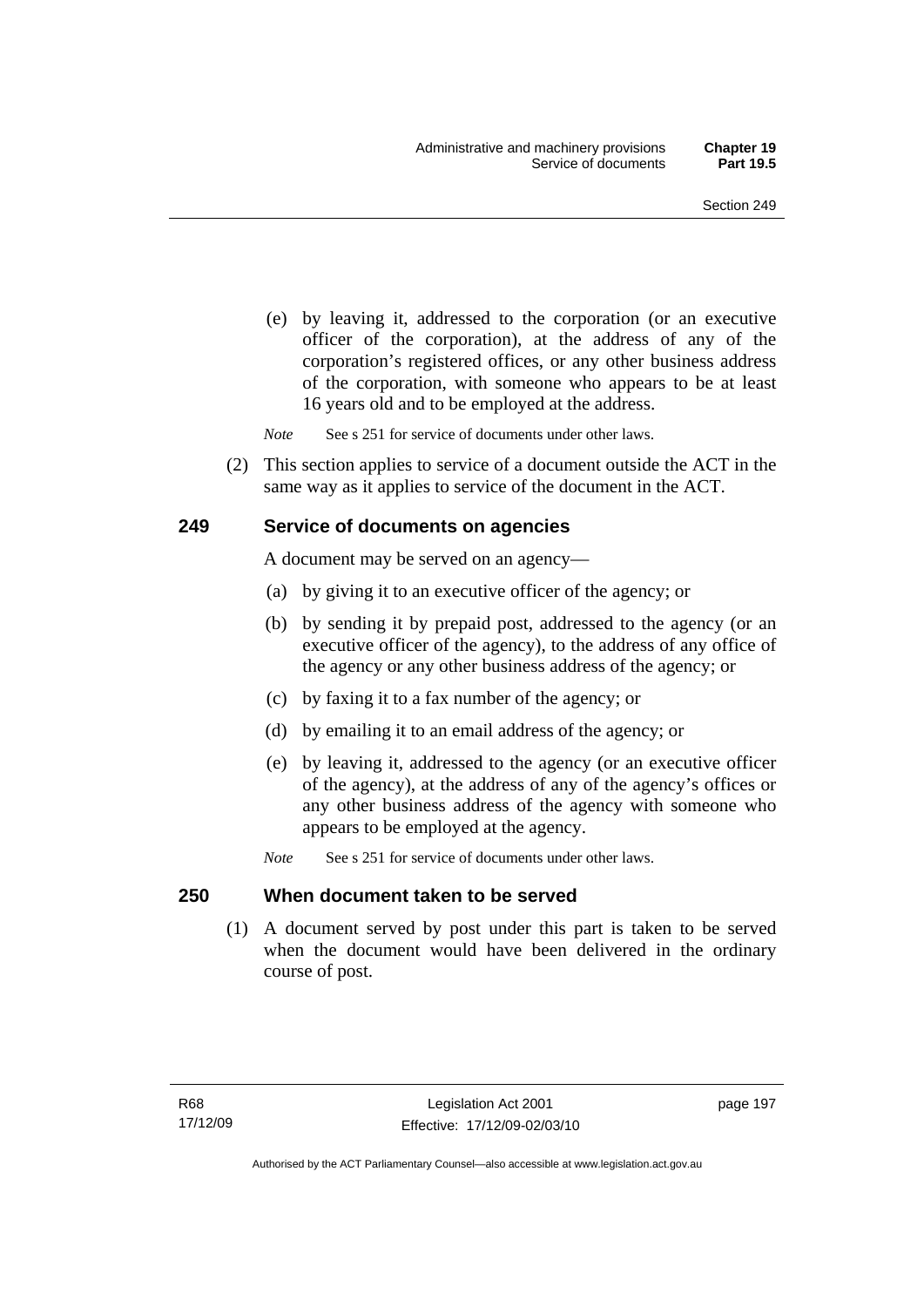- (2) However, subsection (1) does not affect the operation of the *Evidence Act 1995* (Cwlth), section 160.
	- *Note* The *Evidence Act 1995* (Cwlth), s 160 provides a rebuttable presumption that a postal article sent by prepaid post addressed to a person at an address in Australia or an external territory was received on the 4th working day after posting.
- (3) If the sender has no reason to suspect that a document served by fax or email under this part was not received by the recipient when sent, the document is presumed to be served when sent unless evidence sufficient to raise doubt about the presumption is given.
- (4) For subsection (3), the sender has reason to suspect that a document served by fax or email under this part was not received by the recipient when sent only if, on the day the document was sent or on the next working day, the equipment the sender used to send the document indicated by way of a signal or other message that—
	- (a) the equipment did not send the document when the equipment was used to send the document; or
	- (b) for a fax—the number to which the fax was sent to the recipient was not a fax number of the recipient; or
	- (c) for an email—the address to which the email was sent was not an email address of the recipient.
- (5) A document addressed to the recipient, and left for the recipient as mentioned in section 247 (e), section 248 (e) or section 249 (e), is taken to be served when it was left.
- (6) In this section:

*recipient*, for a document, means the individual, corporation or agency on whom the document is intended to be served.

*sender*, for a document served, or to be served, by fax or email, means the person sending, or seeking to send, the document.

R68 17/12/09

Authorised by the ACT Parliamentary Counsel—also accessible at www.legislation.act.gov.au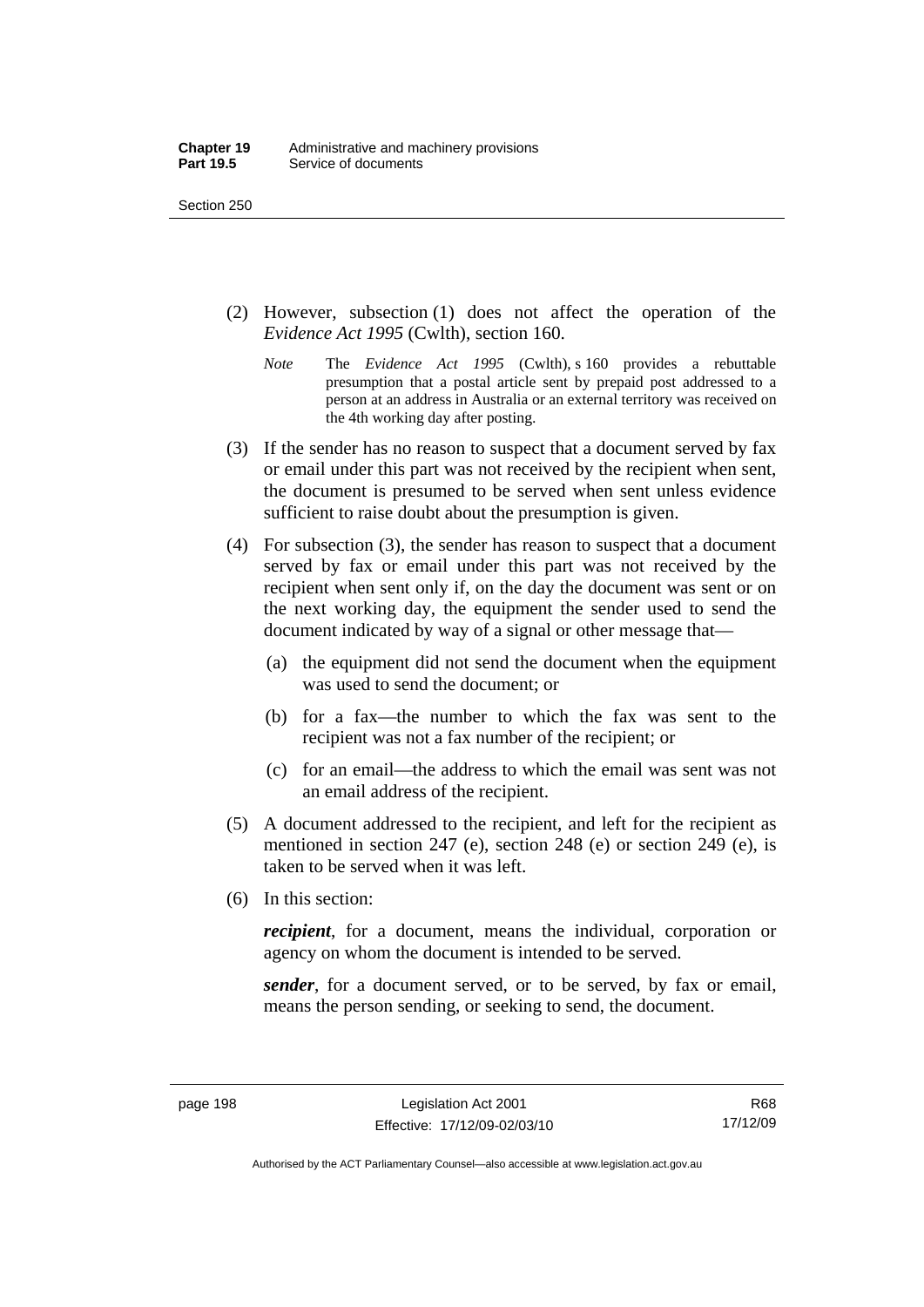## **251 Other laws not affected etc**

- (1) This part does not affect the operation of any other law that authorises or requires service of a document otherwise than as provided under this part.
- (2) Despite this part, a law (or, if the law is an Act, a regulation under the Act) may provide—
	- (a) that a document of a particular kind may or must be served (however described) only in a particular way or to a particular address or number; or
	- (b) for the date (or date and time) when service (however described) of a document is taken to have been made.

## **252 Powers of courts and tribunals not affected**

This part does not affect the power of a court or tribunal to authorise or require service of a document otherwise than as provided under this part.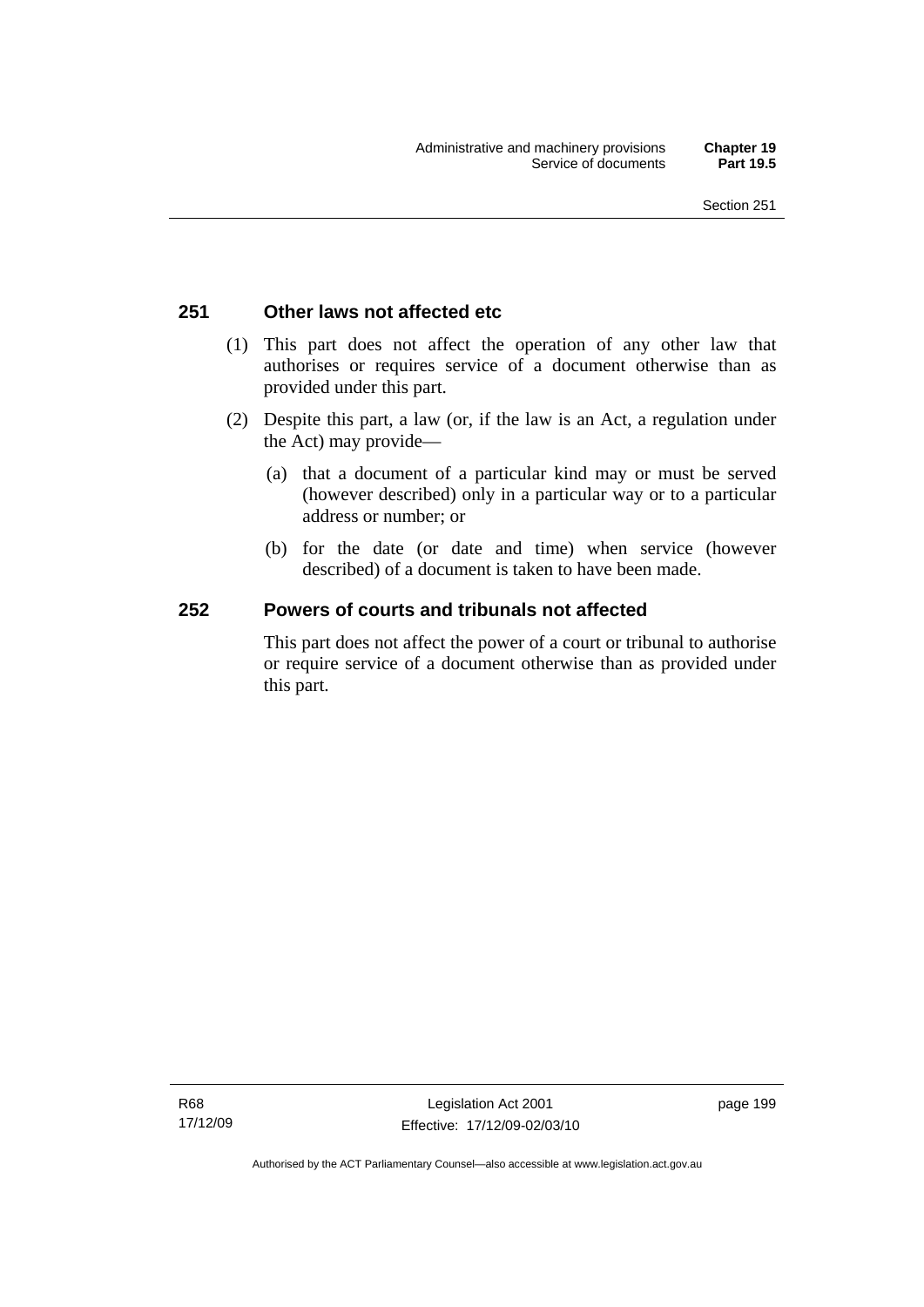# **Part 19.6 Functions of Executive and Ministers**

#### **253 Exercise of functions of Executive**

- (1) A function given to the Executive under an Act may be exercised by any 2 Ministers acting in concert.
- (2) The exercise of a function under subsection (1) is taken to be the exercise of the function by the Executive.
- (3) A statutory instrument (other than a subordinate law or disallowable instrument) is taken to be made by the Executive if it is signed by 2 or more Ministers who are members of the Executive.
- (4) A statutory instrument mentioned in subsection (3) made in accordance with the subsection is taken to be made when it is signed by the second Minister signing.
- (5) This section is subject to section 41 (Making of certain statutory instruments by Executive).
- (6) In this section:

*Act* includes an Act of the Commonwealth.

*statutory instrument* includes an instrument (whether or not legislative in nature) made under—

- (a) an Act of the Commonwealth; or
- (b) another statutory instrument of the Commonwealth ; or
- (c) power given by an Act or statutory instrument of the Commonwealth and also power given otherwise by law.

Authorised by the ACT Parliamentary Counsel—also accessible at www.legislation.act.gov.au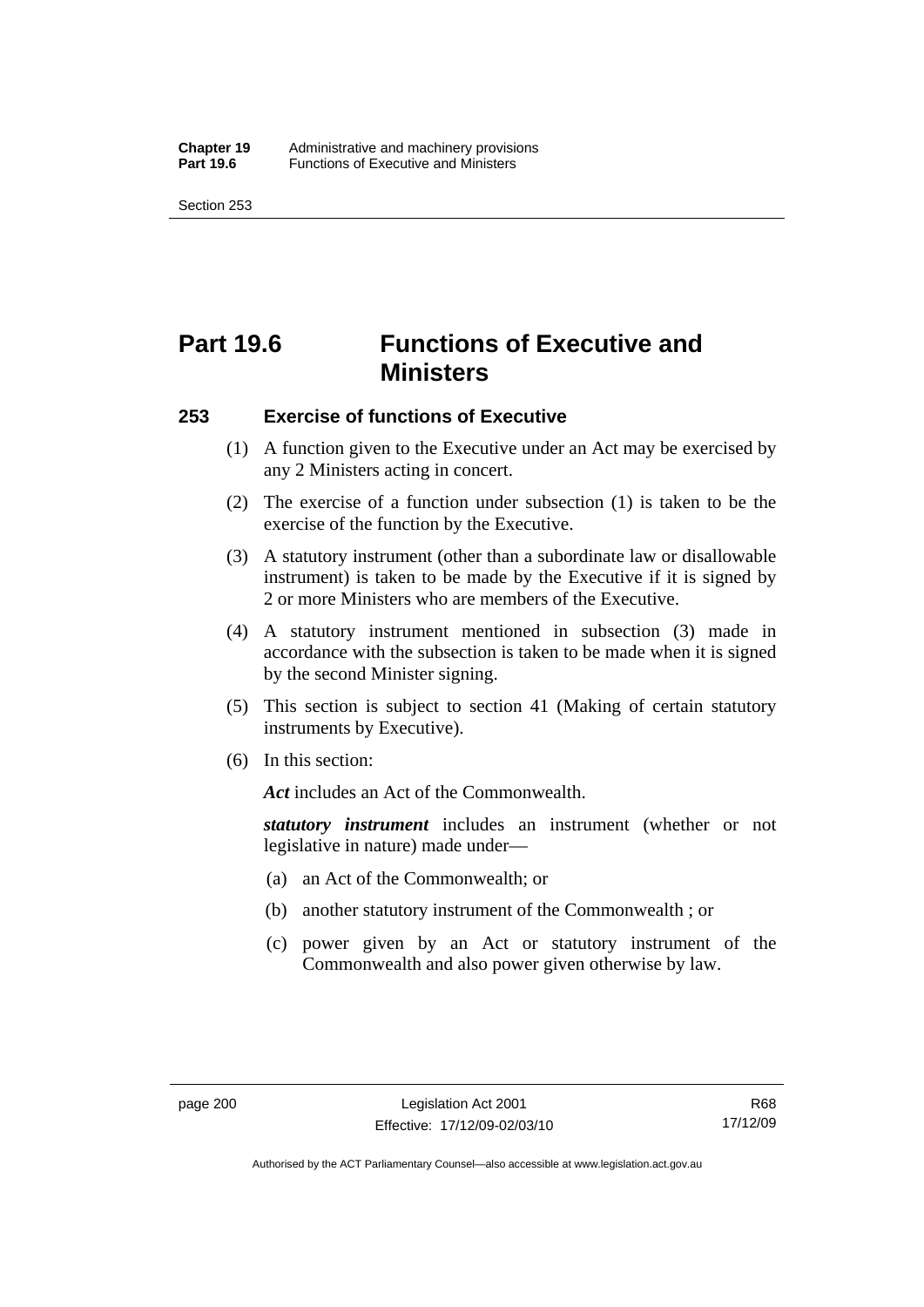## **254 Administration of matters not allocated**

If a matter relating to the Executive's functions is not allocated under the Self-Government Act, section 43 (1), the Chief Minister administers the matter.

## **254A Delegation by Minister**

A Minister may delegate the Minister's functions under an Act or statutory instrument to anyone else.

*Note* For the making of delegations and the exercise of delegated functions, see pt 19.4.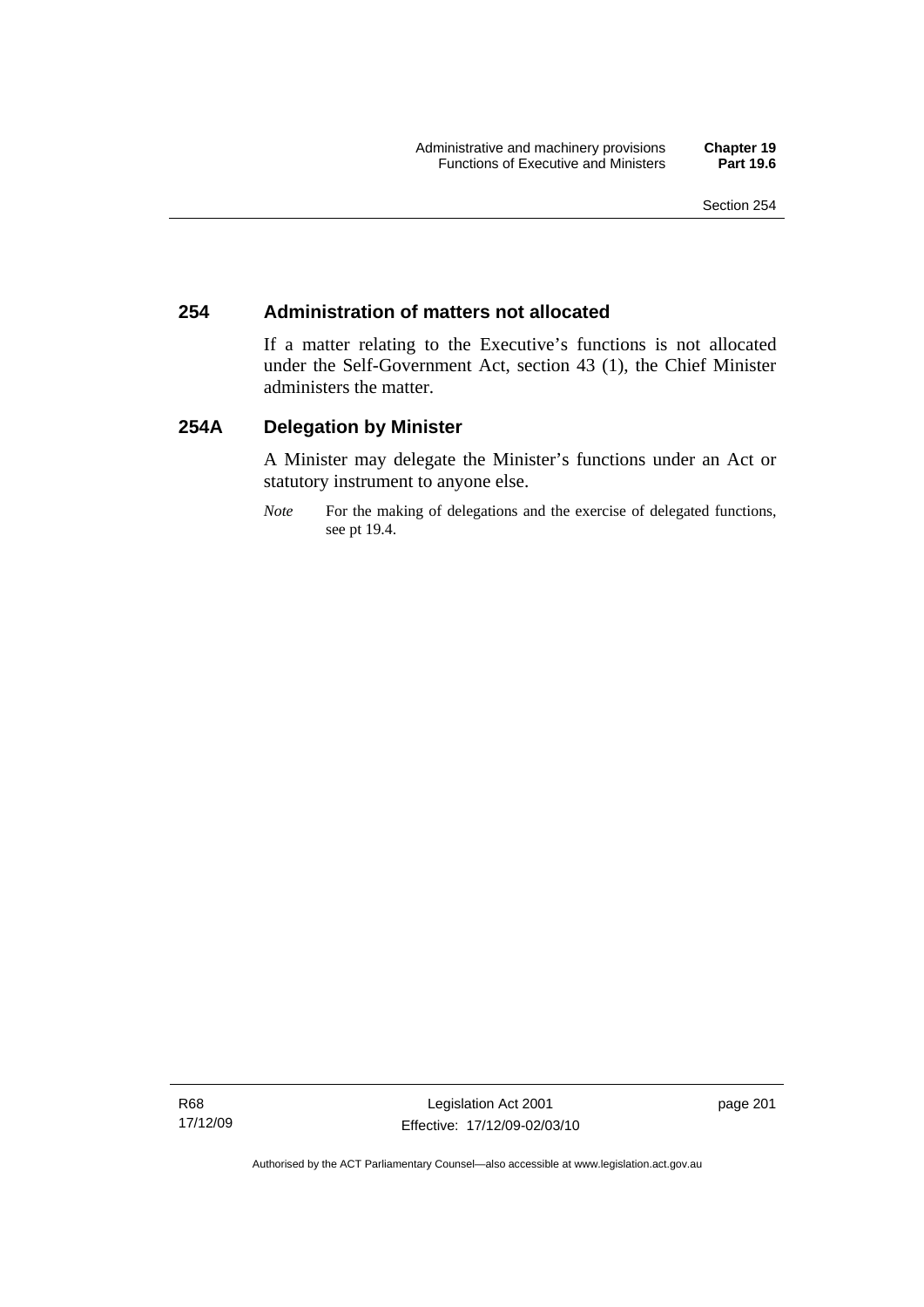**Chapter 19** Administrative and machinery provisions<br>**Part 19.7** Cther matters **Other matters** 

Section 255

## **Part 19.7 Other matters**

## **255 Forms**

- (1) This section applies if an Act, subordinate law or disallowable instrument (the *authorising law*) authorises or requires a form to be approved or prescribed under an Act or statutory instrument (the *relevant law*).
	- *Note* See also s 46 (3), which deals with the repeal and replacement of forms that are legislative instruments and prevents their amendment.
- (2) The authorising law authorises a form to be approved or prescribed in relation to any matter under or in relation to the relevant law.
- (3) To remove any doubt, a form may be approved or prescribed for a provision of the relevant law even though the provision does not mention a form.

#### **Example**

The X Act, section 23 provides for a person to apply for registration but makes no mention of a form for the application. However, the Act, section 80 (1) provides:

(1) The Minister may approve forms for this Act.

Section 80 (3) provides that the approval of a form is a notifiable instrument.

Because section 80 (1) permits a form to be approved 'for this Act', this Act, section 255 applies in relation to section 23 and the Minister may, in writing, approve a form for the application.

- *Note 1* Because the approval is a notifiable instrument, it must be in writing (see s 42 (2)).
- *Note 2* An example is part of the Act, is not exhaustive and may extend, but does not limit, the meaning of the provision in which it appears (see s 126 and s 132).
- (4) Substantial compliance with a form is sufficient.

Authorised by the ACT Parliamentary Counsel—also accessible at www.legislation.act.gov.au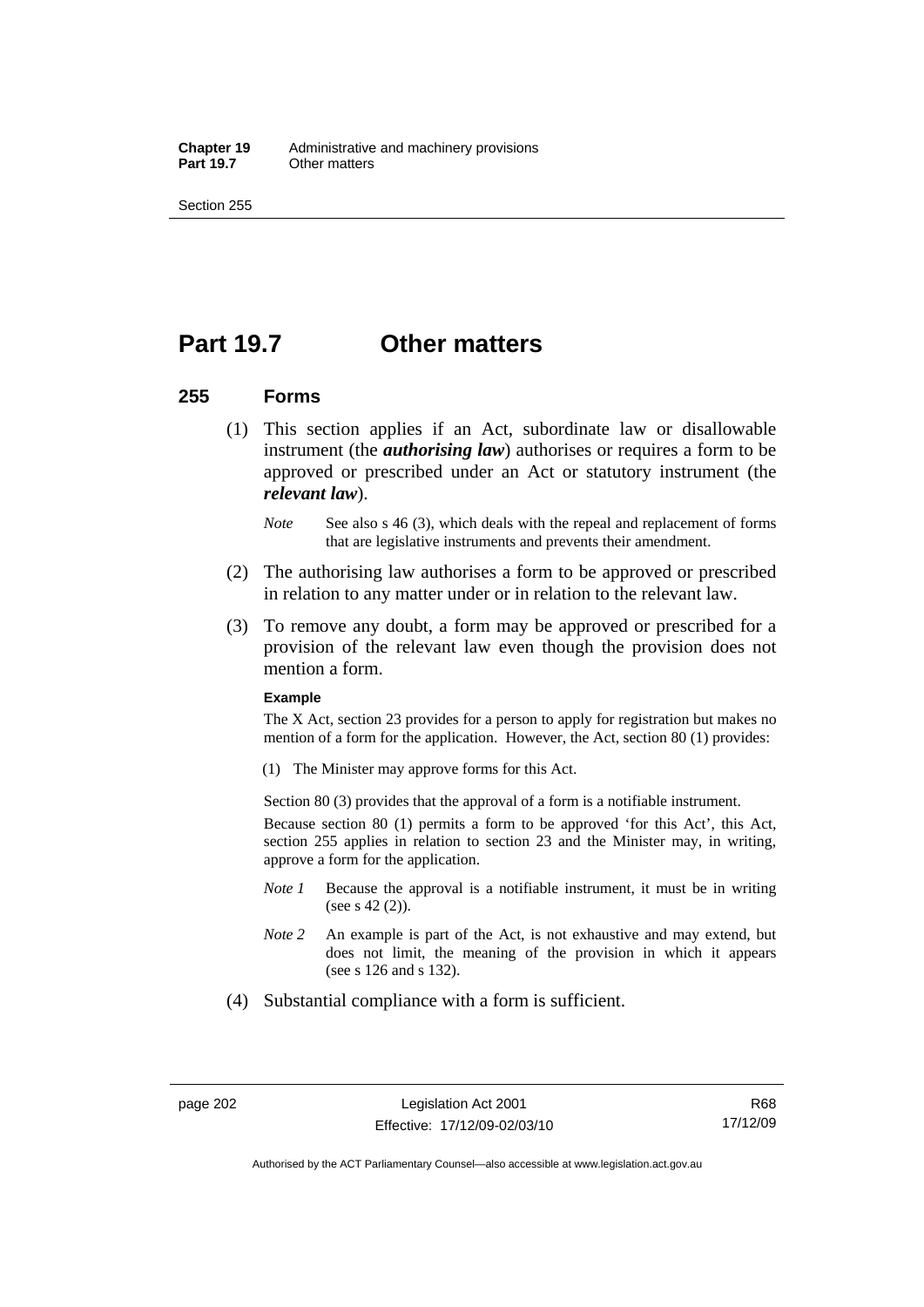- (5) However, if a form requires—
	- (a) the form to be signed; or
	- (b) the form to be prepared in a particular way (for example, on paper of a particular size or quality or in a particular electronic form); or
	- (c) the form to be completed in a particular way; or
	- (d) particular information to be included in the form, or a particular document to be attached to or given with the form; or
	- (e) the form, information in the form, or a document attached to or given with the form, to be verified in a particular way (for example, by statutory declaration);

the form is properly completed only if the requirement is complied with.

- (6) Despite subsection (5), the person need not comply with the requirement mentioned in subsection (5) (d) (and the form is taken to be properly completed despite the noncompliance) if—
	- (a) the form is approved or prescribed for a purpose; and
	- (b) the information or document is not reasonably necessary for the purpose.

### **Examples**

- 1 A person need not comply with a requirement of an approved form to include personal information (eg marital status) irrelevant to a purpose for which the form is required.
- 2 A person need not comply with a requirement of an approved form that has some relevance to a purpose for which the form is required, but intrudes to an unreasonable extent on personal privacy.
- $(7)$  If—
	- (a) a form (*form 1*) may be approved or prescribed for a purpose; and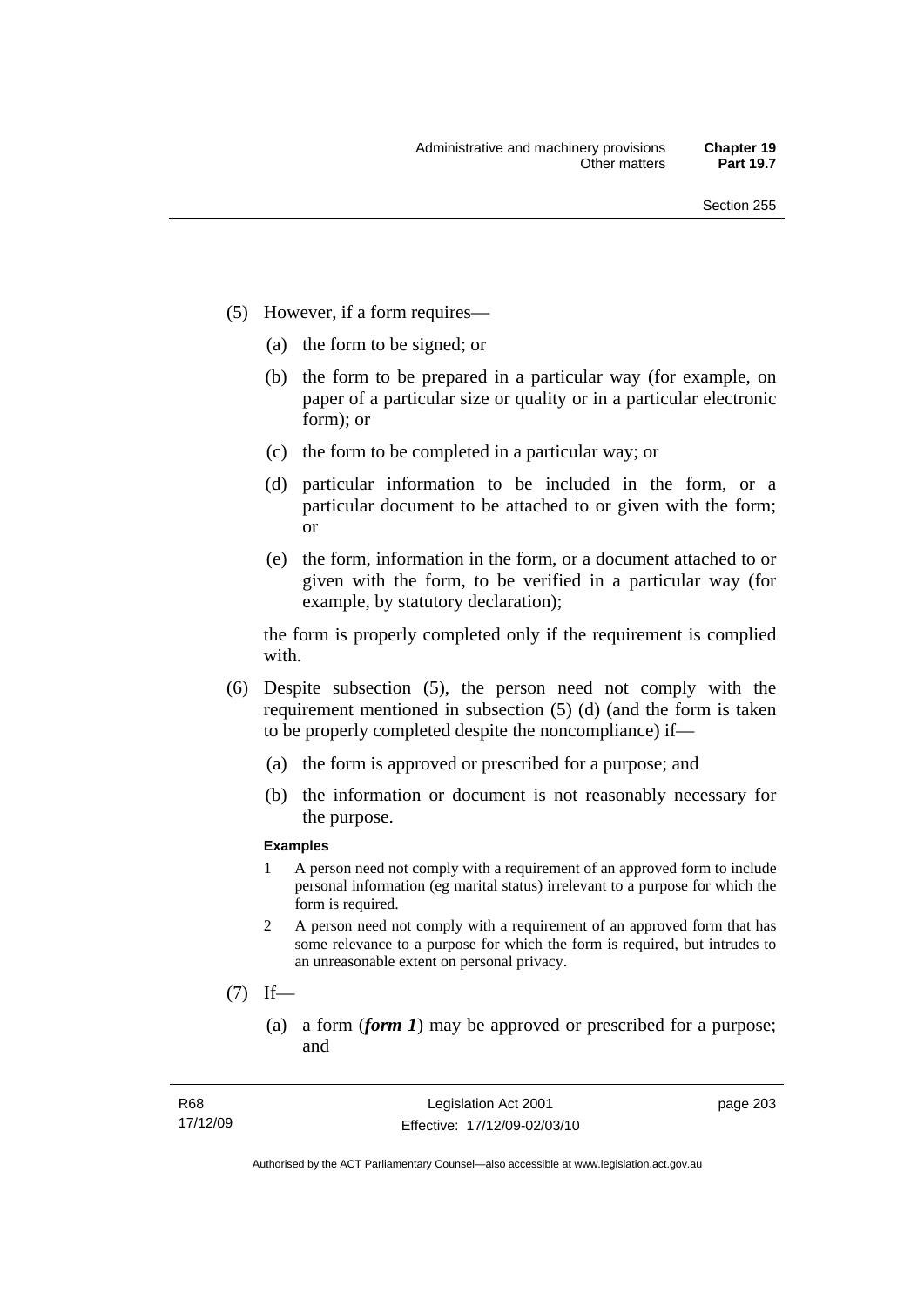Section 256

- (b) another form (*form 2*) may be approved or prescribed for the same or another purpose; and
- (c) separate forms 1 and 2 are approved or prescribed;

a combination form, consisting of forms 1 and 2, may be approved or prescribed and used for the purpose or purposes.

- (8) If, under a law, a form is authorised or required to be filed with (however described), or served on (however described), a person, the form may be filed with, or served on, someone else under arrangements made between them.
- (9) This section is a determinative provision.
	- *Note* See s 5 for the meaning of determinative provisions, and s 6 for their displacement.

## **256 Production of records kept in computers etc**

- (1) This section applies if—
	- (a) a person uses an electronic or other device to keep a record of information; and
	- (b) the person is required under a law (however the law is expressed) to give the information, or a document containing the information, to an authority.
- (2) The requirement obliges the person to give to the authority a document that accurately reproduces or contains the information in a form that can be understood by the authority.
- (3) In this section:

*authority* means a court, tribunal or other entity.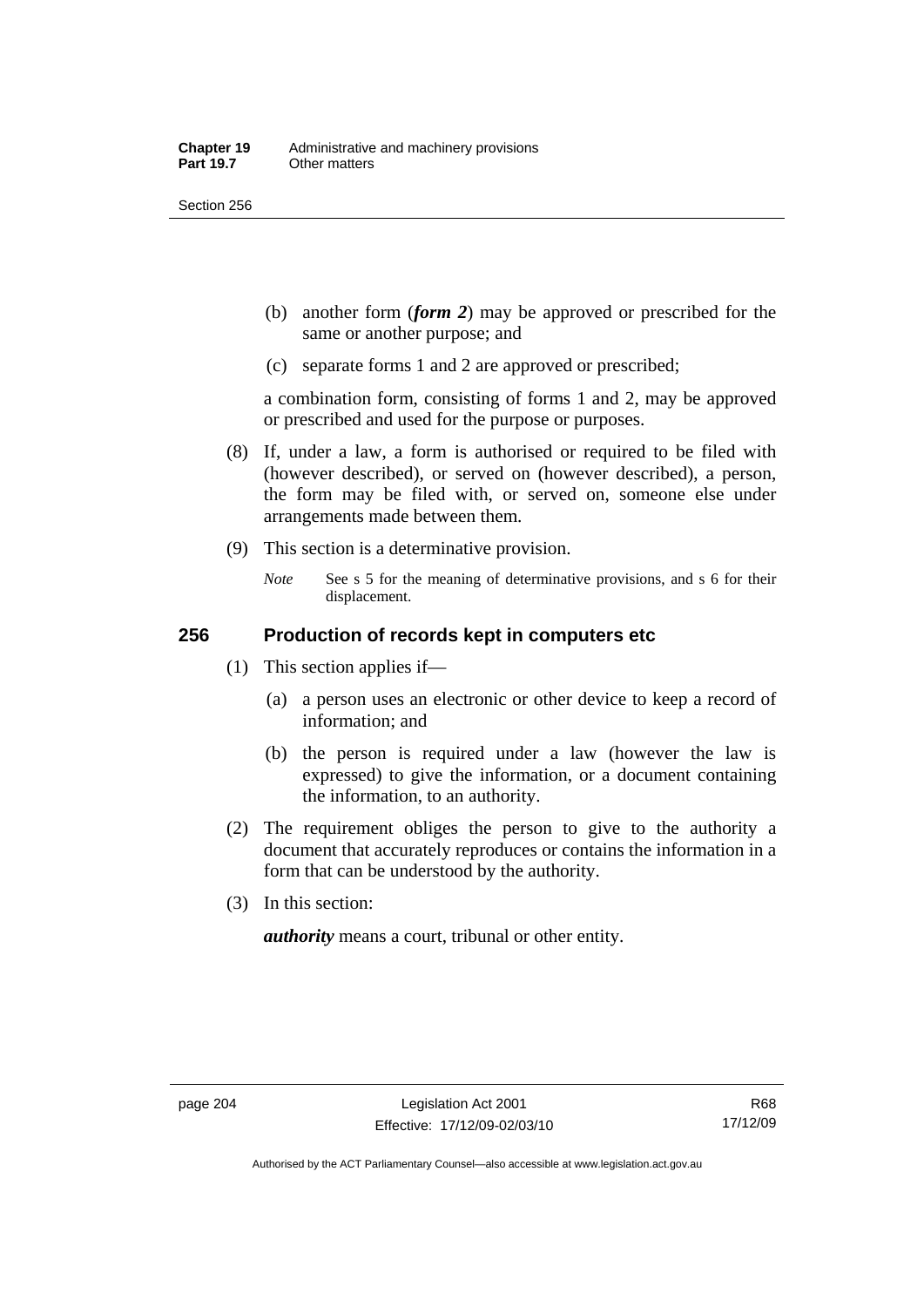# **Chapter 20 Miscellaneous**

## **300 Delegation by parliamentary counsel**

 (1) The parliamentary counsel may delegate the parliamentary counsel's functions under this Act or another territory law to a public servant.

- (2) However, the parliamentary counsel may only delegate a function under part 11.3 (Editorial changes) to—
	- (a) a person performing the duties of deputy parliamentary counsel in the public service; or
	- (b) a public servant prescribed by regulation.

## **301 References to Administration Act 1989 etc**

- (1) In any Act, statutory instrument or document, a reference to the *Administration Act 1989*, the *Interpretation Act 1967*, the *Legislation* (*Republication*) *Act 1996* or the *Subordinate Laws Act 1989* is, in relation to anything dealt with in this Act, a reference to this Act.
- (2) In any Act, statutory instrument or document, a reference to a particular provision of the *Administration Act 1989*, the *Interpretation Act 1967*, the *Legislation (Republication) Act 1996* or the *Subordinate Laws Act 1989* is, in relation to anything dealt with in this Act, a reference to the corresponding provision of this Act.

### **302 Regulation-making power**

- (1) The Executive may make regulations for this Act.
	- *Note* A regulation must be notified, and presented to the Legislative Assembly, under this Act.

*Note* For the making of delegations and the exercise of delegated functions, see pt 19.4.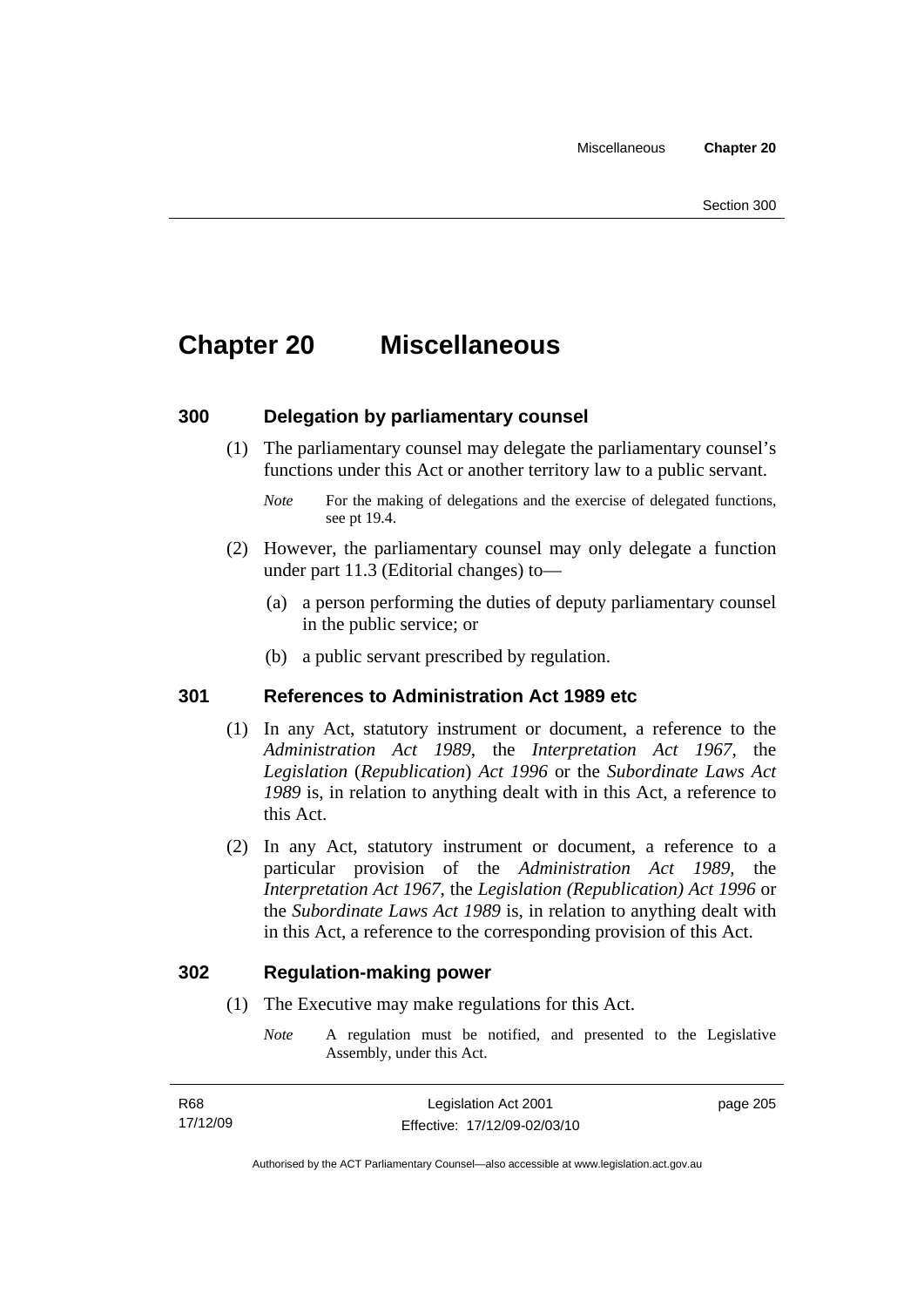#### **Chapter 20** Miscellaneous

- (2) A regulation may make provision in relation to notification in the gazette under the following sections:
	- (a) section 28 (Notification of Acts);
	- (b) section 61 (Notification of legislative instruments):
	- (c) section 65A (Notification of disallowance by resolution of Assembly);
	- (d) section 69 (Notification of amendments made by resolution of Assembly).
- (3) In particular, a regulation may make provision in relation to the form of the gazette and its publication, including how it may or must be published.

page 206 Legislation Act 2001 Effective: 17/12/09-02/03/10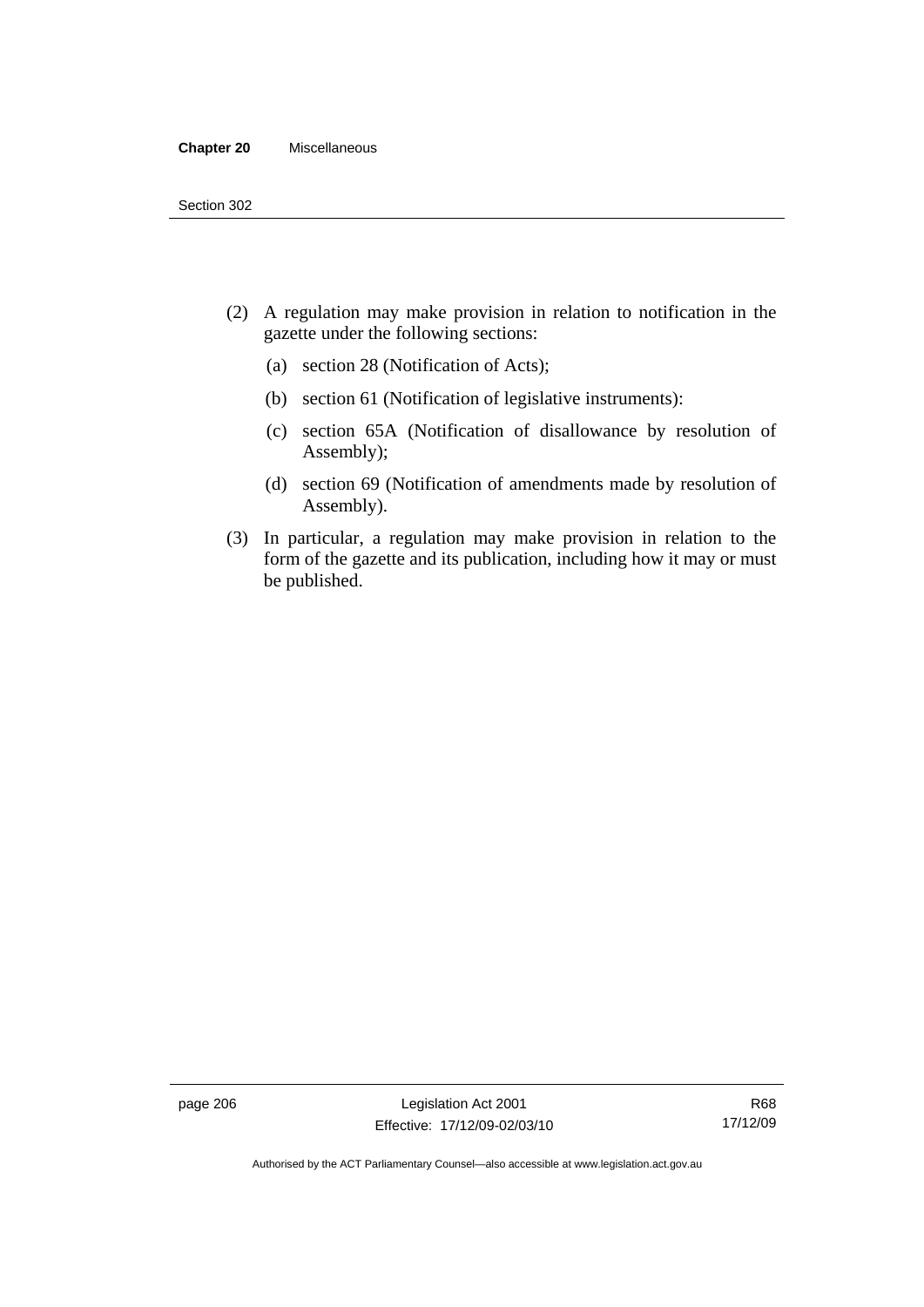# **Schedule 1 Acts included in sources of law in the ACT**

(see s 17)

# **U** Part 1.1 Former NSW and UK Acts in force **before establishment of Territory**

| column 1       | column 2                          | column 3               |
|----------------|-----------------------------------|------------------------|
| item           | name of Act                       | number or date of      |
|                |                                   | assent and original    |
|                |                                   | jurisdiction           |
| $\mathbf{1}$   | Magna Carta                       | (1297) 25 Edw 1 c 29   |
|                |                                   | (UK)                   |
| $\overline{2}$ | Criminal and Civil Justice Act    | 25 Edw 3 St 5 c 4 (UK) |
|                | 1351                              |                        |
| 3              | Due Process of Law Act 1354       | 28 Edw 3 c 3 (UK)      |
| 4              | Due Process of Law Act 1368       | 42 Edw 3 c 3 (UK)      |
| 5              | Free Access to Courts Act 1400    | 2 Hen 4 c 1 (UK)       |
| 6              | Petition of Right 1627            | 3 Chas 1 c 1 (UK)      |
|                | Bill of Rights 1688               | 1 Will and Mary sess 2 |
|                |                                   | $c$ 2 (UK)             |
| 8              | Act of Settlement 1700            | 12 and 13 Will 3 c 2   |
|                |                                   | (UK)                   |
| 9              | Royal Marriages Act 1772          | 12 Geo 3 c 11 (UK)     |
| 10             | <b>Contractors Debts Act 1897</b> | 1897 No 29 (NSW)       |
| 11             | Crimes Act 1900                   | 1900 No 40 (NSW)       |
| 12             | Truck Act 1900                    | 1900 No 55 (NSW)       |
| 13             | Games, Wagers and Betting         | 1902 No 18 (NSW)       |
|                | Houses Act 1901                   |                        |
| 14             | Pawnbrokers Act 1902              | 1902 No 66 (NSW)       |
| 15             | Public Roads Act 1902             | 1902 No 95 (NSW)       |
|                |                                   |                        |

| R68      | Legislation Act 2001         | page 207 |
|----------|------------------------------|----------|
| 17/12/09 | Effective: 17/12/09-02/03/10 |          |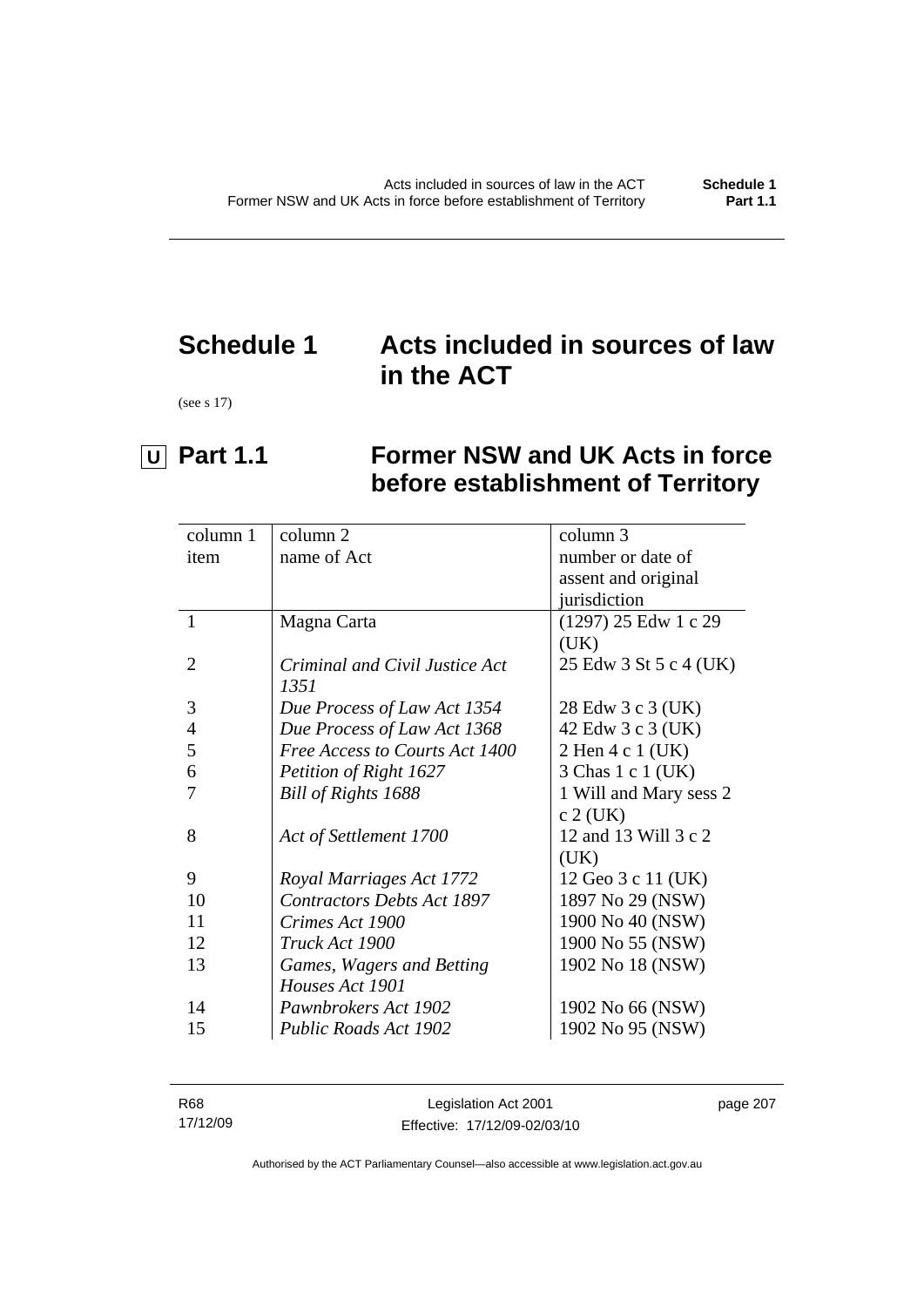| column 1 | column 2                         | column 3            |
|----------|----------------------------------|---------------------|
| item     | name of Act                      | number or date of   |
|          |                                  | assent and original |
|          |                                  | jurisdiction        |
| 16       | Anglican Church of Australia     | 24 December 1902    |
|          | <b>Constitutions Act 1902</b>    | (NSW)               |
| 17       | Fertilisers (Labelling and Sale) | 1904 No 33 (NSW)    |
|          | Act 1904                         |                     |
| 18       | Gaming and Betting Act 1906      | 1906 No 13 (NSW)    |
| 19       | Second-hand Dealers Act 1906     | 1906 No 30 (NSW)    |

page 208 Legislation Act 2001 Effective: 17/12/09-02/03/10

R68 17/12/09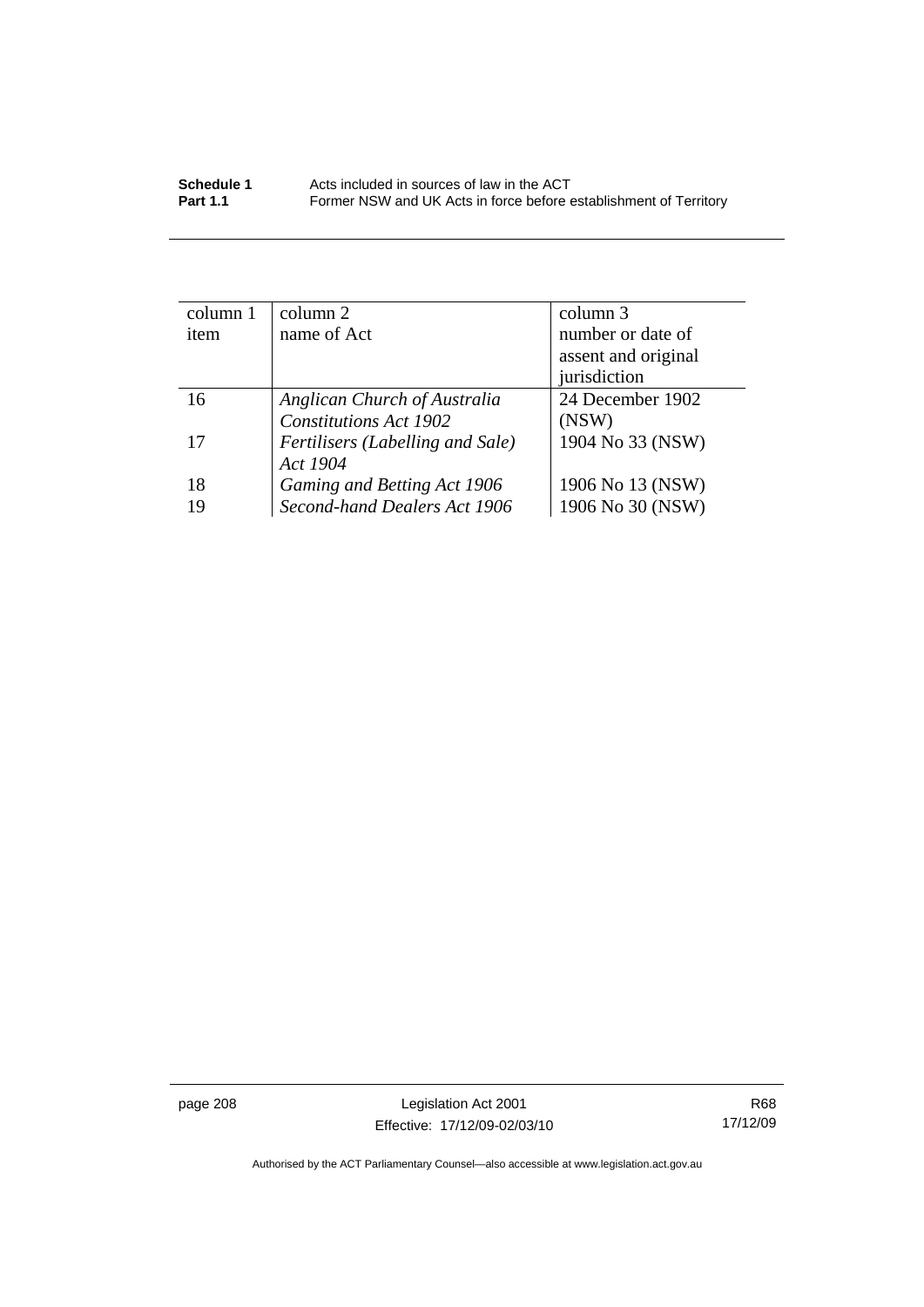# **Part 1.2 Former NSW Acts applied after establishment of Territory**

*Note to pt 1.2* 

The former NSW Acts mentioned in this part are in force in the ACT as Acts of the Legislative Assembly

| column 1 | column <sub>2</sub>                                            | column 3                                                       |
|----------|----------------------------------------------------------------|----------------------------------------------------------------|
| item     | name of NSW Act                                                | applying Territory Act                                         |
|          | Scaffolding and Lifts Act                                      | Scaffolding and Lifts Act                                      |
|          | 1912                                                           | 1957 (repealed)                                                |
|          | Anglican Church of Australia<br><b>Trust Property Act 1917</b> | Anglican Church of Australia<br><b>Trust Property Act 1928</b> |
|          | Trustee Act 1925                                               | <i>Trustee Act 1957</i> (repealed)                             |
| 4        | Anglican Church of Australia<br><b>Constitution Act 1961</b>   | Anglican Church of Australia<br><b>Trust Property Act 1928</b> |

| <b>Note</b> | The written law of the ACT also includes the following Acts that may<br>not be amended or repealed by the Assembly (see Self-Government Act,<br>$s\,34$ : |
|-------------|-----------------------------------------------------------------------------------------------------------------------------------------------------------|
|             | Life, Fire and Marine Insurance Act 1902 (NSW)                                                                                                            |
|             | Demise of the Crown Act 1760 (UK)                                                                                                                         |
|             | Naval Prize Act 1864 (UK)                                                                                                                                 |
|             | Naval Prize (Procedure) Act 1916 (UK)                                                                                                                     |
|             | <i>Prize Act (1939)</i> (UK)                                                                                                                              |
|             |                                                                                                                                                           |

 *Prize Courts Act 1894* (UK)

 *Prize Courts Act 1915* (UK)

 *Prize Courts (Procedure) Act 1914* (UK)

 *Territorial Waters Jurisdiction Act 1878* (UK).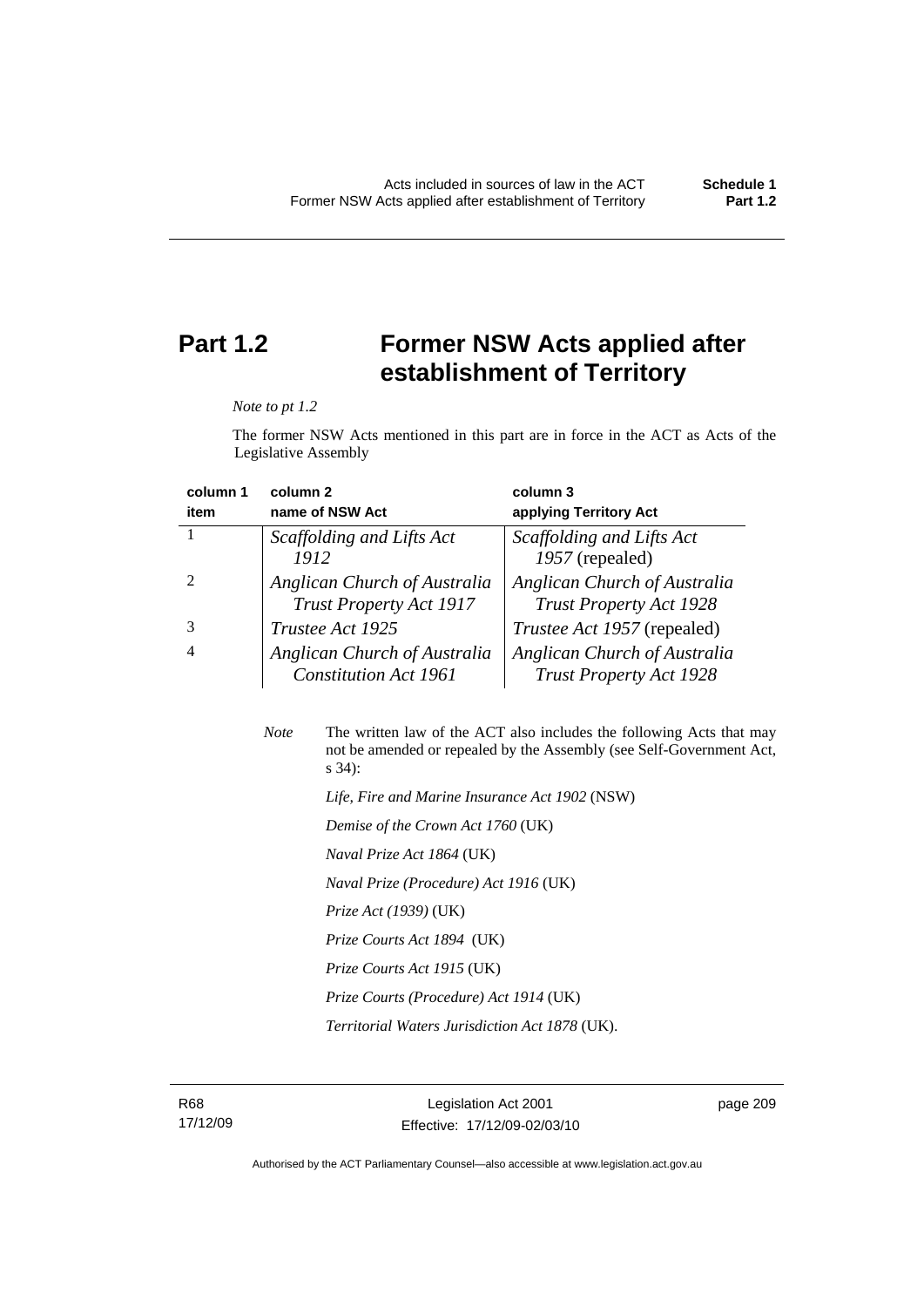# **Dictionary**

(see s 2)

# **Part 1 Meaning of commonly-used terms**

(see s 144)

### *Note for pt 1*

Terms that are defined only for this Act are set out in pt 2.

*ACAT* means the ACT Civil and Administrative Tribunal established under the *ACT Civil and Administrative Tribunal Act 2008*.

*Act*—see the following sections:

- (a) section 7 (Meaning of *Act* generally);
- (b) section 17 (References to Acts include references to former Cwlth enactments etc).
- *Note* See also s 102 (References to laws include references to laws as in force from time to time) and s 104 (References to laws include references to instruments under laws).

*ACT* means the Australian Capital Territory.

*ADI*—see the definition of *authorised deposit-taking institution*.

*administrative unit* means an administrative unit for the time being established under the *Public Sector Management Act 1994*, section 13 (1).

*adult* means an individual who is at least 18 years old.

*ambulance service* means the ACT Ambulance Service established under the *Emergencies Act 2004*.

R68 17/12/09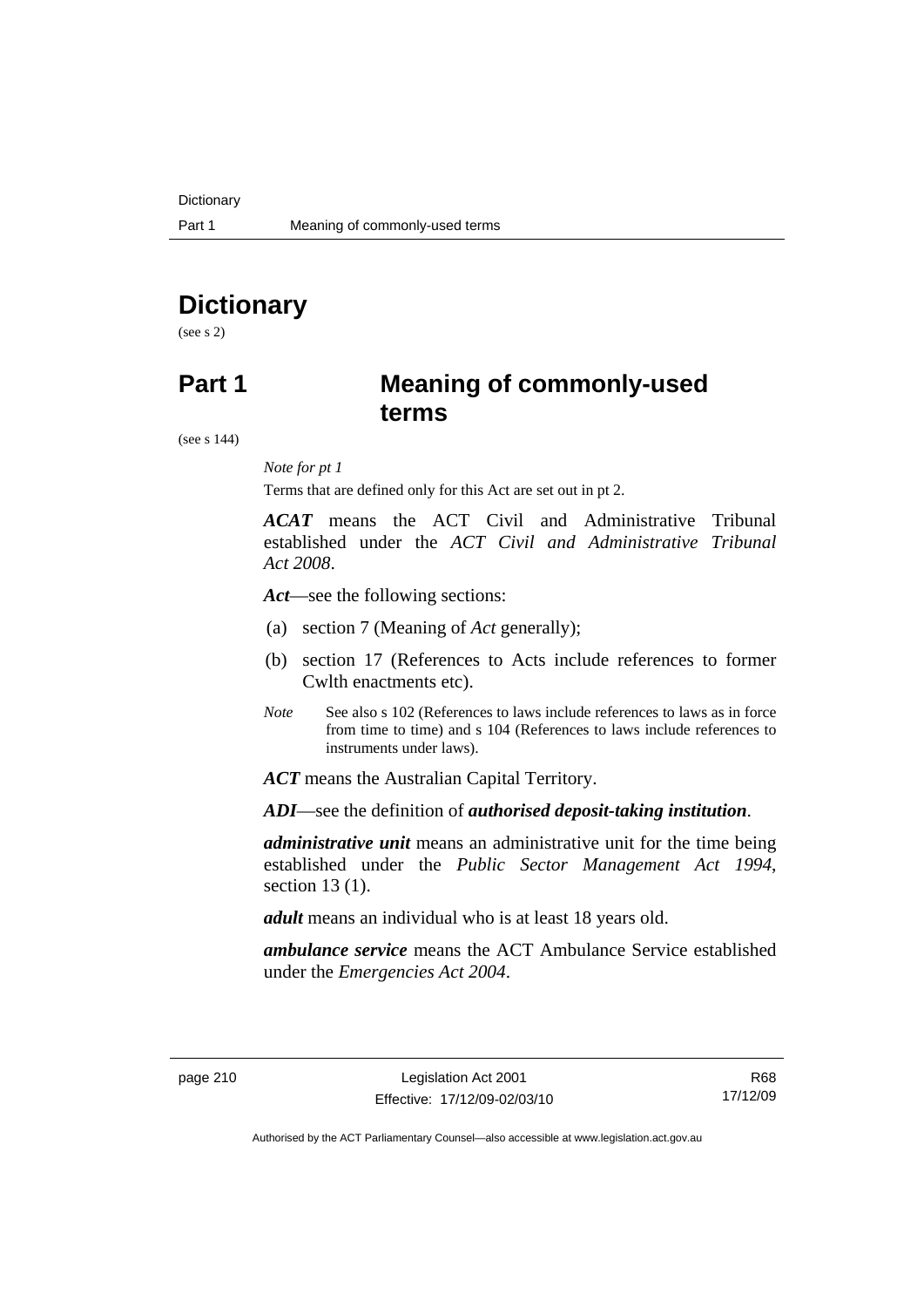*amend* includes—

- (a) for an Act or statutory instrument—omit, insert, substitute, renumber or relocate a provision of the Act or instrument; and
- (b) for an Act or statutory instrument (or a provision of it)—amend by implication; and
- (c) for a provision of an Act or statutory instrument—omit the provision (or a part of it), substitute another provision for the provision (or a part of it), renumber the provision (or a part of it) or relocate the provision (or a part of it); and
- (d) for any other instrument, a provision of an instrument or a decision—change or alter.

*appoint* includes reappoint.

*AS*—see section 164 (1) (References to Australian Standards etc).

*AS/NZS*—see section 164 (2) (References to Australian Standards etc).

*asset* includes property of any kind.

*Attorney-General* means the Minister designated Attorney-General by the Chief Minister, and includes a Minister authorised by the Chief Minister to act on behalf of the Attorney-General.

*auditor-general* means the Auditor-General for the Territory under the *Auditor-General Act 1996*.

*Australia* means the Commonwealth of Australia and, when used in a geographical sense, does not include an external territory.

*Australian driver licence* means an Australian driver licence under the *Road Transport (Driver Licensing) Act 1999*.

*Note Australian driver licence* is defined in that Act, dictionary to mean a driver licence of any kind issued under the law of the Commonwealth or a State or Territory. It includes a driver licence issued under ACT law (see also def *driver licence*).

R68 17/12/09 page 211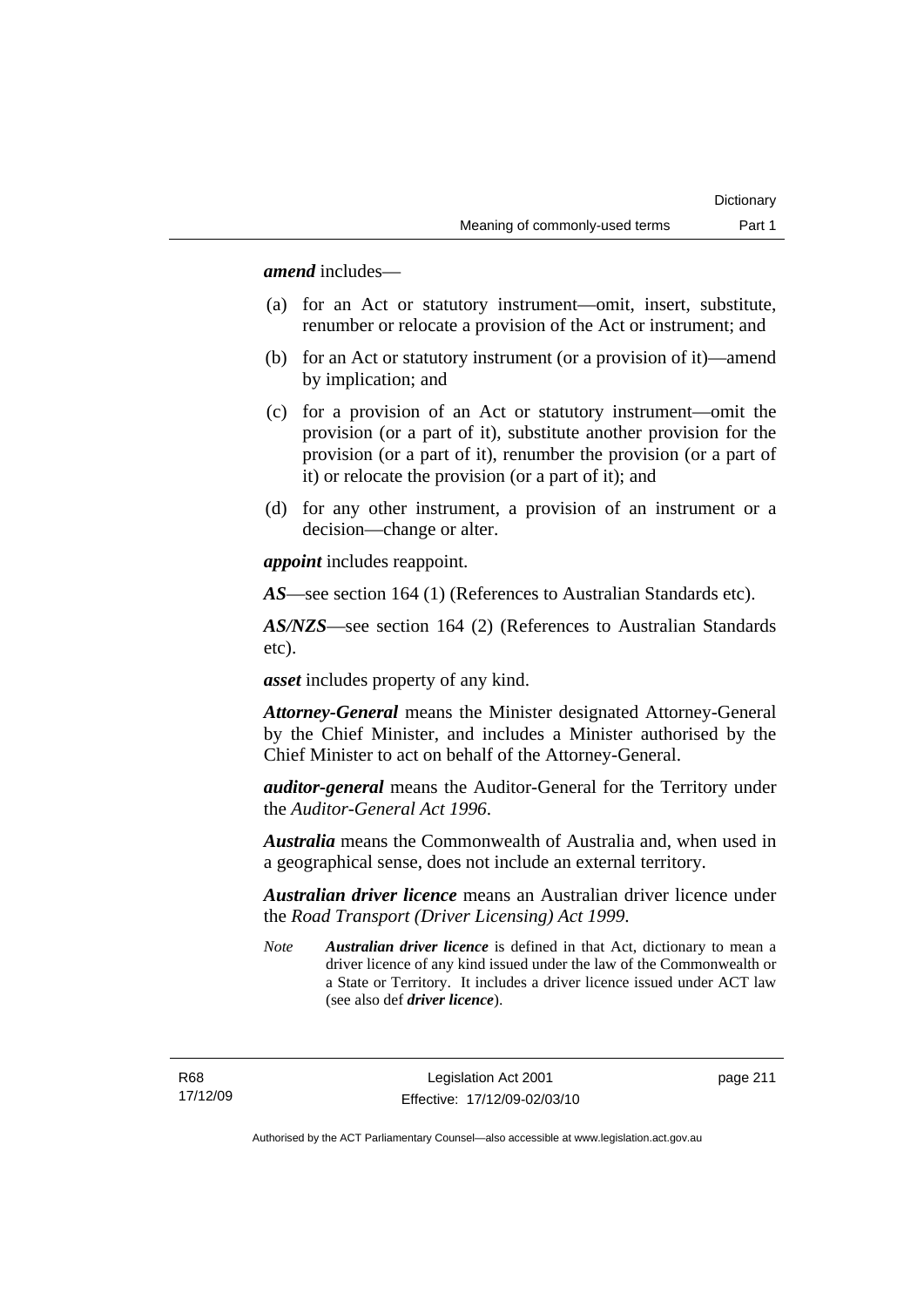*Australian/New Zealand Standard*—see section 164 (2) (References to Australian Standards etc).

*Australian Standard*—see section 164 (1) (References to Australian Standards etc).

*Australian statistician* means the Australian Statistician under the *Australian Bureau of Statistics Act 1975* (Cwlth).

*authorised deposit-taking institution* (or *ADI*) means an authorised deposit-taking institution under the *Banking Act 1959* (Cwlth).

*bank* means an authorised deposit-taking institution that is permitted under the *Banking Act 1959* (Cwlth) to assume or use—

- (a) the word 'bank', 'banker' or 'banking'; or
- (b) any other word (whether or not in English) similar in meaning to a word mentioned in paragraph (a).

*bankrupt or personally insolvent*—an individual is *bankrupt or personally insolvent* if the individual—

- (a) under the *Bankruptcy Act 1966* (Cwlth)—
	- (i) is bankrupt; or
	- (ii) is a party to a debt agreement as a debtor; or
	- (iii) is a party to a personal insolvency agreement as a debtor and the obligations created by the agreement remain undischarged; or
	- (iv) authorises a controlling trustee to control the individual's property, whether or not the individual has entered into a personal insolvency agreement as a debtor; or
- (b) has a status under a law of a foreign country substantially similar to an individual mentioned in paragraph (a); or
- (c) otherwise applies to take the benefit of any law for the relief of bankrupt or insolvent debtors.

R68 17/12/09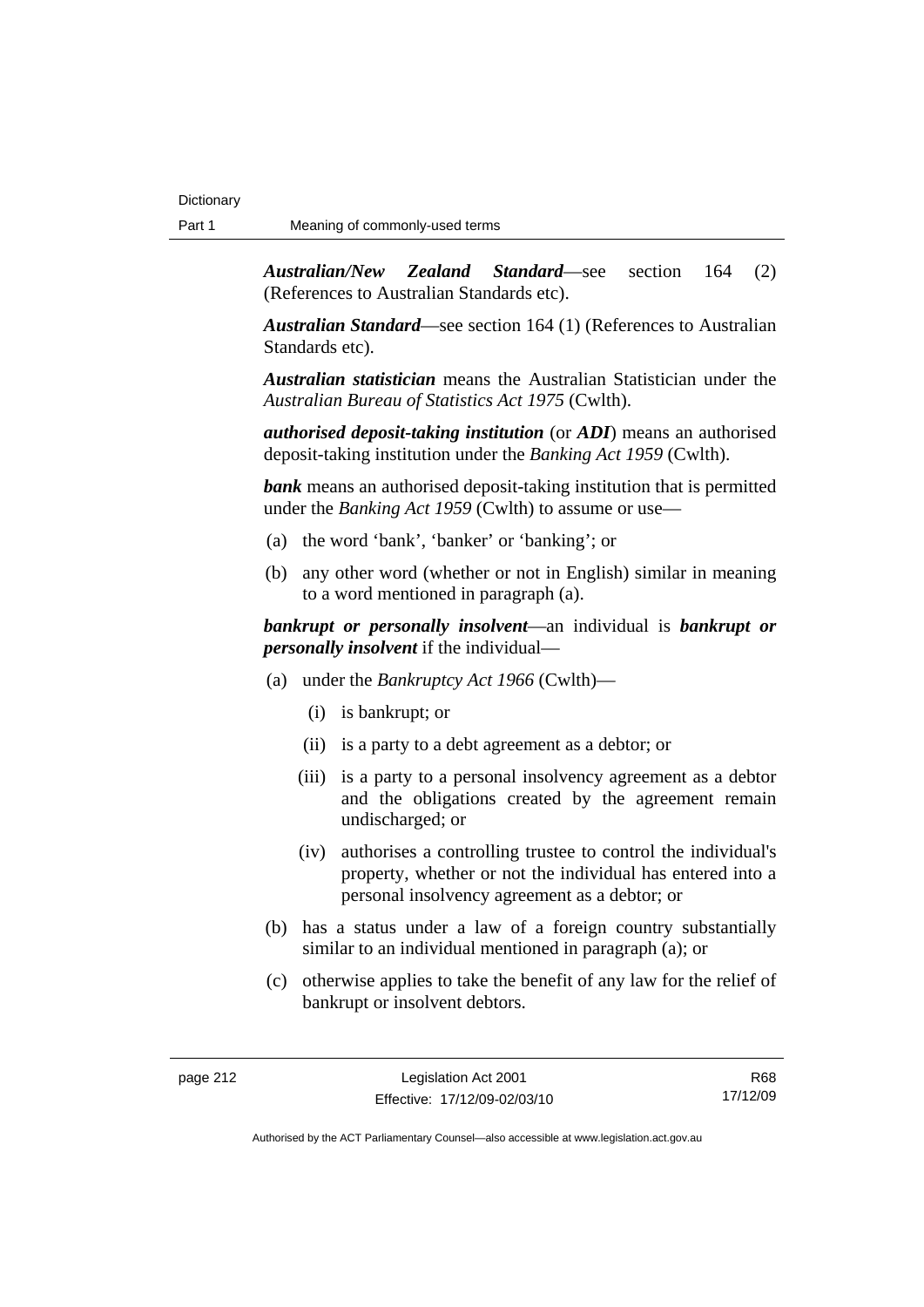*barrister* means a lawyer who practises as a barrister.

*body* includes any group of people joined together for a common purpose, whether or not incorporated.

#### **Examples**

- 1 a company
- 2 a statutory corporation, whether or not it has members
- 3 an association, club or society
- 4 a partnership
- 5 a joint venture
- 6 a corporation sole
- *Note* An example is part of the Act, is not exhaustive and may extend, but does not limit, the meaning of the provision in which it appears (see s 126 and s 132).

*breach* includes contravene.

*building code* means the building code under the *Building Act 2004*, section 136.

*Note* The building code is the Building Code of Australia, as amended from time to time by the Australian Building Codes Board and the Australian Capital Territory Appendix to the Building Code of Australia.

*building society* means an authorised deposit-taking institution that is permitted under the *Banking Act 1959* (Cwlth) to assume or use—

- (a) the term 'building society'; or
- (b) any other term (whether or not in English) similar in meaning.

*business day* means a day that is not—

- (a) a Saturday or Sunday; or
- (b) a public holiday or bank holiday in the ACT under the *Holidays Act 1958*.

*by* regulation includes under a regulation.

*Note* See also def *under*, in relation to an Act or statutory instrument.

page 213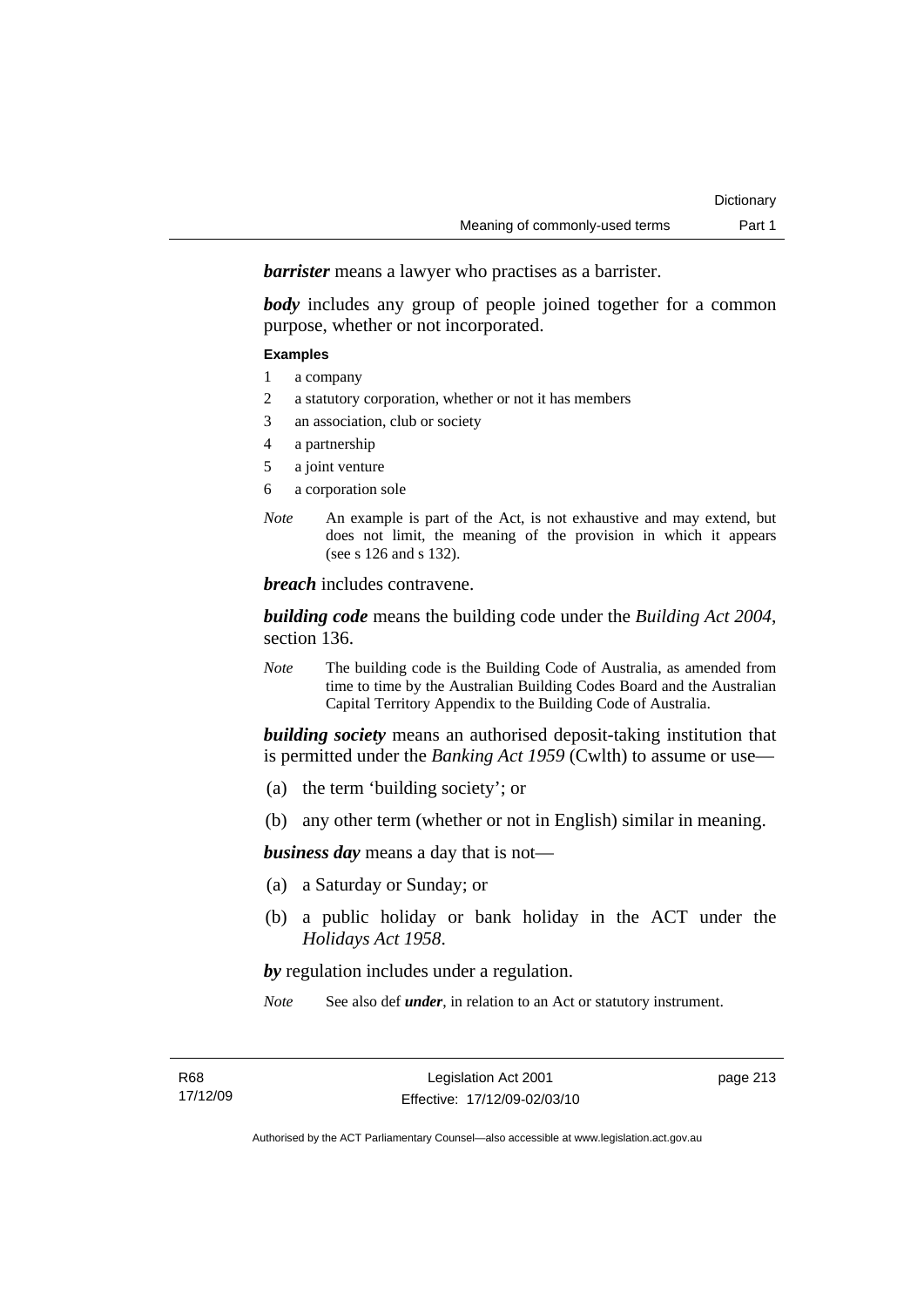*by-law*, in relation to an Act, means a by-law made or in force under the Act.

*calendar month* means a period beginning at the start of any day of a named month and ending—

- (a) at the end of the day before the corresponding day of the next named month; or
- (b) if there is no such corresponding day—at the end of the last day of the next named month.

#### **Examples**

- 1 The period beginning at the start of 5 July 2000 and ending at midnight on 4 August 2000 is a calendar month.
- 2 The period beginning at the start of 30 January 2001 and ending at midnight on 28 February 2001 is a calendar month. The calendar month ends on the last day of February because in that year February does not have a day corresponding to 29 January (because 2001 is not a leap year). If the period began at the start of 30 January 2004 (ie a leap year), the calendar month would end at midnight on 29 February 2004.
- *Note* An example is part of the Act, is not exhaustive and may extend, but does not limit, the meaning of the provision in which it appears (see s 126 and s 132).

*calendar year* means a period of 12 months beginning on 1 January.

*change* includes change by alteration, omission, substitution or addition.

*chief executive*—see section 163.

*chief health officer* means the Chief Health Officer under the *Public Health Act 1997*.

*Chief Justice* means the Chief Justice of the Supreme Court.

*Chief Magistrate* means the Chief Magistrate of the Magistrates Court.

*Chief Minister* means the Chief Minister for the Territory.

*Note* The Chief Minister is elected under the Self-Government Act, s 40.

R68 17/12/09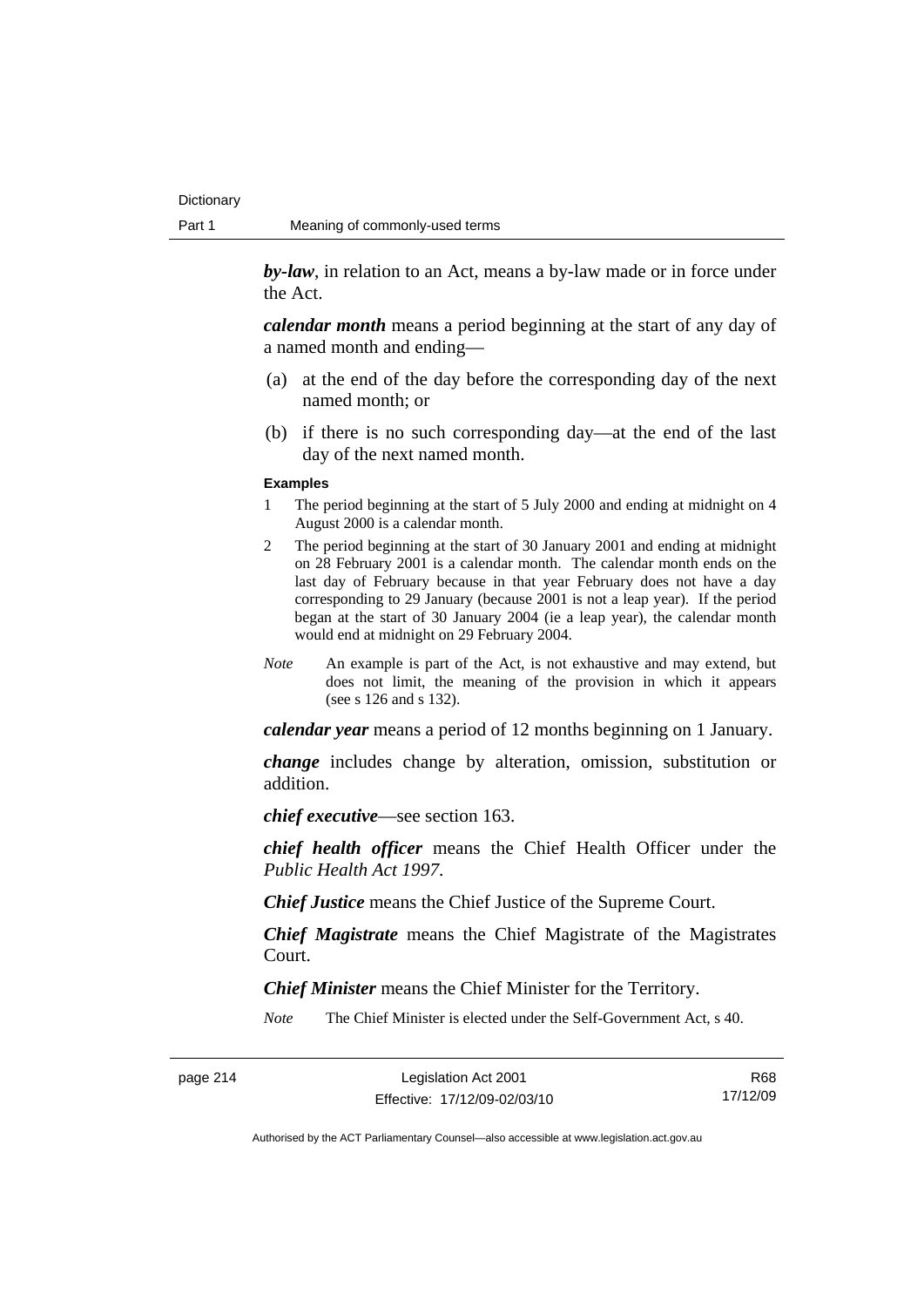*chief officer (ambulance service)* means the chief officer (ambulance service) under the *Emergencies Act 2004*.

*chief officer (fire brigade)* means the chief officer (fire brigade) under the *Emergencies Act 2004*.

*chief officer (rural fire service)* means the chief officer (rural fire service) under the *Emergencies Act 2004*.

*chief officer (SES)* means the chief officer (SES) under the *Emergencies Act 2004*.

*chief planning executive* means the Chief Planning Executive under the *Planning and Development Act 2007*.

*chief police officer* means the police officer responsible to the commissioner of police for the day-to-day administration and control of police services in the ACT.

*chief solicitor* means the chief solicitor under the *Government Solicitor Act 1989*.

*chief surveyor* means the Chief Surveyor under the *Surveyors Act 2007*.

*child*, if age rather than descendancy is relevant, means an individual who is under 18 years old.

*children and young people commissioner* means the Children and Young People Commissioner under the *Human Rights Commission Act 2005*.

*Childrens Court* means the Childrens Court under the *Magistrates Court Act 1930*, section 287.

*city area* means the area that was *the City Area* under the *City Area Leases Act 1936* (repealed).

*Note* See s 103 for the meaning of references to repealed laws.

*civil partner*—a person who is in a civil partnership with someone else is the *civil partner* of the other person.

page 215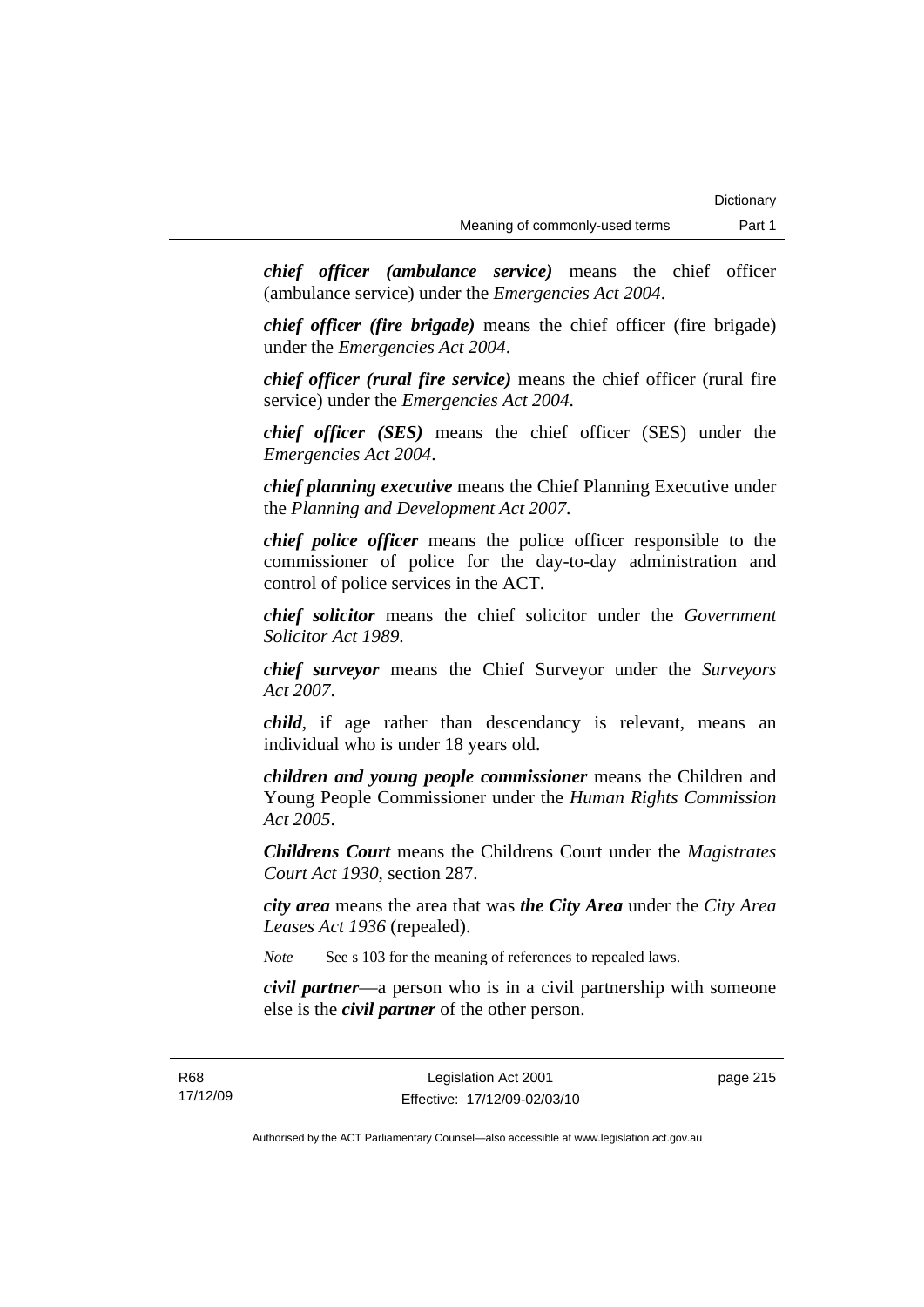*civil partnership* means a civil partnership under the *Civil Partnerships Act 2008*.

*clerk*, in relation to the Legislative Assembly, means the Clerk of the Legislative Assembly.

*Note* The office of Clerk is established under the *Public Sector Management Act 1994*.

*commencement*, of an Act or statutory instrument—see section 80.

*commencement notice*—see section 11.

*commissioner for fair trading* means the Commissioner for Fair Trading of the Australian Capital Territory under the *Fair Trading (Consumer Affairs) Act 1973*.

*commissioner for public administration* means the Commissioner for Public Administration under *the Public Sector Management Act 1994*.

*commissioner for revenue* means the Commissioner for Australian Capital Territory Revenue under the *Taxation Administration Act 1999*.

*commissioner for the environment* means the Commissioner for the Environment under the *Commissioner for the Environment Act 1993.* 

*commissioner of police* means the Commissioner of Police of the Australian Federal Police.

*commit*, a person for trial, means—

- (a) to order that the person be remanded in custody until tried by the Supreme Court; or
- (b) to grant bail to the person to appear and be tried by the Supreme Court.

*Commonwealth* means the Commonwealth of Australia and, when used in a geographical sense, does not include an external territory.

R68 17/12/09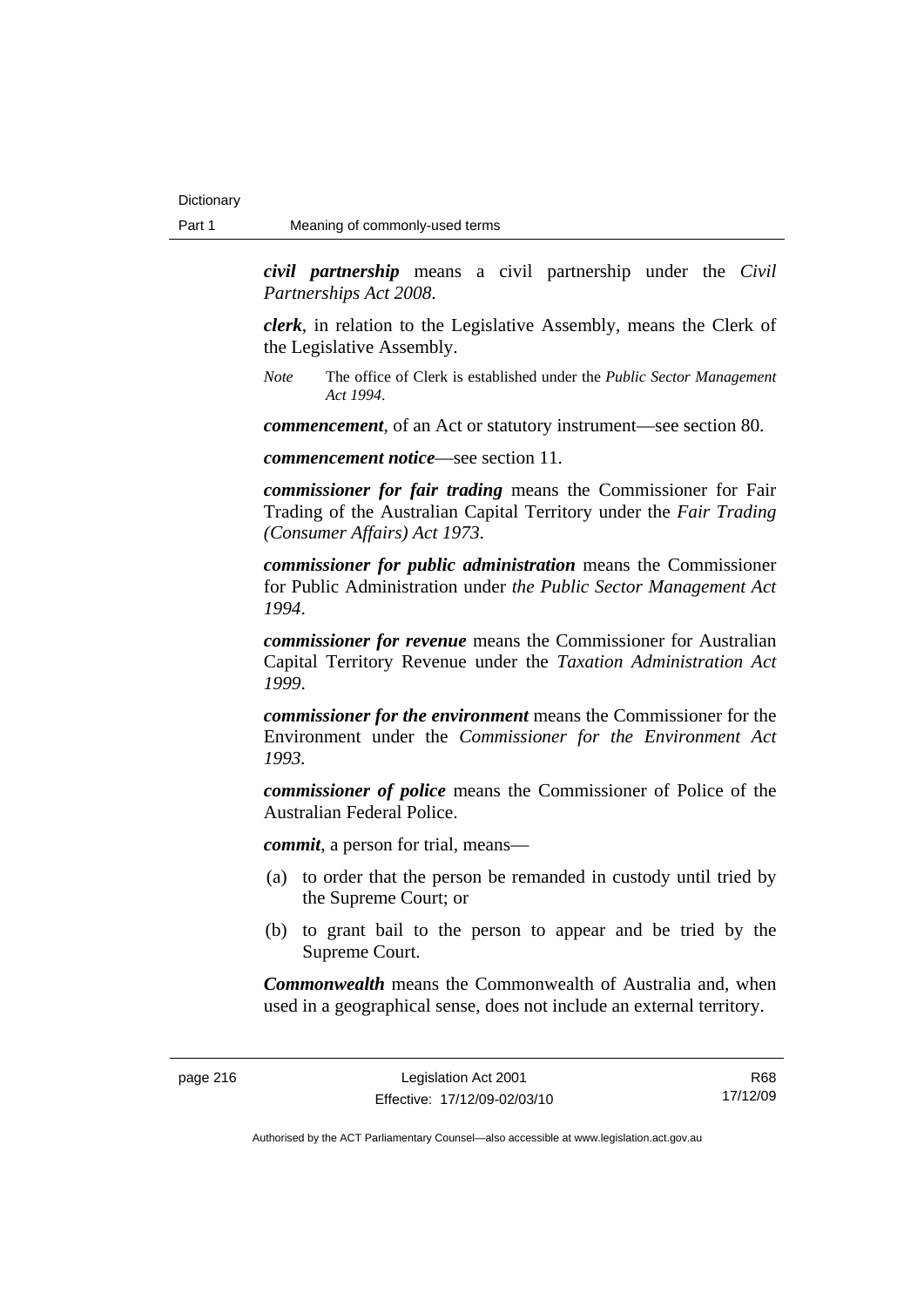*Commonwealth country* means a country that forms part of the Commonwealth of Nations, and includes a territory for the international relations of which a Commonwealth country is responsible.

*Commonwealth DPP* means the Director of Public Prosecutions under the *Director of Public Prosecutions Act 1983* (Cwlth).

*Commonwealth gazette* means the *Commonwealth of Australia Gazette* or the *Australian Government Gazette*.

*Note* The *Australian Government Gazette* was published from 1 July 1973 to 30 June 1976.

*confer*, in relation to a function, includes impose.

*conservator of flora and fauna* means the Conservator of Flora and Fauna under the *Nature Conservation Act 1980*.

*construction occupations registrar* means the Australian Capital Territory Construction Occupations Registrar under the *Construction Occupations (Licensing) Act 2004*.

*Consumer Credit (Australian Capital Territory) Code* means the provisions applying because of the *Consumer Credit Act 1995*, section 4.

*Consumer Credit (Australian Capital Territory) Regulations* means the provisions applying because of the *Consumer Credit Act 1995*, section 5.

*contravene* includes fail to comply with.

*converted ordinance* means an enactment that was an ordinance immediately before self-government day.

*Coroner's Court* means the Coroner's Court under the *Coroners Act 1997*.

*corporation* includes a body politic or corporate.

*Corporations Act* means the *Corporations Act 2001* (Cwlth).

R68 17/12/09

Legislation Act 2001 Effective: 17/12/09-02/03/10 page 217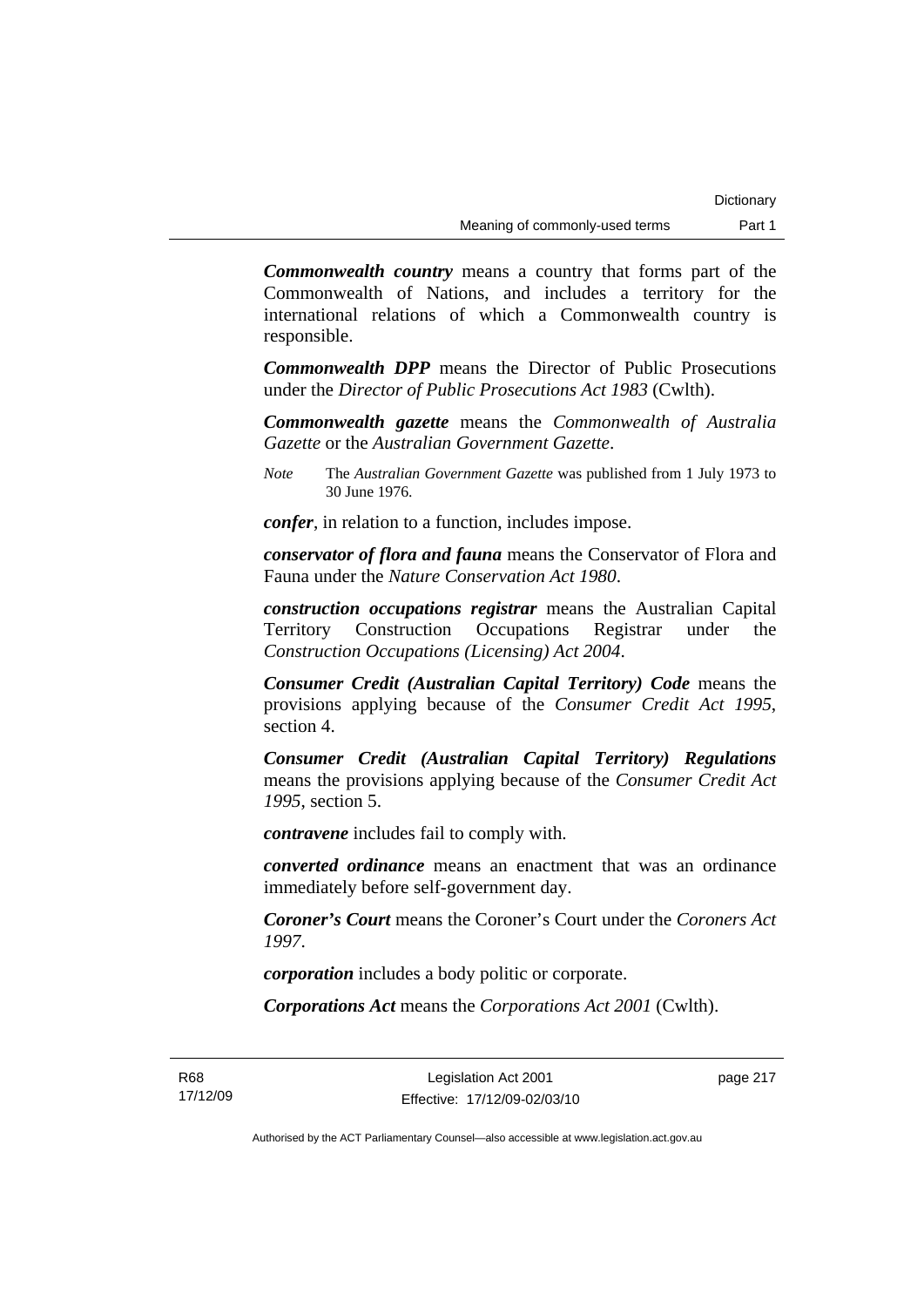*correctional centre* means a correctional centre under the *Corrections Management Act 2007*.

*corrections officer* means a corrections officer under the *Corrections Management Act 2007*.

*Court of Appeal* means the Court of Appeal constituted under the *Supreme Court Act 1933*.

*court of summary jurisdiction* means the Magistrates Court.

*credit union* means an authorised deposit-taking institution that is permitted under the *Banking Act 1959* (Cwlth) to assume or use—

- (a) the term 'credit union'; or
- (b) any other term (whether or not in English) similar in meaning.

*Criminal Code* means the *Criminal Code 2002*.

*daily newspaper* means a daily newspaper circulating generally in the ACT.

*daylight* means the period in a day from sunrise to sunset.

*definition*—see section 130.

*dental prosthetist* means a person registered as a dental prosthetist under the *Health Professionals Act 2004*.

*dental technician* means a person registered as a dental technician under the *Health Professionals Act 2004*.

*dentist***—**

- (a) means a person unconditionally registered as a dentist under the *Health Professionals Act 2004*; and
- (b) for an activity, includes a person conditionally registered as a dentist under the *Health Professionals Act 2004* to the extent that the person is allowed to do the activity under the person's conditional registration.

R68 17/12/09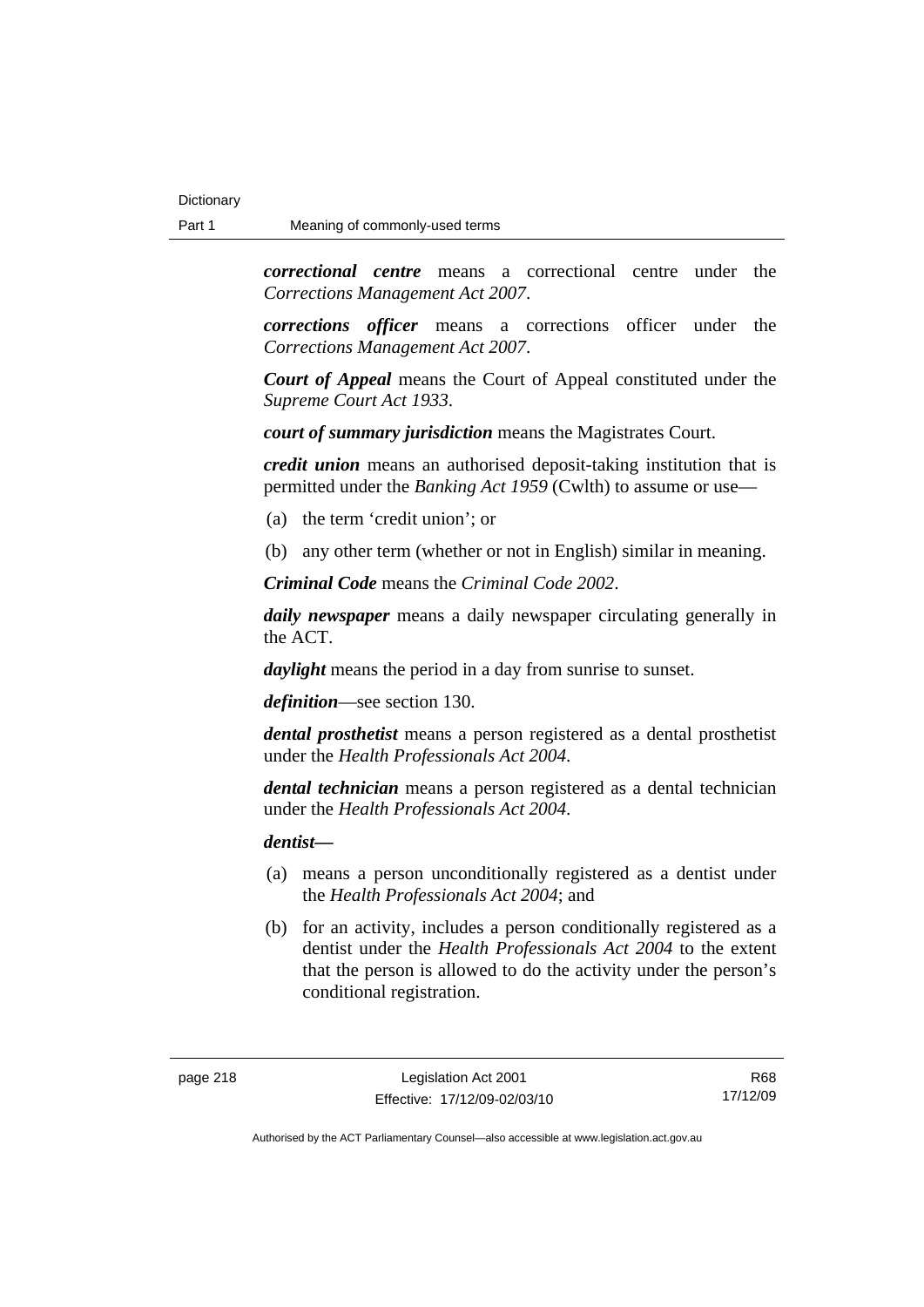*Deputy Speaker* means the Deputy Presiding Officer of the Legislative Assembly.

*Note* The Deputy Presiding Officer is elected under the Self-Government Act, s 21 (2).

*designation*, of a position under the *Public Sector Management Act 1994*, includes a designation given under that Act.

*detention place*—see the *Children and Young People Act 2008*, section 142.

*director of public prosecutions* **(**or *DPP***)** means the Director of Public Prosecutions under the *Director of Public Prosecutions Act 1990*.

*disability and community services commissioner* means the Disability and Community Services Commissioner under the *Human Rights Commission Act 2005*.

*disallowable instrument*—see section 9.

*discrimination commissioner* means the Discrimination Commissioner under the *Human Rights Commission Act 2005*.

*doctor*—

- (a) means a person unconditionally registered as a medical practitioner under the *Health Professionals Act 2004*; and
- (b) for an activity, includes a person conditionally registered as a medical practitioner under the *Health Professionals Act 2004*  to the extent that the person is allowed to do the activity under the person's conditional registration.

*document* means any record of information, and includes—

- (a) anything on which there is writing; or
- (b) anything on which there are figures, marks, numbers, perforations, symbols or anything else having a meaning for people qualified to interpret them; or

page 219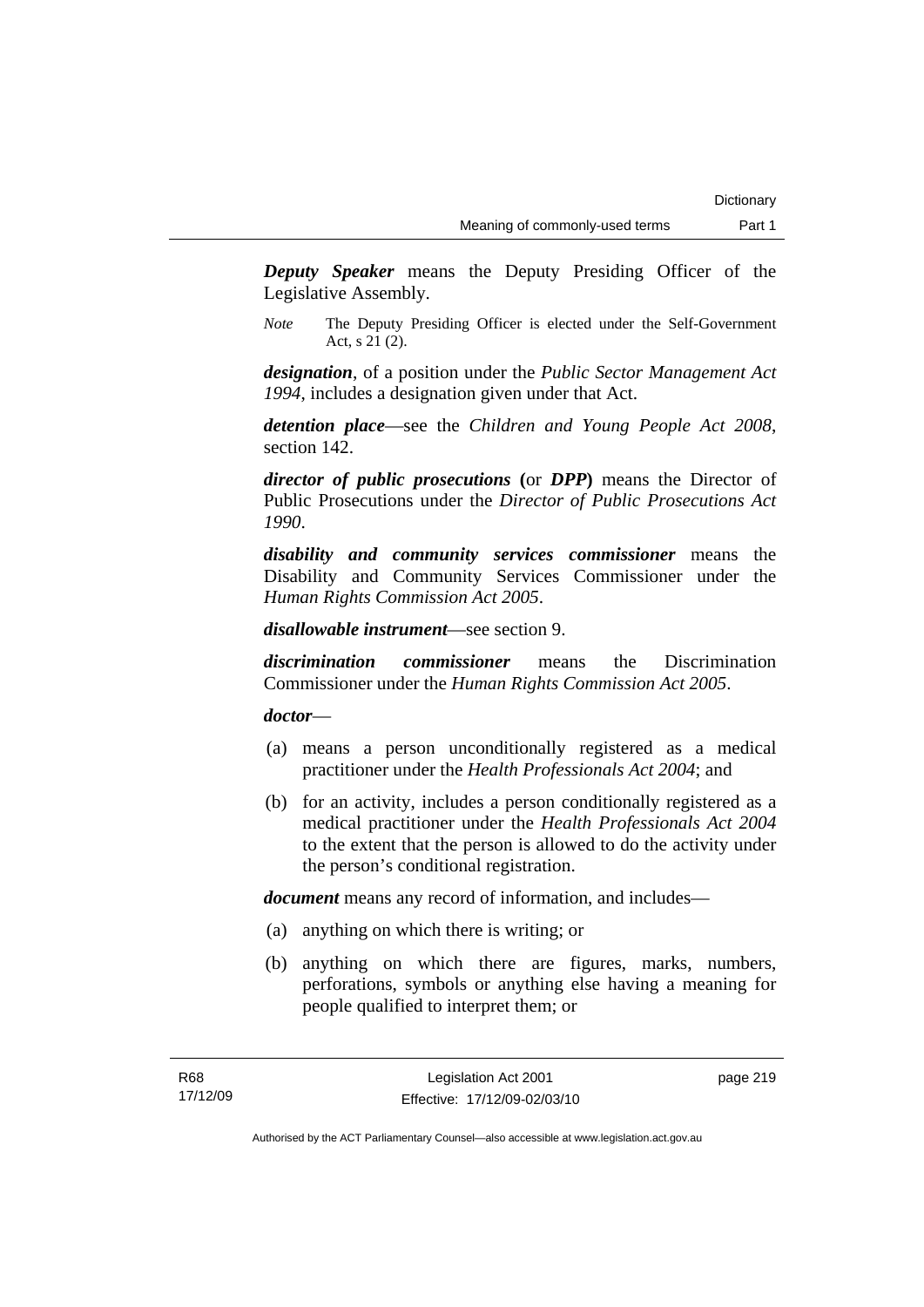- (c) anything from which images, sounds, messages or writings can be produced or reproduced, whether with or without the aid of anything else; or
- (d) a drawing, map, photograph or plan.

*domestic partner*—see section 169 (1).

*domestic partnership*—see section 169 (2).

*DPP*—see the definition of *director of public prosecutions*.

*driver licence* means a driver licence under the *Road Transport (Driver Licensing) Act 1999*.

*Note Driver licence* is defined in that Act, dictionary to mean a driver licence of any kind issued under that Act (see also def *Australian driver licence*).

*electoral commission* means the Australian Capital Territory Electoral Commission established under the *Electoral Act 1992*.

*electoral commissioner* means the Electoral Commissioner under the *Electoral Act 1992*.

*emergency service* means the ambulance service, the fire brigade, the rural fire service or the SES.

*emergency services commissioner* means the ACT Emergency Services Commissioner under the *Emergencies Act 2004*.

*enactment*, of an Act—see section 29 (References to *enactment* or *passing* of Acts).

## *enrolled nurse*—

- (a) means a person unconditionally enrolled as a nurse under the *Health Professionals Act 2004*; and
- (b) for an activity, includes a person conditionally enrolled as a nurse under the *Health Professionals Act 2004* to the extent that the person is allowed to do the activity under the person's conditional registration.

R68 17/12/09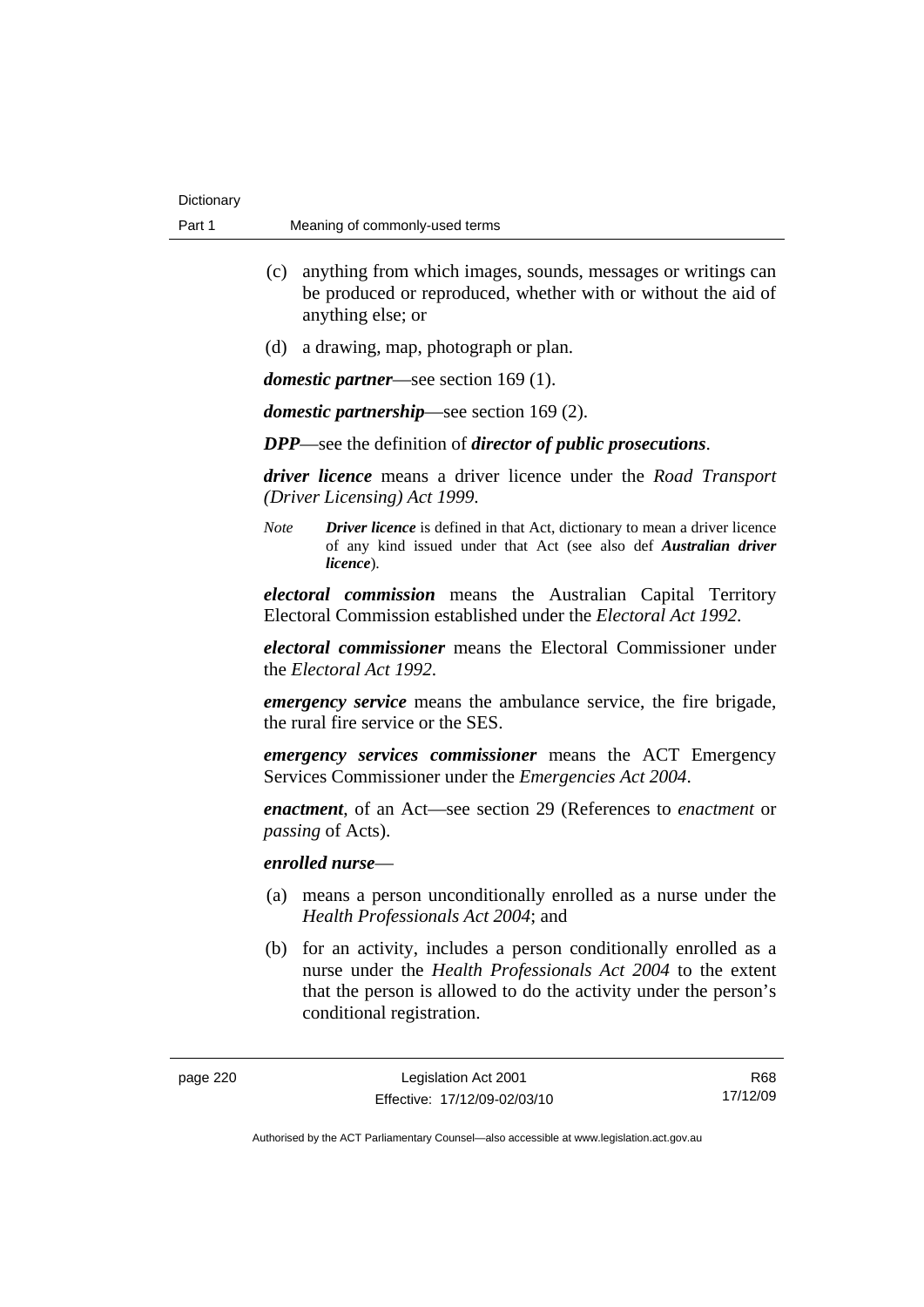*entity* includes an unincorporated body and a person (including a person occupying a position).

*environment protection authority* means the Environment Protection Authority established under the *Environment Protection Act 1997*.

*establish* includes constitute and continue in existence.

*estate* includes any charge, claim, demand, easement, encumbrance, lien, right and title, whether at law or in equity.

*Executive* means the Australian Capital Territory Executive.

*Note* The Executive is established by the Self-Government Act, s 36.

*exercise* a function includes perform the function.

*expire* includes lapse or otherwise cease to have effect.

*external territory* means a Commonwealth territory, other than an internal territory.

*fail* includes refuse.

*Federal Court* means the Federal Court of Australia.

*file* includes lodge.

*financial year* means a period of 12 months beginning on 1 July.

*fire brigade* means the ACT Fire Brigade established under the *Emergencies Act 2004*.

*for*, in relation to an Act or statutory instrument, includes for the purposes of the Act or statutory instrument.

*Note* Under s 7 (3) and s 13 (3) a reference to an Act or statutory instrument includes a reference to a provision of an Act or statutory instrument.

*foreign country* means a country (whether or not an independent sovereign country) outside Australia and the external territories, and includes a state, province or other part of such a country.

R68 17/12/09 page 221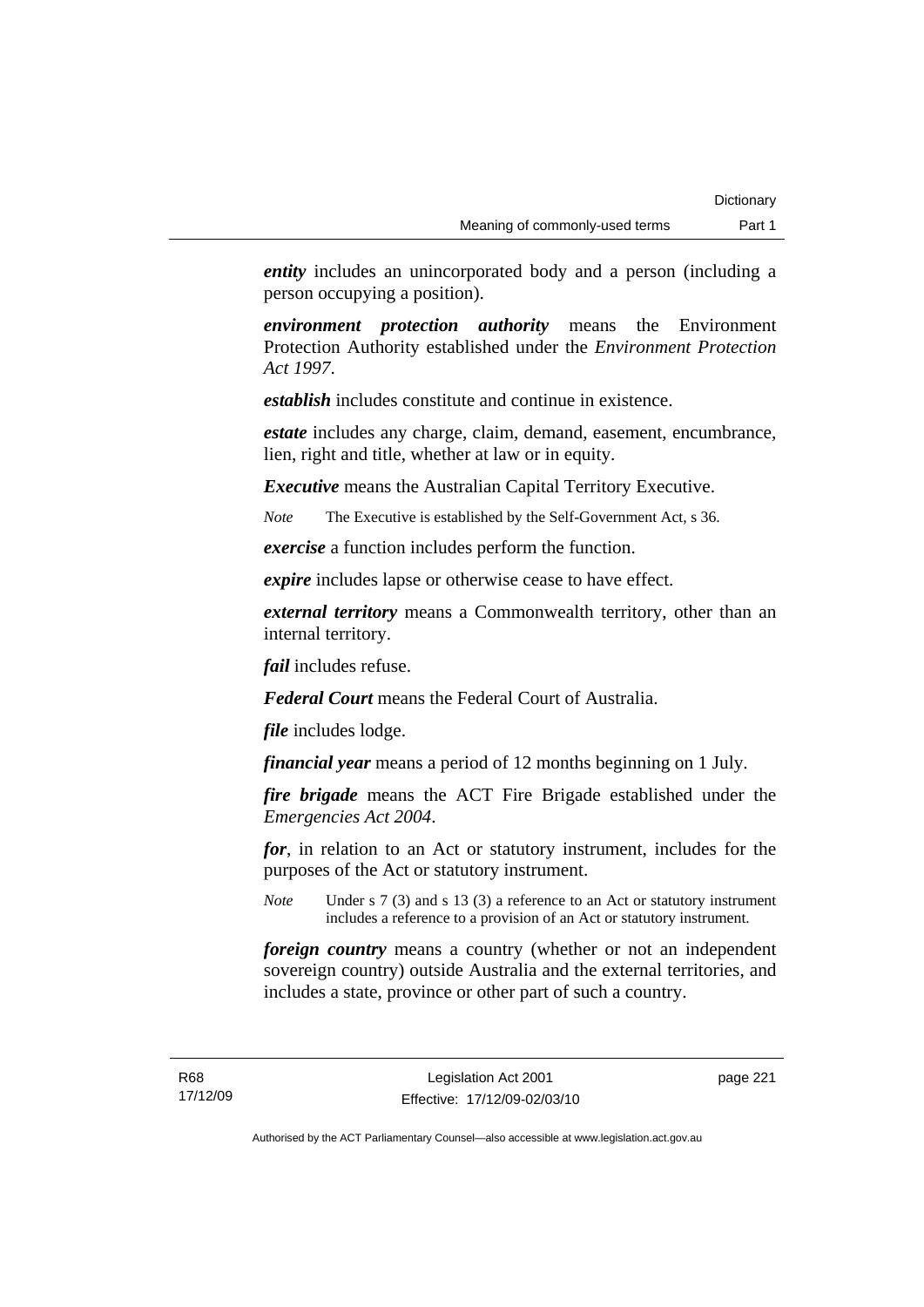*former NSW Act* means an Act corresponding to a NSW Act mentioned in schedule 1.

- *Note 1* The *Crimes Act 1900* is taken to have been enacted by the Legislative Assembly because of the *Crimes Legislation (Status and Citation) Act 1992*. The 1992 Act was repealed by the *Law Reform (Miscellaneous Provisions) Act 1999*, but its previous operation was saved (see s 5 (2)).
- *Note 2* The other former NSW Acts are taken to have been enacted by the Legislative Assembly because of the *Interpretation Act 1967*, s 65. Section 65 has expired, but its previous operation was saved (see s 65 (3)).

*former UK Act* means an Act corresponding to a UK Act mentioned in schedule 1.

*Note* Former UK Acts are also taken to have been enacted by the Legislative Assembly because of the *Interpretation Act 1967*, s 65. Section 65 has expired, but its previous operation was saved (see s 65 (3)).

*found guilty*, of an offence, includes—

- (a) having an order made for the offence under the *Crimes (Sentencing) Act 2005*, section 17 (Non-conviction orders general); and
- (b) having the offence taken into account under the *Crimes (Sentencing) Act 2005*, section 57 (Outstanding additional offences taken into account in sentencing).

*function* includes authority, duty and power.

*gambling and racing commission* means the Gambling and Racing Commission established under the *Gambling and Racing Control Act 1999*.

*gazette* means—

- (a) the Australian Capital Territory Gazette; or
- (b) for a notice or other information that must or may be notified or published in the gazette under the *Public Sector Management Act 1994*—an internet site approved by the commissioner for public administration.

| page 222 | Legislation Act 2001         | R68      |
|----------|------------------------------|----------|
|          | Effective: 17/12/09-02/03/10 | 17/12/09 |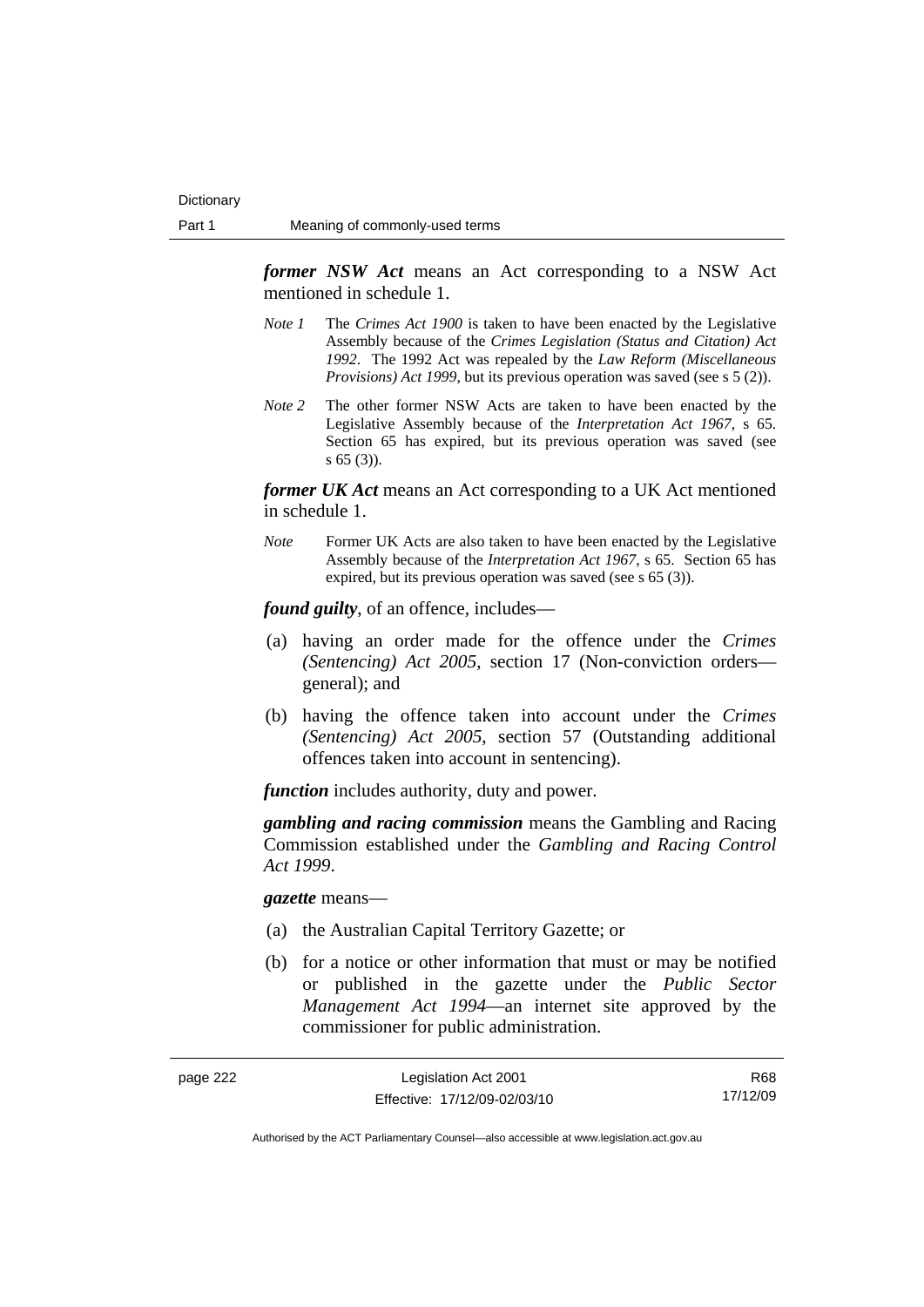*give*, in relation to a function, includes impose.

*government printer* includes anyone printing for or by the authority of the Executive.

*government solicitor* means the Government Solicitor under the *Government Solicitor Act 1989*.

*Governor* means—

- (a) for a State (other than the Northern Territory)—the Governor of the State, and includes a person administering the Government of the State; or
- (b) for the Northern Territory—the Administrator of the Northern Territory, and includes a person administering the Government of the Northern Territory.

*Governor-General* means the Governor-General of the Commonwealth, and includes a person administering the Government of the Commonwealth.

*GST*—see the *A New Tax System (Goods and Services Tax) Act 1999* (Cwlth), dictionary.

*health services commissioner* means the Health Services Commissioner under the *Human Rights Commission Act 2005*.

*heritage council* means the Australian Capital Territory Heritage Council under the *Heritage Act 2004*.

*heritage register* means the heritage register under the *Heritage Act 2004*.

*High Court* means the High Court of Australia.

*Note* The High Court is established by the Commonwealth Constitution, s 71 and provided for under the *High Court of Australia Act 1979* (Cwlth).

*home address*, for an individual, means the address of the place where the individual usually lives.

page 223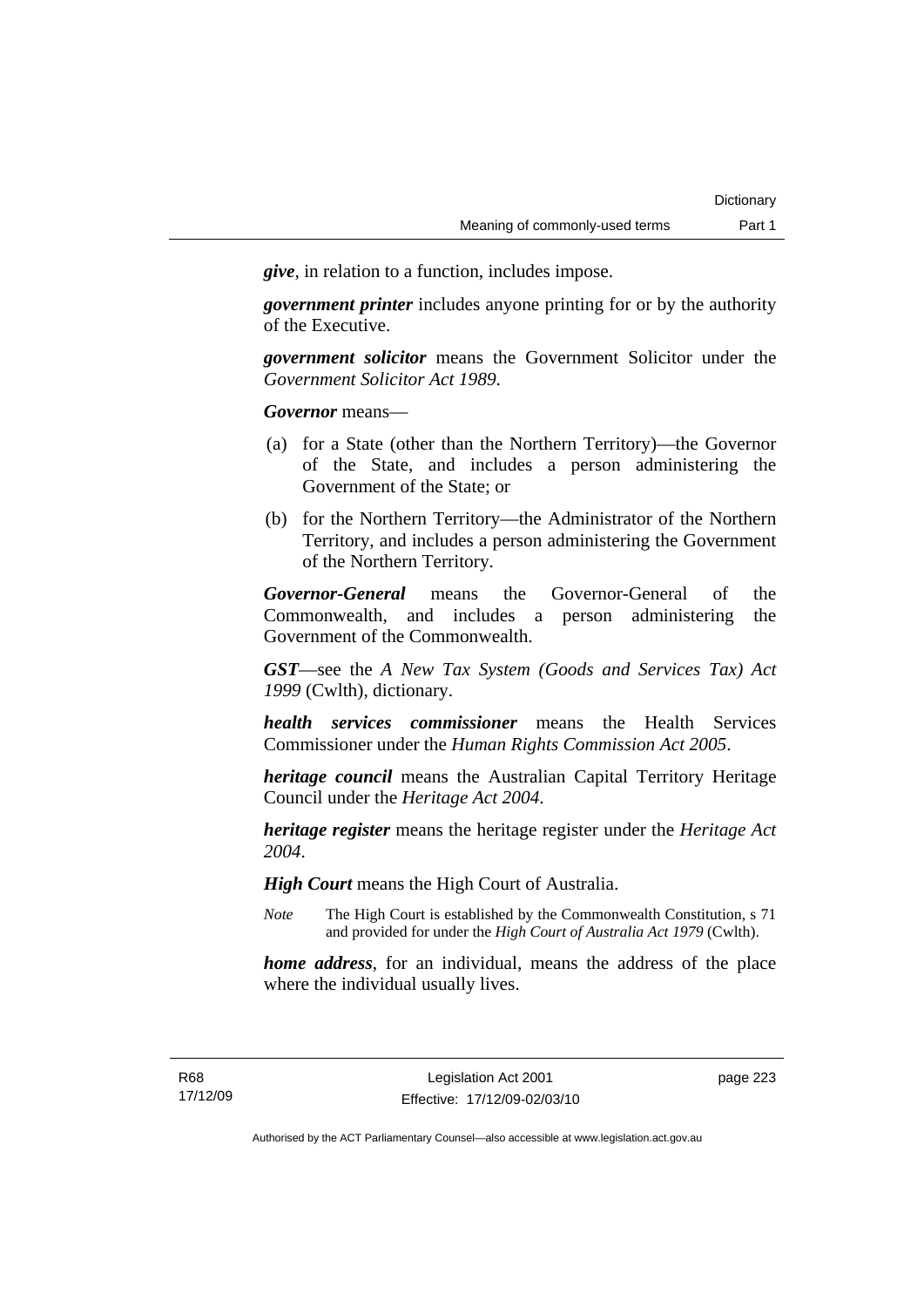*housing commissioner* means the Commissioner for Social Housing under the *Housing Assistance Act 2007*.

*human rights commission* means the Human Rights Commission established under the *Human Rights Commission Act 2005*.

*human rights commissioner* means the Human Rights Commissioner under the *Human Rights Commission Act 2005*.

*Imperial Act* means an Act of the United Kingdom Parliament.

*independent competition and regulatory commission* means the Independent Competition and Regulatory Commission for the Australian Capital Territory established under the *Independent Competition and Regulatory Commission Act 1997*.

*indictable offence*—see section 190.

*indictment* includes information.

*individual* means a natural person.

*infringement notice* includes an infringement notice under the *Magistrates Court Act 1930* or the *Road Transport (General) Act 1999*.

*in relation to* includes the following:

- (a) in respect of;
- (b) with respect to;
- (c) in connection with;
- (d) in regard to;
- (e) with reference to;
- (f) relating to;
- (g) for or with respect to.

*institute of technology* means the Canberra Institute of Technology under the *Canberra Institute of Technology Act 1987*.

page 224 Legislation Act 2001 Effective: 17/12/09-02/03/10

R68 17/12/09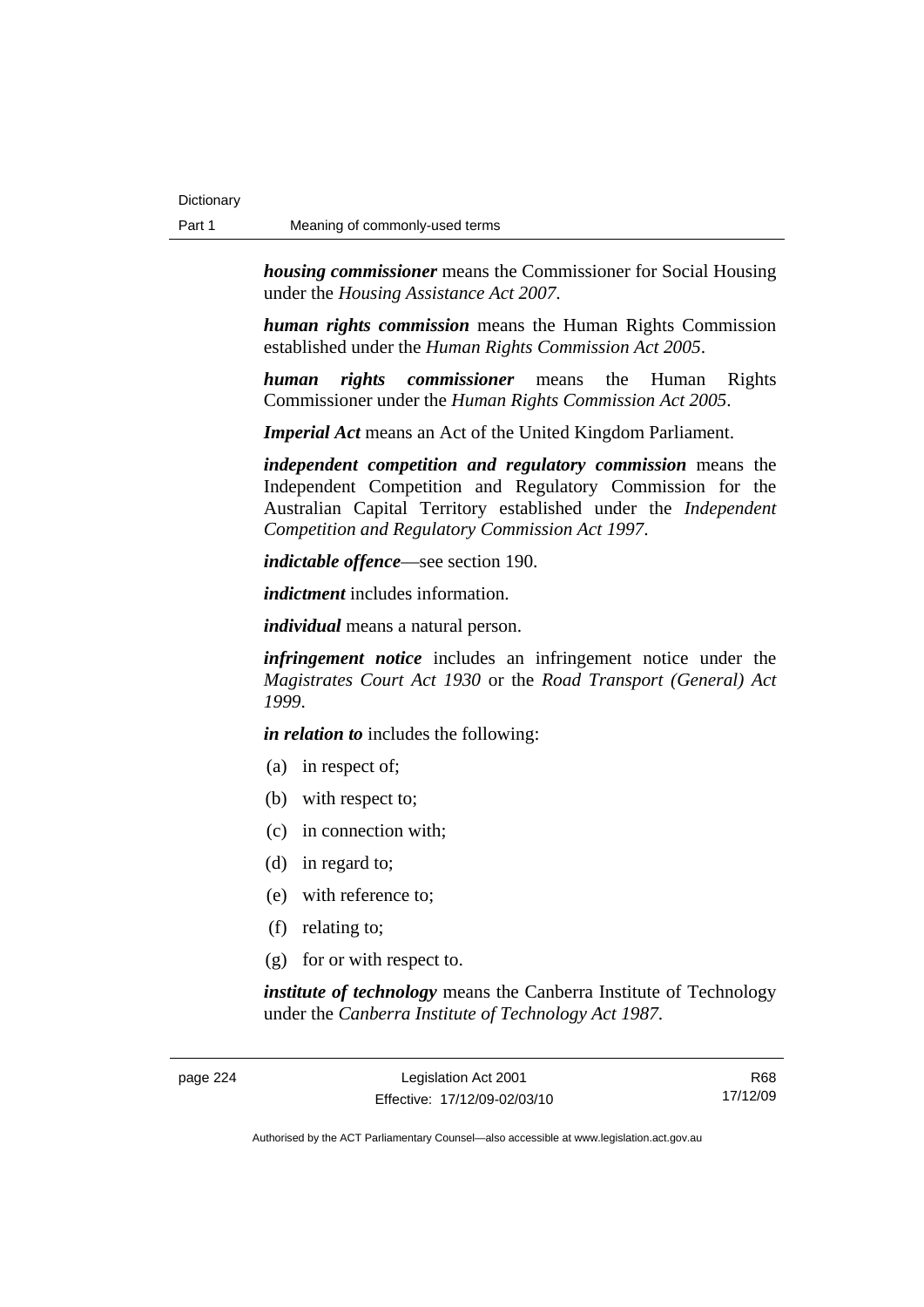*instrument*—see section 14.

*interest*, in relation to land or other property, means—

- (a) a legal or equitable estate in the land or other property; or
- (b) a right, power or privilege over, or in relation to, the land or other property.

*internal territory* means the Australian Capital Territory, the Jervis Bay Territory or the Northern Territory.

*intersex person*—see section 169B.

*Jervis Bay Territory* means the Territory accepted by the Commonwealth under the *Jervis Bay Territory Acceptance Act 1915* (Cwlth).

*Note* The Jervis Bay Territory is described in the agreement set out in that Act, sch.

*judge* means a resident judge, additional judge or acting judge under the *Supreme Court Act 1933*.

*Lake Burley Griffin* means Lake Burley Griffin as defined in the *Lakes Act 1976*.

*Lake Ginninderra* means Lake Ginninderra as defined in the *Lakes Act 1976*.

*land* includes messuages, tenements and hereditaments, corporeal or incorporeal, of any tenure or description, whatever the interest in the land.

*Note* A number of the terms mentioned in the definition of *land* have a technical meaning at law. A *messuage* is a house together with its gardens, orchards and outbuildings. The term *tenement* signifies land capable of being held in freehold. *Hereditament* refers to real property that can be inherited. Hereditaments may be *corporeal*, that is, tangible things such as lands and buildings, or *incorporeal*, that is, intangible rights attaching to land such as rents, easements, tithes and profits a prendre. (Profits a prendre are the right to take some product of, or part of the soil from, the land of someone else.)

page 225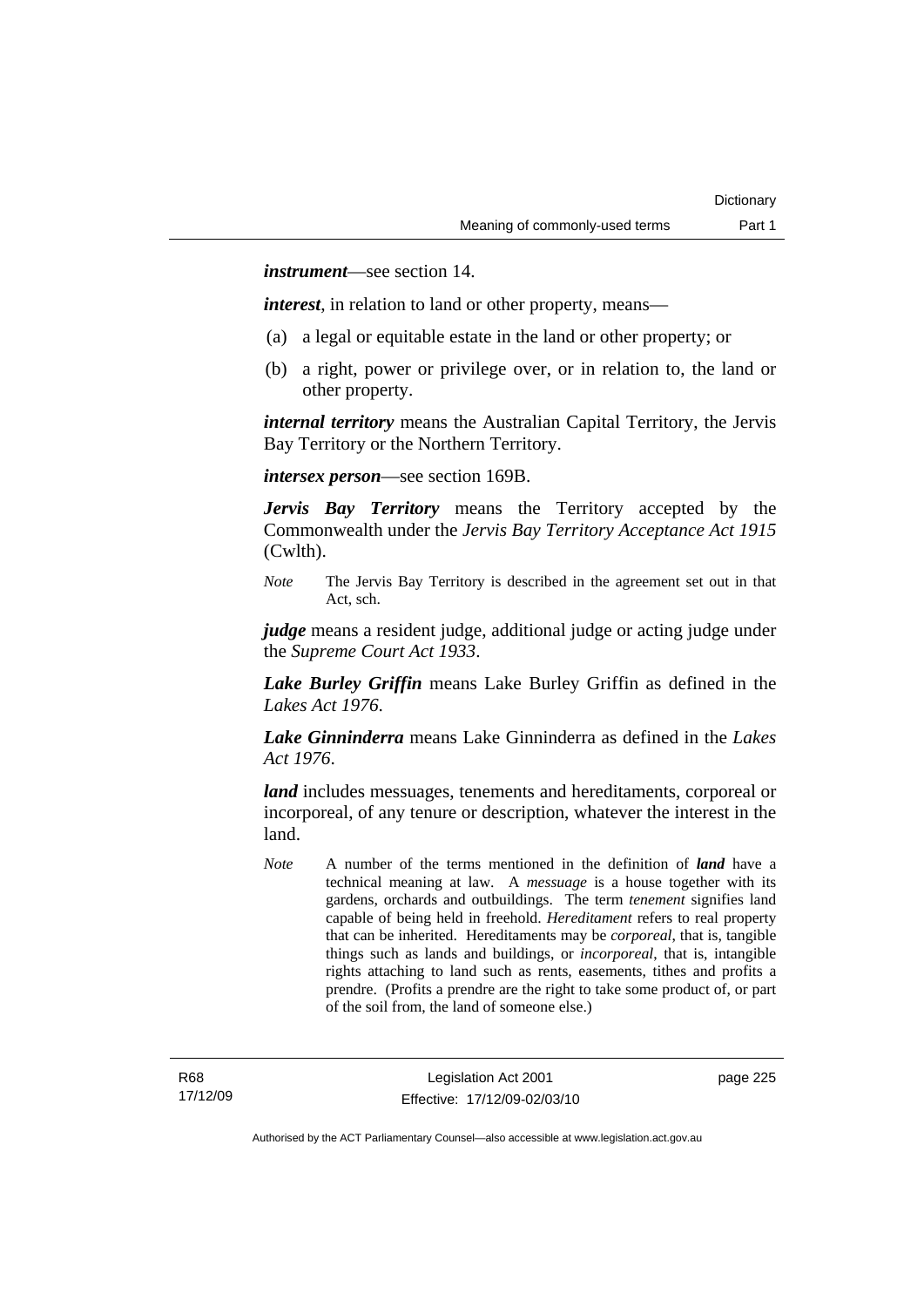*land development agency* means the Land Development Agency established under the *Planning and Development Act 2007*.

*law*, of the Territory, means—

- (a) an Act; or
- (b) a subordinate law; or
- (c) any other statutory instrument of a legislative nature; or
- (d) the common law.

*lawyer* means a legal practitioner.

*legal aid commission* means the Legal Aid Commission (A.C.T.) established under the *Legal Aid Act 1977*.

*legal practitioner* means a person who is admitted to the legal profession under the *Legal Profession Act 2006* or a law that is a corresponding law for that Act.

*Legislation Act* means the *Legislation Act 2001*.

*Legislative Assembly* means the Legislative Assembly for the Australian Capital Territory.

*Note* The Assembly is established by the Self-Government Act, s 8 (1).

*legislative instrument*—see section 12.

*liability* means any liability or obligation (whether liquidated or unliquidated, certain or contingent, or accrued or accruing).

*magistrate* means a Magistrate under the *Magistrates Court Act 1930*.

*Magistrates Court* means the Magistrates Court established under the *Magistrates Court Act 1930*.

*make* an instrument includes issue and grant the instrument.

*making*, of a statutory instrument, means the signing, sealing, approval or other endorsement of the instrument by the entity authorised or required to make it.

| page 226 | Legislation Act 2001         | R68      |
|----------|------------------------------|----------|
|          | Effective: 17/12/09-02/03/10 | 17/12/09 |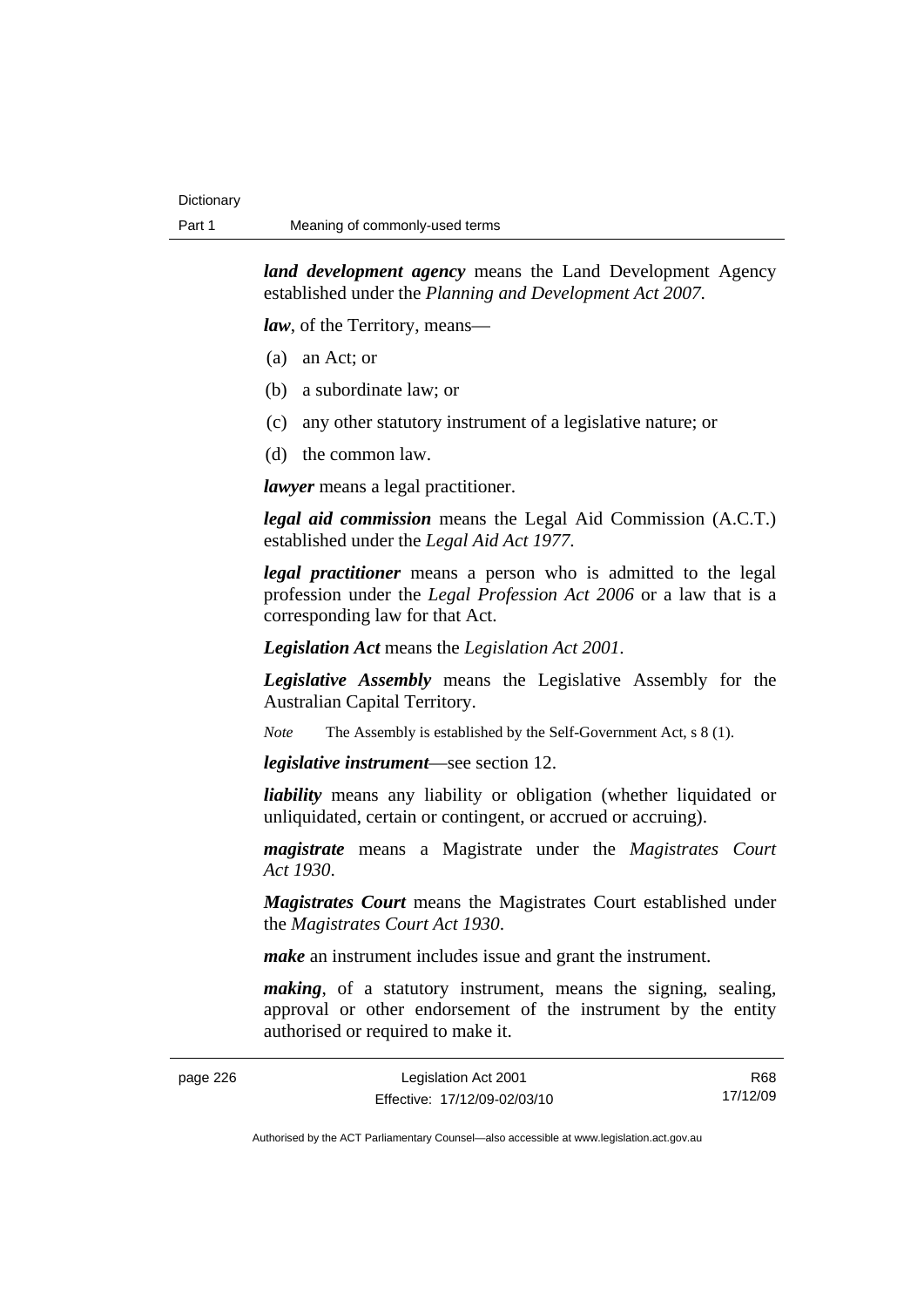*master*, in relation to the Supreme Court, means the Master of the Supreme Court.

*Note* The office of master is established under the *Supreme Court Act 1933*.

*may*—see section 146.

*medical practitioner* means a doctor.

*midnight*, in relation to a particular day, means the time when the day ends.

### *midwife*—

- (a) means a person unconditionally registered as a midwife under the *Health Professionals Act 2004*; and
- (b) for an activity, includes a person conditionally registered as a midwife under the *Health Professionals Act 2004* to the extent that the person is allowed to do the activity under the person's conditional registration.

*Minister*—see section 162.

*modification* includes modification by alteration, omission, substitution and addition.

*month* means calendar month.

*must*—see section 146.

*name* includes—

- (a) for an Act—the Act's short title; and
- (b) for an instrument—the instrument's citation; and
- (c) for a position—the position's title or designation.

*named month* means one of the 12 months of the year.

*national capital authority* means the National Capital Authority established under the *Australian Capital Territory (Planning and Land Management) Act 1988* (Cwlth).

page 227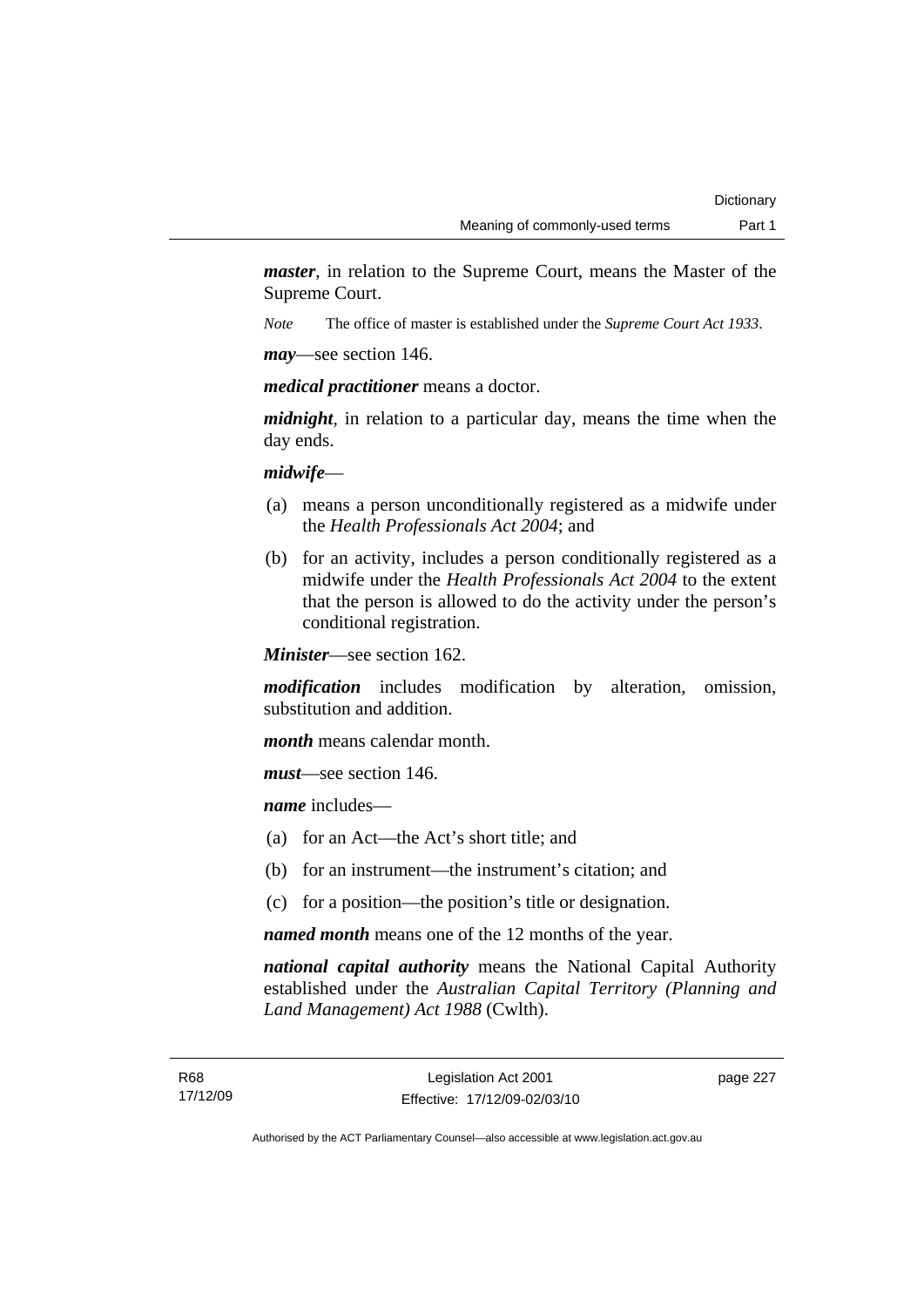*national capital plan* means the National Capital Plan under the *Australian Capital Territory (Planning and Land Management) Act 1988* (Cwlth).

*National Gas (ACT) Law* means the provisions applying because of the *National Gas (ACT) Act 2008*, section 8 (Application in the ACT of National Gas Law).

*National Gas (ACT) Regulation* means the provisions applying because of the *National Gas (ACT) Act 2008*, section 9 (Application in the ACT of regulations under National Gas Law).

*national land* means National Land under the *Australian Capital Territory (Planning and Land Management) Act 1988* (Cwlth).

*Note* If an area of land in the ACT is, or is intended to be, used by or on behalf of the Commonwealth, it may be declared National Land under the *Australian Capital Territory (Planning and Land Management) Act 1988* (Cwlth), s 27.

*night* means the period between sunset on one day and sunrise on the next day.

*Northern Territory* means the Northern Territory of Australia.

*notifiable instrument*—see section 10.

### *notification*—

- (a) of an Act—see section 30; and
- (b) of a legislative instrument—see section 63.

*notification day*, for an Act or statutory instrument, means the day the Act or instrument is notified.

*NSW Act* means an Act of the New South Wales Parliament.

*NSW correctional centre* means a correctional centre (however described) under the *Crimes (Administration of Sentences) Act 1999* (NSW).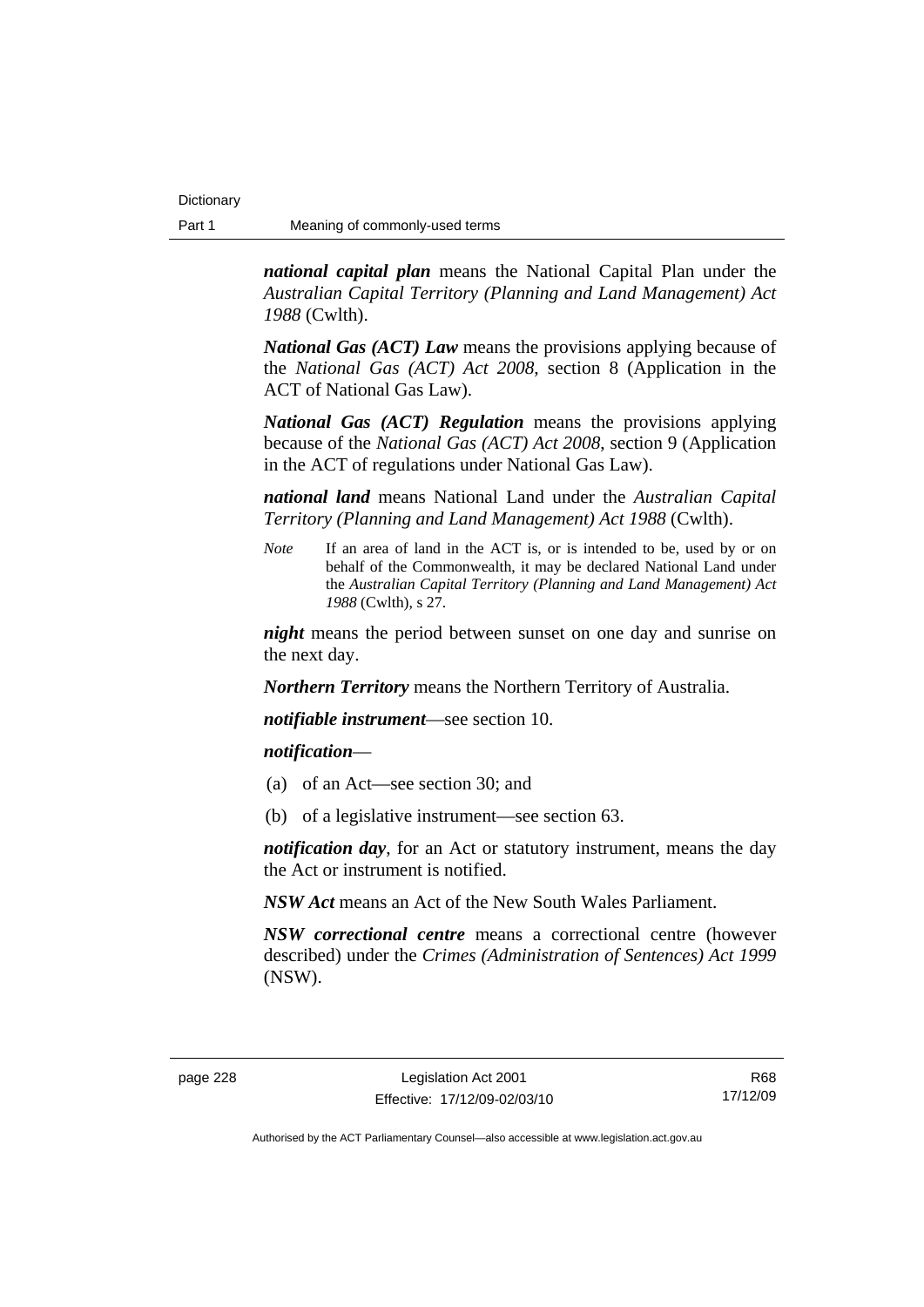### *number* means—

- (a) a number expressed in figures or words; or
- (b) a combination of a number expressed in figures or words and of a letter of the alphabet.

#### *nurse***—**

- (a) means a person unconditionally registered as a nurse under the *Health Professionals Act 2004*; and
- (b) for an activity, includes a person conditionally registered as a nurse under the *Health Professionals Act 2004* to the extent that the person is allowed to do the activity under the person's conditional registration; but
- (c) does not include an enrolled nurse.
- *Note* Under the *Mutual Recognition Act 1992* (Cwlth), s 25 people registered as nurses in a State may be deemed to be registered in the ACT.

*nurse practitioner* means a person registered as a nurse under the *Health Professionals Act 2004* in the specialist area of nurse practitioner.

*Note* Under the *Mutual Recognition Act 1992* (Cwlth), s 25 people registered as nurses in a specialty in a State may be deemed to be registered in the specialty in the ACT.

*oath* includes affirmation.

*Note* The *Evidence Act 1995* (Cwlth), ch 2, pt 2.1, div 2 and the *Oaths and Affirmations Act 1984* make provision in relation to oaths and affirmations.

*occupational discipline order* means an order for occupational discipline made by the ACAT.

*Note* Occupational discipline orders are made under the *ACT Civil and Administrative Tribunal Act 2008*, s 66 and under authorising laws (*authorising law*—see *ACT Civil and Administrative Tribunal Act 2008*, dict).

page 229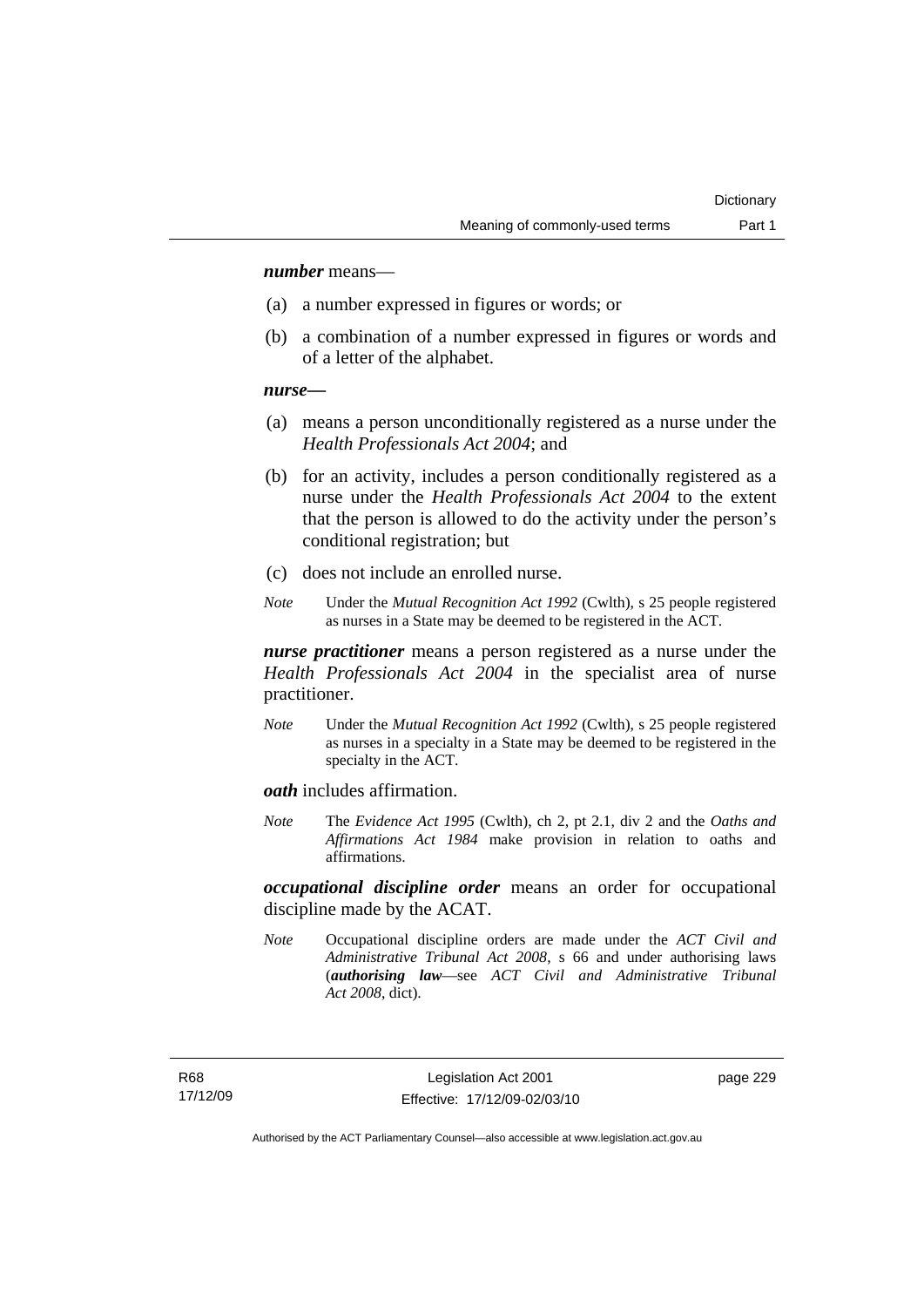*occupy* a position includes hold the position, act in the position or exercise functions of the position (including under a delegation or subdelegation).

*office* includes position.

*office of fair trading* means the Office of Fair Trading of the Australian Capital Territory established under the *Fair Trading (Consumer Affairs) Act 1973*.

*ombudsman* means the Ombudsman under the *Ombudsman Act 1989*.

*omit*, in relation to a provision of an Act or statutory instrument, includes repeal.

*optometrist* means a person registered as an optometrist under the *Health Professionals Act 2004*.

*ordinance* means an ordinance made under the *Seat of Government (Administration) Act 1910* (Cwlth), section 12.

*parent*, of a child, means—

- (a) the child's mother; or
- (b) the child's father; or
- (c) someone else who is presumed under the *Parentage Act 2004*, part 2 to be a parent of the child.
- *Note* A child cannot have more than 2 parents at any one time (see *Parentage Act 2004*, s 14).

*parliamentary counsel* means the person performing the duties of Parliamentary Counsel in the public service.

*passing*, of an Act—see section 29.

*penalty unit*—see section 133.

*person—*see section 160 (References to people generally).

R68 17/12/09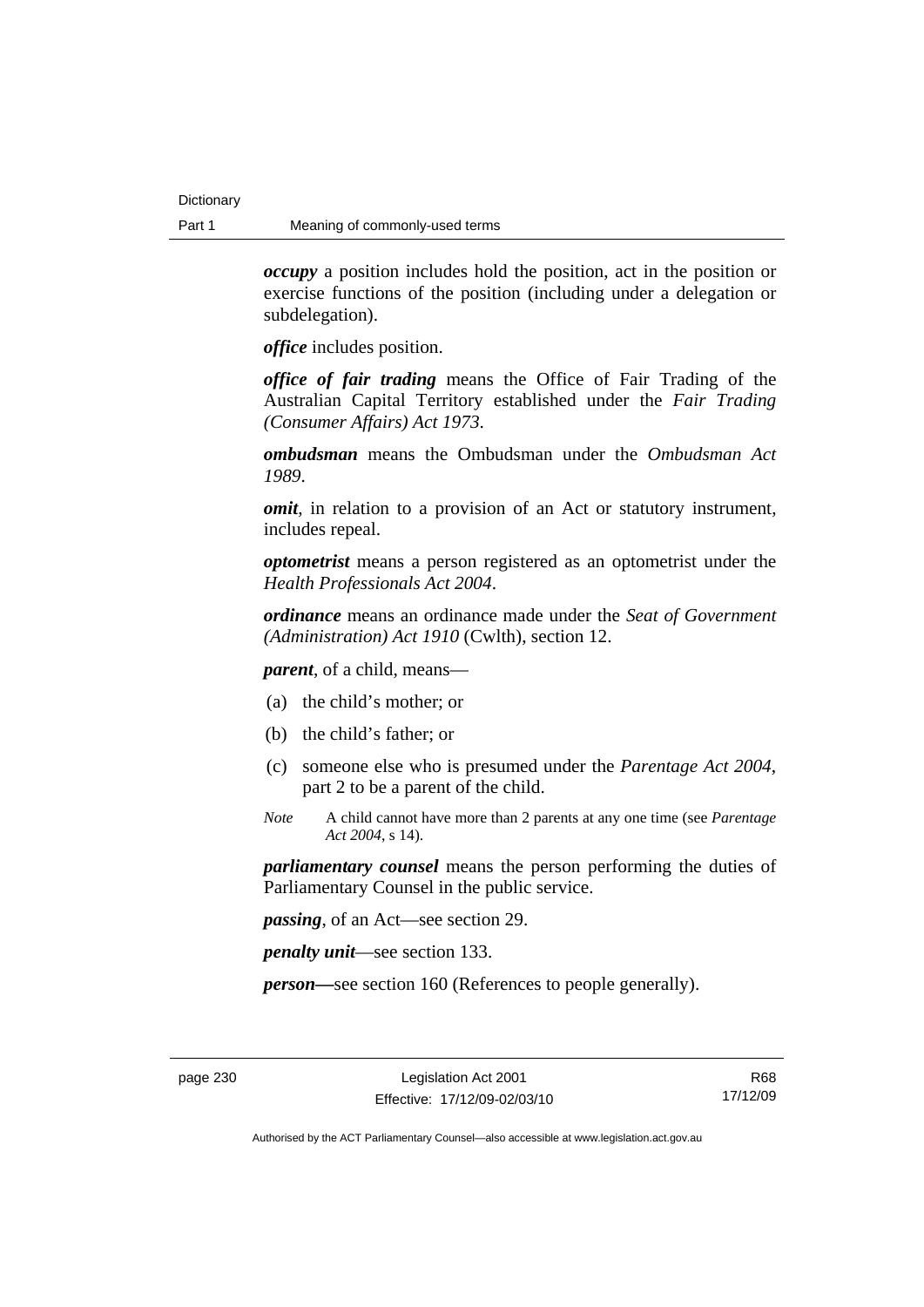## *pharmacist***—**

- (a) means a person unconditionally registered as a pharmacist under the *Health Professionals Act 2004*; and
- (b) for an activity, includes a person conditionally registered as a pharmacist under the *Health Professionals Act 2004* to the extent that the person is allowed to do the activity under the person's conditional registration.

*planning and land authority* means the Planning and Land Authority established under the *Planning and Development Act 2007*.

*police officer* means a member or special member of the Australian Federal Police.

*position* includes office.

*power* includes authority.

*prescribed*, in an Act, means prescribed by the Act or by regulation under the Act.

*present* an indictment includes lay an information.

*privacy commissioner* means the Privacy Commissioner under the *Privacy Act 1998* (Cwlth).

*proceeding* means a legal or other action or proceeding.

*property* means any legal or equitable estate or interest (whether present or future, vested or contingent, or tangible or intangible) in real or personal property of any description (including money), and includes a thing in action.

*Note* A *thing in action* is an intangible personal property right recognised and protected by the law. Examples include debts, money held in a bank, shares, rights under a trust, copyright and right to sue for breach of contract.

*provision*, of an Act or instrument—see section 16.

R68 17/12/09 page 231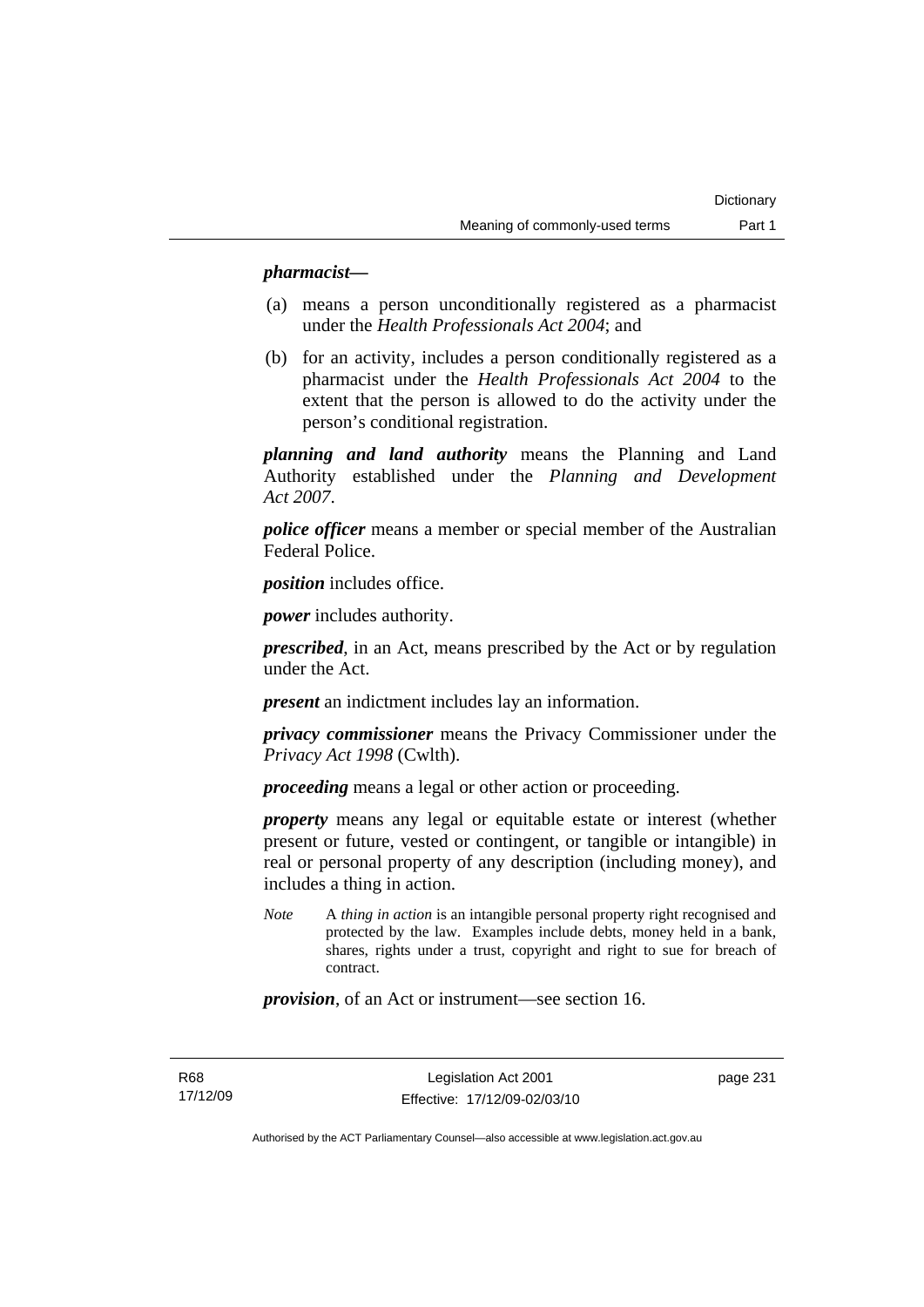*public advocate* means the Public Advocate under the *Public Advocate Act 2005*.

*public employee* means—

- (a) a public servant; or
- (b) a person employed by a territory instrumentality; or
- (c) a statutory office-holder or a person employed by a statutory office-holder.

*public health officer* means a public health officer under the *Public Health Act 1997.*

*public money*, of the Territory, means revenues, loans and other money received by the Territory.

*public servant* means a person employed in the public service.

*public service* means the Australian Capital Territory Public Service.

*Note* The *Public Sector Management Act 1994*, s 12 deals with the constitution of the public service.

*public trustee* means the Public Trustee for the Australian Capital Territory under the *Public Trustee Act 1985*.

*quarter* means a period of 3 months beginning on 1 January, 1 April, 1 July or 1 October in any year.

*recognised transgender person*—see section 169A (3).

*registered surveyor* means a surveyor under the *Surveyors Act 2007*.

*registrar* means—

- (a) in relation to the Supreme Court—the Registrar of the Supreme Court; or
- (b) in relation to the Magistrates Court—the Registrar of the Magistrates Court; or
- (c) in relation to a tribunal—the registrar of the tribunal.

page 232 Legislation Act 2001 Effective: 17/12/09-02/03/10

R68 17/12/09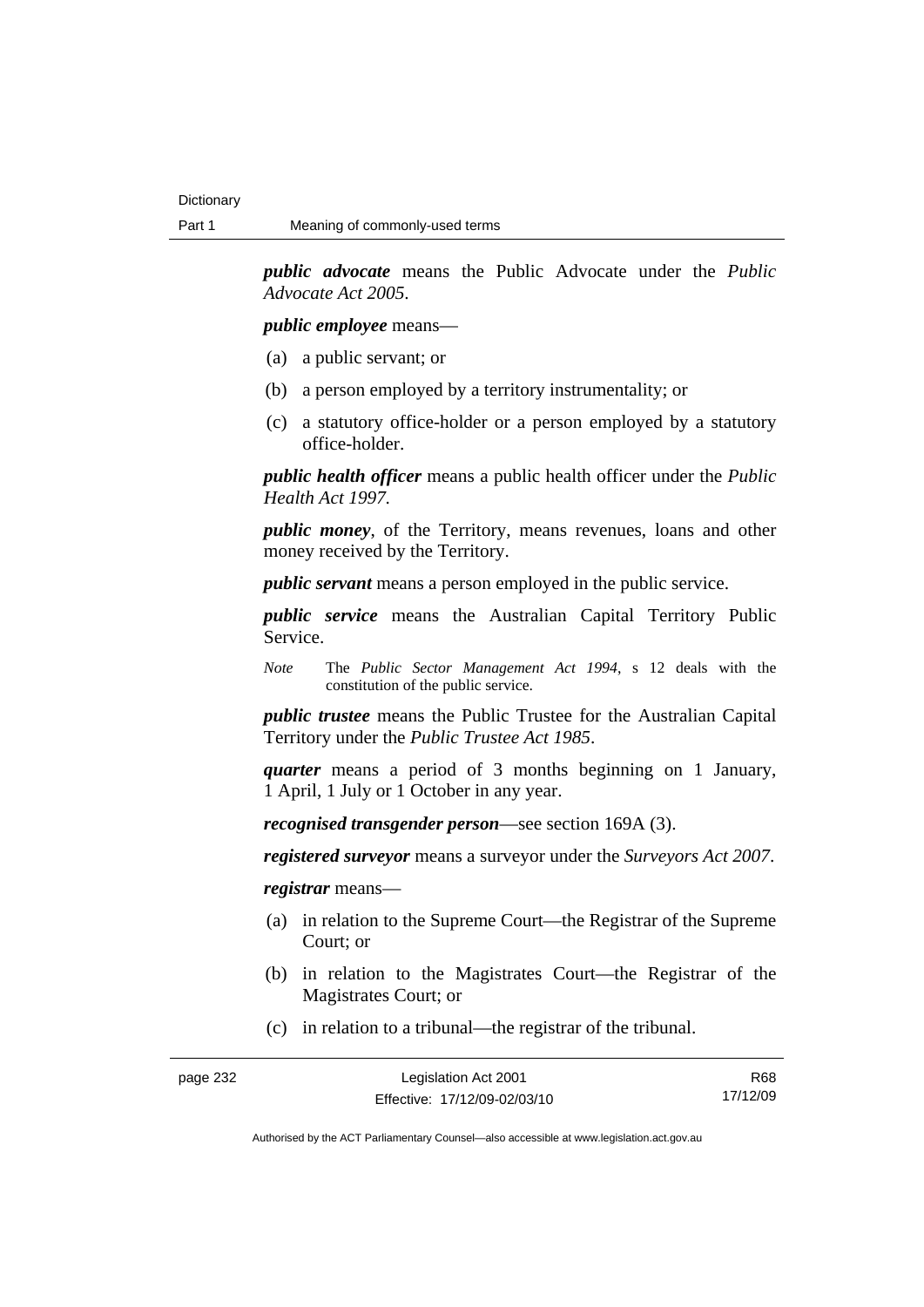*registrar-general* means the Registrar-General under the *Registrar-General Act 1993*.

*registrar of firearms* means the Registrar of Firearms under the *Firearms Act 1996*.

*regulation*, in relation to an Act, means a regulation made or in force under the Act.

*remuneration tribunal* means the Remuneration Tribunal established under the *Remuneration Tribunal Act 1995*.

#### *repeal* includes—

- (a) for an Act or statutory instrument—omit a provision of the Act or instrument; and
- (b) for a provision of an Act or statutory instrument—omit the provision (or a part of it); and
- (c) for an Act or statutory instrument (or a provision of it) abrogate or limit its effect, or exclude from its application any circumstance, matter, person, place or purpose; and
- (d) for an Act or statutory instrument (or a provision of it)—any other implied repeal; and
- (e) for a statutory instrument—revoke the instrument (or part of it); and
- (f) for a decision—revoke it or cancel it.

*resident judge* means a resident judge under the *Supreme Court Act 1933*.

*retrospectively*, for the commencement of legislation—see section 75A.

*reviewable decision notice*—see the *ACT Civil and Administrative Tribunal Act* 2008, section 67A.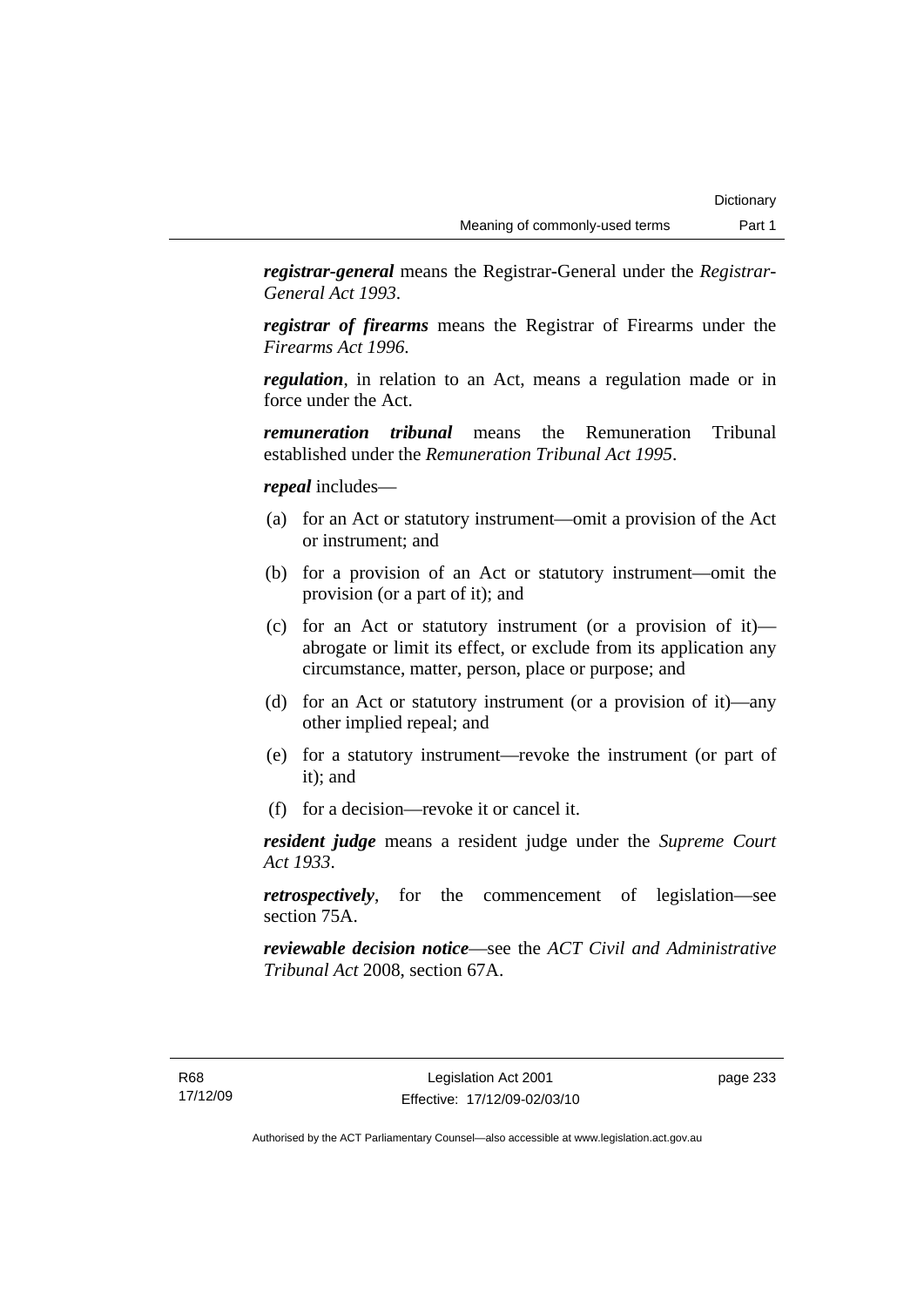*road transport authority* means the Australian Capital Territory Road Transport Authority.

*Note* The chief executive of the department responsible for the *Road Transport (General) Act 1999* is the road transport authority (see *Road Transport (General) Act 1999*, s 16).

*rules* means—

- (a) of a court or tribunal—rules made by the entity having power to make rules (however described) regulating the practice and procedure of the court or tribunal; and
- (b) in relation to an Act—rules made or in force under the Act.

*rural fire service* means the ACT Rural Fire Service under the *Emergencies Act 2004*.

*Self-Government Act* means the *Australian Capital Territory (Self-Government) Act 1988* (Cwlth).

*self-government day* means 11 May 1989.

*Note* This is the day when the remaining provisions of the Self-Government Act commenced and, in particular, the Australian Capital Territory was established as a body politic, the Legislative Assembly was empowered to make laws for the ACT and the Executive was established.

*sentence administration board* means the Sentence Administration Board under the *Crimes (Sentence Administration) Act 2005*.

*SES* means the ACT State Emergency Service established under the *Emergencies Act 2004*.

*sign* includes attach a seal and make a mark.

*signpost definition*—see section 131 (Signpost definition).

*sitting day*, of the Legislative Assembly, means a period that commences on a day the Assembly meets and continues until the Assembly next adjourns.

*Note* A sitting day may continue for 1 or more days.

*solicitor* means a lawyer who practises as a solicitor.

page 234 Legislation Act 2001 Effective: 17/12/09-02/03/10

R68 17/12/09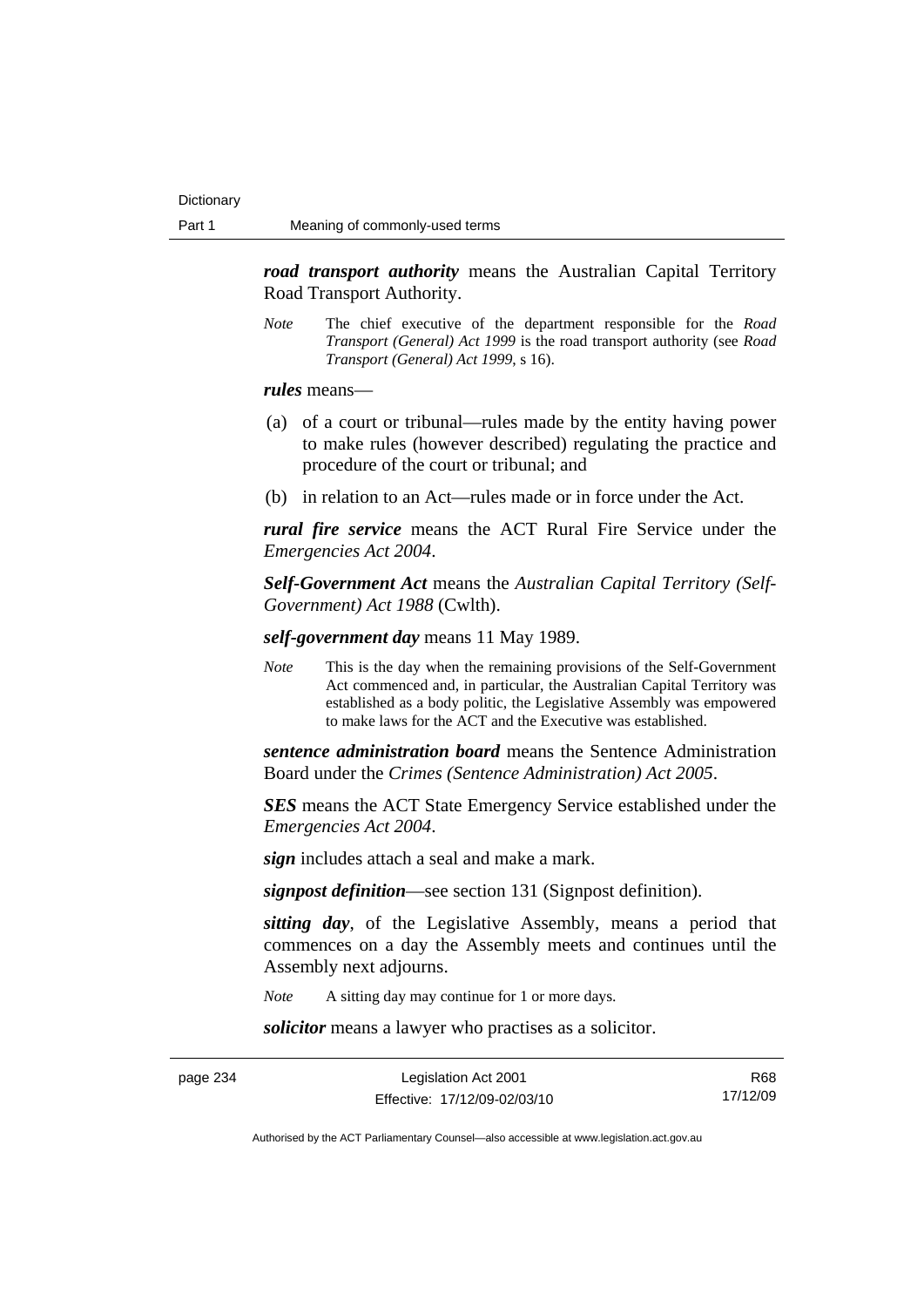*Speaker* means the Presiding Officer of the Legislative Assembly.

*Note* The Presiding Officer is elected under the Self-Government Act, s 11.

*Standards Australia* means the company named Standards Australia International Limited (ACN 087 326 690).

*State* means a State of the Commonwealth, and includes the Northern Territory.

*statutory declaration* means a statutory declaration made under the *Statutory Declarations Act 1959* (Cwlth).

*statutory instrument*—see section 13.

*statutory office-holder* means a person occupying a position under an Act or statutory instrument (other than a position in the public service).

*subordinate law*—see section 8.

*summary offence*—see section 190.

*Supreme Court* means the Supreme Court of the Australian Capital Territory.

*Note* The Supreme Court is established by the *Supreme Court Act 1933*, s 3. The Self-Government Act, s 48A deals with the jurisdiction and powers of the court.

*swear* an oath includes make an affirmation.

*take* an oath includes make an affirmation.

*territory authority* means a body established for a public purpose under an Act, but does not include a body declared by regulation not to be a territory authority.

*territory instrumentality* means a corporation that—

 (a) is established under an Act or statutory instrument, or under the Corporations Act; and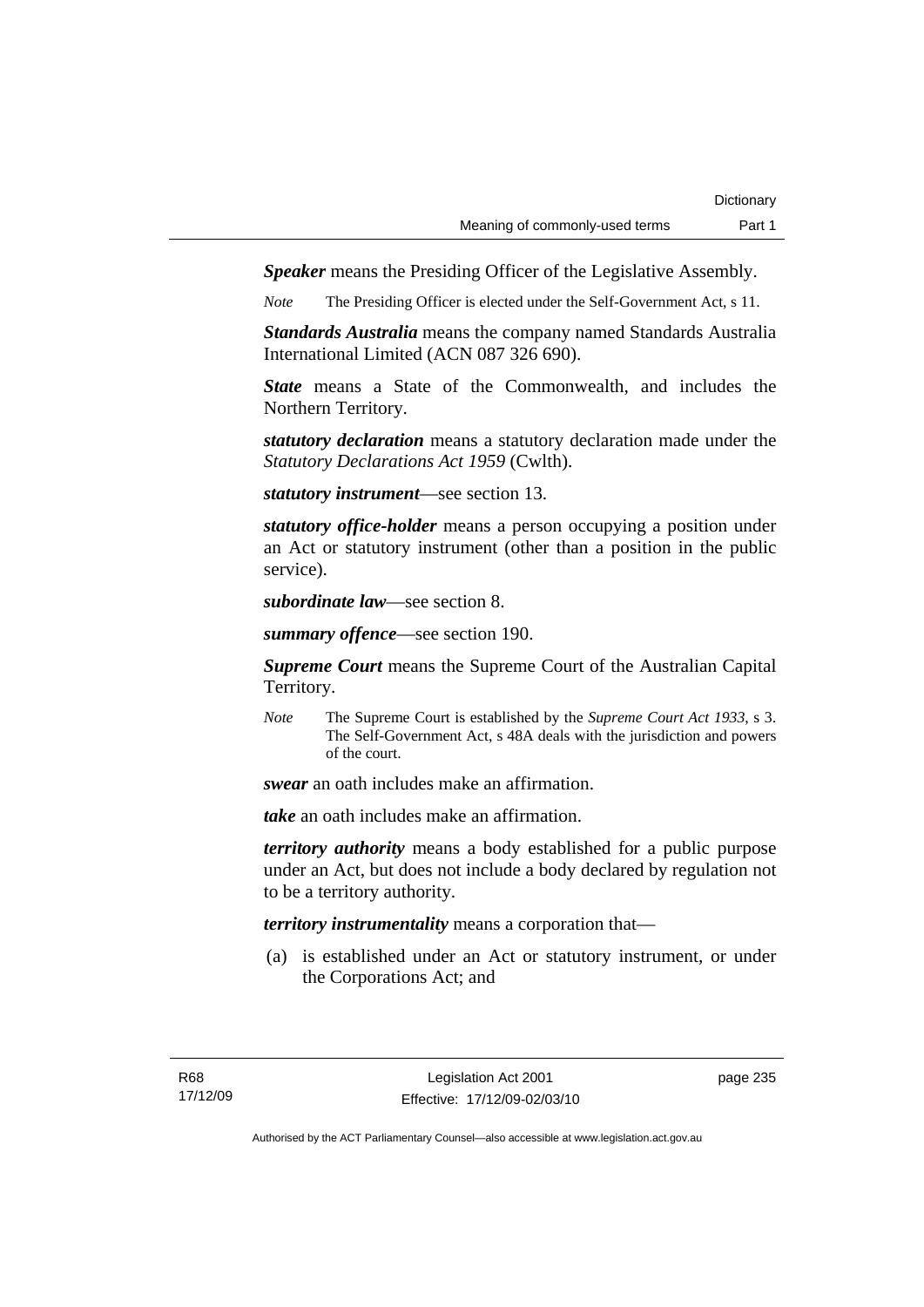- (b) is a territory instrumentality under the *Public Sector Management Act 1994*.
- *Note Territory instrumentality* is defined in the *Public Sector Management Act 1994*, dict.

*territory land* means Territory Land under the *Australian Capital Territory (Planning and Land Management) Act 1988* (Cwlth).

*Note* The *Australian Capital Territory (Planning and Land Management) Act 1988* (Cwlth), s 28 provides that if land in the ACT is not national land it is territory land.

*territory law—*see *law*, of the Territory.

#### *territory lease*—

- (a) means—
	- (i) a lease granted under the *Planning and Development Act 2007*; or
	- (ii) a lease under the *Unit Titles Act 2001*; but
- (b) does not include a sublease.

*territory-owned corporation* means a Territory owned corporation under the *Territory-owned Corporations Act 1990*.

*territory plan* means the territory plan under the *Planning and Development Act 2007*.

*the Territory* means—

- (a) when used in a geographical sense—the Australian Capital Territory; or
- (b) in any other case—the body politic established by the Self-Government Act, section 7.

*transgender person*—see section 169A (1) and (2).

*transitional* includes application and saving.

R68 17/12/09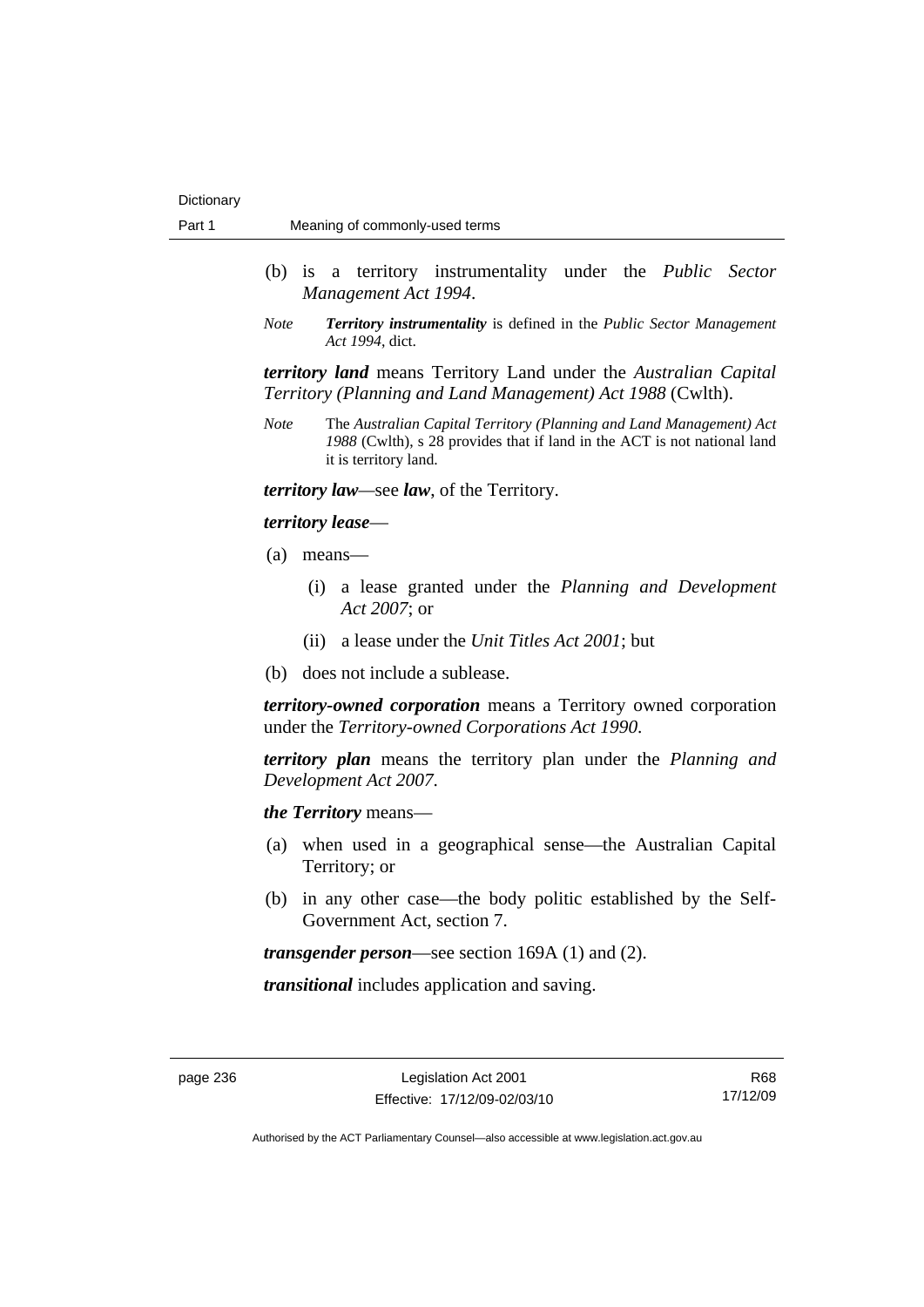*Treasurer* means the Minister designated Treasurer by the Chief Minister, and includes a Minister authorised by the Chief Minister to act on behalf of the Treasurer.

*tribunal* includes any entity that is authorised to hear, receive and examine evidence.

*UK Act* means an Act of the United Kingdom Parliament.

*under*, in relation to an Act or statutory instrument, includes the following:

- $(a)$  by;
- (b) by virtue of;
- (c) for or for the purposes of;
- (d) in accordance with;
- (e) in pursuance of;
- (f) pursuant to;
- (g) within the meaning of.
- *Note* A reference to an Act or statutory instrument includes a reference to a provision of the Act or instrument (see s 7 and s 13).

*United Kingdom* means the United Kingdom of Great Britain and Northern Ireland.

# *United Kingdom Parliament* means—

- (a) the Parliament of England; or
- (b) the Parliament of Great Britain; or
- (c) the Parliament of the United Kingdom of Great Britain and Ireland; or
- (d) the Parliament of the United Kingdom of Great Britain and Northern Ireland.

page 237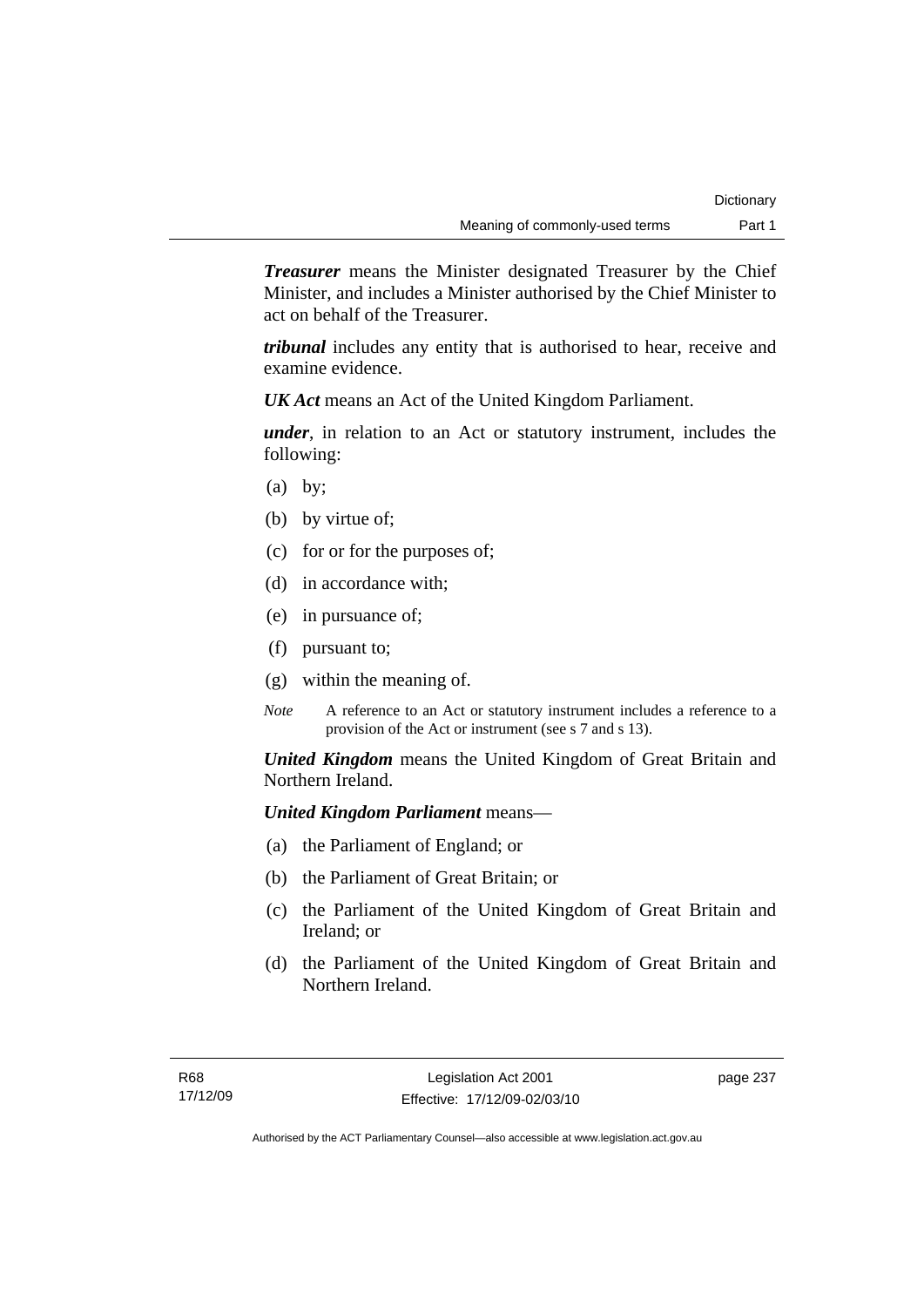#### *veterinary surgeon*—

- (a) means a person unconditionally registered as a veterinary surgeon under the *Health Professionals Act 2004*; and
- (b) for an activity, includes a person conditionally registered as a veterinary surgeon under the *Health Professionals Act 2004* to the extent that the person is allowed to do the activity under the person's conditional registration.

*will* includes a codicil.

*word* includes any drawing, figure, number and symbol.

*working day* means a day that is not—

- (a) a Saturday or Sunday; or
- (b) a public holiday in the ACT under the *Holidays Act 1958*.

*work safety commissioner* means the Work Safety Commissioner under the *Work Safety Act 2008*.

*writing* includes any way of representing or reproducing words in visible form.

#### **Examples**

printing, photocopying, photography, typewriting

*Note* An example is part of the Act, is not exhaustive and may extend, but does not limit, the meaning of the provision in which it appears (see s 126 and s 132).

*year*, without specifying the kind of year, means calendar year.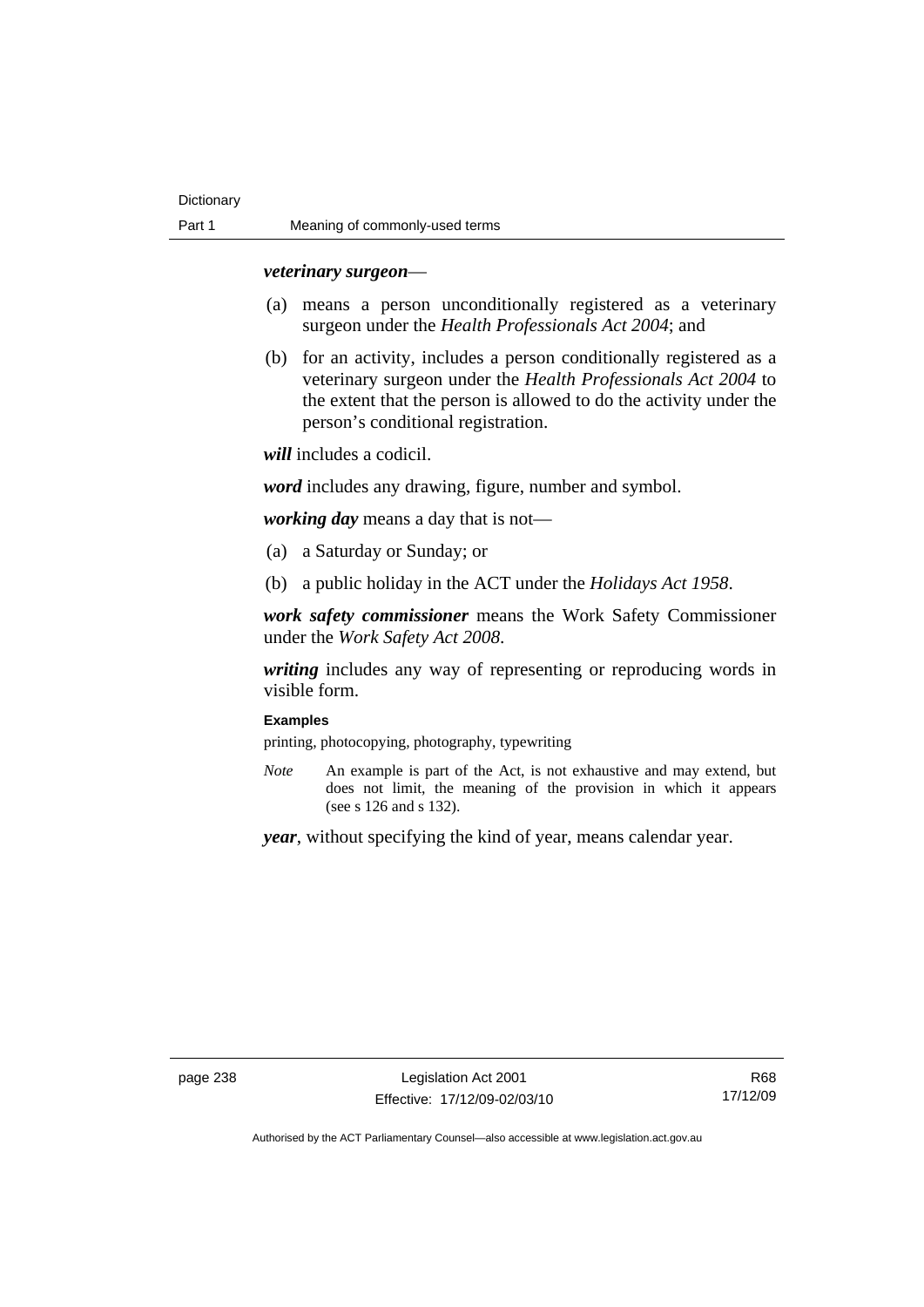# **Part 2 Terms for Legislation Act 2001 only**

*Note for pt 2* 

Terms that apply to all Acts and statutory instruments are set out in pt 1.

*Act*, for chapter 14 (Interpretation of Acts and statutory instruments)—see section 136.

*Note* See also def *Act* in dict, pt 1.

# *ACT law*—

- (a) for chapter 10 (Referring to laws)—see section 97 (1); and
- (b) for chapter 18 (Offences)—see section 188.

*administrator*, for part 19.5 (Service of documents)—see section 246.

*agency*, for part 19.5 (Service of documents)—see section 246.

*amend*, for chapter 9 (Repeal and amendment of laws)—see section 82.

*another jurisdiction* means the Commonwealth, a State, another Territory, the United Kingdom or New Zealand.

### *appointee*—

- (a) for division 19.3.1 (Appointments—general)—see section 207 (2); and
- (b) for division 19.3.2 (Acting appointments)—see section 217 (2).

# *appointer*—

- (a) for division 19.3.1 (Appointments—general)—see section 205; and
- (b) for division 19.3.2 (Acting appointments)—see section 215; and

| R68      | Legislation Act 2001         | page 239 |
|----------|------------------------------|----------|
| 17/12/09 | Effective: 17/12/09-02/03/10 |          |

Authorised by the ACT Parliamentary Counsel—also accessible at www.legislation.act.gov.au

**Dictionary**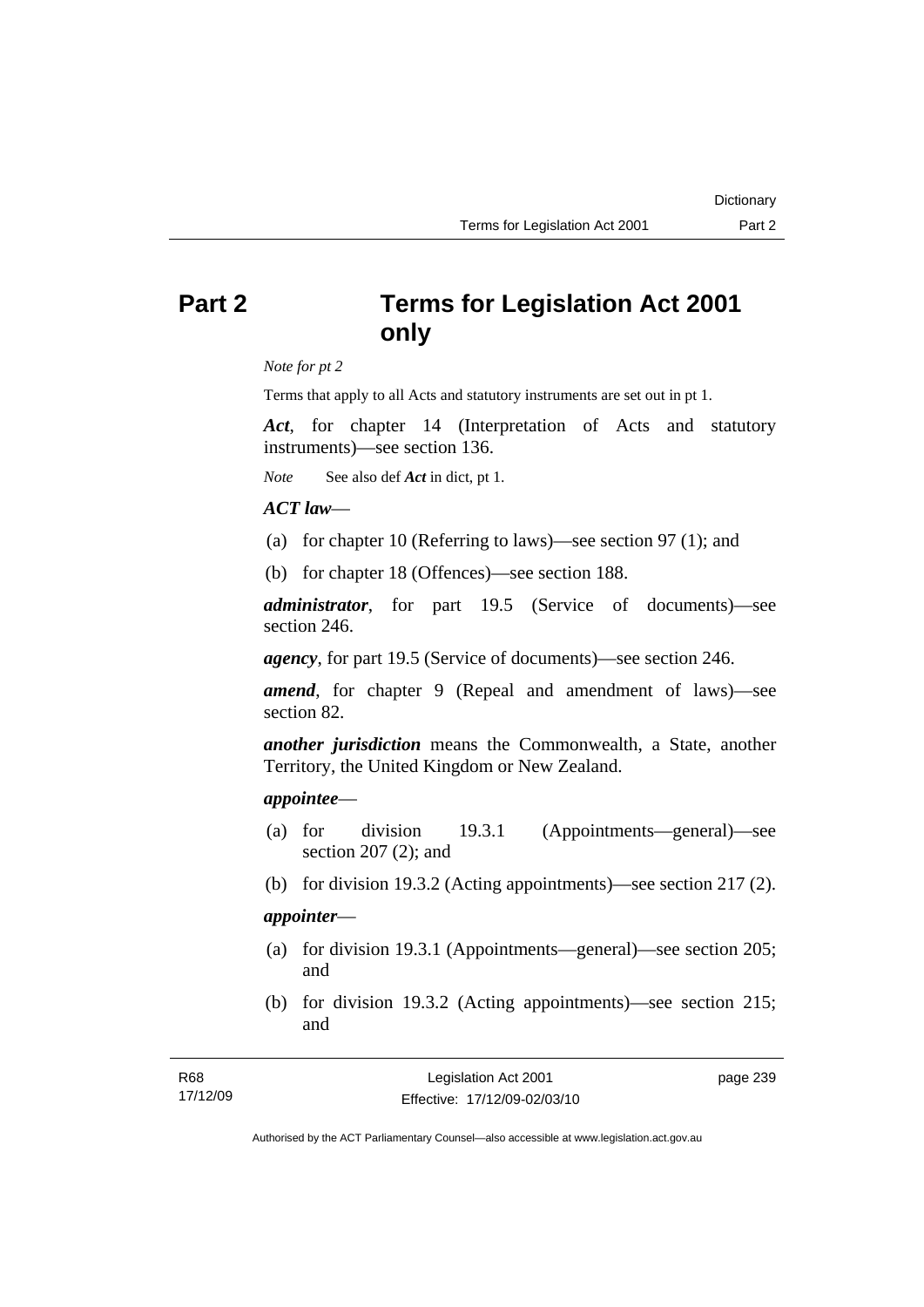(c) for part 19.4 (Delegations)—see section 230 (1).

*approved web site* means an internet site approved under section 21.

*authorised republication*—see section 15.

*authorising law*, for chapter 5 (Regulatory impact statements for subordinate laws and disallowable instruments)—see section 31.

*benefits*, for chapter 5 (Regulatory impact statements for subordinate laws and disallowable instruments)—see section 31.

*business address*, for part 19.5 (Service of documents)—see section 246.

*corporation*, for part 19.5 (Service of documents)—see section 246.

*costs*, for chapter 5 (Regulatory impact statements for subordinate laws and disallowable instruments)—see section 31.

*current legislative drafting practice* means the legislative drafting practices from time to time used in the Parliamentary Counsel's Office.

*delegate*, for part 19.4 (Delegations)—see section 233 (2).

*determinative provision*—see section 5 (2).

*document*, for part 19.5 (Service of documents)—see section 246.

*Note* See also def of *document* in dict, pt 1

*editorial amendment*, of a law—see section 116.

*email address*, for part 19.5 (Service of documents)—see section 246.

*executive officer*, for part 19.5 (Service of documents)—see section 246.

*fax number*, for part 19.5 (Service of documents)—see section 246.

*fee*, for part 6.3 (Making of certain statutory instruments about fees)—see section 55.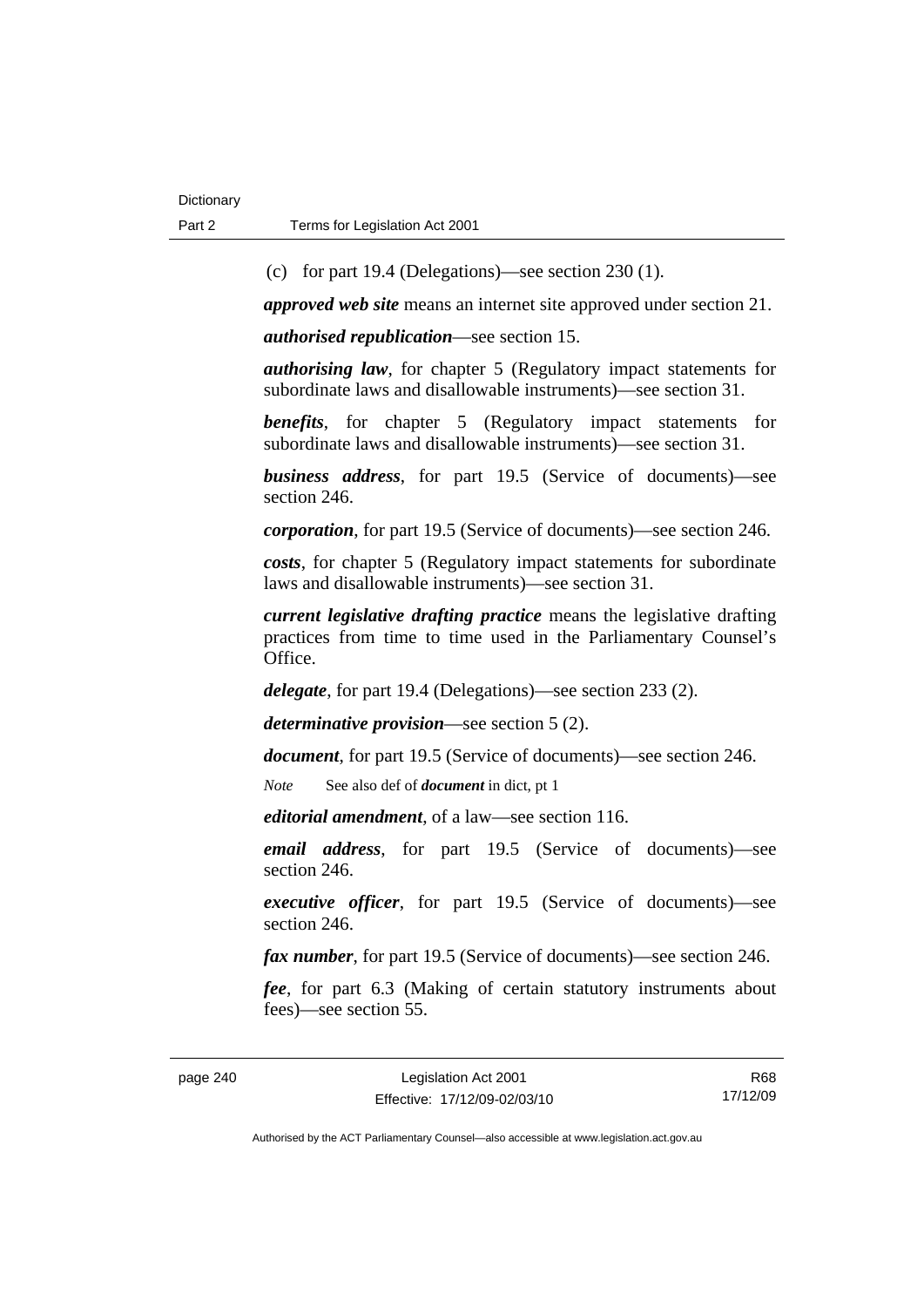*home address*, for part 19.5 (Service of documents)—see section 246.

# *law*—

- (a) for chapter 3 (Authorised versions and evidence of laws and legislative material)—see section 22A; and
- (b) for chapter 8 (Commencement and exercise of powers before commencement)—see section 72; and
- (c) for chapter 9 (Repeal and amendment of laws)—see section 82; and
- (d) for chapter 10 (Referring to laws)—see section 97 (1); and
- (e) for chapter 11 (Republication of Acts and statutory instruments)—see section 107; and
- (f) for chapter 13 (Structure of Acts and statutory instruments) see section 125; and
- (g) for chapter 16 (Courts, tribunals and other decision-makers) see section 175; and
- (h) for chapter 17 (Entities and positions)—see section 182; and
- (i) for chapter 19 (Administrative and machinery provisions)—see section 195.

*law of another jurisdiction*, for chapter 10 (Referring to laws)—see section 97 (1).

*legislative material*, for chapter 3 (Authorised versions and evidence of laws and legislative material)—see section 22A.

*non-determinative provision*—see section 5 (3).

*provide* a service, for part 6.3 (Making of certain statutory instruments about fees)—see section 55.

*register* means the ACT legislation register.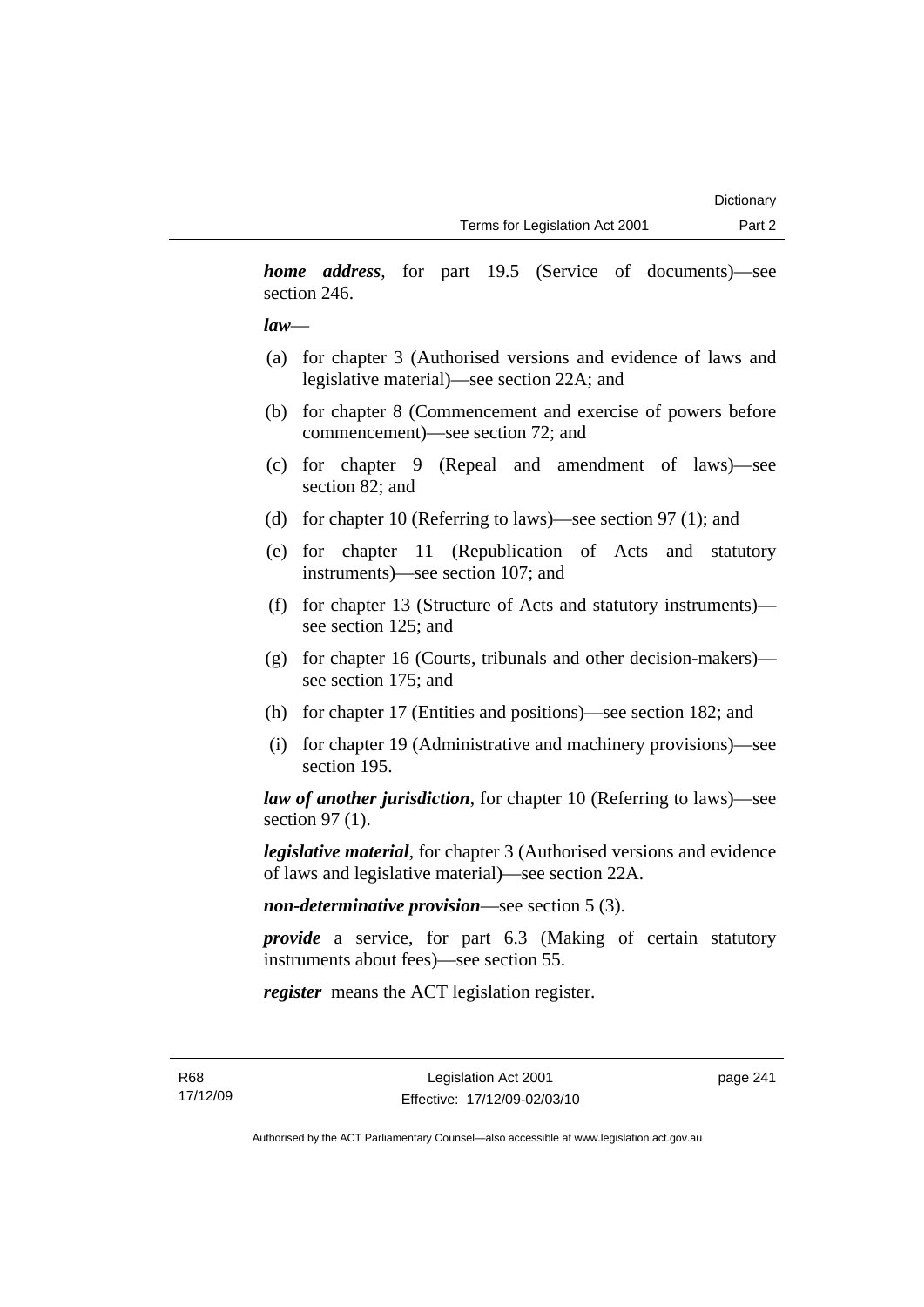*repeal*, for chapter 9 (Repeal and amendment of laws)—see section 82.

#### *republication—*

- (a) for chapter 3 (Authorised versions and evidence of laws and legislative material)—see section 22A; and
- (b) for chapter 11 (Republication of Acts and statutory instruments)—see section 107.

*republication date*, for an authorised republication, means the date stated in the republication as the republication date.

*responsible*, for part 19.5 (Service of documents)—see section 246.

*scrutiny committee principles*, for chapter 5 (Regulatory impact statements for subordinate laws and disallowable instruments)—see section 31.

*service*, for part 6.3 (Making of certain statutory instruments about fees)—see section 55.

*working out the meaning of an Act*, for part 14.2 (Key principles of interpretation)—see section 138.

page 242 Legislation Act 2001 Effective: 17/12/09-02/03/10

R68 17/12/09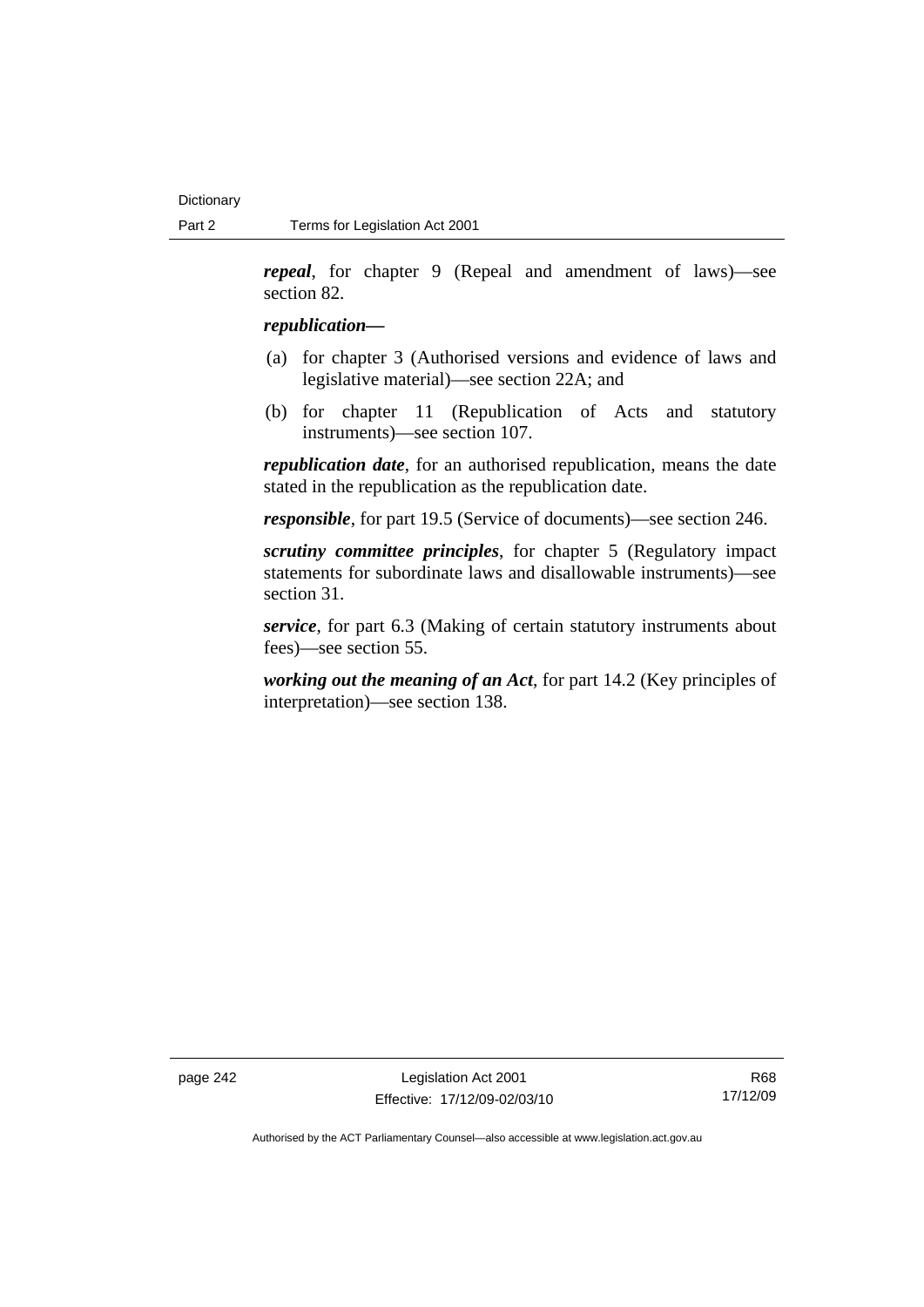# **Endnotes**

# **1 About the endnotes**

Amending and modifying laws are annotated in the legislation history and the amendment history. Current modifications are not included in the republished law but are set out in the endnotes.

Not all editorial amendments made under the *Legislation Act 2001*, part 11.3 are annotated in the amendment history. Full details of any amendments can be obtained from the Parliamentary Counsel's Office.

Uncommenced amending laws and expiries are listed in the legislation history and the amendment history. These details are underlined. Uncommenced provisions and amendments are not included in the republished law but are set out in the last endnote.

If all the provisions of the law have been renumbered, a table of renumbered provisions gives details of previous and current numbering.

The endnotes also include a table of earlier republications.

| $am = amended$                               | $ord = ordinance$                         |
|----------------------------------------------|-------------------------------------------|
| $amdt = amendment$                           | $orig = original$                         |
| $ch = chapter$                               | $par = paragraph/subparagraph$            |
| $def = definition$                           | $pres = present$                          |
| $dict = dictionary$                          | $prev = previous$                         |
| $disallowed = disallowed by the Legislative$ | $(\text{prev}) = \text{previously}$       |
| Assembly                                     | $pt = part$                               |
| $div = division$                             | $r = rule/subrule$                        |
| $exp = expires/expired$                      | $renum = renumbered$                      |
| $Gaz = gazette$                              | $reloc = relocated$                       |
| $hdg =$ heading                              | $R[X]$ = Republication No                 |
| $IA = Interpretation Act 1967$               | $RI = reissue$                            |
| $ins = inserted/added$                       | $s = section/subsection$                  |
| $LA =$ Legislation Act 2001                  | $sch = schedule$                          |
| $LR =$ legislation register                  | $sdiv = subdivision$                      |
| $LRA =$ Legislation (Republication) Act 1996 | $sub = substituted$                       |
| $mod = modified/modification$                | $SL = Subordinate$ Law                    |
| $o = order$                                  | underlining = whole or part not commenced |
| $om = omitted/repealed$                      | or to be expired                          |
|                                              |                                           |

# **2 Abbreviation key**

R68 17/12/09

Legislation Act 2001 Effective: 17/12/09-02/03/10 page 243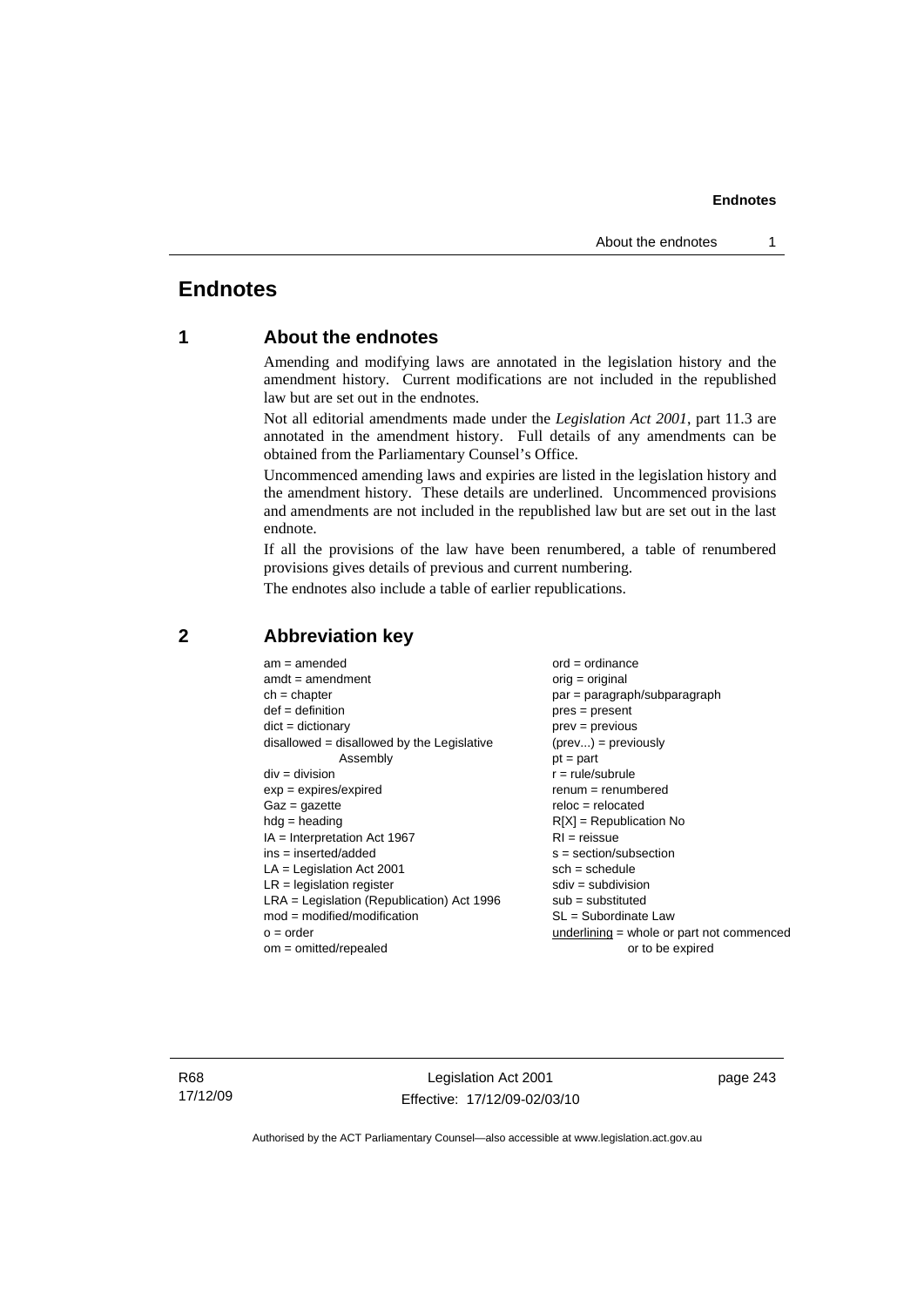3 Legislation history

# **3 Legislation history**

#### **Legislation Act 2001 No 14**

notified 5 April 2001 (Gaz 2001 No 14) s 1, s 2 commenced 5 April 2001 (IA s 10B) remainder commenced 12 September 2001 (s 2 and Gaz 2001 No S65)

as amended by

# **Legislation (Consequential Amendments) Act 2001 No 44 pt 220**

notified 26 July 2001 (Gaz 2001 No 30) s 1, s 2 commenced 26 July 2001 (IA s 10B) pt 220 commenced 12 September 2001 (s 2 and see Gaz 2001 No S65)

#### **Statute Law Amendment Act 2001 (No 2) 2001 No 56 pt 2.2**

notified 5 September 2001 (Gaz 2001 No S65) s 1, s 2 commenced 5 September 2001 (IA s 10B) amdts 2.67, 2.69, 2.78, 2.81 commenced 12 September 2001 (s 2 (2)) pt 2.2 remainder commenced 5 September 2001 (s 2 (1))

as modified by

# **Legislation Regulations 2001 SL 2001 No 34 reg 6**

notified LR 13 September 2001 commenced 13 September 2001 (reg 2)

as amended by

# **Justice and Community Safety Legislation Amendment Act 2001 No 70 sch 1**

notified LR 14 September 2001 amdt commenced 14 September 2001 (s 2 (5))

# **Defamation Act 2001 No 88 s 43 (2)**

notified LR 24 September 2001 s 1, s 2 commenced 24 September 2001 (LA s 75)

s 43 (2) commenced 1 July 2002 (s 2)

page 244 Legislation Act 2001 Effective: 17/12/09-02/03/10

R68 17/12/09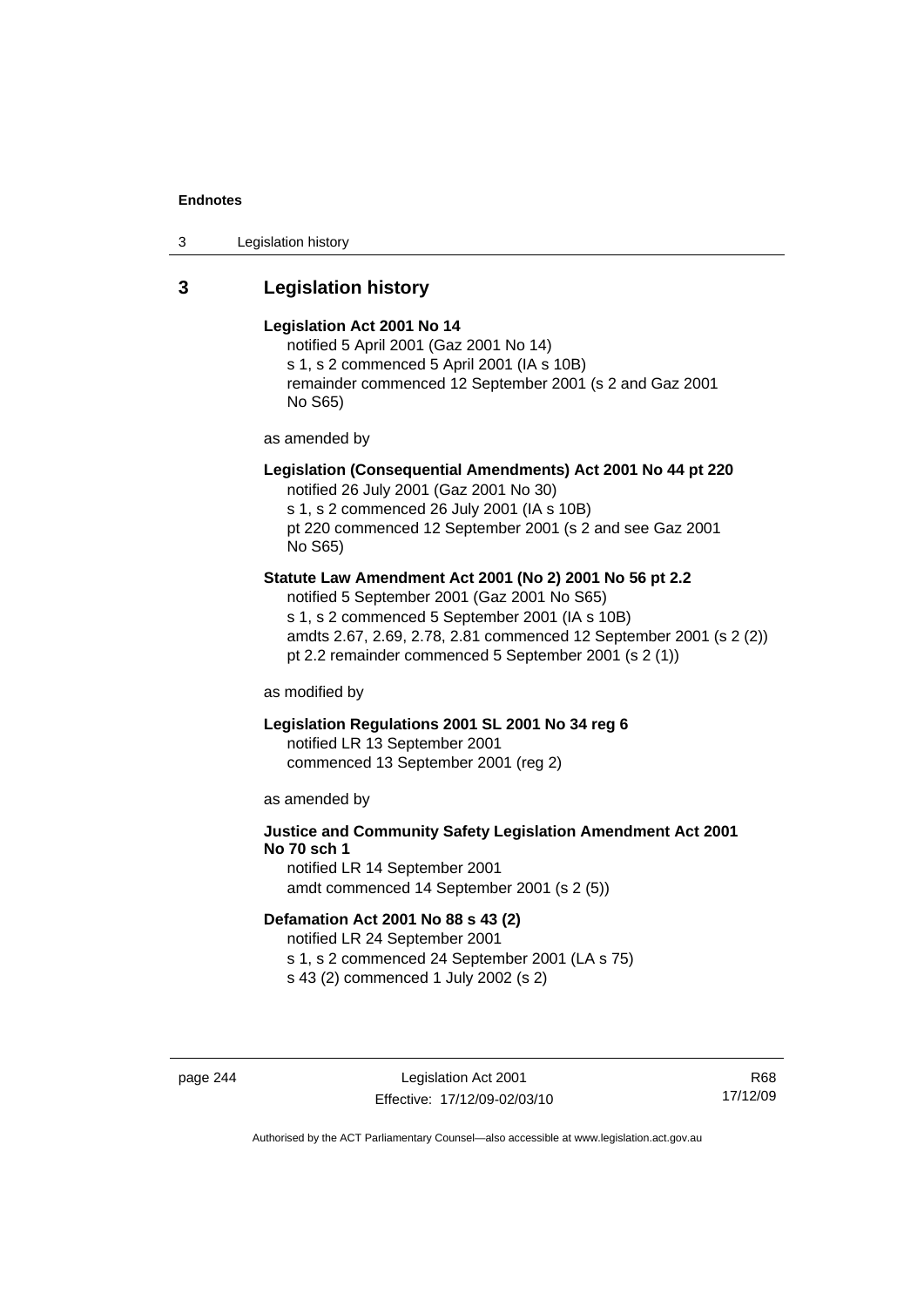#### **Legislation Amendment Act 2002 No 11 ss 3-29, sch 1, pt 2.29**

notified LR 27 May 2002 s 1, s 2 commenced 27 May 2002 (LA s 75) ss 3-29, sch 1, pt 2.29 commenced 28 May 2002 (s 2 (1))

#### **Justice and Community Safety Legislation Amendment Act 2002 No 27 pt 8**

notified LR 9 September 2002 s 1, s 2 commenced 9 September 2002 (LA s 75)

pt 8 commenced 7 October 2002 (s 2 (2))

#### **Statute Law Amendment Act 2002 No 30 pt 2.1**

notified LR 16 September 2002 s 1, s 2 taken to have commenced 19 May 1997 (LA s 75 (2)) amdt 2.3 taken to have commenced 12 September 2001 (s 2 (2))

pt 2.1 remainder commenced 17 September 2002 (s 2 (1))

### **Civil Law (Wrongs) Act 2002 No 40 div 3.2.8**

notified LR 10 October 2002 s 1, s 2 commenced 10 October 2002 (LA s 75 (1)) div 3.2.8 commenced 1 November 2002 (s 2 (2) and CN2002-13)

#### **Statute Law Amendment Act 2002 (No 2) No 49 pt 2.1**

notified LR 20 December 2002

s 1, s 2 taken to have commenced 7 October 1994 (LA s 75 (2)) pt 2.1 commenced 17 January 2003 (s 2 (1))

# **Criminal Code 2002 No 51 pt 1.12**

notified LR 20 December 2002

s 1, s 2 commenced 20 December 2002 (LA 75 (1))

pt 1.12 commenced 1 January 2003 (s 2 (1))

#### **Planning and Land (Consequential Amendments) Act 2002 No 56 pt 3.13**

#### notified LR 20 December 2002

s 1, s 2 commenced 20 December 2002 (LA s 75 (1)) sch 3 pt 3.13 commences 1 July 2003 (s 2 and see Planning and Land

Act 2002 A2002-55, s 2)

page 245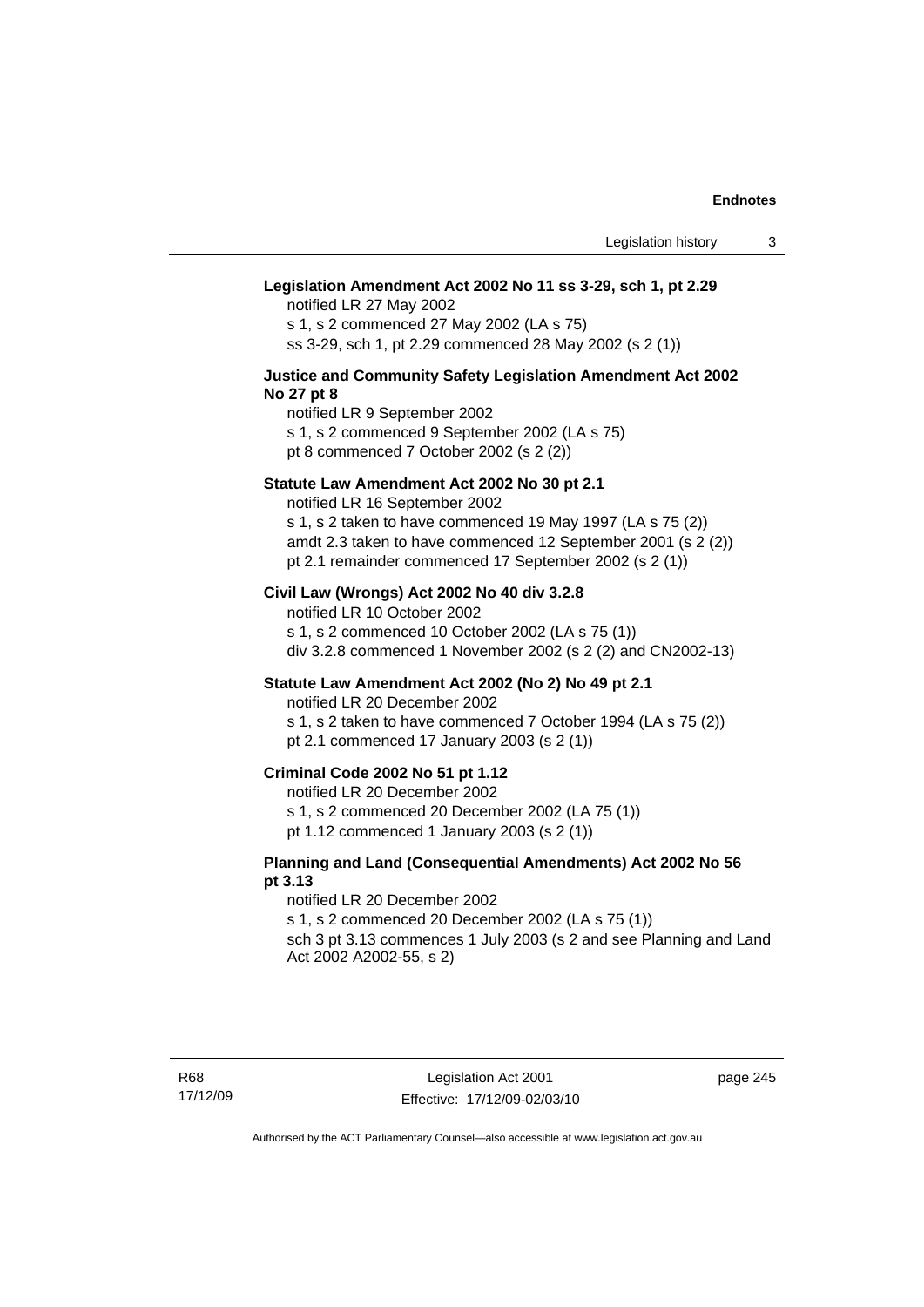| -3 | Legislation history |
|----|---------------------|
|----|---------------------|

# **Legislation (Gay, Lesbian and Transgender) Amendment Act 2003 A2003-14 pt 2**

notified LR 27 March 2003 s 1, s 2 commenced 27 March 2003 (LA s 75 (1)) pt 2 commenced 28 March 2003 (s 2)

#### **Consumer and Trader Tribunal Act 2003 A2003-16 s 70**

notified LR 9 April 2003

s 1, s 2 commenced 9 April 2003 (LA s 75 (1))

s 70 commenced 9 October 2003 (s 2 and LA s 79)

# **Legislation (Statutory Interpretation) Amendment Act 2003 A2003-18**

notified LR 9 April 2003 s 1, s 2 commenced 9 April 2003 (LA s 75 (1)) remainder commenced 10 April 2003 (s 2)

#### **Statute Law Amendment Act 2003 A2003-41 sch 2 pt 2.1**

notified LR 11 September 2003 s 1, s 2 commenced 11 September 2003 (LA s 75 (1)) sch 2 pt 2.1 commenced 9 October 2003 (s 2 (1))

# **Statute Law Amendment Act 2003 (No 2) A2003-56 sch 2 pt 2.1**

notified LR 5 December 2003 s 1, s 2 commenced 5 December 2003 (LA s 75 (1)) sch 2 pt 2.1 commenced 19 December 2003 (s 2)

#### **Parentage Act 2004 A2004-1 sch 1 pt 1.7**

notified LR 18 February 2004 s 1, s 2 commenced 18 February 2004 (LA s 75 (1)) sch 1 pt 1.7 commenced 22 March 2004 (s 2 and CN2004-3)

#### **Human Rights Act 2004 A2004-5 sch 2 pt 2.3**

notified LR 10 March 2004 s 1, s 2 commenced 10 March 2004 (LA s 75 (1)) sch 2 pt 2.3 commenced 1 July 2004 (s 2)

# **Dangerous Substances Act 2004 A2004-7 sch 1 pt 1.4**

notified LR 19 March 2004 s 1, s 2 commenced 19 March 2004 (LA s 75 (1)) sch 1 pt 1.4 commenced 5 April 2004 (s 2 and CN2004-6)

page 246 Legislation Act 2001 Effective: 17/12/09-02/03/10

R68 17/12/09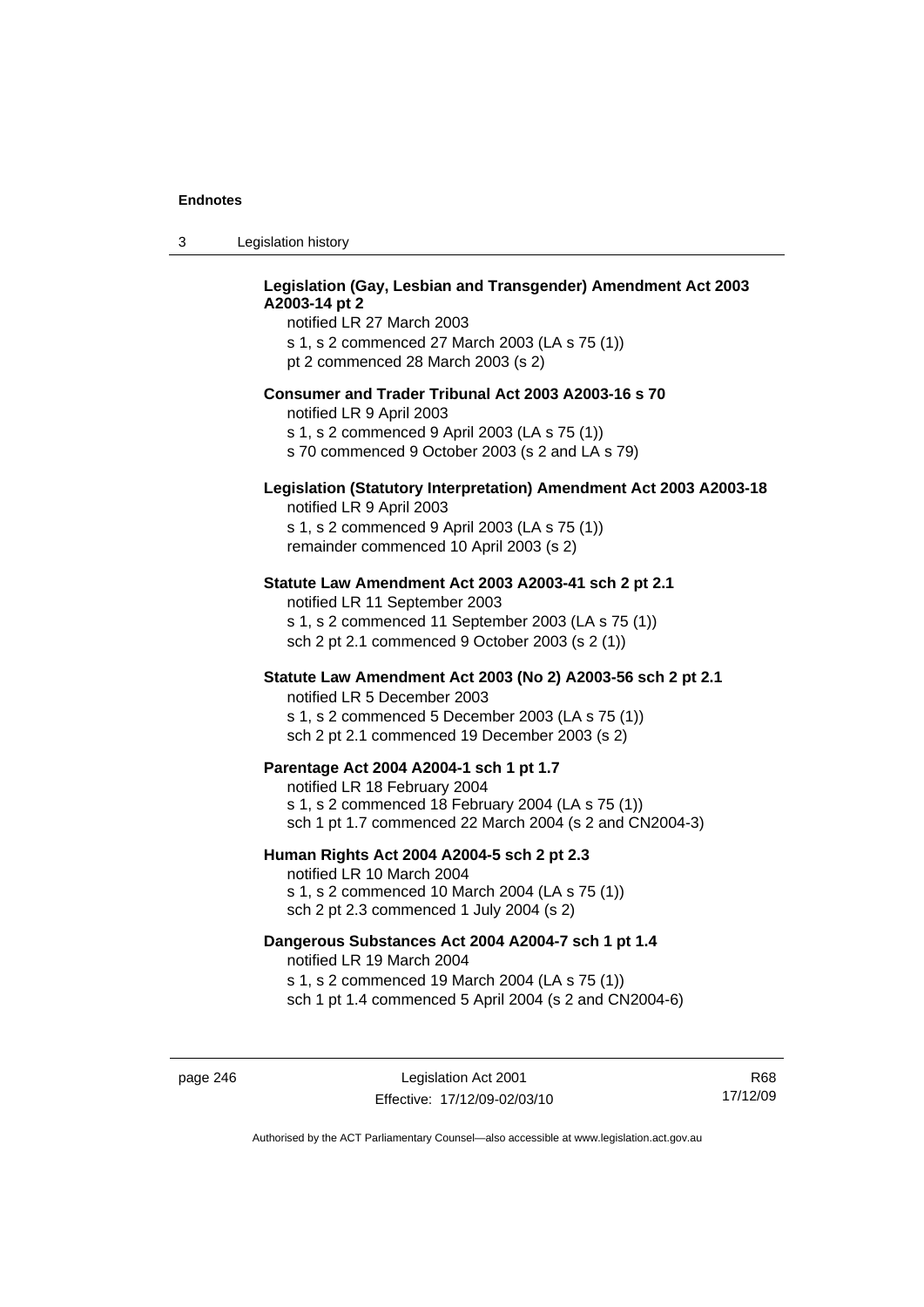# **Nurse Practitioners Legislation Act 2004 A2004-10 pt 3**

notified LR 19 March 2004 s 1, s 2 commenced 19 March 2004 (LA s 75 (1)) pt 3 commenced 27 May 2004 (s 2 and CN2004-9)

#### **Construction Occupations Legislation Amendment Act 2004 A2004-13 sch 2 pt 2.20**

notified LR 26 March 2004 s 1, s 2 commenced 26 March 2004 (LA s 75 (1)) sch 2 pt 2.20 commenced 1 September 2004 (s 2 and see Construction Occupations (Licensing) Act 2004 A2004-12, s 2 and CN2004-8)

#### **Education Act 2004 A2004-17 sch 2 pt 2.5**

notified LR 8 April 2004 s 1, s 2 commenced 8 April 2004 (LA s 75 (1)) sch 2 pt 2.5 commenced 1 January 2005 (s 2)

#### **Emergencies Act 2004 A2004-28 sch 3 pt 3.12**

notified LR 29 June 2004

s 1, s 2 commenced 29 June 2004 (LA s 75 (1)) sch 3 pt 3.12 commenced 1 July 2004 (s 2 (1) and CN2004-11)

#### **Justice and Community Safety Legislation Amendment Act 2004 (No 2) A2004-32 pt 13**

notified LR 29 June 2004 s 1, s 2 commenced 29 June 2004 (LA s 75 (1)) pt 13 commenced 13 July 2004 (s 2 (3))

#### **Health Professionals Legislation Amendment Act 2004 A2004-39 sch 3 pt 3.1, sch 4 pt 4.3, sch 5 pt 5.9, sch 6 pt 6.6, sch 8 pt 8.2, sch 11A pt 11A.1 (as am by A2005-28 amdt 1.61)**

notified LR 8 July 2004 s 1, s 2 commenced 8 July 2004 (LA s 75 (1)) sch 5 pt 5.9 commenced 7 July 2005 (s 2 and see Health Professionals Act 2004 A2004-38, s 2 and CN2005-11) sch 6 pt 6.6 commenced 17 January 2006 (s 2 and see Health Professionals Act 2004 A2004-38, s 2 (as am by A2005-28 amdt 1.1) and CN2006-2) sch 3 pt 3.1, sch 4 pt 4.3, sch 8 pt 8.2, sch 11A pt 11A.1 commenced 9 January 2007 (s 2 and see Health Professionals Act 2004 A2004-38,

s 2 (as am by A2005-28 amdt 1.1; A2006-27 s 12))

R68 17/12/09

Legislation Act 2001 Effective: 17/12/09-02/03/10 page 247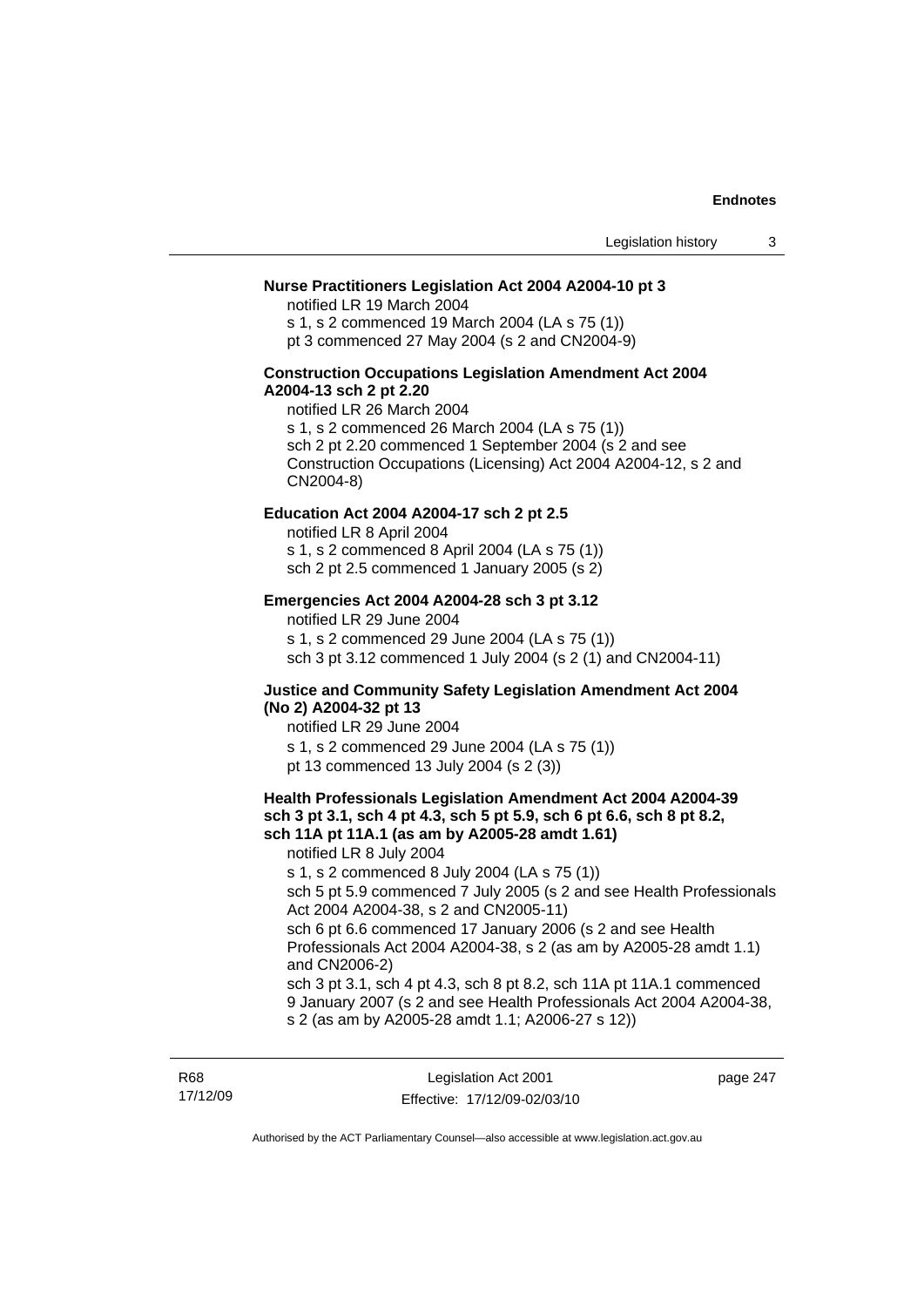3 Legislation history

#### **Statute Law Amendment Act 2004 A2004-42 sch 2 pt 2.1**

notified LR 11 August 2004 s 1, s 2 commenced 11 August 2004 (LA s 75 (1)) sch 2 pt 2.1 commenced 25 August 2004 (s 2 (1))

#### **Heritage Act 2004 A2004-57 sch 1 pt 1.8**

notified LR 9 September 2004

s 1, s 2 commenced 9 September 2004 (LA s 75 (1))

sch 1 pt 1.8 commenced 9 March 2005 (s 2 and LA s 79)

### **Court Procedures (Consequential Amendments) Act 2004 A2004-60 sch 1 pt 1.37**

notified LR 2 September 2004 s 1, s 2 commenced 2 September 2004 (LA s 75 (1)) sch 1 pt 1.37 commenced 10 January 2005 (s 2 and see Court Procedures Act 2004 A2004-59, s 2 and CN2004-29)

#### **Justice and Community Safety Legislation Amendment Act 2005 A2005-5 pt 7**

notified LR 23 February 2005

s 1, s 2 commenced 23 February 2005 (LA s 75 (1))

pt 7 commenced 24 February 2005 (s 2 (2))

# **Optometrists Legislation Amendment Act 2005 A2005-9 sch 1 pt 1.1**

notified LR 14 March 2005 s 1, s 2 commenced 14 March 2005 (LA s 75 (1)) sch 1 pt 1.1 commenced 14 September 2005 (s 2 and LA s 79)

#### **Statute Law Amendment Act 2005 A2005-20 sch 2 pt 2.1**

notified LR 12 May 2005 s 1, s 2 taken to have commenced 8 March 2005 (LA s 75 (2)) sch 2 pt 2.1 commenced 2 June 2005 (s 2 (1))

#### **Health Legislation Amendment Act 2005 A2005-28 amdt 1.61**  notified LR 6 July 2005

s 1, s 2 commenced 6 July 2005 (LA s 75 (1))

amdt 1.61 commenced 9 January 2007 (LA s 79A)

*Note* This Act only amends the Health Professionals Legislation Amendment Act 2004 A2004-39.

page 248 Legislation Act 2001 Effective: 17/12/09-02/03/10

R68 17/12/09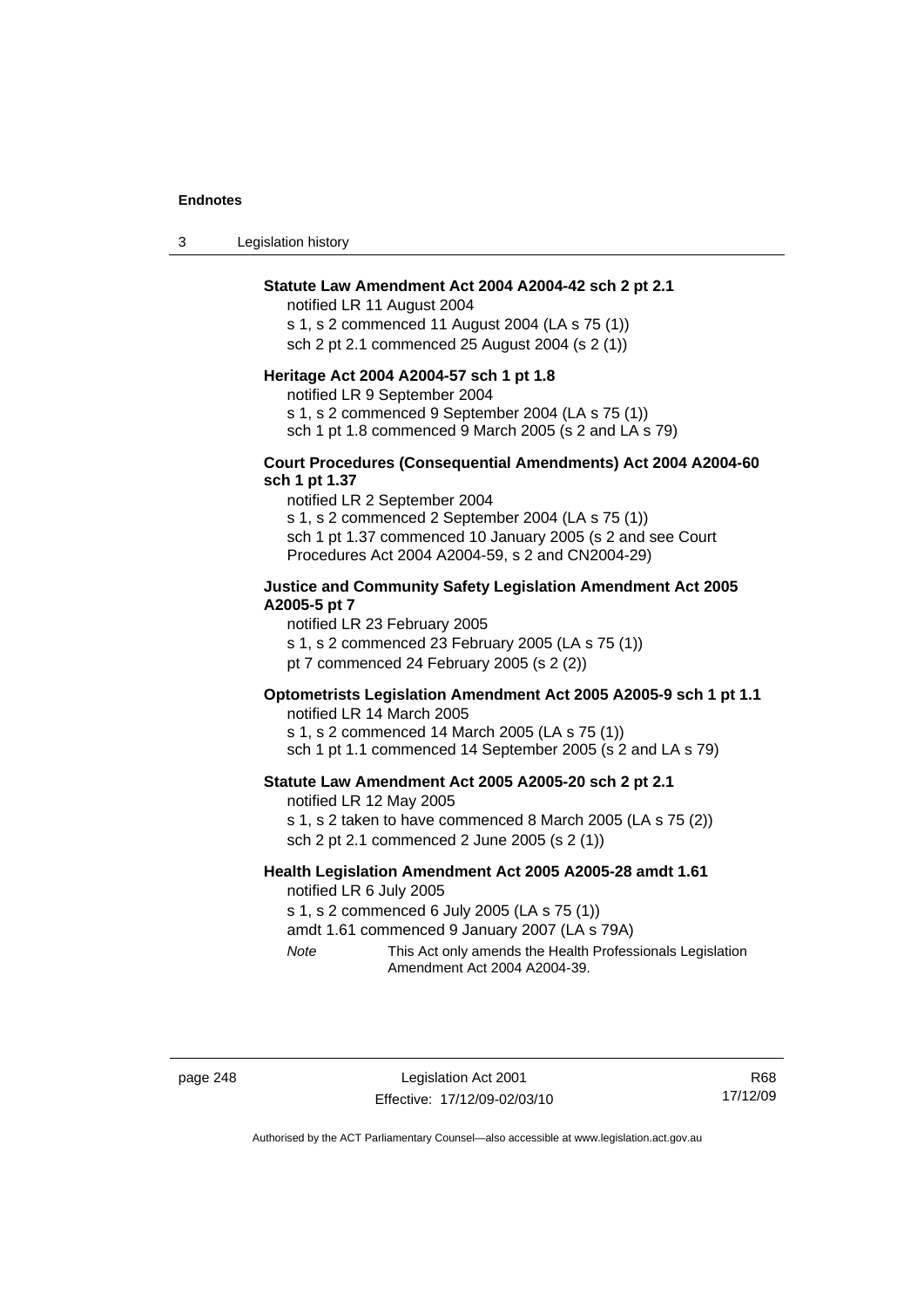# **Human Rights Commission Legislation Amendment Act 2005 A2005-41 sch 1 pt 1.8 (as am by A2006-3 amdt 1.3)**

notified LR 1 September 2005

s 1, s 2 commenced 1 September 2005 (LA s 75 (1)) sch 1 pt 1.8 commenced 1 November 2006 (s 2 (3) (as am by A2006-3 amdt 1.3) and see Human Rights Commission Act 2005 A2005-40, s 2 (as am by A2006-3 s 4) and CN2006-21)

#### **Public Sector Management Amendment Act 2005 (No 2) A2005-44 sch 1 pt 1.4**

notified LR 30 August 2005

s 1, s 2 commenced 30 August 2005 (LA s 75 (1))

sch 1 pt 1.4 commenced 8 September 2005 (s 2 and CN2005-19)

# **Human Rights Commission (Children and Young People Commissioner) Amendment Act 2005 A2005-46 sch 1 pt 1.1 (as am by A2006-3 amdt 1.2)**

notified LR 2 September 2005

s 1, s 2 commenced 2 September 2005 (LA s 75 (1)) sch 1 pt 1.1 commenced 1 November 2006 (s 2 (as am by A2006-3 amdt 1.2) and see Human Rights Commission Act 2005 A2005-40, s 2 (as am by A2006-3 s 4) and CN2006-21)

# **Public Advocate Act 2005 A2005-47 sch 1 pt 1.6 (as am by A2006-3 amdt 1.8)**

notified LR 2 September 2005 s 1, s 2 commenced 2 September 2005 (LA s 75 (1)) sch 1 pt 1.6 commenced 1 March 2006 (s 2 (1) as am by A2006-3 amdt 1.8)

# **Criminal Code (Administration of Justice Offences) Amendment Act 2005 A2005-53 sch 1 pt 1.18**

notified LR 26 October 2005 s 1, s 2 commenced 26 October 2005 (LA s 75 (1)) sch 1 pt 1.18 commenced 23 November 2005 (s 2)

### **Statute Law Amendment Act 2005 (No 2) A2005-62 sch 2 pt 2.1**

notified LR 21 December 2005 s 1, s 2 commenced 21 December 2005 (LA s 75 (1))

sch 2 pt 2.1 commenced 11 January 2006 (s 2 (1))

R68 17/12/09 page 249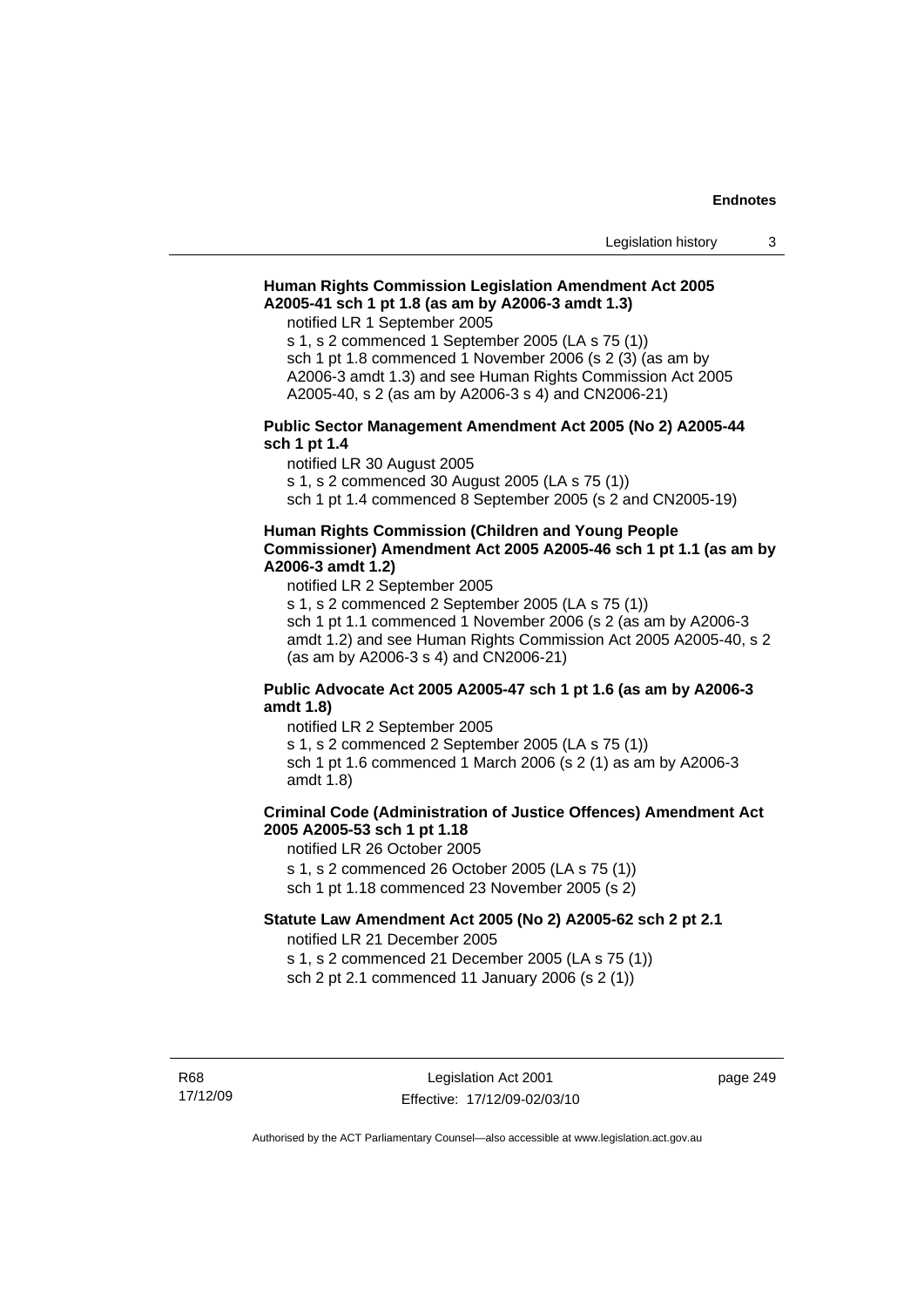3 Legislation history

# **Human Rights Commission Legislation Amendment Act 2006 A2006-3 amdts 1.2, 1.3, 1.8**

notified LR 22 February 2006

s 1, s 2 commenced 22 February 2006 (LA s 75 (1))

amdts 1.2, 1.3, 1.8 commenced 23 February 2006 (s 2)

*Note* This Act only amends the Human Rights Commission Legislation Amendment Act 2005 A2005-41, Human Rights Commission (Children and Young People Commissioner) Amendment Act 2005 A2005-46 and the Public Advocate Act 2005 A2005-47

# **Civil Unions Act 2006 A2006-22 sch 1 pt 1.21**

notified LR 19 May 2006

s 1, s 2 commenced 19 May 2006 (LA s 75 (1))

sch 1 pt 1.21 never commenced

*Note* Act repealed by disallowance 14 June 2006 (see Cwlth Gaz 2006 No S93)

#### **Sentencing Legislation Amendment Act 2006 A2006-23 sch 1 pt 1.26**  notified LR 18 May 2006

s 1, s 2 commenced 18 May 2006 (LA s 75 (1))

sch 1 pt 1.26 commenced 2 June 2006 (s 2 (1) and see Crimes (Sentence Administration) Act 2005 A2005-59 s 2, Crimes (Sentencing) Act 2005 A2005-58, s 2 and LA s 79)

#### **Legal Profession Act 2006 A2006-25 sch 2 pt 2.8**

notified LR 21 June 2006 s 1, s 2 commenced 21 June 2006 (LA s 75 (1)) sch 2 pt 2.8 commenced 1 July 2006 (s 2)

# **Administrative (Miscellaneous Amendments) Act 2006 A2006-30 sch 1 pt 1.7**

notified LR 16 June 2006 s 1, s 2 commenced 16 June 2006 (LA s 75 (1)) sch 1 pt 1.7 commenced 1 July 2006 (s 2 (1))

# **Civil Law (Property) Act 2006 A2006-38 sch 1 pt 1.6**  notified LR 28 September 2006

s 1, s 2 commenced 28 September 2006 (LA s 75 (1)) sch 1 pt 1.6 commenced 28 March 2007 (s 2 and LA s 79)

page 250 Legislation Act 2001 Effective: 17/12/09-02/03/10

R68 17/12/09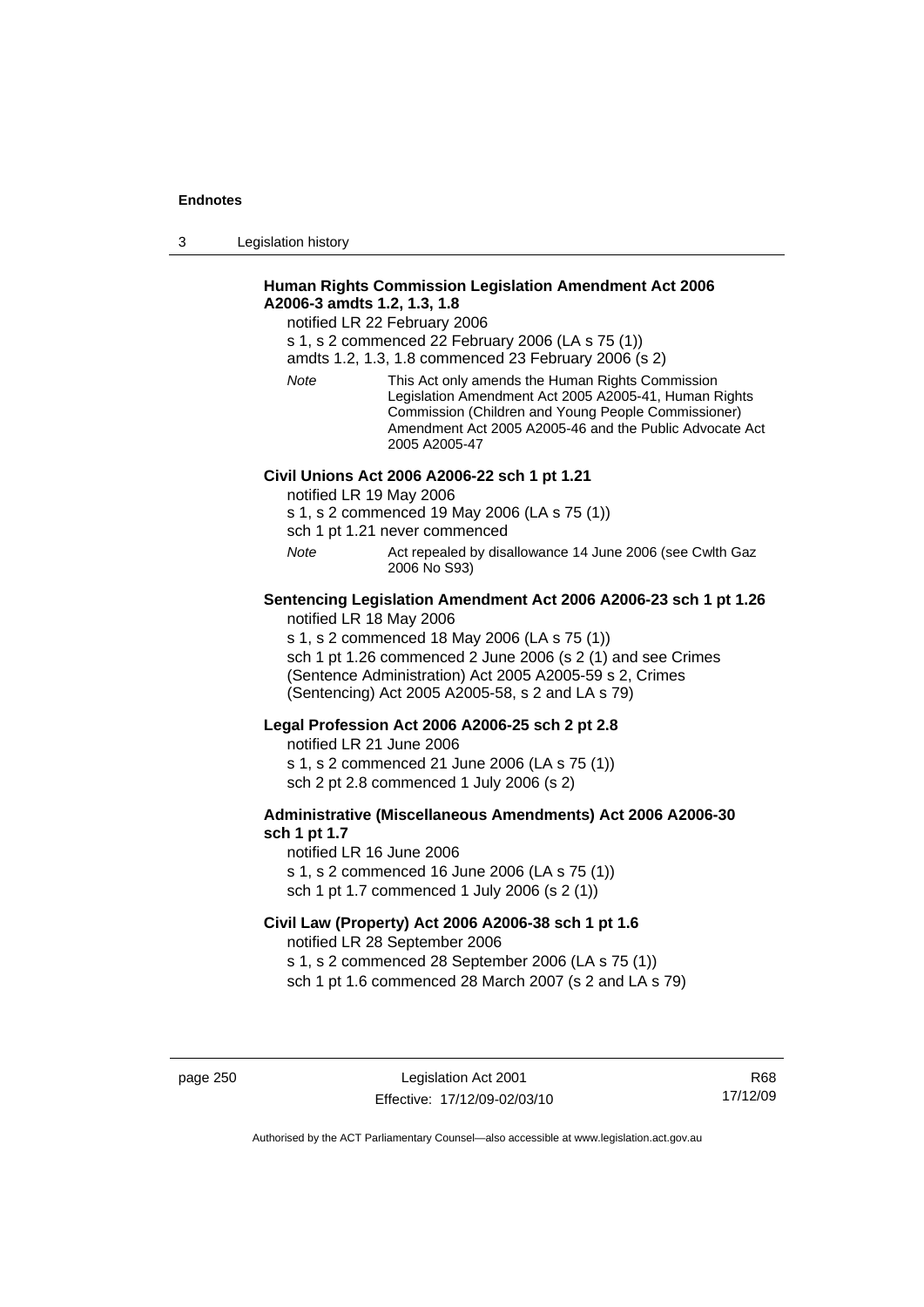#### **Statute Law Amendment Act 2006 A2006-42 sch 2 pt 2.1**

notified LR 26 October 2006

s 1, s 2 taken to have commenced 12 November 2005 (LA s 75 (2)) sch 2 pt 2.1 commenced 16 November 2006 (s 2 (1))

#### **Health Legislation Amendment Act 2006 (No 2) A2006-46 sch 2 pt 2.11**

notified LR 17 November 2006

s 1, s 2 commenced 17 November 2006 (LA s 75 (1))

sch 2 pt 2.11 commenced 18 November 2006 (s 2 (1))

# **Statute Law Amendment Act 2007 A2007-3 sch 2 pt 2.1**

notified LR 22 March 2007

s 1, s 2 taken to have commenced 1 July 2006 (LA s 75 (2)) sch 2 pt 2.1 commenced 12 April 2007 (s 2 (1))

#### **Housing Assistance Act 2007 A2007-8 sch 1 pt 1.6**

notified LR 10 May 2007

s 1, s 2 commenced 10 May 2007 (LA s 75 (1)) sch 1 pt 1.6 commenced 10 November 2007 (s 2 and LA s 79)

# **Statute Law Amendment Act 2007 (No 2) A2007-16 sch 2**

notified LR 20 June 2007

s 1, s 2 taken to have commenced 12 April 2007 (LA s 75 (2)) sch 2 commenced 11 July 2007 (s 2 (1))

#### **Planning and Development (Consequential Amendments) Act 2007 A2007-25 sch 1 pt 1.22**

notified LR 13 September 2007

s 1, s 2 commenced 13 September 2007 (LA s 75 (1)) sch 1 pt 1.22 commenced 31 March 2008 (s 2 and see Planning and Development Act 2007 A2007-24, s 2 and CN2008-1)

# **Surveyors Act 2007 A2007-33 sch 1 pt 1.4**

notified LR 25 October 2007

s 1, s 2 commenced 25 October 2007 (LA s 75 (1))

sch 1 pt 1.4 commenced 14 November 2007 (s 2 and CN2007-15)

# **Civil Partnerships Act 2008 A2008-14 sch 1 pt 1.17**

notified LR 15 May 2008

s 1, s 2 commenced 15 May 2008 (LA s 75 (1))

R68 17/12/09

Legislation Act 2001 Effective: 17/12/09-02/03/10 page 251

sch 1 pt 1.17 commenced 19 May 2008 (s 2 and CN2008-8)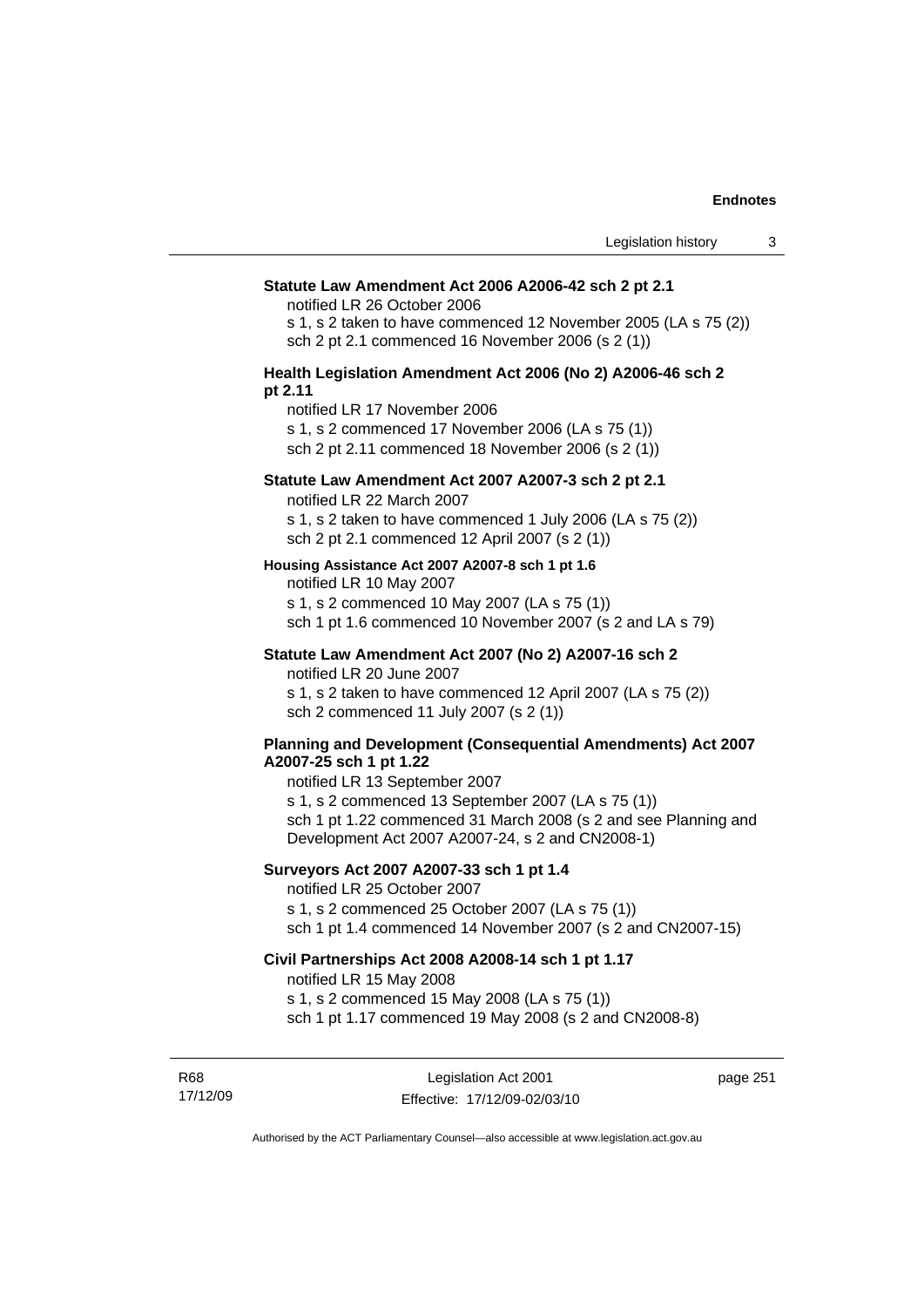3 Legislation history

# **National Gas (ACT) Act 2008 A2008-15 sch 2 pt 2.3**

notified LR 30 June 2008

s 1, s 2 commenced 30 June 2008 (LA s 75 (1))

sch 2 pt 2.3 commenced 1 July 2008 (s 2 (1) and see National Gas (South Australia) Act 2008 (SA), s 7)

# **Children and Young People (Consequential Amendments) Act 2008 A2008-20 sch 2 pt 2.11, sch 4 pt 4.18**

notified LR 17 July 2008

s 1, s 2 commenced 17 July 2008 (LA s 75 (1))

s 3 commenced 18 July 2008 (s 2 (1))

sch 2 pt 2.11 commenced 9 September 2008 (s 2 (3) and see Children and Young People Act 2008 A2008-19, s 2 and CN2008-13) sch 4 pt 4.18 commenced 27 February 2009 (s 2 (5) and see Children and Young People Act 2008 A2008-19, s 2 and CN2008-17 (and see CN2008-13))

#### **Statute Law Amendment Act 2008 A2008-28 sch 2**

notified LR 12 August 2008 s 1, s 2 commenced 12 August 2008 (LA s 75 (1)) sch 2 commenced 26 August 2008 (s 2)

#### **ACT Civil and Administrative Tribunal Legislation Amendment Act 2008 A2008-36 sch 1 pt 1.34**

notified LR 4 September 2008

s 1, s 2 commenced 4 September 2008 (LA s 75 (1)) sch 1 pt 1.34 commenced 2 February 2009 (s 2 (1) and see ACT Civil and Administrative Tribunal Act 2008 A2008-35, s 2 (1) and CN2009-2)

# **ACT Civil and Administrative Tribunal Legislation Amendment Act 2008 (No 2) A2008-37 sch 1 pt 1.66**

notified LR 4 September 2008

s 1, s 2 commenced 4 September 2008 (LA s 75 (1))

sch 1 pt 1.66 commenced 2 February 2009 (s 2 (1) and see ACT Civil and Administrative Tribunal Act 2008 A2008-35, s 2 (1) and CN2009-2)

# **Crimes Legislation Amendment Act 2008 A2008-44 sch 1 pt 1.10**

notified LR 9 September 2008

s 1, s 2 commenced 9 September 2008 (LA s 75 (1))

sch 1 pt 1.10 commenced 30 May 2009 (s 2 and CN2009-4)

page 252 Legislation Act 2001 Effective: 17/12/09-02/03/10

R68 17/12/09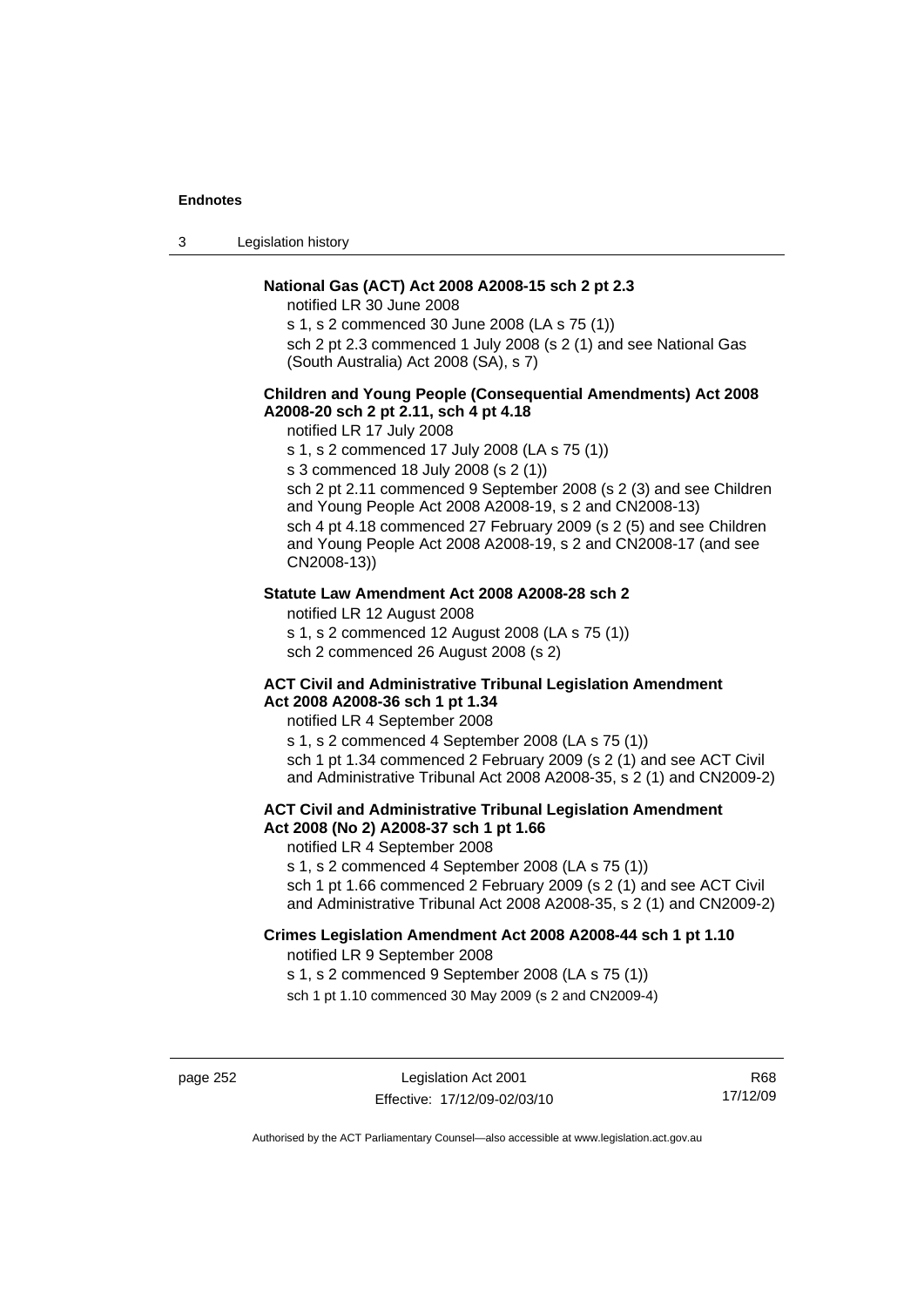#### **Statute Law Amendment Act 2009 A2009-20 sch 2**

notified LR 1 September 2009 s 1, s 2 commenced 1 September 2009 (LA s 75 (1)) sch 2 commenced 22 September 2009 (s 2)

# **Work Safety Legislation Amendment Act 2009 A2009-28 sch 2 pt 2.8**

notified LR 9 September 2009

s 1, s 2 commenced 9 September 2009 (LA s 75 (1)) sch 2 pt 2.8 commenced 1 October 2009 (s 2 and see Work Safety Act 2008 A2008-51 s 2 (1) (b) and CN2009-11)

### **Legislation (Penalty Units) Amendment Act 2009 A2009-35**

notified LR 20 October 2009 s 1, s 2 commenced 20 October 2009 (LA s 75 (1)) remainder commenced 21 October 2009 (s 2)

### **Unlawful Gambling Act 2009 A2009-39 sch 2 pt 2.2**

notified LR 17 November 2009 s 1, s 2 commenced 17 November 2009 (LA s 75 (1)) sch 2 pt 2.2 awaiting commencement (s 2) *Note* default commencement under LA s 79: 17 May 2010

#### **Statute Law Amendment Act 2009 (No 2) A2009-49 sch 2**

notified LR 26 November 2009

s 1, s 2 commenced 26 November 2009 (LA s 75 (1))

sch 2 commenced 17 December 2009 (s 2)

# **Building and Construction Industry (Security of Payment) Act 2009 A2009-50 s 50**

notified LR 15 October 2009

s 1, s 2 commenced 15 October 2009 (LA s 75 (1))

s 50 commences 1 July 2010 (s 2)

# **4 Amendment history**

**Dictionary** 

s 2 orig s 2 om LA s 89 (4) (prev s 3) am 2001 No 56 amdt 2.18 renum 2002 No 11 s 5 am A2003-56 amdt 2.1

R68 17/12/09

Legislation Act 2001 Effective: 17/12/09-02/03/10 page 253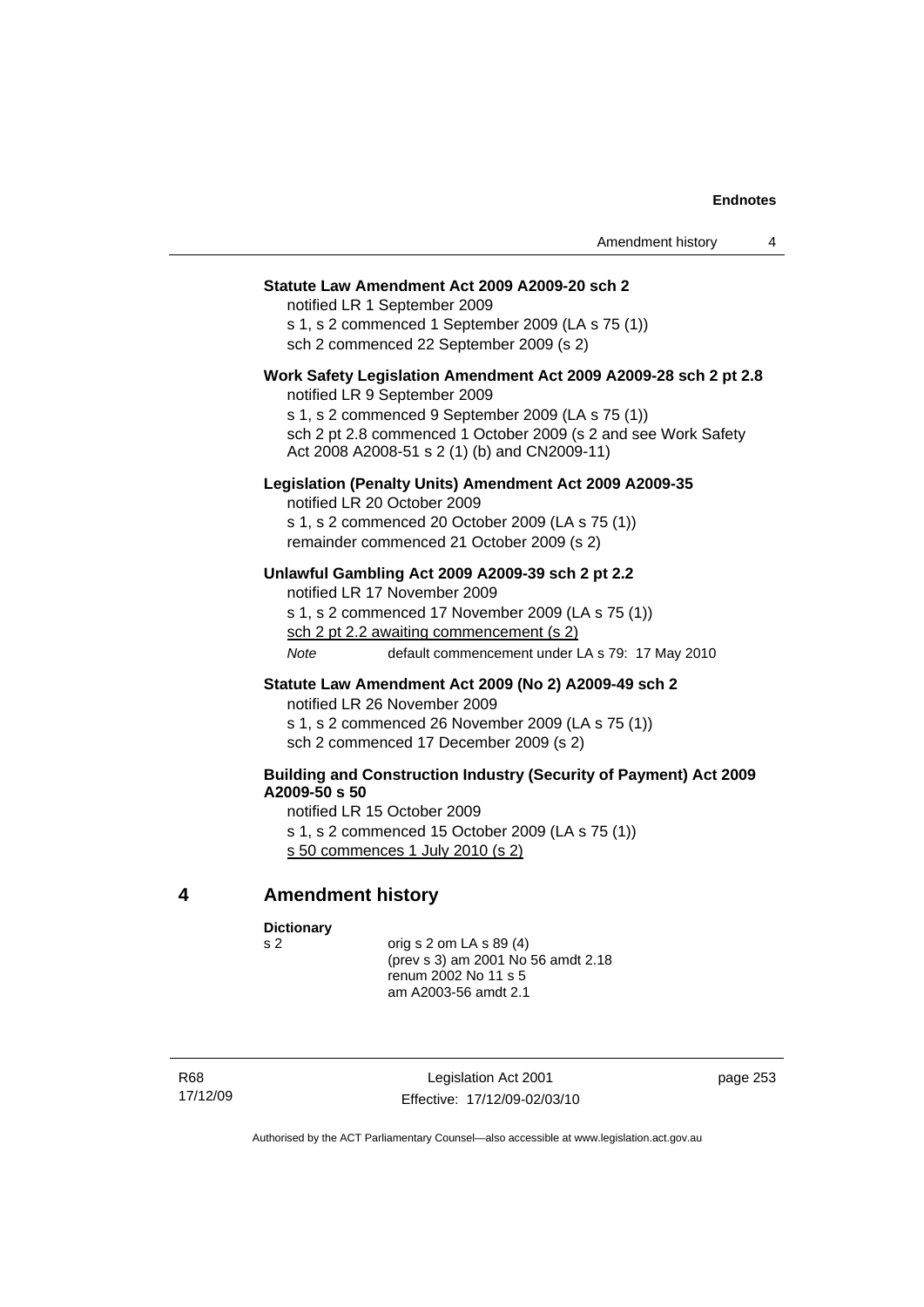4 Amendment history **Notes**  (prev s 4) am 2001 No 56 amdt 2.19; 2002 No 11 amdt 1.1 renum 2002 No 11 s 5 (2), (3) exp 2 September 2003 (s 2A (3)) **Objects**  s 3 orig s 3 renum as s 2 (prev s 5) am 2002 No 11 s 4 renum 2002 No 11 s 5 **Application of Act**  s 4 orig s 4 renum as s 2A ins 2002 No 11 s 6 am A2006-42 amdt 2.1, amdt 2.2 **Determinative and non-determinative provisions**  s 5 **b** orig s 5 renum as s 3 ins 2002 No 11 s 6 **Legislation Act provisions must be applied**  s 6 sub 2002 No 11 s 6 **Meaning of** *Act* **generally**  s 7 am A2005-20 amdt 2.1 **Meaning of** *legislative instrument* s 12 sub A2006-42 amdt 2.3 **Meaning of** *instrument*  s 14 am 2001 No 56 amdt 2.20 **Meaning of** *provision*  s 16 am 2001 No 56 amdt 2.21 **ACT legislation register**  s 18 am 2001 No 56 amdt 2.22 **Contents of register**  s 19 sub 2001 No 56 amdt 2.23 am 2002 No 11 s 7; 2002 No 11 amdt 1.2; ss renum R5 LA (see 2002 No 11 amdt 1.3); 2002 No 49 amdt 2.1, amdt 2.1; pars renum R13 LA (see 2002 No 49 amdt 2.3); A2003-41 amdt 2.1, amdt 2.2; A2004-5 amdt 2.6; A2004-42 amdt 2.1; A2005-20 amdt 2.2; A2006-42 amdt 2.18, amdt 2.19 **Access to registered material at approved web site**  s 22 am 2001 No 56 amdt 2.24 **Authorised versions and evidence of laws and legislative material**  ch 3 hdg sub A2003-41 amdt 2.3

page 254 Legislation Act 2001 Effective: 17/12/09-02/03/10

R68 17/12/09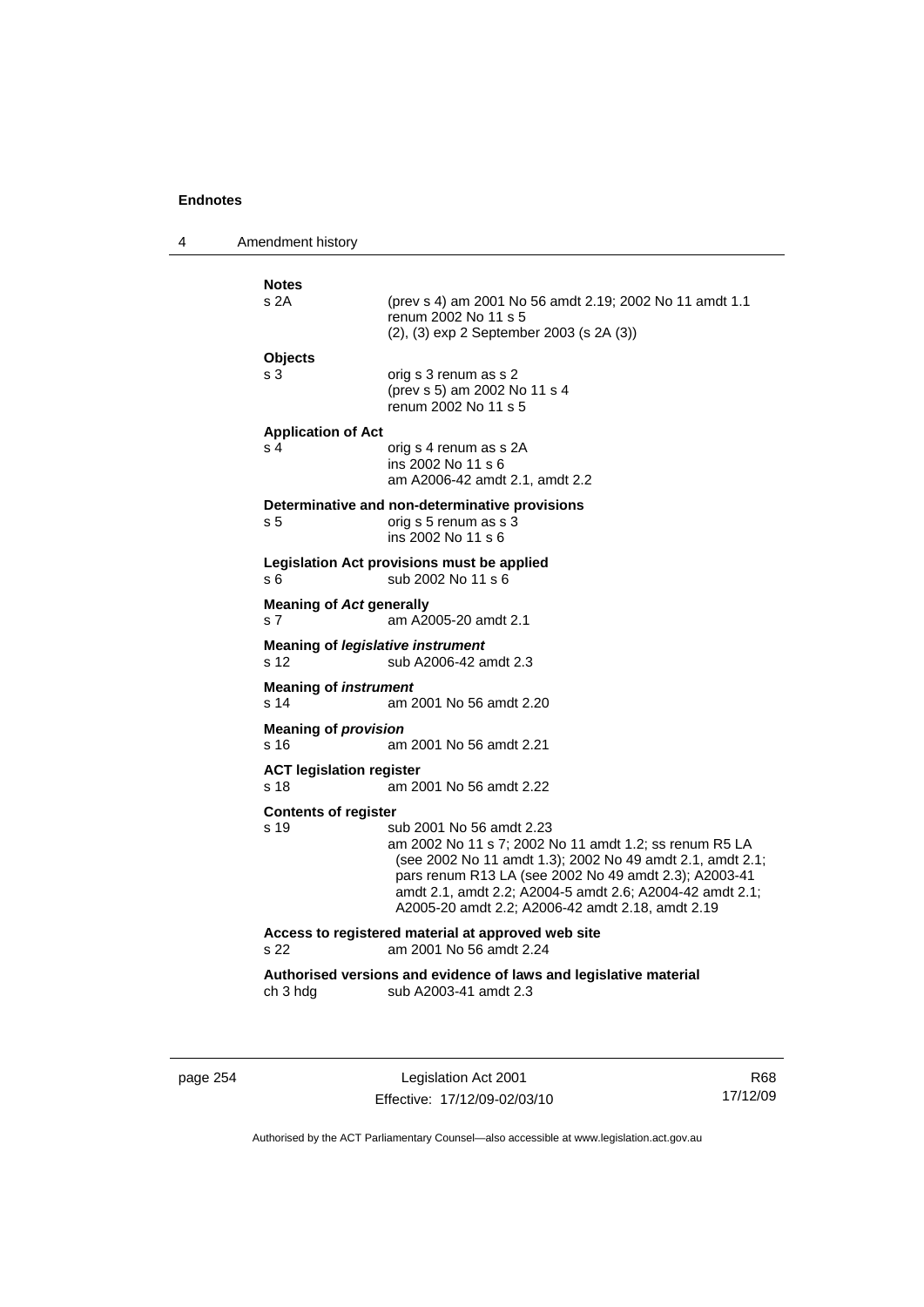| Definitions for ch 3<br>s 22A                         | ins A2003-41 amdt 2.4                                                                                                                                          |
|-------------------------------------------------------|----------------------------------------------------------------------------------------------------------------------------------------------------------------|
|                                                       | def <i>law</i> ins A2003-41 amdt 2.4                                                                                                                           |
|                                                       | def <i>legislative material</i> ins A2003-41 amdt 2.4                                                                                                          |
|                                                       | am A2005-20 amdt 2.3<br>def republication ins A2003-41 amdt 2.4                                                                                                |
| s 23                                                  | Authorisation of versions by parliamentary counsel<br>sub A2003-41 amdt 2.5                                                                                    |
|                                                       | <b>Authorised electronic versions</b>                                                                                                                          |
| s 24                                                  | am 2001 No 56 amdt 2.25, amdt 2.26; 2002 No 11 amdt 1.4<br>sub A2003-41 amdt 2.6                                                                               |
| <b>Authorised written versions</b><br>s <sub>25</sub> | sub A2003-41 amdt 2.7                                                                                                                                          |
|                                                       | Judicial notice of certain matters                                                                                                                             |
| s 26                                                  | am A2003-41 amdt 2.8, amdt 2.9; A2005-20 amdt 2.4                                                                                                              |
| <b>Notification of Acts</b>                           |                                                                                                                                                                |
| s 28                                                  | am 2001 No 56 amdts 2.27-2.29; 2002 No 11 amdt 1.5;<br>A2003-41 amdt 2.10, amdt 2.11; ss renum R20 LA (see<br>A2003-41 amdt 2.12); A2005-62 amdt 2.1, amdt 2.2 |
|                                                       | References to <i>notification</i> of Acts                                                                                                                      |
| s 30                                                  | am 2001 No 56 amdt 2.30, amdt 2.31                                                                                                                             |
| <b>instruments</b>                                    | Guidelines about costs of proposed subordinate laws and disallowable                                                                                           |
| s 33                                                  | (3), (4) exp 12 March 2002 (s 33 (4))<br>am A2005-20 amdt 2.5, amdt 2.6                                                                                        |
|                                                       | Preparation of regulatory impact statements                                                                                                                    |
| s 34                                                  | am A2005-20 amdts 2.7-2.9; A2005-62 amdt 2.3                                                                                                                   |
| s.36                                                  | When is preparation of regulatory impact statement unnecessary?<br>am 2002 No 30 amdt 2.1; A2005-20 amdt 2.10                                                  |
| s 37                                                  | When must regulatory impact statement be presented?<br>am A2005-20 amdt 2.11                                                                                   |
|                                                       | Making of certain statutory instruments by Executive                                                                                                           |
| s 41 hda                                              | sub 2001 No 56 amdt 2.32<br>sub 2002 No 11 s 8                                                                                                                 |
| s 41                                                  | am 2001 No 56 amdts 2.33-2.36<br>sub 2002 No 11 s 8                                                                                                            |
|                                                       | Power to make statutory instruments                                                                                                                            |
| s 42                                                  | am 2002 No 11 amdt 1.6; A2005-20 amdt 2.12, amdt 2.13;<br>A2006-42 amdt 2.18                                                                                   |

R68 17/12/09

Legislation Act 2001 Effective: 17/12/09-02/03/10 page 255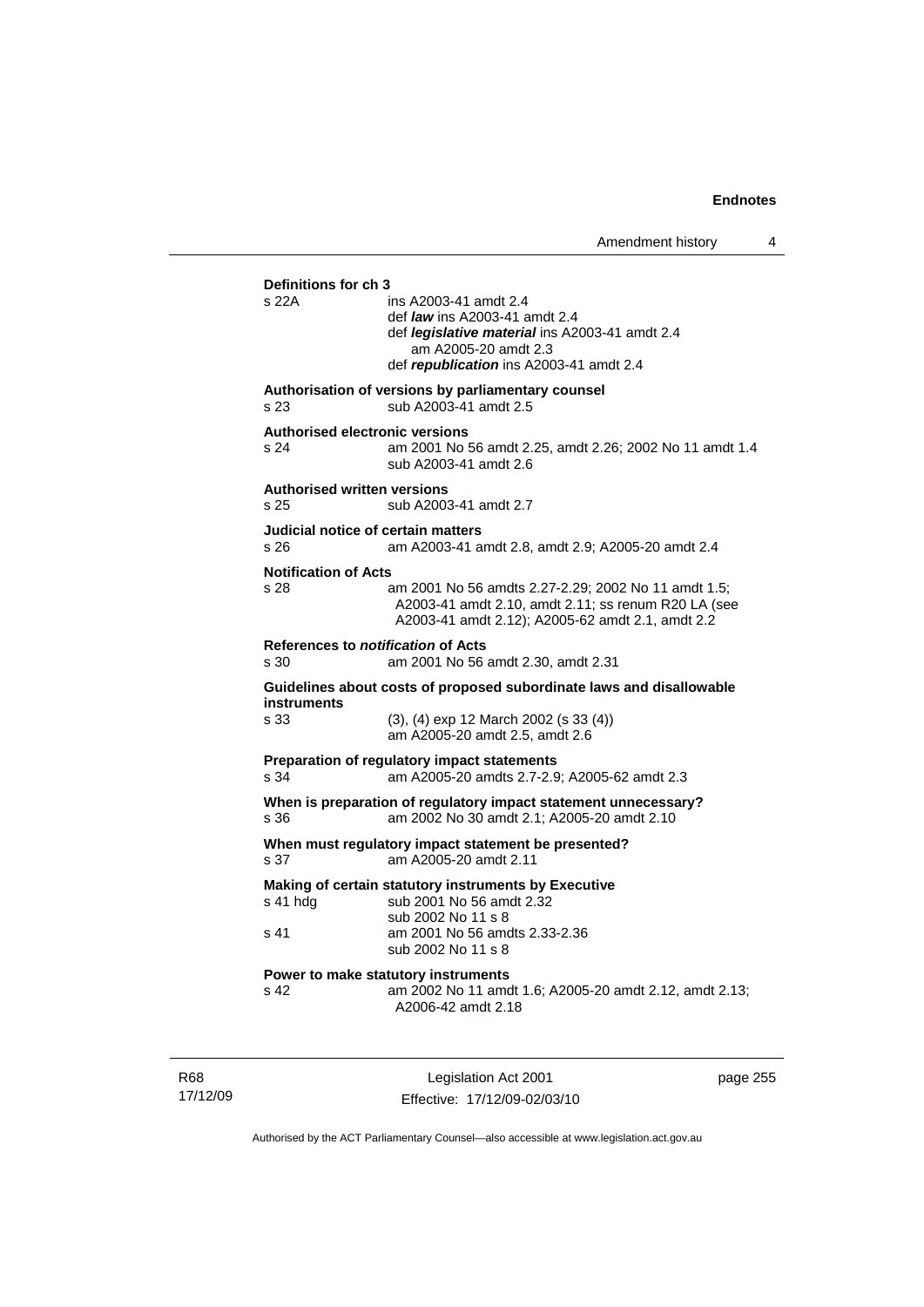| -4 | Amendment history |
|----|-------------------|
|    |                   |

**Statutory instruments to be interpreted not to exceed powers under authorising law**  s 43 am 2002 No 11 amdt 1.7; A2003-56 amdt 2.2, amdt 2.3 **Power to make statutory instruments for Act etc**  s 44 am 2002 No 11 amdt 1.8, amdt 1.9; 2002 No 49 amdt 2.54; A2005-20 amdt 2.14 **Power to make court rules**  s 45 sub 2002 No 11 s 9 am 2002 No 49 amdt 2.4, amdt 2.54; A2005-20 amdt 2.15, amdt 2.16 **Power to make instrument includes power to amend or repeal**  s 46 am 2002 No 11 s 10; A2006-42 amdt 2.18 **Statutory instrument may make provision by applying law or instrument**  s 47 sub 2002 No 11 s 11 am 2002 No 49 amdt 2.5; A2003-56 amdt 2.4; A2005-20 amdts 2.17-2.19 **Power to make instrument includes power to make different provision for different categories etc**  s 48 am 2002 No 11 amdt 1.10; 2002 No 49 amdt 2.54 **Single instrument may exercise several powers or satisfy several requirements**  s 49 am 2002 No 11 amdt 1.11 **Relationship between authorising law and instrument dealing with same matter**  s 50 am 2002 No 11 amdt 1.12, amdt 1.13; 2002 No 49 amdt 2.54 **Instrument may make provision in relation to land by reference to map etc**  s 51 am A2005-20 amdt 2.20 **Instrument may authorise determination of matter etc**  s 52 am 2002 No 11 amdt 1.14; ss renum R5 LA (see 2002 No 11 amdt 1.15) **Instrument may prohibit**  s 53 am 2002 No 11 amdt 1.16, amdt 1.17 **Instrument may require making of statutory declaration**  s 54 am 2002 No 11 amdt 1.18; 2002 No 30 amdt 2.2

page 256 Legislation Act 2001 Effective: 17/12/09-02/03/10

R68 17/12/09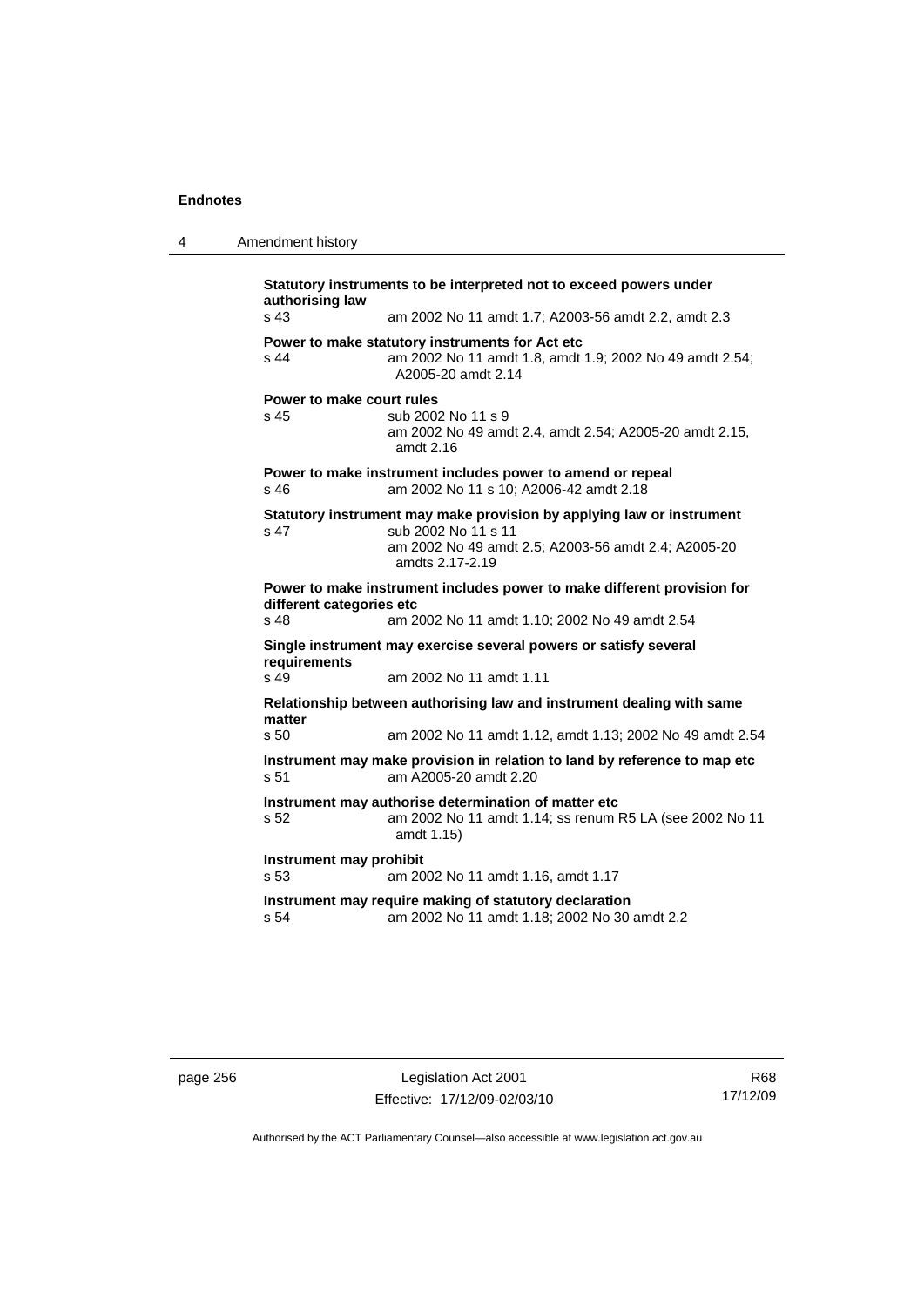# **Determination of fees by disallowable instrument**  s 56 am 2001 No 56 amdt 2.37, amdt 2.38; ss renum R1 LA (see 2001 No 56 amdt 2.39); 2002 No 11 amdt 1.19, amdt 1.20; 2002 No 49 amdt 2.54; A2005-20 amdts 2.21-2.27; A2006-42 amdt 2.4 **Fees payable in accordance with determination etc**  s 57 am 2002 No 11 amdt 1.21 **Regulations may make provision about fees**  s 58 am 2001 No 56 amdt 2.40; 2002 No 11 amdt 1.22; ss renum R5 LA (see 2002 No 11 amdt 1.23); A2005-20 amdt 2.28 **Numbering and notification of legislative instruments**  am A2006-42 amdt 2.19 **Numbering**  s 59 am 2001 No 56 amdt 2.41; A2003-41 amdt 2.13; A2005-20 amdt 2.29; A2006-42 amdt 2.18, amdt 2.19 **Correction etc of name of instrument**  s 60 hdg sub A2003-41 amdt 2.14 am A2006-42 amdt 2.18 sub A2009-20 amdt 2.1<br>S 60 am 2001 No 56 amdt 2. am 2001 No 56 amdt 2.42, amdt 2.43; 2001 No 70 amdt 1.8; 2002 No 49 amdt 2.6, amdt 2.7; A2003-41 amdt 2.15; A2004-42 amdt 2.2, amdt 2.3; A2006-42 amdt 2.18, amdt 2.19; A2009-20 amdts 2.1-2.5 **Correction of name of explanatory statement etc**  s 60A ins A2004-42 amdt 2.4 am A2006-42 amdt 2.18 **Notification of legislative instruments**  s 61 hdg am A2006-42 amdt 2.19 s 61 sub 2001 No 56 amdt 2.44 am 2002 No 11 s 12, amdt 1.24; ss renum R5 LA (see 2002 No 11 amdt 1.25) ; A2003-41 amdts 2.16-2.19; A2004-60 amdt 1.173; pars renum R31 LA (see A2004-60 amdt 1.174); A2005-20 amdts 2.30-2.33; A2005-62 amdt 2.4, amdt 2.5; A2006-42 amdt 2.18 **Effect of failure to notify legislative instrument**  s 62 hdg am A2006-42 amdt 2.18 s 62 am 2002 No 11 amdt 1.26, amdt 1.27; A2006-42 amdt 2.18 **References to** *notification* **of legislative instruments**  s 63 hdg am A2006-42 amdt 2.19 s 63 am 2001 No 56 amdt 2.45, amdt 2.46; A2006-42 amdt 2.18

R68 17/12/09

Legislation Act 2001 Effective: 17/12/09-02/03/10 page 257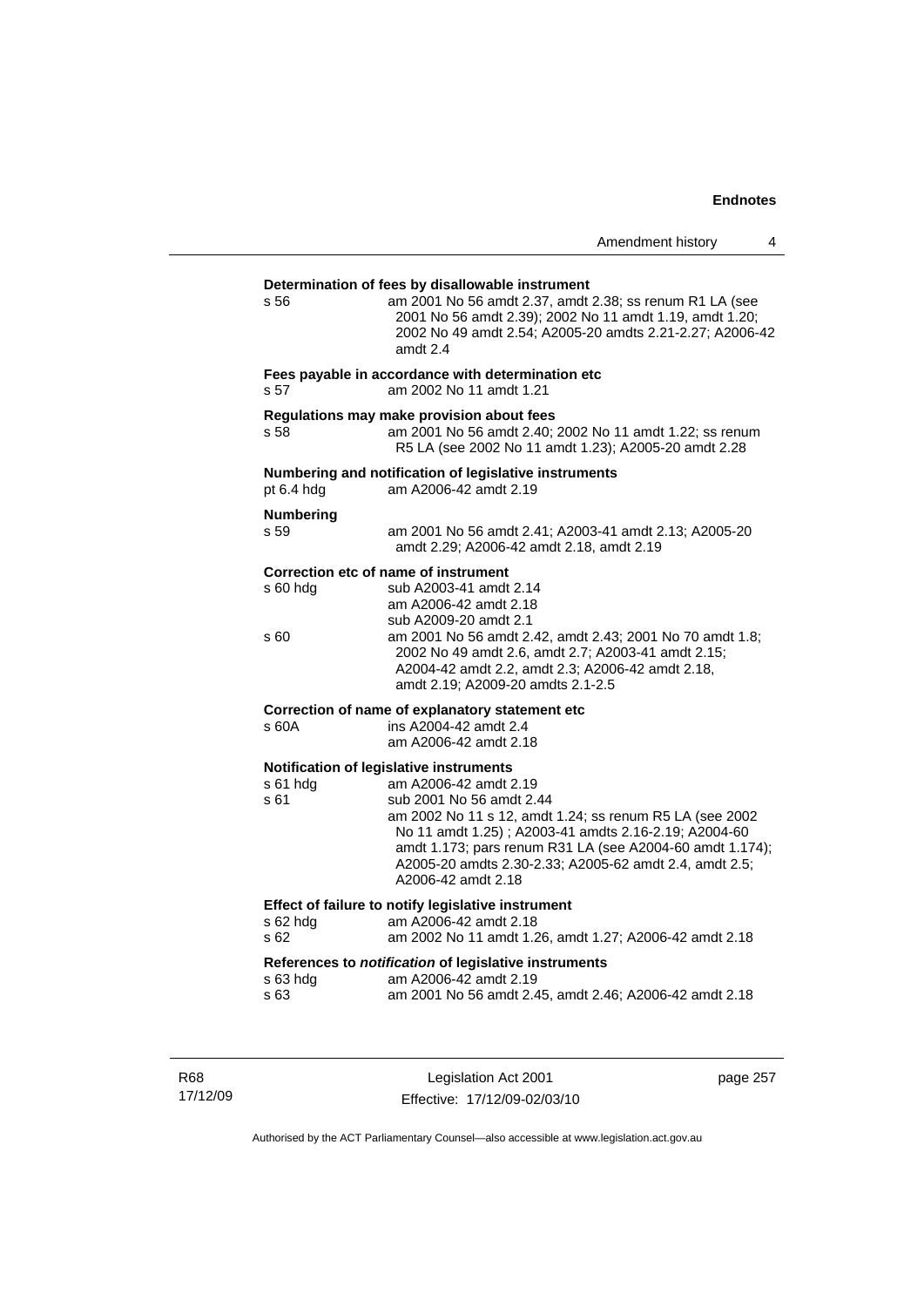| 4         | Amendment history                       |                                                                                                                                                                                                                                                                                |
|-----------|-----------------------------------------|--------------------------------------------------------------------------------------------------------------------------------------------------------------------------------------------------------------------------------------------------------------------------------|
|           | s 64 hdg<br>s 64                        | Presentation of subordinate laws and disallowable instruments<br>sub 2002 No 11 amdt 1.28<br>am 2002 No 11 amdt 1.29; A2005-20 amdt 2.34; A2005-62<br>amdt 2.6                                                                                                                 |
|           | s 65 hdg<br>s 65                        | <b>Disallowance by resolution of Assembly</b><br>sub 2001 No 56 amdt 2.47<br>am 2001 No 56 amdt 2.48, amdt 2.49; 2002 No 11 amdt 1.30;<br>A2003-56 amdt 2.5; ss renum R21 LA (see A2003-56<br>amdt 2.6); A2004-42 amdt 2.5, amdt 2.6; A2005-20<br>amdt 2.35; A2005-62 amdt 2.7 |
|           | s 65A                                   | Notification of disallowance by resolution of Assembly<br>ins 2001 No 56 amdt 2.50<br>am 2002 No 11 amdt 1.31; A2003-41 amdt 2.20; A2005-62<br>amdt 2.8                                                                                                                        |
|           | <b>Revival of affected laws</b><br>s 66 | am 2002 No 11 amdt 1.32                                                                                                                                                                                                                                                        |
|           | s 67                                    | Making of instrument same in substance within 6 months after disallowance<br>am 2002 No 11 amdt 1.33; A2005-20 amdt 2.36; A2005-62<br>amdt $2.9$                                                                                                                               |
|           | s 68                                    | Amendment by resolution of Assembly<br>am 2001 No 56 amdts 2.51-2.53; ss renum R1 LA (see 2001<br>No 56 amdt 2.54); 2002 No 11 amdt 1.34; A2004-42<br>amdt 2.7, amdt 2.8; A2005-20 amdt 2.37; A2005-62<br>amdt $2.10$                                                          |
|           | s 69                                    | Notification of amendments made by resolution of Assembly<br>am 2001 No 56 amdt 2.55, amdt 2.56; 2002 No 11 amdt 1.35;<br>2002 No 49 amdt 2.8; A2005-62 amdt 2.11                                                                                                              |
| amendment |                                         | Making of amendment restoring effect of law within 6 months after                                                                                                                                                                                                              |
|           | s 70                                    | am 2002 No 11 amdt 1.36; A2005-20 amdt 2.38; A2005-62<br>amdt 2.12                                                                                                                                                                                                             |
|           | s 71                                    | Effect of dissolution or expiry of Assembly on notice of motion<br>am 2002 No 11 amdt 1.37; A2005-20 amdt 2.39, amdt 2.40;<br>A2005-62 amdt 2.13                                                                                                                               |
|           | Meaning of law in ch 8<br>s 72          | am A2004-42 amdt 2.9; A2005-20 amdt 2.41                                                                                                                                                                                                                                       |
|           | s 73                                    | General rules about commencement<br>am 2002 No 11 s 13, s 14, amdt 1.38, amdt 1.39; A2003-41<br>amdt 2.21; A2003-56 amdts 2.7-2.9; A2004-42 amdt 2.10;<br>A2005-20 amdt 2.42; A2006-42 amdt 2.18                                                                               |

| page | $\overline{E}$ |
|------|----------------|
|      |                |

Legislation Act 2001 Effective: 17/12/09-02/03/10

R68 17/12/09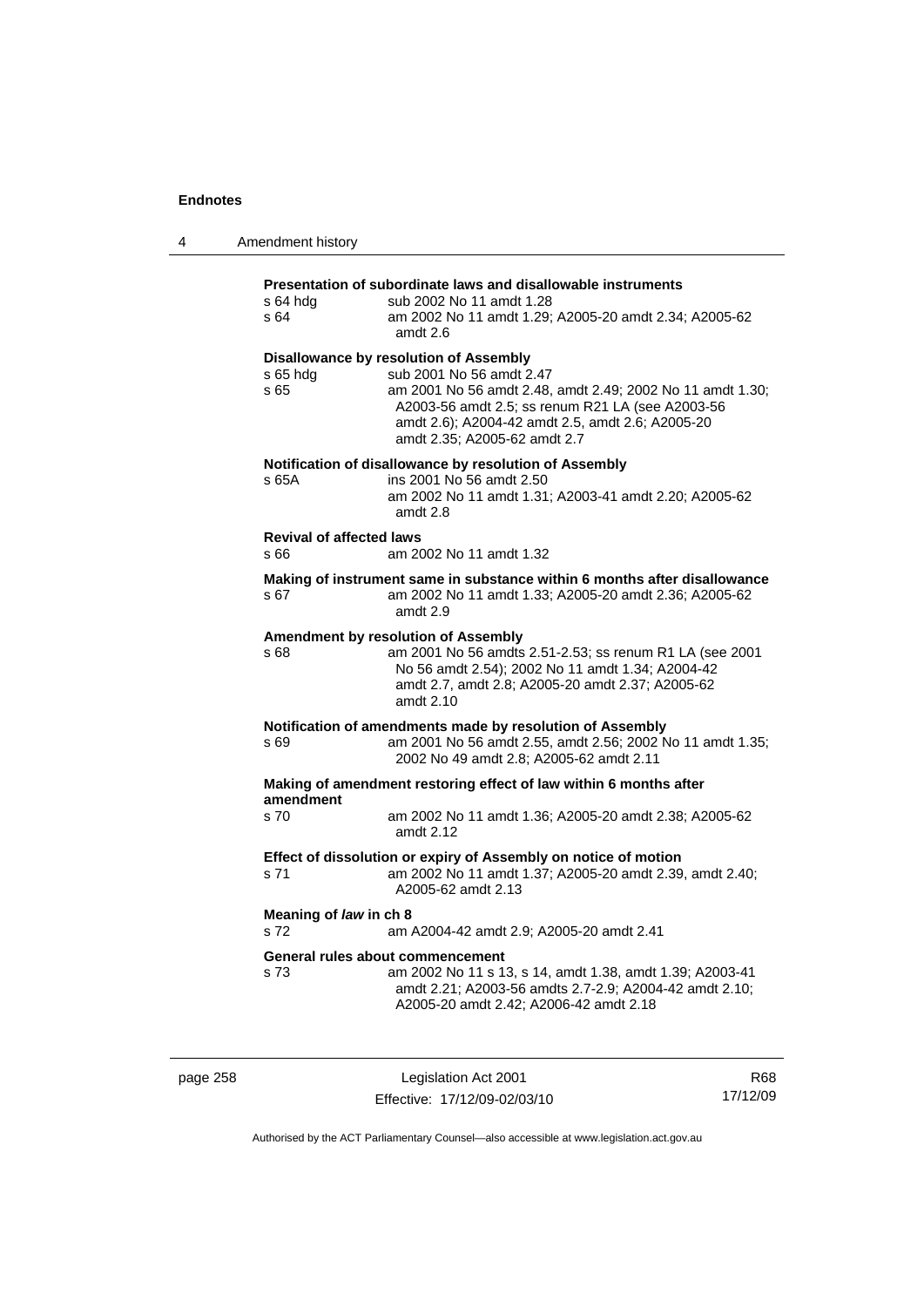# **Time of commencement**

s 74 sub 2002 No 11 s 15

#### **Commencement of naming and commencement provisions**

s 75 hdg sub A2004-42 amdt 2.11 s 75 am 2002 No 11 s 16; 2002 No 49 amdt 2.9, amdt 2.10; A2003-56 amdt 2.10, amdt 2.11; A2004-42 amdt 2.12; ss renum R27 LA (see A2004-42 amdt 2.13) ; A2006-42 amdt 2.18 **Commencement of provisions identifying amended laws**  s 75AA ins A2006-42 amdt 2.5 **Meaning of commences** *retrospectively*  s 75A ins A2003-56 amdt 2.12 am A2006-42 amdt 2.18 **Retrospective commencement requires clear indication**  s 75B ins A2003-56 amdt 2.12 am A2004-42 amdt 2.14; ss renum R27 LA (see A2004-42 amdt 2.15) **Non-prejudicial provision may commence retrospectively** 

# s 76 am 2002 No 11 amdt 1.40; ss renum R5 LA (see 2002 No 11

amdt 1.41); A2003-56 amdt 2.13, amdt 2.14; A2005-20 amdt 2.46

#### **Commencement by commencement notice**

s 77 am 2002 No 11 s 17, amdt 1.42; 2002 No 49 amdt 2.11; A2004-42 amdts 2.16-2.18

#### **Separate commencement of amendments**

s 78 sub 2002 No 11 amdt 1.43

#### **Automatic commencement of postponed law**

s 79 am 2002 No 11 amdt 1.44; 2002 No 49 amdt 2.12; A2003-41 amdt 2.22; A2003-56 amdt 2.15, amdt 2.16; ss renum R21 LA (see A2003-56 amdt 2.17); A2004-42 amdt 2.19; A2005-20 amdt 2.44, amdt 2.45

### **Commencement of amendment of uncommenced law**

s 79A ins A2003-41 amdt 2.23 **References to** *commencement* **of law** 

s 80 am 2002 No 49 amdt 2.13

page 259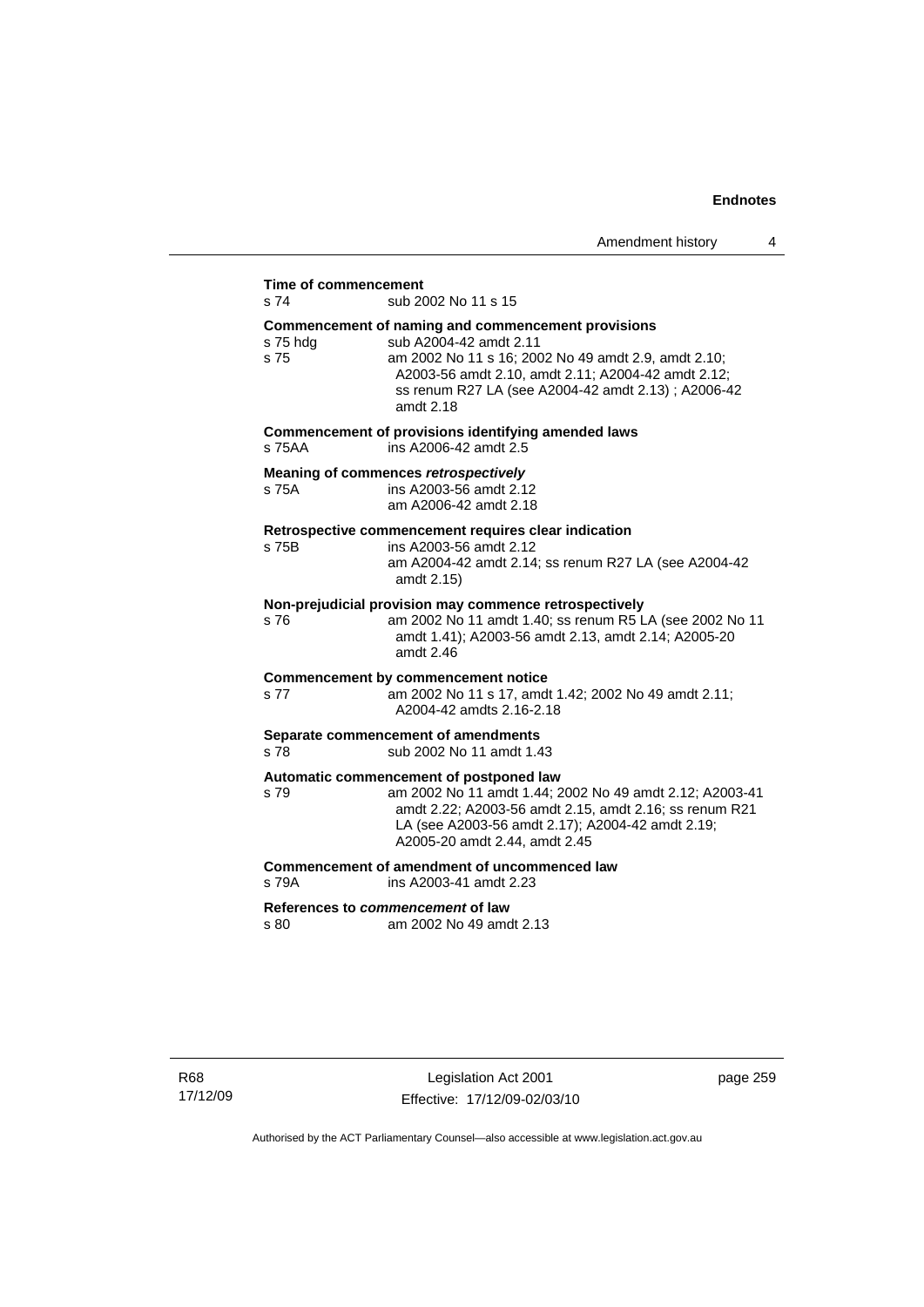4 Amendment history **Exercise of powers between notification and commencement**  s 81 am 2002 No 11 amdts 1.45-1.47; A2004-42 amdt 2.20, amdt 2.21; ss renum R27 LA (see A2004-42 amdt 2.22); A2005-5 s 25; ss renum R32 LA (see A2005-5 s 26); A2005-20 amdt 2.46; A2006-42 amdt 2.18 **Definitions for ch 9**  s 82 def *law* sub A2004-42 amdt 2.23; A2005-20 amdt 2.47 def *repeal* sub 2002 No 49 amdt 2.14 am A2004-42 amdt 2.24 **Consequences of amendment of statutory instrument by Act**  s 83 am 2002 No 11 amdt 1.48, amdt 1.49 **Saving of operation of repealed and amended laws**  s 84 am 2002 No 11 amdt 1.50; ss renum R5 LA (see 2002 No 11 amdt 1.51); A2005-20 amdt 2.48 **Creation of offences and changes in penalties**  s 84A ins 2001 No 56 amdt 2.57 am 2002 No 11 amdt 1.52; A2004-42 amdt 2.25; ss renum R27 LA (see A2004-42 amdt 2.26); A2005-20 amdt 2.49 **When repeal takes effect**  s 85 sub 2002 No 11 s 18 **Repealed and amended laws not revived on repeal of repealing and amending laws**  s 86 am 2002 No 11 amdt 1.53; ss renum R5 LA (see 2002 No 11 amdt 1.54) **Commencement not undone if repealed**  s 87 am 2002 No 11 amdt 1.55 **Repeal does not end effect of transitional laws etc**  s 88 hdg sub 2002 No 49 amdt 2.15 s 88 am 2002 No 11 amdt 1.56; A2003-56 amdt 2.18; A2005-20 amdt 2.50, amdt 2.51; ss renum R34 LA (see A2005-20 amdt 2.52); A2006-42 amdt 2.6, amdt 2.7 **Automatic repeal of certain laws and provisions**  s 89 am 2002 No 11 amdts 1.57-1.59; ss renum R5 LA (see 2002 No 11 amdt 1.60); 2002 No 30 amdt 2.3; 2002 No 49 amdts 2.16-2.18, 2.20-2.23; ss renum R13 LA (see 2002 No 49 amdt 2.19); A2003-56 amdts 2.19-2.23; ss renum R21 LA (see A2003-56 amdt 2.24); A2004-42 amdt 2.27, amdt 2.28, amdts 2.30-2.32; ss renum R27 LA (see A2004-42 amdt 2.29); A2005-20 amdts 2.53-2.56; A2006-42 amdt 2.8, amdt 2.18

page 260 Legislation Act 2001 Effective: 17/12/09-02/03/10

R68 17/12/09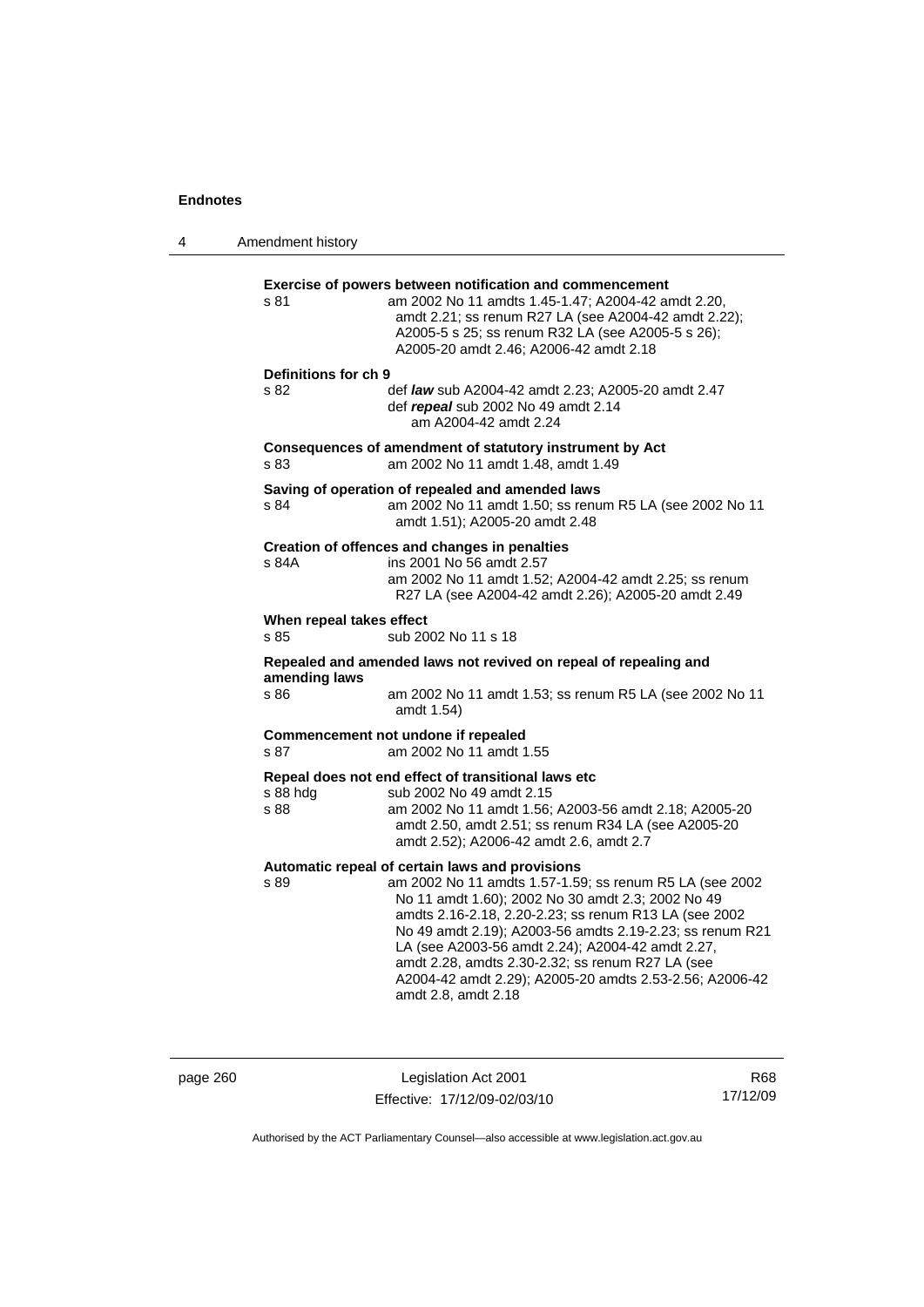| Amendment history |  |  |
|-------------------|--|--|
|-------------------|--|--|

| s 91                                      | am 2001 No 56 amdt 2.58; 2002 No 11 amdts 1.61-1.63;<br>ss renum R5 LA (see 2002 No 11 amdt 1.64); A2003-41<br>amdt 2.24; A2004-42 amdt 2.33, amdt 2.34; A2005-20<br>amdt 2.57; A2009-20 amdt 2.6               |
|-------------------------------------------|-----------------------------------------------------------------------------------------------------------------------------------------------------------------------------------------------------------------|
| s 92                                      | Amendment to be made whenever possible<br>am 2002 No 11 amdts 1.65-1.68; A2005-20 amdt 2.58                                                                                                                     |
| s 93                                      | Provisions included in another provision for amendment purposes<br>am 2001 No 56 amdt 2.59, amdt 2.60; 2002 No 11 amdt 1.69;<br>A2004-42 amdt 2.35, amdt 2.36; A2005-20 amdt 2.59                               |
| s 94                                      | Continuance of appointments etc made under amended provisions<br>am 2002 No 11 amdt 1.70; ss renum R5 LA (see 2002 No 11<br>amdt 1.71); 2002 No 49 amdt 2.24; A2003-41 amdt 2.25                                |
| <b>Status of modifications</b><br>s 95    | am 2002 No 11 amdt 1.72, amdt 1.73                                                                                                                                                                              |
| <b>Relocated provisions</b><br>S.96       | am 2002 No 11 amdt 1.74; A2005-20 amdt 2.60                                                                                                                                                                     |
| <b>Referring to laws</b><br>ch 10 hdg     | sub A2005-20 amdt 2.61                                                                                                                                                                                          |
| Definitions for ch 10<br>s 97 hdg<br>s 97 | sub 2001 No 56 amdt 2.61<br>am 2001 No 56 amdt 2.62<br>sub A2005-20 amdt 2.61<br>def ACT law ins A2005-20 amdt 2.61<br>def law ins A2005-20 amdt 2.61<br>def law of another jurisdiction ins A2005-20 amdt 2.61 |
| s 98                                      | References to ACT law include law containing reference<br>am 2002 No 11 amdt 1.75<br>sub A2005-20 amdt 2.61                                                                                                     |
| s 99                                      | References in ACT statutory instruments to the Act<br>am A2003-56 amdt 2.25<br>sub A2005-20 amdt 2.61                                                                                                           |
| s 100                                     | <b>Referring to particular ACT laws</b><br>am A2003-56 amdt 2.26<br>sub A2005-20 amdt 2.61                                                                                                                      |
| s 101                                     | Referring to particular laws of other jurisdictions etc<br>am 2002 No 49 amdt 2.25<br>sub A2005-20 amdt 2.61                                                                                                    |

R68 17/12/09

Legislation Act 2001 Effective: 17/12/09-02/03/10 page 261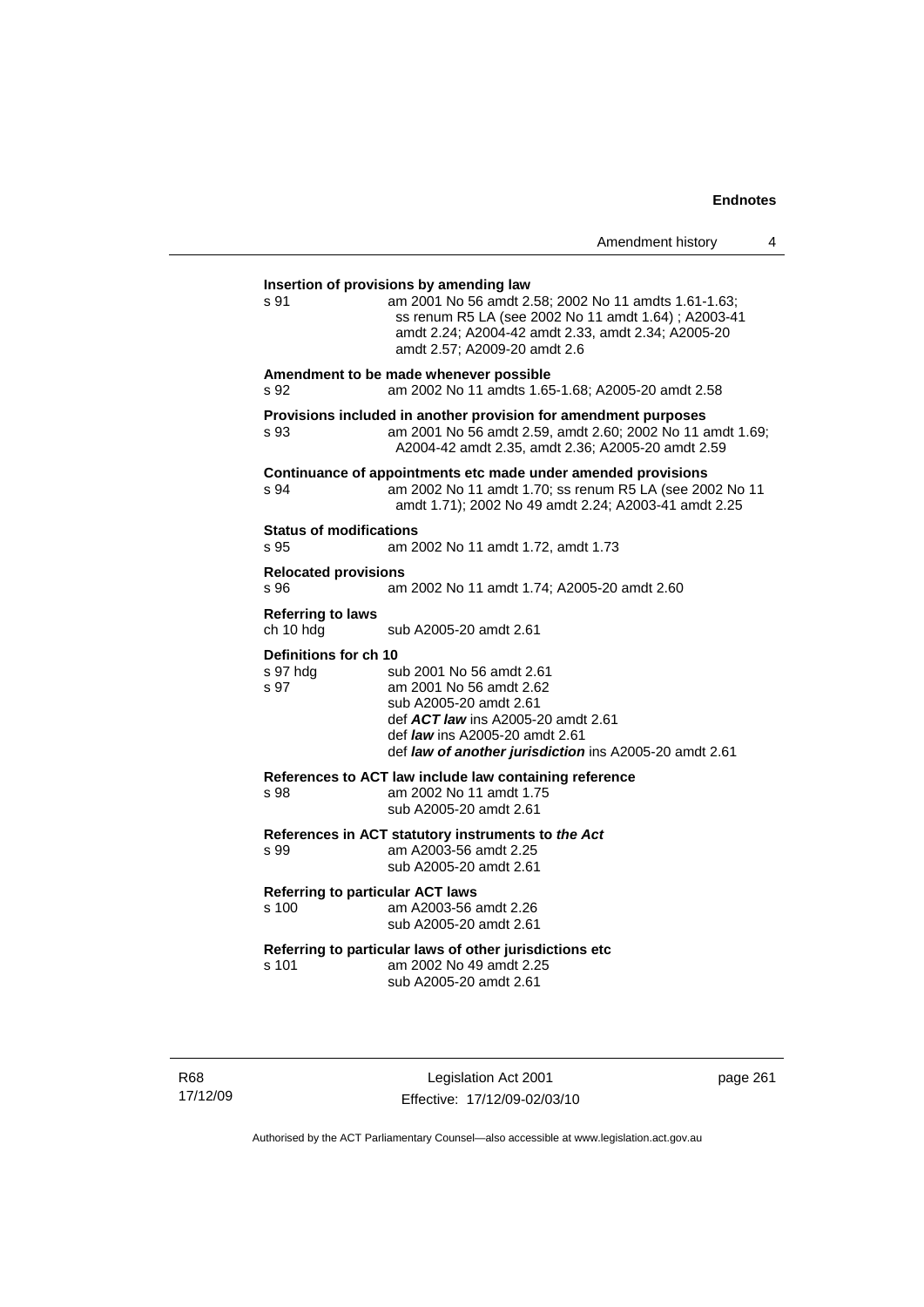| 4 | Amendment history                             |                                                                                                                                                                                                              |
|---|-----------------------------------------------|--------------------------------------------------------------------------------------------------------------------------------------------------------------------------------------------------------------|
|   | s 101A                                        | Reference to provisions of law or instrument is inclusive<br>ins 2001 No 56 amdt 2.63<br>om A2005-20 amdt 2.61                                                                                               |
|   | References to paragraphs etc<br>s 101B        | ins 2001 No 56 amdt 2.63<br>om A2005-20 amdt 2.61                                                                                                                                                            |
|   | s 102                                         | References to laws include references to laws as in force from time to time<br>am 2002 No 11 amdt 1.76, amdt 1.77; A2003-56 amdt 2.27;<br>ss renum R21 LA (see A2003-56 amdt 2.28)<br>sub A2005-20 amdt 2.61 |
|   | References to repealed laws<br>s 103          | sub A2005-20 amdt 2.61                                                                                                                                                                                       |
|   | $s$ 104                                       | References to laws include references to instruments under laws<br>am 2001 No 56 amdt 2.64<br>sub A2005-20 amdt 2.61                                                                                         |
|   | Referring to provisions of laws<br>s 105      | am 2002 No 11 amdt 1.78, amdt 1.79<br>sub A2005-20 amdt 2.61                                                                                                                                                 |
|   | s 106                                         | References to provisions of laws are inclusive<br>am 2002 No 30 amdt 2.4<br>sub A2005-20 amdt 2.61                                                                                                           |
|   | s 106A                                        | References to paragraphs etc of laws<br>ins A2005-20 amdt 2.61                                                                                                                                               |
|   | Meaning of law in ch 11<br>s 107 hdg<br>s 107 | sub A2004-42 amdt 2.37<br>def law am A2003-41 amdt 2.26; A2005-20 amdt 2.62<br>def republication ins A2004-42 amdt 2.38                                                                                      |
|   | <b>Republication in register</b><br>s 108     | am 2001 No 56 amdt 2.65                                                                                                                                                                                      |
|   | s 109                                         | Republications may be published with other information<br>am A2003-41 amdt 2.27                                                                                                                              |
|   | <b>Incorporation of amendments</b><br>s 111   | am A2005-20 amdt 2.63, amdt 2.64                                                                                                                                                                             |
|   | $s$ 114                                       | Authorisation for parliamentary counsel<br>am 2001 No 70 amdt 1.8                                                                                                                                            |
|   | Ambit of editorial amendments<br>s 116        | am A2003-56 amdt 2.29; A2005-20 amdts 2.65-2.68,<br>amdt 2.146                                                                                                                                               |

page 262 Legislation Act 2001 Effective: 17/12/09-02/03/10

R68 17/12/09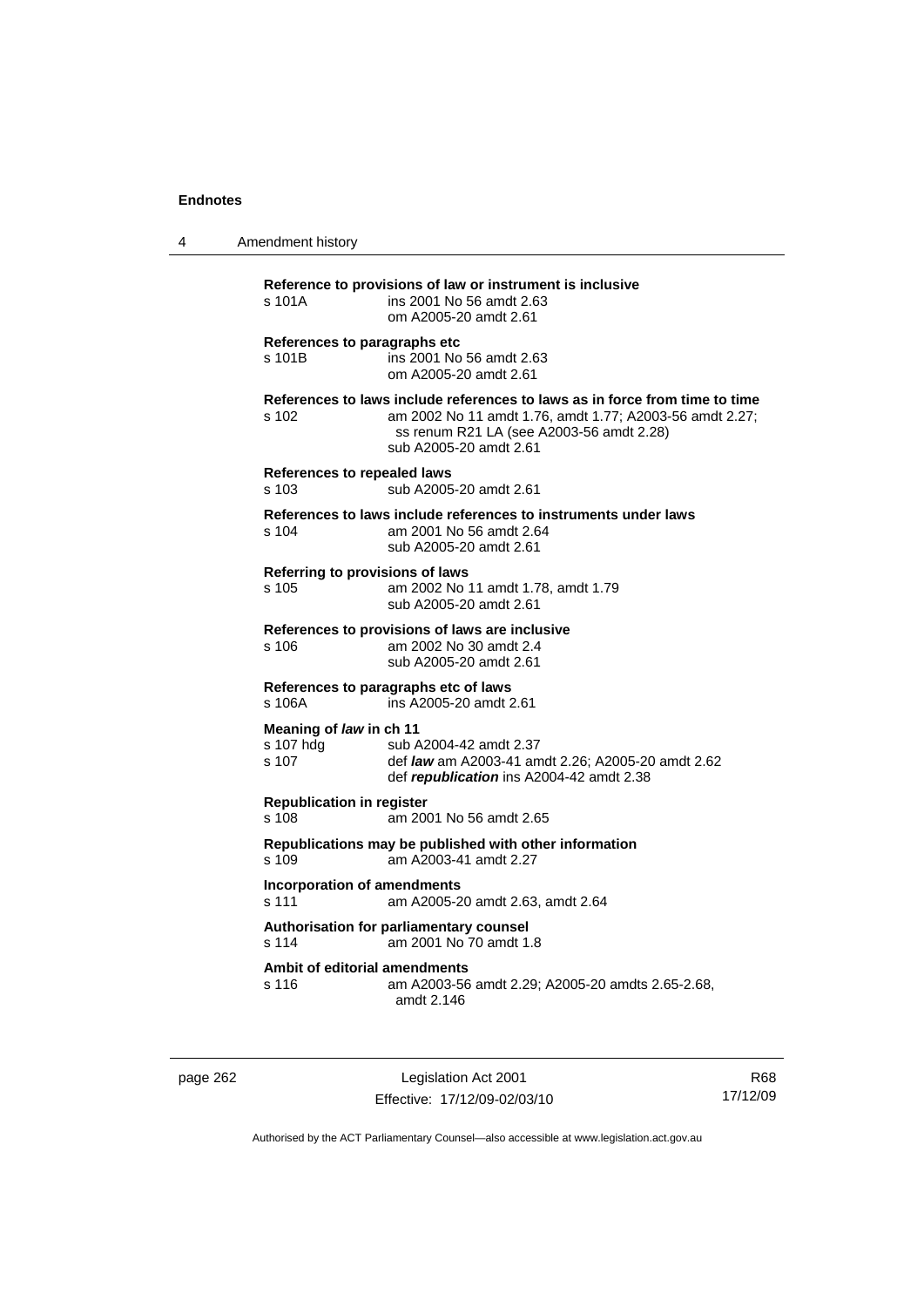| s 119                                     | renum as s 260                                                                                                                                                                                                                                                       |
|-------------------------------------------|----------------------------------------------------------------------------------------------------------------------------------------------------------------------------------------------------------------------------------------------------------------------|
| ch 12 hdg                                 | Scope of Acts and statutory instruments<br>orig ch 12 hdg renum as ch 19 hdg and then ch 20 hdg<br>ins 2001 No 56 amdt 2.68                                                                                                                                          |
| s 120                                     | Act to be interpreted not to exceed legislative powers of Assembly<br>orig s 120 renum as s 261<br>ins 2001 No 56 amdt 2.68<br>am 2002 No 11 amdt 1.80                                                                                                               |
| <b>Binding effect of Acts</b><br>s 121    | orig s 121 renum as s 262 and then s 302<br>ins 2002 No 11 s 19<br>am A2006-38 amdt 1.8                                                                                                                                                                              |
| <b>Application to Territory</b><br>s 122  | orig s 122 renum as s 263<br>ins 2001 No 56 amdt 2.68<br>am 2002 No 11 amdt 1.81                                                                                                                                                                                     |
| Application of s 47 (2) and (3)<br>s 122A | renum as s 264 and then s 304                                                                                                                                                                                                                                        |
| Application of s 61 and s 62<br>s 123     | renum as s 265 and then s 305                                                                                                                                                                                                                                        |
| <b>Application of s 69</b><br>s 124       | renum as s 266                                                                                                                                                                                                                                                       |
| ch 13 hdg                                 | <b>Structure of Acts and statutory instruments</b><br>orig ch 13 hdg renum as ch 20 hdg and then ch 21 hdg<br>ins 2001 No 56 amdt 2.68                                                                                                                               |
| General<br>pt 13.1 hdg                    | ins 2001 No 56 amdt 2.68                                                                                                                                                                                                                                             |
| Meaning of law in ch 13<br>s 125          | orig s 125 renum as s 267 and then s 306<br>ins 2001 No 56 amdt 2.68<br>am A2005-20 amdt 2.69                                                                                                                                                                        |
| s 126                                     | Material that is part of Act or statutory instrument<br>orig s 126 renum as s 268 and then s 307<br>ins 2001 No 56 amdt 2.68<br>am 2002 No 11 amdt 1.82; 2002 No 30 amdt 2.5; A2003-56<br>amdt 2.30; ss renum R21 LA (see A2003-56 amdt 2.31);<br>A2005-20 amdt 2.70 |

R68 17/12/09

Legislation Act 2001 Effective: 17/12/09-02/03/10 page 263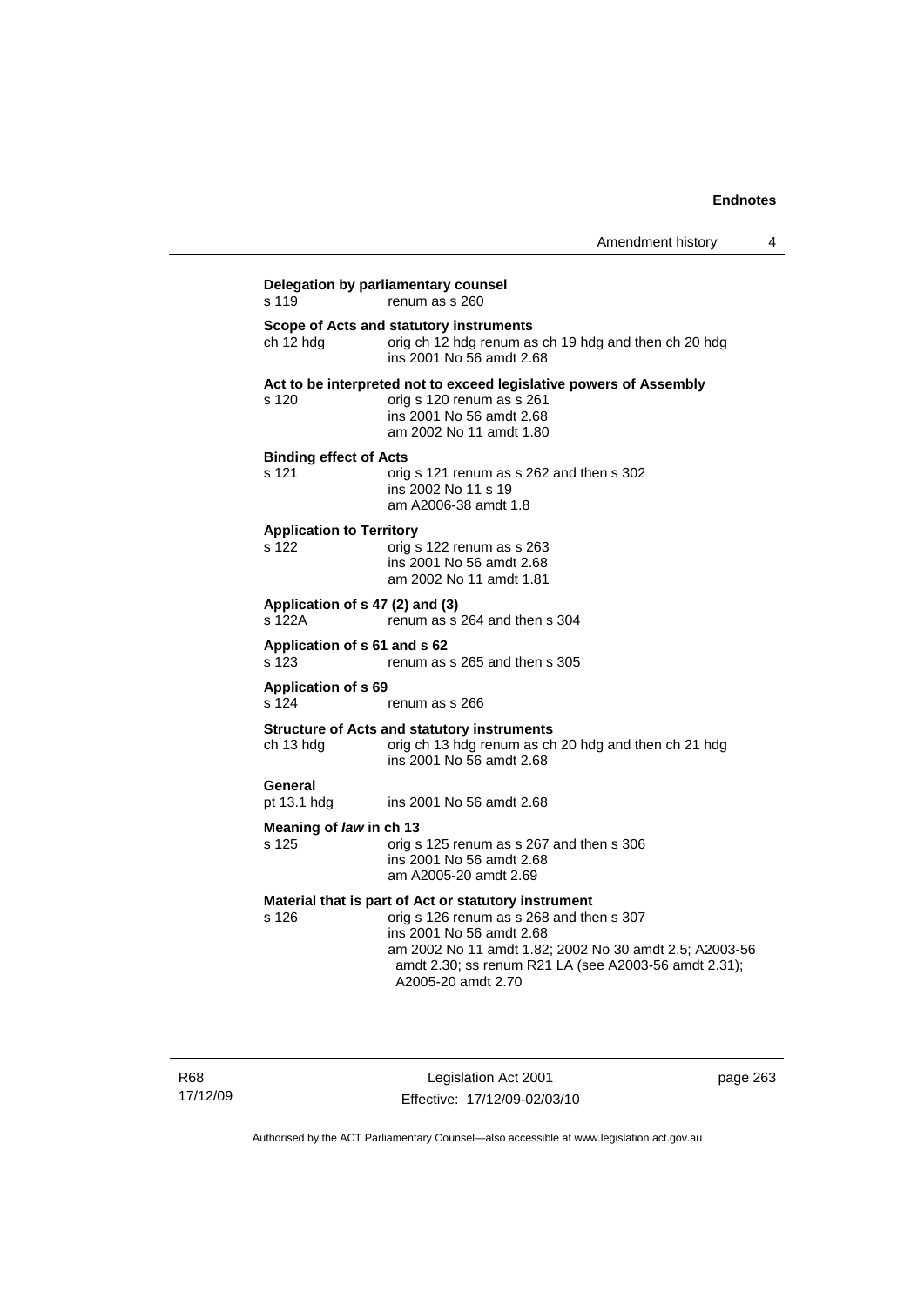| 4 | Amendment history                                    |                                                                                                                                                                                      |
|---|------------------------------------------------------|--------------------------------------------------------------------------------------------------------------------------------------------------------------------------------------|
|   | s 127                                                | Material that is not part of Act or statutory instrument<br>orig s 127 renum as s 269 and then s 308<br>ins 2001 No 56 amdt 2.68<br>am 2002 No 11 amdt 1.83; A2005-20 amdt 2.71      |
|   | s 128                                                | Status of certain instruments as notifiable instruments<br>renum as s 270 and then s 309                                                                                             |
|   | gazette<br>s 129                                     | Compliance with authorisation or requirement to do something by notice in<br>renum as s 271 and then s 310                                                                           |
|   | <b>Particular kinds of provisions</b><br>pt 13.2 hdg | ins 2001 No 56 amdt 2.68                                                                                                                                                             |
|   | What is a definition?<br>s 130                       | orig s 130 renum as s 272 and then s 313<br>ins 2001 No 56 amdt 2.68<br>am A2003-56 amdts 2.32-2.34                                                                                  |
|   | <b>Signpost definitions</b><br>s 131                 | ins 2001 No 56 amdt 2.68<br>am 2002 No 49 amdt 2.26, amdt 2.27; A2003-56 amdt 2.35,<br>amdt 2.36; ss renum R21 LA (see A2003-56 amdt 2.37);<br>A2009-20 amdt 2.7; A2009-28 amdt 2.20 |
|   | <b>Examples</b><br>s 132                             | ins 2001 No 56 amdt 2.68<br>am 2002 No 11 amdt 1.84                                                                                                                                  |
|   | <b>Penalty units</b><br>s 133                        | ins 2001 No 56 amdt 2.68<br>am 2002 No 11 amdt 1.85; A2009-35 s 4; ss renum R67 LA                                                                                                   |
|   | s 134                                                | Penalties at end of sections and subsections<br>ins 2001 No 56 amdt 2.68<br>am 2002 No 11 amdt 1.86; 2002 No 49 amdt 2.28; A2005-20<br>amdt 2.72; amdt 2.73                          |
|   | s 135                                                | Penalties not at end of sections and subsections<br>ins 2001 No 56 amdt 2.68<br>am 2002 No 11 amdt 1.87; 2002 No 49 amdt 2.29; A2005-20<br>amdt 2.74, amdt 2.75                      |
|   | ch 14 hdg                                            | Interpretation of Acts and statutory instruments<br>ins 2002 No 11 s 20<br>sub A2003-18 s 4                                                                                          |
|   | <b>Purpose and scope</b><br>pt 14.1 hdg              | ins A2003-18 s 4                                                                                                                                                                     |
|   |                                                      |                                                                                                                                                                                      |

page 264 Legislation Act 2001 Effective: 17/12/09-02/03/10

R68 17/12/09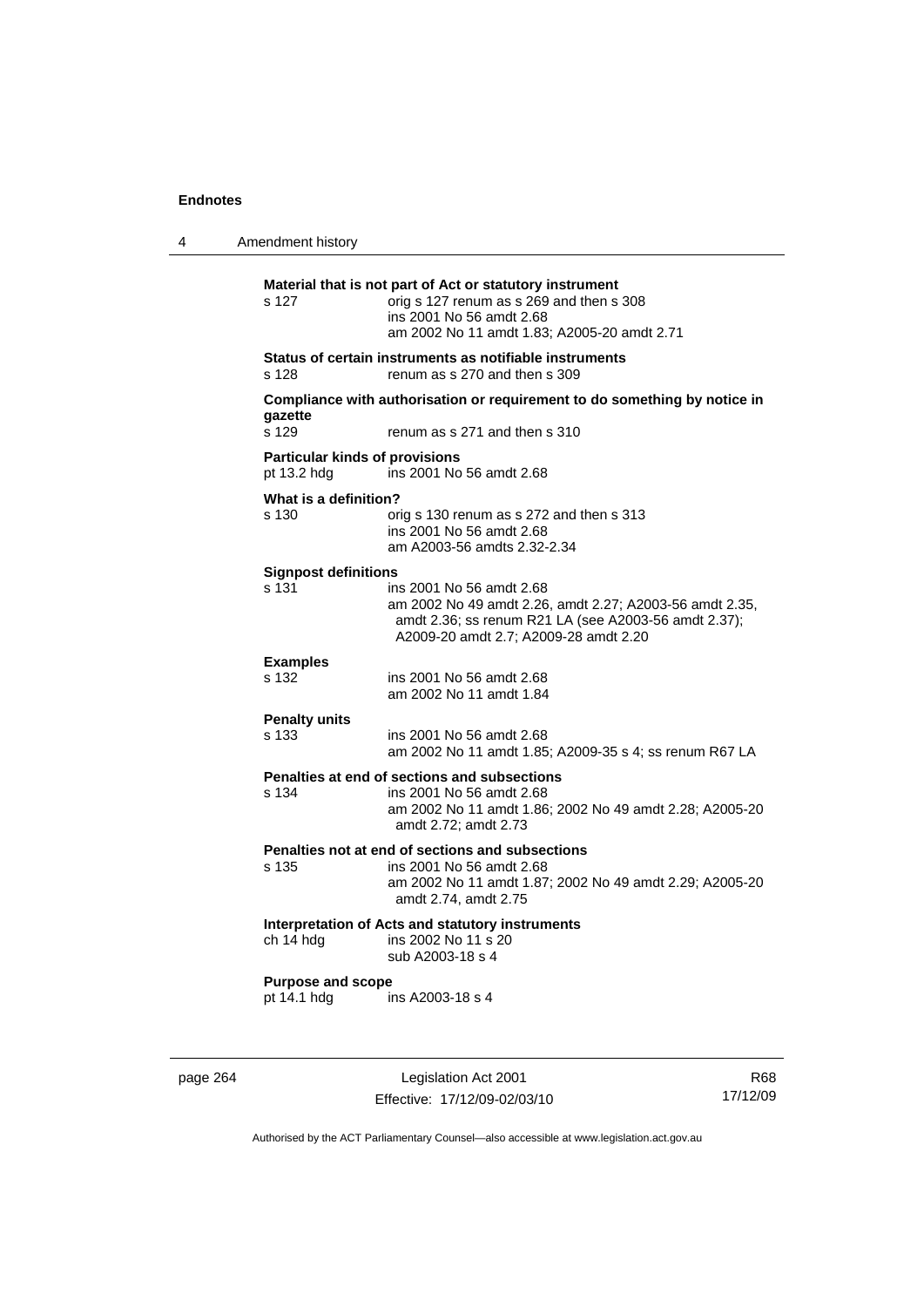| Meaning of Act in ch 14                                     |                                                                                                                                                                             |  |
|-------------------------------------------------------------|-----------------------------------------------------------------------------------------------------------------------------------------------------------------------------|--|
| s 136                                                       | ins 2001 No 56 amdt 2.68<br>om 2002 No 11 amdt 1.88<br>ins A2003-18 s 4                                                                                                     |  |
| Purpose and scope of ch 14<br>s 137                         | ins 2002 No 11 s 20<br>sub A2003-18 s 4                                                                                                                                     |  |
| Key principles of interpretation<br>pt 14.2 hdg             | ins A2003-18 s 4                                                                                                                                                            |  |
| s <sub>138</sub>                                            | Meaning of working out the meaning of an Act<br>reloc from IA 2002 No 11 amdt 2.63<br>sub A2003-18 s 4                                                                      |  |
| s 139                                                       | Interpretation best achieving Act's purpose<br>reloc from IA 2002 No 11 amdt 2.63<br>pars renum R5 LA<br>am 2002 No 49 amdt 2.30<br>sub A2003-18 s 4<br>am A2004-5 amdt 2.7 |  |
| Legislative context<br>s 140                                | ins A2003-18 s 4<br>am A2006-23 amdt 1.211                                                                                                                                  |  |
| Non-legislative context generally<br>s 141                  | ins A2003-18 s 4<br>am A2003-41 amdt 2.28                                                                                                                                   |  |
| s 142                                                       | Non-legislative context-material that may be considered<br>ins A2003-18 s 4<br>am A2003-41 amdt 2.29; table renum R22 LA; A2005-20<br>amdt 2.76                             |  |
| s 143                                                       | Law stating material for consideration in working out meaning<br>ins A2003-18 s 4                                                                                           |  |
| Aids to interpretation<br>cn 15 hdg<br>ch 15 hdg note       | ins 2001 No 56 amdt 2.68<br>om 2002 No 11 amdt 1.89                                                                                                                         |  |
| General<br>pt 15.1 hdg                                      | ins 2001 No 56 amdt 2.68                                                                                                                                                    |  |
| <b>Meaning of commonly-used terms</b><br>s 144 hdg<br>s 144 | sub A2003-56 amdt 2.38<br>ins 2001 No 56 amdt 2.68                                                                                                                          |  |
|                                                             |                                                                                                                                                                             |  |

R68 17/12/09

Legislation Act 2001 Effective: 17/12/09-02/03/10 page 265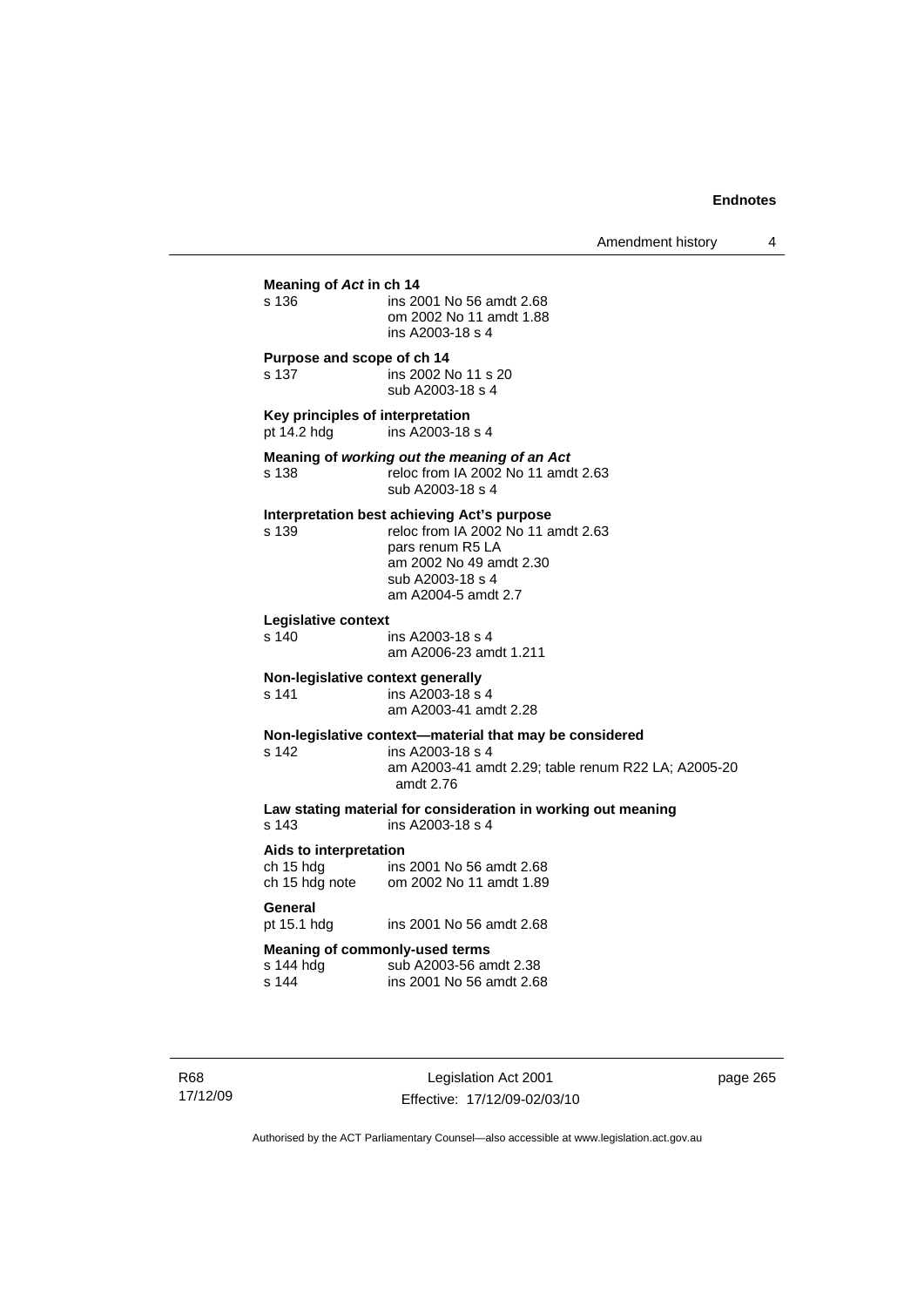4 Amendment history

| <b>Gender and number</b><br>s 145                | ins 2001 No 56 amdt 2.68<br>am 2002 No 11 amdt 1.90                                                                                                                                                                                     |
|--------------------------------------------------|-----------------------------------------------------------------------------------------------------------------------------------------------------------------------------------------------------------------------------------------|
| Meaning of may and must<br>s 146                 | ins 2001 No 56 amdt 2.68<br>am 2002 No 11 amdt 1.91, amdt 1.92; 2002 No 30 amdt 2.6;<br>A2003-56 amdt 2.39; A2005-20 amdt 2.77                                                                                                          |
| s 147                                            | Changes of drafting practice not to affect meaning<br>ins 2001 No 56 amdt 2.68<br>am 2002 No 11 amdt 1.93                                                                                                                               |
| s 148                                            | Terms used in instruments have same meanings as in authorising laws<br>ins 2001 No 56 amdt 2.68<br>am 2002 No 11 amdt 1.94; A2003-56 amdt 2.40                                                                                          |
| Age in years<br>s 149                            | ins 2001 No 56 amdt 2.68<br>am 2002 No 11 amdt 1.95                                                                                                                                                                                     |
| <b>Measurement of distance</b><br>s 150          | ins 2001 No 56 amdt 2.68<br>am 2002 No 11 amdt 1.96                                                                                                                                                                                     |
| $s$ 151                                          | Working out periods of time generally<br>ins 2002 No 11 s 21<br>am 2002 No 49 amdt 2.31; A2003-56 amdt 2.41<br>sub A2005-62 amdt 2.14<br>am A2006-42 amdt 2.9, amdt 2.10; ss renum R47 LA<br>(10)-(12) exp 11 January 2007 (s 151 (12)) |
| s 151A                                           | Periods of time ending on non-working days<br>ins A2005-62 amdt 2.14<br>am A2006-42 amdt 2.11<br>(5)-(7) exp 11 January 2007 (s 151A (7))                                                                                               |
| s 151B                                           | Doing things for which no time is fixed<br>ins A2005-62 amdt 2.14                                                                                                                                                                       |
| Power to extend time<br>s 151C                   | ins A2005-62 amdt 2.14                                                                                                                                                                                                                  |
| <b>Continuing effect of obligations</b><br>s 152 | ins 2002 No 11 s 21<br>sub 2002 No 49 amdt 2.32                                                                                                                                                                                         |
| <b>Definitions</b><br>pt 15.2 hdg                | ins 2001 No 56 amdt 2.68                                                                                                                                                                                                                |

page 266 Legislation Act 2001 Effective: 17/12/09-02/03/10

R68 17/12/09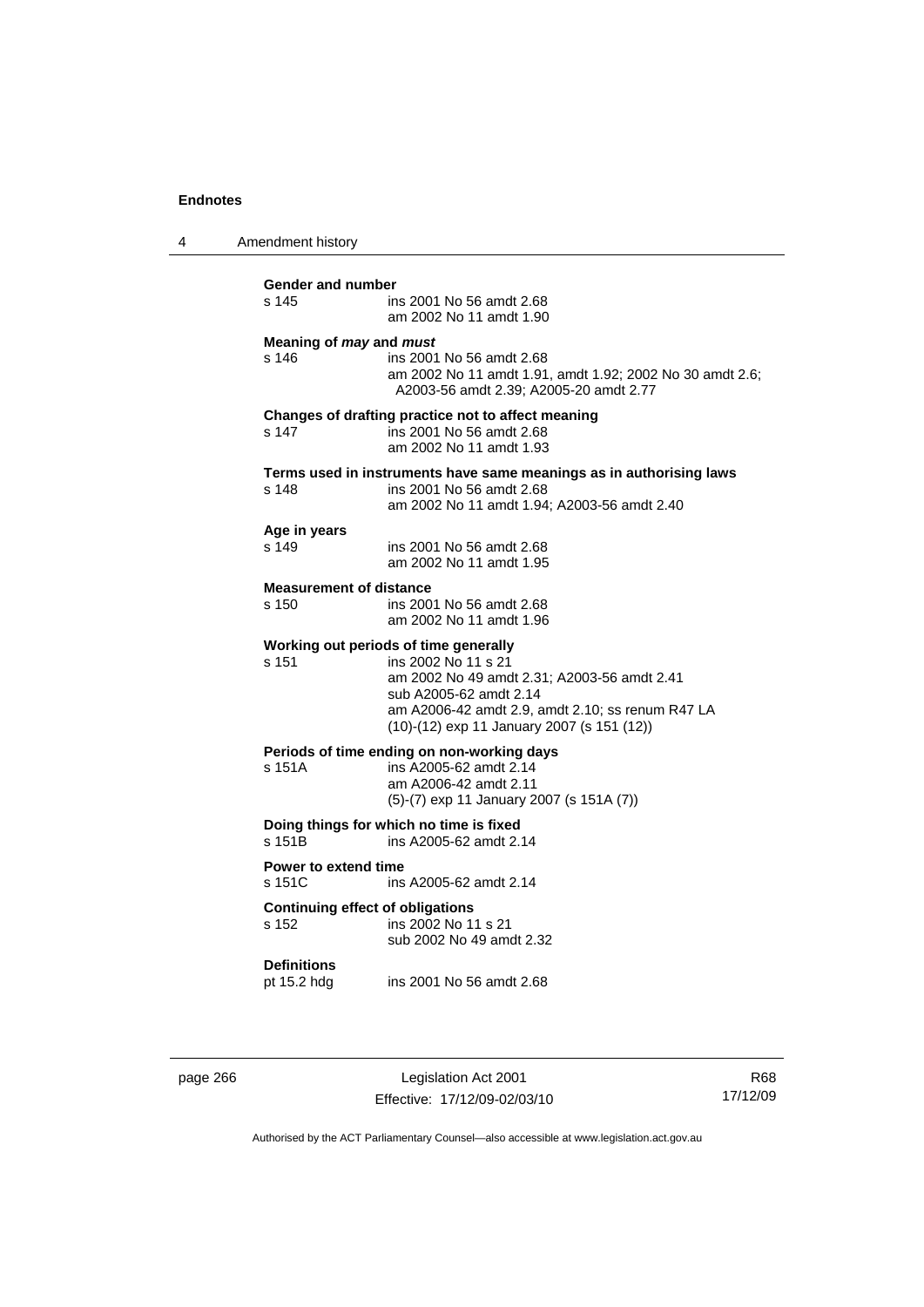Amendment history 4

# **Definitions apply subject to contrary intention**  s 155 ins 2001 No 56 amdt 2.68 am 2002 No 11 amdt 1.97, amdt 1.98 **Application of definitions in dictionaries and sections**  s 156 ins 2001 No 56 amdt 2.68 am A2003-56 amdt 2.42; A2005-20 amdts 2.78-2.80 **Defined terms—other parts of speech and grammatical forms**  s 157 ins 2001 No 56 amdt 2.68 sub 2002 No 11 amdt 1.99 am A2003-56 amdt 2.43 **References to various entities and things**  pt 15.3 hdg ins 2001 No 56 amdt 2.68 **References to people generally**  s 160 ins 2001 No 56 amdt 2.68 am 2002 No 11 amdt 1.100, amdt 1.101; A2009-20 amdt 2.8 **Corporations liable to offences**  s 161 ins 2001 No 56 amdt 2.68 am 2002 No 11 amdt 1.102; 2002 No 51 amdt 1.23; 2002 No 49 amdt 2.33 **References to** *a Minister* **or** *the Minister* s 162 ins 2001 No 56 amdt 2.68 **References to** *a chief executive* **or** *the chief executive* s 163 ins 2001 No 56 amdt 2.68 am A2005-44 amdt 1.5 **References to Australian Standards etc**  s 164 ins 2001 No 56 amdt 2.68 sub A2003-56 amdt 2.44 **References to Assembly committees that no longer exist**  s 165 ins 2001 No 56 amdt 2.68 **References to person with interest in land include personal representative etc**  ins 2001 No 56 amdt 2.68 am 2002 No 11 amdt 1.103 **References to** *domestic partner* **and** *domestic partnership*  s 169 ins A2003-14 s 4 am A2006-22 amdt 1.72, amdt 1.73 (A2006-22 rep before commenced by disallowance (see Cwlth Gaz 2006 No S93)); A2008-14 amdt 1.42, amdt 1.43 **References to** *transgender people*  s 169A ins A2003-14 s 4

R68 17/12/09

Legislation Act 2001 Effective: 17/12/09-02/03/10 page 267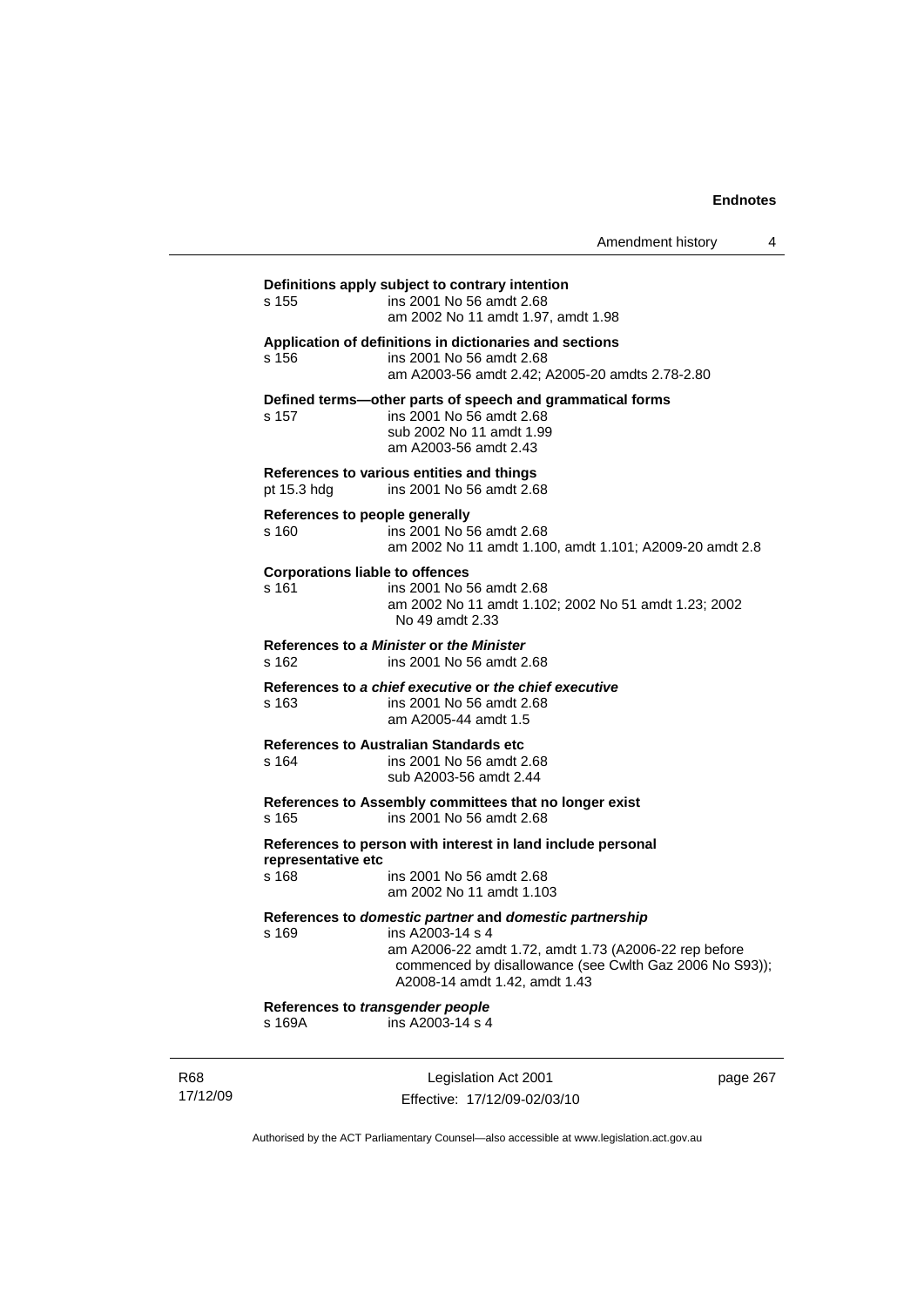| 4 | Amendment history                                                                                                                                                                                                    |
|---|----------------------------------------------------------------------------------------------------------------------------------------------------------------------------------------------------------------------|
|   | References to intersex people<br>ins A2003-14 s 4<br>s 169B                                                                                                                                                          |
|   | Preservation of certain common law privileges<br>ins 2002 No 11 s 22<br>pt 15.4 hdg                                                                                                                                  |
|   | Privileges against selfincrimination and exposure to civil penalty<br>s 170<br>ins 2002 No 11 s 22                                                                                                                   |
|   | <b>Client legal privilege</b><br>s 171<br>ins 2002 No 11 s 22                                                                                                                                                        |
|   | Courts, tribunals and other decision-makers<br>ch 16 hdg<br>ins 2001 No 56 amdt 2.68                                                                                                                                 |
|   | Meaning of law in ch 16<br>s 175<br>ins 2001 No 56 amdt 2.68<br>am A2005-20 amdt 2.81                                                                                                                                |
|   | Jurisdiction of courts and tribunals<br>s 176<br>ins 2001 No 56 amdt 2.68<br>am 2002 No 11 amdt 1.104                                                                                                                |
|   | Recovery of amounts owing under laws<br>s 177<br>ins 2001 No 56 amdt 2.68<br>am 2002 No 11 amdt 1.105<br>sub A2008-37 amdt 1.296                                                                                     |
|   | Power to decide includes power to take evidence etc<br>am A2003-41 amdt 2.30<br>s 178 hdg<br>s 178<br>ins 2001 No 56 amdt 2.68<br>am 2002 No 11 amdt 1.106, amdt 1.107; A2003-41 amdt 2.31<br>sub A2005-53 amdt 1.92 |
|   | Content of statements of reasons for decisions<br>s 179<br>ins 2001 No 56 amdt 2.68<br>am 2002 No 11 amdt 1.108; A2003-56 amdt 2.45                                                                                  |
|   | Power to make decision includes power to reverse or change<br>ins 2001 No 56 amdt 2.68<br>s 180<br>am 2002 No 11 amdt 1.109                                                                                          |
|   | <b>Entities and positions</b><br>ch 17 hdg<br>ins 2001 No 56 amdt 2.68                                                                                                                                               |
|   | Meaning of law in ch 17<br>s 182<br>(prev s 185) ins 2001 No 56 amdt 2.68<br>renum 2002 No 11 amdt 1.110<br>sub A2003-56 amdt 2.46<br>am A2005-20 amdt 2.81                                                          |

page 268 Legislation Act 2001 Effective: 17/12/09-02/03/10

R68 17/12/09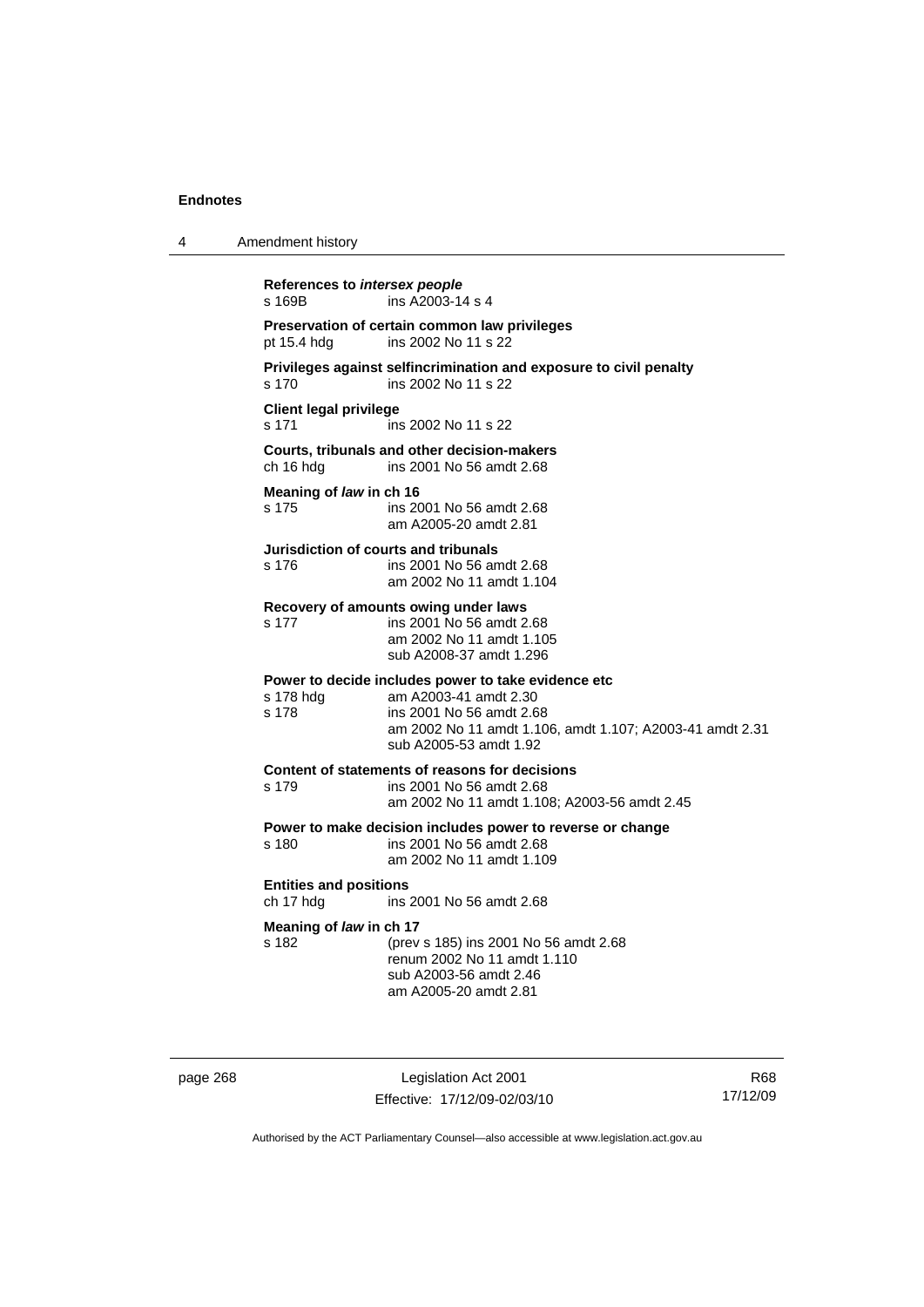| Change of name of entity<br>s 183            | (prev s 187) ins 2001 No 56 amdt 2.68<br>renum 2002 No 11 amdt 1.112<br>am A2003-56 amdt 2.47                                                                                                |
|----------------------------------------------|----------------------------------------------------------------------------------------------------------------------------------------------------------------------------------------------|
|                                              | sub A2005-20 amdt 2.83                                                                                                                                                                       |
| Change in constitution of entity<br>s 184    | (prev s 188) ins 2001 No 56 amdt 2.68<br>renum 2002 No 11 amdt 1.112                                                                                                                         |
| <b>References to entity</b><br>s 184A        | ins A2005-20 amdt 2.84                                                                                                                                                                       |
| References to occupant of position<br>s 185  | orig s 185 renum as s 182<br>(prev s 189) ins 2001 No 56 amdt 2.68<br>renum 2002 No 11 amdt 1.112<br>am A2003-56 amdt 2.48; A2005-20 amdt 2.85, amdt 2.86                                    |
| Change of name of position<br>s 186          | (orig s 186) ins 2001 No 56 amdt 2.68<br>om 2002 No 11 amdt 1.111<br>(prev s 190) ins 2001 No 56 amdt 2.68<br>renum 2002 No 11 amdt 1.112<br>am A2003-56 amdt 2.49<br>sub A2005-20 amdt 2.87 |
| Chair and deputy chair etc<br>s 187          | orig s 187 renum as s 183<br>(prev s 191) ins 2001 No 56 amdt 2.68<br>renum 2002 No 11 amdt 1.112<br>sub A2005-20 amdt 2.88                                                                  |
| <b>Offences</b><br>ch 18 hdg                 | orig ch 18 hdg renum as ch 19 hdg<br>ins 2002 No 11 s 23                                                                                                                                     |
| <b>Introductory</b><br>pt 18.1 hdg           | renum as pt 19.1 hdg                                                                                                                                                                         |
| <b>Functions</b><br>pt 18.2 hdg              | renum as pt 19.2 hdg                                                                                                                                                                         |
| <b>Appointments</b><br>pt 18.3 hdg           | renum as pt 19.3 hdg                                                                                                                                                                         |
| div 18.3.1 hdg                               | Appointments-other than acting appointments<br>renum as div 19.3.1.hdg                                                                                                                       |
| <b>Acting appointments</b><br>div 18.3.2 hdg | renum as div 19.3.2 hdg                                                                                                                                                                      |
|                                              |                                                                                                                                                                                              |

R68 17/12/09

Legislation Act 2001 Effective: 17/12/09-02/03/10 page 269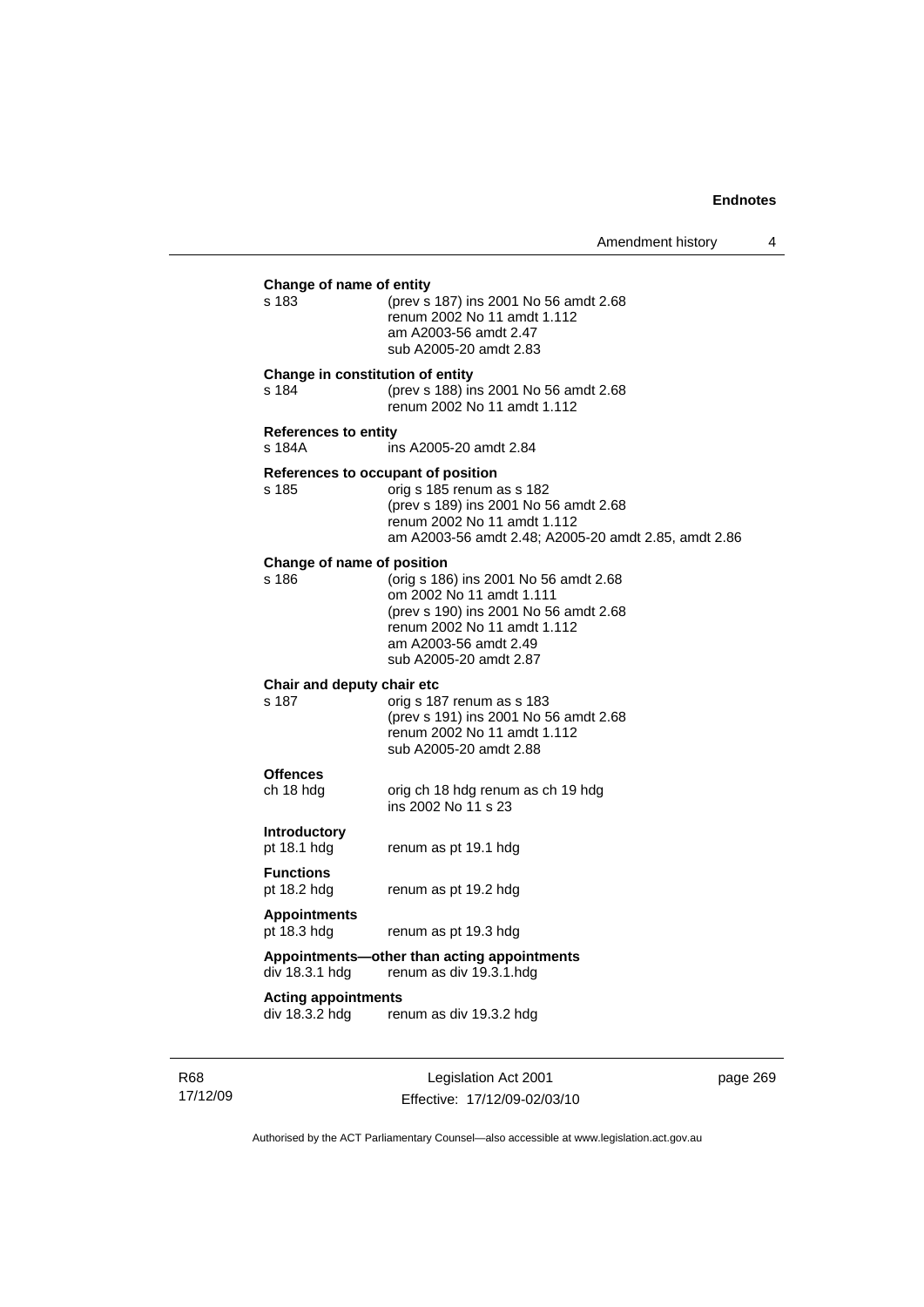| 4 | Amendment history |
|---|-------------------|
|---|-------------------|

# **Delegations**

renum as pt 19.4 hdg

**Service of documents**  pt 18.5 hdg renum as pt 19.5 hdg

**Other matters** 

pt 18.6 hdg renum as pt 19.7 hdg

#### **Meaning of** *ACT law* **in ch 18**

s 188 orig s 188 renum as s 184 ins 2002 No 11 s 23 sub A2005-20 amdt 2.89

#### **Reference to offence includes reference to related ancillary offences**

s 189 orig s 189 renum as s 185 ins 2002 No 11 s 23 am 2002 No 51 amdt 1.24, amdt 1.25; A2005-20 amdt 2.90, amdt 2.91; A2005-53 amdt 1.93

# **Indictable and summary offences**

orig s 190 renum as s 186 ins 2002 No 11 s 23 am A2003-56 amdt 2.50; ss renum R21 LA (see A2003-56 amdt 2.51); A2005-20 amdt 2.92; A2008-44 amdt 1.62

#### **Offences against 2 or more laws**

s 191 orig s 191 renum as s 187 ins 2002 No 11 s 23 am A2005-20 amdts 2.93-2.96

#### **When must prosecutions begin?**

s 192 ins 2002 No 11 s 23 am 2002 No 51 amdt 1.26; A2004-32 s 90; A2005-5 s 27; A2005-20 amdt 2.97; A2005-53 amdt 1.94; A2005-62 amdt 2.15, amdt 2.16; A2007-16 amdt 2.1, amdt 2.2

# **Continuing offences**

ins 2002 No 11 s 23 am A2005-20 amdt 2.98

#### **Administrative and machinery provisions**

ch 19 hdg (prev ch 12 hdg) renum as ch 19 hdg and then ch 20 hdg (prev ch 18 hdg) ins 2001 No 56 amdt 2.68 renum as ch 19 hdg 2002 No 11 s 24

#### **Introductory**

pt 19.1 hdg (prev pt 18.1 hdg) ins 2001 No 56 amdt 2.68 renum 2002 No 11 s 24

page 270 Legislation Act 2001 Effective: 17/12/09-02/03/10

R68 17/12/09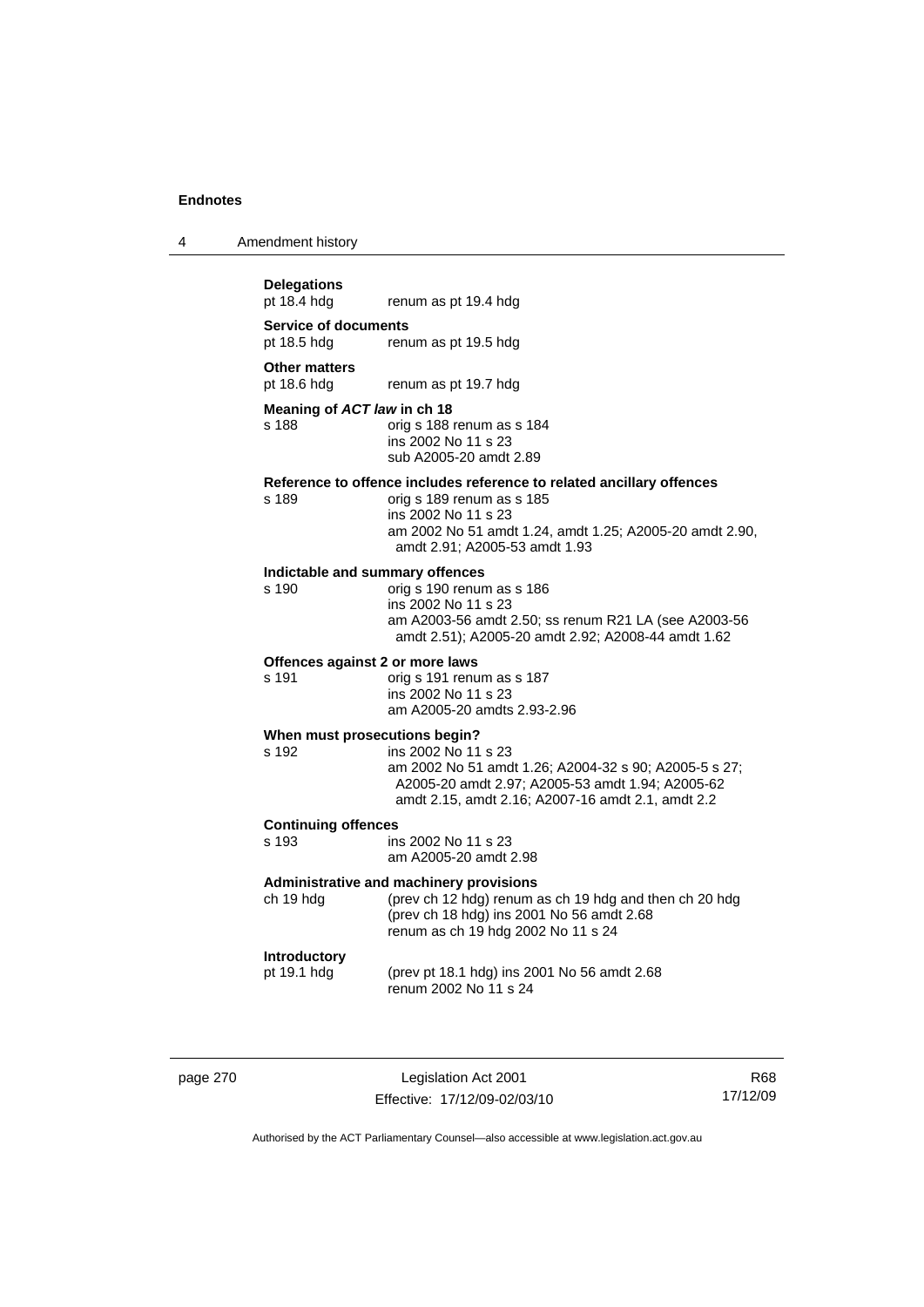|                                                                                       | Amendment history                                                                                                                                                                           | 4 |  |  |
|---------------------------------------------------------------------------------------|---------------------------------------------------------------------------------------------------------------------------------------------------------------------------------------------|---|--|--|
| Meaning of law in ch 19<br>s 195<br>ins 2001 No 56 amdt 2.68<br>am A2005-20 amdt 2.99 |                                                                                                                                                                                             |   |  |  |
| <b>Functions</b><br>pt 19.2 hdg                                                       | (prev pt 18.2 hdg) ins 2001 No 56 amdt 2.68<br>renum 2002 No 11 s 24                                                                                                                        |   |  |  |
| s 196                                                                                 | Provision giving function gives power to exercise function<br>ins 2001 No 56 amdt 2.68                                                                                                      |   |  |  |
| s 197                                                                                 | Statutory functions may be exercised from time to time<br>ins 2001 No 56 amdt 2.68<br>am 2002 No 11 amdt 1.113, amdt 1.114; A2005-20<br>amdt 2.100                                          |   |  |  |
| <b>Functions of bodies</b><br>s 199                                                   | ins 2001 No 56 amdt 2.68<br>am 2002 No 11 amdt 1.115, amdt 1.116; ss renum R5 LA<br>(see 2002 No 11 amdt 1.117); A2003-41 amdt 2.32,<br>amdt 2.33; ss renum R20 LA (see A2003-41 amdt 2.34) |   |  |  |
| s 200                                                                                 | <b>Functions of occupants of positions</b><br>ins 2001 No 56 amdt 2.68                                                                                                                      |   |  |  |
| <b>Appointments</b><br>pt 19.3 hdg                                                    | (prev pt 18.3 hdg) ins 2001 No 56 amdt 2.68<br>renum 2002 No 11 s 24                                                                                                                        |   |  |  |
| Appointments-general<br>div 19.3.1 hdg<br>div 19.3.1 note                             | (prev div 18.3.1 hdg) ins 2001 No 56 amdt 2.68<br>renum 2002 No 11 s 24<br>sub A2003-56 amdt 2.52<br>ins 2002 No 11 amdt 1.118                                                              |   |  |  |
| Application of div 19.3.1<br>s 205                                                    | ins 2001 No 56 amdt 2.68<br>am 2002 No 11 amdt 1.119, amdt 1.120                                                                                                                            |   |  |  |
| s 206                                                                                 | Appointments must be in writing etc<br>ins 2001 No 56 amdt 2.68<br>sub 2002 No 11 s 25                                                                                                      |   |  |  |
| Appointment may be by name or position<br>s 207 ins 2001 No 56 amdt 2.68              |                                                                                                                                                                                             |   |  |  |
| s 208                                                                                 | Power of appointment includes power to suspend etc<br>ins 2001 No 56 amdt 2.68<br>am A2005-20 amdt 2.101                                                                                    |   |  |  |
| s 209                                                                                 | Power of appointment includes power to make acting appointment<br>ins 2001 No 56 amdt 2.68                                                                                                  |   |  |  |
|                                                                                       | $\mathbf{L}$                                                                                                                                                                                |   |  |  |

R68 17/12/09

Legislation Act 2001 Effective: 17/12/09-02/03/10 page 271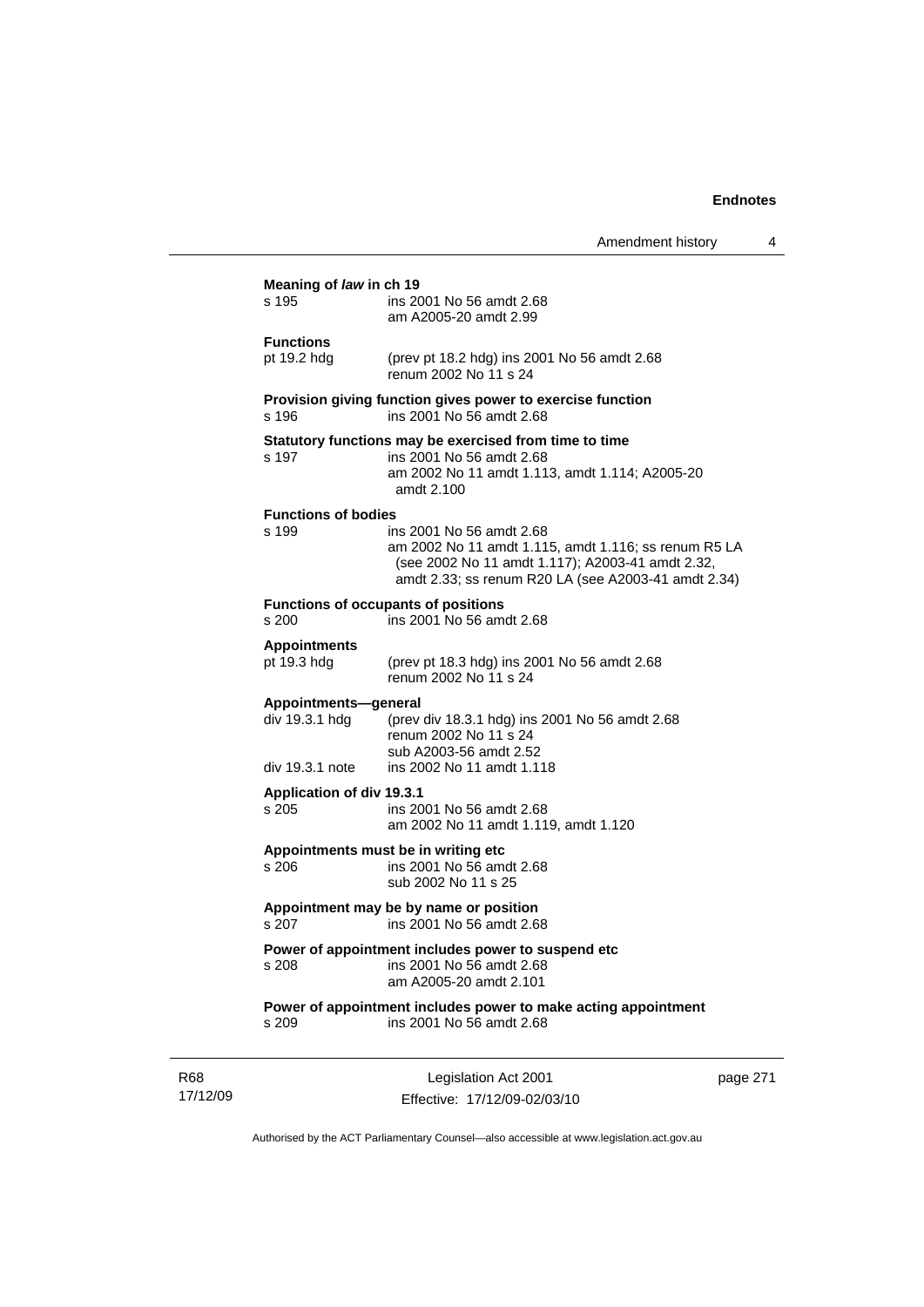| 4 | Amendment history                                                                                                       |
|---|-------------------------------------------------------------------------------------------------------------------------|
|   | <b>Resignation of appointment</b><br>s 210<br>ins 2001 No 56 amdt 2.68                                                  |
|   | Appointment not affected by appointer changes<br>ins 2001 No 56 amdt 2.68<br>s 211                                      |
|   | Appointment not affected by defect etc<br>ins 2001 No 56 amdt 2.68<br>s 212                                             |
|   | <b>Acting appointments</b><br>div 19.3.2 hdg<br>(prev div 18.3.2 hdg) ins 2001 No 56 amdt 2.68<br>renum 2002 No 11 s 24 |
|   | Application of div 19.3.2<br>s 215<br>ins 2001 No 56 amdt 2.68<br>am 2002 No 11 amdt 1.121, amdt 1.122                  |
|   | Acting appointments must be in writing etc<br>ins 2001 No 56 amdt 2.68<br>s 216<br>sub 2002 No 11 s 26                  |
|   | Acting appointment may be made by name or position<br>s 217<br>ins 2001 No 56 amdt 2.68                                 |
|   | Instrument may provide when acting appointment has effect etc<br>ins 2001 No 56 amdt 2.68<br>s 218                      |
|   | Appointer may decide terms of acting appointment etc.<br>ins 2001 No 56 amdt 2.68<br>s 219<br>am 2002 No 11 amdt 1.123  |
|   | Appointee may exercise functions under acting appointment etc<br>ins 2001 No 56 amdt 2.68<br>s 220                      |
|   | How long does an acting appointment operate?<br>ins 2001 No 56 amdt 2.68<br>s 221<br>am 2002 No 11 amdt 1.124           |
|   | <b>Resignation of acting appointment</b><br>ins 2001 No 56 amdt 2.68<br>s 222                                           |
|   | Effect of acting appointment on substantive appointment etc<br>s 223<br>ins 2001 No 56 amdt 2.68                        |
|   | Acting appointment not affected by appointer changes<br>ins 2001 No 56 amdt 2.68<br>s 224                               |
|   | Acting appointment not affected by defect etc<br>s 225<br>ins 2001 No 56 amdt 2.68                                      |
|   | <b>Standing acting arrangements</b><br>div 19.3.2A hdg<br>ins A2003-41 amdt 2.35                                        |

page 272 Legislation Act 2001 Effective: 17/12/09-02/03/10

R68 17/12/09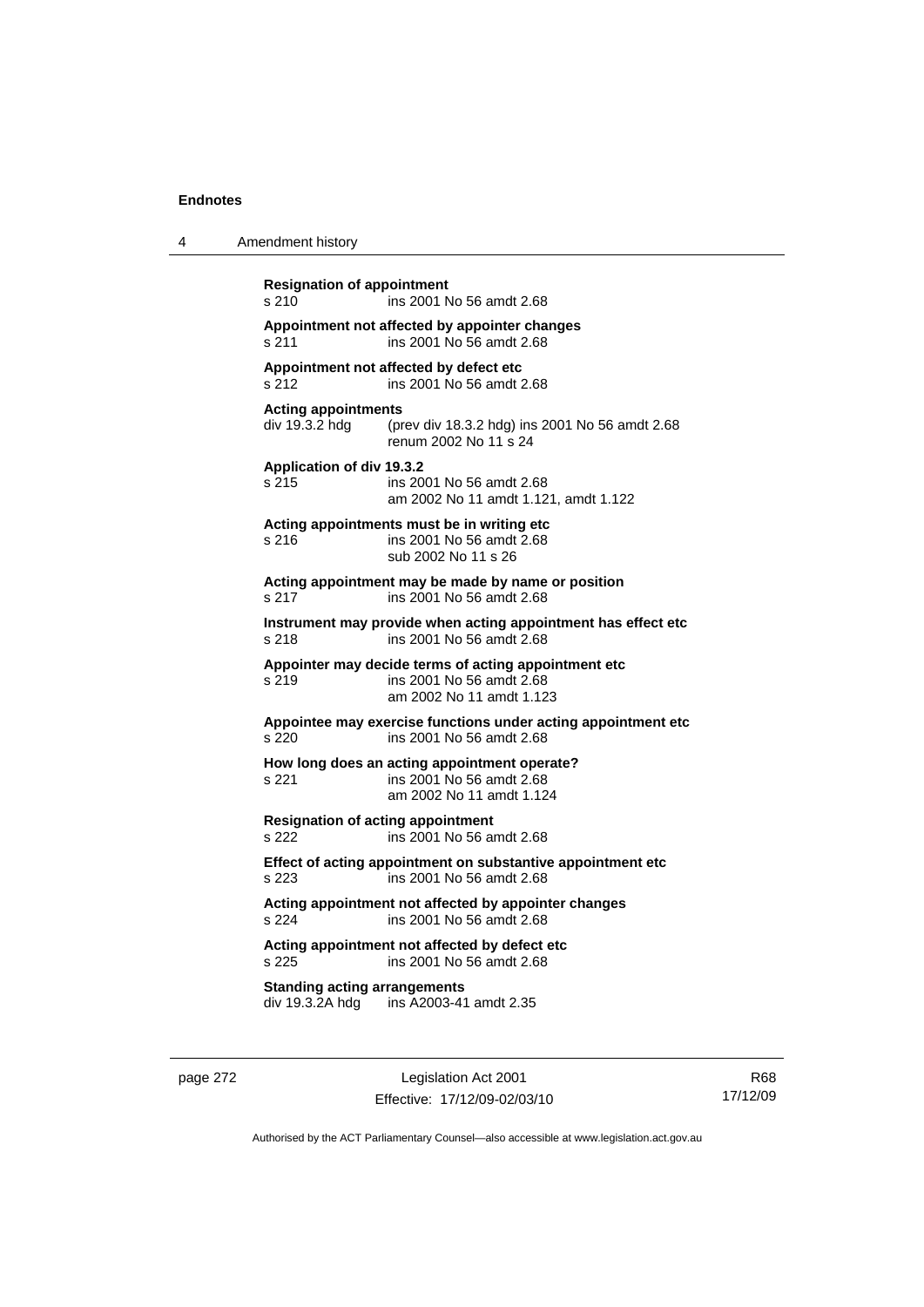# **Application of div 19.3.2A**

ins A2003-41 amdt 2.35

#### **Person acting under standing acting arrangement may exercise functions etc**

s 225B hdg sub A2005-20 amdt 2.102 s 225B ins A2003-41 amdt 2.35

#### **Appointments—Assembly consultation**

div 19.3.3 hdg ins 2002 No 11 s 27

#### **Meaning of** *statutory position* **in div 19.3.3**  s 226 ins 2002 No 11 s 27

#### **Application of div 19.3.3**

#### s 227 ins 2002 No 11 s 27 am 2002 No 49 amdt 2.34; A2004-28 amdt 3.32 (3), (4) exp 22 December 2004 (s 227 (4) and see A2004-28, s 211 (1) and NI2004-486) am A2007-3 amdt 2.1

#### **Consultation with appropriate Assembly committee**

s 228 ins 2002 No 11 s 27

#### **Appointment is disallowable instrument**

s 229 hdg sub 2002 No 49 amdt 2.35 s 229 ins 2002 No 11 s 27

# **Delegations**

pt 19.4 hdg (prev pt 18.4 hdg) ins 2001 No 56 amdt 2.68 renum 2002 No 11 s 24

#### **Application of pt 19.4 generally**

### s 230 ins 2001 No 56 amdt 2.68

 am 2002 No 11 amdt 1.125; A2005-20 amdt 2.103, amdt 2.104

#### **Application of pt 19.4 to subdelegations**

s 231 ins 2001 No 56 amdt 2.68 am 2002 No 11 amdt 1.126; A2003-56 amdt 2.53, amdt 2.54

### **Delegation must be in writing etc**

s 232 ins 2001 No 56 amdt 2.68

#### **Delegation may be made by name or position**  s 233 ins 2001 No 56 amdt 2.68

#### **Instrument may provide when delegation has effect etc**  s 234 ins 2001 No 56 amdt 2.68

am A2003-41 amdt 2.36

#### **Delegation may be made to 2 or more delegates**  s 235 ins 2001 No 56 amdt 2.68

R68 17/12/09

Legislation Act 2001 Effective: 17/12/09-02/03/10 page 273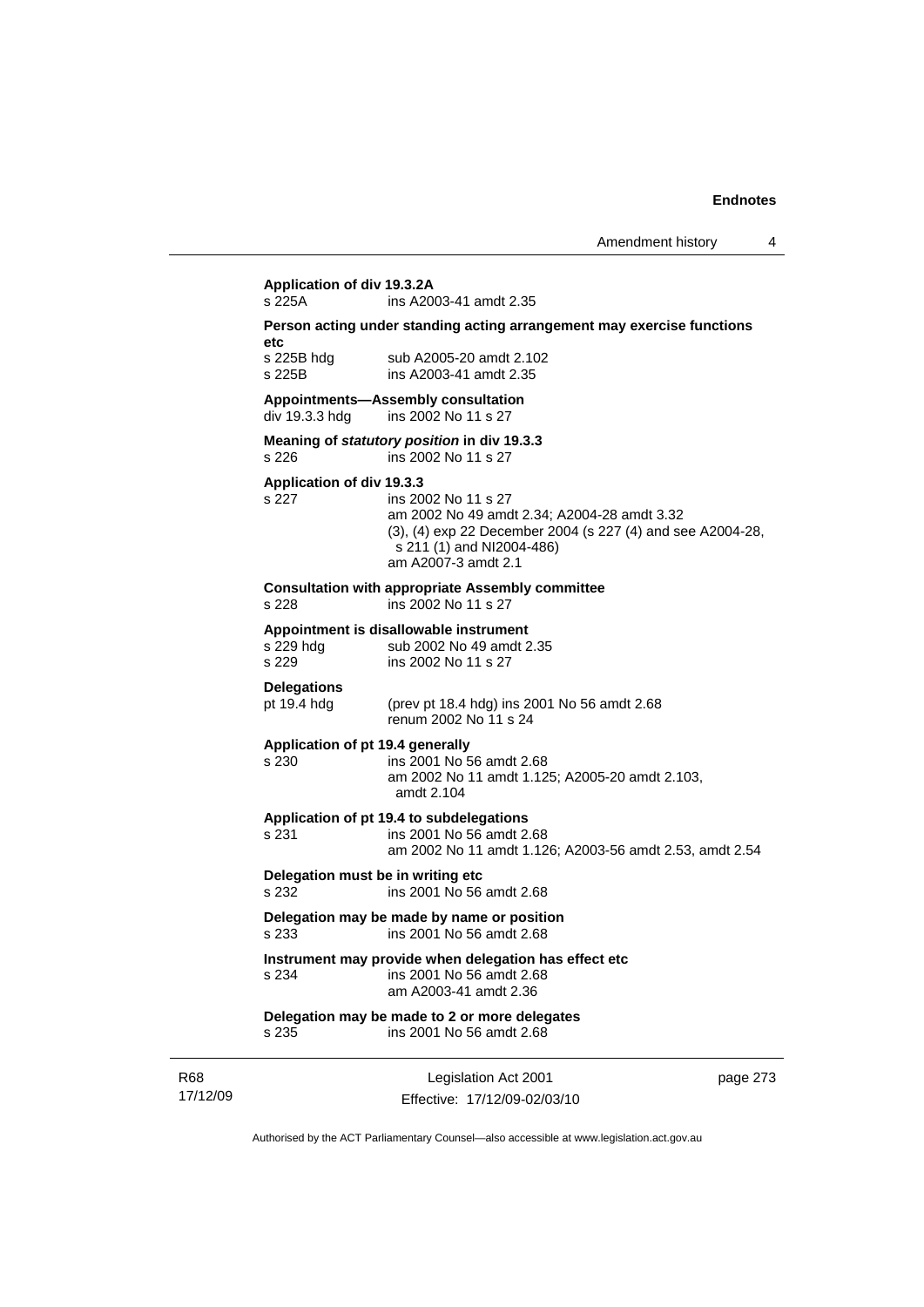4 Amendment history

**Power to delegate may not be delegated**  s 236 ins 2001 No 56 amdt 2.68 am 2002 No 11 amdt 1.127 sub A2003-56 amdt 2.55 **Delegation may be amended or revoked**  s 237 ins 2001 No 56 amdt 2.68 am A2005-20 amdt 2.105 **Appointer responsible for delegated function**  s 238 ins 2001 No 56 amdt 2.68 **Exercise of delegation by delegate**  s 239 ins 2001 No 56 amdt 2.68 am 2002 No 49 amdt 2.36, amdt 2.37; A2003-56 amdt 2.56 **Appointer may exercise delegated function**  s 240 ins 2001 No 56 amdt 2.68 **Delegation not affected by appointer changes**  s 241 ins 2001 No 56 amdt 2.68 **Delegation not affected by defect etc**  s 242 ins 2001 No 56 amdt 2.68 **Service of documents**<br>pt 19.5 hdg (pre (prev pt 18.5 hdg) ins 2001 No 56 amdt  $2.68$ renum 2002 No 11 s 24 **Application of pt 19.5**  s 245 ins 2001 No 56 amdt 2.68 **Definitions for pt 19.5**  ins 2001 No 56 amdt 2.68 def *home address* am 2002 No 30 amdt 2.7 **Service of documents on individuals**<br>s 247 **ins 2001** No 56 among ins 2001 No 56 amdt 2.68 am 2002 No 49 amdt 2.38, amdt 2.39 **Service of documents on corporations**  s 248 ins 2001 No 56 amdt 2.68 am 2002 No 49 amdt 2.40, amdt 2.41 **Service of documents on agencies**  s 249 ins 2001 No 56 amdt 2.68 **When document taken to be served**  s 250 hdg sub A2005-20 amdt 2.106 s 250 ins 2001 No 56 amdt 2.68 am 2002 No 11 amdt 1.128

page 274 Legislation Act 2001 Effective: 17/12/09-02/03/10

R68 17/12/09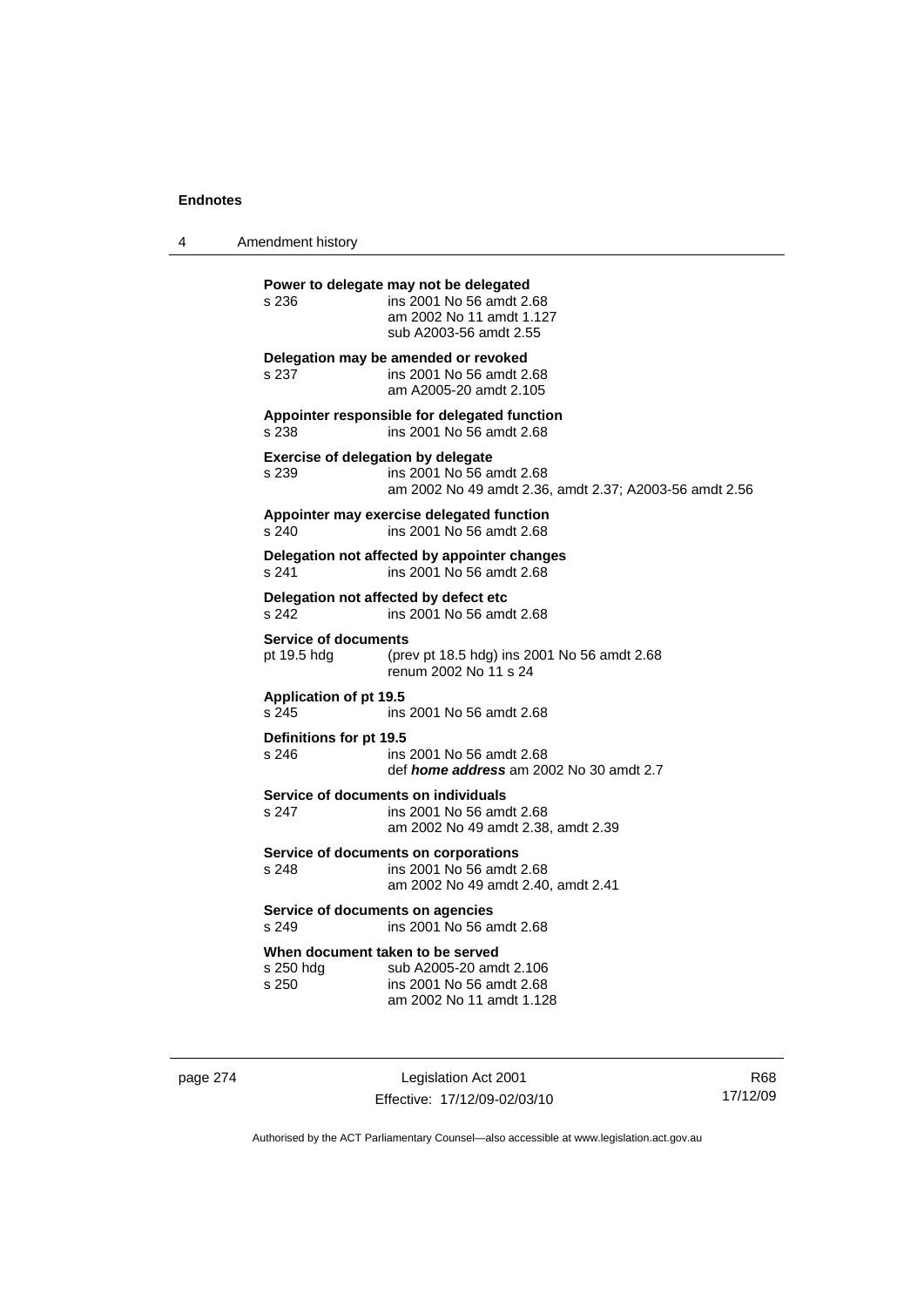## **Other laws not affected etc**<br>s 251 ins 2001 ins 2001 No 56 amdt 2.68 am 2002 No 11 amdt 1.129 **Powers of courts and tribunals not affected**  s 252 ins 2001 No 56 amdt 2.68 **Functions of Executive and Ministers**  pt 19.6 hdg ins 2002 No 11 s 29 **Exercise of functions of Executive**  s 253 ins 2002 No 11 s 29 am A2003-41 amdt 2.37; A2005-62 amdt 2.17 **Administration of matters not allocated**  s 254 ins 2002 No 11 s 29 **Delegation by Minister**  s 254A ins 2002 No 11 s 29 **Other matters**  pt 19.7 hdg (prev pt 18.6 hdg) ins 2001 No 56 amdt 2.68 sub 2002 No 11 s 28 **Forms**  s 255 ins 2001 No 56 amdt 2.68 am 2002 No 11 amdt 1.130, amdt 1.131; 2002 No 49 amdt 2.42; A2003-41 amdt 2.38; A2005-20 amdt 2.107, amdt 2.108; A2006-42 amdt 2.12, amdt 2.19 **Production of records kept in computers etc**  s 256 ins 2001 No 56 amdt 2.68 am A2005-20 amdt 2.109 **Delegation by parliamentary counsel**  s 260 (prev s 119) renum 2001 No 56 amdt 2.67 om 2002 No 11 amdt 1.132 **References to Administration Act 1989 etc**  s 261 (prev s 120) renum 2001 No 56 amdt 2.67 om 2002 No 11 amdt 1.132 **Regulation-making power**  s 262 (prev s 121) renum as s 262 and then s 302 **Application of s 28**  s 263 (prev s 122) renum 2001 No 56 amdt 2.67 exp 12 March 2002 (s 263 (2)) **Application of s 47 (2) to (6)**  s 264 (prev s 122A) renum as s 264 and then s 304

R68 17/12/09

Legislation Act 2001 Effective: 17/12/09-02/03/10 page 275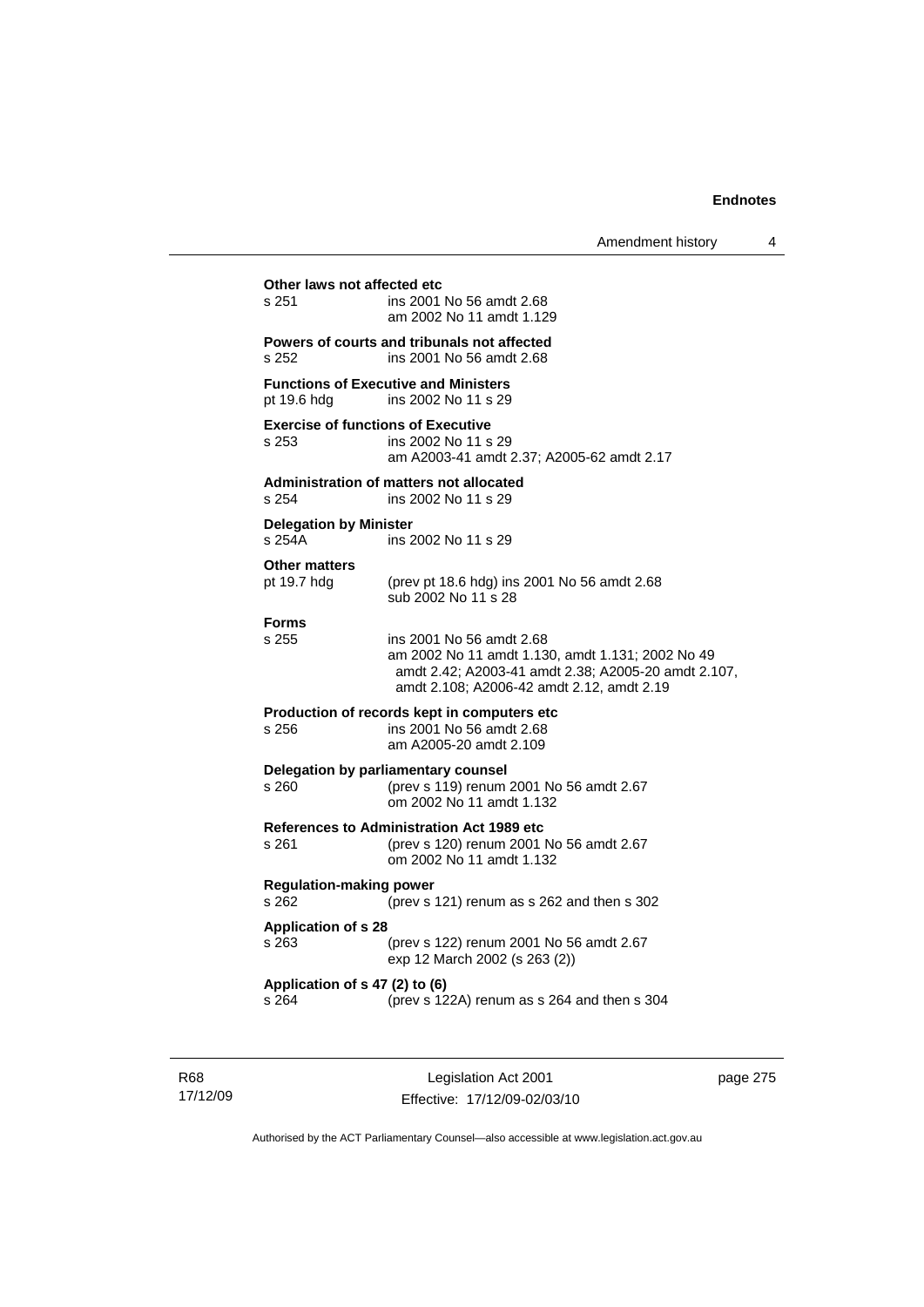| Amendment history<br>4 |  |
|------------------------|--|
|------------------------|--|

```
Application of s 61 and s 62 
s 265 (prev s 123) renum as s 265 and then s 305 
Application of s 69 
s 266 (prev s 124) renum 2001 No 56 amdt 2.67 
                  exp 12 March 2002 (s 266 (2)) 
Transitional regulations 
s 267 (prev s 125) renum as s 267 and then s 306 
Modification of ch 20's operation 
s 268 (prev s 126) renum as s 268 and then s 307 
Status of certain instruments as disallowable instruments 
s 269 (prev s 127) renum as s 269 and then s 308 
Status of certain instruments as notifiable instruments 
s 270 (prev s 128) renum as s 270 and then s 309 
Compliance with authorisation or requirement to do something by notice in 
gazette 
s 271 (prev s 129) renum as s 271 and then s 310 
Commencement of Acts that refer to notification or notice in the gazette 
s 271B renum as s 311
Commencement of registrable instruments that refer to notification or notice 
in the gazette 
s 271C renum as s 312
Status of republications under Legislation (Republication) Act 1996 
s 272 (prev s 130) renum as s 272 and then s 313 
Transitional provisions about penalties
s 273 renum as s 314 
Status of certain determinations 
s 274 renum as s 315
Miscellaneous 
ch 20 hdg (prev ch 13 hdg) renum as ch 20 hdg and then ch 21 hdg 
                  (prev ch 12 hdg) renum as ch 19 hdg 2001 No 56 amdt 2.66 
                  renum as ch 20 hdg 2002 No 11 s 24 
Delegation by parliamentary counsel 
s 300 ins 2002 No 11 amdt 1.132 
                  am A2004-60 amdt 1.175 
References to Administration Act 1989 etc 
                 ins 2002 No 11 amdt 1.132
```
page 276 Legislation Act 2001 Effective: 17/12/09-02/03/10

R68 17/12/09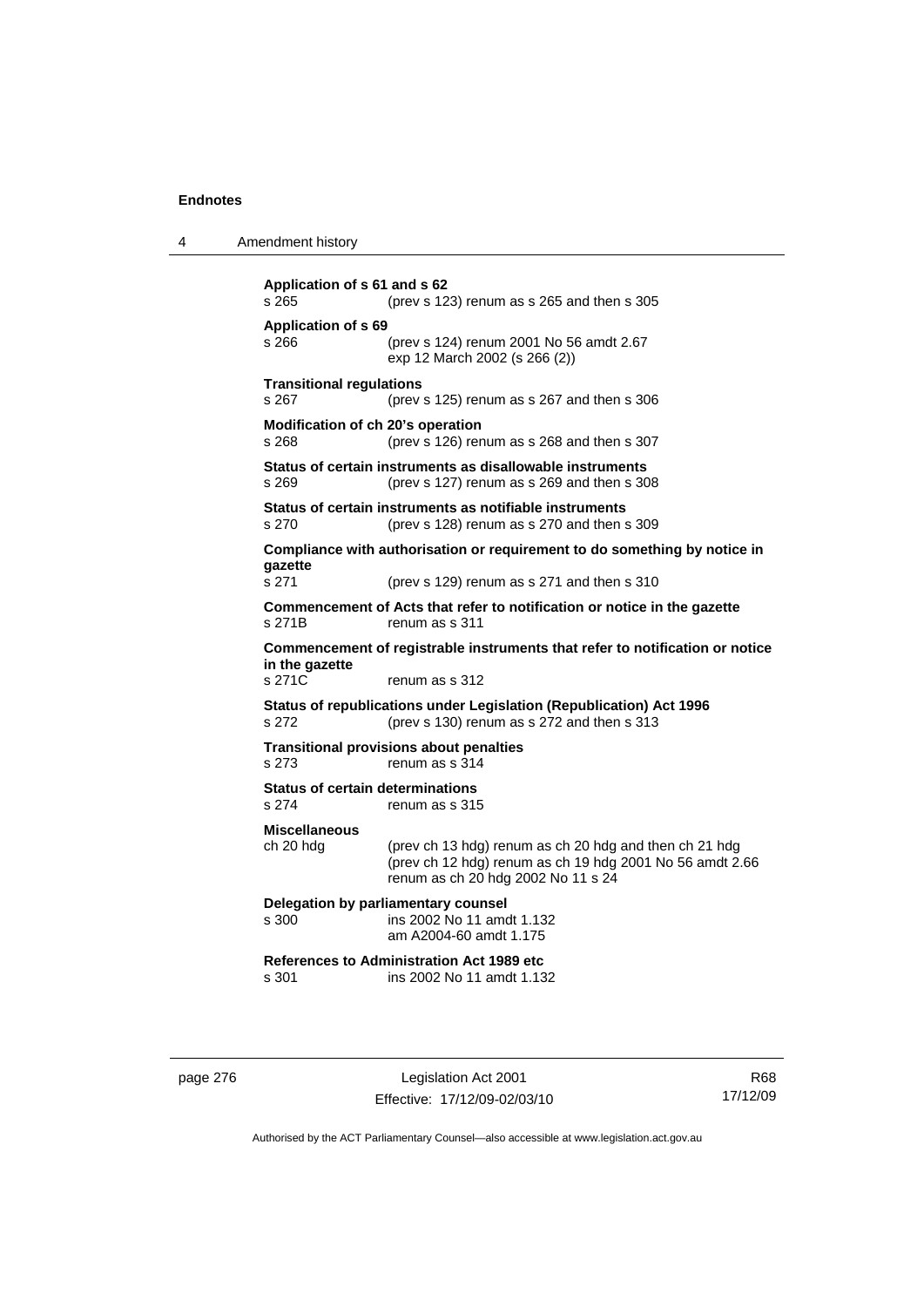|                                                         |                                                                                                                                                                                                                                                                                              | Amendment history | 4 |
|---------------------------------------------------------|----------------------------------------------------------------------------------------------------------------------------------------------------------------------------------------------------------------------------------------------------------------------------------------------|-------------------|---|
| <b>Regulation-making power</b><br>s 302                 | (prev s 121) renum as s 262 2001 No 56 amdt 2.67<br>renum as s 302 R5 LA (see 2002 No 11 amdt 1.133)<br>sub A2003-41 amdt 2.39<br>am A2006-42 amdt 2.19                                                                                                                                      |                   |   |
| Transitional<br>ch 21 hdg                               | (prev ch 13 hdg) renum as ch 20 hdg 2001 No 56 amdt 2.66<br>renum as ch 21 hdg 2002 No 11 s 24<br>om R29 LA                                                                                                                                                                                  |                   |   |
| s 303                                                   | Transitional-meaning of optometrist<br>ins A2005-9 amdt 1.1<br>exp 9 January 2007 (see the Health Professionals Act 2004<br>s 136 (1) (h)) (s 303 (2))                                                                                                                                       |                   |   |
| Application of s 47 (2) to (6)<br>s 304 hdg<br>s 304    | (prev s 122A hdg) renum as s 264 hdg and then s 304 hdg<br>sub 2002 No 11 amdt 1.134<br>(prev s 122A) ins 2001 No 44 amdt 1.2623<br>renum as s 264 2001 No 56 amdt 2.67<br>am 2002 No 11 amdt 1.135<br>renum as s 304 R5 LA (see 2002 No 11 amdt 1.136)<br>exp 12 September 2004 (s 304 (4)) |                   |   |
| Application of s 61 and s 62<br>s 305                   | (prev s 123) renum as s 265 2001 No 56 amdt 2.67<br>renum as s 305 R5 LA (see 2002 No 11 amdt 1.136)<br>exp 12 September 2002 (s 305 (3))                                                                                                                                                    |                   |   |
| <b>Transitional regulations</b><br>s 306                | (prev s 125) am 2001 No 44 amdt 1.2624<br>renum as s 267 2001 No 56 amdt 2.67<br>am 2001 No 56 amdts 2.69-2.71; 2002 No 11<br>amdts 1.137-1.140<br>renum as s 306 R5 LA (see 2002 No 11 amdt 1.136)<br>exp 28 May 2003 (s 306 (5))                                                           |                   |   |
| Modification of ch 20's operation<br>s 307 hdg<br>s 307 | (prev s 268 hdg) sub 2001 No 56 amdt 2.72<br>(prev s 126) renum as s 268 2001 No 56 amdt 2.67<br>am 2002 No 11 amdt 1.141<br>renum as s 307 R5 LA (see 2002 No 11 amdt 1.13)<br>am 2002 No 49 amdt 2.54<br>exp 28 May 2003 (s 307 (2))                                                       |                   |   |
| s 308                                                   | Status of certain instruments as disallowable instruments<br>(prev s 127) renum as s 269 2001 No 56 amdt 2.67<br>renum as s 308 R5 LA (see 2002 No 11 amdt 1.136)<br>exp 12 September 2004 (s 308 (4))                                                                                       |                   |   |

R68 17/12/09

Legislation Act 2001 Effective: 17/12/09-02/03/10 page 277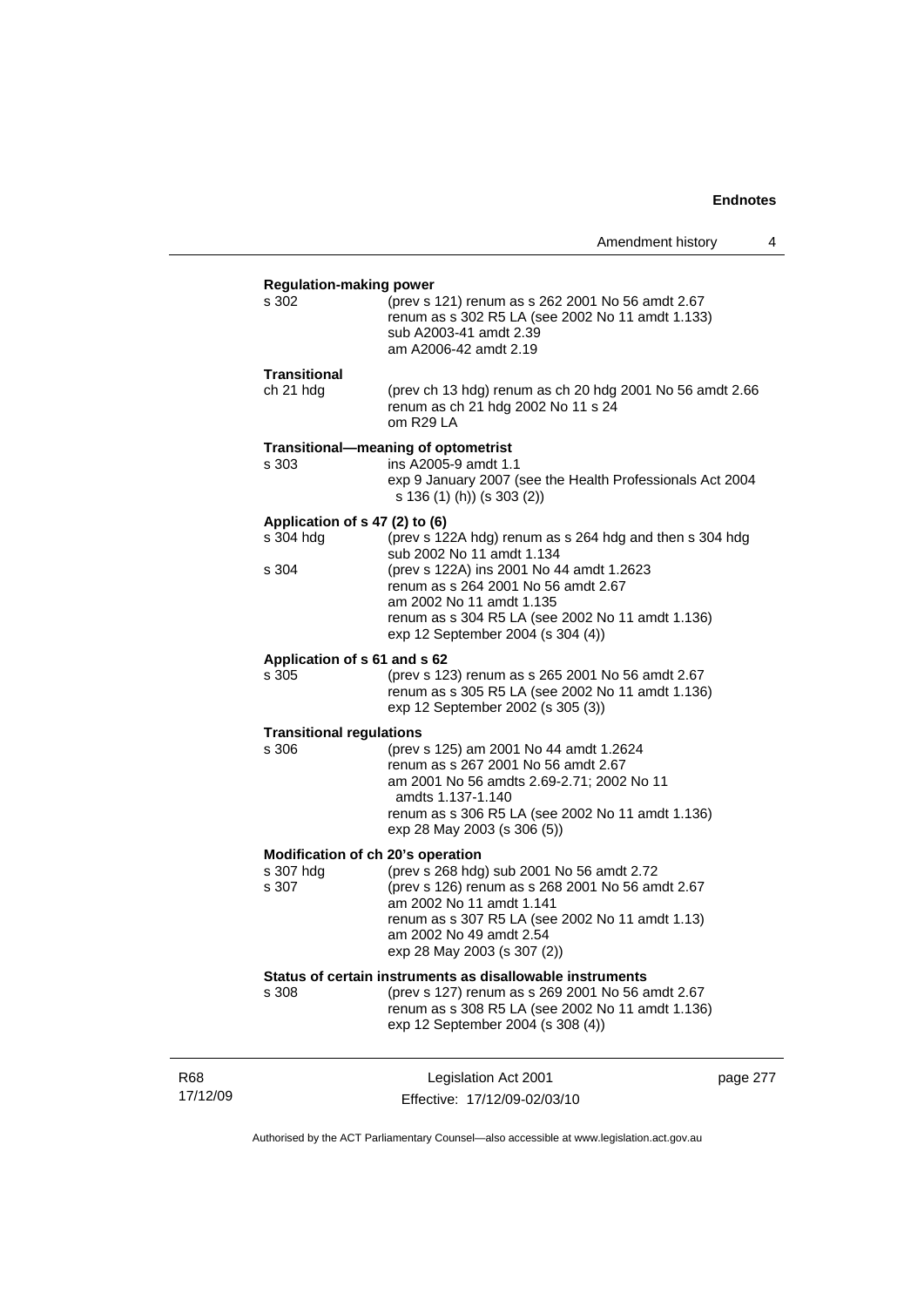| 4 | Amendment history |                                                                                                                                                                                                                  |
|---|-------------------|------------------------------------------------------------------------------------------------------------------------------------------------------------------------------------------------------------------|
|   | s 309             | Status of certain instruments as notifiable instruments<br>(prev s 128) renum as s 270 2001 No 56 amdt 2.67<br>renum as s 309 R5 LA (see 2002 No 11 amdt 1.136)<br>exp 12 September 2004 (s 309 (7))             |
|   |                   | Compliance with authorisation or requirement to do something by notice in                                                                                                                                        |
|   | qazette<br>s 310  | (prev s 129) renum as s 271 2001 No 56 amdt 2.67<br>am 2001 No 56 amdt 2.73<br>renum as s 310 R5 LA (see 2002 No 11 amdt 1.136)<br>exp 12 September 2004 (s 310 (5))                                             |
|   | s 310A            | Application of s 89 to registrable instrument<br>ins A2003-56 amdt 2.57<br>exp 12 September 2004 (s 310A (2))                                                                                                    |
|   | s 311             | Commencement of Acts that refer to notification or notice in the gazette<br>(prev s 271B) ins as mod SL 2001 No 34 reg 6<br>renum R5 LA (see 2002 No 11 amdt 1.136)<br>exp 13 September 2002 (s 311 (5))         |
|   | in the gazette    | Commencement of registrable instruments that refer to notification or notice                                                                                                                                     |
|   | s 312             | (prev s 271C) ins as mod SL 2001 No 34 reg 6<br>renum R5 LA (see 2002 No 11 amdt 1.136)<br>exp 13 September 2002 (s 312 (5))                                                                                     |
|   | s 313             | Status of republications under Legislation (Republication) Act 1996<br>(prev s 130) renum as s 272 2001 No 56 amdt 2.67<br>renum as s 313 R5 LA (see 2002 No 11 amdt 1.136)<br>exp 12 September 2004 (s 313 (3)) |
|   | s 314             | <b>Transitional provisions about penalties</b><br>(prev s 273) ins 2001 No 56 amdt 2.74<br>renum R5 LA (see 2002 No 11 amdt 1.136)<br>exp 12 September 2003 (s 314 (5))                                          |
|   | s 315             | <b>Status of certain determinations</b><br>(prev s 274) ins 2001 No 56 amdt 2.74<br>renum R5 LA (see 2002 No 11 amdt 1.136)<br>exp 12 September 2003 (s 315 (6))                                                 |
|   | s 316             | <b>Delegations under Administration Act 1989</b><br>ins A2003-56 amdt 2.58<br>exp 12 September 2004 (s 316 (3))                                                                                                  |

page 278 Legislation Act 2001 Effective: 17/12/09-02/03/10

R68 17/12/09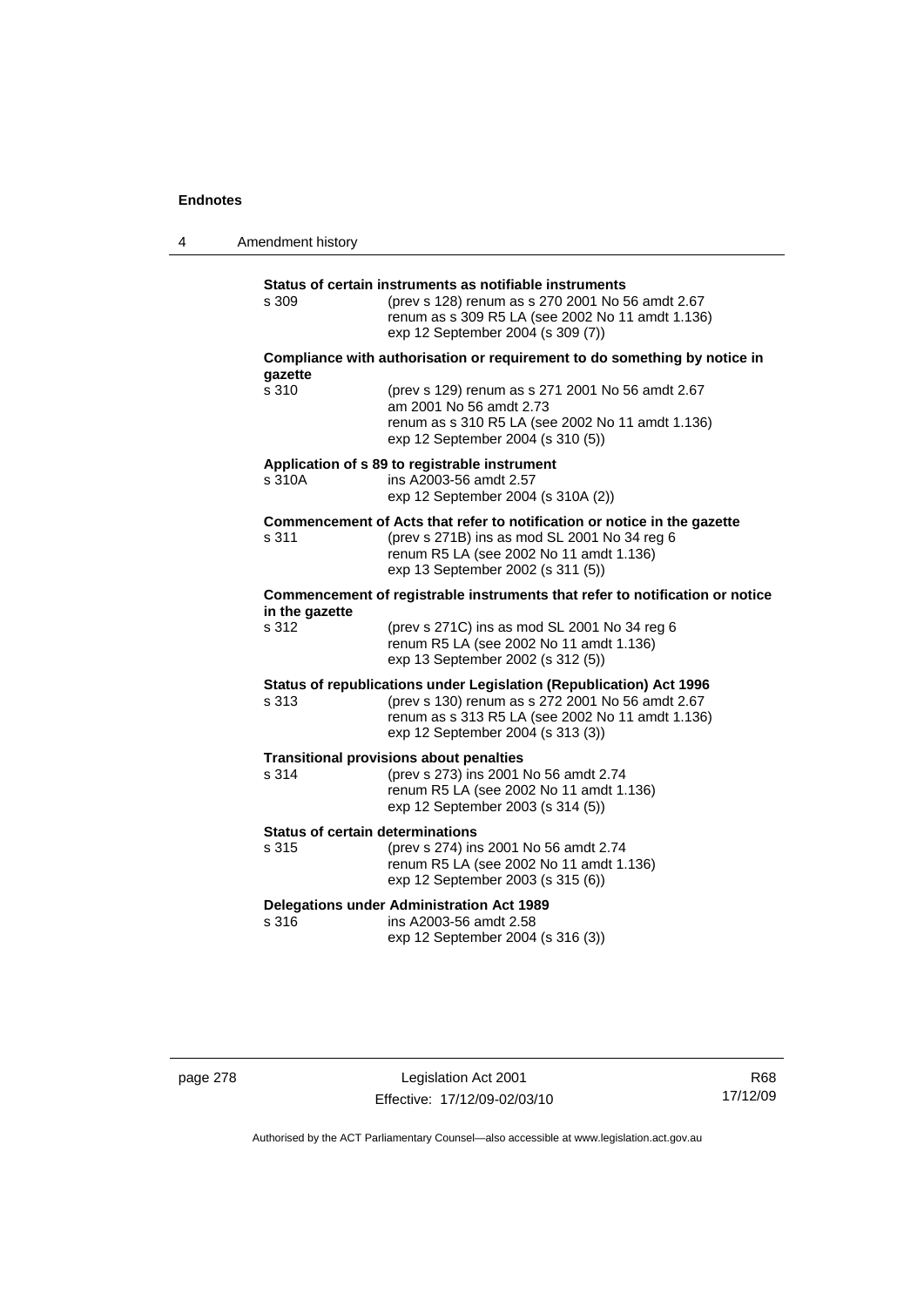#### **Former NSW and UK Acts in force before establishment of Territory**

| sch 1 pt 1.1 hdg<br>sch 1 pt 1.1 | (prev sch 1 pt 1 hdg) sub and renum 2001 No 56 amdt 2.75<br>am 2001 No 44 amdt 1.2625; 2001 No 56 amdts 2.76-2.79;<br>2001 No 88 s 43 (2); 2002 No 40 amdt 3.28; items renum<br>R11 LA (see 2002 No 40 amdt 3.29)<br>sub 2002 No 49 amdt 2.43<br>am A2003-56 amdt 2.59; items renum R21 LA (see A2003-56<br>amdt 2.60); A2004-17 amdt 2.10; items renum R30 LA (see<br>A2004-17 amdt 2.11); A2004-60 amdt 1.176; items renum<br>R31 LA (see A2004-60 amdt 1.177); A2006-38 amdt 1.9;<br>items renum R52 LA (see A2006-38 amdt 1.10); A2009-39<br>amdt 2.5; A2009-50 s 50 |
|----------------------------------|--------------------------------------------------------------------------------------------------------------------------------------------------------------------------------------------------------------------------------------------------------------------------------------------------------------------------------------------------------------------------------------------------------------------------------------------------------------------------------------------------------------------------------------------------------------------------|
|                                  | Former NSW Acts applied after establishment of Territory                                                                                                                                                                                                                                                                                                                                                                                                                                                                                                                 |
| sch 1 pt 1.2 hdg<br>sch 1 pt 1.2 | (prev sch 1 pt 2 hdg) sub and renum 2001 No 56 amdt 2.80<br>am 2001 No 44 amdt 1.2626, amdt 1.2627; 2001 No 56<br>amdt 2.81; A2004-7 amdt 1.5; A2006-38 amdt 1.11; items<br>renum R52 LA (see A2006-38 amdt 1.12)                                                                                                                                                                                                                                                                                                                                                        |
|                                  | <b>Meaning of commonly-used terms</b>                                                                                                                                                                                                                                                                                                                                                                                                                                                                                                                                    |
| dict pt 1 hdg                    | sub A2003-56 amdt 2.61                                                                                                                                                                                                                                                                                                                                                                                                                                                                                                                                                   |
| dict pt 1 note                   | sub A2003-56 amdt 2.61                                                                                                                                                                                                                                                                                                                                                                                                                                                                                                                                                   |
| dict pt 1                        | def $AAT$ ins 2002 No 49 amdt 2.44                                                                                                                                                                                                                                                                                                                                                                                                                                                                                                                                       |
|                                  | om A2008-37 amdt 1.297                                                                                                                                                                                                                                                                                                                                                                                                                                                                                                                                                   |
|                                  | def $ACAT$ ins A2008-36 amdt 1.409                                                                                                                                                                                                                                                                                                                                                                                                                                                                                                                                       |

- 
- def *Act* sub 2001 No 56 amdt 2.82
- am A2005-20 amdt 2.110
- def *ACT* reloc from IA 2001 No 56 amdt 2.16
- def *ADI* reloc from IA 2001 No 56 amdt 2.16 sub 2002 No 49 amdt 2.45
- def *administrative appeals tribunal* reloc from IA 2001 No 56 amdt 2.16
	- om A2008-37 amdt 1.297
- def *administrative unit* reloc from IA 2001 No 56 amdt 2.16
- def *adult* reloc from IA 2001 No 56 amdt 2.16
- def *affidavit* reloc from IA 2001 No 56 amdt 2.16 om A2005-53 amdt 1.95
- def *ambulance service* reloc from IA 2001 No 56 amdt 2.16 sub A2004-28 amdt 3.33
- def *amend* sub 2001 No 56 amdt 2.82
- am A2005-20 amdt 2.111, amdt 2.112
- def *appoint* reloc from IA 2001 No 56 amdt 2.16
- def *AS* ins A2009-20 amdt 2.9
- def *AS/NZS* ins A2009-20 amdt 2.9
- def *asset* reloc from IA 2001 No 56 amdt 2.16
- def *Attorney-General* ins 2001 No 56 amdt 2.82
- def *auditor-general* reloc from IA 2001 No 56 amdt 2.16 sub A2005-20 amdt 2.113

R68 17/12/09

Legislation Act 2001 Effective: 17/12/09-02/03/10 page 279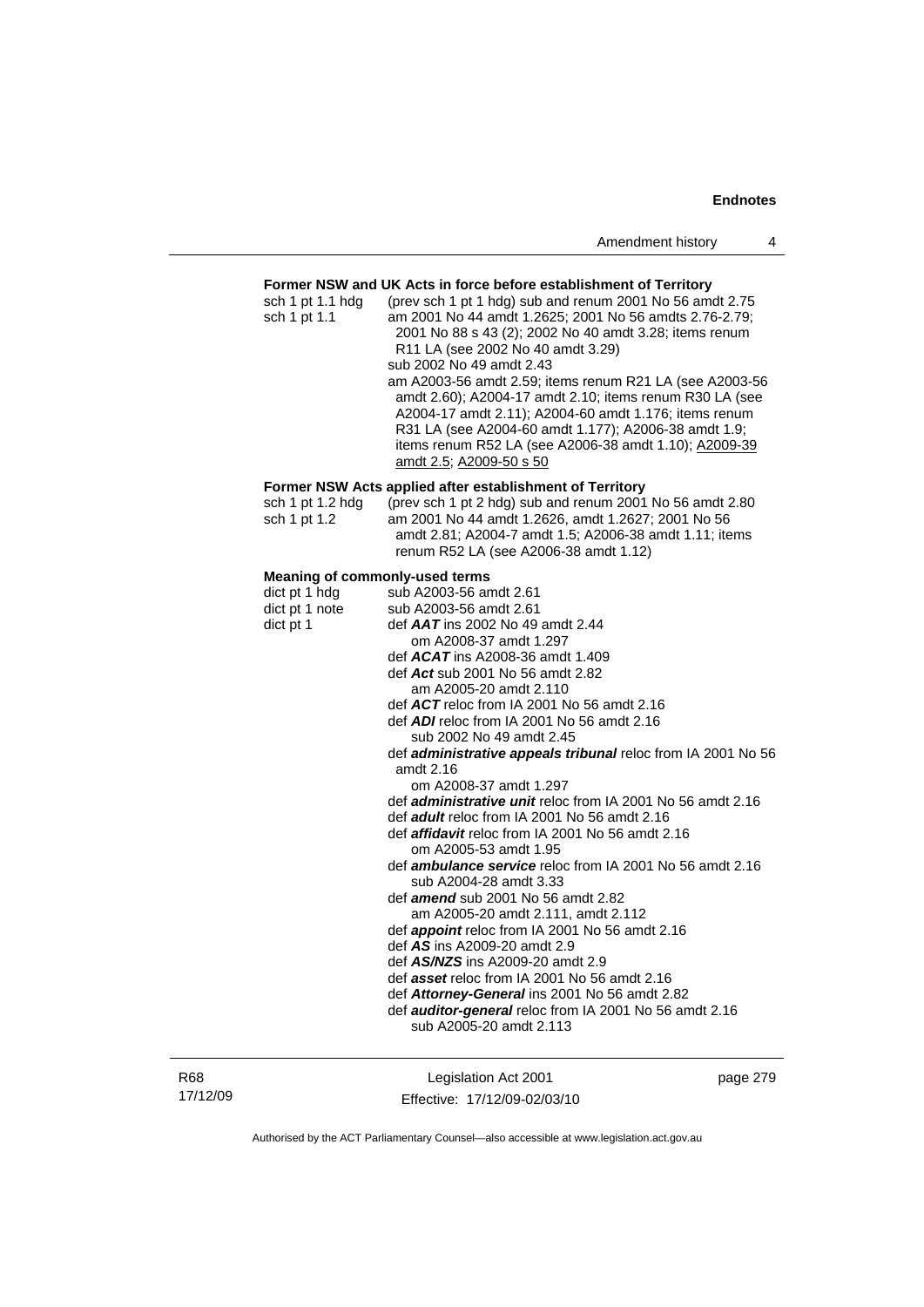4 Amendment history

 def *Australia* reloc from IA 2001 No 56 amdt 2.16 def *Australian driver licence* reloc from IA 2001 No 56 amdt 2.16 def *Australian/New Zealand Standard* ins A2009-20 amdt 2.9 def *Australian Standard* ins A2009-20 amdt 2.9 def *Australian Statistician* ins A2005-20 amdt 2.114 def *authorised deposit-taking institution* reloc from IA 2001 No 56 amdt 2.16 sub 2002 No 49 amdt 2.46 def *bank* reloc from IA 2001 No 56 amdt 2.16 def *bankrupt or personally insolvent* ins A2009-49 amdt 2.1 def *barrister* reloc from IA 2001 No 56 amdt 2.16 def *body* reloc from IA 2001 No 56 amdt 2.16 def *breach* reloc from IA 2001 No 56 amdt 2.16 def *building code* ins A2004-13 amdt 2.79 def *building society* reloc from IA 2001 No 56 amdt 2.16 sub A2003-56 amdt 2.62 def *business day* reloc from IA 2001 No 56 amdt 2.16 def *by* ins A2005-20 amdt 2.115 def *by-laws* ins 2002 No 11 amdt 1.142 om A2005-20 amdt 2.116 def *by-law* ins A2005-20 amdt 2.116 def *calendar month* reloc from IA 2001 No 56 amdt 2.16 def *calendar year* reloc from IA 2001 No 56 amdt 2.16 def *change* reloc from IA 2001 No 56 amdt 2.16 sub A2006-42 amdt 2.13 def *chief executive* ins 2001 No 56 amdt 2.82 def *chief fire control officer* ins 2001 No 56 amdt 2.82 om A2004-28 amdt 3.34 def *chief health officer* reloc from IA 2001 No 56 amdt 2.16 def *Chief Justice* reloc from IA 2001 No 56 amdt 2.16 def *Chief Magistrate* reloc from IA 2001 No 56 amdt 2.16 def *Chief Minister* reloc from IA 2001 No 56 amdt 2.16 def *chief officer (ambulance service)* ins A2004-28 amdt 3.35 def *chief officer (fire brigade)* ins A2004-28 amdt 3.35 def *chief officer (rural fire service)* ins A2004-28 amdt 3.35 def *chief officer (SES)* ins A2004-28 amdt 3.35 def *chief planning executive* ins 2002 No 56 amdt 3.43 sub A2005-20 amdt 2.117; A2007-25 amdt 1.96 def *chief police officer* reloc from IA 2001 No 56 amdt 2.16 def *chief solicitor* ins A2004-42 amdt 2.39

page 280 Legislation Act 2001 Effective: 17/12/09-02/03/10

R68 17/12/09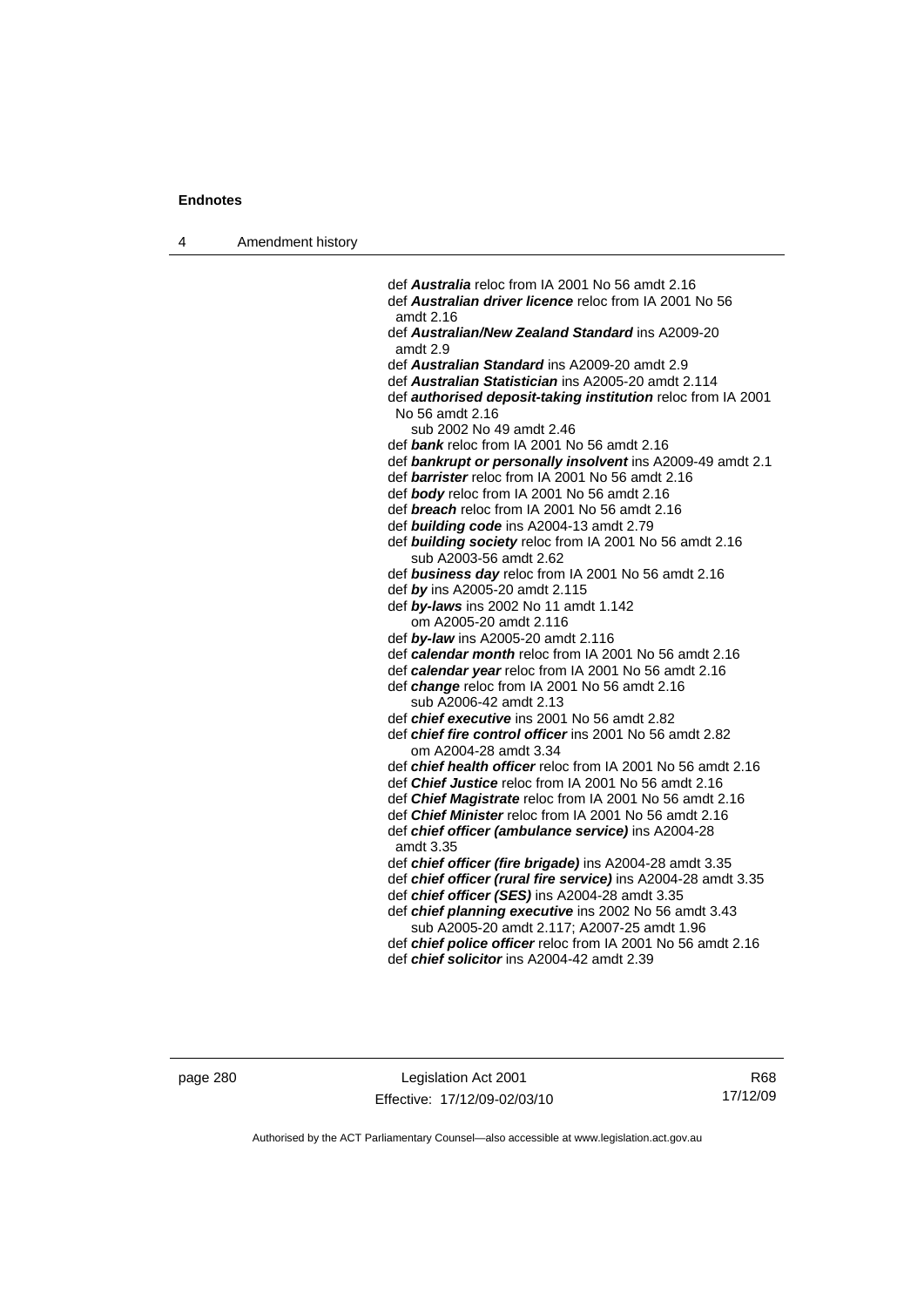def *chief surveyor* ins A2007-33 amdt 1.9 def *child* reloc from IA 2001 No 56 amdt 2.16 def *children and young people commissioner* ins A2005-46 amdt 1.1 def *Childrens Court* reloc from IA 2001 No 56 amdt 2.16 sub A2008-20 amdt 4.42 def *city area* reloc from IA 2001 No 56 amdt 2.16 am A2005-20 amdt 2.118 def *civil partner* ins A2008-14 amdt 1.44 def *civil partnership* ins A2008-14 amdt 1.44 def *civil union* ins A2006-22 amdt 1.74 (A2006-22 rep before commenced by disallowance (see Cwlth Gaz 2006 No S93)) def *clerk* reloc from IA 2001 No 56 amdt 2.16 def *commencement* sub 2001 No 56 amdt 2.82 def *commencement notice* sub 2001 No 56 amdt 2.82 def *commissioner for fair trading* reloc from IA 2001 No 56 amdt 2.16 sub A2005-20 amdt 2.119 def *commissioner for health complaints* ins 2001 No 56 amdt 2.82 om A2005-41 amdt 1.110 def *commissioner for housing* reloc from IA 2001 No 56 amdt 2.16 om A2007-8 amdt 1.12 def *commissioner for land and planning* reloc from IA 2001 No 56 amdt 2.16 om 2002 No 56 amdt 3.44 def *commissioner for public administration* reloc from IA 2001 No 56 amdt 2.16 def *commissioner for revenue* reloc from IA 2001 No 56 amdt 2.16 def *commissioner for surveys* reloc from IA 2001 No 56 amdt 2.16 om A2007-33 amdt 1.10 def *commissioner for the environment* ins 2001 No 56 amdt 2.82 def *commissioner of police* reloc from IA 2001 No 56 amdt 2.16 def *commit* ins A2006-23 amdt 1.212 def *committed for trial* reloc from IA 2001 No 56 amdt 2.16 om A2006-23 amdt 1.212 def *Commonwealth* reloc from IA 2001 No 56 amdt 2.16 def *Commonwealth country* reloc from IA 2001 No 56 amdt 2.16 def *Commonwealth DPP* ins A2005-20 amdt 2.120 def *Commonwealth gazette* reloc from IA 2001 No 56 amdt 2.16

Legislation Act 2001 Effective: 17/12/09-02/03/10 page 281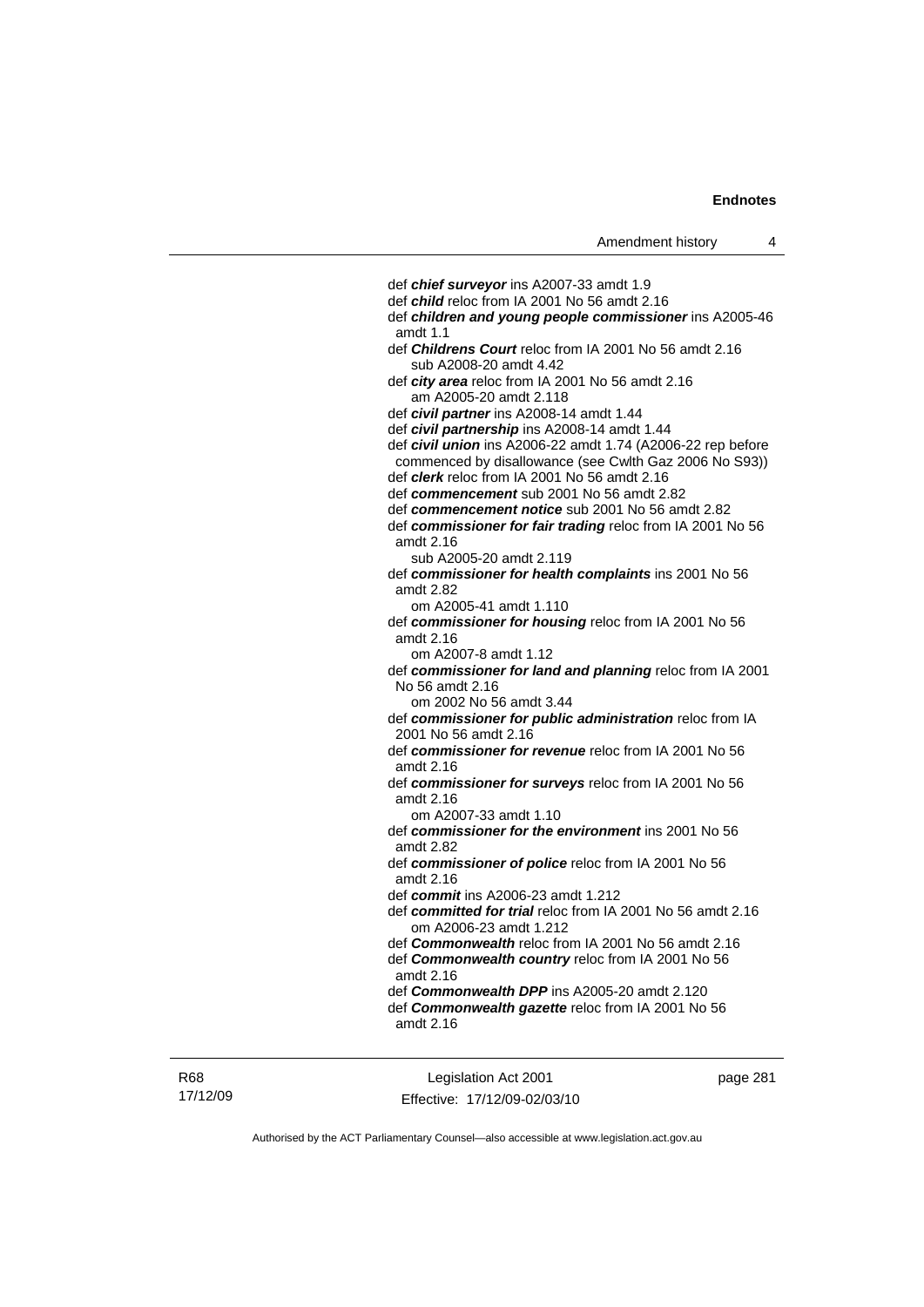| 4 | Amendment history |                                                                                                      |
|---|-------------------|------------------------------------------------------------------------------------------------------|
|   |                   |                                                                                                      |
|   |                   | def community advocate reloc from IA 2001 No 56 amdt 2.16                                            |
|   |                   | om A2005-47 amdt 1.12                                                                                |
|   |                   | def confer reloc from IA 2001 No 56 amdt 2.16                                                        |
|   |                   | def <b>conservator of flora and fauna</b> reloc from IA 2001 No 56                                   |
|   |                   | amdt 2.16                                                                                            |
|   |                   | def construction occupations registrar ins A2004-13                                                  |
|   |                   | amdt 2.80                                                                                            |
|   |                   | sub A2005-20 amdt 2.121<br>def consumer and trader tribunal ins A2003-16 s 70                        |
|   |                   | om A2008-36 amdt 1.410                                                                               |
|   |                   | def Consumer Credit (Australian Capital Territory) Code                                              |
|   |                   | reloc from IA 2001 No 56 amdt 2.16                                                                   |
|   |                   | def Consumer Credit (Australian Capital Territory)<br>Regulations reloc from IA 2001 No 56 amdt 2.16 |
|   |                   | def contravene reloc from IA 2001 No 56 amdt 2.16                                                    |
|   |                   | def converted ordinance reloc from IA 2001 No 56 amdt 2.16                                           |
|   |                   | def Coroner's Court reloc from IA 2001 No 56 amdt 2.16                                               |
|   |                   | def corporation reloc from IA 2001 No 56 amdt 2.16                                                   |
|   |                   | def Corporations Act ins in IA 2001No 56 amdt 2.14                                                   |
|   |                   | reloc from IA 2001 No 56 amdt 2.16                                                                   |
|   |                   | def correctional centre ins A2006-23 amdt 1.213                                                      |
|   |                   | def corrections officer ins A2006-23 amdt 1.213                                                      |
|   |                   | def Court of Appeal ins A2004-42 amdt 2.39                                                           |
|   |                   | def court of summary jurisdiction reloc from IA 2001 No 56                                           |
|   |                   | amdt 2.16                                                                                            |
|   |                   | def credit tribunal reloc from IA 2001 No 56 amdt 2.16                                               |
|   |                   | sub A2005-20 amdt 2.122<br>om A2008-36 amdt 1.410                                                    |
|   |                   | def credit union reloc from IA 2001 No 56 amdt 2.16                                                  |
|   |                   | sub A2003-56 amdt 2.63                                                                               |
|   |                   | def <i>Criminal Code</i> ins 2002 No 51 amdt 1.27                                                    |
|   |                   | def custodial escort ins 2002 No 30 amdt 2.8                                                         |
|   |                   | om A2006-23 amdt 1.214                                                                               |
|   |                   | def daily newspaper ins A2009-20 amdt 2.10                                                           |
|   |                   | def <i>daylight</i> reloc from IA 2001 No 56 amdt 2.16                                               |
|   |                   | def definition ins 2001 No 56 amdt 2.82                                                              |
|   |                   | def dental prosthetist reloc from IA 2001 No 56 amdt 2.16<br>sub A2004-39 amdt 3.1                   |
|   |                   | def <b>dental technician</b> reloc from IA 2001 No 56 amdt 2.16                                      |
|   |                   | sub A2004-39 amdt 3.2                                                                                |
|   |                   | def dentist reloc from IA 2001 No 56 amdt 2.16                                                       |
|   |                   | sub A2004-39 amdt 4.3                                                                                |
|   |                   | def Deputy Speaker ins A2005-20 amdt 2.123                                                           |
|   |                   | def designation reloc from IA 2001 No 56 amdt 2.16                                                   |
|   |                   | def detention place ins A2008-20 amdt 2.22                                                           |
|   |                   | def <i>director of corrective services</i> ins 2002 No 30 amdt 2.8                                   |
|   |                   | om A2006-23 amdt 1.215                                                                               |
|   |                   |                                                                                                      |
|   |                   |                                                                                                      |

page 282 Legislation Act 2001 Effective: 17/12/09-02/03/10

R68 17/12/09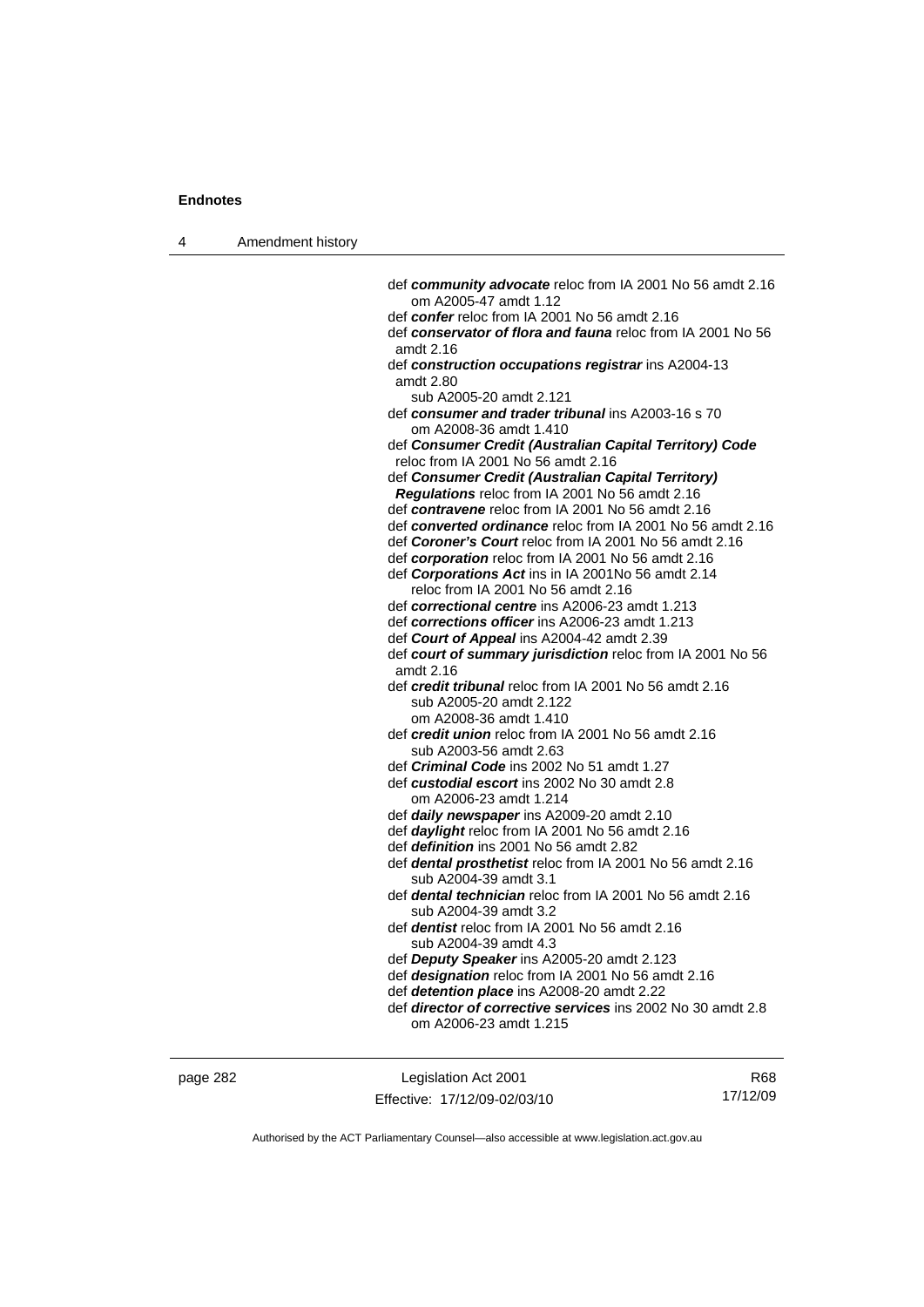def *director of public prosecutions* (or *DPP*) reloc from IA 2001 No 56 amdt 2.16 def *disability and community services commissioner* ins A2005-41 amdt 1.111 def *disallowable instrument* sub 2001 No 56 amdt 2.82 def *discrimination commissioner* reloc from IA 2001 No 56 amdt 2.16 sub A2005-41 amdt 1.112 def *discrimination tribunal* reloc from IA 2001 No 56 amdt 2.16 om A2008-36 amdt 1.410 def *doctor* reloc from IA 2001 No 56 amdt 2.16 sub A2004-39 amdt 5.13 def *document* reloc from IA 2001 No 56 amdt 2.16 am A2003-56 amdt 2.64 def *domestic partner* ins A2003-14 s 5 def *domestic partnership* ins A2003-14 s 5 def *DPP* ins 2002 No 49 amdt 2.47 def *driver licence* reloc from IA 2001 No 56 amdt 2.16 def *electoral commission* reloc from IA 2001 No 56 amdt 2.16 def *electoral commissioner* reloc from IA 2001 No 56 amdt 2.16 def *emergency service* ins A2004-28 amdt 3.35 def *emergency services authority* ins A2004-28 amdt 3.35 om A2007-3 amdt 2.2 def *emergency services commissioner* ins A2004-28 amdt 3.35 def *enactment* sub 2001 No 56 amdt 2.82 def *enrolled nurse* ins A2006-46 amdt 2.28 def *entity* ins 2001 No 56 amdt 2.82 def *environment protection authority* ins 2002 No 11 amdt 1.142 def *establish* reloc from IA 2001 No 56 amdt 2.16 def *estate* reloc from IA 2001 No 56 amdt 2.16 def *Executive* reloc from IA 2001 No 56 amdt 2.16 def *exercise* reloc from IA 2001 No 56 amdt 2.16 def *expire* reloc from IA 2001 No 56 amdt 2.16 def *external territory* reloc from IA 2001 No56 amdt 2.16 def *fail* reloc from IA 2001 No 56 amdt 2.16 def *Federal Court* reloc from IA 2001 No 56 amdt 2.16 def *file* reloc from IA 2001 No 56 amdt 2.16 def *financial year* reloc from IA 2001 No 56 amdt 2.16 def *fire brigade* reloc from IA 2001 No 56 amdt 2.16 sub A2004-28 amdt 3.36 def *fire commissioner* reloc from IA 2001 No 56 amdt 2.16 om A2004-28 amdt 3.37

R68 17/12/09

Legislation Act 2001 Effective: 17/12/09-02/03/10 page 283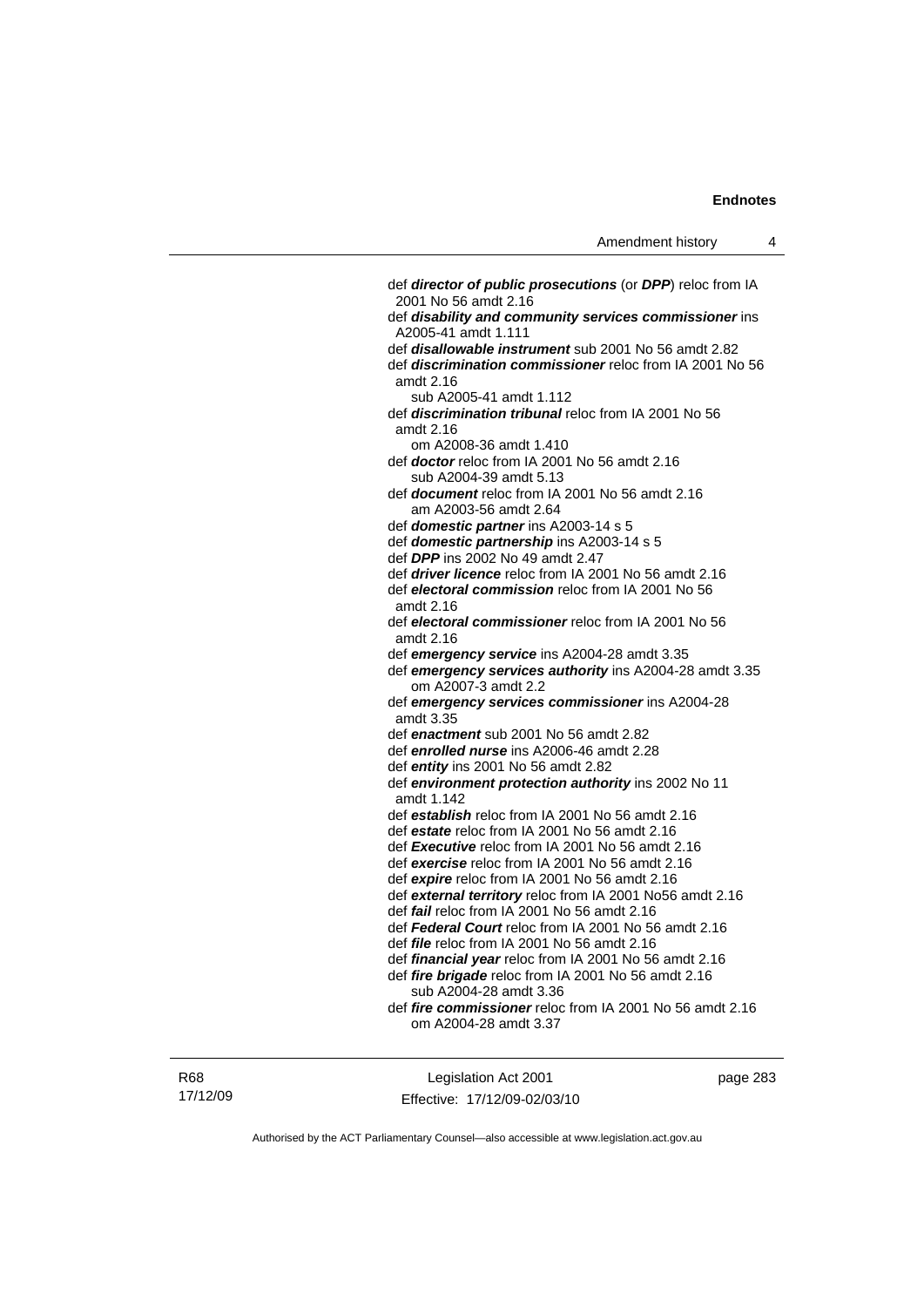4 Amendment history

 def *for* ins 2002 No 11 amdt 1.142 def *foreign country* reloc from IA 2001 No 56 amdt 2.16 sub A2006-42 amdt 2.14 def *former NSW Act* sub 2001 No 56 amdt 2.82; 2002 No 11 amdt 1.143 def *former UK Act* sub 2001 No 56 amdt 2.82; 2002 No 11 amdt 1.143 def *found guilty* reloc from IA 2001 No 56 amdt 2.16 sub 2002 No 49 amdt 2.48; A2006-23 amdt 1.216 am A2008-20 amdt 4.43 def *function* reloc from IA 2001 No 56 amdt 2.16 def *gambling and racing commission* reloc from IA 2001 No 56 amdt 2.16 def *gazette* reloc from IA 2001 No 56 amdt 2.16 sub A2009-49 amdt 2.2 def *give* reloc from IA 2001 No 56 amdt 2.16 def *government printer* reloc from IA 2001 No 56 amdt 2.16 def *government solicitor* reloc from IA 2001 No 56 amdt 2.16 def *Governor* ins 2001 No 56 amdt 2.82 def *Governor-General* ins 2001 No 56 amdt 2.82 def *GST* ins 2002 No 27 s 27 def *guardianship tribunal* reloc from IA 2001 No 56 amdt 2.16 om A2008-36 amdt 1.410 def *health services commissioner* ins A2005-41 amdt 1.113 def *heritage council* ins A2004-57 amdt 1.53 def *heritage register* ins A2004-57 amdt 1.53 def *High Court* reloc from IA 2001 No 56 amdt 2.16 def *home address* ins A2009-49 amdt 2.3 def *housing commissioner* ins A2007-8 amdt 1.13 def *human rights commission* ins A2005-41 amdt 1.113 def *human rights commissioner* ins A2005-41 amdt 1.113 def *Imperial Act* reloc from IA 2001 No 56 amdt 2.16 def *independent competition and regulatory commission*  ins A2004-42 amdt 2.39 def *indictable offence* ins 2001 No 56 amdt 2.82 sub 2002 No 11 amdt 1.144; A2003-56 amdt 2.65 def *indictment* reloc from IA 2001 No 56 amdt 2.16 def *individual* reloc from IA 2001 No 56 amdt 2.16 def *infringement notice* ins A2004-42 amdt 2.39 def *in relation to* ins 2002 No 49 amdt 2.49 def *insolvent under administration* ins A2003-56 amdt 2.66 om A2005-20 amdt 2.124 def *institute of technology* ins A2007-3 amdt 2.3 def *instrument* sub 2001 No 56 amdt 2.82 def *interest* reloc from IA 2001 No 56 amdt 2.16

page 284 Legislation Act 2001 Effective: 17/12/09-02/03/10

R68 17/12/09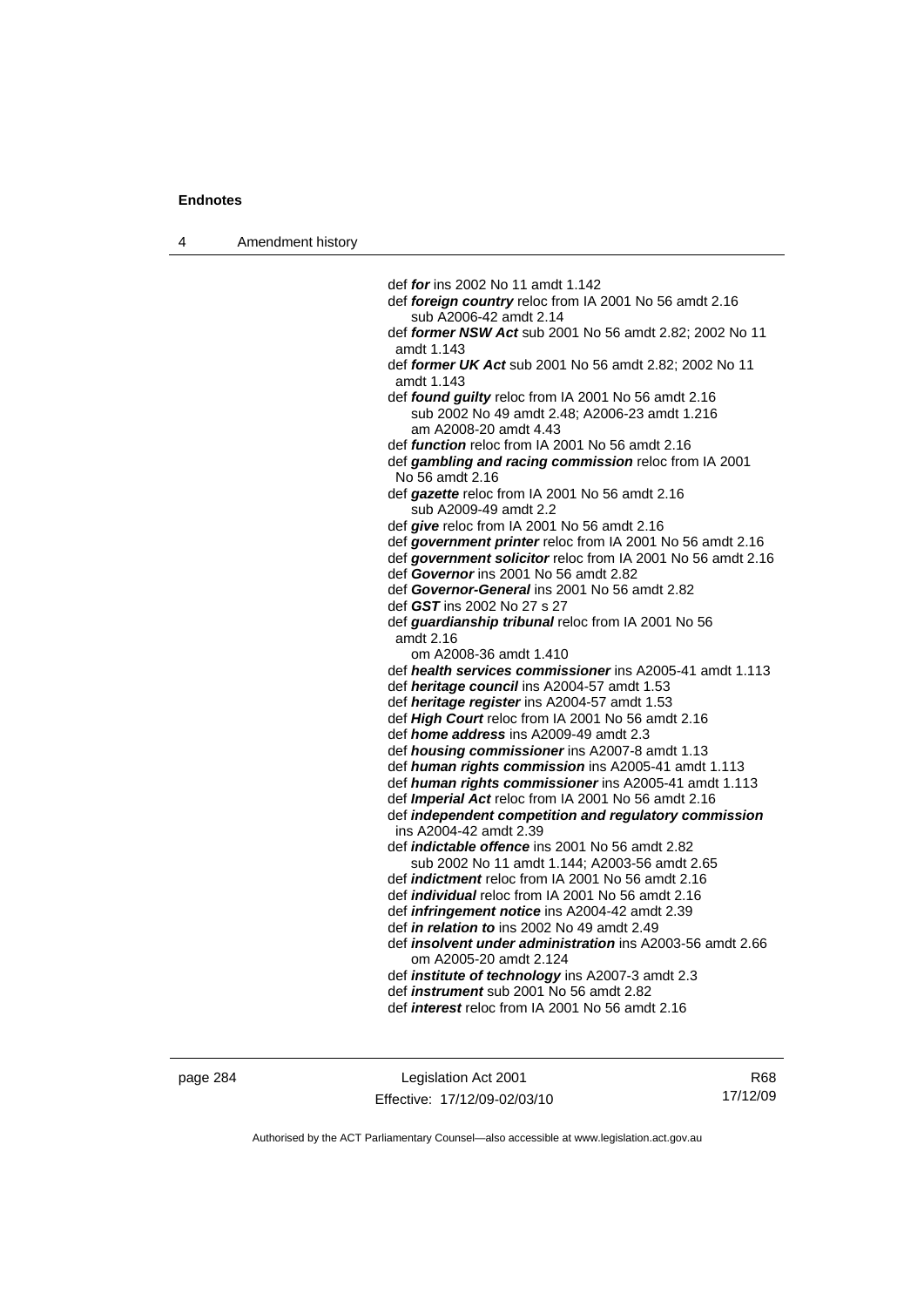def *internal territory* reloc from IA 2001 No 56 amdt 2.16 def *intersex person* ins A2003-14 s 5 def *Jervis Bay Territory* reloc from IA 2001 No 56 amdt 2.16 def *judge* reloc from IA 2001 No 56 amdt 2.16 am 2002 No 11 amdt 1.145 def *Lake Burley Griffin* reloc from IA 2001 No 56 amdt 2.16 def *Lake Ginninderra* reloc from IA 2001 No 56 amdt 2.16 def *land* reloc from IA 2001 No 56 amdt 2.16 def *land development agency* ins 2002 No 56 amdt 3.45 sub A2005-20 amdt 2.125; A2007-25 amdt 1.97 def *law* reloc from IA 2001 No 56 amdt 2.16 def *lawyer* reloc from IA 2001 No 56 amdt 2.16 def *legal aid commission* ins 2001 No 56 amdt 2.82 def *legal practitioner* reloc from IA 2001 No 56 amdt 2.16 sub A2006-25 amdt 2.16 def *Legislation Act* ins 2002 No 49 amdt 2.50 def *Legislative Assembly* reloc from IA 2001 No 56 amdt 2.16 def *legislative instrument* ins A2006-42 amdt 2.15 def *liability* reloc from IA 2001 No 56 amdt 2.16 def *magistrate* reloc from IA 2001 No 56 amdt 2.16 def *Magistrates Court* reloc from IA 2001 No 56 amdt 2.16 def *make* reloc from IA 2001 No 56 amdt 2.16 def *making* sub 2001 No 56 amdt 2.82 def *master* reloc from IA 2001 No 56 amdt 2.16 def *may* ins 2001 No 56 amdt 2.82 def *medical practitioner* ins 2001 No 56 amdt 2.82 def *mental health tribunal* reloc from IA 2001 No 56 amdt 2.16 om A2008-36 amdt 1.410 def *midnight* reloc from IA 2001 No 56 amdt 2.16 def *midwife* ins A2006-46 amdt 2.28 def *Minister* ins 2001 No 56 amdt 2.82 def *modification* reloc from IA 2001 No 56 amdt 2.16 sub A2006-42 amdt 2.16 def *month* reloc from IA 2001 No 56 amdt 2.16 def *must* ins 2001 No 56 amdt 2.82 def *name* reloc from IA 2001 No 56 amdt 2.16 def *named month* reloc from IA 2001 No 56 amdt 2.16 def *national capital authority* ins 2002 No 11 amdt 1.146

def *national capital plan* ins A2004-42 amdt 2.39

R68 17/12/09

Legislation Act 2001 Effective: 17/12/09-02/03/10 page 285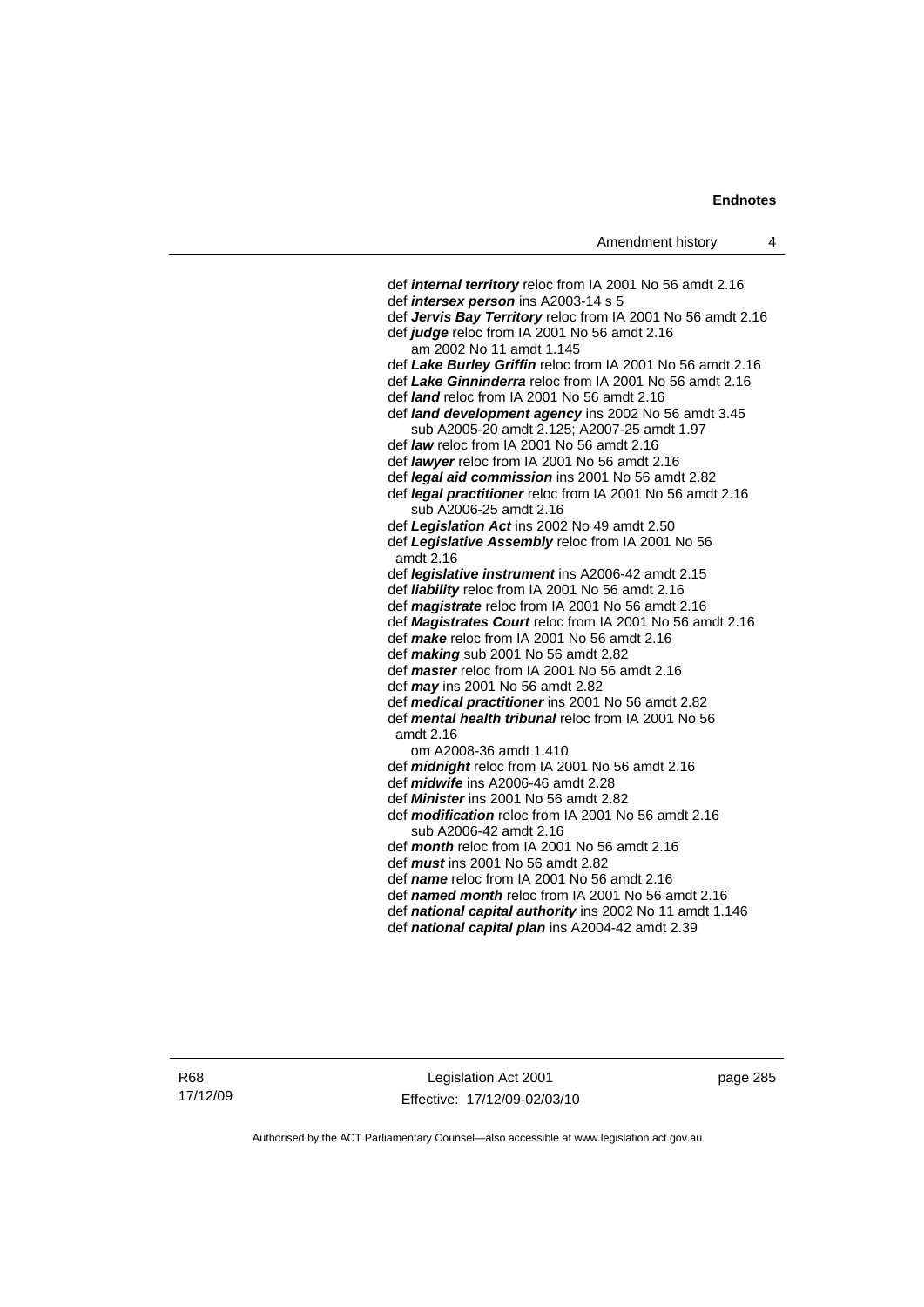4 Amendment history

 def *National Gas (ACT) Law* ins A2008-15 amdt 2.11 def *National Gas (ACT) Regulation* ins A2008-15 amdt 2.11 def *national land* reloc from IA 2001 No 56 amdt 2.16 def *night* reloc from IA 2001 No 56 amdt 2.16 def *Northern Territory* reloc from IA 2001 No 56 amdt 2.16 def *notifiable instrument* sub 2001 No 56 amdt 2.82 def *notification* sub 2001 No 56 amdt 2.82 am A2004-42 amdt 2.40; A2006-42 amdt 2.18 def *notification day* sub 2001 No 56 amdt 2.82 def *NSW Act* reloc from IA 2001 No 56 amdt 2.16 def *NSW correctional centre* ins A2006-23 amdt 1.217 def *number* reloc from IA 2001 No 56 amdt 2.16 def *nurse* reloc from IA 2001 No 56 amdt 2.16 sub A2004-39 amdt 6.7 def *nurse practitioner* ins A2004-10 s 6 sub A2004-39 amdt 6.8 def *oath* reloc from IA 2001 No 56 amdt 2.16 sub A2005-53 amdt 1.96 def *occupational discipline order* ins A2008-36 amdt 1.411 def *occupy* ins 2001 No 56 amdt 2.82 sub A2005-20 amdt 2.126 def *office* reloc from IA 2001 No 56 amdt 2.16 def *office of fair trading* reloc from IA 2001 No 56 amdt 2.16 sub A2005-20 amdt 2.127 def *OH&S commissioner* ins A2003-41 amdt 2.40 om A2009-28 amdt 2.21 def *ombudsman* reloc from IA 2001 No 56 amdt 2.16 def *omit* ins 2001 No 56 amdt 2.82 def *optometrist* ins A2005-9 amdt 1.2 note exp 9 January 2007 (see the Health Professionals Act 2004 s 136 (1) (h)) (s 303 (2)) def *ordinance* reloc from IA 2001 No 56 amdt 2.16 def *parent* ins A2004-1 amdt 1.22 def *parliamentary counsel* sub 2001 No 56 amdt 2.82 def *passing* sub 2001 No 56 amdt 2.82 def *penalty unit* ins 2001 No 56 amdt 2.82 def *person* ins 2001 No 56 amdt 2.82 sub A2009-20 amdt 2.11 def *pharmacist* reloc from IA 2001 No 56 amdt 2.16 sub A2004-39 amdt 8.2 def *planning and land authority* ins 2002 No 56 amdt 3.47 sub A2005-20 amdt 2.128; A2007-25 amdt 1.98 def *planning and land council* ins 2002 No 56 amdt 3.46 sub A2005-20 amdt 2.129 om A2006-30 amdt 1.70 def *planning authority* reloc from IA 2001 No 56 amdt 2.16 om 2002 No 56 amdt 3.47

page 286 Legislation Act 2001 Effective: 17/12/09-02/03/10

R68 17/12/09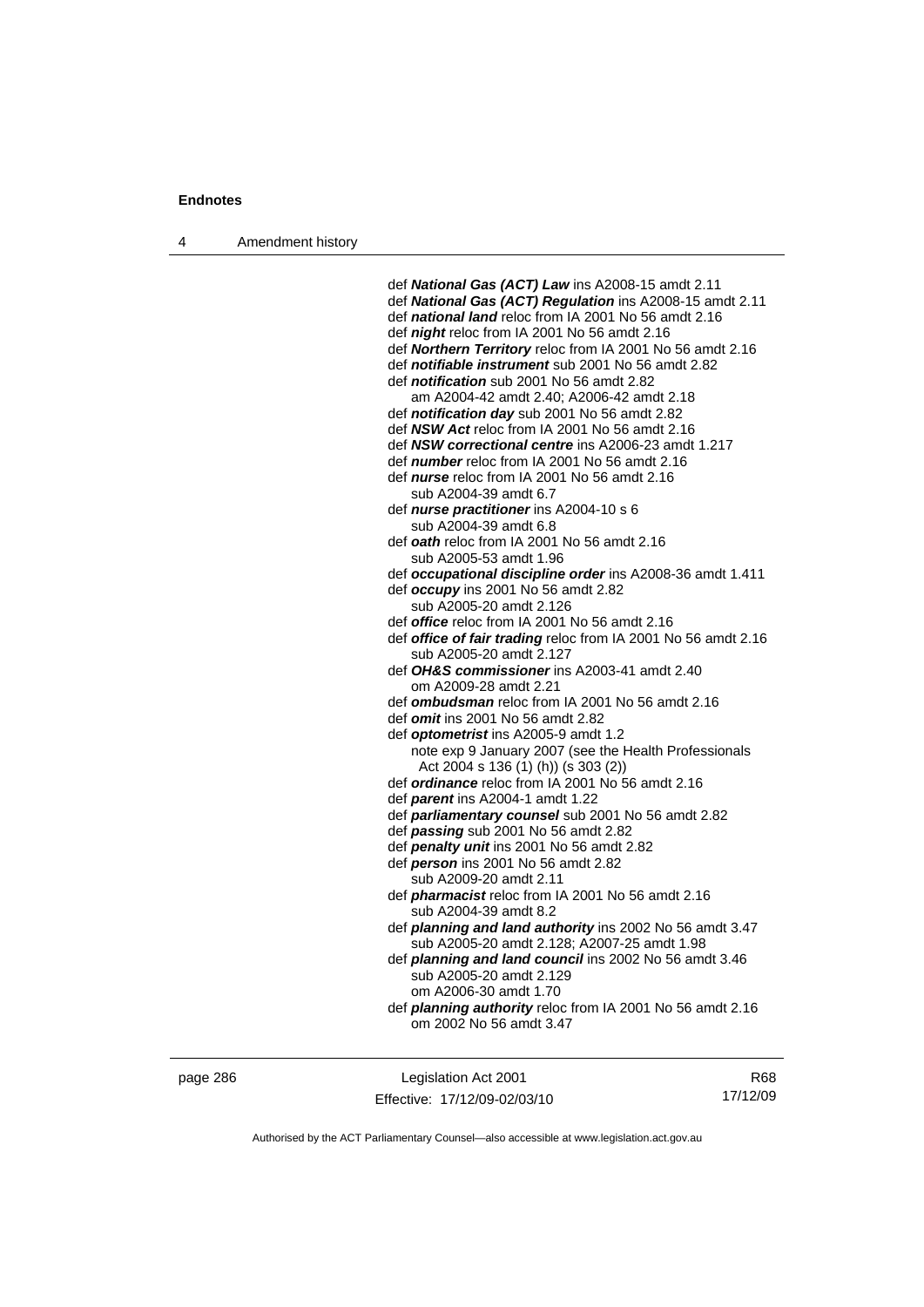| Amendment history                                                                                      | 4 |
|--------------------------------------------------------------------------------------------------------|---|
|                                                                                                        |   |
| def <b>police officer</b> reloc from IA 2001 No 56 amdt 2.16                                           |   |
| def <b>position</b> reloc from IA 2001 No 56 amdt 2.16<br>def power reloc from IA 2001 No 56 amdt 2.16 |   |
| def <i>prescribed</i> reloc from IA 2001 No 56 amdt 2.16                                               |   |
| am 2002 No 49 amdt 2.51; A2005-20 amdt 2.130                                                           |   |
| def <i>present</i> ins A2005-5 s 28                                                                    |   |
| def <i>privacy commissioner</i> reloc from IA 2001 No 56                                               |   |
| amdt 2.16                                                                                              |   |
| def proceeding reloc from IA 2001 No 56 amdt 2.16                                                      |   |
| def property reloc from IA 2001 No 56 amdt 2.16                                                        |   |
| def <i>provision</i> sub 2001 No 56 amdt 2.82                                                          |   |
| def <i>public advocate</i> ins A2005-47 amdt 1.13                                                      |   |
| def public employee reloc from IA 2001 No 56 amdt 2.16                                                 |   |
| def public health officer reloc from IA 2001 No 56 amdt 2.16                                           |   |
| sub A2005-20 amdt 2.131                                                                                |   |
| def <i>public money</i> reloc from IA 2001 No 56 amdt 2.16                                             |   |
| def public servant reloc from IA 2001 No 56 amdt 2.16                                                  |   |
| def <i>public</i> service reloc from IA 2001 No 56 amdt 2.16                                           |   |
| def <i>public trustee</i> reloc from IA 2001 No 56 amdt 2.16                                           |   |
| def <i>quarter</i> ins 2002 No 30 amdt 2.8                                                             |   |
| def recognised transgender person ins A2003-14 s 5                                                     |   |
| def registered surveyor reloc from IA 2001 No 56 amdt 2.16<br>am A2007-33 amdt 1.11                    |   |
| def registrable instrument sub 2001 No 56 amdt 2.82                                                    |   |
| om A2006-42 amdt 2.17                                                                                  |   |
| def registrar reloc from IA 2001 No 56 amdt 2.16                                                       |   |
| def registrar-general reloc from IA 2001 No 56 amdt 2.16                                               |   |
| def registrar of firearms reloc from IA 2001 No 56 amdt 2.16                                           |   |
| def registrar of liquor licences reloc from IA 2001 No 56                                              |   |
| amdt 2.16                                                                                              |   |
| om A2009-20 amdt 2.12                                                                                  |   |
| def <i>regulations</i> reloc from IA 2001 No 56 amdt 2.16                                              |   |
| om A2005-20 amdt 2.132                                                                                 |   |
| def regulation ins A2005-20 amdt 2.132<br>def remand centre ins 2002 No 30 amdt 2.8                    |   |
| om A2006-23 amdt 1.218                                                                                 |   |
| def remand centre administrator ins 2002 No 30 amdt 2.8                                                |   |
| om A2006-23 amdt 1.218                                                                                 |   |
| def remuneration tribunal reloc from IA 2001 No 56<br>amdt 2.16                                        |   |
| def repeal sub 2001 No 56 amdt 2.82                                                                    |   |
| pars renum 2002 No 11 amdt 1.147                                                                       |   |
| am 2002 No 11 amdt 1.148; A2004-42 amdts 2.41-2.43;                                                    |   |
| pars renum R27 LA (see A2004-42 amdt 2.44); A2005-20                                                   |   |
| amdt 2.133, amdt 2.134                                                                                 |   |
| def residential tenancies tribunal reloc from IA 2001 No 56                                            |   |
| amdt 2.16                                                                                              |   |
|                                                                                                        |   |

R68 17/12/09

Legislation Act 2001 Effective: 17/12/09-02/03/10 page 287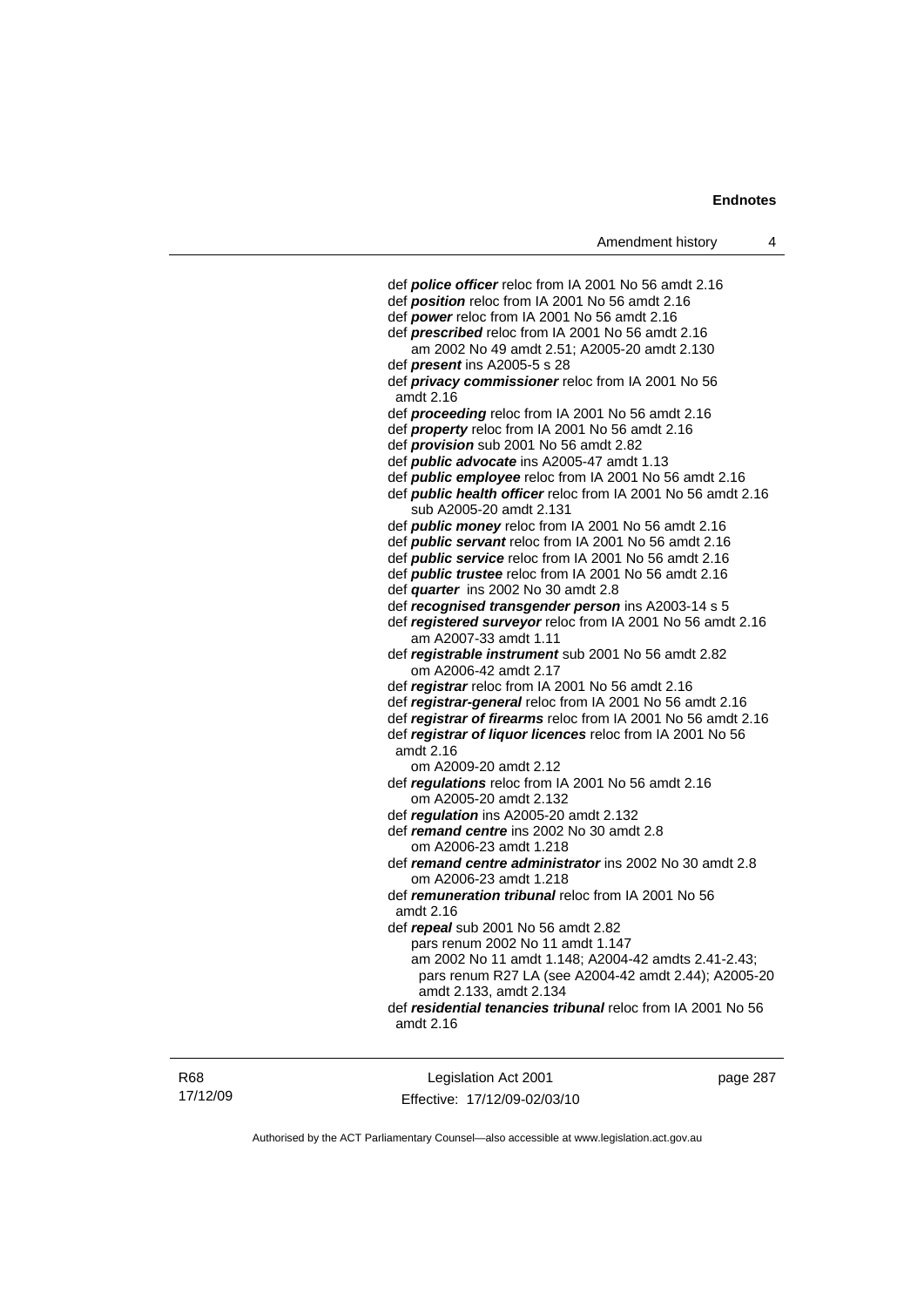4 Amendment history

 om A2008-36 amdt 1.412 def *resident judge* ins A2004-42 amdt 2.45 def *retrospectively* reloc from dict, pt 2 A2005-20 amdt 2.148 def *reviewable decision notice* ins A2008-36 amdt 1.413 def *road transport authority* reloc from IA 2001 No 56 amdt 2.16 def *rules* reloc from IA 2001 No 56 amdt 2.16 sub 2002 No 11 amdt 1.149 am A2005-20 amdt 2.135 def *rural firefighting service* reloc from IA 2001 No 56 amdt 2.16 om A2004-28 amdt 3.38 def *rural fire service* ins A2004-28 amdt 3.38 def *see* ins 2001 No 56 amdt 2.82 om A2009-20 amdt 2.13 def *Self-Government Act* reloc from IA 2001 No 56 amdt 2.16 def *self-government day* reloc from IA 2001 No 56 amdt 2.16 def *sentence administration board* ins 2002 No 30 amdt 2.8 sub A2006-23 amdt 1.219 def *SES* ins A2004-28 amdt 3.39 def *sign* reloc from IA 2001 No 56 amdt 2.16 def *signpost definition* ins A2009-20 amdt 2.14 def *sitting day* reloc from IA 2001 No 56 amdt 2.16 sub A2009-20 amdt 2.15 def *Small Claims Court* reloc from IA 2001 No 56 amdt 2.16 sub A2004-60 amdt 1.178 om A2008-36 amdt 1.414 def *solicitor* reloc from IA 2001 No 56 amdt 2.16 def *Speaker* reloc from IA 2001 No 56 amdt 2.16 def *Standards Australia* reloc from IA 2001 No 56 amdt 2.16 def *State* reloc from IA 2001 No 56 amdt 2.16 def *statutory declaration* reloc from IA 2001 No 56 amdt 2.16 def *statutory instrument* sub 2001 No 56 amdt 2.82 def *statutory office-holder* ins 2001 No 56 amdt 2.82 sub 2002 No 11 amdt 1.150 def *subordinate law* sub 2001 No 56 amdt 2.82 def *summary offence* ins 2001 No 56 amdt 2.82 sub 2002 No 11 amdt 1.151; A2003-56 amdt 2.67 def *Supreme Court* reloc from IA 2001 No 56 amdt 2.16 def *swear* reloc from IA 2001 No 56 amdt 2.16 sub A2005-53 amdt 1.97 def *take* ins A2005-53 amdt 1.98 def *tenancy tribunal* reloc from IA 2001 No 56 amdt 2.16 om 2002 No 49 amdt 2.52 def *territory authority* reloc from IA 2001 No 56 amdt 2.16 sub A2003-41 amdt 2.41; A2008-28 amdt 2.1

page 288 Legislation Act 2001 Effective: 17/12/09-02/03/10

R68 17/12/09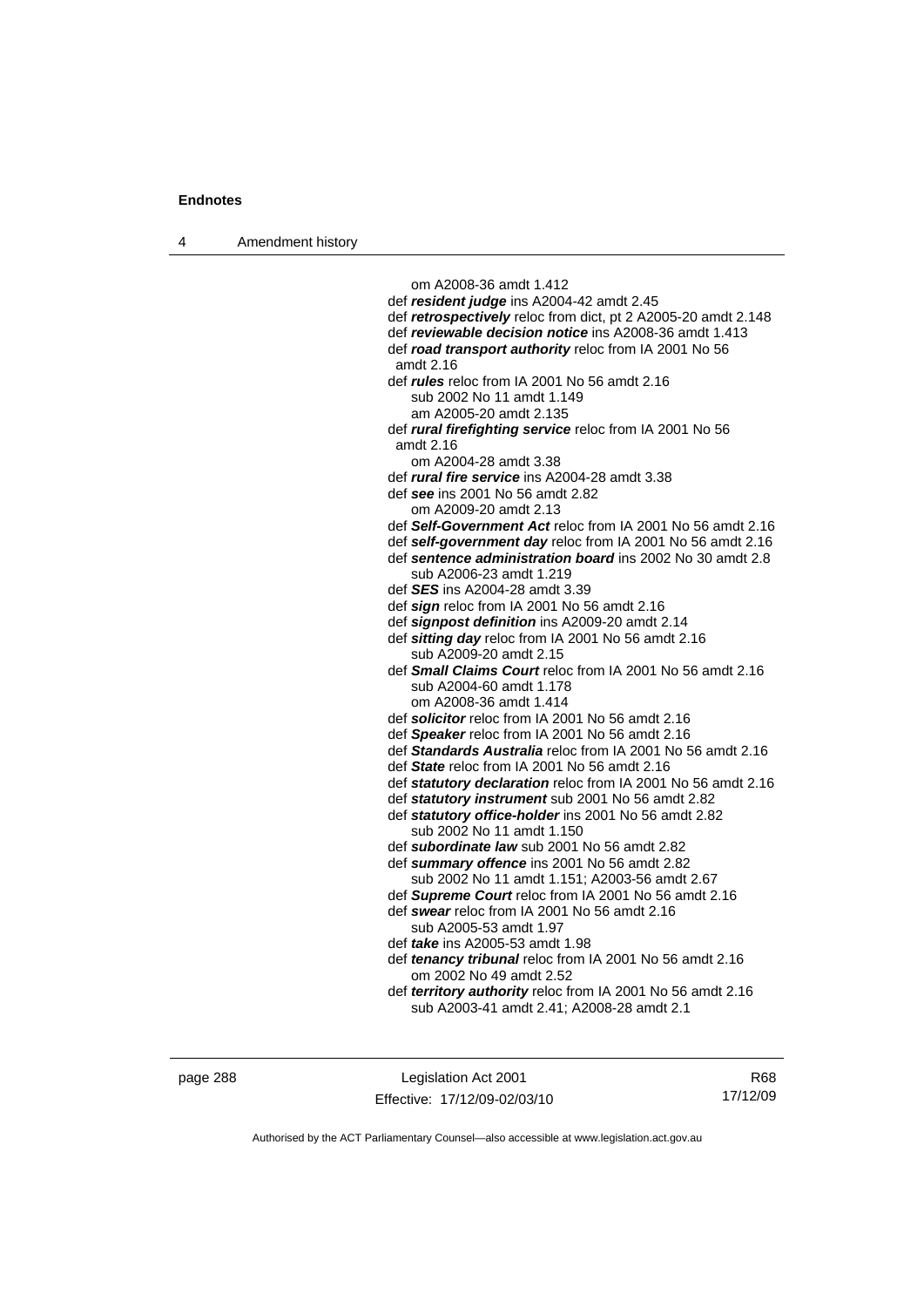|                                     | def territory instrumentality ins 2001 No 56 amdt 2.82                |
|-------------------------------------|-----------------------------------------------------------------------|
|                                     | am A2007-3 amdt 2.4                                                   |
|                                     | def territory land reloc from IA 2001 No 56 amdt 2.16                 |
|                                     | def territory law ins A2005-62 amdt 2.18                              |
|                                     | def territory lease ins A2007-25 amdt 1.99                            |
|                                     | def territory-owned corporation reloc from IA 2001 No 56<br>amdt 2.16 |
|                                     | def territory plan reloc from IA 2001 No 56 amdt 2.16                 |
|                                     | am 2002 No 49 amdt 2.53                                               |
|                                     | sub A2007-25 amdt 1.100                                               |
|                                     | def the Territory ins 2001 No 56 amdt 2.82                            |
|                                     | def <i>transgender person</i> ins A2003-14 s 5                        |
|                                     | def <i>transitional</i> reloc from IA 2001 No 56 amdt 2.16            |
|                                     | sub A2005-20 amdt 2.136<br>def Treasurer ins 2001 No 56 amdt 2.82     |
|                                     | def <i>tribunal</i> sub 2001 No 56 amdt 2.82                          |
|                                     | def $UK$ Act reloc from IA 2001 No 56 amdt 2.16                       |
|                                     | def <i>under</i> ins 2001 No 52 amdt 2.82                             |
|                                     | sub 2002 No 30 amdt 2.9                                               |
|                                     | am A2005-20 amdt 2.137, amdt 2.138                                    |
|                                     | def United Kingdom reloc from IA 2001 No 56 amdt 2.16                 |
|                                     | def United Kingdom Parliament reloc from IA 2001 No 56                |
|                                     | amdt 2.16                                                             |
|                                     | def veterinary surgeon reloc from IA 2001 No 56 amdt 2.16             |
|                                     | sub A2004-39 amdt 11A.1 (as am by A2005-28 amdt 1.61)                 |
|                                     | def <i>will</i> ins 2001 No 56 amdt 2.82                              |
|                                     | def word reloc from IA 2001 No 56 amdt 2.16                           |
|                                     | def working day ins 2002 No 11 amdt 1.152                             |
|                                     | sub A2003-56 amdt 2.68                                                |
|                                     | def work safety commissioner ins A2009-28 amdt 2.22                   |
|                                     | def writing reloc from IA 2001 No 56 amdt 2.16                        |
|                                     | def year reloc from IA 2001 No 56 amdt 2.16                           |
| Terms for Legislation Act 2001 only |                                                                       |
| dict pt 2 hdg                       | sub A2003-56 amdt 2.69                                                |
| dict pt 2 note                      | sub A2003-56 amdt 2.69                                                |
| dict pt 2                           | def Act ins A2003-41 amdt 2.42                                        |
|                                     | def ACT law ins A2005-20 amdt 2.139                                   |
|                                     | def administrator ins 2001 No 56 amdt 2.82                            |
|                                     | def <i>agency</i> ins 2001 No 56 amdt 2.82                            |
|                                     | def <i>amend</i> ins A2005-20 amdt 2.140                              |
|                                     | def <b>another jurisdiction</b> ins A2005-20 amdt 2.141               |
|                                     | def <i>appointee</i> ins 2001 No 56 amdt 2.82                         |
|                                     | am A2003-56 amdt 2.70                                                 |
|                                     | def appointer ins 2001 No 56 amdt 2.82                                |
|                                     | am A2003-56 amdt 2.71                                                 |
|                                     | def <b>approved web site</b> sub 2001 No 56 amdt 2.82                 |
|                                     | def authorised republication sub 2001 No 56 amdt 2.82                 |

| R68      | Legislation Act 2001         | page 289 |
|----------|------------------------------|----------|
| 17/12/09 | Effective: 17/12/09-02/03/10 |          |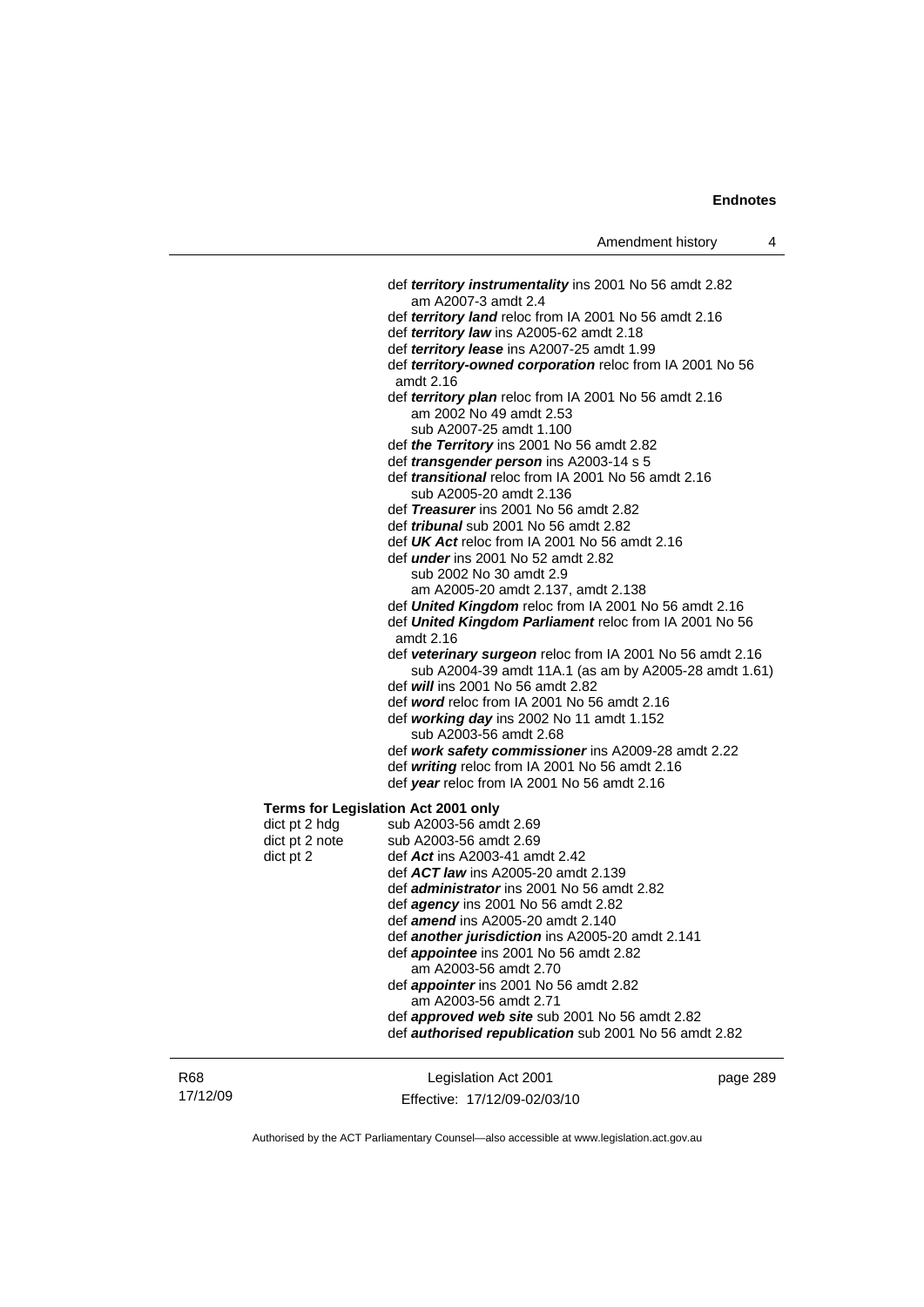| Amendment history<br>4 |  |
|------------------------|--|
|------------------------|--|

 def *authorising law* sub 2001 No 56 amdt 2.82 def *benefits* sub 2001 No 56 amdt 2.82 def *business address* ins 2001 No 56 amdt 2.82 def *corporation* ins 2001 No 56 amdt 2.82 def *costs* sub 2001 No 56 amdt 2.82 def *current legislative drafting practice* sub 2001 No 56 amdt 2.82 def *delegate* ins 2001 No 56 amdt 2.82 def *determinative provision* ins 2002 No 11 amdt 1.153 def *document* ins 2001 No 56 amdt 2.82 def *editorial amendment* sub 2001 No 56 amdt 2.82 def *email address* ins 2001 No 56 amdt 2.82 def *executive officer* ins 2001 No 56 amdt 2.82 def *fax number* ins 2001 No 56 amdt 2.82 def *fee* sub 2001 No 56 amdt 2.82 def *home address* ins 2001 No 56 amdt 2.82 def *law* sub 2001 No 56 amdt 2.82 am 2002 No 11 amdt 1.154; pars renum 2002 No 11 amdt 1.155; A2003-41 amdt 2.43; pars renum R20 LA (see A2003-41 amdt 2.44); A2005-20 amdt 2.142, amdt 2.143; pars renum R34 LA (see A2005-20 amdt 2.144) def *law of another jurisdiction* ins A2005-20 amdt 2.145 def *legislative material* ins A2003-41 amdt 2.45 def *non-determinative provision* ins 2002 No 11 amdt 1.156 def *provide* sub 2001 No 56 amdt 2.82 def *referential term* ins A2003-56 amdt 2.72 reloc to s 116 (2) A2005-20 amdt 2.146 def *referential words* sub 2001 No 56 amdt 2.82 om A2003-56 amdt 2.72 def *register* sub 2001 No 56 amdt 2.82 def *repeal* ins A2005-20 amdt 2.147 def *republication* sub 2001 No 56 amdt 2.82; A2003-41 amdt 2.46 def *republication date* sub 2001 No 56 amdt 2.82 def *responsible* ins 2001 No 56 amdt 2.82 def *retrospectively* ins A2003-56 amdt 2.73 reloc to dict, pt 1 A2005-20 amdt 2.148 def *scrutiny committee principles* sub 2001 No 56 amdt 2.82 def *service* sub 2001 No 56 amdt 2.82 def *working out the meaning of an Act* ins A2003-41 amdt 2.47

page 290 Legislation Act 2001 Effective: 17/12/09-02/03/10

R68 17/12/09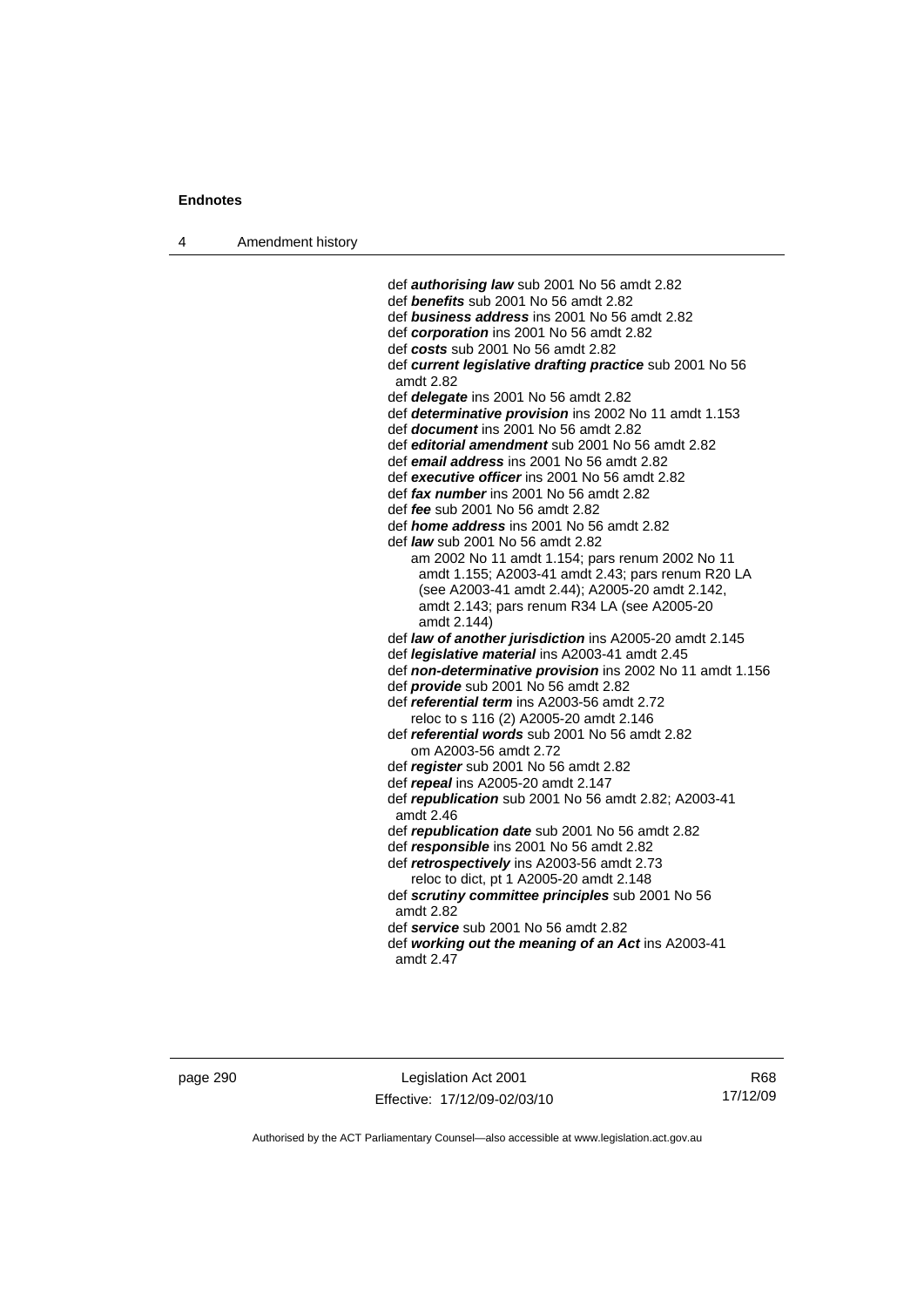## **5 Earlier republications**

Some earlier republications were not numbered. The number in column 1 refers to the publication order.

Since 12 September 2001 every authorised republication has been published in electronic pdf format on the ACT legislation register. A selection of authorised republications have also been published in printed format. These republications are marked with an asterisk (\*) in column 1. Electronic and printed versions of an authorised republication are identical.

| <b>Republication</b><br>No and date | <b>Effective</b>              | Last<br>amendment<br>made by | <b>Republication for</b>                                                              |
|-------------------------------------|-------------------------------|------------------------------|---------------------------------------------------------------------------------------|
| R <sub>0</sub> A<br>17 Sept 2002    | 12 Sept 2001-<br>12 Sept 2001 | A2001-56                     | amendments by<br>A2001-44, A2001-56<br>and retrospective<br>amendments by<br>A2002-30 |
| R <sub>1</sub><br>13 Sept 2001      | 13 Sept 2001-<br>13 Sept 2001 | SL2001-34                    | modification by<br>SL2001-34                                                          |
| R1 (RI)<br>17 Sept 2001             | 13 Sept 2001-<br>13 Sept 2001 | SL2001-34                    | reissue for<br>retrospective<br>amendments by<br>A2002-30                             |
| R <sub>2</sub><br>14 Sept 2001      | 14 Sept 2001-<br>20 Feb 2002  | A2001-70                     | amendments by<br>A2001-70                                                             |
| <b>R2 (RI)</b><br>17 Sept 2002      | 14 Sept 2001-<br>20 Feb 2002  | A2001-70                     | reissue for<br>retrospective<br>amendments by<br>A2002-30                             |
| R <sub>3</sub><br>21 Feb 2002       | 21 Feb 2002-<br>12 Mar 2002   | A2001-88                     | changed endnotes<br>and editorial<br>changes                                          |
| <b>R3 (RI)</b><br>17 Sept 2002      | 21 Feb 2002-<br>12 Mar 2002   | A2001-88                     | reissue for<br>retrospective<br>amendments by<br>A2002-30                             |
| R4<br>13 Mar 2002                   | 13 Mar 2002-<br>27 May 2002   | A2001-88                     | commenced expiry                                                                      |

### R68 17/12/09

Legislation Act 2001 Effective: 17/12/09-02/03/10 page 291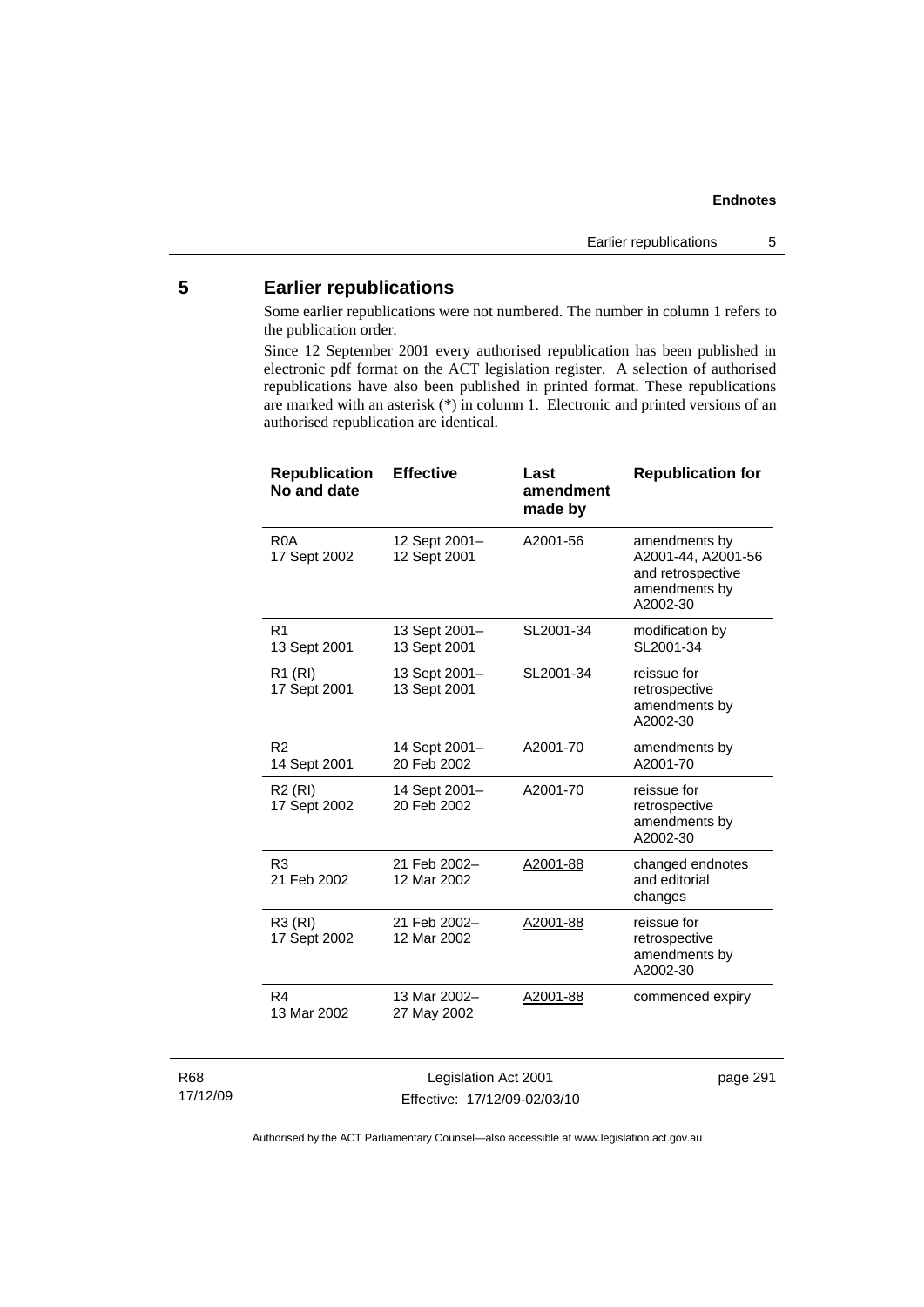### 5 Earlier republications

| <b>Republication</b><br>No and date | <b>Effective</b>              | Last<br>amendment<br>made by | <b>Republication for</b>                                  |
|-------------------------------------|-------------------------------|------------------------------|-----------------------------------------------------------|
| <b>R4 (RI)</b><br>17 Sept 2002      | 13 Mar 2002-<br>27 May 2002   | A2001-88                     | reissue for<br>retrospective<br>amendments by<br>A2002-30 |
| $R5^*$<br>28 May 2002               | 28 May 2002-<br>30 June 2002  | A2002-11                     | amendments by<br>A2002-11                                 |
| <b>R5 (RI)</b><br>17 Sept 2002      | 28 May 2002-<br>30 June 2002  | A2002-11                     | reissue for<br>retrospective<br>amendments by<br>A2002-30 |
| R6<br>1 July 2002                   | 1 July 2002-<br>12 Sept 2002  | A2002-11                     | amendments by<br>A2001-88                                 |
| <b>R6 (RI)</b><br>17 Sept 2002      | 1 July 2002-<br>12 Sept 2002  | A2002-11                     | reissue for<br>retrospective<br>amendments by<br>A2002-30 |
| R7<br>13 Sept 2002                  | 13 Sept 2002-<br>13 Sept 2002 | A2002-27                     | commenced expiry                                          |
| <b>R7 (RI)</b><br>17 Sept 2002      | 13 Sept 2002-<br>13 Sept 2002 | A2002-27                     | reissue for<br>retrospective<br>amendments by<br>A2002-30 |
| R <sub>8</sub><br>14 Sept 2002      | 14 Sept 2002-<br>16 Sept 2002 | A2002-27                     | commenced expiry                                          |
| R8 (RI)<br>17 Sept 2002             | 14 Sept 2002-<br>16 Sept 2002 | A2002-27                     | reissue for<br>retrospective<br>amendments by<br>A2002-30 |
| R9<br>17 Sept 2002                  | 17 Sept 2002-<br>6 Oct 2002   | A2002-30                     | amendments by<br>A2002-30                                 |
| R <sub>10</sub><br>7 Oct 2002       | 7 Oct 2002-<br>31 Oct 2002    | A2002-30                     | amendments by<br>A2002-27                                 |
| R <sub>11</sub><br>1 Nov 2002       | 1 Nov 2002-<br>31 Dec 2002    | A2002-40                     | amendments by<br>A2002-40                                 |

page 292 Legislation Act 2001 Effective: 17/12/09-02/03/10

R68 17/12/09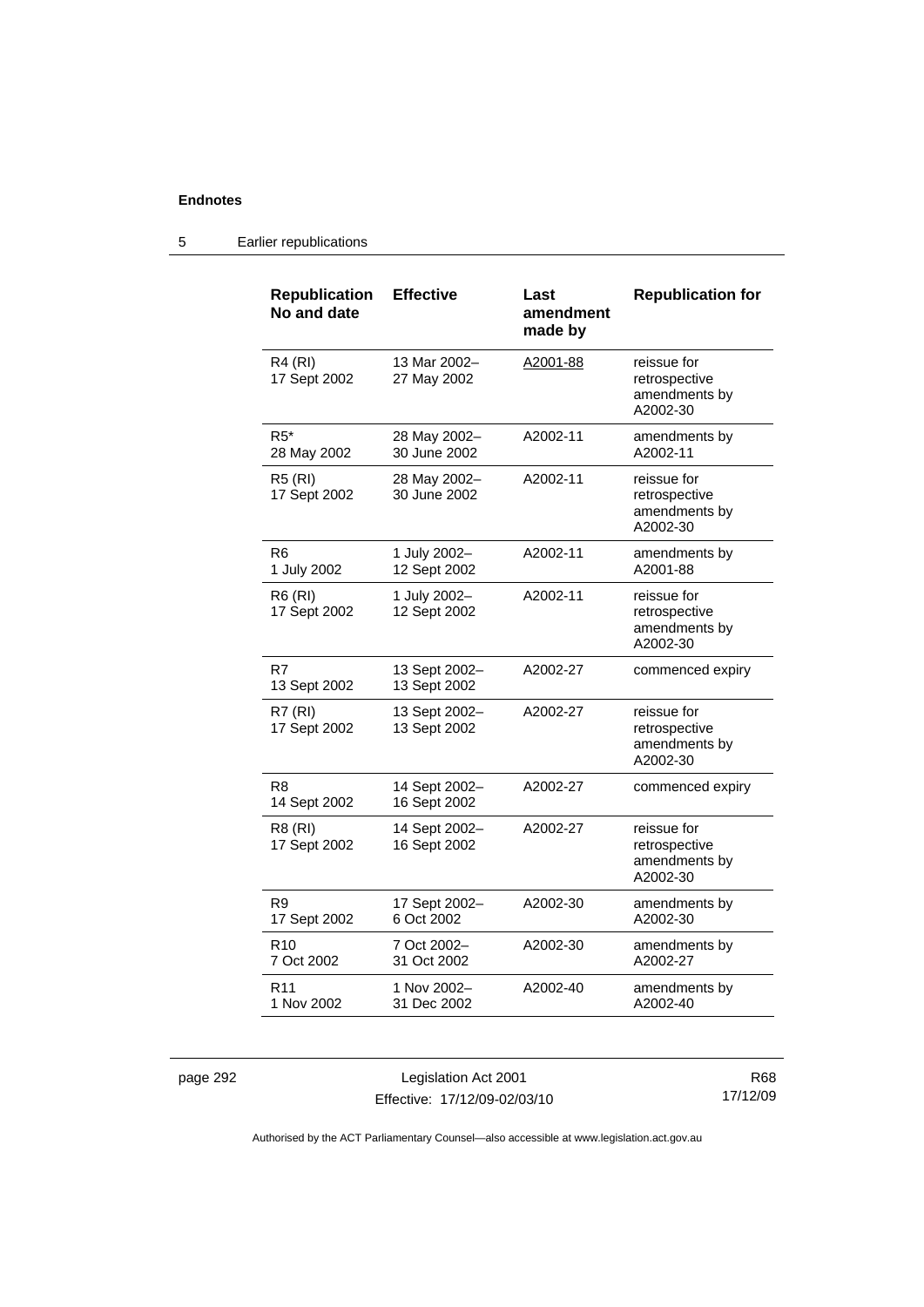Earlier republications 5

| <b>Republication</b><br>No and date        | <b>Effective</b>             | Last<br>amendment<br>made by | <b>Republication for</b>                  |
|--------------------------------------------|------------------------------|------------------------------|-------------------------------------------|
| R <sub>12</sub>                            | 1 Jan 2003-                  | A2002-56                     | amendments by                             |
| 1 Jan 2003                                 | 16 Jan 2003                  |                              | A2002-51                                  |
| R <sub>13</sub>                            | 17 Jan 2003-                 | A2002-56                     | amendments by                             |
| 17 Jan 2003                                | 27 Mar 2003                  |                              | A2002-49                                  |
| R <sub>14</sub>                            | 28 Mar 2003-                 | A2003-14                     | amendments by                             |
| 28 Mar 2003                                | 9 Apr 2003                   |                              | A2003-14                                  |
| R <sub>15</sub>                            | 10 Apr 2003-                 | A2003-18                     | amendments by                             |
| 10 Apr 2003                                | 28 May 2003                  |                              | A2003-18                                  |
| R16<br>29 May 2003                         | 29 May 2003-<br>30 June 2003 | A2003-18                     | commenced expiry                          |
| R17                                        | 1 July 2003-                 | A2003-18                     | amendments by                             |
| 1 July 2003                                | 2 Sept 2003                  |                              | A2002-56                                  |
| R <sub>18</sub><br>3 Sept 2003             | 3 Sept 2003-<br>12 Sept 2003 | A2003-18                     | commenced expiry                          |
| R <sub>19</sub><br>13 Sept 2003            | 13 Sept 2003-<br>8 Oct 2003  | A2003-41                     | commenced expiry                          |
| R <sub>20</sub> <sup>*</sup><br>9 Oct 2003 | 9 Oct 2003-<br>18 Dec 2003   | A2003-41                     | amendments by<br>A2003-16 and<br>A2003-41 |
| R <sub>21</sub>                            | 19 Dec 2003-                 | A2003-56                     | amendments by                             |
| 19 Dec 2003                                | 21 Mar 2004                  |                              | A2003-56                                  |
| R <sub>22</sub>                            | 22 Mar 2004-                 | A2004-10                     | amendments by                             |
| 22 Mar 2004                                | 4 Apr 2004                   |                              | A2004-1                                   |
| R23                                        | 5 Apr 2004-                  | <u>A2004-10</u>              | amendments by                             |
| 5 Apr 2004                                 | 26 May 2004                  |                              | A2004-7                                   |
| R <sub>24</sub>                            | 27 May 2004-                 | A2004-17                     | amendments by                             |
| 27 May 2004                                | 30 June 2004                 |                              | A2004-10                                  |
| R <sub>25</sub><br>1 July 2004             | 1 July 2004-<br>12 July 2004 | A2004-28                     | amendments by<br>A2004-5 and<br>A2004-28  |
| R <sub>26</sub>                            | 13 July 2004-                | A2004-32                     | amendments by                             |
| 13 July 2004                               | 24 Aug 2004                  |                              | A2004-32                                  |

### R68 17/12/09

Legislation Act 2001 Effective: 17/12/09-02/03/10 page 293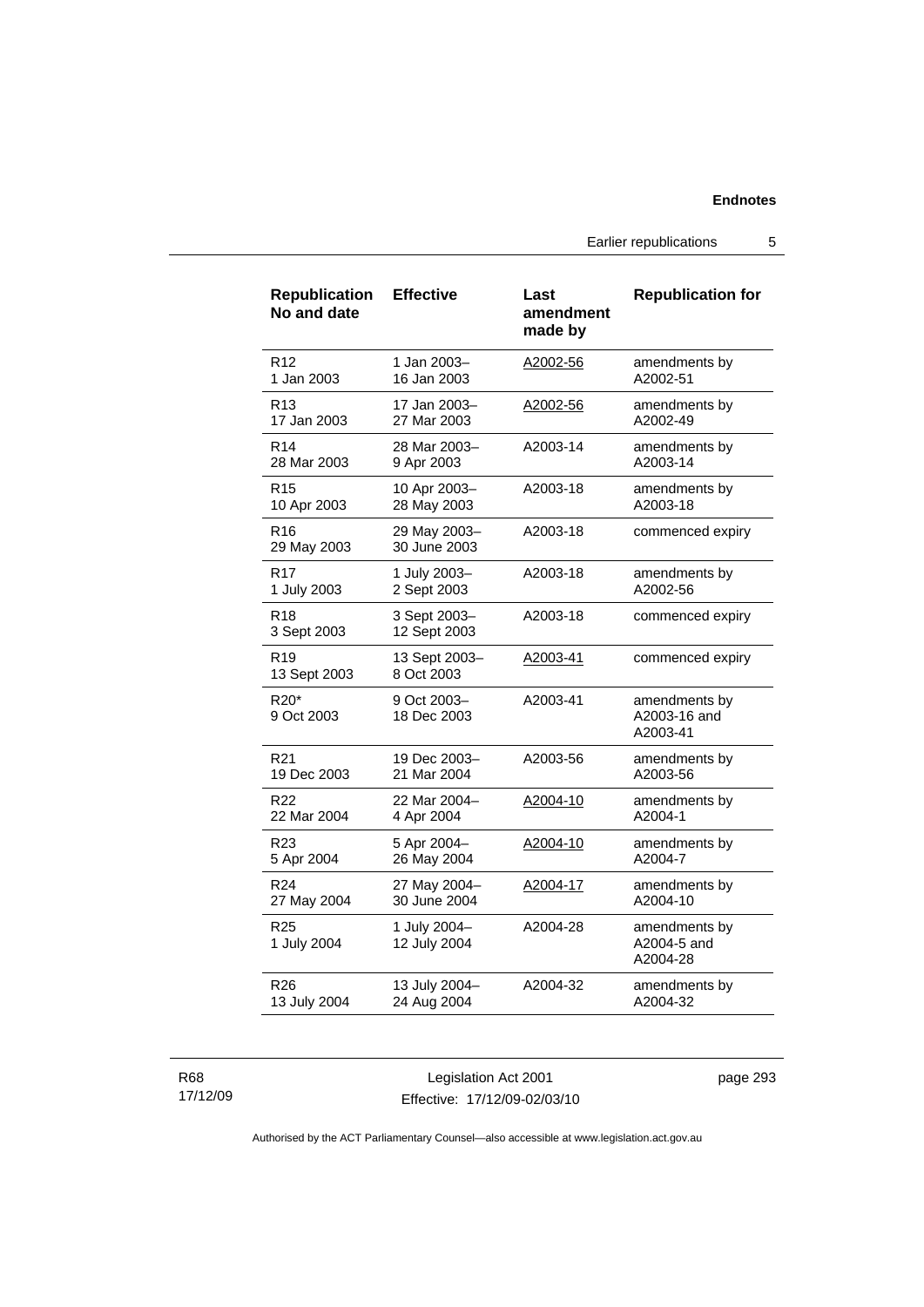| <b>Republication</b><br>No and date | <b>Effective</b>             | Last<br>amendment<br>made by | <b>Republication for</b>                                     |
|-------------------------------------|------------------------------|------------------------------|--------------------------------------------------------------|
| R <sub>27</sub>                     | 25 Aug 2004-                 | A2004-42                     | amendments by                                                |
| 25 Aug 2004                         | 31 Aug 2004                  |                              | A2004-42                                                     |
| R <sub>28</sub>                     | 1 Sept 2004-                 | A2004-42                     | amendments by                                                |
| 1 Sept 2004                         | 12 Sept 2004                 |                              | A2004-13                                                     |
| R <sub>29</sub><br>13 Sept 2004     | 13 Sept 2004-<br>22 Dec 2004 | A2004-42                     | commenced expiry                                             |
| <b>R29A</b><br>23 Dec 2004          | 23 Dec 2004-<br>31 Dec 2004  | A2004-42                     | commenced expiry                                             |
| R30 (RI)<br>5 Jan 2005              | 1 Jan 2005-<br>9 Jan 2005    | A2004-60                     | amendments by<br>A2004-17<br>reissue for<br>commenced expiry |
| R31                                 | 10 Jan 2005-                 | A2004-60                     | amendments by                                                |
| 10 Jan 2005                         | 23 Feb 2005                  |                              | A2004-60                                                     |
| R32                                 | 24 Feb 2005-                 | A2005-5                      | amendments by                                                |
| 24 Feb 2005                         | 8 Mar 2005                   |                              | A2005-5                                                      |
| R33                                 | 9 Mar 2005-                  | A2005-5                      | amendments by                                                |
| 9 Mar 2005                          | 1 June 2005                  |                              | A2004-57                                                     |
| R34*                                | 2 June 2005–                 | A2005-20                     | amendments by                                                |
| 2 June 2005                         | 6 July 2005                  |                              | A2005-20                                                     |
| R35<br>7 July 2005                  | 7 July 2005-<br>7 Sept 2005  | A2005-20                     | amendments by<br>A2004-39 as am by<br>A2005-28               |
| R36                                 | 8 Sept 2005-                 | A2005-47                     | amendments by                                                |
| 8 Sept 2005                         | 13 Sept 2005                 |                              | A2005-44                                                     |
| R37                                 | 13 Sept 2005–                | A2005-47                     | amendments by                                                |
| 14 Sept 2005                        | 22 Nov 2005                  |                              | A2005-9                                                      |
| R38                                 | 23 Nov 2005-                 | A2005-53                     | amendments by                                                |
| 23 Nov 2005                         | 10 Jan 2006                  |                              | A2005-53                                                     |
| R39                                 | 11 Jan 2006–                 | A2005-62                     | amendments by                                                |
| 11 Jan 2006                         | 16 Jan 2006                  |                              | A2005-62                                                     |
| R40                                 | 17 Jan 2006–                 | A2005-62                     | amendments by                                                |
| 17 Jan 2006                         | 22 Feb 2006                  |                              | A2004-39                                                     |

### 5 Earlier republications

page 294 Legislation Act 2001 Effective: 17/12/09-02/03/10

R68 17/12/09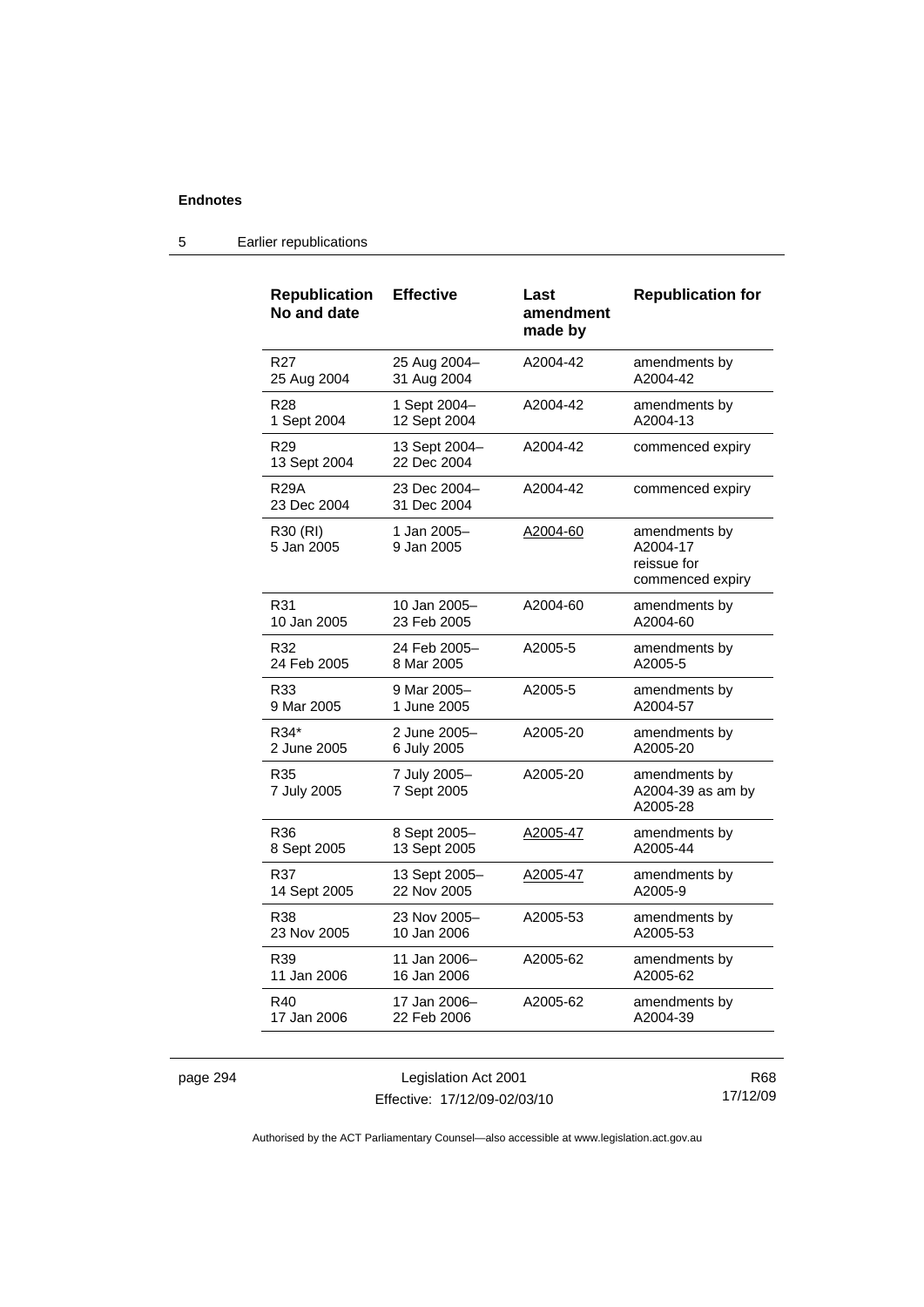Earlier republications 5

| <b>Republication</b><br>No and date | <b>Effective</b>              | Last<br>amendment<br>made by | <b>Republication for</b>                                              |
|-------------------------------------|-------------------------------|------------------------------|-----------------------------------------------------------------------|
| R41<br>23 Feb 2006                  | 23 Feb 2006-<br>28 Feb 2006   | A2006-3                      | updated endnotes as<br>amended by<br>A2006-3                          |
| R42<br>1 Mar 2006                   | 1 Mar 2006-<br>1 June 2006    | A2006-3                      | amendments by<br>A2005-47 as<br>amended by<br>A2006-3                 |
| R43<br>2 June 2006                  | 2 June 2006–<br>15 June 2006  | A2006-23                     | amendments by<br>A2006-23                                             |
| R44<br>16 June 2006                 | 16 June 2006-<br>30 June 2006 | A2006-23                     | updated endnotes as<br>amended by<br>A2006-27                         |
| R45<br>1 July 2006                  | 1 July 2006-<br>31 Oct 2006   | A2006-30                     | amendments by<br>A2006-25 and<br>A2006-30                             |
| R46<br>1 Nov 2006                   | 1 Nov 2006-<br>15 Nov 2006    | A2006-42                     | amendments by<br>A2005-41 and<br>A2005-46 as<br>amended by<br>A2006-3 |
| R47<br>16 Nov 2006                  | 16 Nov 2006-<br>17 Nov 2006   | A2006-42                     | amendments by<br>A2006-42                                             |
| R48<br>18 Nov 2006                  | 18 Nov 2006-<br>8 Jan 2007    | A2006-46                     | amendments by<br>A2006-46                                             |
| R49<br>9 Jan 2007                   | 9 Jan 2007-<br>9 Jan 2007     | A2006-46                     | amendments by<br>A2004-39                                             |
| <b>R50</b><br>10 Jan 2007           | 10 Jan 2007-<br>11 Jan 2007   | A2006-46                     | commenced expiry                                                      |
| R <sub>51</sub> *<br>12 Jan 2007    | 12 Jan 2007-<br>27 Mar 2007   | A2006-46                     | commenced expiry                                                      |
| R52<br>28 Mar 2007                  | 28 Mar 2007-<br>11 Apr 2007   | A2007-3                      | amendments by<br>A2006-38                                             |
| R53<br>12 Apr 2007                  | 12 Apr 2007-<br>10 July 2007  | A2007-3                      | amendments by<br>A2007-3                                              |

R68 17/12/09

Legislation Act 2001 Effective: 17/12/09-02/03/10 page 295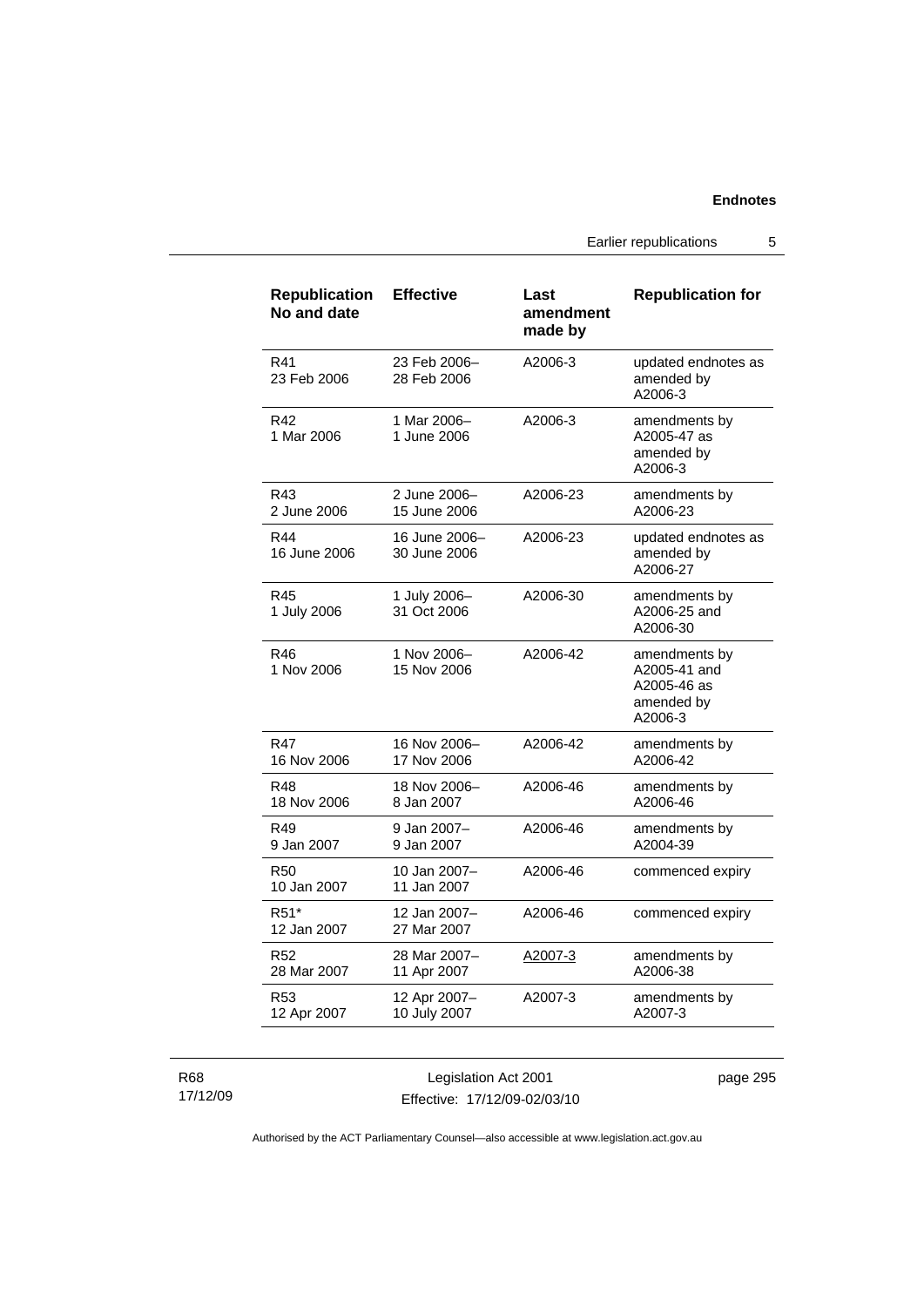| <b>Republication</b><br>No and date | <b>Effective</b>           | Last<br>amendment<br>made by | <b>Republication for</b>                  |
|-------------------------------------|----------------------------|------------------------------|-------------------------------------------|
| <b>R54</b>                          | 11 July 2007-              | A2007-16                     | amendments by                             |
| 11 July 2007                        | 9 Nov 2007                 |                              | A2007-16                                  |
| R <sub>55</sub>                     | 10 Nov 2007-               | A2007-33                     | amendments by                             |
| 10 Nov 2007                         | 13 Nov 2007                |                              | A2007-8                                   |
| <b>R56</b>                          | 14 Nov 2007-               | A2007-33                     | amendments by                             |
| 14 Nov 2007                         | 30 Mar 2008                |                              | A2007-33                                  |
| <b>R57</b>                          | 31 Mar 2008-               | A2007-33                     | amendments by                             |
| 31 Mar 2008                         | 18 May 2008                |                              | A2007-25                                  |
| <b>R58</b>                          | 19 May 2008-               | A2008-14                     | amendments by                             |
| 19 May 2008                         | 30 June 2008               |                              | A2008-14                                  |
| R <sub>59</sub>                     | 1 July 2008-               | A2008-15                     | amendments by                             |
| 1 July 2008                         | 25 Aug 2008                |                              | A2008-15                                  |
| R60                                 | 26 Aug 2008-               | A2008-28                     | amendments by                             |
| 26 Aug 2008                         | 8 Sept 2008                |                              | A2008-28                                  |
| R <sub>61</sub>                     | 9 Sept 2008-               | A2008-44                     | amendments by                             |
| 9 Sept 2008                         | 1 Feb 2009                 |                              | A2008-20                                  |
| R62<br>2 Feb 2009                   | 2 Feb 2009-<br>26 Feb 2009 | A2008-44                     | amendments by<br>A2008-36 and<br>A2008-37 |
| R63                                 | 27 Feb 2009-               | A2008-44                     | amendments by                             |
| 27 Feb 2009                         | 29 May 2009                |                              | A2008-20                                  |
| R64                                 | 30 May 2009-               | A2008-44                     | amendments by                             |
| 30 May 2009                         | 21 Sept 2009               |                              | A2008-44                                  |
| R65                                 | 22 Sept 2009-              | A2009-28                     | amendments by                             |
| 22 Sept 2009                        | 30 Sept 2009               |                              | A2009-20                                  |
| R66                                 | 1 Oct 2009-                | A2009-28                     | amendments by                             |
| 1 Oct 2009                          | 20 Oct 2009                |                              | A2009-28                                  |
| R67                                 | 21 Oct 2009-               | A2009-35                     | amendments by                             |
| 21 Oct 2009                         | 16 Dec 2009                |                              | A2009-35                                  |

### 5 Earlier republications

page 296 Legislation Act 2001 Effective: 17/12/09-02/03/10

R68 17/12/09